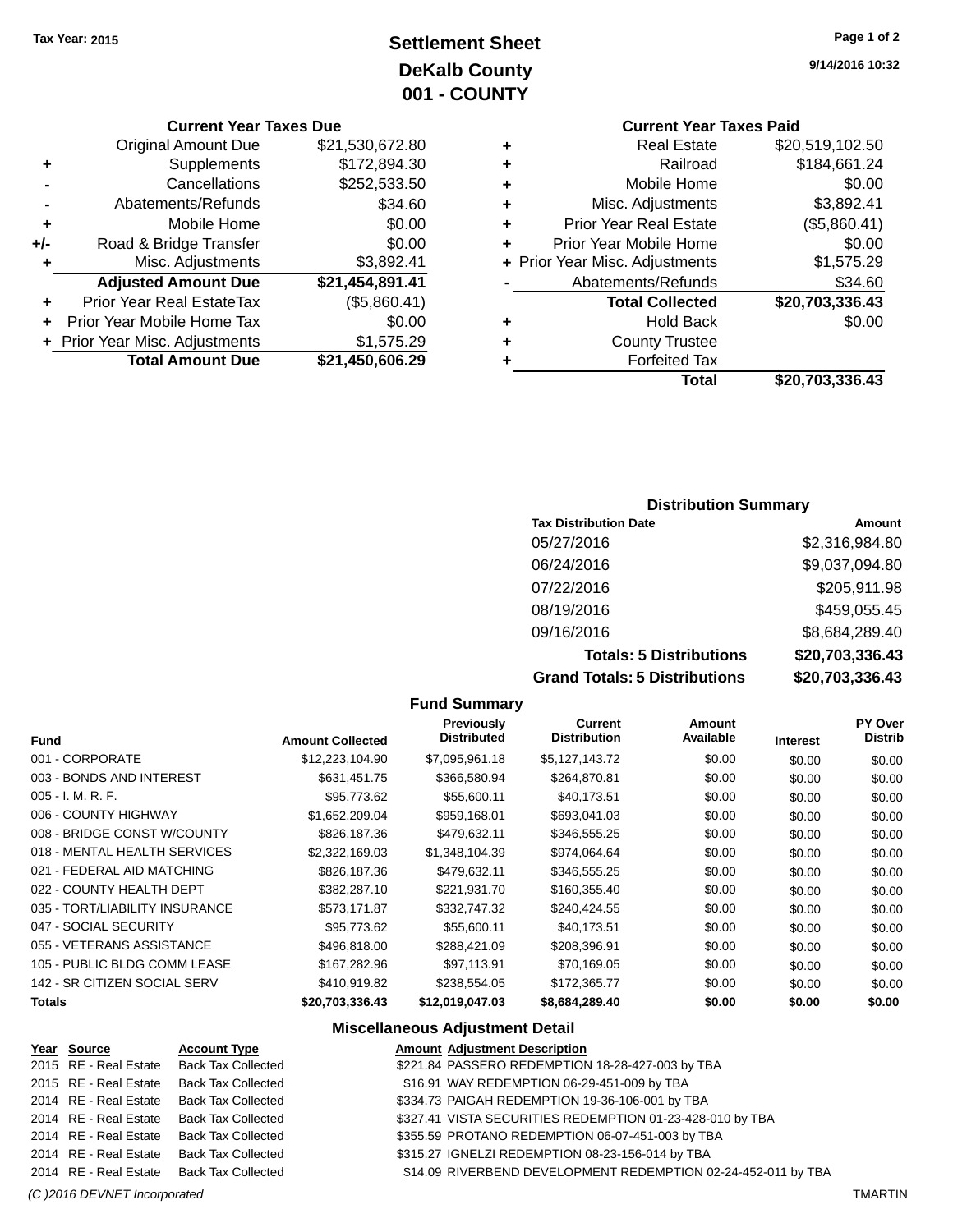## **Settlement Sheet Tax Year: 2015 Page 2 of 2 DeKalb County**

Collected **336.50 SIDDIQUI REDEMPTION 08-15-329-012 by TBA** Collected  $$17.17$  NIELSEN REDEMPTION 15-16-151-019 by TBA

**Miscellaneous Adjustment Detail**

**Type Amount Adjustment Description** 

| Year | Source                   | Account  |
|------|--------------------------|----------|
| 2014 | RE - Real Estate         | Back Tax |
| 2014 | RE - Real Estate         | Back Tax |
| 2014 | RE - Real Estate         | Back Tax |
| 2014 | RE - Real Estate         | Back Tax |
| 2015 | RE - Real Estate         | Back Tax |
| 2015 | <b>RE</b> - Real Estate  | Back Tax |
| 2015 | RE - Real Estate         | Back Tax |
| 2015 | RE - Real Estate         | Back Tax |
| 2015 | RE - Real Estate         | Back Tax |
| 2015 | RE - Real Estate         | Back Tax |
| 2015 | RE - Real Estate         | Back Tax |
| 2015 | RE - Real Estate         | Paymt In |
| 2015 | RE - Real Estate         | Paymt In |
| 2015 | RE - Real Estate         | Paymt In |
| 2015 | RE - Real Estate         | Paymt In |
| 2015 | RF - Real Estate         | Back Tax |
|      | <b>Totals 23 entries</b> |          |
|      |                          |          |
|      |                          |          |
|      |                          |          |

**Totals \$34.60 5 entries**

Collected  $$155.04$  STILES REDEMPTION 15-15-228-034 by TBA 2014 Collected S19.49 STILES REDEMPTION 15-15-228-005 by TBA 2016 Collected 56.57 WAY REDEMPTION 06-29-451-024 by TBA Collected **339.50 OBERHELMAN REDEMPTION 09-25-478-001 by TBA** Collected  $$21.80$  OBERHELMAN REDEMPTION 09-25-451-001 by TBA Collected \$207.16 MCCORD REDEMPTION 14-15-351-002 by TBA Collected \$139.55 JOHNSON REDEMPTION 02-22-307-013 by TBA 2016 Collected \$67.74 NIKOLS REDEMPTION 03-19-429-033 by TBA Collected **395.69 HALSEY REDEMPTION 06-19-300-034 by TBA** Lieu of Tax  $$1,582.24$  HOUSING AUTHORITY DEKALB UNITS by TBA Lieu of Tax  $$1,249.30$  HOUSING AUTHORITY SYCAMORE UNITS by TBA Lieu of Tax  $$126.02$  HOUSING AUTHORITY SEQUOYA APARTMENTS by TBA Lieu of Tax  $$112.95$  HOUSING AUTHORITY SUNSET VIEW APARTMENTS by TBA 2016 Collected **35.14 FEDERAL NAT'L MORTGAGE REDEMPTION 16-02-100-005 by TBA Totals \$5,467.70 23 entries Abatement Detail**

#### **Year Source Account Type Amount Adjustment Description**

2015 RE - Real Estate RE Abatement \$5.01 PTAB INTEREST REFUND 19-26-280-004 by TBA 2015 RE - Real Estate RE Abatement \$25.48 PTAB INTEREST REFUND 03-29-152-012 by TBA 2015 RE - Real Estate RE Abatement \$0.65 PTAB INTEREST REFUND 08-15-426-004 by TBA 2015 RE - Real Estate RE Abatement \$2.51 PTAB INTEREST REFUND 19-25-153-001 by TBA 2015 RE - Real Estate RE Abatement \$0.95 PTAB INTEREST REFUND 08-26-352-007 by TBA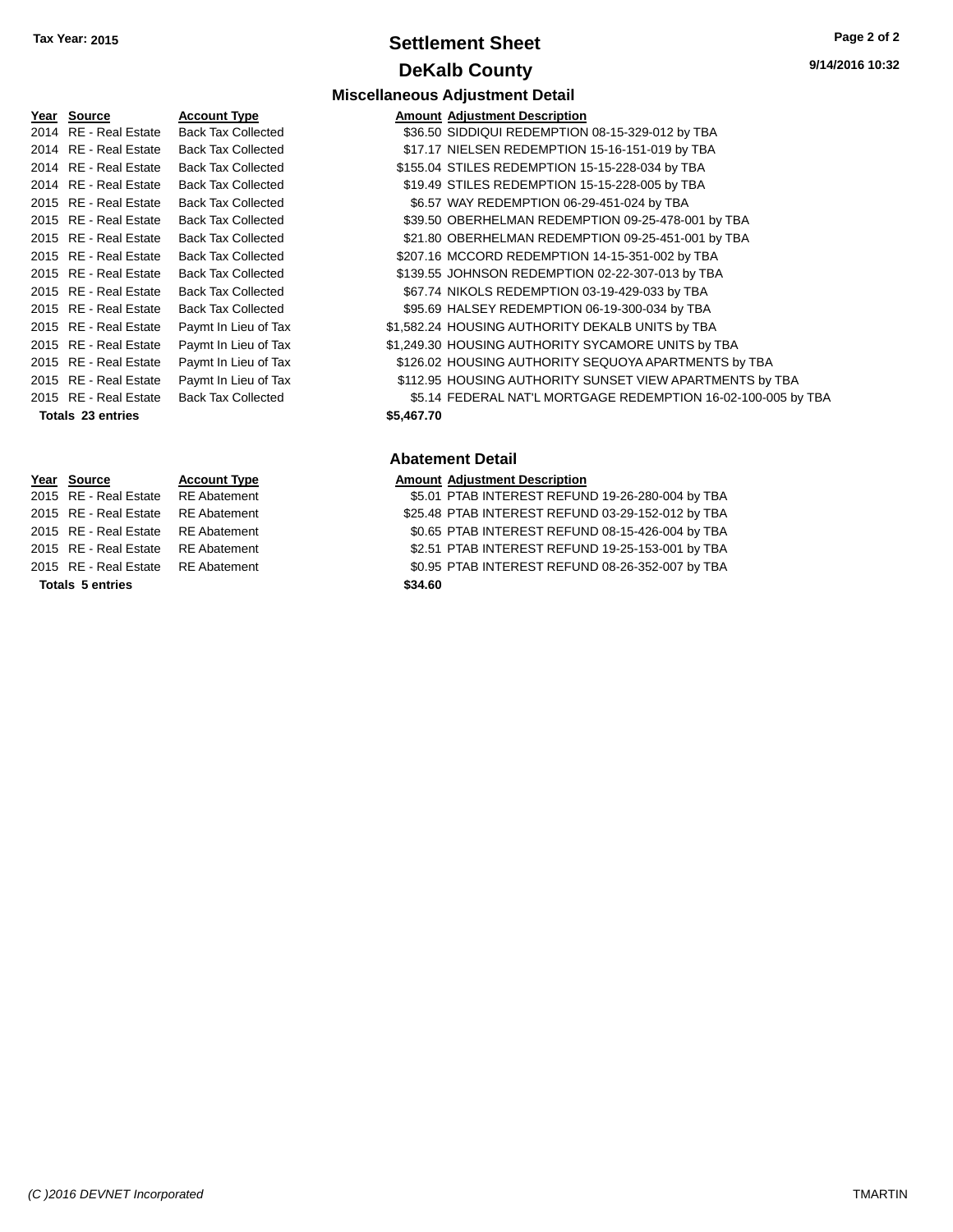## **Settlement Sheet Tax Year: 2015 Page 1 of 2 DeKalb County 002 - FOREST PRESERVE**

**9/14/2016 10:32**

#### **Current Year Taxes Paid**

| ٠ | Real Estate                    | \$1,419,002.55 |
|---|--------------------------------|----------------|
| ٠ | Railroad                       | \$12,740.00    |
| ٠ | Mobile Home                    | \$0.00         |
| ٠ | Misc. Adjustments              | \$268.53       |
| ٠ | <b>Prior Year Real Estate</b>  | (\$422.30)     |
| ٠ | Prior Year Mobile Home         | \$0.00         |
|   | + Prior Year Misc. Adjustments | \$110.57       |
|   | Abatements/Refunds             | \$2.39         |
|   | <b>Total Collected</b>         | \$1,431,696.96 |
| ٠ | <b>Hold Back</b>               | \$0.00         |
| ٠ | <b>County Trustee</b>          |                |
|   | <b>Forfeited Tax</b>           |                |
|   | Total                          | \$1,431,696.96 |

#### **Current Year Taxes Due** Original Amount Due \$1,485,401.71 **+** Supplements \$15,317.28 **-** Cancellations \$17,422.35 **-** Abatements/Refunds \$2.39 **+** Mobile Home \$0.00 **+/-** Road & Bridge Transfer \$0.00 **+** Misc. Adjustments \$268.53 **Adjusted Amount Due \$1,483,562.78 +** Prior Year Real EstateTax (\$422.30) **+** Prior Year Mobile Home Tax \$0.00 **+ Prior Year Misc. Adjustments \$110.57 Total Amount Due \$1,483,251.05**

## **Distribution Summary Tax Distribution Date Amount** 05/27/2016 \$160,304.94 06/24/2016 \$625,817.28 07/22/2016 \$14,254.32 08/19/2016 \$31,668.18 09/16/2016 \$599,652.24 **Totals: 5 Distributions \$1,431,696.96**

**Grand Totals: 5 Distributions \$1,431,696.96**

| ibutions |  |
|----------|--|
|----------|--|

| <b>Fund Summary</b>                                 |                         |                                  |                                |                     |                 |                           |
|-----------------------------------------------------|-------------------------|----------------------------------|--------------------------------|---------------------|-----------------|---------------------------|
| <b>Fund</b>                                         | <b>Amount Collected</b> | Previously<br><b>Distributed</b> | Current<br><b>Distribution</b> | Amount<br>Available | <b>Interest</b> | PY Over<br><b>Distrib</b> |
| 001 - CORPORATE                                     | \$1,002,524.31          | \$582,626.82                     | \$419,897.49                   | \$0.00              | \$0.00          | \$0.00                    |
| $005 - I. M. R. F.$                                 | \$43,470.60             | \$25.263.37                      | \$18,207.23                    | \$0.00              | \$0.00          | \$0.00                    |
| 035 - TORT JUDGEMENTS/LIABILITY<br><b>INSURANCE</b> | \$356,665.76            | \$207.279.80                     | \$149,385,96                   | \$0.00              | \$0.00          | \$0.00                    |
| 047 - SOCIAL SECURITY                               | \$29.036.29             | \$16,874.73                      | \$12.161.56                    | \$0.00              | \$0.00          | \$0.00                    |
| <b>Totals</b>                                       | \$1,431,696.96          | \$832,044.72                     | \$599,652.24                   | \$0.00              | \$0.00          | \$0.00                    |

#### **Miscellaneous Adjustment Detail**

| Year Source           | <b>Account Type</b>       | <b>Amount Adjustment Description</b>                         |
|-----------------------|---------------------------|--------------------------------------------------------------|
| 2015 RE - Real Estate | <b>Back Tax Collected</b> | \$15.30 PASSERO REDEMPTION 18-28-427-003 by TBA              |
| 2015 RE - Real Estate | <b>Back Tax Collected</b> | \$1.17 WAY REDEMPTION 06-29-451-009 by TBA                   |
| 2014 RE - Real Estate | <b>Back Tax Collected</b> | \$23.49 PAIGAH REDEMPTION 19-36-106-001 by TBA               |
| 2014 RE - Real Estate | <b>Back Tax Collected</b> | \$22.98 VISTA SECURITIES REDEMPTION 01-23-428-010 by TBA     |
| 2014 RE - Real Estate | <b>Back Tax Collected</b> | \$24.96 PROTANO REDEMPTION 06-07-451-003 by TBA              |
| 2014 RE - Real Estate | <b>Back Tax Collected</b> | \$22.13 IGNELZI REDEMPTION 08-23-156-014 by TBA              |
| 2014 RE - Real Estate | <b>Back Tax Collected</b> | \$0.99 RIVERBEND DEVELOPMENT REDEMPTION 02-24-452-011 by TBA |
| 2014 RE - Real Estate | <b>Back Tax Collected</b> | \$2.56 SIDDIQUI REDEMPTION 08-15-329-012 by TBA              |
| 2014 RE - Real Estate | <b>Back Tax Collected</b> | \$1.21 NIELSEN REDEMPTION 15-16-151-019 by TBA               |
| 2014 RE - Real Estate | <b>Back Tax Collected</b> | \$10.88 STILES REDEMPTION 15-15-228-034 by TBA               |
| 2014 RE - Real Estate | <b>Back Tax Collected</b> | \$1.37 STILES REDEMPTION 15-15-228-005 by TBA                |
| 2015 RE - Real Estate | <b>Back Tax Collected</b> | \$0.45 WAY REDEMPTION 06-29-451-024 by TBA                   |
| 2015 RE - Real Estate | <b>Back Tax Collected</b> | \$2.73 OBERHELMAN REDEMPTION 09-25-478-001 by TBA            |
| 2015 RE - Real Estate | <b>Back Tax Collected</b> | \$1.50 OBERHELMAN REDEMPTION 09-25-451-001 by TBA            |
| 2015 RE - Real Estate | <b>Back Tax Collected</b> | \$14.29 MCCORD REDEMPTION 14-15-351-002 by TBA               |
| 2015 RE - Real Estate | <b>Back Tax Collected</b> | \$9.63 JOHNSON REDEMPTION 02-22-307-013 by TBA               |

*(C )2016 DEVNET Incorporated* TMARTIN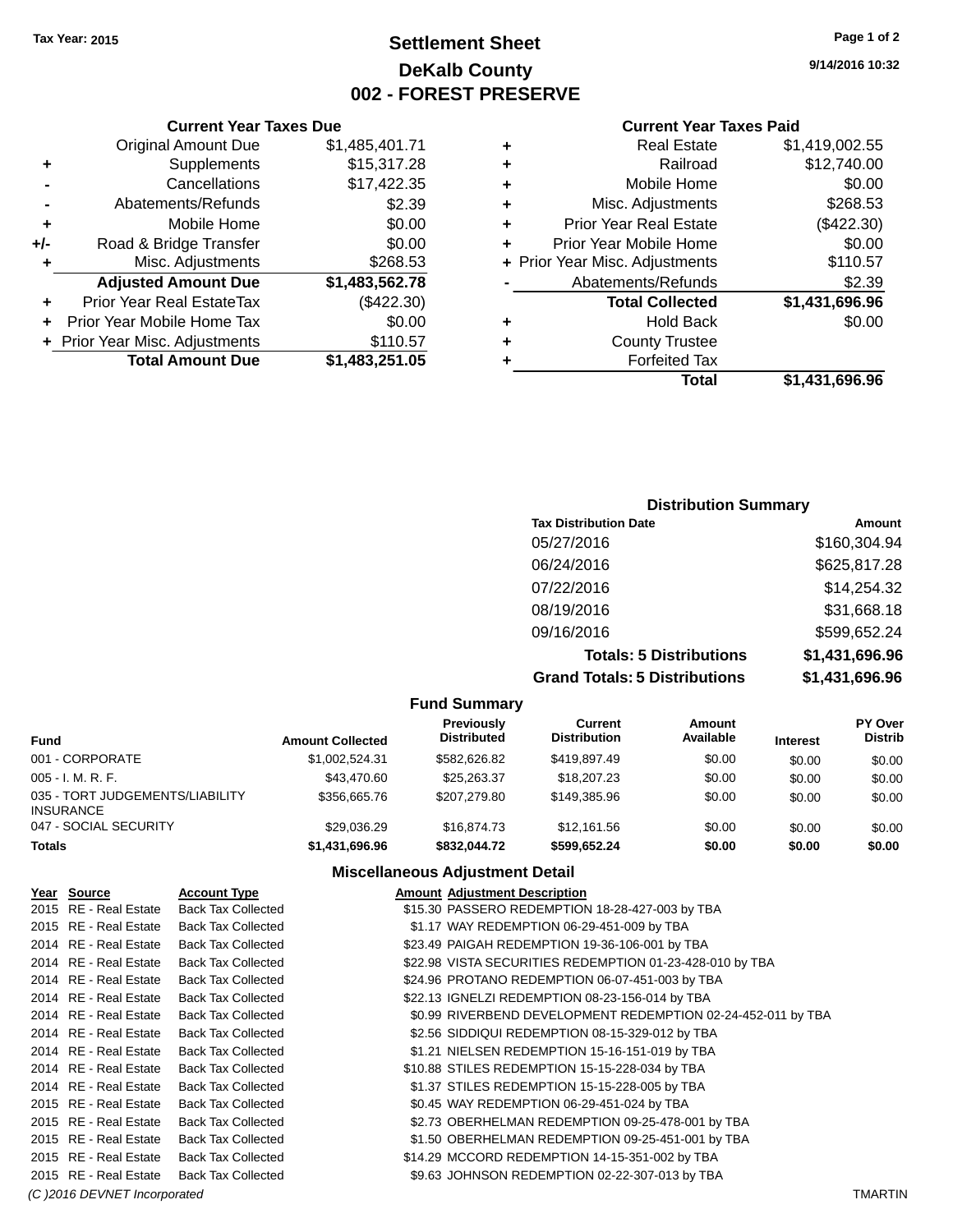## **Settlement Sheet Tax Year: 2015 Page 2 of 2 DeKalb County**

#### **Miscellaneous Adjustment Detail Year** Source **Account Type Account Adjustment Description** 2015 RE - Real Estate Back Tax Collected \$4.67 NIKOLS REDEMPTION 03-19-429-033 by TBA 2015 RE - Real Estate Back Tax Collected \$6.60 HALSEY REDEMPTION 06-19-300-034 by TBA 2015 RE - Real Estate Paymt In Lieu of Tax S109.17 HOUSING AUTHORITY DEKALB UNITS by TBA 2015 RE - Real Estate Paymt In Lieu of Tax S86.19 HOUSING AU THORITY SYCAMORE UNITS by TBA 2015 RE - Real Estate Paymt In Lieu of Tax \$8.69 HOUSING AUTHORITY SEQUOYA APARTMENTS by TBA 2015 RE - Real Estate Paymt In Lieu of Tax \$7.79 HOUSING AUTHORITY SUNSET VIEW APARTMENTS by TBA 2015 RE - Real Estate Back Tax Collected \$0.35 FEDERAL NAT'L MORTGAGE REDEMPTION 16-02-100-005 by TBA **Totals \$379.10 23 entries Abatement Detail Year Source <b>Account Type**

|                         | <b>IVAI VUULUU</b>    | <u>AUCULIL IN</u> |  |  |  |
|-------------------------|-----------------------|-------------------|--|--|--|
|                         | 2015 RE - Real Estate | <b>RE</b> Abatem  |  |  |  |
|                         | 2015 RE - Real Estate | <b>RE</b> Abatem  |  |  |  |
|                         | 2015 RE - Real Estate | <b>RE</b> Abatem  |  |  |  |
|                         | 2015 RE - Real Estate | <b>RE</b> Abatem  |  |  |  |
|                         | 2015 RE - Real Estate | <b>RE</b> Abatem  |  |  |  |
| <b>Totals 5 entries</b> |                       |                   |  |  |  |

| 2015 RE - Real Estate RE Abatement |        | \$0.35 PTAB INTEREST REFUND 19-26-280-004 by TBA |  |  |
|------------------------------------|--------|--------------------------------------------------|--|--|
| 2015 RE - Real Estate RE Abatement |        | \$1.76 PTAB INTEREST REFUND 03-29-152-012 by TBA |  |  |
| 2015 RE - Real Estate RE Abatement |        | \$0.04 PTAB INTEREST REFUND 08-15-426-004 by TBA |  |  |
| 2015 RE - Real Estate RE Abatement |        | \$0.17 PTAB INTEREST REFUND 19-25-153-001 by TBA |  |  |
| 2015 RE - Real Estate RE Abatement |        | \$0.07 PTAB INTEREST REFUND 08-26-352-007 by TBA |  |  |
| <b>Totals 5 entries</b>            | \$2.39 |                                                  |  |  |
|                                    |        |                                                  |  |  |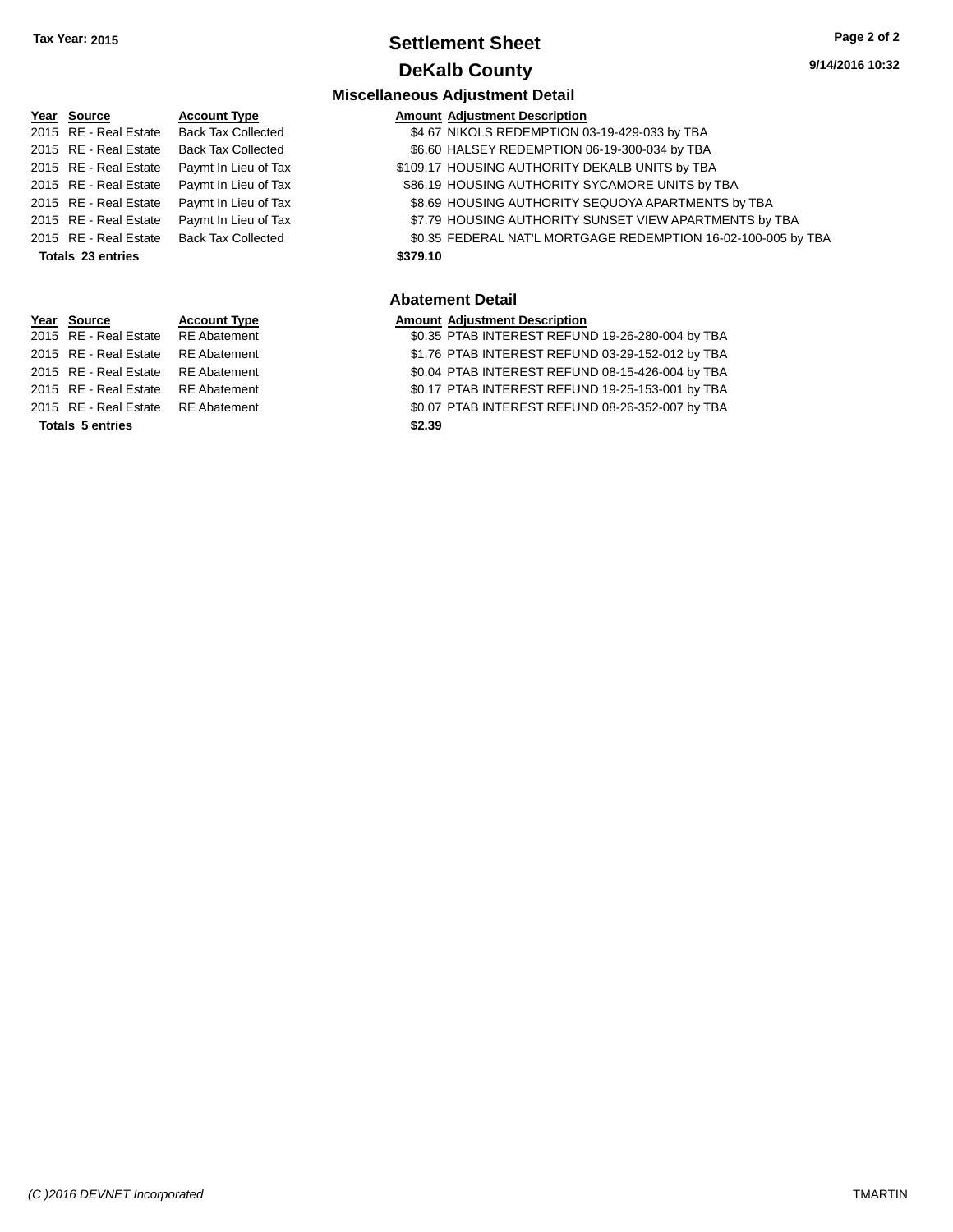## **Settlement Sheet Tax Year: 2015 Page 1 of 1 DeKalb County 003 - AFTON TOWNSHIP**

**9/14/2016 10:32**

## **Current Year Taxes Paid**

|       | <b>Current Year Taxes Due</b>  |             |
|-------|--------------------------------|-------------|
|       | <b>Original Amount Due</b>     | \$75,097.32 |
| ٠     | Supplements                    | \$73.98     |
|       | Cancellations                  | \$84.43     |
|       | Abatements/Refunds             | \$0.00      |
| ٠     | Mobile Home                    | \$0.00      |
| $+/-$ | Road & Bridge Transfer         | \$0.00      |
| ٠     | Misc. Adjustments              | \$0.00      |
|       | <b>Adjusted Amount Due</b>     | \$75,086.87 |
| ÷     | Prior Year Real EstateTax      | \$0.00      |
|       | Prior Year Mobile Home Tax     | \$0.00      |
|       | + Prior Year Misc. Adjustments | \$0.00      |
|       | <b>Total Amount Due</b>        | \$75,086,87 |
|       |                                |             |

| <b>Real Estate</b>             | \$70,137.83 |
|--------------------------------|-------------|
| Railroad                       | \$1,839.22  |
| Mobile Home                    | \$0.00      |
| Misc. Adjustments              | \$0.00      |
| <b>Prior Year Real Estate</b>  | \$0.00      |
| Prior Year Mobile Home         | \$0.00      |
| + Prior Year Misc. Adjustments | \$0.00      |
| Abatements/Refunds             | \$0.00      |
| <b>Total Collected</b>         | \$71,977.05 |
| <b>Hold Back</b>               | \$0.00      |
| <b>County Trustee</b>          |             |
| <b>Forfeited Tax</b>           |             |
| Total                          | \$71,977.05 |
|                                |             |

| <b>Distribution Summary</b>          |             |
|--------------------------------------|-------------|
| <b>Tax Distribution Date</b>         | Amount      |
| 05/27/2016                           | \$11,469.48 |
| 06/24/2016                           | \$30,655.25 |
| 07/22/2016                           | \$277.41    |
| 08/19/2016                           | \$750.77    |
| 09/16/2016                           | \$28,824.14 |
| <b>Totals: 5 Distributions</b>       | \$71,977.05 |
| <b>Grand Totals: 5 Distributions</b> | \$71,977.05 |

|                                                     |                         | <b>Fund Summary</b>                     |                                |                     |                 |                                  |
|-----------------------------------------------------|-------------------------|-----------------------------------------|--------------------------------|---------------------|-----------------|----------------------------------|
| <b>Fund</b>                                         | <b>Amount Collected</b> | <b>Previously</b><br><b>Distributed</b> | Current<br><b>Distribution</b> | Amount<br>Available | <b>Interest</b> | <b>PY Over</b><br><b>Distrib</b> |
| 001 - CORPORATE                                     | \$55,728.85             | \$33.411.51                             | \$22,317.34                    | \$0.00              | \$0.00          | \$0.00                           |
| $005 - I. M. R. F.$                                 | \$6,229.99              | \$3.735.11                              | \$2,494.88                     | \$0.00              | \$0.00          | \$0.00                           |
| 027 - AUDIT                                         | \$719.79                | \$431.54                                | \$288.25                       | \$0.00              | \$0.00          | \$0.00                           |
| 035 - TORT JUDGEMENTS/LIABILITY<br><b>INSURANCE</b> | \$2,875.62              | \$1.724.04                              | \$1,151.58                     | \$0.00              | \$0.00          | \$0.00                           |
| 047 - SOCIAL SECURITY                               | \$5,751.26              | \$3,448.10                              | \$2,303.16                     | \$0.00              | \$0.00          | \$0.00                           |
| 054 - GENERAL ASSISTANCE                            | \$671.54                | \$402.61                                | \$268.93                       | \$0.00              | \$0.00          | \$0.00                           |
| <b>Totals</b>                                       | \$71,977.05             | \$43,152.91                             | \$28,824.14                    | \$0.00              | \$0.00          | \$0.00                           |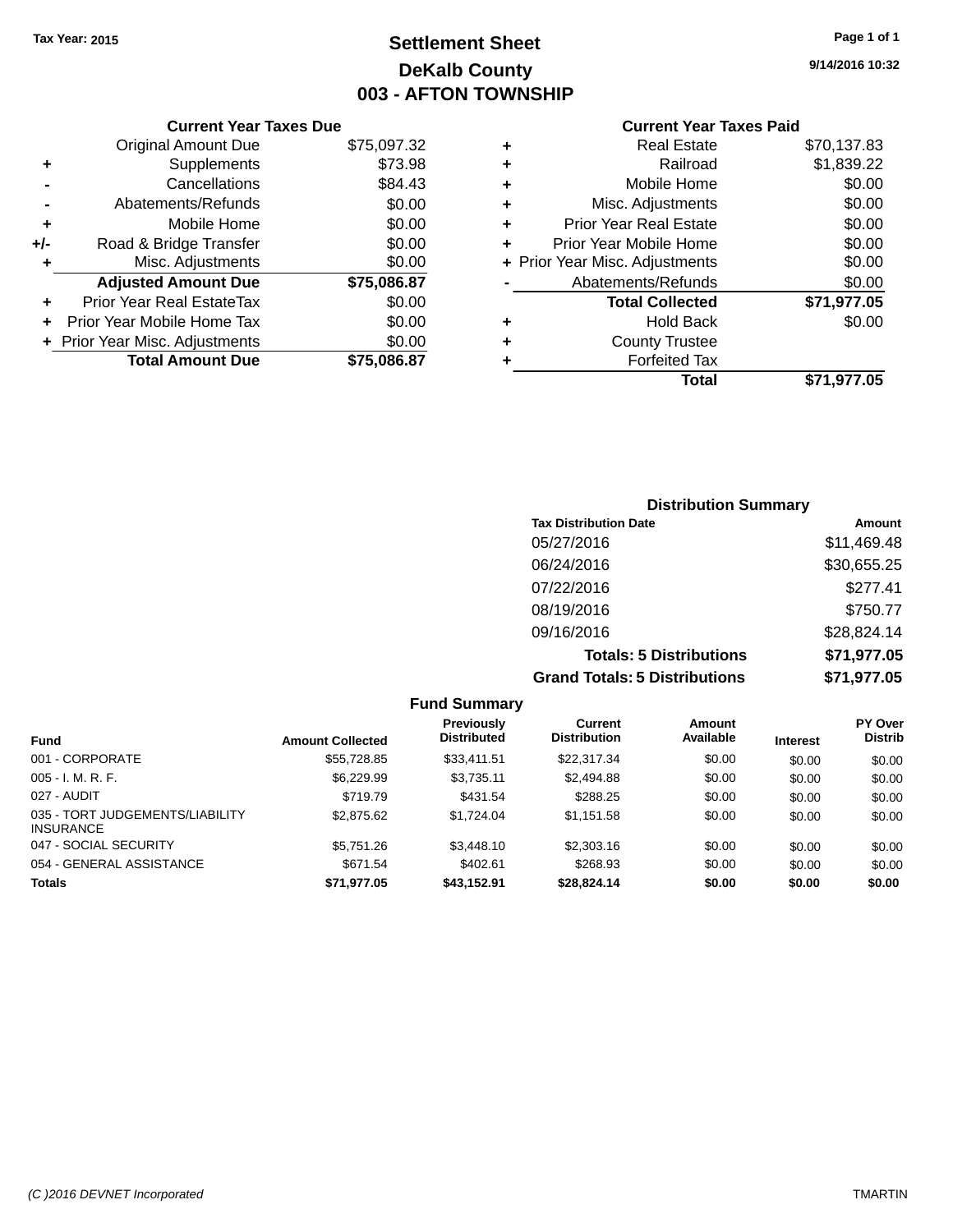## **Settlement Sheet Tax Year: 2015 Page 1 of 1 DeKalb County 004 - AFTON ROAD & BRIDGE**

**9/14/2016 10:32**

| \$310,929.67<br>\$290.71 |
|--------------------------|
|                          |
|                          |
| \$331.76                 |
| \$0.00                   |
| \$0.00                   |
| (\$14,794.07)            |
| \$0.00                   |
| \$296,094.55             |
| \$0.00                   |
| \$0.00                   |
| \$0.00                   |
| \$296,094.55             |
|                          |

#### **Current Year Taxes Paid**

|   | <b>Real Estate</b>             | \$275,601.68 |
|---|--------------------------------|--------------|
| ٠ | Railroad                       | \$7,614.96   |
| ٠ | Mobile Home                    | \$0.00       |
| ٠ | Misc. Adjustments              | \$0.00       |
| ٠ | <b>Prior Year Real Estate</b>  | \$0.00       |
| ٠ | Prior Year Mobile Home         | \$0.00       |
|   | + Prior Year Misc. Adjustments | \$0.00       |
|   | Abatements/Refunds             | \$0.00       |
|   | <b>Total Collected</b>         | \$283,216.64 |
| ٠ | Hold Back                      | \$0.00       |
| ٠ | <b>County Trustee</b>          |              |
| ٠ | <b>Forfeited Tax</b>           |              |
|   | Total                          | \$283,216.64 |
|   |                                |              |

|                       | <b>Road and Bridge Summary</b> |               | <b>Distribution Summary</b>    |              |
|-----------------------|--------------------------------|---------------|--------------------------------|--------------|
| <b>Municipality</b>   | Amt. Due                       | Amt. Distrib. | <b>Tax Distribution Date</b>   | Amount       |
| <b>CITY OF DEKALB</b> | \$15,449.93                    | \$14.794.07   | 05/27/2016                     | \$45,068.26  |
| <b>Totals</b>         | \$15,449.93                    | \$14,794.07   | 06/24/2016                     | \$120,651.61 |
|                       |                                |               | 07/22/2016                     | \$1,090.10   |
|                       |                                |               | 08/19/2016                     | \$2,950.04   |
|                       |                                |               | 09/16/2016                     | \$113,456.63 |
|                       |                                |               | <b>Totals: 5 Distributions</b> | \$283,216.64 |

**Grand Totals: 5 Distributions \$283,216.64**

|                              |                         | <b>Fund Summary</b>              |                                |                     |                 |                           |
|------------------------------|-------------------------|----------------------------------|--------------------------------|---------------------|-----------------|---------------------------|
| <b>Fund</b>                  | <b>Amount Collected</b> | Previously<br><b>Distributed</b> | Current<br><b>Distribution</b> | Amount<br>Available | <b>Interest</b> | PY Over<br><b>Distrib</b> |
| 007 - ROAD AND BRIDGE        | \$166,155,05            | \$99.577.35                      | \$66,577.70                    | \$0.00              | \$0.00          | \$0.00                    |
| 008 - BRIDGE CONST W/COUNTY  | \$14.368.00             | \$8.614.14                       | \$5.753.86                     | \$0.00              | \$0.00          | \$0.00                    |
| 009 - PERMANENT ROAD         | \$77,008.93             | \$46,169.64                      | \$30,839.29                    | \$0.00              | \$0.00          | \$0.00                    |
| 010 - EQUIPMENT AND BUILDING | \$25,684.66             | \$15,398.88                      | \$10,285.78                    | \$0.00              | \$0.00          | \$0.00                    |
| <b>Totals</b>                | \$283.216.64            | \$169,760.01                     | \$113,456.63                   | \$0.00              | \$0.00          | \$0.00                    |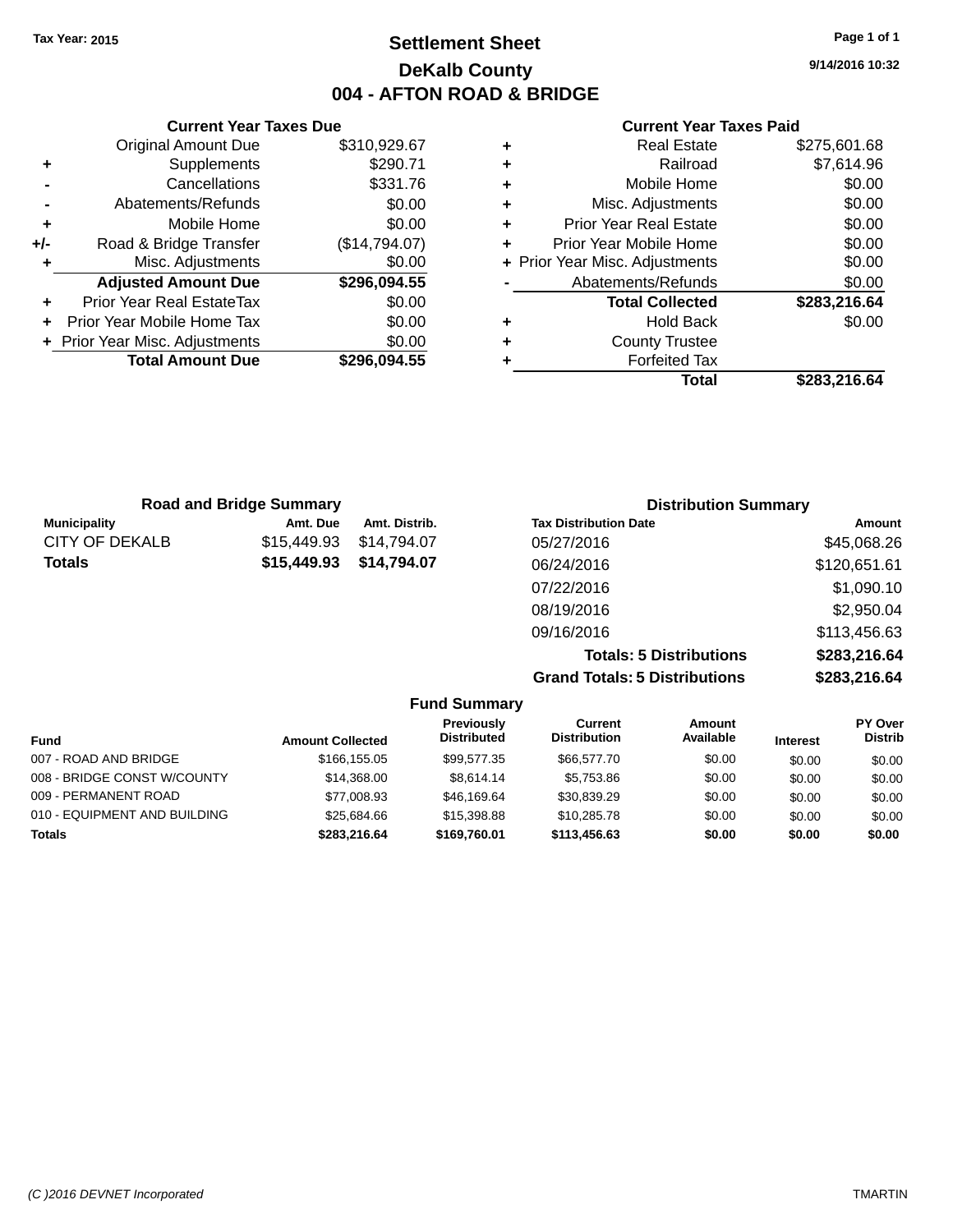## **Settlement Sheet Tax Year: 2015 Page 1 of 1 DeKalb County 005 - CLINTON TOWNSHIP**

**9/14/2016 10:32**

|     | <b>Current Year Taxes Due</b>  |             |
|-----|--------------------------------|-------------|
|     | <b>Original Amount Due</b>     | \$96,667.43 |
| ٠   | Supplements                    | \$712.29    |
|     | Cancellations                  | \$818.97    |
|     | Abatements/Refunds             | \$0.00      |
| ٠   | Mobile Home                    | \$0.00      |
| +/- | Road & Bridge Transfer         | \$0.00      |
| ٠   | Misc. Adjustments              | \$35.67     |
|     | <b>Adjusted Amount Due</b>     | \$96,596.42 |
| ٠   | Prior Year Real EstateTax      | \$0.00      |
|     | Prior Year Mobile Home Tax     | \$0.00      |
|     | + Prior Year Misc. Adjustments | \$0.00      |
|     | <b>Total Amount Due</b>        | \$96,596.42 |
|     |                                |             |

## **Current Year Taxes Paid**

| ٠ | <b>Real Estate</b>             | \$92,298.81 |
|---|--------------------------------|-------------|
| ٠ | Railroad                       | \$2,201.92  |
| ٠ | Mobile Home                    | \$0.00      |
| ٠ | Misc. Adjustments              | \$35.67     |
| ٠ | <b>Prior Year Real Estate</b>  | \$0.00      |
| ٠ | Prior Year Mobile Home         | \$0.00      |
|   | + Prior Year Misc. Adjustments | \$0.00      |
|   | Abatements/Refunds             | \$0.00      |
|   | <b>Total Collected</b>         | \$94,536.40 |
| ٠ | <b>Hold Back</b>               | \$0.00      |
| ٠ | <b>County Trustee</b>          |             |
| ٠ | <b>Forfeited Tax</b>           |             |
|   | Total                          | \$94,536.40 |
|   |                                |             |

### **Distribution Summary Tax Distribution Date Amount** 05/27/2016 \$13,984.47 06/24/2016 \$39,591.12 07/22/2016 \$820.72 08/19/2016 \$1,063.75 09/16/2016 \$39,076.34 **Totals: 5 Distributions \$94,536.40 Grand Totals: 5 Distributions \$94,536.40**

|                                                     |                         | <b>Fund Summary</b>                     |                                |                     |                 |                                  |
|-----------------------------------------------------|-------------------------|-----------------------------------------|--------------------------------|---------------------|-----------------|----------------------------------|
| <b>Fund</b>                                         | <b>Amount Collected</b> | <b>Previously</b><br><b>Distributed</b> | Current<br><b>Distribution</b> | Amount<br>Available | <b>Interest</b> | <b>PY Over</b><br><b>Distrib</b> |
| 001 - CORPORATE                                     | \$79.752.07             | \$46,786,79                             | \$32,965.28                    | \$0.00              | \$0.00          | \$0.00                           |
| $005 - I. M. R. F.$                                 | \$53.31                 | \$31.27                                 | \$22.04                        | \$0.00              | \$0.00          | \$0.00                           |
| 027 - AUDIT                                         | \$53.31                 | \$31.27                                 | \$22.04                        | \$0.00              | \$0.00          | \$0.00                           |
| 035 - TORT JUDGEMENTS/LIABILITY<br><b>INSURANCE</b> | \$2.935.55              | \$1.722.15                              | \$1,213,40                     | \$0.00              | \$0.00          | \$0.00                           |
| 047 - SOCIAL SECURITY                               | \$5,871,08              | \$3,444.29                              | \$2,426.79                     | \$0.00              | \$0.00          | \$0.00                           |
| 054 - GENERAL ASSISTANCE                            | \$5,871,08              | \$3,444.29                              | \$2,426.79                     | \$0.00              | \$0.00          | \$0.00                           |
| <b>Totals</b>                                       | \$94,536.40             | \$55,460.06                             | \$39,076.34                    | \$0.00              | \$0.00          | \$0.00                           |
|                                                     |                         | <b>Miscellaneous Adjustment Detail</b>  |                                |                     |                 |                                  |

|                         | <u>Year Source</u>    | <b>Account Type</b> | <b>Amount Adjustment Description</b>           |  |
|-------------------------|-----------------------|---------------------|------------------------------------------------|--|
|                         | 2015 RE - Real Estate | Back Tax Collected  | \$35.67 MCCORD REDEMPTION 14-15-351-002 by TBA |  |
| <b>Totals 1 entries</b> |                       |                     | \$35.67                                        |  |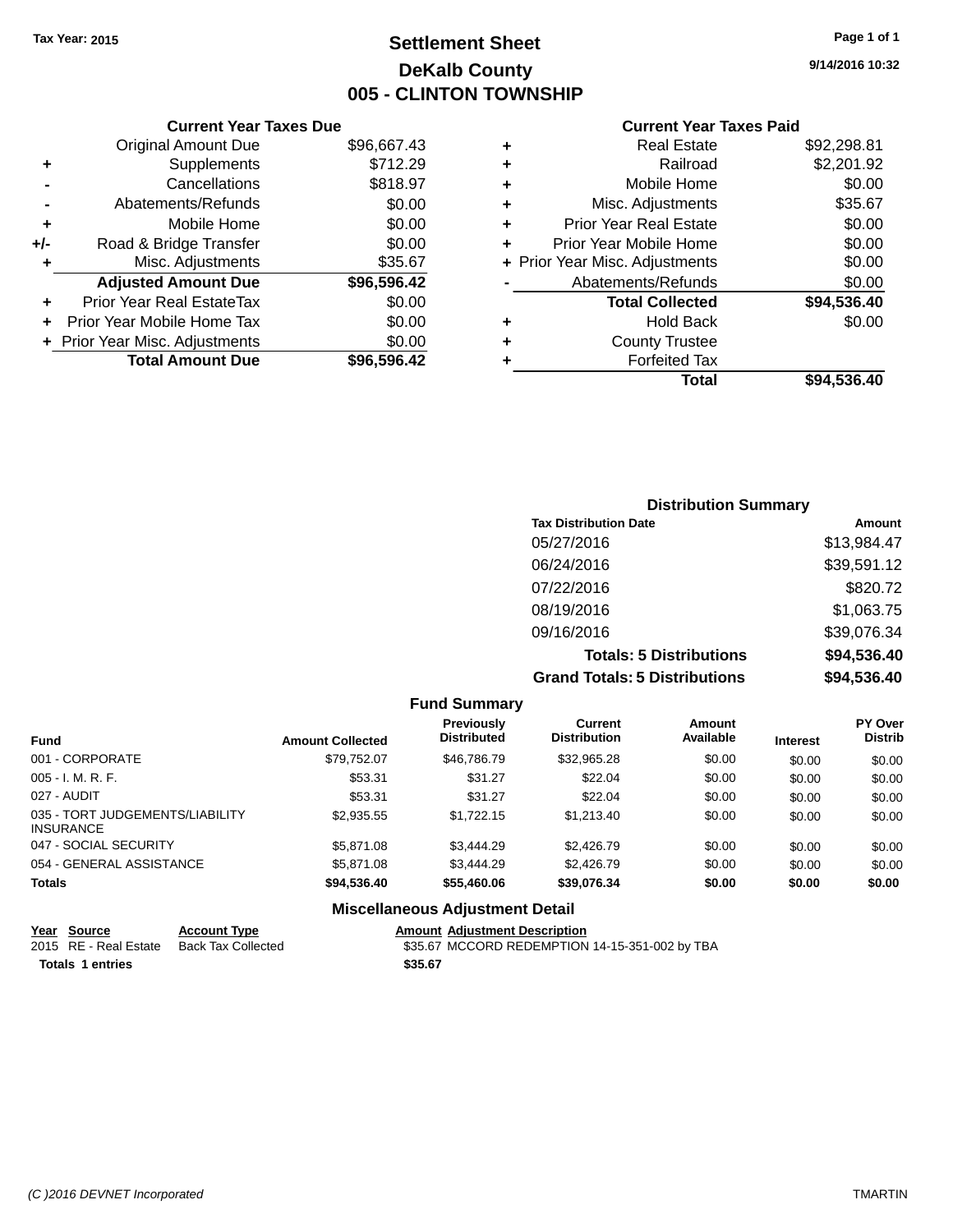## **Settlement Sheet Tax Year: 2015 Page 1 of 1 DeKalb County 006 - CLINTON TWP LIBRARY**

**9/14/2016 10:32**

#### **Current Year Taxes Paid**

| <b>Current Year Taxes Due</b>  |             |
|--------------------------------|-------------|
| <b>Original Amount Due</b>     | \$89,851.31 |
| Supplements                    | \$662.06    |
| Cancellations                  | \$761.22    |
| Abatements/Refunds             | \$0.00      |
| Mobile Home                    | \$0.00      |
| Road & Bridge Transfer         | \$0.00      |
| Misc. Adjustments              | \$33.15     |
| <b>Adjusted Amount Due</b>     | \$89,785.30 |
| Prior Year Real EstateTax      | \$0.00      |
| Prior Year Mobile Home Tax     | \$0.00      |
| + Prior Year Misc. Adjustments | \$0.00      |
| <b>Total Amount Due</b>        | \$89.785.30 |
|                                |             |

|   | <b>Real Estate</b>             | \$85,790.65 |
|---|--------------------------------|-------------|
| ٠ | Railroad                       | \$2,046.68  |
| ٠ | Mobile Home                    | \$0.00      |
| ٠ | Misc. Adjustments              | \$33.15     |
| ٠ | <b>Prior Year Real Estate</b>  | \$0.00      |
| ÷ | Prior Year Mobile Home         | \$0.00      |
|   | + Prior Year Misc. Adjustments | \$0.00      |
|   | Abatements/Refunds             | \$0.00      |
|   | <b>Total Collected</b>         | \$87,870.48 |
| ٠ | <b>Hold Back</b>               | \$0.00      |
| ٠ | <b>County Trustee</b>          |             |
| ٠ | <b>Forfeited Tax</b>           |             |
|   | Total                          | \$87,870.48 |
|   |                                |             |

|                     |                                      | <b>Distribution Summary</b> |  |  |
|---------------------|--------------------------------------|-----------------------------|--|--|
|                     | <b>Tax Distribution Date</b>         | Amount                      |  |  |
|                     | 05/27/2016                           | \$12,998.45                 |  |  |
|                     | 06/24/2016                           | \$36,798.36                 |  |  |
|                     | 07/22/2016                           | \$762.84                    |  |  |
|                     | 08/19/2016                           | \$988.74                    |  |  |
|                     | 09/16/2016                           | \$36,322.09                 |  |  |
|                     | <b>Totals: 5 Distributions</b>       | \$87,870.48                 |  |  |
|                     | <b>Grand Totals: 5 Distributions</b> | \$87,870.48                 |  |  |
| <b>Fund Summary</b> |                                      |                             |  |  |
| Previously          | Current                              | <b>PY Over</b><br>Amount    |  |  |

| Fund          | <b>Amount Collected</b> | <b>Previously</b><br><b>Distributed</b> | Current<br><b>Distribution</b> | Amount<br>Available | <b>Interest</b> | <b>PY Over</b><br><b>Distrib</b> |
|---------------|-------------------------|-----------------------------------------|--------------------------------|---------------------|-----------------|----------------------------------|
| 016 - LIBRARY | \$87.870.48             | \$51.548.39                             | \$36,322.09                    | \$0.00              | \$0.00          | \$0.00                           |
| Totals        | \$87,870,48             | \$51,548,39                             | \$36,322.09                    | \$0.00              | \$0.00          | \$0.00                           |
|               |                         | Miccollangeus Adjustment Detail         |                                |                     |                 |                                  |

**Year Source Account Type Amount Adjustment Description**<br>2015 RE - Real Estate Back Tax Collected \$33.15 MCCORD REDEMPTION **Totals \$33.15 1 entries**

**Miscellaneous Adjustment Detail**

 $$33.15$  MCCORD REDEMPTION 14-15-351-002 by TBA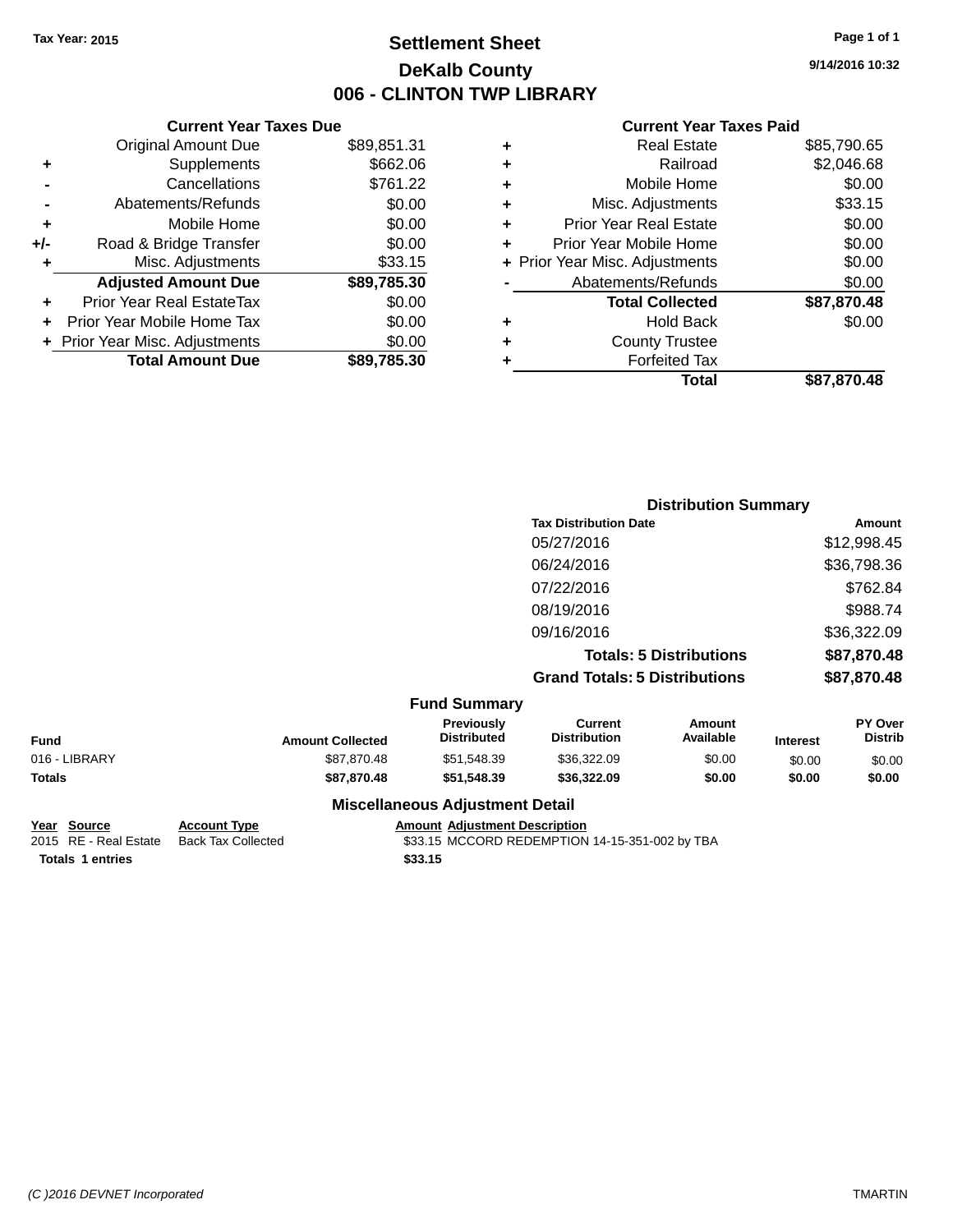## **Settlement Sheet Tax Year: 2015 Page 1 of 1 DeKalb County 007 - CLINTON TWP CEMETERY**

**9/14/2016 10:32**

#### **Current Year Taxes Paid**

|     | <b>Current Year Taxes Due</b>  |             |
|-----|--------------------------------|-------------|
|     | <b>Original Amount Due</b>     | \$22,051.76 |
| ٠   | Supplements                    | \$162.49    |
|     | Cancellations                  | \$186.82    |
|     | Abatements/Refunds             | \$0.00      |
| ٠   | Mobile Home                    | \$0.00      |
| +/- | Road & Bridge Transfer         | \$0.00      |
|     | Misc. Adjustments              | \$8.14      |
|     | <b>Adjusted Amount Due</b>     | \$22,035.57 |
| ٠   | Prior Year Real EstateTax      | \$0.00      |
|     | Prior Year Mobile Home Tax     | \$0.00      |
|     | + Prior Year Misc. Adjustments | \$0.00      |
|     | <b>Total Amount Due</b>        | \$22.035.57 |
|     |                                |             |

|   | <b>Real Estate</b>             | \$21,055.17 |
|---|--------------------------------|-------------|
| ٠ | Railroad                       | \$502.32    |
| ٠ | Mobile Home                    | \$0.00      |
| ٠ | Misc. Adjustments              | \$8.14      |
| ٠ | <b>Prior Year Real Estate</b>  | \$0.00      |
| ٠ | Prior Year Mobile Home         | \$0.00      |
|   | + Prior Year Misc. Adjustments | \$0.00      |
|   | Abatements/Refunds             | \$0.00      |
|   | <b>Total Collected</b>         | \$21,565.63 |
| ٠ | <b>Hold Back</b>               | \$0.00      |
| ٠ | <b>County Trustee</b>          |             |
| ٠ | <b>Forfeited Tax</b>           |             |
|   | Total                          | \$21,565.63 |
|   |                                |             |

| <b>Distribution Summary</b>          |             |
|--------------------------------------|-------------|
| <b>Tax Distribution Date</b>         | Amount      |
| 05/27/2016                           | \$3,190.12  |
| 06/24/2016                           | \$9,031.75  |
| 07/22/2016                           | \$187.22    |
| 08/19/2016                           | \$242.66    |
| 09/16/2016                           | \$8,913.88  |
| <b>Totals: 5 Distributions</b>       | \$21,565.63 |
| <b>Grand Totals: 5 Distributions</b> | \$21,565.63 |
|                                      |             |

|                |                         | <b>Fund Summary</b>                    |                                |                     |                 |                                  |
|----------------|-------------------------|----------------------------------------|--------------------------------|---------------------|-----------------|----------------------------------|
| Fund           | <b>Amount Collected</b> | <b>Previously</b><br>Distributed       | Current<br><b>Distribution</b> | Amount<br>Available | <b>Interest</b> | <b>PY Over</b><br><b>Distrib</b> |
| 017 - CEMETERY | \$21,565.63             | \$12,651.75                            | \$8.913.88                     | \$0.00              | \$0.00          | \$0.00                           |
| Totals         | \$21.565.63             | \$12,651.75                            | \$8,913,88                     | \$0.00              | \$0.00          | \$0.00                           |
|                |                         | <b>Miscellaneous Adjustment Detail</b> |                                |                     |                 |                                  |

# **Totals \$8.14 1 entries**

**Year Source Account Type Amount Adjustment Description** \$8.14 MCCORD REDEMPTION 14-15-351-002 by TBA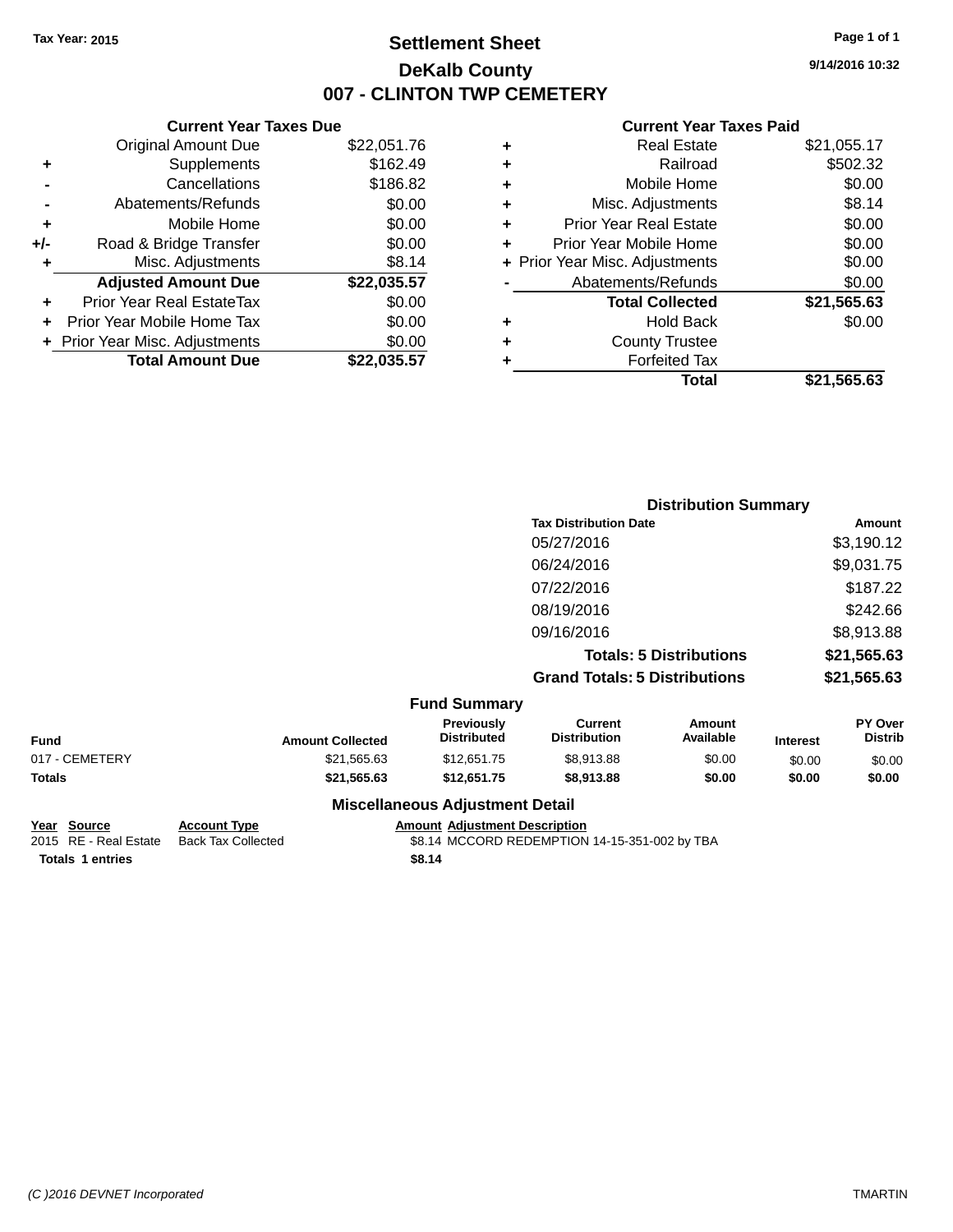## **Settlement Sheet Tax Year: 2015 Page 1 of 1 DeKalb County 008 - CLINTON COMM BLDG**

**9/14/2016 10:32**

#### **Current Year Taxes Paid**

|     | <b>Current Year Taxes Due</b>  |            |
|-----|--------------------------------|------------|
|     | <b>Original Amount Due</b>     | \$9,300.05 |
| ٠   | Supplements                    | \$68.54    |
|     | Cancellations                  | \$78.79    |
|     | Abatements/Refunds             | \$0.00     |
| ٠   | Mobile Home                    | \$0.00     |
| +/- | Road & Bridge Transfer         | \$0.00     |
|     | Misc. Adjustments              | \$3.43     |
|     | <b>Adjusted Amount Due</b>     | \$9,293.23 |
| ÷   | Prior Year Real EstateTax      | \$0.00     |
| ÷   | Prior Year Mobile Home Tax     | \$0.00     |
|     | + Prior Year Misc. Adjustments | \$0.00     |
|     | <b>Total Amount Due</b>        | \$9.293.23 |

|   | <b>Real Estate</b>             | \$8,879.77 |
|---|--------------------------------|------------|
| ÷ | Railroad                       | \$211.86   |
| ٠ | Mobile Home                    | \$0.00     |
| ٠ | Misc. Adjustments              | \$3.43     |
| ٠ | <b>Prior Year Real Estate</b>  | \$0.00     |
| ÷ | Prior Year Mobile Home         | \$0.00     |
|   | + Prior Year Misc. Adjustments | \$0.00     |
|   | Abatements/Refunds             | \$0.00     |
|   | <b>Total Collected</b>         | \$9,095.06 |
| ٠ | <b>Hold Back</b>               | \$0.00     |
|   | <b>County Trustee</b>          |            |
| ٠ | <b>Forfeited Tax</b>           |            |
|   | Total                          | \$9,095.06 |
|   |                                |            |

|                     | <b>Distribution Summary</b>          |            |  |
|---------------------|--------------------------------------|------------|--|
|                     | <b>Tax Distribution Date</b>         | Amount     |  |
|                     | 05/27/2016                           | \$1,345.44 |  |
|                     | 06/24/2016                           | \$3,809.10 |  |
|                     | 07/22/2016                           | \$78.94    |  |
|                     | 08/19/2016                           | \$102.33   |  |
|                     | 09/16/2016                           | \$3,759.25 |  |
|                     | <b>Totals: 5 Distributions</b>       | \$9,095.06 |  |
|                     | <b>Grand Totals: 5 Distributions</b> | \$9,095.06 |  |
| <b>Fund Summary</b> |                                      |            |  |

| Fund            | <b>Amount Collected</b> | <b>Previously</b><br><b>Distributed</b> | Current<br><b>Distribution</b> | Amount<br>Available | <b>Interest</b> | <b>PY Over</b><br><b>Distrib</b> |
|-----------------|-------------------------|-----------------------------------------|--------------------------------|---------------------|-----------------|----------------------------------|
| 001 - CORPORATE | \$9,095,06              | \$5.335.81                              | \$3.759.25                     | \$0.00              | \$0.00          | \$0.00                           |
| Totals          | \$9,095,06              | \$5.335.81                              | \$3.759.25                     | \$0.00              | \$0.00          | \$0.00                           |
|                 |                         | <b>Miscellaneous Adjustment Detail</b>  |                                |                     |                 |                                  |

**Totals \$3.43 1 entries**

**Year Source Account Type Amount Adjustment Description** \$3.43 MCCORD REDEMPTION 14-15-351-002 by TBA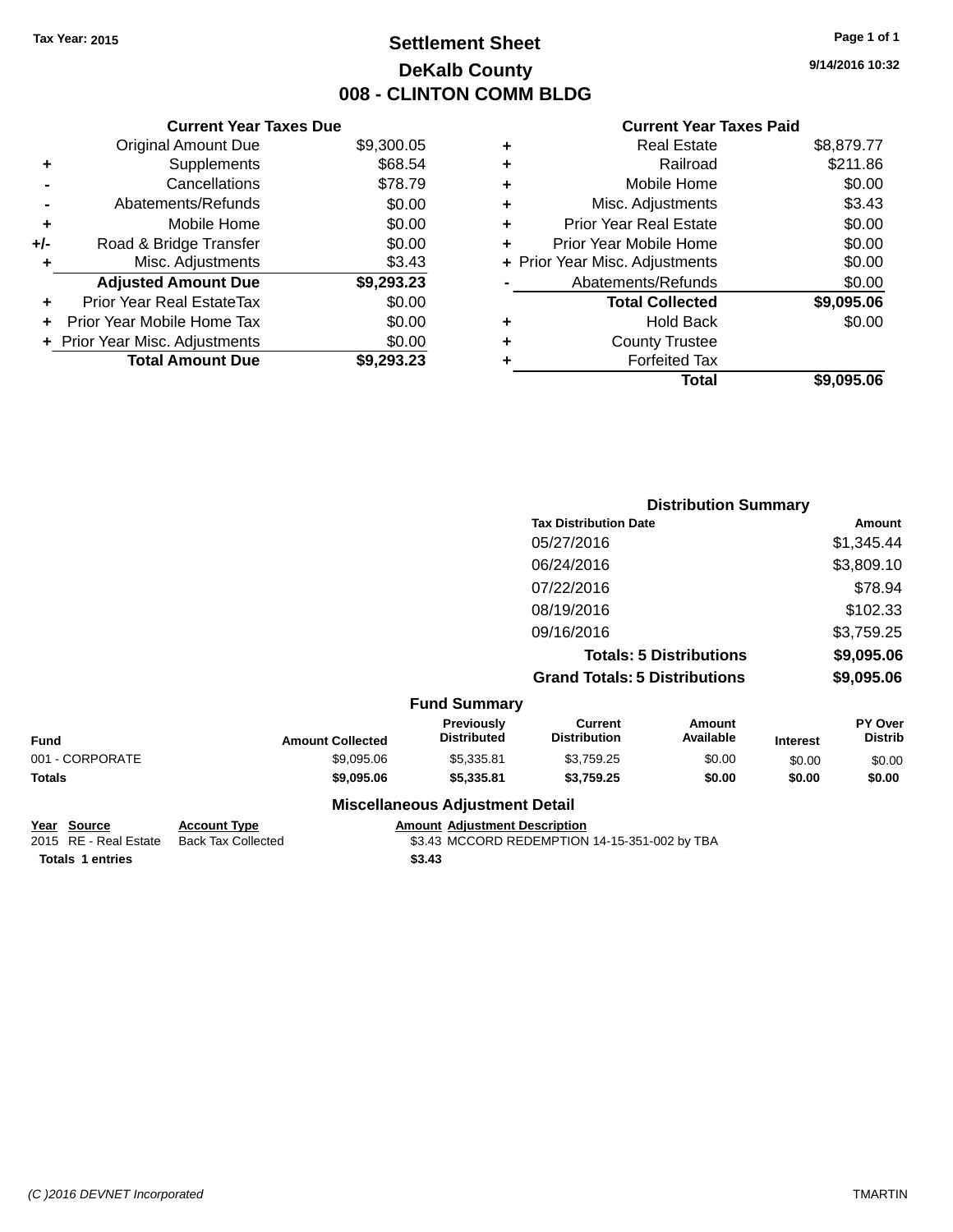## **Settlement Sheet Tax Year: 2015 Page 1 of 1 DeKalb County 009 - CLINTON ROAD & BRIDGE**

**9/14/2016 10:32**

#### **Current Year Taxes Paid**

|     | <b>Current Year Taxes Due</b>  |               |  |  |  |
|-----|--------------------------------|---------------|--|--|--|
|     | <b>Original Amount Due</b>     | \$251,007.73  |  |  |  |
| ٠   | Supplements                    | \$1,598.74    |  |  |  |
|     | Cancellations                  | \$1,851.87    |  |  |  |
|     | Abatements/Refunds             | \$0.00        |  |  |  |
| ٠   | Mobile Home                    | \$0.00        |  |  |  |
| +/- | Road & Bridge Transfer         | (\$31,213.90) |  |  |  |
| ٠   | \$92.61<br>Misc. Adjustments   |               |  |  |  |
|     | <b>Adjusted Amount Due</b>     | \$219,633.31  |  |  |  |
|     | Prior Year Real EstateTax      | \$0.00        |  |  |  |
|     | Prior Year Mobile Home Tax     | \$0.00        |  |  |  |
|     | + Prior Year Misc. Adjustments | \$0.00        |  |  |  |
|     | <b>Total Amount Due</b>        | \$219,633.31  |  |  |  |
|     |                                |               |  |  |  |

|   | Total                          | \$214,260.33 |
|---|--------------------------------|--------------|
| ٠ | <b>Forfeited Tax</b>           |              |
| ٠ | <b>County Trustee</b>          |              |
| ٠ | <b>Hold Back</b>               | \$0.00       |
|   | <b>Total Collected</b>         | \$214,260.33 |
|   | Abatements/Refunds             | \$0.00       |
|   | + Prior Year Misc. Adjustments | \$0.00       |
| ÷ | Prior Year Mobile Home         | \$0.00       |
| ٠ | <b>Prior Year Real Estate</b>  | \$0.00       |
| ٠ | Misc. Adjustments              | \$92.61      |
| ٠ | Mobile Home                    | \$0.00       |
| ٠ | Railroad                       | \$5,467.88   |
| ٠ | <b>Real Estate</b>             | \$208,699.84 |

| <b>Road and Bridge Summary</b> |             |               | <b>Distribution Summary</b>    |              |  |
|--------------------------------|-------------|---------------|--------------------------------|--------------|--|
| <b>Municipality</b>            | Amt. Due    | Amt. Distrib. | <b>Tax Distribution Date</b>   | Amount       |  |
| VILLAGE OF WATERMAN            | \$31.904.70 | \$31.213.90   | 05/27/2016                     | \$31,622.52  |  |
| Totals                         | \$31,904.70 | \$31,213.90   | 06/24/2016                     | \$89,769.10  |  |
|                                |             |               | 07/22/2016                     | \$1,855.85   |  |
|                                |             |               | 08/19/2016                     | \$2,405.37   |  |
|                                |             |               | 09/16/2016                     | \$88,607.49  |  |
|                                |             |               | <b>Totals: 5 Distributions</b> | \$214,260.33 |  |

**Grand Totals: 5 Distributions \$214,260.33**

|                                         |                         | <b>Fund Summary</b>                     |                                |                            |                 |                                  |
|-----------------------------------------|-------------------------|-----------------------------------------|--------------------------------|----------------------------|-----------------|----------------------------------|
| <b>Fund</b>                             | <b>Amount Collected</b> | <b>Previously</b><br><b>Distributed</b> | Current<br><b>Distribution</b> | <b>Amount</b><br>Available | <b>Interest</b> | <b>PY Over</b><br><b>Distrib</b> |
| 007 - ROAD AND BRIDGE                   | \$83,209.71             | \$48,772.38                             | \$34.437.33                    | \$0.00                     | \$0.00          | \$0.00                           |
| 009 - PERMANENT ROAD                    | \$84,104.39             | \$49,339.59                             | \$34,764.80                    | \$0.00                     | \$0.00          | \$0.00                           |
| 010 - EQUIPMENT AND BUILDING            | \$40,098.23             | \$23.523.51                             | \$16,574.72                    | \$0.00                     | \$0.00          | \$0.00                           |
| 035 - TORT JUDGEMENTS/LIABILITY<br>INS. | \$6.848.00              | \$4,017.36                              | \$2,830.64                     | \$0.00                     | \$0.00          | \$0.00                           |
| <b>Totals</b>                           | \$214.260.33            | \$125,652,84                            | \$88,607.49                    | \$0.00                     | \$0.00          | \$0.00                           |
|                                         |                         | <b>Miscellaneous Adjustment Detail</b>  |                                |                            |                 |                                  |

| Year Source             | <b>Account Type</b>       |
|-------------------------|---------------------------|
| 2015 RE - Real Estate   | <b>Back Tax Collected</b> |
| <b>Totals 1 entries</b> |                           |

**Amount Adjustment Description** \$92.61 MCCORD REDEMPTION 14-15-351-002 by TBA<br>\$92.61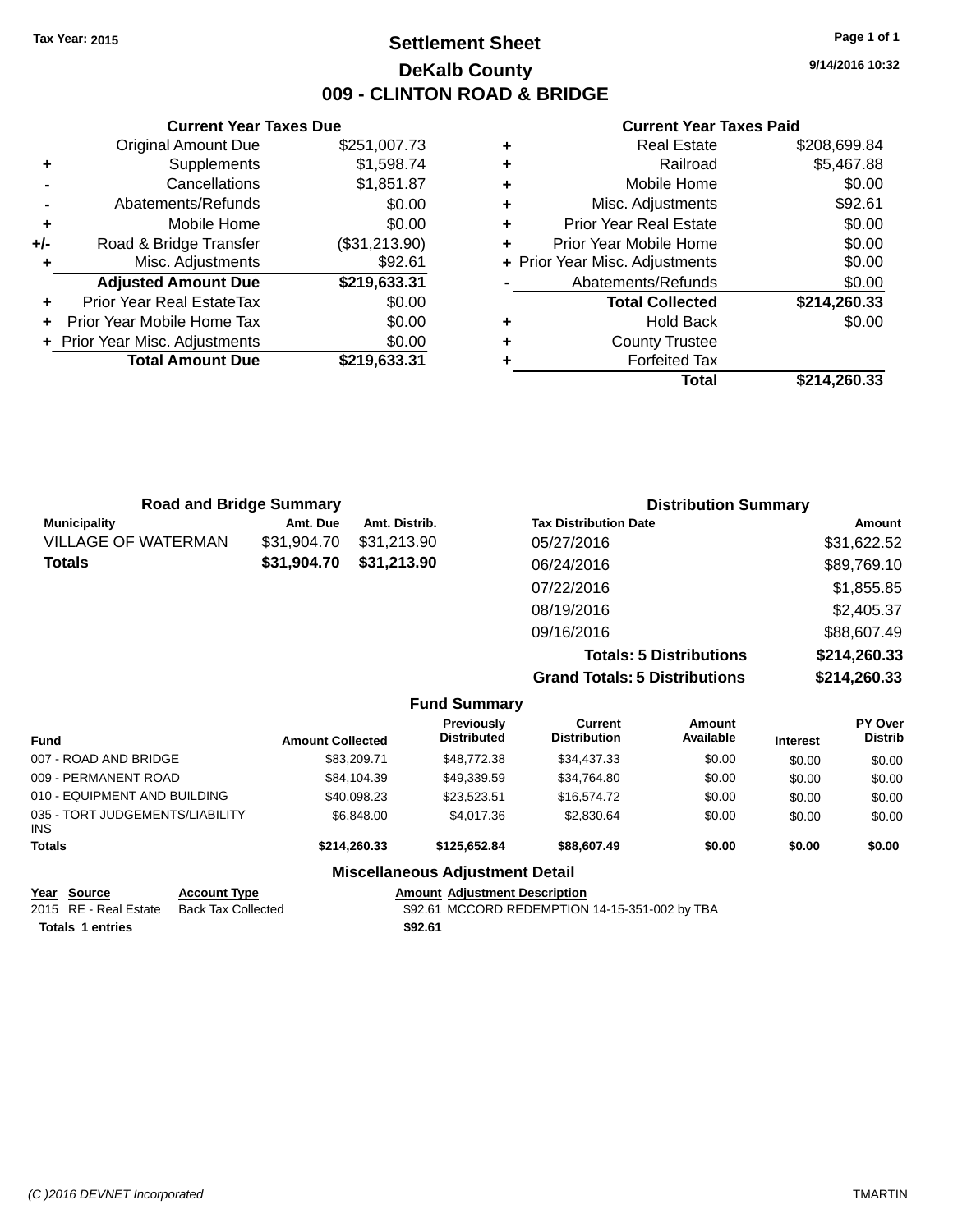## **Settlement Sheet Tax Year: 2015 Page 1 of 1 DeKalb County 010 - CORTLAND TOWNSHIP**

**9/14/2016 10:32**

#### **Current Year Taxes Paid**

|     | <b>Current Year Taxes Due</b>  |              |   |
|-----|--------------------------------|--------------|---|
|     | <b>Original Amount Due</b>     | \$256,634.92 | ٠ |
| ٠   | Supplements                    | \$2,814.89   | ٠ |
|     | Cancellations                  | \$3,150.30   | ٠ |
|     | Abatements/Refunds             | \$0.00       | ٠ |
|     | Mobile Home                    | \$0.00       | ٠ |
| +/- | Road & Bridge Transfer         | \$0.00       | ٠ |
|     | Misc. Adjustments              | \$6.16       | ٠ |
|     | <b>Adjusted Amount Due</b>     | \$256,305.67 |   |
| ٠   | Prior Year Real EstateTax      | (\$67.22)    |   |
|     | Prior Year Mobile Home Tax     | \$0.00       |   |
|     | + Prior Year Misc. Adjustments | \$0.00       | ٠ |
|     | <b>Total Amount Due</b>        | \$256,238.45 |   |
|     |                                |              |   |

| ٠ | <b>Real Estate</b>             | \$245,885.52 |
|---|--------------------------------|--------------|
| ٠ | Railroad                       | \$1,999.60   |
| ٠ | Mobile Home                    | \$0.00       |
| ٠ | Misc. Adjustments              | \$6.16       |
| ٠ | <b>Prior Year Real Estate</b>  | (\$67.22)    |
| ٠ | Prior Year Mobile Home         | \$0.00       |
|   | + Prior Year Misc. Adjustments | \$0.00       |
|   | Abatements/Refunds             | \$0.00       |
|   | <b>Total Collected</b>         | \$247,824.06 |
| ٠ | <b>Hold Back</b>               | \$0.00       |
| ٠ | <b>County Trustee</b>          |              |
| ٠ | <b>Forfeited Tax</b>           |              |
|   | Total                          | \$247.824.06 |
|   |                                |              |

### **Distribution Summary Tax Distribution Date Amount** 05/27/2016 \$26,568.87 06/24/2016 \$106,679.14 07/22/2016 \$2,254.81 08/19/2016 \$3,942.35 09/16/2016 \$108,378.89 **Totals: 5 Distributions \$247,824.06 Grand Totals: 5 Distributions \$247,824.06**

|                                         |                         | <b>Fund Summary</b>                     |                                |                            |                 |                           |
|-----------------------------------------|-------------------------|-----------------------------------------|--------------------------------|----------------------------|-----------------|---------------------------|
| <b>Fund</b>                             | <b>Amount Collected</b> | <b>Previously</b><br><b>Distributed</b> | Current<br><b>Distribution</b> | <b>Amount</b><br>Available | <b>Interest</b> | PY Over<br><b>Distrib</b> |
| 001 - CORPORATE                         | \$198,901.06            | \$111.917.27                            | \$86,983.79                    | \$0.00                     | \$0.00          | \$0.00                    |
| $005 - I. M. R. F.$                     | \$15.071.65             | \$8,480.49                              | \$6,591.16                     | \$0.00                     | \$0.00          | \$0.00                    |
| 027 - AUDIT                             | \$3,090.15              | \$1,738.76                              | \$1,351.39                     | \$0.00                     | \$0.00          | \$0.00                    |
| 035 - TORT JUDGEMENTS/LIABILITY<br>INS. | \$11.582.81             | \$6,517.39                              | \$5.065.42                     | \$0.00                     | \$0.00          | \$0.00                    |
| 047 - SOCIAL SECURITY                   | \$9,668.88              | \$5.440.47                              | \$4.228.41                     | \$0.00                     | \$0.00          | \$0.00                    |
| 054 - GENERAL ASSISTANCE                | \$9.509.51              | \$5,350.79                              | \$4.158.72                     | \$0.00                     | \$0.00          | \$0.00                    |
| <b>Totals</b>                           | \$247.824.06            | \$139,445.17                            | \$108,378.89                   | \$0.00                     | \$0.00          | \$0.00                    |
|                                         |                         | <b>Miscellaneous Adjustment Detail</b>  |                                |                            |                 |                           |

| Year Source             | <b>Account Type</b> | <b>Amount Adjustment Description</b>              |
|-------------------------|---------------------|---------------------------------------------------|
| 2015 RE - Real Estate   | Back Tax Collected  | \$3.97 OBERHELMAN REDEMPTION 09-25-478-001 by TBA |
| 2015 RE - Real Estate   | Back Tax Collected  | \$2.19 OBERHELMAN REDEMPTION 09-25-451-001 by TBA |
| <b>Totals 2 entries</b> |                     | \$6.16                                            |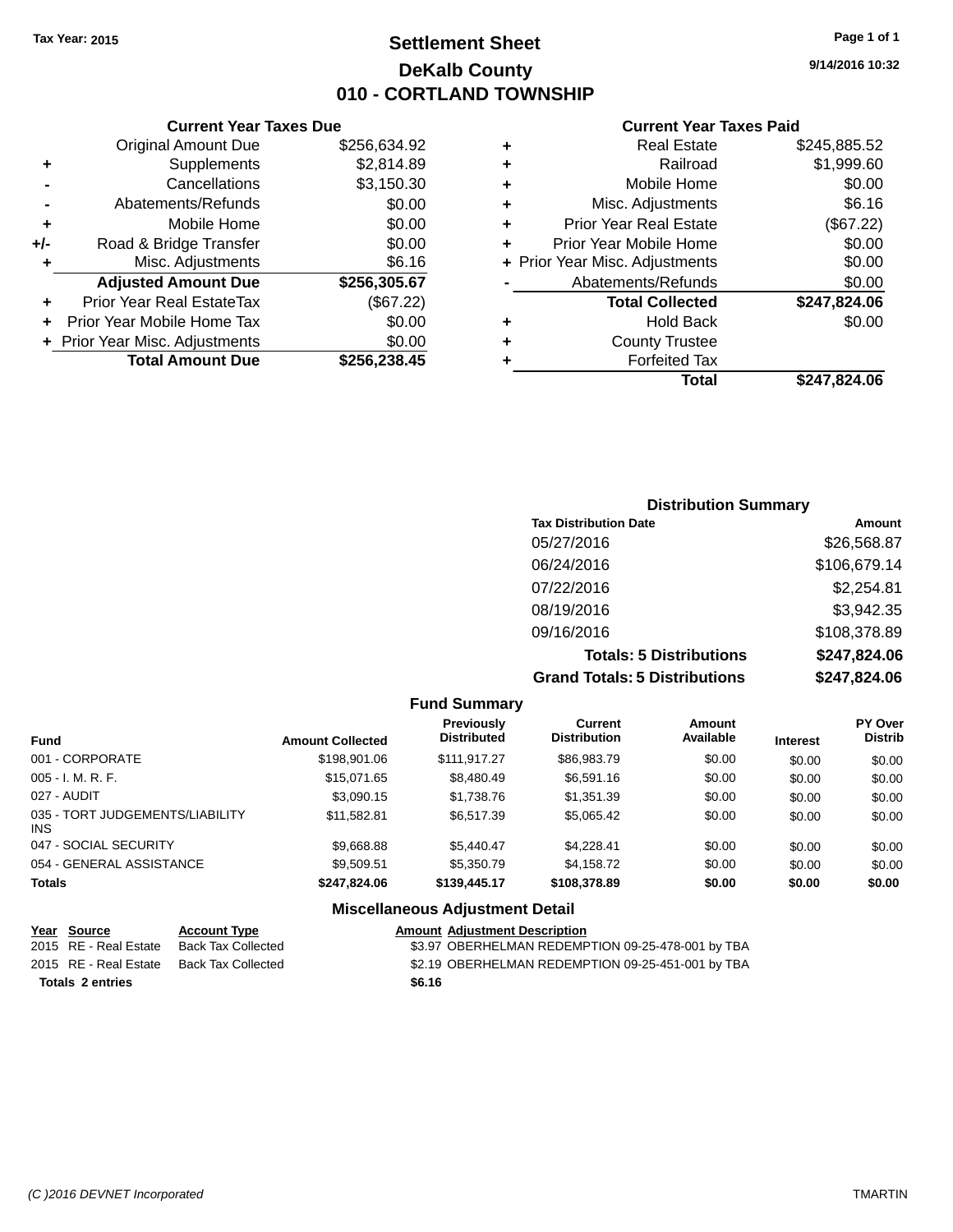## **Settlement Sheet Tax Year: 2015 Page 1 of 1 DeKalb County 011 - CORTLAND ROAD & BRIDGE**

**9/14/2016 10:32**

#### **Current Year Taxes Paid**

|       | <b>Current Year Taxes Due</b>  |               |
|-------|--------------------------------|---------------|
|       | <b>Original Amount Due</b>     | \$465,580.32  |
| ٠     | Supplements                    | \$4,616.67    |
|       | Cancellations                  | \$5,168.00    |
|       | Abatements/Refunds             | \$0.00        |
| ٠     | Mobile Home                    | \$0.00        |
| $+/-$ | Road & Bridge Transfer         | (\$42,739.67) |
|       | Misc. Adjustments              | \$11.19       |
|       | <b>Adjusted Amount Due</b>     | \$422,300.51  |
| ٠     | Prior Year Real EstateTax      | (\$110.24)    |
|       | Prior Year Mobile Home Tax     | \$0.00        |
|       | + Prior Year Misc. Adjustments | \$0.00        |
|       | <b>Total Amount Due</b>        | \$422,190.27  |
|       |                                |               |

|   | Total                          | \$406.856.56 |
|---|--------------------------------|--------------|
|   | <b>Forfeited Tax</b>           |              |
| ٠ | <b>County Trustee</b>          |              |
| ٠ | <b>Hold Back</b>               | \$0.00       |
|   | <b>Total Collected</b>         | \$406,856.56 |
|   | Abatements/Refunds             | \$0.00       |
|   | + Prior Year Misc. Adjustments | \$0.00       |
| ٠ | Prior Year Mobile Home         | \$0.00       |
| ٠ | <b>Prior Year Real Estate</b>  | (\$110.24)   |
| ٠ | Misc. Adjustments              | \$11.19      |
| ٠ | Mobile Home                    | \$0.00       |
| ٠ | Railroad                       | \$3,586.90   |
| ٠ | <b>Real Estate</b>             | \$403,368.71 |

| <b>Road and Bridge Summary</b> |             |               | <b>Distribution Summary</b>    |              |
|--------------------------------|-------------|---------------|--------------------------------|--------------|
| <b>Municipality</b>            | Amt. Due    | Amt. Distrib. | <b>Tax Distribution Date</b>   | Amount       |
| <b>TOWN OF CORTLAND</b>        | \$13.450.61 | \$13,006.76   | 05/27/2016                     | \$43,585.59  |
| <b>CITY OF DEKALB</b>          | \$951.74    | \$920.26      | 06/24/2016                     | \$175,158.71 |
| <b>VILLAGE OF MAPLE PARK</b>   | \$3,036.07  | \$2,935.58    | 07/22/2016                     | \$3,698.99   |
| CITY OF SYCAMORE               | \$26,762.82 | \$25,877.07   | 08/19/2016                     | \$6,467.30   |
| <b>Totals</b>                  | \$44,201.24 | \$42,739.67   | 09/16/2016                     | \$177,945.97 |
|                                |             |               | <b>Totals: 5 Distributions</b> | \$406,856.56 |

**Grand Totals: 5 Distributions** 

| \$406,856.56 |
|--------------|
| \$406,856.56 |
|              |

|                                         |                         | <b>Fund Summary</b>              |                                       |                            |                 |                                  |
|-----------------------------------------|-------------------------|----------------------------------|---------------------------------------|----------------------------|-----------------|----------------------------------|
| <b>Fund</b>                             | <b>Amount Collected</b> | Previously<br><b>Distributed</b> | <b>Current</b><br><b>Distribution</b> | <b>Amount</b><br>Available | <b>Interest</b> | <b>PY Over</b><br><b>Distrib</b> |
| 005 - I. M. R. F.                       | \$7.057.33              | \$3.971.02                       | \$3,086.31                            | \$0.00                     | \$0.00          | \$0.00                           |
| 007 - ROAD AND BRIDGE                   | \$53,830,00             | \$30.269.78                      | \$23.560.22                           | \$0.00                     | \$0.00          | \$0.00                           |
| 009 - PERMANENT ROAD                    | \$280.160.50            | \$157.640.57                     | \$122,519.93                          | \$0.00                     | \$0.00          | \$0.00                           |
| 010 - EQUIPMENT AND BUILDING            | \$43.221.04             | \$24,319.60                      | \$18.901.44                           | \$0.00                     | \$0.00          | \$0.00                           |
| 027 - AUDIT                             | \$2.910.68              | \$1,637.78                       | \$1.272.90                            | \$0.00                     | \$0.00          | \$0.00                           |
| 035 - TORT JUDGEMENTS/LIABILITY<br>INS. | \$15,390.58             | \$8.659.97                       | \$6.730.61                            | \$0.00                     | \$0.00          | \$0.00                           |
| 047 - SOCIAL SECURITY                   | \$4.286.43              | \$2.411.87                       | \$1.874.56                            | \$0.00                     | \$0.00          | \$0.00                           |
| <b>Totals</b>                           | \$406,856,56            | \$228,910.59                     | \$177,945.97                          | \$0.00                     | \$0.00          | \$0.00                           |
|                                         |                         |                                  |                                       |                            |                 |                                  |

#### **Miscellaneous Adjustment Detail**

| Year Source           | <b>Account Type</b>       | <b>Amount Adjustment Description</b>              |
|-----------------------|---------------------------|---------------------------------------------------|
| 2015 RE - Real Estate | <b>Back Tax Collected</b> | \$7.21 OBERHELMAN REDEMPTION 09-25-478-001 by TBA |
| 2015 RE - Real Estate | Back Tax Collected        | \$3.98 OBERHELMAN REDEMPTION 09-25-451-001 by TBA |
| Totals 2 entries      |                           | \$11.19                                           |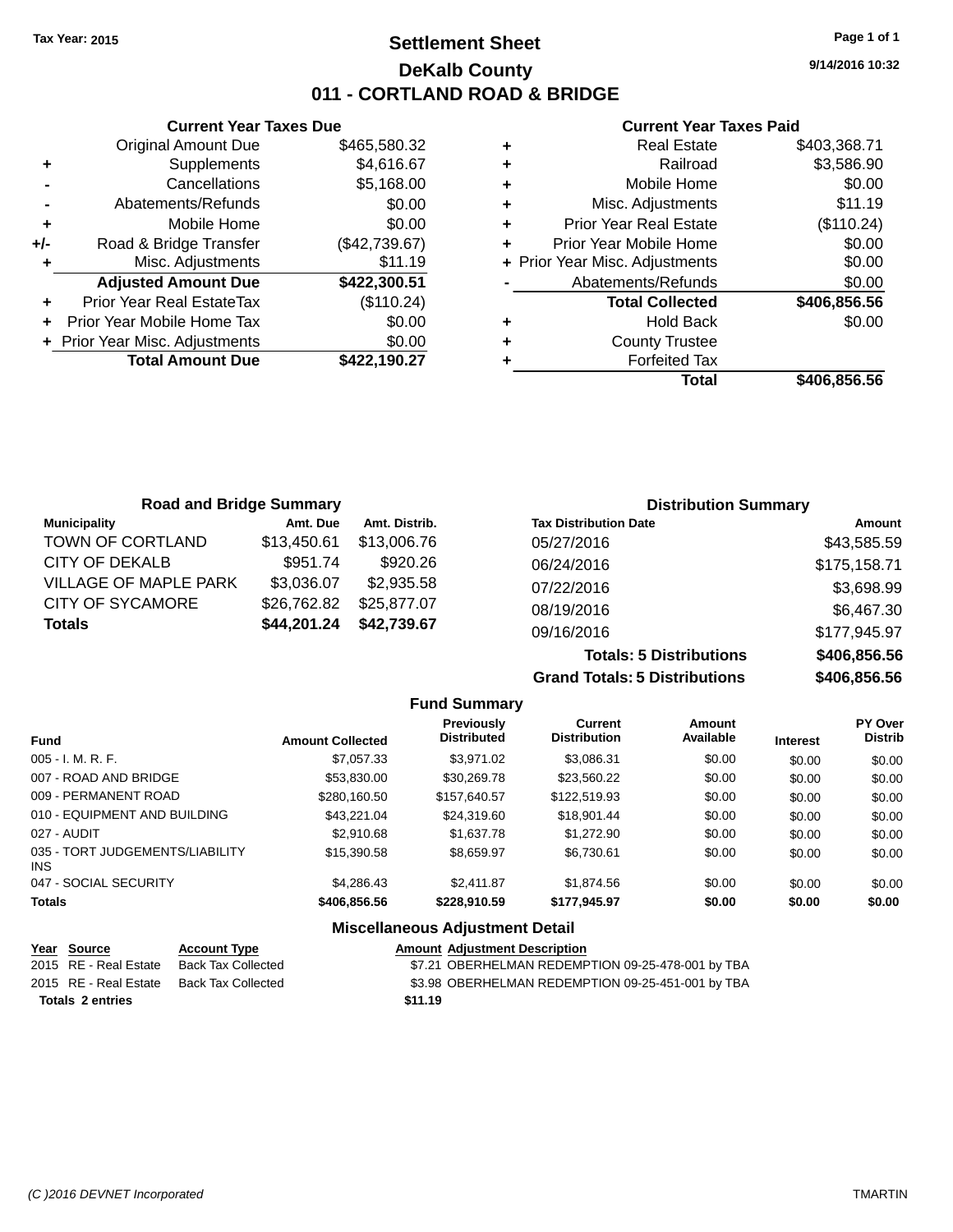## **Settlement Sheet Tax Year: 2015 Page 1 of 1 DeKalb County 012 - DEKALB TOWNSHIP**

**9/14/2016 10:32**

| <b>Current Year Taxes Paid</b> |  |  |  |
|--------------------------------|--|--|--|
|--------------------------------|--|--|--|

|     | <b>Original Amount Due</b>       | \$948,031.97 |            |     |
|-----|----------------------------------|--------------|------------|-----|
|     | Supplements                      | \$10,196.01  | ٠          |     |
|     | Cancellations                    | \$17,768.70  | ٠          |     |
|     | Abatements/Refunds               | \$0.23       | ٠          |     |
|     | Mobile Home                      | \$0.00       |            | Р   |
| +/- | Road & Bridge Transfer           | \$0.00       |            | Pri |
| ٠   | Misc. Adjustments                | \$232.90     | + Prior Ye |     |
|     | <b>Adjusted Amount Due</b>       | \$940,691.95 |            |     |
|     | <b>Prior Year Real EstateTax</b> | (\$423.02)   |            |     |
|     | Prior Year Mobile Home Tax       | \$0.00       | ٠          |     |
|     | + Prior Year Misc. Adjustments   | \$50.65      |            |     |
|     | <b>Total Amount Due</b>          | \$940,319.58 |            |     |
|     |                                  |              |            |     |

**Current Year Taxes Due**

|   | <b>Real Estate</b>             | \$893,287.77 |
|---|--------------------------------|--------------|
| ٠ | Railroad                       | \$4,984.90   |
| ٠ | Mobile Home                    | \$0.00       |
| ٠ | Misc. Adjustments              | \$232.90     |
| ٠ | <b>Prior Year Real Estate</b>  | (\$423.02)   |
| ÷ | Prior Year Mobile Home         | \$0.00       |
|   | + Prior Year Misc. Adjustments | \$50.65      |
|   | Abatements/Refunds             | \$0.23       |
|   | <b>Total Collected</b>         | \$898,132.97 |
| ٠ | <b>Hold Back</b>               | \$0.00       |
| ٠ | <b>County Trustee</b>          |              |
|   | <b>Forfeited Tax</b>           |              |
|   | Total                          | \$898.132.97 |
|   |                                |              |

| <b>Distribution Summary</b>          |              |
|--------------------------------------|--------------|
| <b>Tax Distribution Date</b>         | Amount       |
| 05/27/2016                           | \$88,749.69  |
| 06/24/2016                           | \$392,636.72 |
| 07/22/2016                           | \$9,205.88   |
| 08/19/2016                           | \$24,103.63  |
| 09/16/2016                           | \$383,437.05 |
| <b>Totals: 5 Distributions</b>       | \$898,132.97 |
| <b>Grand Totals: 5 Distributions</b> | \$898,132.97 |

|  |  | <b>Fund Summary</b> |
|--|--|---------------------|
|--|--|---------------------|

| Fund                     | <b>Amount Collected</b> | <b>Previously</b><br><b>Distributed</b> | Current<br><b>Distribution</b> | Amount<br>Available | <b>Interest</b> | <b>PY Over</b><br><b>Distrib</b> |  |
|--------------------------|-------------------------|-----------------------------------------|--------------------------------|---------------------|-----------------|----------------------------------|--|
| 001 - CORPORATE          | \$686,319.97            | \$393.311.57                            | \$293,008.40                   | \$0.00              | \$0.00          | \$0.00                           |  |
| 054 - GENERAL ASSISTANCE | \$211,813.00            | \$121,384.35                            | \$90,428.65                    | \$0.00              | \$0.00          | \$0.00                           |  |
| Totals                   | \$898.132.97            | \$514.695.92                            | \$383,437.05                   | \$0.00              | \$0.00          | \$0.00                           |  |

#### **Miscellaneous Adjustment Detail**

**Year Source Account Type Amount Adjustment Description**<br>2014 RE - Real Estate Back Tax Collected \$45.39 IGNELZI REDEMPTION ( \$45.39 IGNELZI REDEMPTION 08-23-156-014 by TBA 2014 RE - Real Estate Back Tax Collected \$5.26 SIDDIQUI REDEMPTION 08-15-329-012 by TBA 2015 RE - Real Estate Paymt In Lieu of Tax S232.90 HOUSING AUTHORITY DEKALB UNITS by TBA **Totals \$283.55 3 entries**

#### **Abatement Detail**

# **Year Source Account Type Amount Adjustment Description**<br>2015 RE - Real Estate RE Abatement **Amount 1988** And Amount REFUN

\$0.09 PTAB INTEREST REFUND 08-15-426-004 by TBA 2015 RE - Real Estate RE Abatement \$0.14 PTAB INTEREST REFUND 08-26-352-007 by TBA **Totals \$0.23 2 entries**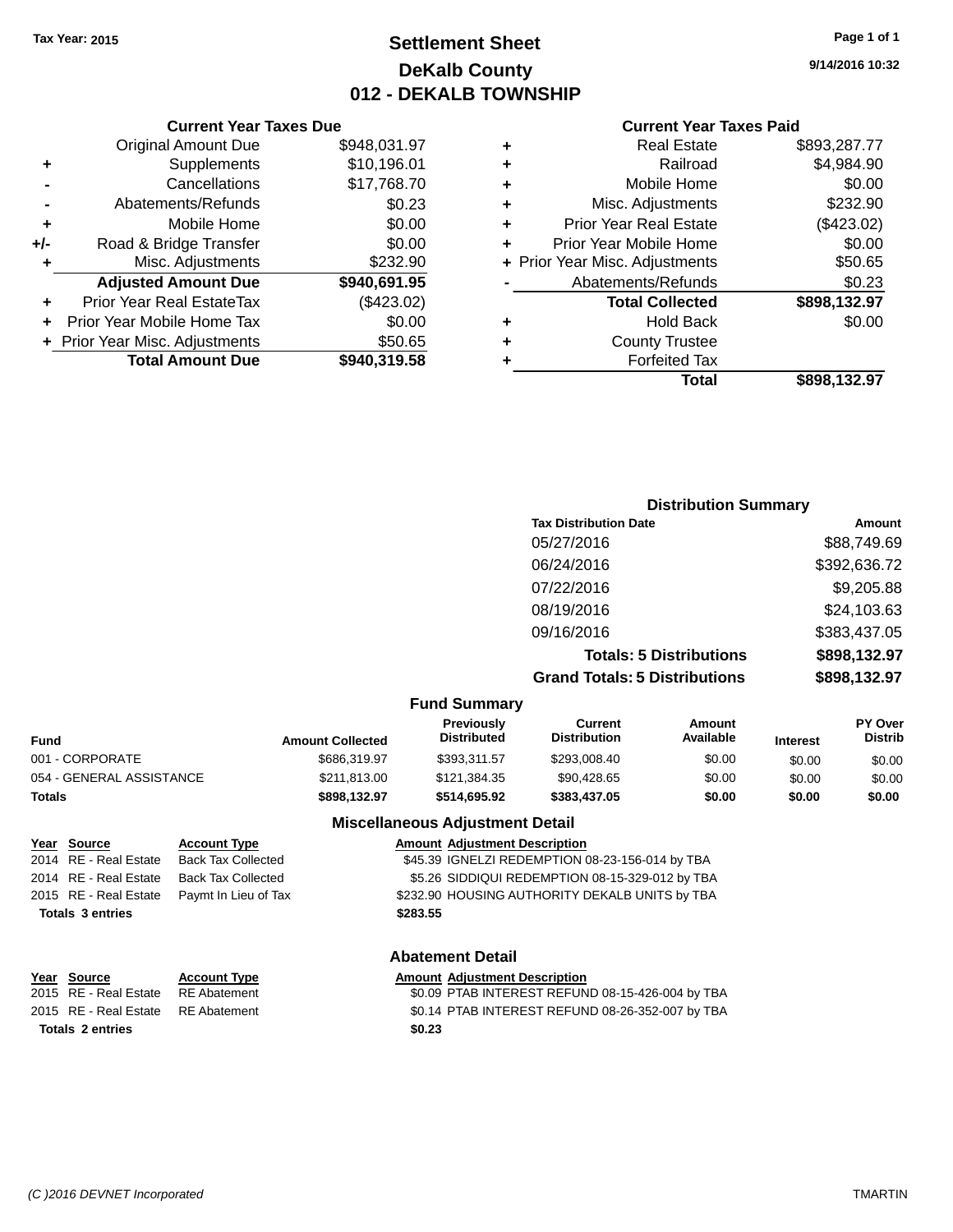## **Settlement Sheet Tax Year: 2015 Page 1 of 1 DeKalb County 013 - DEKALB ROAD & BRIDGE**

**9/14/2016 10:32**

#### **Current Year Taxes Paid**

| ٠ | <b>Real Estate</b>             | \$924,895.08 |
|---|--------------------------------|--------------|
| ٠ | Railroad                       | \$5,305.62   |
| ٠ | Mobile Home                    | \$0.00       |
| ٠ | Misc. Adjustments              | \$272.97     |
| ٠ | <b>Prior Year Real Estate</b>  | (\$439.82)   |
| ٠ | Prior Year Mobile Home         | \$0.00       |
|   | + Prior Year Misc. Adjustments | \$59.36      |
|   | Abatements/Refunds             | \$0.25       |
|   | <b>Total Collected</b>         | \$930,092.96 |
| ٠ | <b>Hold Back</b>               | \$0.00       |
| ٠ | <b>County Trustee</b>          |              |
|   | <b>Forfeited Tax</b>           |              |
|   | Total                          | \$930.092.96 |

|     | <b>Current Year Taxes Due</b>  |                |
|-----|--------------------------------|----------------|
|     | <b>Original Amount Due</b>     | \$1,111,137.24 |
| ٠   | Supplements                    | \$17,658.06    |
|     | Cancellations                  | \$18,254.42    |
|     | Abatements/Refunds             | \$0.25         |
| ٠   | Mobile Home                    | \$0.00         |
| +/- | Road & Bridge Transfer         | (\$130,796.36) |
| ٠   | Misc. Adjustments              | \$272.97       |
|     | <b>Adjusted Amount Due</b>     | \$980,017.24   |
|     | Prior Year Real EstateTax      | (\$439.82)     |
|     | Prior Year Mobile Home Tax     | \$0.00         |
|     | + Prior Year Misc. Adjustments | \$59.36        |
|     | <b>Total Amount Due</b>        | \$979,636.78   |
|     |                                |                |

| <b>Road and Bridge Summary</b> |            | <b>Distribution Summary</b> |                                      |              |
|--------------------------------|------------|-----------------------------|--------------------------------------|--------------|
| <b>Municipality</b>            | Amt. Due   | Amt. Distrib.               | <b>Tax Distribution Date</b>         | Amount       |
| CITY OF DEKALB                 |            | \$126,983.42 \$121,322.77   | 05/27/2016                           | \$91,178.16  |
| <b>CITY OF SYCAMORE</b>        | \$9,917.67 | \$9,473.59                  | 06/24/2016                           | \$407,071.71 |
| <b>Totals</b>                  |            | \$136,901.09 \$130,796.36   | 07/22/2016                           | \$9,457.63   |
|                                |            |                             | 08/19/2016                           | \$24,762.51  |
|                                |            |                             | 09/16/2016                           | \$397,622.95 |
|                                |            |                             | <b>Totals: 5 Distributions</b>       | \$930,092.96 |
|                                |            |                             | <b>Grand Totals: 5 Distributions</b> | \$930,092.96 |

|                              |                         | <b>Fund Summary</b>                    |                                |                     |                 |                           |
|------------------------------|-------------------------|----------------------------------------|--------------------------------|---------------------|-----------------|---------------------------|
| <b>Fund</b>                  | <b>Amount Collected</b> | Previously<br><b>Distributed</b>       | Current<br><b>Distribution</b> | Amount<br>Available | <b>Interest</b> | PY Over<br><b>Distrib</b> |
| 007 - ROAD AND BRIDGE        | \$144.995.62            | \$82,997.43                            | \$61,998.19                    | \$0.00              | \$0.00          | \$0.00                    |
| 009 - PERMANENT ROAD         | \$678.212.74            | \$388,280.55                           | \$289,932.19                   | \$0.00              | \$0.00          | \$0.00                    |
| 010 - EQUIPMENT AND BUILDING | \$106.884.60            | \$61.192.03                            | \$45.692.57                    | \$0.00              | \$0.00          | \$0.00                    |
| <b>Totals</b>                | \$930,092.96            | \$532,470.01                           | \$397.622.95                   | \$0.00              | \$0.00          | \$0.00                    |
|                              |                         | <b>Miscellaneous Adjustment Detail</b> |                                |                     |                 |                           |

| Year Source             | <b>Account Type</b>                        |          | <b>Amount Adjustment Description</b>            |
|-------------------------|--------------------------------------------|----------|-------------------------------------------------|
| 2014 RE - Real Estate   | <b>Back Tax Collected</b>                  |          | \$53.20 IGNELZI REDEMPTION 08-23-156-014 by TBA |
| 2014 RE - Real Estate   | <b>Back Tax Collected</b>                  |          | \$6.16 SIDDIQUI REDEMPTION 08-15-329-012 by TBA |
|                         | 2015 RE - Real Estate Paymt In Lieu of Tax |          | \$272.97 HOUSING AUTHORITY DEKALB UNITS by TBA  |
| <b>Totals 3 entries</b> |                                            | \$332.33 |                                                 |
|                         |                                            |          |                                                 |

| Year Source                        | <b>Account Type</b> |        | <b>Amount Adjustment Description</b> |
|------------------------------------|---------------------|--------|--------------------------------------|
| 2015 RE - Real Estate RE Abatement |                     |        | \$0.11 PTAB INTEREST REFUN           |
| 2015 RE - Real Estate RE Abatement |                     |        | \$0.17 PTAB INTEREST REFUN           |
| <b>Totals 2 entries</b>            |                     | \$0.28 |                                      |

### **Abatement Detail**

\$0.11 PTAB INTEREST REFUND 08-15-426-004 by TBA 2015 RE - Real Estate RE Abatement \$0.17 PTAB INTEREST REFUND 08-26-352-007 by TBA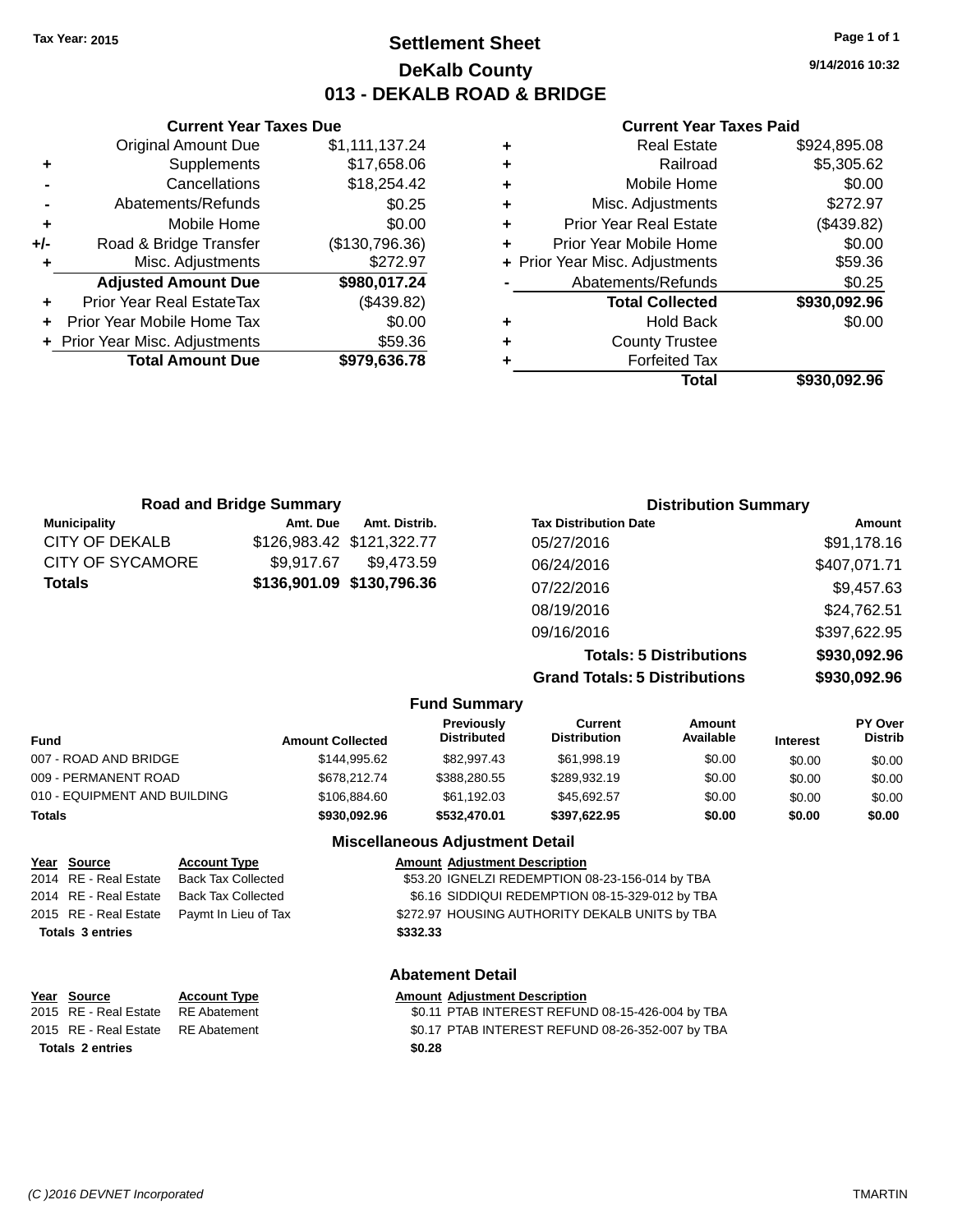## **Settlement Sheet Tax Year: 2015 Page 1 of 1 DeKalb County 014 - FRANKLIN TOWNSHIP**

**9/14/2016 10:32**

#### **Current Year Taxes Paid**

|       | <b>Current Year Taxes Due</b>  |              |
|-------|--------------------------------|--------------|
|       | <b>Original Amount Due</b>     | \$108,892.86 |
| ٠     | Supplements                    | \$678.28     |
|       | Cancellations                  | \$827.66     |
|       | Abatements/Refunds             | \$0.00       |
| ٠     | Mobile Home                    | \$0.00       |
| $+/-$ | Road & Bridge Transfer         | \$0.00       |
| ٠     | Misc. Adjustments              | \$0.00       |
|       | <b>Adjusted Amount Due</b>     | \$108,743.48 |
| ٠     | Prior Year Real EstateTax      | \$0.00       |
|       | Prior Year Mobile Home Tax     | \$0.00       |
|       | + Prior Year Misc. Adjustments | \$69.07      |
|       | <b>Total Amount Due</b>        | \$108,812.55 |
|       |                                |              |

| ٠ | <b>Real Estate</b>             | \$104.135.79 |
|---|--------------------------------|--------------|
| ٠ | Railroad                       | \$1,019.48   |
| ÷ | Mobile Home                    | \$0.00       |
| ٠ | Misc. Adjustments              | \$0.00       |
| ٠ | <b>Prior Year Real Estate</b>  | \$0.00       |
| ٠ | Prior Year Mobile Home         | \$0.00       |
|   | + Prior Year Misc. Adjustments | \$69.07      |
|   | Abatements/Refunds             | \$0.00       |
|   | <b>Total Collected</b>         | \$105,224.34 |
| ٠ | <b>Hold Back</b>               | \$0.00       |
| ٠ | <b>County Trustee</b>          |              |
| ٠ | <b>Forfeited Tax</b>           |              |
|   | Total                          | \$105.224.34 |
|   |                                |              |

| <b>Distribution Summary</b>          |              |
|--------------------------------------|--------------|
| <b>Tax Distribution Date</b>         | Amount       |
| 05/27/2016                           | \$11,417.20  |
| 06/24/2016                           | \$47,007.16  |
| 07/22/2016                           | \$1,269.39   |
| 08/19/2016                           | \$2,139.67   |
| 09/16/2016                           | \$43,390.92  |
| <b>Totals: 5 Distributions</b>       | \$105,224.34 |
| <b>Grand Totals: 5 Distributions</b> | \$105,224.34 |

|                          |                         | <b>Fund Summary</b>              |                                       |                     |                 |                                  |
|--------------------------|-------------------------|----------------------------------|---------------------------------------|---------------------|-----------------|----------------------------------|
| <b>Fund</b>              | <b>Amount Collected</b> | Previously<br><b>Distributed</b> | <b>Current</b><br><b>Distribution</b> | Amount<br>Available | <b>Interest</b> | <b>PY Over</b><br><b>Distrib</b> |
| 001 - CORPORATE          | \$95,560.42             | \$56,154.57                      | \$39,405.85                           | \$0.00              | \$0.00          | \$0.00                           |
| $005 - I. M. R. F.$      | \$6,573.80              | \$3,862.99                       | \$2.710.81                            | \$0.00              | \$0.00          | \$0.00                           |
| 054 - GENERAL ASSISTANCE | \$3,090.12              | \$1.815.86                       | \$1.274.26                            | \$0.00              | \$0.00          | \$0.00                           |
| <b>Totals</b>            | \$105,224,34            | \$61,833.42                      | \$43,390.92                           | \$0.00              | \$0.00          | \$0.00                           |

### **Miscellaneous Adjustment Detail**

**<u>Year Source</u> Account Type<br>
2014 RE - Real Estate Back Tax Collected** 

**Totals 1 entries** \$69.07

Amount Adjustment Description<br>\$69.07 VISTA SECURITIES REDEMPTION 01-23-428-010 by TBA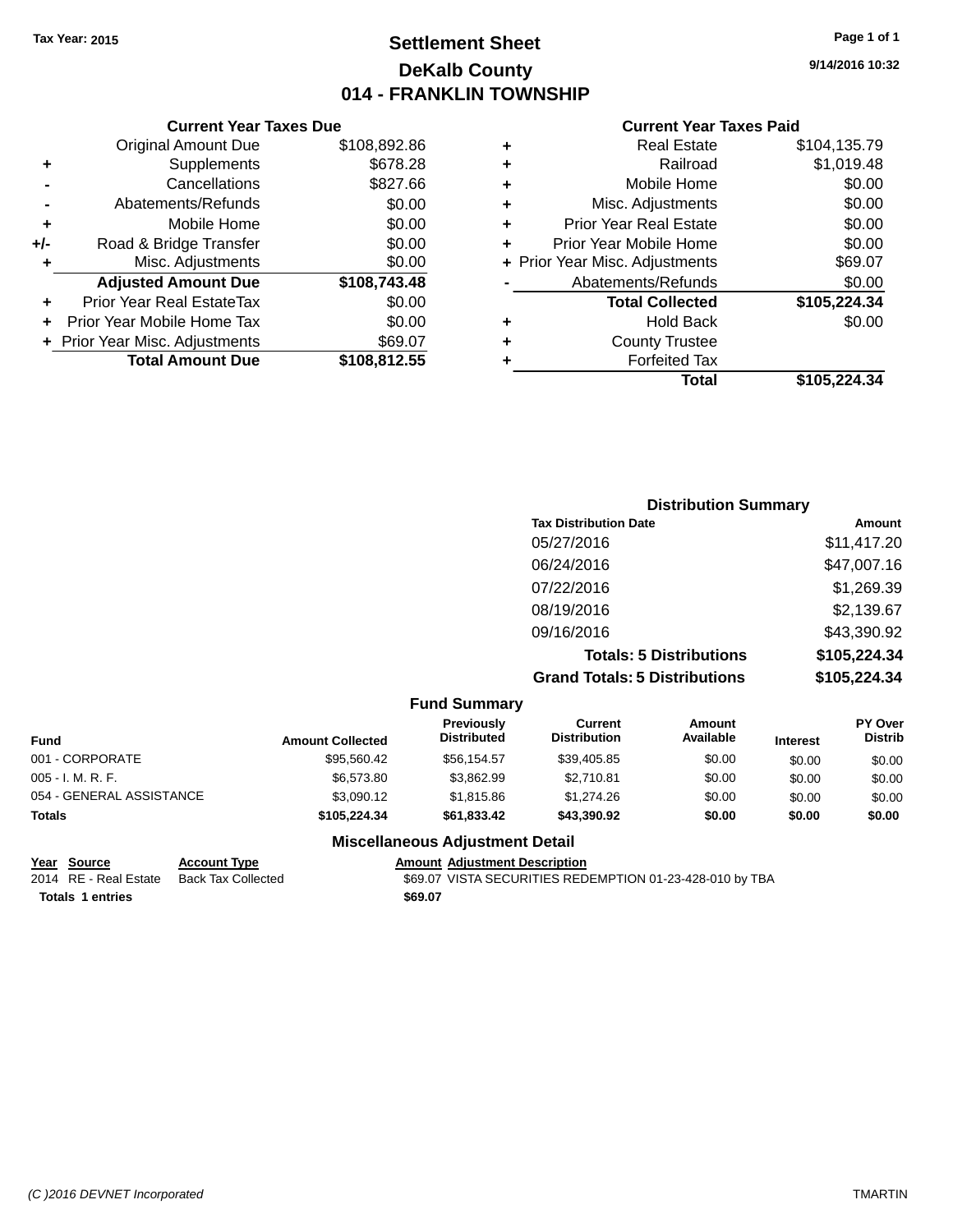## **Settlement Sheet Tax Year: 2015 Page 1 of 1 DeKalb County 015 - FRANKLIN TWP CEMETERY**

**9/14/2016 10:32**

#### **Current Year Taxes Paid**

|     | <b>Current Year Taxes Due</b>  |             |  |  |  |  |  |
|-----|--------------------------------|-------------|--|--|--|--|--|
|     | <b>Original Amount Due</b>     | \$32,666.71 |  |  |  |  |  |
| ٠   | Supplements                    | \$203.48    |  |  |  |  |  |
|     | Cancellations                  | \$248.30    |  |  |  |  |  |
|     | Abatements/Refunds             | \$0.00      |  |  |  |  |  |
| ٠   | Mobile Home                    | \$0.00      |  |  |  |  |  |
| +/- | Road & Bridge Transfer         | \$0.00      |  |  |  |  |  |
| ٠   | Misc. Adjustments              | \$0.00      |  |  |  |  |  |
|     | <b>Adjusted Amount Due</b>     | \$32,621.89 |  |  |  |  |  |
|     | Prior Year Real EstateTax      | \$0.00      |  |  |  |  |  |
|     | Prior Year Mobile Home Tax     | \$0.00      |  |  |  |  |  |
|     | + Prior Year Misc. Adjustments | \$20.72     |  |  |  |  |  |
|     | <b>Total Amount Due</b>        | \$32,642.61 |  |  |  |  |  |
|     |                                |             |  |  |  |  |  |

|   | <b>Real Estate</b>             | \$31,239.63 |
|---|--------------------------------|-------------|
| ٠ | Railroad                       | \$305.84    |
| ٠ | Mobile Home                    | \$0.00      |
| ٠ | Misc. Adjustments              | \$0.00      |
| ٠ | <b>Prior Year Real Estate</b>  | \$0.00      |
| ٠ | Prior Year Mobile Home         | \$0.00      |
|   | + Prior Year Misc. Adjustments | \$20.72     |
|   | Abatements/Refunds             | \$0.00      |
|   | <b>Total Collected</b>         | \$31,566.19 |
|   | <b>Hold Back</b>               | \$0.00      |
| ٠ | <b>County Trustee</b>          |             |
|   | <b>Forfeited Tax</b>           |             |
|   | Total                          | \$31,566.19 |
|   |                                |             |

|                     | <b>Distribution Summary</b>          |             |
|---------------------|--------------------------------------|-------------|
|                     | <b>Tax Distribution Date</b>         | Amount      |
|                     | 05/27/2016                           | \$3,425.04  |
|                     | 06/24/2016                           | \$14,101.50 |
|                     | 07/22/2016                           | \$380.80    |
|                     | 08/19/2016                           | \$641.85    |
|                     | 09/16/2016                           | \$13,017.00 |
|                     | <b>Totals: 5 Distributions</b>       | \$31,566.19 |
|                     | <b>Grand Totals: 5 Distributions</b> | \$31,566.19 |
| <b>Fund Summary</b> |                                      |             |

|                |                         | <b>Fully Sullillialy</b>               |                                |                            |                 |                                  |
|----------------|-------------------------|----------------------------------------|--------------------------------|----------------------------|-----------------|----------------------------------|
| <b>Fund</b>    | <b>Amount Collected</b> | <b>Previously</b><br>Distributed       | Current<br><b>Distribution</b> | <b>Amount</b><br>Available | <b>Interest</b> | <b>PY Over</b><br><b>Distrib</b> |
| 017 - CEMETERY | \$31,566.19             | \$18,549.19                            | \$13,017.00                    | \$0.00                     | \$0.00          | \$0.00                           |
| Totals         | \$31,566,19             | \$18,549.19                            | \$13,017.00                    | \$0.00                     | \$0.00          | \$0.00                           |
|                |                         | <b>Miscellaneous Adjustment Detail</b> |                                |                            |                 |                                  |

# **Year Source Account Type Amount Adjustment Description**

\$20.72 VISTA SECURITIES REDEMPTION 01-23-428-010 by TBA **Totals \$20.72 1 entries**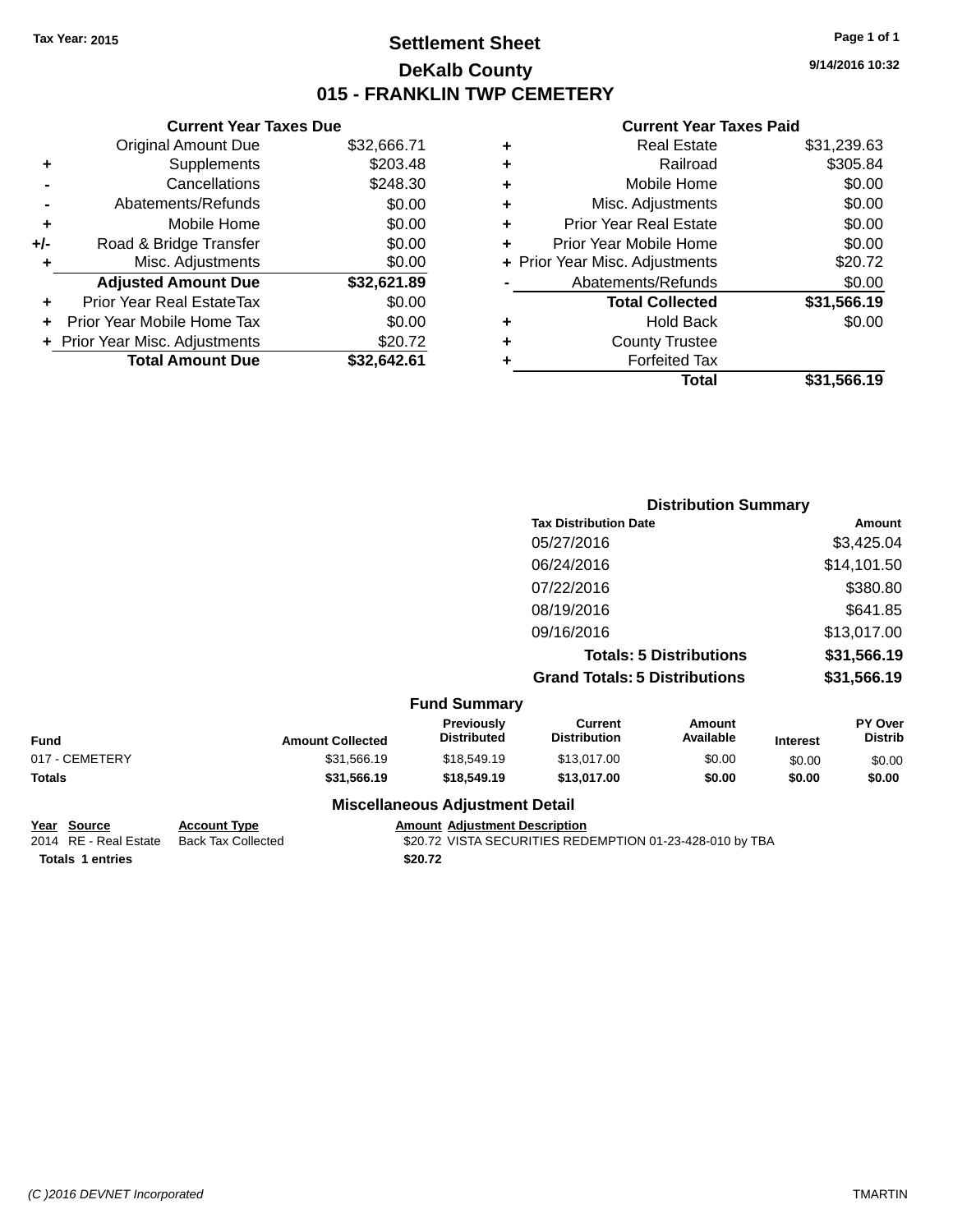## **Settlement Sheet Tax Year: 2015 Page 1 of 1 DeKalb County 016 - FRANKLIN ROAD & BRIDGE**

**9/14/2016 10:32**

#### **Current Year Taxes Paid**

|     | <b>Current Year Taxes Due</b>  |              |  |
|-----|--------------------------------|--------------|--|
|     | <b>Original Amount Due</b>     | \$194,582.48 |  |
| ٠   | Supplements                    | \$1,180.39   |  |
|     | \$1,440.37<br>Cancellations    |              |  |
|     | Abatements/Refunds             | \$0.00       |  |
| ٠   | Mobile Home                    | \$0.00       |  |
| +/- | Road & Bridge Transfer         | (\$4,869.45) |  |
| ٠   | Misc. Adjustments              | \$0.00       |  |
|     | <b>Adjusted Amount Due</b>     | \$189,453.05 |  |
|     | Prior Year Real EstateTax      | (\$4.08)     |  |
|     | Prior Year Mobile Home Tax     | \$0.00       |  |
|     | + Prior Year Misc. Adjustments | \$154.81     |  |
|     | <b>Total Amount Due</b>        | \$189,603.78 |  |
|     |                                |              |  |

| ٠ | <b>Real Estate</b>             | \$181,229.83 |
|---|--------------------------------|--------------|
| ٠ | Railroad                       | \$1,808.40   |
| ٠ | Mobile Home                    | \$0.00       |
| ٠ | Misc. Adjustments              | \$0.00       |
| ٠ | <b>Prior Year Real Estate</b>  | (\$4.08)     |
| ٠ | Prior Year Mobile Home         | \$0.00       |
|   | + Prior Year Misc. Adjustments | \$154.81     |
|   | Abatements/Refunds             | \$0.00       |
|   | <b>Total Collected</b>         | \$183,188.96 |
| ٠ | <b>Hold Back</b>               | \$0.00       |
| ٠ | <b>County Trustee</b>          |              |
|   | <b>Forfeited Tax</b>           |              |
|   | Total                          | \$183.188.96 |

| <b>Road and Bridge Summary</b> |            |               | <b>Distribution Summary</b>  |             |  |
|--------------------------------|------------|---------------|------------------------------|-------------|--|
| <b>Municipality</b>            | Amt. Due   | Amt. Distrib. | <b>Tax Distribution Date</b> | Amount      |  |
| <b>VILLAGE OF KIRKLAND</b>     | \$5,036.65 | \$4.869.45    | 05/27/2016                   | \$19,900.12 |  |
| <b>Totals</b>                  | \$5,036.65 | \$4,869.45    | 06/24/2016                   | \$81,824.94 |  |
|                                |            |               | 07/22/2016                   | \$2,209.19  |  |
|                                |            |               | 08/19/2016                   | \$3,723.72  |  |
|                                |            |               |                              |             |  |

09/16/2016 \$75,530.99 **Totals: 5 Distributions \$183,188.96 Grand Totals: 5 Distributions \$183,188.96**

|                                         |                         | <b>Fund Summary</b>                    |                                       |                     |                 |                                  |
|-----------------------------------------|-------------------------|----------------------------------------|---------------------------------------|---------------------|-----------------|----------------------------------|
| <b>Fund</b>                             | <b>Amount Collected</b> | Previously<br><b>Distributed</b>       | <b>Current</b><br><b>Distribution</b> | Amount<br>Available | <b>Interest</b> | <b>PY Over</b><br><b>Distrib</b> |
| 007 - ROAD AND BRIDGE                   | \$14.461.62             | \$8,496.14                             | \$5,965.48                            | \$0.00              | \$0.00          | \$0.00                           |
| 008 - BRIDGE CONST W/COUNTY             | \$19,331.09             | \$11,360.97                            | \$7,970.12                            | \$0.00              | \$0.00          | \$0.00                           |
| 009 - PERMANENT ROAD                    | \$98.426.96             | \$57,845.97                            | \$40.580.99                           | \$0.00              | \$0.00          | \$0.00                           |
| 010 - EQUIPMENT AND BUILDING            | \$39,370.79             | \$23.138.40                            | \$16.232.39                           | \$0.00              | \$0.00          | \$0.00                           |
| 035 - TORT JUDGEMENTS/LIABILITY<br>INS. | \$9.665.45              | \$5.680.43                             | \$3,985.02                            | \$0.00              | \$0.00          | \$0.00                           |
| 047 - SOCIAL SECURITY                   | \$1.933.05              | \$1.136.06                             | \$796.99                              | \$0.00              | \$0.00          | \$0.00                           |
| <b>Totals</b>                           | \$183,188,96            | \$107.657.97                           | \$75,530.99                           | \$0.00              | \$0.00          | \$0.00                           |
|                                         |                         | <b>Miscellaneous Adjustment Detail</b> |                                       |                     |                 |                                  |

| <u>Year Source</u>      | <b>Account Type</b> | <b>Amount Adjustment Description</b>                      |
|-------------------------|---------------------|-----------------------------------------------------------|
| 2014 RE - Real Estate   | Back Tax Collected  | \$154.81 VISTA SECURITIES REDEMPTION 01-23-428-010 by TBA |
| <b>Totals 1 entries</b> |                     | \$154.81                                                  |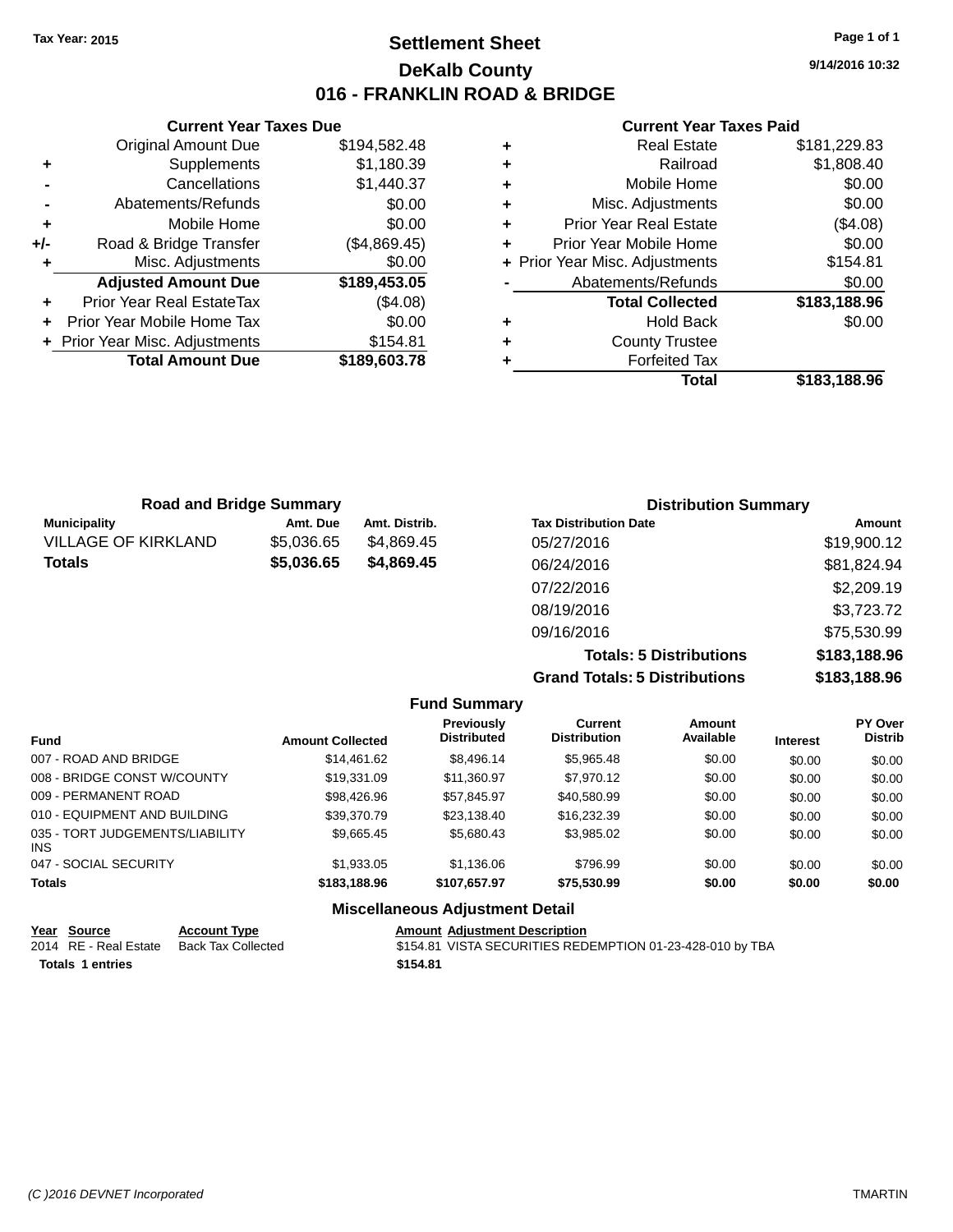## **Settlement Sheet Tax Year: 2015 Page 1 of 1 DeKalb County 017 - GENOA TOWNSHIP**

**9/14/2016 10:32**

#### **Current Year Taxes Paid**

|     | <b>Current Year Taxes Due</b>            |              |  |  |  |
|-----|------------------------------------------|--------------|--|--|--|
|     | <b>Original Amount Due</b>               | \$238,849.41 |  |  |  |
| ٠   | Supplements                              | \$1,348.82   |  |  |  |
|     | Cancellations                            | \$1,731.41   |  |  |  |
|     | Abatements/Refunds                       | \$5.16       |  |  |  |
| ٠   | Mobile Home                              | \$0.00       |  |  |  |
| +/- | Road & Bridge Transfer                   | \$0.00       |  |  |  |
| ۰   | Misc. Adjustments                        | \$13.70      |  |  |  |
|     | <b>Adjusted Amount Due</b>               | \$238,475.36 |  |  |  |
|     | Prior Year Real EstateTax                | (\$127.63)   |  |  |  |
|     | Prior Year Mobile Home Tax               | \$0.00       |  |  |  |
|     | \$0.00<br>+ Prior Year Misc. Adjustments |              |  |  |  |
|     | <b>Total Amount Due</b>                  | \$238,347.73 |  |  |  |

| ٠ | <b>Real Estate</b>             | \$227,109.41 |
|---|--------------------------------|--------------|
| ٠ | Railroad                       | \$1,876.00   |
| ٠ | Mobile Home                    | \$0.00       |
| ٠ | Misc. Adjustments              | \$13.70      |
| ٠ | <b>Prior Year Real Estate</b>  | (\$127.63)   |
| ٠ | Prior Year Mobile Home         | \$0.00       |
|   | + Prior Year Misc. Adjustments | \$0.00       |
|   | Abatements/Refunds             | \$5.16       |
|   | <b>Total Collected</b>         | \$228,866.32 |
| ٠ | <b>Hold Back</b>               | \$0.00       |
| ٠ | <b>County Trustee</b>          |              |
| ٠ | <b>Forfeited Tax</b>           |              |
|   | Total                          | \$228.866.32 |
|   |                                |              |

| <b>Distribution Summary</b>          |              |
|--------------------------------------|--------------|
| <b>Tax Distribution Date</b>         | Amount       |
| 05/27/2016                           | \$26,149.45  |
| 06/24/2016                           | \$101,479.24 |
| 07/22/2016                           | \$2,928.43   |
| 08/19/2016                           | \$6,461.38   |
| 09/16/2016                           | \$91,847.82  |
| <b>Totals: 5 Distributions</b>       | \$228,866.32 |
| <b>Grand Totals: 5 Distributions</b> | \$228,866.32 |

|                                               |                         | <b>Fund Summary</b>                     |                                |                     |                 |                                  |
|-----------------------------------------------|-------------------------|-----------------------------------------|--------------------------------|---------------------|-----------------|----------------------------------|
| <b>Fund</b>                                   | <b>Amount Collected</b> | <b>Previously</b><br><b>Distributed</b> | Current<br><b>Distribution</b> | Amount<br>Available | <b>Interest</b> | <b>PY Over</b><br><b>Distrib</b> |
| 001 - CORPORATE                               | \$198,180.15            | \$118,647.20                            | \$79.532.95                    | \$0.00              | \$0.00          | \$0.00                           |
| 035 - TORT JUDGEMENTS/LIABILITY<br><b>INS</b> | \$4,327.64              | \$2,590.89                              | \$1,736.75                     | \$0.00              | \$0.00          | \$0.00                           |
| 047 - SOCIAL SECURITY                         | \$10.878.24             | \$6.512.62                              | \$4,365.62                     | \$0.00              | \$0.00          | \$0.00                           |
| 054 - GENERAL ASSISTANCE                      | \$15.480.29             | \$9,267.79                              | \$6,212,50                     | \$0.00              | \$0.00          | \$0.00                           |
| <b>Totals</b>                                 | \$228.866.32            | \$137.018.50                            | \$91,847.82                    | \$0.00              | \$0.00          | \$0.00                           |
|                                               |                         | <b>Miscellaneous Adjustment Detail</b>  |                                |                     |                 |                                  |

#### **Miscellaneous Adjustment Detail**

|                         | Year Source           | <b>Account Type</b>       | <b>Amount Adjustment Description</b>           |
|-------------------------|-----------------------|---------------------------|------------------------------------------------|
|                         | 2015 RE - Real Estate | <b>Back Tax Collected</b> | \$13.70 NIKOLS REDEMPTION 03-19-429-033 by TBA |
| <b>Totals 1 entries</b> |                       |                           | \$13.70                                        |
|                         |                       |                           |                                                |
|                         |                       |                           |                                                |

### **Abatement Detail**

#### **Year** Source **Account Type Account Adjustment Description**

2015 RE - Real Estate RE Abatement **\$5.16 PTAB INTEREST REFUND 03-29-152-012 by TBA Totals \$5.16 1 entries**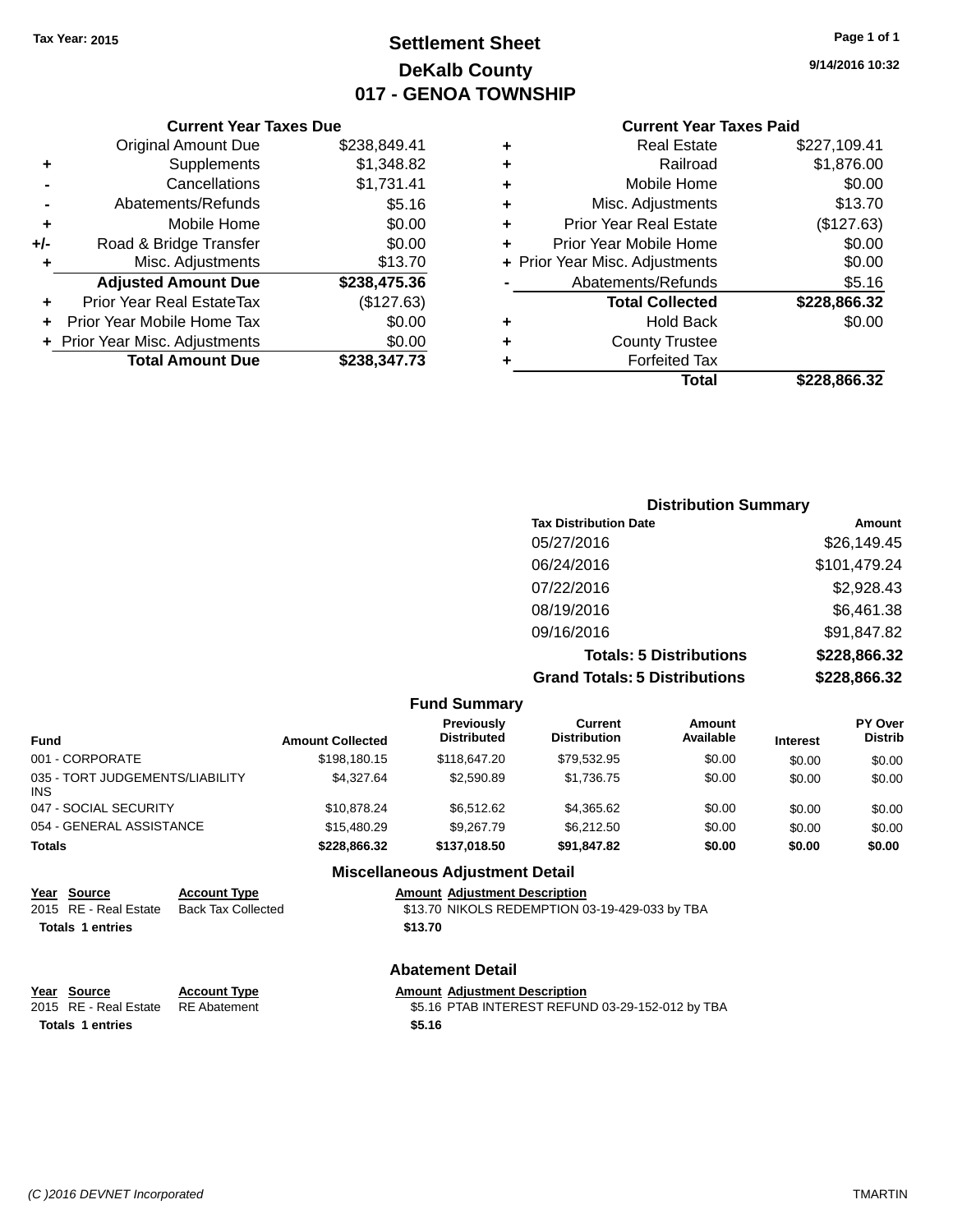## **Settlement Sheet Tax Year: 2015 Page 1 of 1 DeKalb County 018 - GENOA ROAD & BRIDGE**

**9/14/2016 10:32**

#### **Current Year Taxes Paid**

|       | <b>Current Year Taxes Due</b>  |               |  |  |
|-------|--------------------------------|---------------|--|--|
|       | <b>Original Amount Due</b>     | \$179,373.18  |  |  |
| ٠     | Supplements                    | \$1,053.13    |  |  |
|       | Cancellations                  | \$1,118.77    |  |  |
|       | Abatements/Refunds             | \$3.33        |  |  |
| ٠     | Mobile Home                    | \$0.00        |  |  |
| $+/-$ | Road & Bridge Transfer         | (\$24,016.87) |  |  |
|       | Misc. Adjustments              | \$10.29       |  |  |
|       | <b>Adjusted Amount Due</b>     | \$155,297.63  |  |  |
|       | Prior Year Real EstateTax      | (\$82.45)     |  |  |
|       | Prior Year Mobile Home Tax     | \$0.00        |  |  |
|       | + Prior Year Misc. Adjustments | \$0.00        |  |  |
|       | <b>Total Amount Due</b>        | \$155,215.18  |  |  |
|       |                                |               |  |  |

| ٠ | <b>Real Estate</b>             | \$146,815.88 |
|---|--------------------------------|--------------|
| ٠ | Railroad                       | \$1,331.34   |
| ٠ | Mobile Home                    | \$0.00       |
| ٠ | Misc. Adjustments              | \$10.29      |
| ٠ | Prior Year Real Estate         | (\$82.45)    |
| ٠ | Prior Year Mobile Home         | \$0.00       |
|   | + Prior Year Misc. Adjustments | \$0.00       |
|   | Abatements/Refunds             | \$3.33       |
|   | <b>Total Collected</b>         | \$148,071.73 |
| ٠ | <b>Hold Back</b>               | \$0.00       |
| ٠ | <b>County Trustee</b>          |              |
| ٠ | <b>Forfeited Tax</b>           |              |
|   | Total                          | \$148,071.73 |
|   |                                |              |

| <b>Road and Bridge Summary</b> |             |               | <b>Distribution Summary</b>    |              |  |
|--------------------------------|-------------|---------------|--------------------------------|--------------|--|
| <b>Municipality</b>            | Amt. Due    | Amt. Distrib. | <b>Tax Distribution Date</b>   | Amount       |  |
| <b>CITY OF GENOA</b>           | \$24.894.26 | \$24,016.87   | 05/27/2016                     | \$16,970.67  |  |
| <b>Totals</b>                  | \$24,894.26 | \$24,016.87   | 06/24/2016                     | \$65,828.85  |  |
|                                |             |               | 07/22/2016                     | \$1,983.75   |  |
|                                |             |               | 08/19/2016                     | \$4,175.14   |  |
|                                |             |               | 09/16/2016                     | \$59,113.32  |  |
|                                |             |               | <b>Totals: 5 Distributions</b> | \$148,071.73 |  |

**Grand Totals: 5 Distributions \$148,071.73**

|                                         |                         | <b>Fund Summary</b>              |                                       |                            |                 |                                  |
|-----------------------------------------|-------------------------|----------------------------------|---------------------------------------|----------------------------|-----------------|----------------------------------|
| <b>Fund</b>                             | <b>Amount Collected</b> | Previously<br><b>Distributed</b> | <b>Current</b><br><b>Distribution</b> | <b>Amount</b><br>Available | <b>Interest</b> | <b>PY Over</b><br><b>Distrib</b> |
| 007 - ROAD AND BRIDGE                   | \$52,317.36             | \$31,468.66                      | \$20,848.70                           | \$0.00                     | \$0.00          | \$0.00                           |
| 008 - BRIDGE CONST W/COUNTY             | \$833.59                | \$500.48                         | \$333.11                              | \$0.00                     | \$0.00          | \$0.00                           |
| 009 - PERMANENT ROAD                    | \$75,198.25             | \$45,148,10                      | \$30,050.15                           | \$0.00                     | \$0.00          | \$0.00                           |
| 010 - EQUIPMENT AND BUILDING            | \$8,345.26              | \$5.010.39                       | \$3.334.87                            | \$0.00                     | \$0.00          | \$0.00                           |
| 035 - TORT JUDGEMENTS/LIABILITY<br>INS. | \$8,354.38              | \$5.015.87                       | \$3,338.51                            | \$0.00                     | \$0.00          | \$0.00                           |
| 047 - SOCIAL SECURITY                   | \$3.022.89              | \$1.814.91                       | \$1,207.98                            | \$0.00                     | \$0.00          | \$0.00                           |
| <b>Totals</b>                           | \$148,071.73            | \$88,958.41                      | \$59,113.32                           | \$0.00                     | \$0.00          | \$0.00                           |

|                                      |                                                  | <b>Miscellaneous Adjustment Detail</b>                                                 |
|--------------------------------------|--------------------------------------------------|----------------------------------------------------------------------------------------|
| Year Source<br>2015 RE - Real Estate | <b>Account Type</b><br><b>Back Tax Collected</b> | <b>Amount Adjustment Description</b><br>\$10.29 NIKOLS REDEMPTION 03-19-429-033 by TBA |
| <b>Totals 1 entries</b>              |                                                  | \$10.29                                                                                |
|                                      |                                                  | <b>Abatement Detail</b>                                                                |
| Year Source                          | <b>Account Type</b>                              | <b>Amount Adjustment Description</b>                                                   |
| 2015 RE - Real Estate                | <b>RE</b> Abatement                              | \$3.87 PTAB INTEREST REFUND 03-29-152-012 by TBA                                       |
| <b>Totals 1 entries</b>              |                                                  | \$3.87                                                                                 |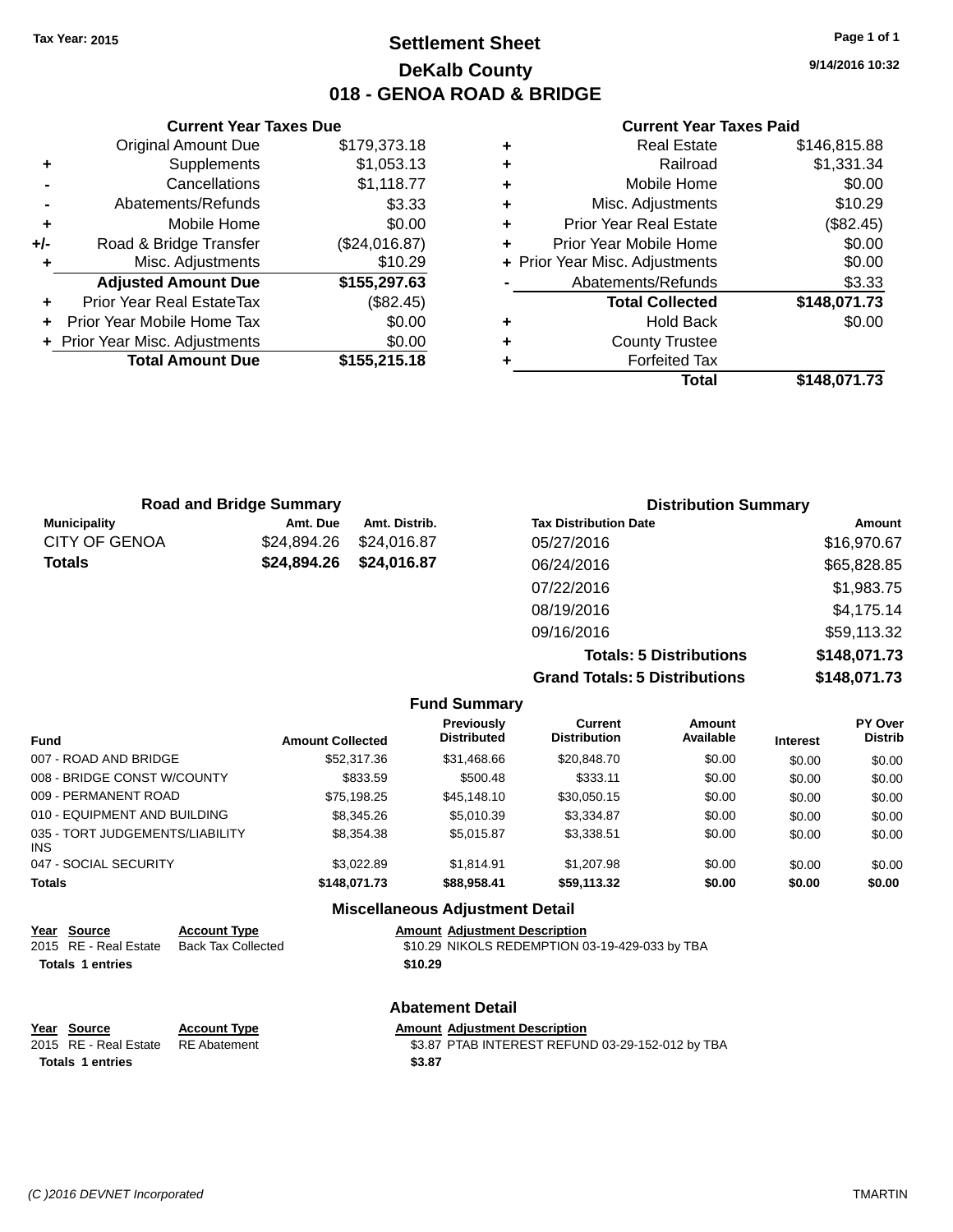## **Settlement Sheet Tax Year: 2015 Page 1 of 1 DeKalb County 019 - KINGSTON TOWNSHIP**

**9/14/2016 10:32**

#### **Current Year Taxes Paid**

|     | <b>Current Year Taxes Due</b>  |             |
|-----|--------------------------------|-------------|
|     | <b>Original Amount Due</b>     | \$89,013.31 |
| ٠   | Supplements                    | \$246.76    |
|     | Cancellations                  | \$1,257.56  |
|     | Abatements/Refunds             | \$0.00      |
| ٠   | Mobile Home                    | \$0.00      |
| +/- | Road & Bridge Transfer         | \$0.00      |
|     | Misc. Adjustments              | \$13.63     |
|     | <b>Adjusted Amount Due</b>     | \$88,016.14 |
| ٠   | Prior Year Real EstateTax      | (\$71.52)   |
|     | Prior Year Mobile Home Tax     | \$0.00      |
|     | + Prior Year Misc. Adjustments | \$1.42      |
|     | <b>Total Amount Due</b>        | \$87.946.04 |
|     |                                |             |

| ٠ | <b>Real Estate</b>             | \$84,023.31 |
|---|--------------------------------|-------------|
| ٠ | Railroad                       | \$1,360.20  |
| ٠ | Mobile Home                    | \$0.00      |
| ٠ | Misc. Adjustments              | \$13.63     |
| ٠ | <b>Prior Year Real Estate</b>  | (\$71.52)   |
| ÷ | Prior Year Mobile Home         | \$0.00      |
|   | + Prior Year Misc. Adjustments | \$1.42      |
|   | Abatements/Refunds             | \$0.00      |
|   | <b>Total Collected</b>         | \$85,327.04 |
| ٠ | <b>Hold Back</b>               | \$0.00      |
| ٠ | <b>County Trustee</b>          |             |
| ٠ | <b>Forfeited Tax</b>           |             |
|   | Total                          | \$85,327.04 |
|   |                                |             |

| <b>Distribution Summary</b>          |             |
|--------------------------------------|-------------|
| <b>Tax Distribution Date</b>         | Amount      |
| 05/27/2016                           | \$10,284.31 |
| 06/24/2016                           | \$37,029.76 |
| 07/22/2016                           | \$903.66    |
| 08/19/2016                           | \$1,832.99  |
| 09/16/2016                           | \$35,276.32 |
| <b>Totals: 5 Distributions</b>       | \$85,327.04 |
| <b>Grand Totals: 5 Distributions</b> | \$85,327.04 |

| <b>Fund Summary</b> |  |
|---------------------|--|
|---------------------|--|

| <b>Fund</b>              | <b>Amount Collected</b> | <b>Previously</b><br><b>Distributed</b> | Current<br><b>Distribution</b> | Amount<br>Available | <b>Interest</b> | <b>PY Over</b><br><b>Distrib</b> |
|--------------------------|-------------------------|-----------------------------------------|--------------------------------|---------------------|-----------------|----------------------------------|
| 001 - CORPORATE          | \$84,733.67             | \$49,702.67                             | \$35.031.00                    | \$0.00              | \$0.00          | \$0.00                           |
| 054 - GENERAL ASSISTANCE | \$593.37                | \$348.05                                | \$245.32                       | \$0.00              | \$0.00          | \$0.00                           |
| <b>Totals</b>            | \$85.327.04             | \$50.050.72                             | \$35,276,32                    | \$0.00              | \$0.00          | \$0.00                           |

**Totals \$15.05 2 entries**

#### **Miscellaneous Adjustment Detail**

#### **Year Source Account Type Amount Adjustment Description**<br>2014 RE - Real Estate Back Tax Collected \$1.42 RIVERBEND DEVELOPM \$1.42 RIVERBEND DEVELOPMENT REDEMPTION 02-24-452-011 by TBA 2015 RE - Real Estate Back Tax Collected \$13.63 JOHNSON REDEMPTION 02-22-307-013 by TBA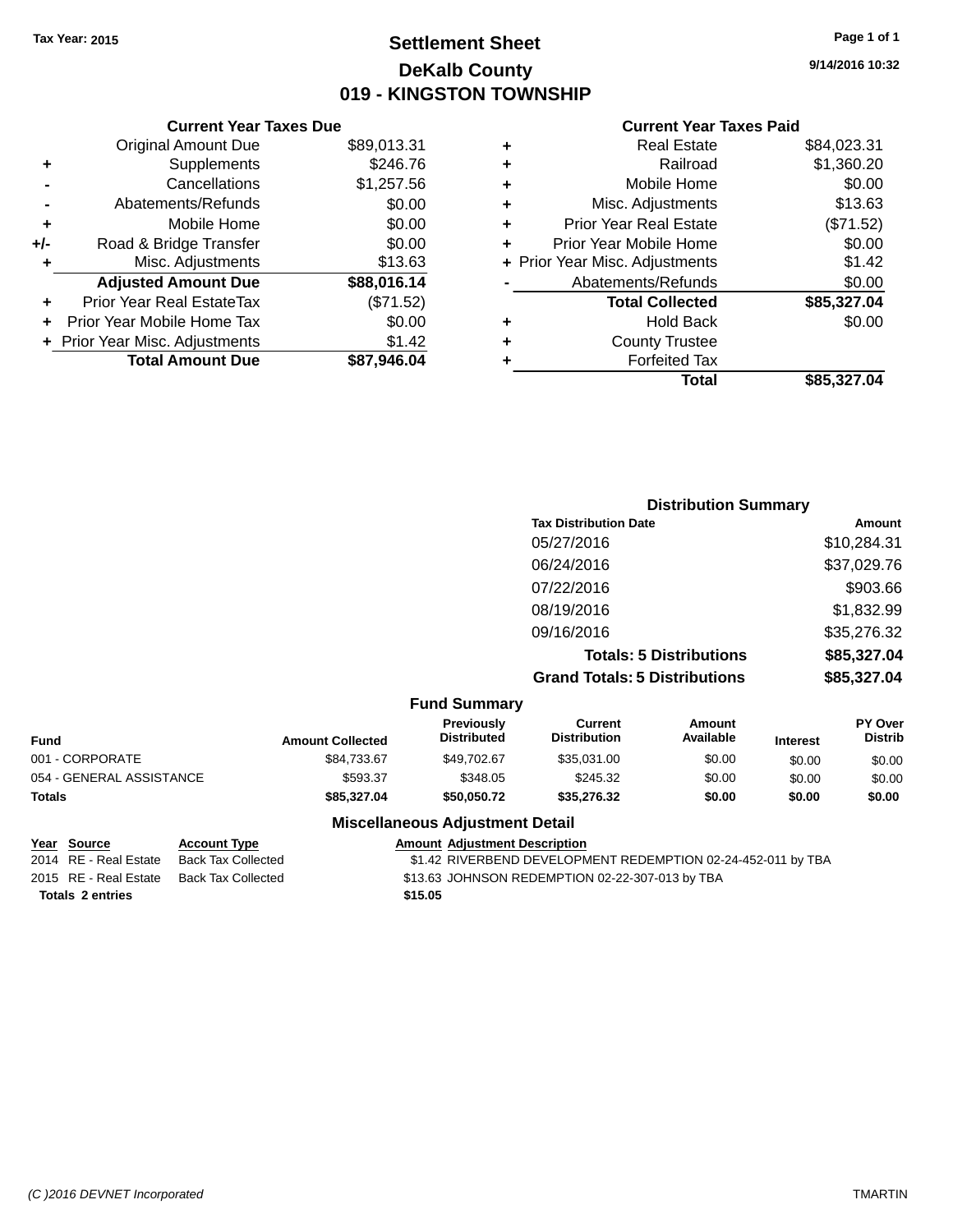## **Settlement Sheet Tax Year: 2015 Page 1 of 1 DeKalb County 020 - KINGSTON ROAD & BRIDGE**

**9/14/2016 10:32**

#### **Current Year Taxes Paid**

|     | <b>Current Year Taxes Due</b>    |               |
|-----|----------------------------------|---------------|
|     | <b>Original Amount Due</b>       | \$327,373.04  |
| ٠   | Supplements                      | \$845.03      |
|     | Cancellations                    | \$4,323.43    |
|     | Abatements/Refunds               | \$0.00        |
| ٠   | Mobile Home                      | \$0.00        |
| +/- | Road & Bridge Transfer           | (\$20,174.41) |
| ٠   | Misc. Adjustments                | \$50.14       |
|     | <b>Adjusted Amount Due</b>       | \$303,770.37  |
| ٠   | <b>Prior Year Real EstateTax</b> | (\$267.81)    |
|     | Prior Year Mobile Home Tax       | \$0.00        |
|     | + Prior Year Misc. Adjustments   | \$5.25        |
|     | <b>Total Amount Due</b>          | \$303,507.81  |
|     |                                  |               |

| ٠ | <b>Real Estate</b>             | \$288,865.56 |
|---|--------------------------------|--------------|
| ٠ | Railroad                       | \$4,964.10   |
| ٠ | Mobile Home                    | \$0.00       |
| ٠ | Misc. Adjustments              | \$50.14      |
| ٠ | <b>Prior Year Real Estate</b>  | (\$267.81)   |
| ÷ | Prior Year Mobile Home         | \$0.00       |
|   | + Prior Year Misc. Adjustments | \$5.25       |
|   | Abatements/Refunds             | \$0.00       |
|   | <b>Total Collected</b>         | \$293,617.24 |
| ٠ | <b>Hold Back</b>               | \$0.00       |
| ٠ | <b>County Trustee</b>          |              |
| ٠ | <b>Forfeited Tax</b>           |              |
|   | Total                          | \$293,617.24 |
|   |                                |              |

| <b>Road and Bridge Summary</b> |             |               | <b>Distribution Summary</b>          |              |  |
|--------------------------------|-------------|---------------|--------------------------------------|--------------|--|
| <b>Municipality</b>            | Amt. Due    | Amt. Distrib. | <b>Tax Distribution Date</b>         | Amount       |  |
| CITY OF GENOA                  | \$8,129.16  | \$7,883.28    | 05/27/2016                           | \$35,357.60  |  |
| VILLAGE OF KINGSTON            | \$12,673.39 | \$12,291.13   | 06/24/2016                           | \$127,451.16 |  |
| Totals                         | \$20,802.55 | \$20,174.41   | 07/22/2016                           | \$3,106.61   |  |
|                                |             |               | 08/19/2016                           | \$6,301.89   |  |
|                                |             |               | 09/16/2016                           | \$121,399.98 |  |
|                                |             |               | <b>Totals: 5 Distributions</b>       | \$293,617.24 |  |
|                                |             |               | <b>Grand Totals: 5 Distributions</b> | \$293,617.24 |  |

|                              |                         | <b>Fund Summary</b>                     |                                |                     |                 |                           |
|------------------------------|-------------------------|-----------------------------------------|--------------------------------|---------------------|-----------------|---------------------------|
| <b>Fund</b>                  | <b>Amount Collected</b> | <b>Previously</b><br><b>Distributed</b> | Current<br><b>Distribution</b> | Amount<br>Available | <b>Interest</b> | PY Over<br><b>Distrib</b> |
| 007 - ROAD AND BRIDGE        | \$79.711.43             | \$46,735,16                             | \$32,976.27                    | \$0.00              | \$0.00          | \$0.00                    |
| 008 - BRIDGE CONST W/COUNTY  | \$10,602,40             | \$6.219.62                              | \$4,382.78                     | \$0.00              | \$0.00          | \$0.00                    |
| 009 - PERMANENT ROAD         | \$176,589.07            | \$103.591.23                            | \$72,997.84                    | \$0.00              | \$0.00          | \$0.00                    |
| 010 - EQUIPMENT AND BUILDING | \$26.714.34             | \$15,671,25                             | \$11,043,09                    | \$0.00              | \$0.00          | \$0.00                    |
| <b>Totals</b>                | \$293.617.24            | \$172,217.26                            | \$121.399.98                   | \$0.00              | \$0.00          | \$0.00                    |
|                              |                         | <b>Miscellaneous Adjustment Detail</b>  |                                |                     |                 |                           |

| Year Source             | <b>Account Type</b> | <b>Amount Adjustment Description</b>                         |
|-------------------------|---------------------|--------------------------------------------------------------|
| 2014 RE - Real Estate   | Back Tax Collected  | \$5.25 RIVERBEND DEVELOPMENT REDEMPTION 02-24-452-011 by TBA |
| 2015 RE - Real Estate   | Back Tax Collected  | \$50.14 JOHNSON REDEMPTION 02-22-307-013 by TBA              |
| <b>Totals 2 entries</b> |                     | \$55.39                                                      |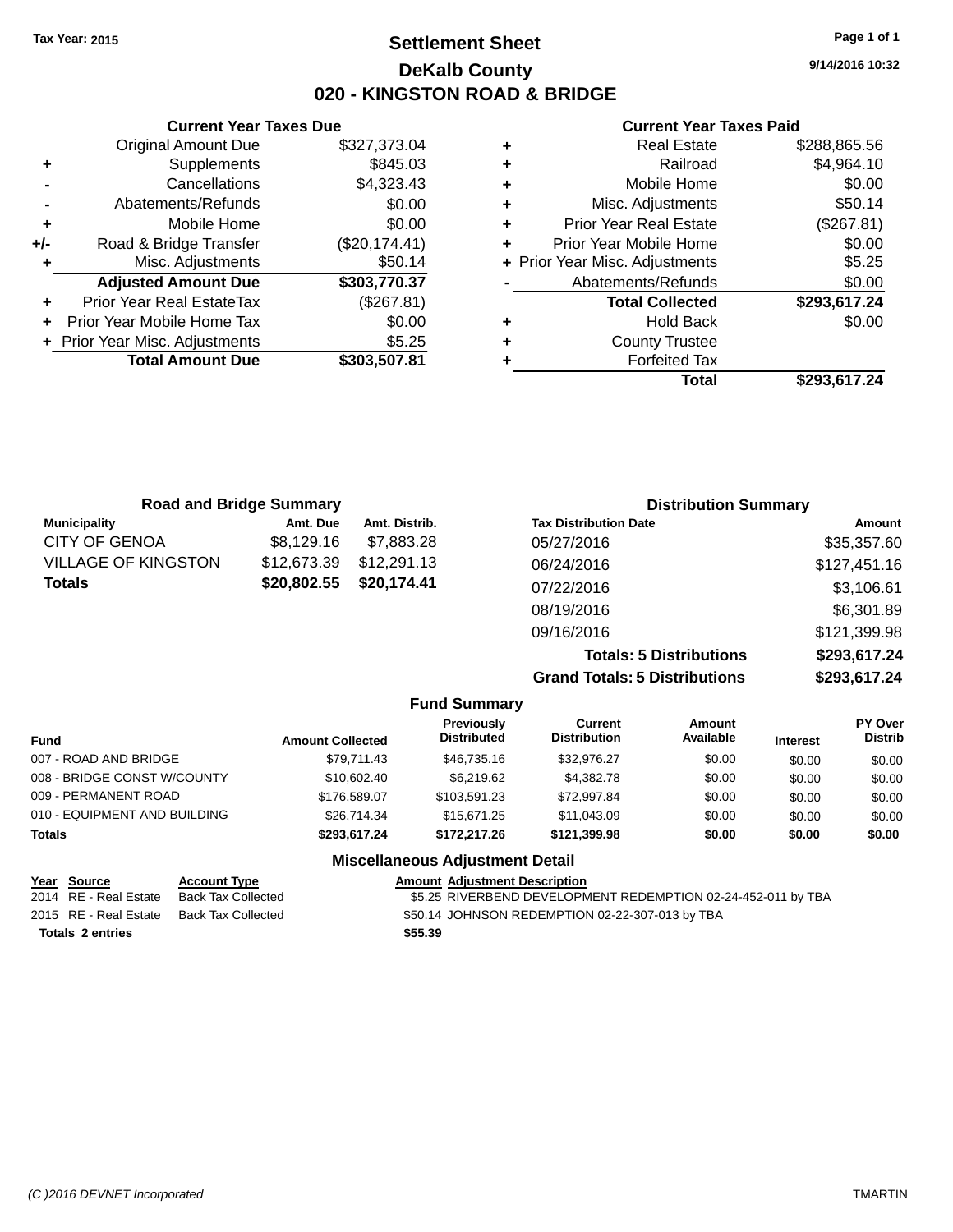## **Settlement Sheet Tax Year: 2015 Page 1 of 1 DeKalb County 021 - KINGSTON TWP CEMETERY**

**9/14/2016 10:32**

#### **Current Year Taxes Paid**

|     | <b>Current Year Taxes Due</b>  |             |
|-----|--------------------------------|-------------|
|     | <b>Original Amount Due</b>     | \$14,871.08 |
| ٠   | Supplements                    | \$41.21     |
|     | Cancellations                  | \$210.09    |
|     | Abatements/Refunds             | \$0.00      |
| ٠   | Mobile Home                    | \$0.00      |
| +/- | Road & Bridge Transfer         | \$0.00      |
|     | Misc. Adjustments              | \$2.28      |
|     | <b>Adjusted Amount Due</b>     | \$14,704.48 |
| ٠   | Prior Year Real EstateTax      | (\$11.95)   |
|     | Prior Year Mobile Home Tax     | \$0.00      |
|     | + Prior Year Misc. Adjustments | \$0.24      |
|     | <b>Total Amount Due</b>        | \$14,692.77 |
|     |                                |             |

|   | <b>Real Estate</b>             | \$14,037.37 |
|---|--------------------------------|-------------|
| ٠ | Railroad                       | \$227.24    |
| ٠ | Mobile Home                    | \$0.00      |
| ٠ | Misc. Adjustments              | \$2.28      |
| ٠ | <b>Prior Year Real Estate</b>  | (\$11.95)   |
| ÷ | Prior Year Mobile Home         | \$0.00      |
|   | + Prior Year Misc. Adjustments | \$0.24      |
|   | Abatements/Refunds             | \$0.00      |
|   | <b>Total Collected</b>         | \$14,255.18 |
| ٠ | <b>Hold Back</b>               | \$0.00      |
| ٠ | <b>County Trustee</b>          |             |
| ٠ | <b>Forfeited Tax</b>           |             |
|   | Total                          | \$14,255.18 |
|   |                                |             |

|                                 | <b>Distribution Summary</b>          |             |
|---------------------------------|--------------------------------------|-------------|
|                                 | <b>Tax Distribution Date</b>         | Amount      |
|                                 | 05/27/2016                           | \$1,718.18  |
|                                 | 06/24/2016                           | \$6,186.54  |
|                                 | 07/22/2016                           | \$151.00    |
|                                 | 08/19/2016                           | \$306.20    |
|                                 | 09/16/2016                           | \$5,893.26  |
|                                 | <b>Totals: 5 Distributions</b>       | \$14,255.18 |
|                                 | <b>Grand Totals: 5 Distributions</b> | \$14,255.18 |
| $E_{t}$ and $E_{t}$ and $E_{t}$ |                                      |             |

|                |                         | <b>Fund Summary</b>                    |                                |                     |                 |                                  |
|----------------|-------------------------|----------------------------------------|--------------------------------|---------------------|-----------------|----------------------------------|
| <b>Fund</b>    | <b>Amount Collected</b> | Previously<br><b>Distributed</b>       | Current<br><b>Distribution</b> | Amount<br>Available | <b>Interest</b> | <b>PY Over</b><br><b>Distrib</b> |
| 017 - CEMETERY | \$14,255.18             | \$8.361.92                             | \$5,893,26                     | \$0.00              | \$0.00          | \$0.00                           |
| Totals         | \$14,255.18             | \$8.361.92                             | \$5,893,26                     | \$0.00              | \$0.00          | \$0.00                           |
|                |                         | <b>Miscellaneous Adjustment Detail</b> |                                |                     |                 |                                  |

**Totals \$2.52 2 entries**

**Year** Source **Account Type Account Type Amount Adjustment Description** 

2014 RE - Real Estate Back Tax Collected 50.24 RIVERBEND DEVELOPMENT REDEMPTION 02-24-452-011 by TBA

2015 RE - Real Estate Back Tax Collected \$2.28 JOHNSON REDEMPTION 02-22-307-013 by TBA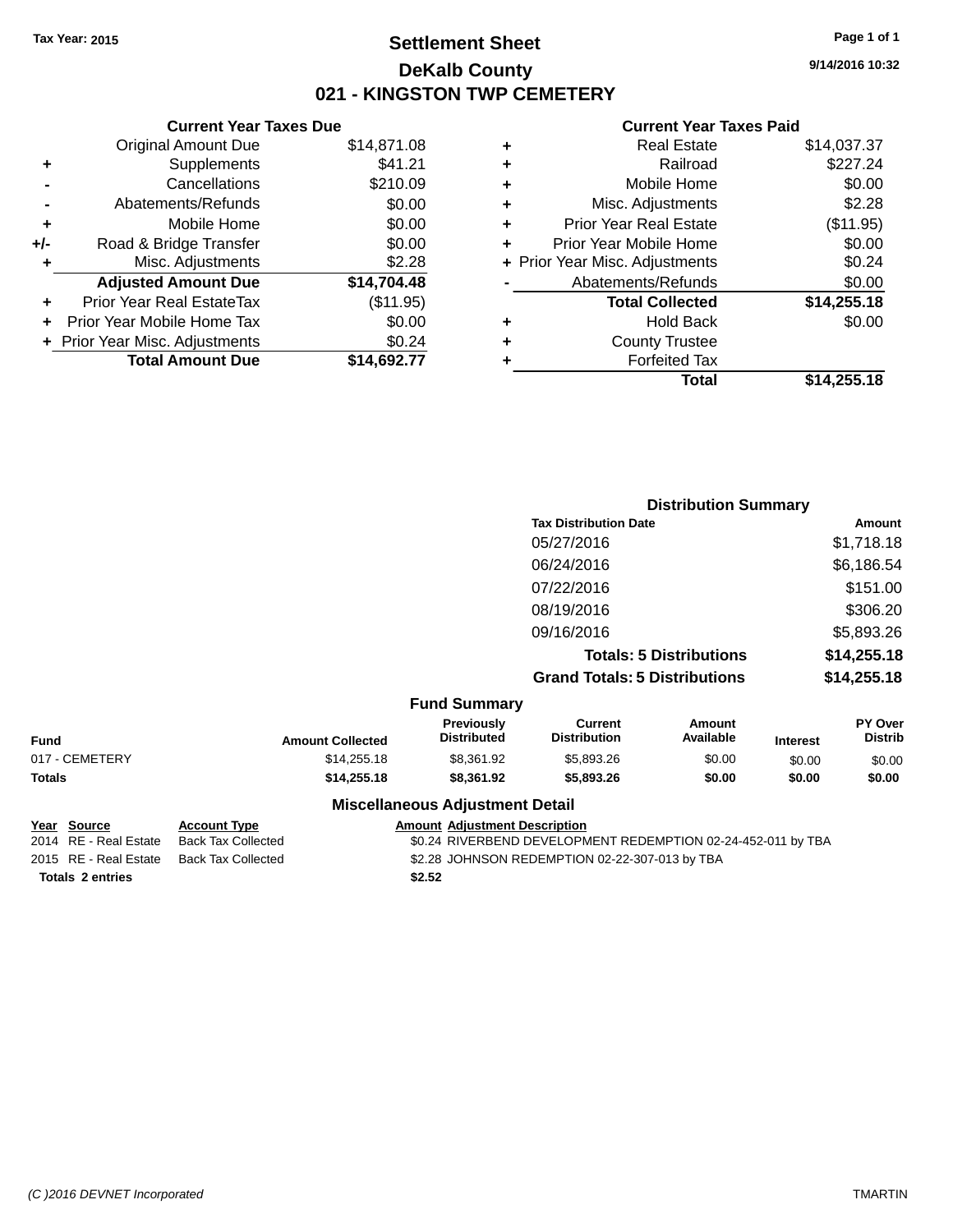## **Settlement Sheet Tax Year: 2015 Page 1 of 1 DeKalb County 022 - MALTA TOWNSHIP**

**9/14/2016 10:32**

## **Current Year Taxes Paid**

|     | <b>Current Year Taxes Due</b>  |             |  |
|-----|--------------------------------|-------------|--|
|     | <b>Original Amount Due</b>     | \$66,369.84 |  |
| ٠   | Supplements                    | \$421.80    |  |
|     | Cancellations                  | \$463.72    |  |
|     | Abatements/Refunds             | \$0.00      |  |
| ٠   | Mobile Home                    | \$0.00      |  |
| +/- | Road & Bridge Transfer         | \$0.00      |  |
| ٠   | Misc. Adjustments              | \$0.00      |  |
|     | <b>Adjusted Amount Due</b>     | \$66,327.92 |  |
| ٠   | Prior Year Real EstateTax      | (\$16.51)   |  |
|     | Prior Year Mobile Home Tax     | \$0.00      |  |
|     | + Prior Year Misc. Adjustments | \$0.00      |  |
|     | <b>Total Amount Due</b>        | \$66.311.41 |  |
|     |                                |             |  |

|   | <b>Real Estate</b>             | \$61,397.48 |
|---|--------------------------------|-------------|
| ٠ | Railroad                       | \$3,438.92  |
| ٠ | Mobile Home                    | \$0.00      |
| ٠ | Misc. Adjustments              | \$0.00      |
| ٠ | <b>Prior Year Real Estate</b>  | (\$16.51)   |
| ÷ | Prior Year Mobile Home         | \$0.00      |
|   | + Prior Year Misc. Adjustments | \$0.00      |
|   | Abatements/Refunds             | \$0.00      |
|   | <b>Total Collected</b>         | \$64,819.89 |
| ٠ | <b>Hold Back</b>               | \$0.00      |
| ٠ | <b>County Trustee</b>          |             |
| ٠ | <b>Forfeited Tax</b>           |             |
|   | Total                          | \$64,819.89 |
|   |                                |             |

| <b>Distribution Summary</b>          |             |
|--------------------------------------|-------------|
| <b>Tax Distribution Date</b>         | Amount      |
| 05/27/2016                           | \$6,463.32  |
| 06/24/2016                           | \$29,553.16 |
| 07/22/2016                           | \$570.26    |
| 08/19/2016                           | \$1,155.18  |
| 09/16/2016                           | \$27,077.97 |
| <b>Totals: 5 Distributions</b>       | \$64,819.89 |
| <b>Grand Totals: 5 Distributions</b> | \$64,819.89 |

| <b>Fund Summary</b>      |                         |                                  |                                |                     |                 |                                  |
|--------------------------|-------------------------|----------------------------------|--------------------------------|---------------------|-----------------|----------------------------------|
| <b>Fund</b>              | <b>Amount Collected</b> | Previously<br><b>Distributed</b> | Current<br><b>Distribution</b> | Amount<br>Available | <b>Interest</b> | <b>PY Over</b><br><b>Distrib</b> |
| 001 - CORPORATE          | \$64.056.78             | \$37,297.60                      | \$26,759.18                    | \$0.00              | \$0.00          | \$0.00                           |
| 054 - GENERAL ASSISTANCE | \$763.11                | \$444.32                         | \$318.79                       | \$0.00              | \$0.00          | \$0.00                           |
| <b>Totals</b>            | \$64,819.89             | \$37,741.92                      | \$27.077.97                    | \$0.00              | \$0.00          | \$0.00                           |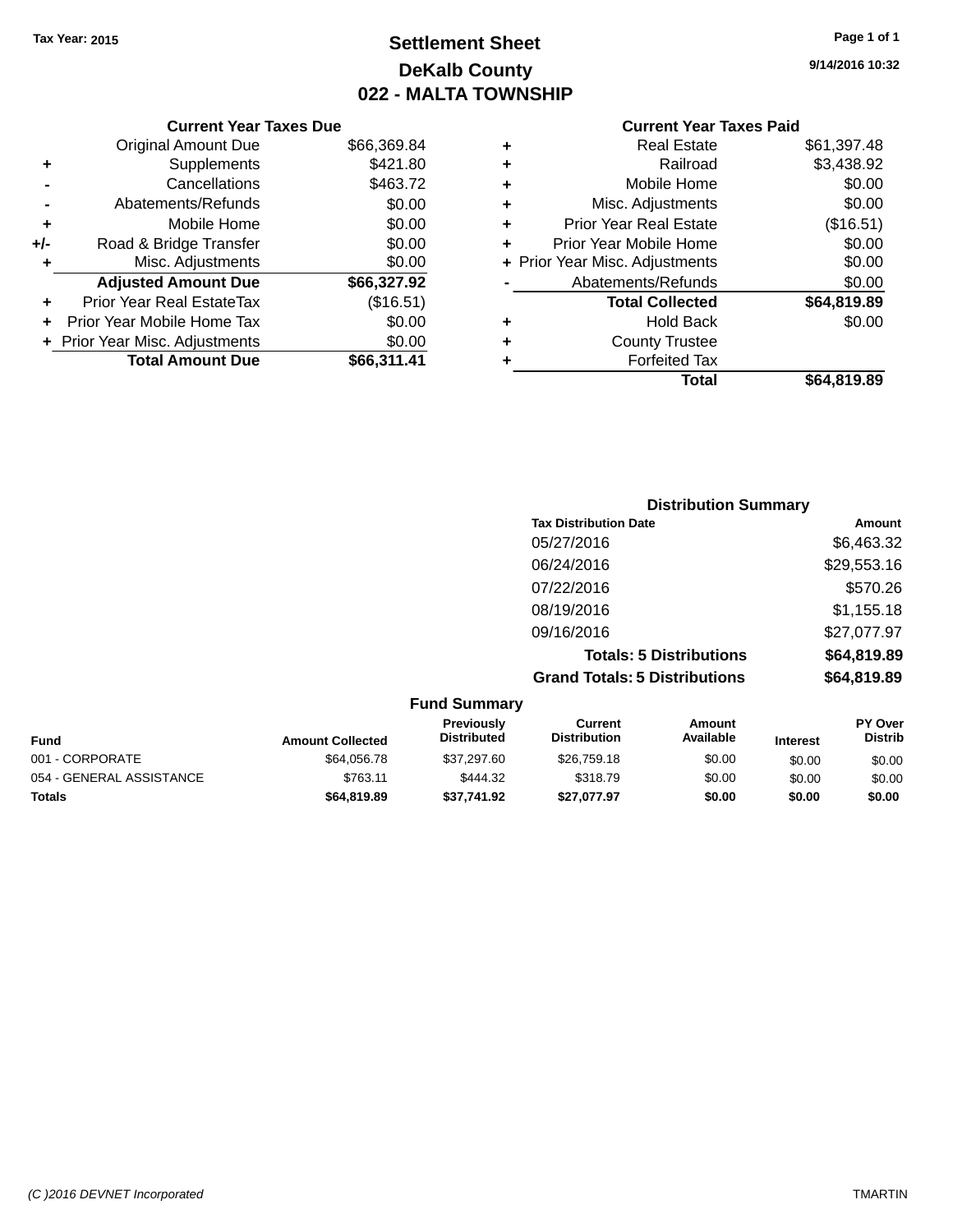## **Settlement Sheet Tax Year: 2015 Page 1 of 1 DeKalb County 023 - MALTA TWP LIBRARY**

**9/14/2016 10:32**

#### **Current Year Taxes Paid**

|     | <b>Current Year Taxes Due</b>  |              |   |                    |
|-----|--------------------------------|--------------|---|--------------------|
|     | <b>Original Amount Due</b>     | \$127,912.65 | ٠ |                    |
|     | <b>Supplements</b>             | \$812.90     | ٠ |                    |
|     | Cancellations                  | \$893.71     | ٠ |                    |
|     | Abatements/Refunds             | \$0.00       | ٠ |                    |
|     | Mobile Home                    | \$0.00       |   | Prio               |
| +/- | Road & Bridge Transfer         | \$0.00       |   | Prior <sup>'</sup> |
| ٠   | Misc. Adjustments              | \$0.00       |   | + Prior Year       |
|     | <b>Adjusted Amount Due</b>     | \$127,831.84 |   | Abi                |
|     | Prior Year Real EstateTax      | (\$31.81)    |   |                    |
|     | Prior Year Mobile Home Tax     | \$0.00       | ٠ |                    |
|     | + Prior Year Misc. Adjustments | \$0.00       |   |                    |
|     | <b>Total Amount Due</b>        | \$127,800.03 |   |                    |
|     |                                |              |   |                    |

|   | <b>Real Estate</b>             | \$118,329.48 |
|---|--------------------------------|--------------|
| ٠ | Railroad                       | \$6,627.74   |
| ٠ | Mobile Home                    | \$0.00       |
| ٠ | Misc. Adjustments              | \$0.00       |
| ٠ | <b>Prior Year Real Estate</b>  | (\$31.81)    |
| ٠ | Prior Year Mobile Home         | \$0.00       |
|   | + Prior Year Misc. Adjustments | \$0.00       |
|   | Abatements/Refunds             | \$0.00       |
|   | <b>Total Collected</b>         | \$124,925.41 |
| ٠ | <b>Hold Back</b>               | \$0.00       |
|   | <b>County Trustee</b>          |              |
|   | <b>Forfeited Tax</b>           |              |
|   | Total                          | \$124,925.41 |
|   |                                |              |

| <b>Distribution Summary</b>          |              |
|--------------------------------------|--------------|
| <b>Tax Distribution Date</b>         | Amount       |
| 05/27/2016                           | \$12,456.43  |
| 06/24/2016                           | \$56,956.21  |
| 07/22/2016                           | \$1,099.04   |
| 08/19/2016                           | \$2,226.34   |
| 09/16/2016                           | \$52,187.39  |
| <b>Totals: 5 Distributions</b>       | \$124,925.41 |
| <b>Grand Totals: 5 Distributions</b> | \$124,925.41 |

| <b>Fund Summary</b> |                         |                                  |                                |                     |                 |                           |
|---------------------|-------------------------|----------------------------------|--------------------------------|---------------------|-----------------|---------------------------|
| <b>Fund</b>         | <b>Amount Collected</b> | Previously<br><b>Distributed</b> | Current<br><b>Distribution</b> | Amount<br>Available | <b>Interest</b> | PY Over<br><b>Distrib</b> |
| 016 - LIBRARY       | \$124.925.41            | \$72,738.02                      | \$52,187.39                    | \$0.00              | \$0.00          | \$0.00                    |
| <b>Totals</b>       | \$124.925.41            | \$72,738.02                      | \$52,187.39                    | \$0.00              | \$0.00          | \$0.00                    |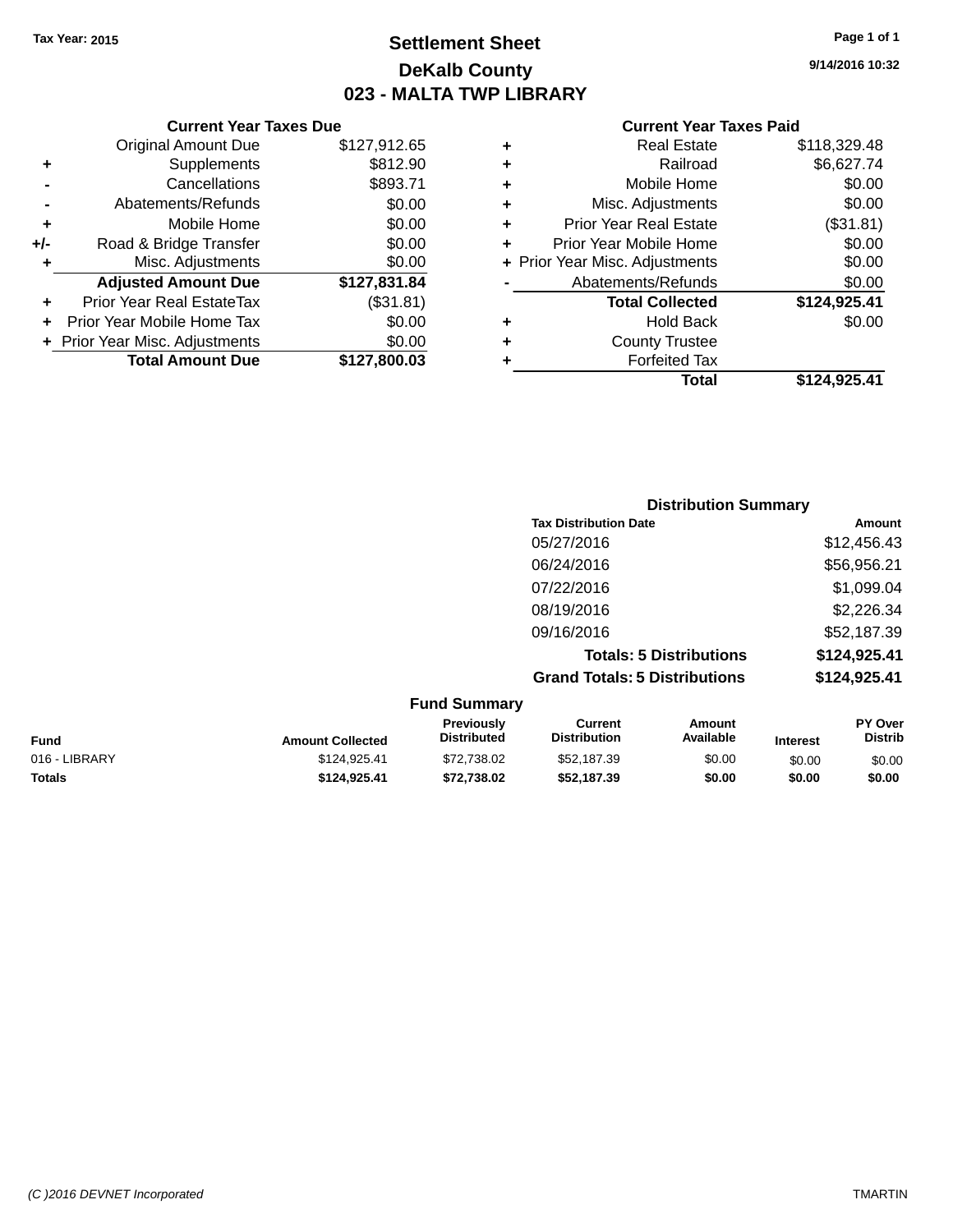## **Settlement Sheet Tax Year: 2015 Page 1 of 1 DeKalb County 024 - MALTA ROAD & BRIDGE**

**9/14/2016 10:32**

#### **Current Year Taxes Paid**

|     | <b>Current Year Taxes Due</b>    |               |
|-----|----------------------------------|---------------|
|     | <b>Original Amount Due</b>       | \$166,963.74  |
| ٠   | Supplements                      | \$990.49      |
|     | Cancellations                    | \$1,088.96    |
|     | Abatements/Refunds               | \$0.00        |
| ٠   | Mobile Home                      | \$0.00        |
| +/- | Road & Bridge Transfer           | (\$10,403.19) |
| ٠   | Misc. Adjustments                | \$0.00        |
|     | <b>Adjusted Amount Due</b>       | \$156,462.08  |
| ٠   | <b>Prior Year Real EstateTax</b> | (\$38.22)     |
|     | Prior Year Mobile Home Tax       | \$0.00        |
|     | + Prior Year Misc. Adjustments   | \$0.00        |
|     | <b>Total Amount Due</b>          | \$156,423.86  |
|     |                                  |               |

| ٠ | <b>Real Estate</b>             | \$144,180.53 |
|---|--------------------------------|--------------|
| ٠ | Railroad                       | \$8,519.00   |
| ٠ | Mobile Home                    | \$0.00       |
| ٠ | Misc. Adjustments              | \$0.00       |
| ٠ | <b>Prior Year Real Estate</b>  | (\$38.22)    |
| ٠ | Prior Year Mobile Home         | \$0.00       |
|   | + Prior Year Misc. Adjustments | \$0.00       |
|   | Abatements/Refunds             | \$0.00       |
|   | <b>Total Collected</b>         | \$152,661.31 |
| ٠ | <b>Hold Back</b>               | \$0.00       |
| ٠ | <b>County Trustee</b>          |              |
| ٠ | <b>Forfeited Tax</b>           |              |
|   | Total                          | \$152,661.31 |
|   |                                |              |

| <b>Road and Bridge Summary</b> |             |               | <b>Distribution Summary</b>    |              |  |
|--------------------------------|-------------|---------------|--------------------------------|--------------|--|
| <b>Municipality</b>            | Amt. Due    | Amt. Distrib. | <b>Tax Distribution Date</b>   | Amount       |  |
| <b>VILLAGE OF MALTA</b>        | \$10,652.79 | \$10,403.19   | 05/27/2016                     | \$15,178.26  |  |
| <b>Totals</b>                  | \$10,652.79 | \$10,403.19   | 06/24/2016                     | \$69,620.56  |  |
|                                |             |               | 07/22/2016                     | \$1,339.19   |  |
|                                |             |               | 08/19/2016                     | \$2,712.71   |  |
|                                |             |               | 09/16/2016                     | \$63,810.59  |  |
|                                |             |               | <b>Totals: 5 Distributions</b> | \$152,661.31 |  |

**Grand Totals: 5 Distributions \$152,661.31**

|                              |                         | <b>Fund Summary</b>              |                                |                     |                 |                                  |
|------------------------------|-------------------------|----------------------------------|--------------------------------|---------------------|-----------------|----------------------------------|
| <b>Fund</b>                  | <b>Amount Collected</b> | Previously<br><b>Distributed</b> | Current<br><b>Distribution</b> | Amount<br>Available | <b>Interest</b> | <b>PY Over</b><br><b>Distrib</b> |
| 007 - ROAD AND BRIDGE        | \$47,477.70             | \$27.607.62                      | \$19,870.08                    | \$0.00              | \$0.00          | \$0.00                           |
| 008 - BRIDGE CONST W/COUNTY  | \$19.140.02             | \$11.144.27                      | \$7.995.75                     | \$0.00              | \$0.00          | \$0.00                           |
| 009 - PERMANENT ROAD         | \$68,767.39             | \$40.039.77                      | \$28,727.62                    | \$0.00              | \$0.00          | \$0.00                           |
| 010 - EQUIPMENT AND BUILDING | \$17,276,20             | \$10.059.06                      | \$7.217.14                     | \$0.00              | \$0.00          | \$0.00                           |
| <b>Totals</b>                | \$152.661.31            | \$88,850,72                      | \$63,810.59                    | \$0.00              | \$0.00          | \$0.00                           |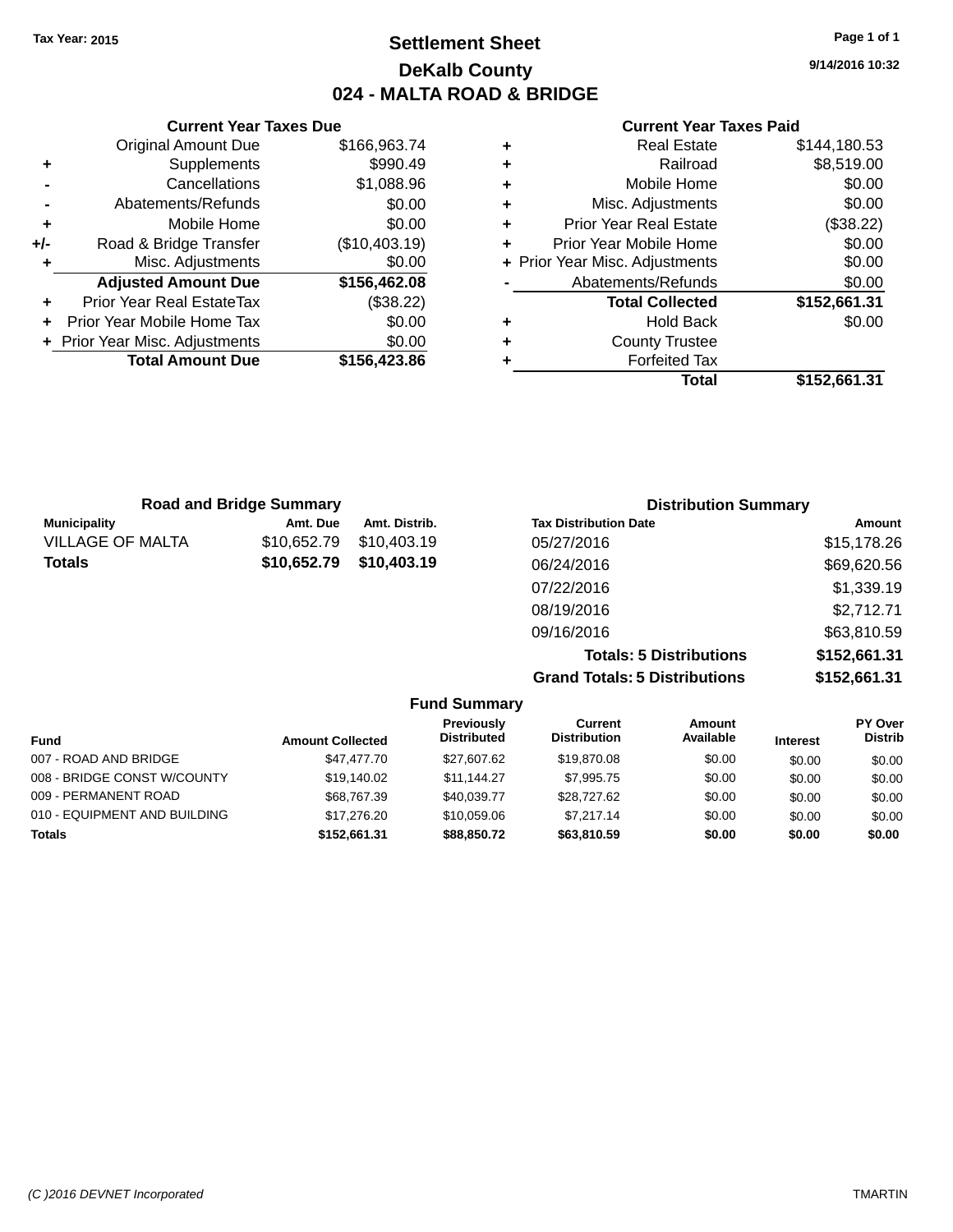**Current Year Taxes Due** Original Amount Due \$98,004.36

**Adjusted Amount Due \$97,933.36**

**Total Amount Due \$97,933.36**

**+** Supplements \$629.47 **-** Cancellations \$700.47 **-** Abatements/Refunds \$0.00 **+** Mobile Home \$0.00 **+/-** Road & Bridge Transfer \$0.00 **+** Misc. Adjustments \$0.00

**+** Prior Year Real EstateTax \$0.00 **+** Prior Year Mobile Home Tax \$0.00 **+ Prior Year Misc. Adjustments**  $$0.00$ 

## **Settlement Sheet Tax Year: 2015 Page 1 of 1 DeKalb County 025 - MAYFIELD TOWNSHIP**

**9/14/2016 10:32**

#### **Current Year Taxes Paid**

| ٠ | <b>Real Estate</b>             | \$95,606.37 |
|---|--------------------------------|-------------|
| ٠ | Railroad                       | \$0.00      |
| ٠ | Mobile Home                    | \$0.00      |
| ٠ | Misc. Adjustments              | \$0.00      |
| ٠ | <b>Prior Year Real Estate</b>  | \$0.00      |
| ÷ | Prior Year Mobile Home         | \$0.00      |
|   | + Prior Year Misc. Adjustments | \$0.00      |
|   | Abatements/Refunds             | \$0.00      |
|   | <b>Total Collected</b>         | \$95,606.37 |
| ٠ | <b>Hold Back</b>               | \$0.00      |
| ÷ | <b>County Trustee</b>          |             |
|   | <b>Forfeited Tax</b>           |             |
|   | Total                          | \$95.606.37 |

## **Distribution Summary Tax Distribution Date Amount** 05/27/2016 \$7,640.95 06/24/2016 \$46,233.88 07/22/2016 \$888.07 08/19/2016 \$2,211.43 09/16/2016 \$38,632.04 **Totals: 5 Distributions \$95,606.37 Grand Totals: 5 Distributions \$95,606.37**

|                          |                         | <b>Fund Summary</b>              |                                |                     |                 |                                  |
|--------------------------|-------------------------|----------------------------------|--------------------------------|---------------------|-----------------|----------------------------------|
| <b>Fund</b>              | <b>Amount Collected</b> | Previously<br><b>Distributed</b> | Current<br><b>Distribution</b> | Amount<br>Available | <b>Interest</b> | <b>PY Over</b><br><b>Distrib</b> |
| 001 - CORPORATE          | \$89,262.87             | \$53.194.07                      | \$36,068.80                    | \$0.00              | \$0.00          | \$0.00                           |
| 054 - GENERAL ASSISTANCE | \$6,343.50              | \$3.780.26                       | \$2,563.24                     | \$0.00              | \$0.00          | \$0.00                           |
| <b>Totals</b>            | \$95,606.37             | \$56,974.33                      | \$38,632,04                    | \$0.00              | \$0.00          | \$0.00                           |

### *(C )2016 DEVNET Incorporated* TMARTIN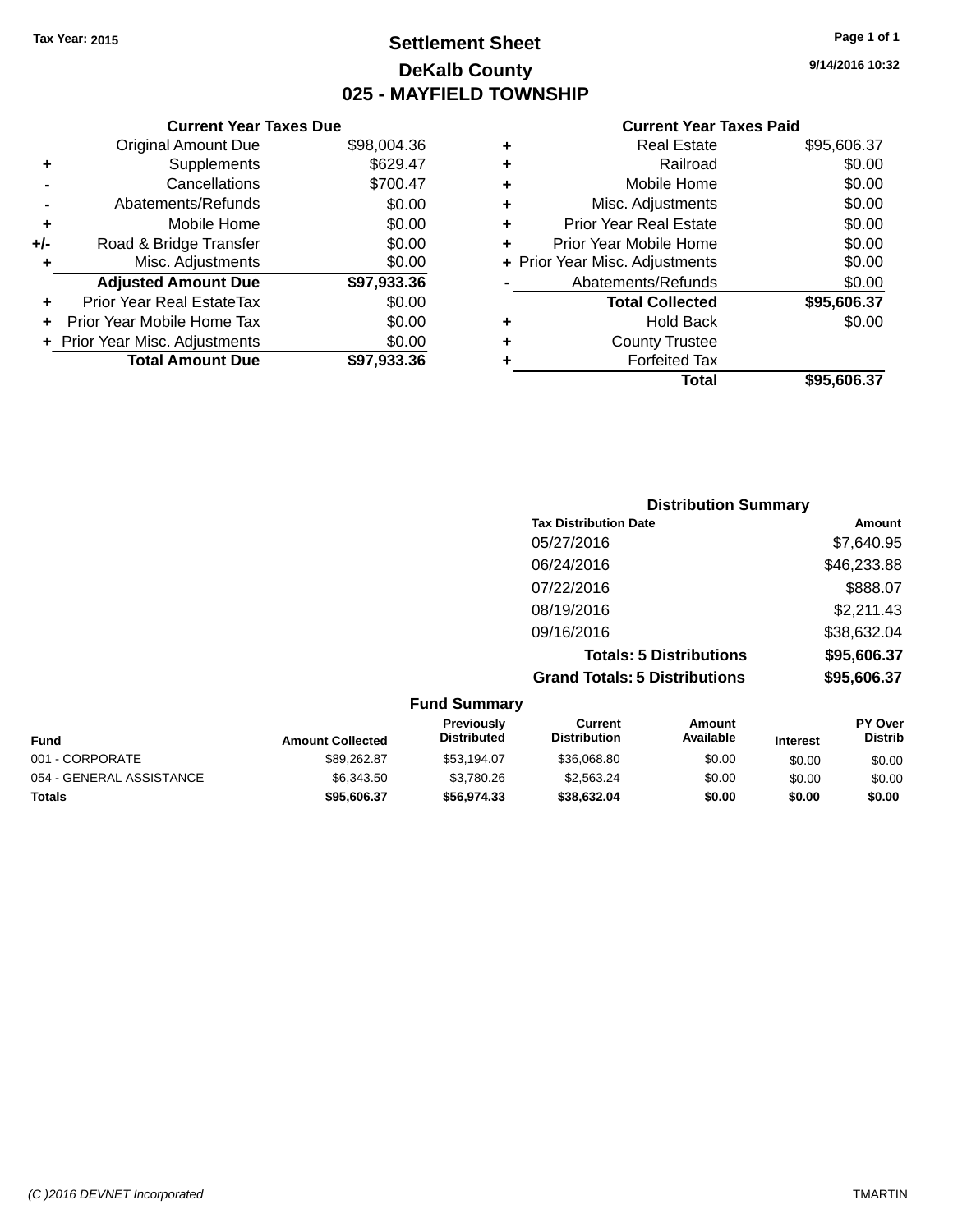## **Settlement Sheet Tax Year: 2015 Page 1 of 1 DeKalb County 026 - MAYFIELD ROAD & BRIDGE**

**Current Year Taxes Due**

|     | <b>Original Amount Due</b>       | \$255,215.06 |
|-----|----------------------------------|--------------|
| ٠   | Supplements                      | \$1,639.21   |
|     | Cancellations                    | \$1,824.14   |
|     | Abatements/Refunds               | \$0.00       |
| ٠   | Mobile Home                      | \$0.00       |
| +/- | Road & Bridge Transfer           | \$0.00       |
| ٠   | Misc. Adjustments                | \$0.00       |
|     | <b>Adjusted Amount Due</b>       | \$255,030.13 |
|     | <b>Prior Year Real EstateTax</b> | \$0.00       |
|     | Prior Year Mobile Home Tax       | \$0.00       |
|     | + Prior Year Misc. Adjustments   | \$0.00       |
|     | <b>Total Amount Due</b>          | \$255,030.13 |

#### **Current Year Taxes Paid**

| ٠ | <b>Real Estate</b>             | \$248,970.39 |
|---|--------------------------------|--------------|
| ٠ | Railroad                       | \$0.00       |
| ٠ | Mobile Home                    | \$0.00       |
| ٠ | Misc. Adjustments              | \$0.00       |
| ٠ | <b>Prior Year Real Estate</b>  | \$0.00       |
| ٠ | Prior Year Mobile Home         | \$0.00       |
|   | + Prior Year Misc. Adjustments | \$0.00       |
|   | Abatements/Refunds             | \$0.00       |
|   | <b>Total Collected</b>         | \$248,970.39 |
| ٠ | <b>Hold Back</b>               | \$0.00       |
| ٠ | <b>County Trustee</b>          |              |
| ٠ | <b>Forfeited Tax</b>           |              |
|   | Total                          | \$248,970.39 |
|   |                                |              |

| <b>Distribution Summary</b>          |              |  |  |  |  |  |
|--------------------------------------|--------------|--|--|--|--|--|
| <b>Tax Distribution Date</b>         | Amount       |  |  |  |  |  |
| 05/27/2016                           | \$19,898.05  |  |  |  |  |  |
| 06/24/2016                           | \$120,398.51 |  |  |  |  |  |
| 07/22/2016                           | \$2,312.67   |  |  |  |  |  |
| 08/19/2016                           | \$5,758.88   |  |  |  |  |  |
| 09/16/2016                           | \$100,602.28 |  |  |  |  |  |
| <b>Totals: 5 Distributions</b>       | \$248,970.39 |  |  |  |  |  |
| <b>Grand Totals: 5 Distributions</b> | \$248,970.39 |  |  |  |  |  |

|                                                     |                         | <b>Fund Summary</b>              |                                       |                     |                 |                           |
|-----------------------------------------------------|-------------------------|----------------------------------|---------------------------------------|---------------------|-----------------|---------------------------|
| <b>Fund</b>                                         | <b>Amount Collected</b> | Previously<br><b>Distributed</b> | <b>Current</b><br><b>Distribution</b> | Amount<br>Available | <b>Interest</b> | PY Over<br><b>Distrib</b> |
| 007 - ROAD AND BRIDGE                               | \$155,178.78            | \$92,475.19                      | \$62,703.59                           | \$0.00              | \$0.00          | \$0.00                    |
| 008 - BRIDGE CONST W/COUNTY                         | \$8,573,04              | \$5.108.90                       | \$3,464.14                            | \$0.00              | \$0.00          | \$0.00                    |
| 009 - PERMANENT ROAD                                | \$61,883.58             | \$36,878.08                      | \$25,005.50                           | \$0.00              | \$0.00          | \$0.00                    |
| 010 - EQUIPMENT AND BUILDING                        | \$11.426.74             | \$6,809.50                       | \$4,617.24                            | \$0.00              | \$0.00          | \$0.00                    |
| 035 - TORT JUDGMENTS, LIABILITY<br><b>INSURANCE</b> | \$7,143.20              | \$4.256.82                       | \$2,886.38                            | \$0.00              | \$0.00          | \$0.00                    |
| 047 - SOCIAL SECURITY                               | \$4,765.05              | \$2,839.62                       | \$1,925.43                            | \$0.00              | \$0.00          | \$0.00                    |
| Totals                                              | \$248,970.39            | \$148,368.11                     | \$100,602.28                          | \$0.00              | \$0.00          | \$0.00                    |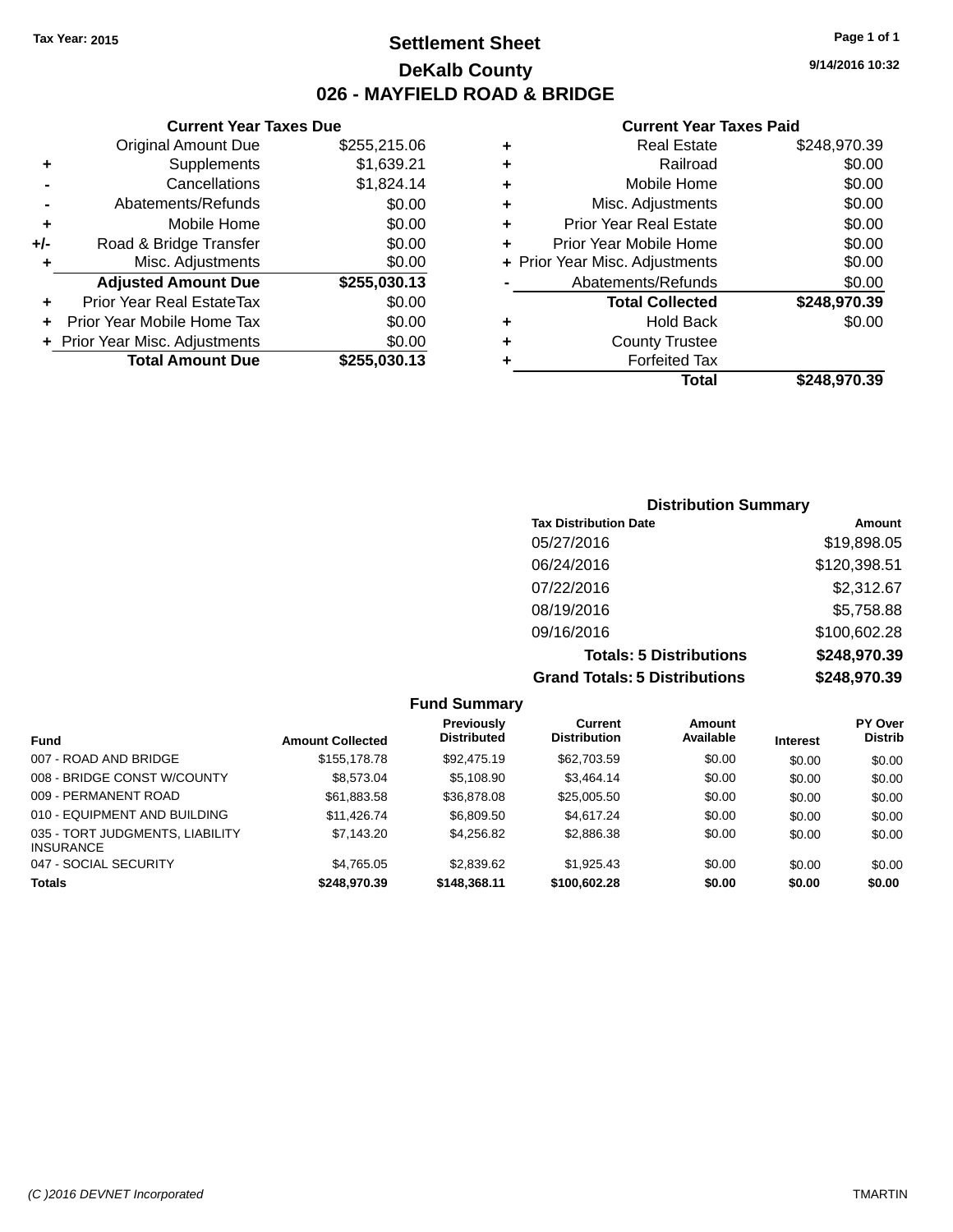## **Settlement Sheet Tax Year: 2015 Page 1 of 1 DeKalb County 027 - MILAN TOWNSHIP**

**9/14/2016 10:32**

| <b>Current Year Taxes Paid</b> |  |  |
|--------------------------------|--|--|
|                                |  |  |

|       | <b>Current Year Taxes Due</b>            |             |  |
|-------|------------------------------------------|-------------|--|
|       | <b>Original Amount Due</b>               | \$40,002.35 |  |
| ٠     | Supplements                              | \$119.93    |  |
|       | Cancellations                            | \$135.97    |  |
|       | Abatements/Refunds                       | \$0.00      |  |
| ٠     | Mobile Home                              | \$0.00      |  |
| $+/-$ | Road & Bridge Transfer                   | \$0.00      |  |
| ٠     | Misc. Adjustments                        | \$0.00      |  |
|       | <b>Adjusted Amount Due</b>               | \$39,986.31 |  |
| ٠     | Prior Year Real EstateTax                | \$0.00      |  |
| ÷     | Prior Year Mobile Home Tax               | \$0.00      |  |
|       | \$0.00<br>+ Prior Year Misc. Adjustments |             |  |
|       | <b>Total Amount Due</b>                  | \$39,986.31 |  |
|       |                                          |             |  |

|   | <b>Real Estate</b>             | \$39,707.57 |
|---|--------------------------------|-------------|
| ٠ | Railroad                       | \$0.00      |
| ٠ | Mobile Home                    | \$0.00      |
| ٠ | Misc. Adjustments              | \$0.00      |
| ٠ | <b>Prior Year Real Estate</b>  | \$0.00      |
| ٠ | Prior Year Mobile Home         | \$0.00      |
|   | + Prior Year Misc. Adjustments | \$0.00      |
|   | Abatements/Refunds             | \$0.00      |
|   | <b>Total Collected</b>         | \$39,707.57 |
| ٠ | <b>Hold Back</b>               | \$0.00      |
| ٠ | <b>County Trustee</b>          |             |
| ٠ | <b>Forfeited Tax</b>           |             |
|   | Total                          | \$39.707.57 |
|   |                                |             |

|                              | <b>Distribution Summary</b>          |             |
|------------------------------|--------------------------------------|-------------|
| <b>Tax Distribution Date</b> |                                      | Amount      |
| 05/27/2016                   |                                      | \$10,531.38 |
| 06/24/2016                   |                                      | \$12,174.19 |
| 07/22/2016                   |                                      | \$40.21     |
| 08/19/2016                   |                                      | \$443.81    |
| 09/16/2016                   |                                      | \$16,517.98 |
|                              | <b>Totals: 5 Distributions</b>       | \$39,707.57 |
|                              | <b>Grand Totals: 5 Distributions</b> | \$39,707.57 |
| Eund Cummony                 |                                      |             |

| <b>Amount Collected</b> | <b>Previously</b><br><b>Distributed</b> | Current<br><b>Distribution</b> | Amount<br>Available | <b>Interest</b> | <b>PY Over</b><br><b>Distrib</b> |
|-------------------------|-----------------------------------------|--------------------------------|---------------------|-----------------|----------------------------------|
| \$39,707.57             | \$23.189.59                             | \$16,517.98                    | \$0.00              | \$0.00          | \$0.00                           |
| \$39,707.57             | \$23,189.59                             | \$16,517.98                    | \$0.00              | \$0.00          | \$0.00                           |
|                         |                                         | <b>Fund Summary</b>            |                     |                 |                                  |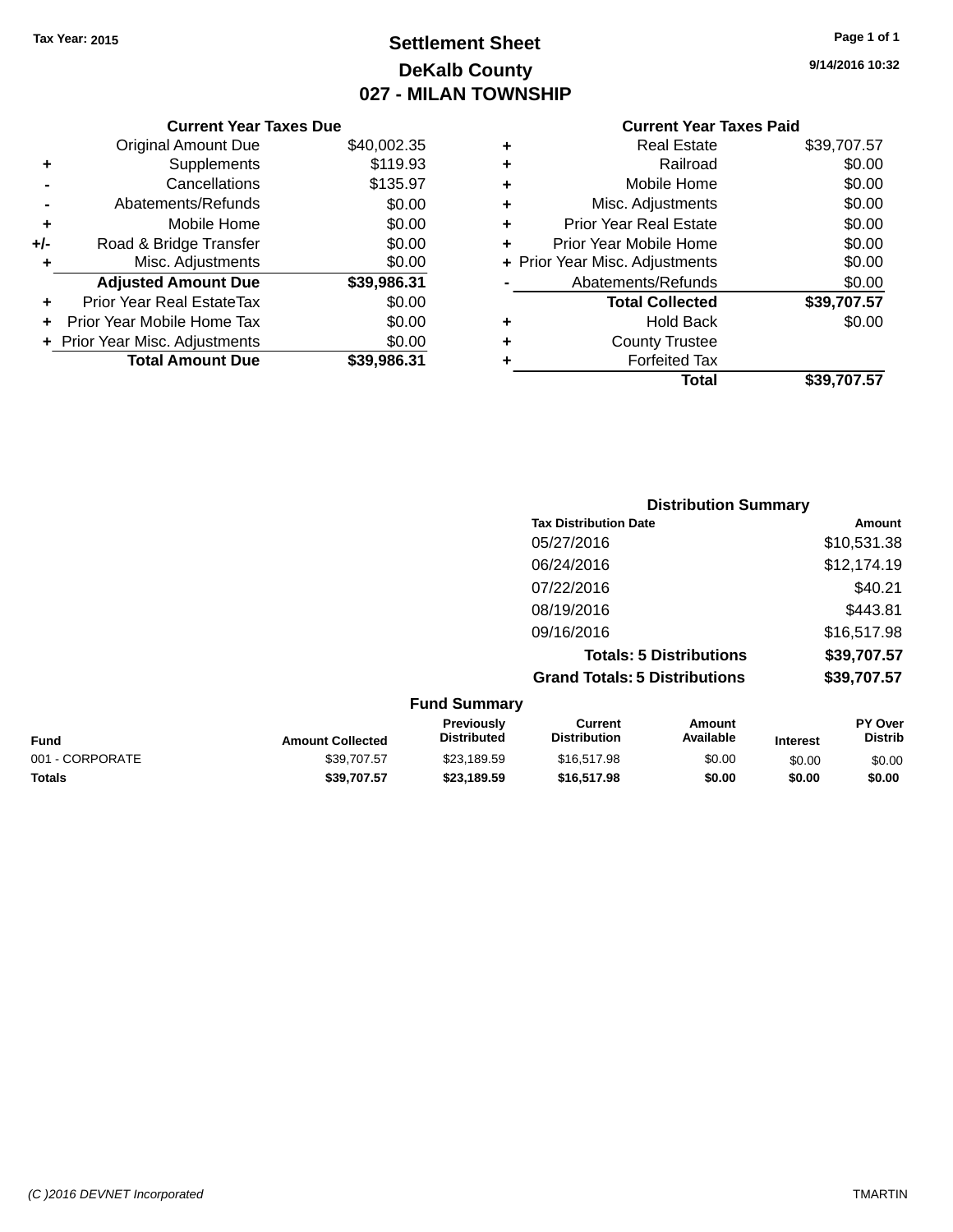## **Settlement Sheet Tax Year: 2015 Page 1 of 1 DeKalb County 028 - MILAN ROAD & BRIDGE**

**9/14/2016 10:32**

#### **Current Year Taxes Paid**

|     | <b>Current Year Taxes Due</b>  |             |  |  |  |
|-----|--------------------------------|-------------|--|--|--|
|     | <b>Original Amount Due</b>     | \$64,501.08 |  |  |  |
| ٠   | Supplements                    | \$193.38    |  |  |  |
|     | Cancellations                  | \$219.23    |  |  |  |
|     | Abatements/Refunds             | \$0.00      |  |  |  |
| ٠   | Mobile Home                    | \$0.00      |  |  |  |
| +/- | Road & Bridge Transfer         | \$0.00      |  |  |  |
| ٠   | Misc. Adjustments              | \$0.00      |  |  |  |
|     | <b>Adjusted Amount Due</b>     | \$64,475.23 |  |  |  |
| ٠   | Prior Year Real EstateTax      | \$0.00      |  |  |  |
|     | Prior Year Mobile Home Tax     | \$0.00      |  |  |  |
|     | + Prior Year Misc. Adjustments | \$0.00      |  |  |  |
|     | <b>Total Amount Due</b>        | \$64.475.23 |  |  |  |
|     |                                |             |  |  |  |

| ٠ | <b>Real Estate</b>             | \$64,025.82 |
|---|--------------------------------|-------------|
| ٠ | Railroad                       | \$0.00      |
| ٠ | Mobile Home                    | \$0.00      |
| ٠ | Misc. Adjustments              | \$0.00      |
| ٠ | <b>Prior Year Real Estate</b>  | \$0.00      |
| ÷ | Prior Year Mobile Home         | \$0.00      |
|   | + Prior Year Misc. Adjustments | \$0.00      |
|   | Abatements/Refunds             | \$0.00      |
|   | <b>Total Collected</b>         | \$64,025.82 |
| ٠ | Hold Back                      | \$0.00      |
| ٠ | <b>County Trustee</b>          |             |
| ٠ | <b>Forfeited Tax</b>           |             |
|   | Total                          | \$64,025.82 |
|   |                                |             |

| <b>Distribution Summary</b>          |             |
|--------------------------------------|-------------|
| <b>Tax Distribution Date</b>         | Amount      |
| 05/27/2016                           | \$16,981.18 |
| 06/24/2016                           | \$19,630.31 |
| 07/22/2016                           | \$64.83     |
| 08/19/2016                           | \$715.64    |
| 09/16/2016                           | \$26,633.86 |
| <b>Totals: 5 Distributions</b>       | \$64,025.82 |
| <b>Grand Totals: 5 Distributions</b> | \$64,025.82 |

|                             |                         | <b>Fund Summary</b>              |                                |                     |                 |                                  |
|-----------------------------|-------------------------|----------------------------------|--------------------------------|---------------------|-----------------|----------------------------------|
| <b>Fund</b>                 | <b>Amount Collected</b> | Previously<br><b>Distributed</b> | Current<br><b>Distribution</b> | Amount<br>Available | <b>Interest</b> | <b>PY Over</b><br><b>Distrib</b> |
| 007 - ROAD AND BRIDGE       | \$44,960.85             | \$26,257,75                      | \$18,703.10                    | \$0.00              | \$0.00          | \$0.00                           |
| 008 - BRIDGE CONST W/COUNTY | \$4.288.71              | \$2,504.67                       | \$1,784.04                     | \$0.00              | \$0.00          | \$0.00                           |
| 009 - PERMANENT ROAD        | \$14,776,26             | \$8.629.54                       | \$6,146.72                     | \$0.00              | \$0.00          | \$0.00                           |
| <b>Totals</b>               | \$64.025.82             | \$37.391.96                      | \$26,633,86                    | \$0.00              | \$0.00          | \$0.00                           |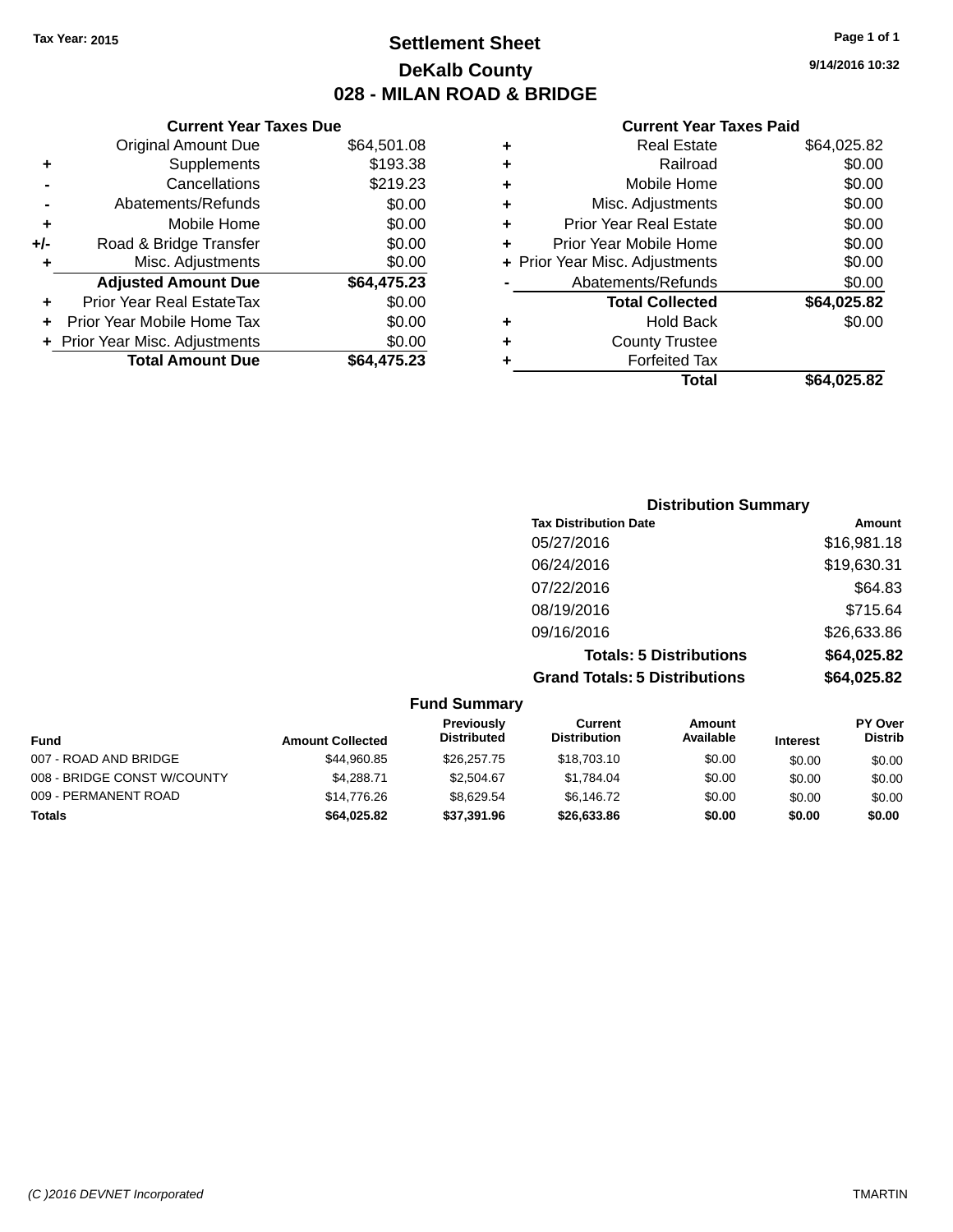## **Settlement Sheet Tax Year: 2015 Page 1 of 1 DeKalb County 029 - PAW PAW TOWNSHIP**

**9/14/2016 10:32**

### **Current Year Taxes Paid**

|     | <b>Current Year Taxes Due</b>  |             |  |  |  |
|-----|--------------------------------|-------------|--|--|--|
|     | <b>Original Amount Due</b>     | \$68,185.08 |  |  |  |
| ٠   | Supplements                    | \$0.01      |  |  |  |
|     | Cancellations                  | \$0.00      |  |  |  |
|     | Abatements/Refunds             | \$0.00      |  |  |  |
| ٠   | Mobile Home                    | \$0.00      |  |  |  |
| +/- | Road & Bridge Transfer         | \$0.00      |  |  |  |
| ٠   | Misc. Adjustments              | \$1.71      |  |  |  |
|     | <b>Adjusted Amount Due</b>     | \$68,186.80 |  |  |  |
| ÷   | Prior Year Real EstateTax      | \$0.00      |  |  |  |
|     | Prior Year Mobile Home Tax     | \$0.00      |  |  |  |
|     | + Prior Year Misc. Adjustments | \$0.00      |  |  |  |
|     | <b>Total Amount Due</b>        | \$68.186.80 |  |  |  |
|     |                                |             |  |  |  |

|   | <b>Real Estate</b>             | \$62,491.66 |
|---|--------------------------------|-------------|
| ٠ | Railroad                       | \$3,622.18  |
| ٠ | Mobile Home                    | \$0.00      |
| ٠ | Misc. Adjustments              | \$1.71      |
| ٠ | <b>Prior Year Real Estate</b>  | \$0.00      |
| ÷ | Prior Year Mobile Home         | \$0.00      |
|   | + Prior Year Misc. Adjustments | \$0.00      |
|   | Abatements/Refunds             | \$0.00      |
|   | <b>Total Collected</b>         | \$66,115.55 |
| ٠ | <b>Hold Back</b>               | \$0.00      |
| ٠ | <b>County Trustee</b>          |             |
| ٠ | <b>Forfeited Tax</b>           |             |
|   | Total                          | \$66,115.55 |
|   |                                |             |

| <b>Distribution Summary</b>          |             |
|--------------------------------------|-------------|
| <b>Tax Distribution Date</b>         | Amount      |
| 05/27/2016                           | \$5,534.35  |
| 06/24/2016                           | \$32,462.93 |
| 07/22/2016                           | \$1,179.96  |
| 08/19/2016                           | \$857.53    |
| 09/16/2016                           | \$26,080.78 |
| <b>Totals: 5 Distributions</b>       | \$66,115.55 |
| <b>Grand Totals: 5 Distributions</b> | \$66,115.55 |

|                          |                         | <b>Fund Summary</b>                     |                                |                     |                 |                                  |
|--------------------------|-------------------------|-----------------------------------------|--------------------------------|---------------------|-----------------|----------------------------------|
| <b>Fund</b>              | <b>Amount Collected</b> | <b>Previously</b><br><b>Distributed</b> | Current<br><b>Distribution</b> | Amount<br>Available | <b>Interest</b> | <b>PY Over</b><br><b>Distrib</b> |
| 001 - CORPORATE          | \$62,122,61             | \$37.616.93                             | \$24,505.68                    | \$0.00              | \$0.00          | \$0.00                           |
| 017 - CEMETERY           | \$2,543.61              | \$1,540.23                              | \$1,003.38                     | \$0.00              | \$0.00          | \$0.00                           |
| 034 - GENERAL ASSISTANCE | \$1,449.33              | \$877.61                                | \$571.72                       | \$0.00              | \$0.00          | \$0.00                           |
| <b>Totals</b>            | \$66,115.55             | \$40.034.77                             | \$26,080,78                    | \$0.00              | \$0.00          | \$0.00                           |

### **Miscellaneous Adjustment Detail**

| Year Source             | <b>Account Type</b> |        | <b>Amount Adiustment Description</b> |
|-------------------------|---------------------|--------|--------------------------------------|
| 2015 RE - Real Estate   | Back Tax Collected  |        | \$1.71 FEDERAL NAT'L MORTG           |
| <b>Totals 1 entries</b> |                     | \$1.71 |                                      |

2015 RE - Real Estate Back Tax Collected MORTGAGE REDERAL NAT'L MORTGAGE REDEMPTION 16-02-100-005 by TBA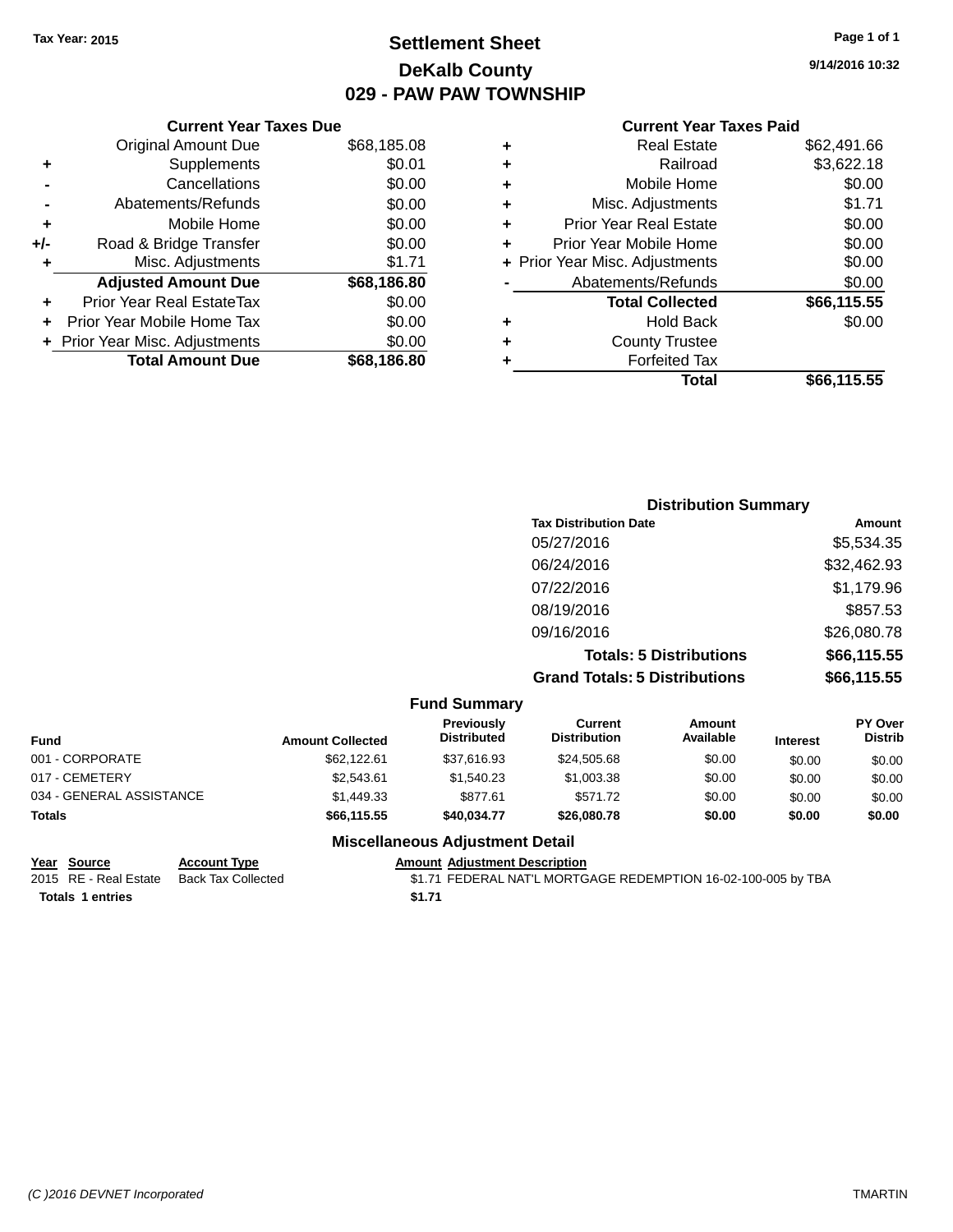## **Settlement Sheet Tax Year: 2015 Page 1 of 1 DeKalb County 030 - PAW PAW ROAD & BRIDGE**

**9/14/2016 10:32**

#### **Current Year Taxes Paid**

|     | <b>Current Year Taxes Due</b>  |             |
|-----|--------------------------------|-------------|
|     | <b>Original Amount Due</b>     | \$94,044.18 |
| ٠   | Supplements                    | \$0.00      |
|     | Cancellations                  | \$0.00      |
|     | Abatements/Refunds             | \$0.00      |
| ٠   | Mobile Home                    | \$0.00      |
| +/- | Road & Bridge Transfer         | \$0.00      |
| ٠   | Misc. Adjustments              | \$2.35      |
|     | <b>Adjusted Amount Due</b>     | \$94,046.53 |
| ÷   | Prior Year Real EstateTax      | \$0.00      |
|     | Prior Year Mobile Home Tax     | \$0.00      |
|     | + Prior Year Misc. Adjustments | \$0.00      |
|     | <b>Total Amount Due</b>        | \$94,046.53 |
|     |                                |             |

| ٠ | <b>Real Estate</b>             | \$86,191.55 |
|---|--------------------------------|-------------|
| ٠ | Railroad                       | \$4,995.88  |
| ٠ | Mobile Home                    | \$0.00      |
| ٠ | Misc. Adjustments              | \$2.35      |
| ٠ | <b>Prior Year Real Estate</b>  | \$0.00      |
| ÷ | Prior Year Mobile Home         | \$0.00      |
|   | + Prior Year Misc. Adjustments | \$0.00      |
|   | Abatements/Refunds             | \$0.00      |
|   | <b>Total Collected</b>         | \$91,189.78 |
| ٠ | <b>Hold Back</b>               | \$0.00      |
| ٠ | <b>County Trustee</b>          |             |
| ٠ | <b>Forfeited Tax</b>           |             |
|   | Total                          | \$91,189.78 |
|   |                                |             |

| <b>Distribution Summary</b>          |             |
|--------------------------------------|-------------|
| <b>Tax Distribution Date</b>         | Amount      |
| 05/27/2016                           | \$7,633.25  |
| 06/24/2016                           | \$44,774.21 |
| 07/22/2016                           | \$1,627.49  |
| 08/19/2016                           | \$1,182.77  |
| 09/16/2016                           | \$35,972.06 |
| <b>Totals: 5 Distributions</b>       | \$91,189.78 |
| <b>Grand Totals: 5 Distributions</b> | \$91,189.78 |

|                                         |                         | <b>Fund Summary</b>                     |                                       |                     |                 |                                  |
|-----------------------------------------|-------------------------|-----------------------------------------|---------------------------------------|---------------------|-----------------|----------------------------------|
| <b>Fund</b>                             | <b>Amount Collected</b> | <b>Previously</b><br><b>Distributed</b> | <b>Current</b><br><b>Distribution</b> | Amount<br>Available | <b>Interest</b> | <b>PY Over</b><br><b>Distrib</b> |
| 007 - ROAD AND BRIDGE                   | \$44,248,40             | \$26,793.53                             | \$17,454.87                           | \$0.00              | \$0.00          | \$0.00                           |
| 009 - PERMANENT ROAD                    | \$35,407.71             | \$21,440.26                             | \$13,967.45                           | \$0.00              | \$0.00          | \$0.00                           |
| 010 - EQUIPMENT AND BUILDING            | \$4,867.06              | \$2,947.13                              | \$1,919.93                            | \$0.00              | \$0.00          | \$0.00                           |
| 027 - AUDIT                             | \$710.18                | \$430.03                                | \$280.15                              | \$0.00              | \$0.00          | \$0.00                           |
| 035 - TORT JUDGEMENTS/LIABILITY<br>INS. | \$4,699.92              | \$2,845.92                              | \$1,854.00                            | \$0.00              | \$0.00          | \$0.00                           |
| 047 - SOCIAL SECURITY                   | \$1,256.51              | \$760.85                                | \$495.66                              | \$0.00              | \$0.00          | \$0.00                           |
| <b>Totals</b>                           | \$91,189.78             | \$55,217.72                             | \$35,972.06                           | \$0.00              | \$0.00          | \$0.00                           |
|                                         | --- --                  |                                         |                                       |                     |                 |                                  |

#### **Miscellaneous Adjustment Detail Year Source Account Type Amount Adjustment Description**

| <u><b>IGUI OVUICE</b></u> | AGGANIL INDE                             | AND MILL AGNOSING IN DESCRIPTION                              |
|---------------------------|------------------------------------------|---------------------------------------------------------------|
|                           | 2015 RE - Real Estate Back Tax Collected | \$2.35 FEDERAL NAT'L MORTGAGE REDEMPTION 16-02-100-005 by TBA |
| <b>Totals 1 entries</b>   |                                          | \$2.35                                                        |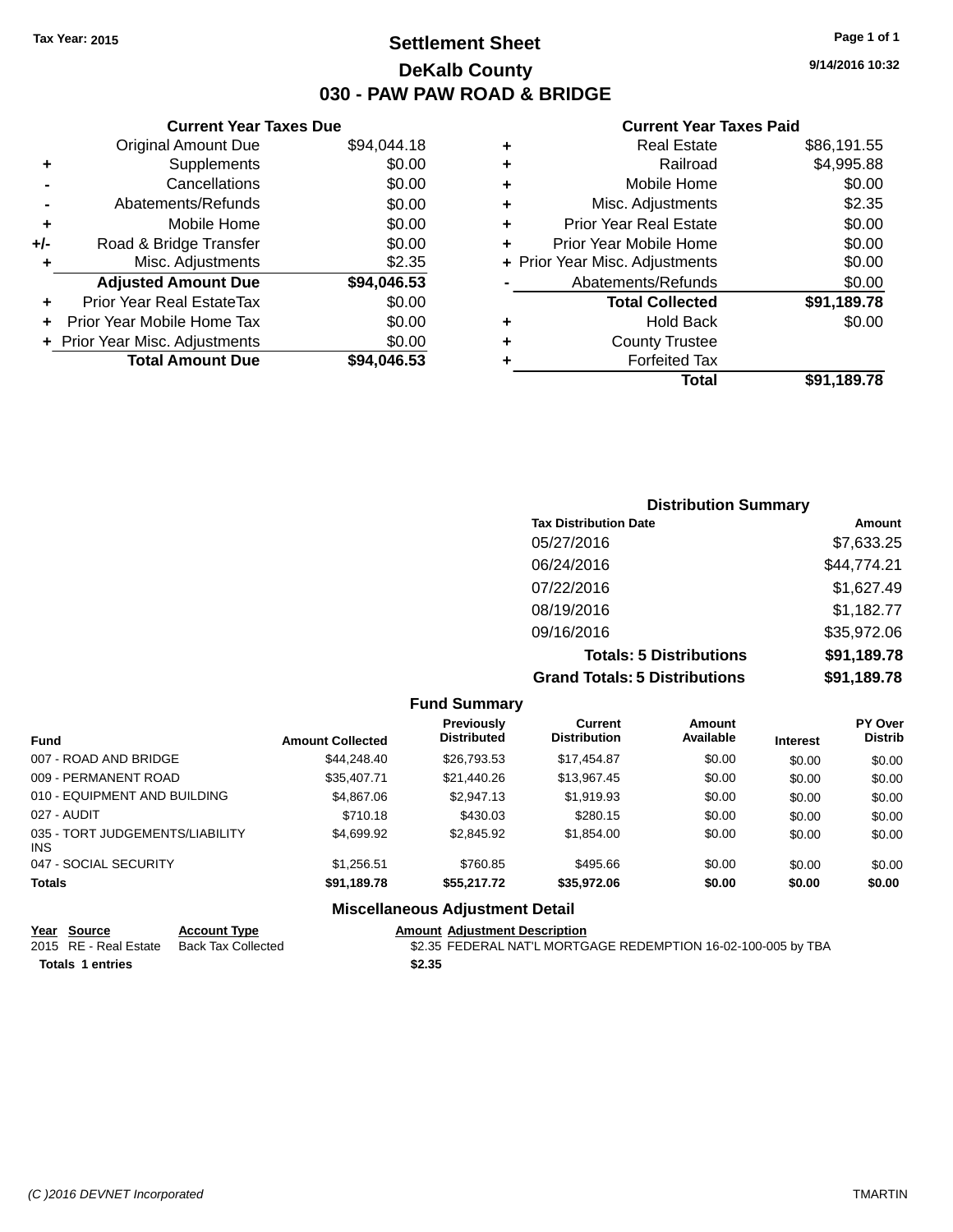## **Settlement Sheet Tax Year: 2015 Page 1 of 1 DeKalb County 031 - PIERCE TOWNSHIP**

**9/14/2016 10:32**

## **Current Year Taxes Paid**

|     | <b>Current Year Taxes Due</b>  |             |
|-----|--------------------------------|-------------|
|     | <b>Original Amount Due</b>     | \$57,251.24 |
| ٠   | Supplements                    | \$698.74    |
|     | Cancellations                  | \$866.53    |
|     | Abatements/Refunds             | \$0.00      |
| ٠   | Mobile Home                    | \$0.00      |
| +/- | Road & Bridge Transfer         | \$0.00      |
|     | Misc. Adjustments              | \$0.00      |
|     | <b>Adjusted Amount Due</b>     | \$57,083.45 |
| ٠   | Prior Year Real EstateTax      | \$0.00      |
| ÷   | Prior Year Mobile Home Tax     | \$0.00      |
|     | + Prior Year Misc. Adjustments | \$0.00      |
|     | <b>Total Amount Due</b>        | \$57.083.45 |
|     |                                |             |

| ٠ | <b>Real Estate</b>             | \$54,698.55 |
|---|--------------------------------|-------------|
| ٠ | Railroad                       | \$0.00      |
| ٠ | Mobile Home                    | \$0.00      |
| ٠ | Misc. Adjustments              | \$0.00      |
| ٠ | <b>Prior Year Real Estate</b>  | \$0.00      |
| ٠ | Prior Year Mobile Home         | \$0.00      |
|   | + Prior Year Misc. Adjustments | \$0.00      |
|   | Abatements/Refunds             | \$0.00      |
|   | <b>Total Collected</b>         | \$54,698.55 |
| ٠ | Hold Back                      | \$0.00      |
| ٠ | <b>County Trustee</b>          |             |
|   | <b>Forfeited Tax</b>           |             |
|   | Total                          | \$54.698.55 |
|   |                                |             |

| <b>Distribution Summary</b>          |             |  |  |  |
|--------------------------------------|-------------|--|--|--|
| <b>Tax Distribution Date</b>         | Amount      |  |  |  |
| 05/27/2016                           | \$8,260.18  |  |  |  |
| 06/24/2016                           | \$24,682.06 |  |  |  |
| 07/22/2016                           | \$315.61    |  |  |  |
| 08/19/2016                           | \$1,297.80  |  |  |  |
| 09/16/2016                           | \$20,142.90 |  |  |  |
| <b>Totals: 5 Distributions</b>       | \$54,698.55 |  |  |  |
| <b>Grand Totals: 5 Distributions</b> | \$54,698.55 |  |  |  |

|                                         |                         | <b>Fund Summary</b>              |                                |                     |                 |                                  |
|-----------------------------------------|-------------------------|----------------------------------|--------------------------------|---------------------|-----------------|----------------------------------|
| <b>Fund</b>                             | <b>Amount Collected</b> | Previously<br><b>Distributed</b> | Current<br><b>Distribution</b> | Amount<br>Available | <b>Interest</b> | <b>PY Over</b><br><b>Distrib</b> |
| 001 - CORPORATE                         | \$40,045.38             | \$25,298.56                      | \$14,746.82                    | \$0.00              | \$0.00          | \$0.00                           |
| $005 - I. M. R. F.$                     | \$4,299.35              | \$2,716.10                       | \$1,583.25                     | \$0.00              | \$0.00          | \$0.00                           |
| 027 - AUDIT                             | \$939.55                | \$593.56                         | \$345.99                       | \$0.00              | \$0.00          | \$0.00                           |
| 035 - TORT JUDGEMENTS/LIABILITY<br>INS. | \$3,917.90              | \$2,475.12                       | \$1,442.78                     | \$0.00              | \$0.00          | \$0.00                           |
| 047 - SOCIAL SECURITY                   | \$2,628.86              | \$1,660.77                       | \$968.09                       | \$0.00              | \$0.00          | \$0.00                           |
| 054 - GENERAL ASSISTANCE                | \$2,867.51              | \$1.811.54                       | \$1,055.97                     | \$0.00              | \$0.00          | \$0.00                           |
| <b>Totals</b>                           | \$54,698.55             | \$34,555.65                      | \$20,142.90                    | \$0.00              | \$0.00          | \$0.00                           |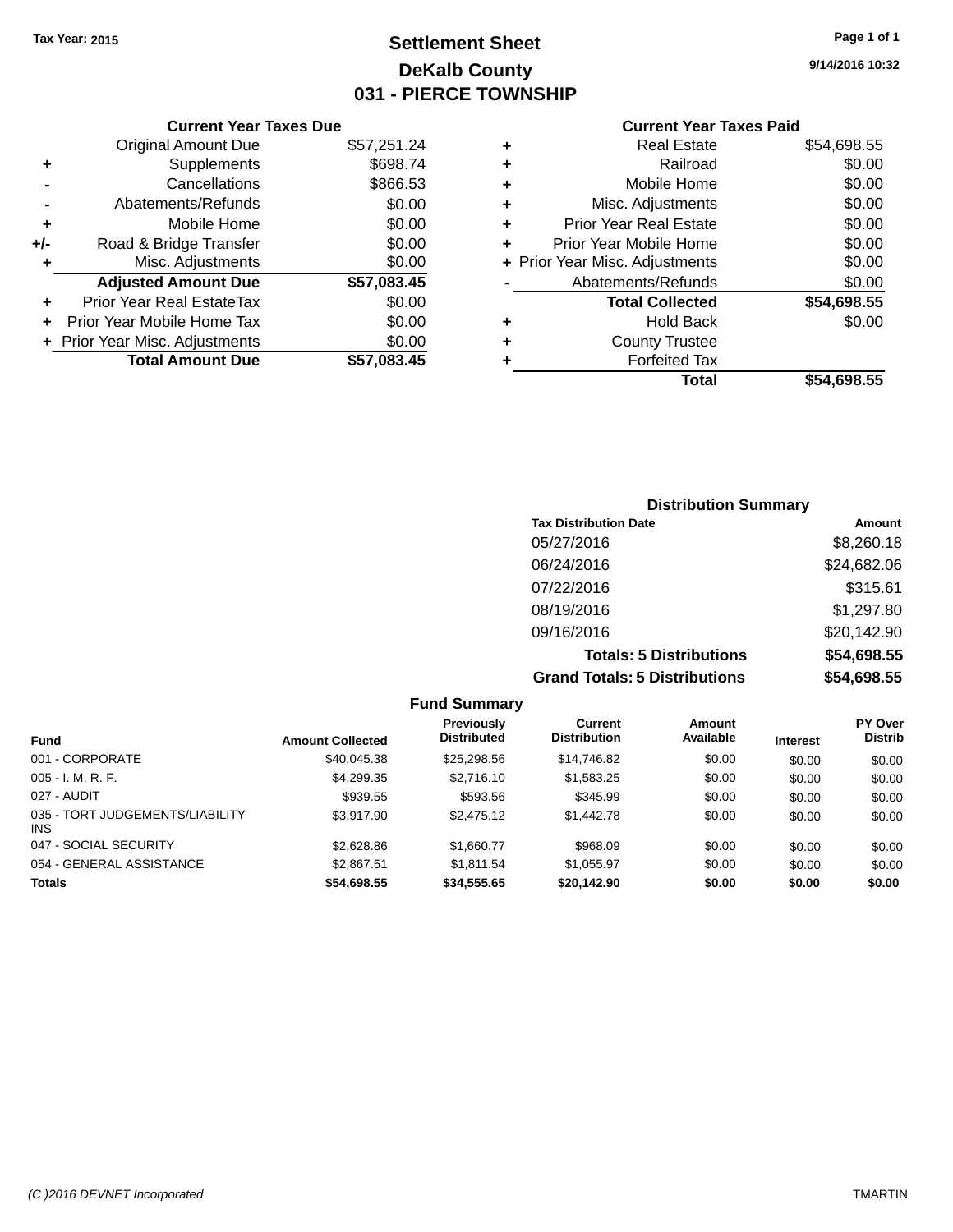## **Settlement Sheet Tax Year: 2015 Page 1 of 1 DeKalb County 032 - PIERCE ROAD & BRIDGE**

#### **Current Year Taxes Due**

| <b>Original Amount Due</b> | \$168,583.29                   |
|----------------------------|--------------------------------|
| Supplements                | \$2,057.56                     |
| Cancellations              | \$2,551.57                     |
| Abatements/Refunds         | \$0.00                         |
| Mobile Home                | \$0.00                         |
| Road & Bridge Transfer     | \$0.00                         |
| Misc. Adjustments          | \$0.00                         |
| <b>Adjusted Amount Due</b> | \$168,089.28                   |
| Prior Year Real EstateTax  | \$0.00                         |
| Prior Year Mobile Home Tax | \$0.00                         |
|                            | \$0.00                         |
| <b>Total Amount Due</b>    | \$168,089.28                   |
|                            | + Prior Year Misc. Adjustments |

#### **Current Year Taxes Paid**

| ٠ | <b>Real Estate</b>             | \$161,066.52 |
|---|--------------------------------|--------------|
| ٠ | Railroad                       | \$0.00       |
| ٠ | Mobile Home                    | \$0.00       |
| ٠ | Misc. Adjustments              | \$0.00       |
| ٠ | <b>Prior Year Real Estate</b>  | \$0.00       |
| ÷ | Prior Year Mobile Home         | \$0.00       |
|   | + Prior Year Misc. Adjustments | \$0.00       |
|   | Abatements/Refunds             | \$0.00       |
|   | <b>Total Collected</b>         | \$161,066.52 |
| ٠ | Hold Back                      | \$0.00       |
| ٠ | <b>County Trustee</b>          |              |
|   | <b>Forfeited Tax</b>           |              |
|   | Total                          | \$161,066.52 |
|   |                                |              |

### **Distribution Summary Tax Distribution Date Amount** 05/27/2016 \$24,323.03 06/24/2016 \$72,679.32 07/22/2016 \$929.37 08/19/2016 \$3,821.53 09/16/2016 \$59,313.27 **Totals: 5 Distributions \$161,066.52 Grand Totals: 5 Distributions \$161,066.52**

| <b>Fund Summary</b>          |                         |                                         |                                |                     |                 |                                  |
|------------------------------|-------------------------|-----------------------------------------|--------------------------------|---------------------|-----------------|----------------------------------|
| <b>Fund</b>                  | <b>Amount Collected</b> | <b>Previously</b><br><b>Distributed</b> | Current<br><b>Distribution</b> | Amount<br>Available | <b>Interest</b> | <b>PY Over</b><br><b>Distrib</b> |
| $005 - I. M. R. F.$          | \$114.68                | \$72.44                                 | \$42.24                        | \$0.00              | \$0.00          | \$0.00                           |
| 007 - ROAD AND BRIDGE        | \$114,589.00            | \$72,391.23                             | \$42,197.77                    | \$0.00              | \$0.00          | \$0.00                           |
| 008 - BRIDGE CONST W/COUNTY  | \$9,100.42              | \$5,749.16                              | \$3,351.26                     | \$0.00              | \$0.00          | \$0.00                           |
| 009 - PERMANENT ROAD         | \$29,725.31             | \$18,778.87                             | \$10,946.44                    | \$0.00              | \$0.00          | \$0.00                           |
| 010 - EQUIPMENT AND BUILDING | \$6,373.89              | \$4,026.69                              | \$2,347.20                     | \$0.00              | \$0.00          | \$0.00                           |
| 047 - SOCIAL SECURITY        | \$1,163.22              | \$734.86                                | \$428.36                       | \$0.00              | \$0.00          | \$0.00                           |
| <b>Totals</b>                | \$161,066.52            | \$101,753.25                            | \$59,313.27                    | \$0.00              | \$0.00          | \$0.00                           |

**9/14/2016 10:32**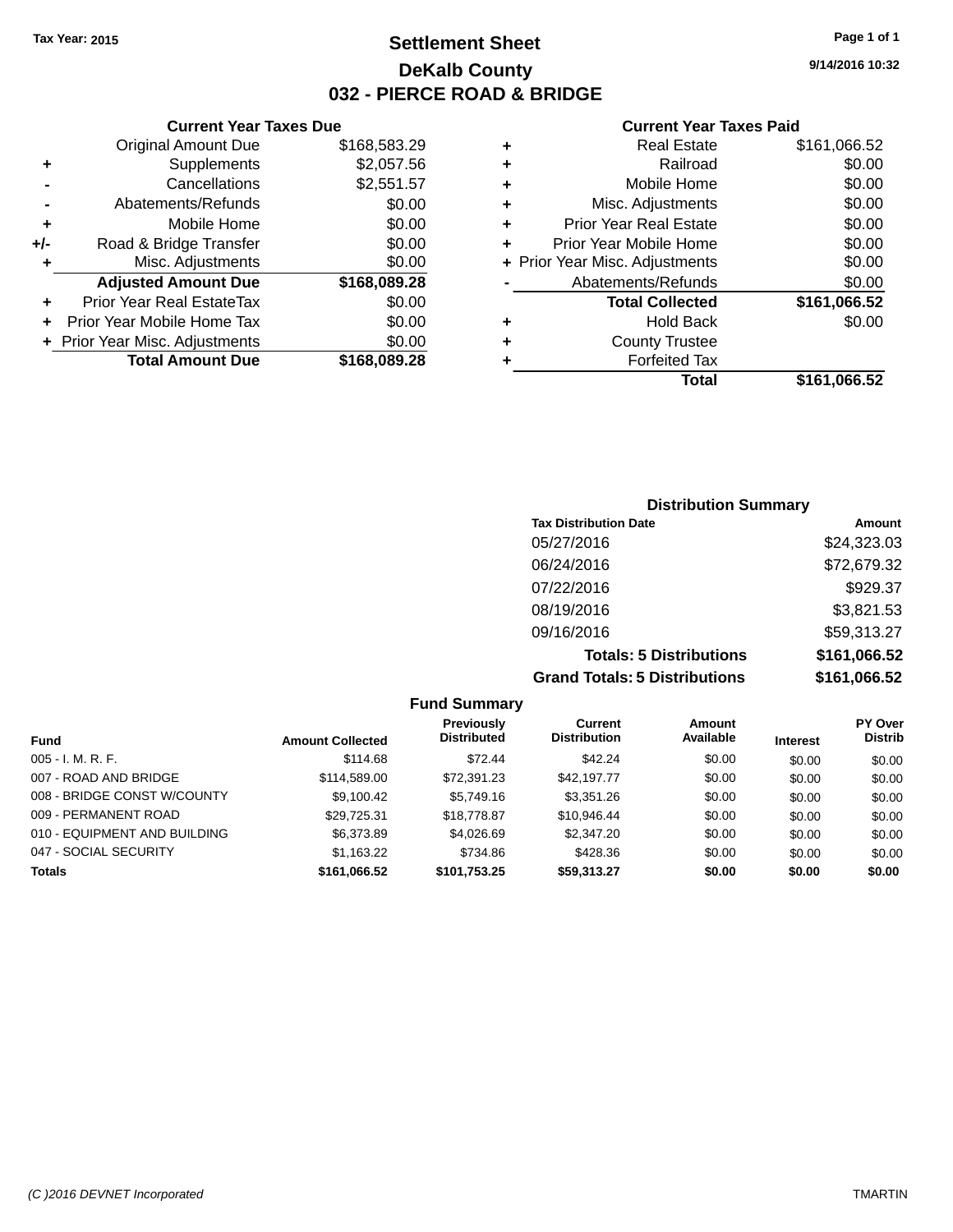## **Settlement Sheet Tax Year: 2015 Page 1 of 1 DeKalb County 033 - SANDWICH TOWNSHIP**

**9/14/2016 10:32**

#### **Current Year Taxes Paid**

|       | <b>Current Year Taxes Due</b>    |              |   |                    |
|-------|----------------------------------|--------------|---|--------------------|
|       | <b>Original Amount Due</b>       | \$247,297.35 |   |                    |
| ٠     | Supplements                      | \$2,142.73   | ٠ |                    |
|       | Cancellations                    | \$2,511.51   | ٠ | N                  |
|       | Abatements/Refunds               | \$1.12       | ٠ | Misc.              |
|       | Mobile Home                      | \$0.00       |   | <b>Prior Year</b>  |
| $+/-$ | Road & Bridge Transfer           | \$0.00       |   | Prior Year N       |
|       | Misc. Adjustments                | \$0.00       |   | + Prior Year Misc. |
|       | <b>Adjusted Amount Due</b>       | \$246,927.45 |   | Abateme            |
|       | <b>Prior Year Real EstateTax</b> | \$170.79     |   | Tota               |
|       | Prior Year Mobile Home Tax       | \$0.00       |   |                    |
|       | + Prior Year Misc. Adjustments   | \$50.05      | ٠ | Co                 |
|       | <b>Total Amount Due</b>          | \$247,148.29 |   |                    |
|       |                                  |              |   |                    |

|   | Real Estate                    | \$236,915.32 |
|---|--------------------------------|--------------|
| ٠ | Railroad                       | \$1,021.08   |
| ٠ | Mobile Home                    | \$0.00       |
| ٠ | Misc. Adjustments              | \$0.00       |
|   | <b>Prior Year Real Estate</b>  | \$170.79     |
|   | Prior Year Mobile Home         | \$0.00       |
|   | + Prior Year Misc. Adjustments | \$50.05      |
|   | Abatements/Refunds             | \$1.12       |
|   | <b>Total Collected</b>         | \$238,156.12 |
|   | Hold Back                      | \$0.00       |
|   | <b>County Trustee</b>          |              |
|   | <b>Forfeited Tax</b>           |              |
|   | Total                          | \$238,156.12 |
|   |                                |              |

| <b>Distribution Summary</b>          |              |
|--------------------------------------|--------------|
| <b>Tax Distribution Date</b>         | Amount       |
| 05/27/2016                           | \$26,505.72  |
| 06/24/2016                           | \$105,197.70 |
| 07/22/2016                           | \$3,328.78   |
| 08/19/2016                           | \$6,757.34   |
| 09/16/2016                           | \$96,366.58  |
| <b>Totals: 5 Distributions</b>       | \$238,156.12 |
| <b>Grand Totals: 5 Distributions</b> | \$238,156.12 |

|                          |                         | <b>Fund Summary</b>                     |                                       |                     |                 |                                  |
|--------------------------|-------------------------|-----------------------------------------|---------------------------------------|---------------------|-----------------|----------------------------------|
| <b>Fund</b>              | <b>Amount Collected</b> | <b>Previously</b><br><b>Distributed</b> | <b>Current</b><br><b>Distribution</b> | Amount<br>Available | <b>Interest</b> | <b>PY Over</b><br><b>Distrib</b> |
| 001 - CORPORATE          | \$120,275.45            | \$71,607.64                             | \$48,667.81                           | \$0.00              | \$0.00          | \$0.00                           |
| 005 - I. M. R. F.        | \$14,175.07             | \$8,439.33                              | \$5,735.74                            | \$0.00              | \$0.00          | \$0.00                           |
| 017 - CEMETERY           | \$77,260.96             | \$45,998.38                             | \$31,262.58                           | \$0.00              | \$0.00          | \$0.00                           |
| 047 - SOCIAL SECURITY    | \$7,557.43              | \$4,499.43                              | \$3,058.00                            | \$0.00              | \$0.00          | \$0.00                           |
| 054 - GENERAL ASSISTANCE | \$18,887.21             | \$11,244.76                             | \$7.642.45                            | \$0.00              | \$0.00          | \$0.00                           |
| <b>Totals</b>            | \$238.156.12            | \$141.789.54                            | \$96,366,58                           | \$0.00              | \$0.00          | \$0.00                           |
|                          |                         | <b>Miscellaneous Adjustment Detail</b>  |                                       |                     |                 |                                  |

# **Year Source Account Type Amount Adjustment Description**

Back Tax Collected **2014 S50.05 PAIGAH REDEMPTION 19-36-106-001 by TBA Totals \$50.05 1 entries**

#### **Abatement Detail**

| Year Source                        | <b>Account Type</b> | Amount |
|------------------------------------|---------------------|--------|
| 2015 RE - Real Estate              | RE Abatement        | \$0.75 |
| 2015 RE - Real Estate RE Abatement |                     | \$0.37 |
| <b>Totals 2 entries</b>            |                     | \$1.12 |

## **Veryon Communism Communism Communism Amount Adjustment Description**

atement <sup>201</sup>1 **End Abatement** \$0.75 PTAB INTEREST REFUND 19-26-280-004 by TBA atement **2016 Real Estate State State State State State State State State State State State State State State S**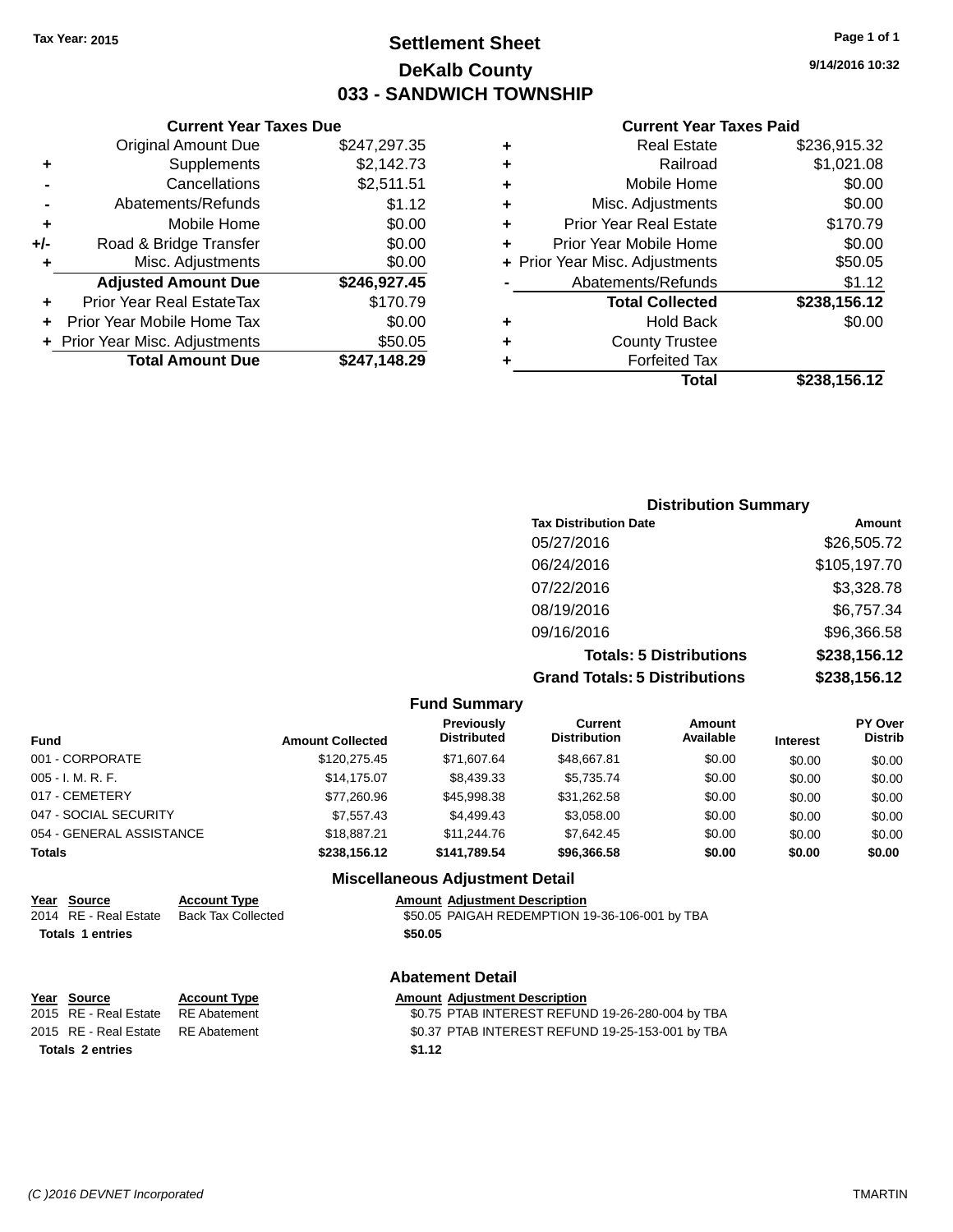## **Settlement Sheet Tax Year: 2015 Page 1 of 1 DeKalb County 034 - SANDWICH PUBLIC LIBRARY DISTRICT**

**9/14/2016 10:32**

## **Current Year Taxes Paid**

|     | <b>Current Year Taxes Due</b>  |              |   |  |  |
|-----|--------------------------------|--------------|---|--|--|
|     | <b>Original Amount Due</b>     | \$555,957.93 |   |  |  |
| ٠   | Supplements                    | \$4,817.12   | ٠ |  |  |
|     | Cancellations                  | \$5,646.22   |   |  |  |
|     | Abatements/Refunds             | \$2.52       | ٠ |  |  |
|     | Mobile Home                    | \$0.00       | ٠ |  |  |
| +/- | Road & Bridge Transfer         | \$0.00       |   |  |  |
|     | Misc. Adjustments              | \$0.00       |   |  |  |
|     | <b>Adjusted Amount Due</b>     | \$555,126.31 |   |  |  |
| ٠   | Prior Year Real EstateTax      | \$383.87     |   |  |  |
|     | Prior Year Mobile Home Tax     | \$0.00       | ٠ |  |  |
|     | + Prior Year Misc. Adjustments | \$112.49     |   |  |  |
|     | <b>Total Amount Due</b>        | \$555,622.67 |   |  |  |
|     |                                |              |   |  |  |

|   | <b>Real Estate</b>             | \$532,617.83 |
|---|--------------------------------|--------------|
| ٠ | Railroad                       | \$2,295.52   |
| ٠ | Mobile Home                    | \$0.00       |
| ٠ | Misc. Adjustments              | \$0.00       |
| ٠ | <b>Prior Year Real Estate</b>  | \$383.87     |
| ÷ | Prior Year Mobile Home         | \$0.00       |
|   | + Prior Year Misc. Adjustments | \$112.49     |
|   | Abatements/Refunds             | \$2.52       |
|   | <b>Total Collected</b>         | \$535,407.19 |
| ٠ | <b>Hold Back</b>               | \$0.00       |
| ٠ | <b>County Trustee</b>          |              |
| ٠ | <b>Forfeited Tax</b>           |              |
|   | Total                          | \$535,407.19 |
|   |                                |              |

### **Distribution Summary Tax Distribution Date Amount** 05/27/2016 \$59,588.57 06/24/2016 \$236,498.57 07/22/2016 \$7,483.64 08/19/2016 \$15,191.12 09/16/2016 \$216,645.29 **Totals: 5 Distributions \$535,407.19 Grand Totals: 5 Distributions \$535,407.19**

|                                         |                         | <b>Fund Summary</b>                     |                                       |                            |                 |                           |
|-----------------------------------------|-------------------------|-----------------------------------------|---------------------------------------|----------------------------|-----------------|---------------------------|
| <b>Fund</b>                             | <b>Amount Collected</b> | <b>Previously</b><br><b>Distributed</b> | <b>Current</b><br><b>Distribution</b> | <b>Amount</b><br>Available | <b>Interest</b> | PY Over<br><b>Distrib</b> |
| 001 - CORPORATE                         | \$268,321,48            | \$159,748.83                            | \$108,572,65                          | \$0.00                     | \$0.00          | \$0.00                    |
| 003 - BONDS AND INTEREST                | \$199.429.02            | \$118,732,76                            | \$80,696.26                           | \$0.00                     | \$0.00          | \$0.00                    |
| 004 - OPERATIONS & MAINTENANCE          | \$25,028,66             | \$14.901.15                             | \$10.127.51                           | \$0.00                     | \$0.00          | \$0.00                    |
| $005 - I. M. R. F.$                     | \$13,595.60             | \$8,094.32                              | \$5,501.28                            | \$0.00                     | \$0.00          | \$0.00                    |
| 027 - AUDIT                             | \$2,536.23              | \$1,509.98                              | \$1.026.25                            | \$0.00                     | \$0.00          | \$0.00                    |
| 035 - TORT JUDGEMENTS/LIABILITY<br>INS. | \$14.715.65             | \$8.761.15                              | \$5,954.50                            | \$0.00                     | \$0.00          | \$0.00                    |
| 047 - SOCIAL SECURITY                   | \$11.780.55             | \$7.013.71                              | \$4.766.84                            | \$0.00                     | \$0.00          | \$0.00                    |
| <b>Totals</b>                           | \$535,407.19            | \$318,761.90                            | \$216,645.29                          | \$0.00                     | \$0.00          | \$0.00                    |
|                                         |                         | Micrallangous Adiustment Detail         |                                       |                            |                 |                           |

#### **Miscellaneous Adjustment Detail Year Source Account Type Amount Adjustment Description**

|                         | <u>Year Source</u>    | <b>Account Type</b> | <b>Amount Adjustment Description</b>            |
|-------------------------|-----------------------|---------------------|-------------------------------------------------|
|                         | 2014 RE - Real Estate | Back Tax Collected  | \$112.49 PAIGAH REDEMPTION 19-36-106-001 by TBA |
| <b>Totals 1 entries</b> |                       |                     | \$112.49                                        |
|                         |                       |                     |                                                 |

#### **Abatement Detail**

|                         | Year Source           | <b>Account Type</b> |  | <b>Amount Adjustment Description</b>             |
|-------------------------|-----------------------|---------------------|--|--------------------------------------------------|
|                         | 2015 RE - Real Estate | RE Abatement        |  | \$1.68 PTAB INTEREST REFUND 19-26-280-004 by TBA |
|                         | 2015 RE - Real Estate | RE Abatement        |  | \$0.84 PTAB INTEREST REFUND 19-25-153-001 by TBA |
| <b>Totals 2 entries</b> |                       | \$2.52              |  |                                                  |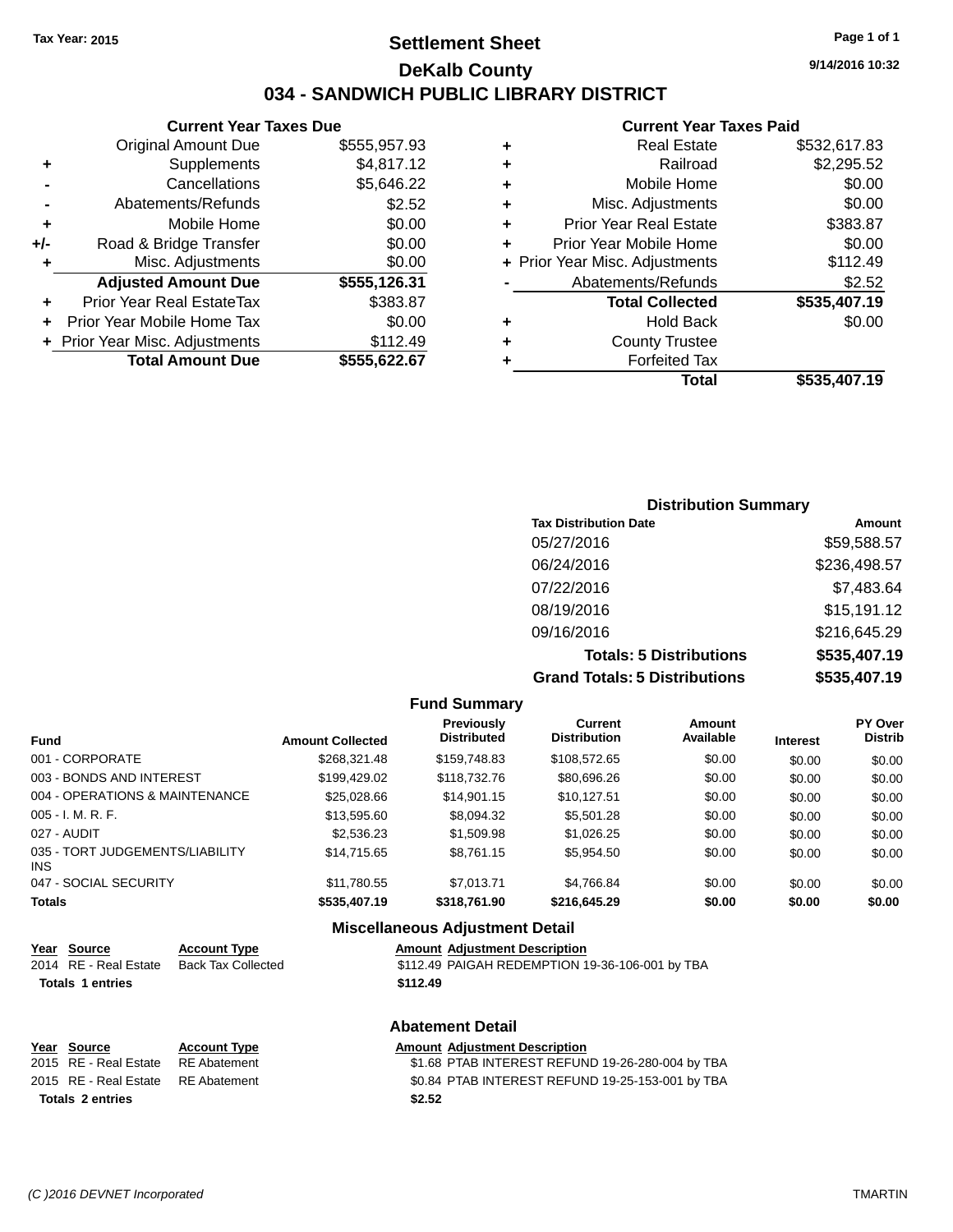## **Settlement Sheet Tax Year: 2015 Page 1 of 1 DeKalb County 035 - SANDWICH ROAD & BRIDGE**

**Current Year Taxes Due** Original Amount Due \$238,768.01 **+** Supplements \$1,898.25 **-** Cancellations \$2,225.01 **-** Abatements/Refunds \$0.98 **+** Mobile Home \$0.00 **+/-** Road & Bridge Transfer (\$18,922.38) **+** Misc. Adjustments \$0.00 **Adjusted Amount Due \$219,517.89 +** Prior Year Real EstateTax \$147.34 **+** Prior Year Mobile Home Tax \$0.00 **+** Prior Year Misc. Adjustments \$48.32 **Total Amount Due \$219,713.55**

#### **Current Year Taxes Paid**

|   | <b>Real Estate</b>             | \$209,888.63 |
|---|--------------------------------|--------------|
| ٠ | Railroad                       | \$936.48     |
| ٠ | Mobile Home                    | \$0.00       |
| ٠ | Misc. Adjustments              | \$0.00       |
|   | <b>Prior Year Real Estate</b>  | \$147.34     |
|   | Prior Year Mobile Home         | \$0.00       |
|   | + Prior Year Misc. Adjustments | \$48.32      |
|   | Abatements/Refunds             | \$0.98       |
|   | <b>Total Collected</b>         | \$211,019.79 |
|   | <b>Hold Back</b>               | \$0.00       |
|   | <b>County Trustee</b>          |              |
|   | <b>Forfeited Tax</b>           |              |
|   | Total                          | \$211,019.79 |
|   |                                |              |

|                         | <b>Road and Bridge Summary</b> |               | <b>Distribution Summary</b>    |              |  |
|-------------------------|--------------------------------|---------------|--------------------------------|--------------|--|
| <b>Municipality</b>     | Amt. Due                       | Amt. Distrib. | <b>Tax Distribution Date</b>   | Amount       |  |
| <b>CITY OF SANDWICH</b> | \$19,638,02                    | \$18,922,38   | 05/27/2016                     | \$23,481.99  |  |
| <b>Totals</b>           | \$19,638.02                    | \$18,922.38   | 06/24/2016                     | \$93,213.05  |  |
|                         |                                |               | 07/22/2016                     | \$2,949.05   |  |
|                         |                                |               | 08/19/2016                     | \$5,986.44   |  |
|                         |                                |               | 09/16/2016                     | \$85,389.26  |  |
|                         |                                |               | <b>Totals: 5 Distributions</b> | \$211,019.79 |  |

**Grand Totals: 5 Distributions \$211,019.79**

|                              |                         | <b>Fund Summary</b>                    |                                |                     |                 |                                  |
|------------------------------|-------------------------|----------------------------------------|--------------------------------|---------------------|-----------------|----------------------------------|
| <b>Fund</b>                  | <b>Amount Collected</b> | <b>Previously</b><br>Distributed       | Current<br><b>Distribution</b> | Amount<br>Available | <b>Interest</b> | <b>PY Over</b><br><b>Distrib</b> |
| 007 - ROAD AND BRIDGE        | \$24.375.06             | \$14,509.00                            | \$9,866.06                     | \$0.00              | \$0.00          | \$0.00                           |
| 009 - PERMANENT ROAD         | \$137,038.41            | \$81,587.73                            | \$55,450.68                    | \$0.00              | \$0.00          | \$0.00                           |
| 010 - EQUIPMENT AND BUILDING | \$47,649.29             | \$28,368,66                            | \$19,280.63                    | \$0.00              | \$0.00          | \$0.00                           |
| 047 - SOCIAL SECURITY        | \$1.957.03              | \$1.165.14                             | \$791.89                       | \$0.00              | \$0.00          | \$0.00                           |
| <b>Totals</b>                | \$211,019.79            | \$125,630.53                           | \$85,389.26                    | \$0.00              | \$0.00          | \$0.00                           |
|                              |                         | <b>Miscellaneous Adjustment Detail</b> |                                |                     |                 |                                  |

| Year Source             | <b>Account Type</b> | <b>Amount Adjustment Description</b>           |
|-------------------------|---------------------|------------------------------------------------|
| 2014 RE - Real Estate   | Back Tax Collected  | \$48.32 PAIGAH REDEMPTION 19-36-106-001 by TBA |
| <b>Totals 1 entries</b> |                     | \$48.32                                        |
|                         |                     | <b>Abatement Detail</b>                        |

| Year Source<br>2015 RE - Real Estate | <b>Account Type</b><br>RE Abatement | <b>Amount Adjustment Description</b><br>\$0.72 PTAB INTEREST REFUND 19-26-280-004 by TBA |
|--------------------------------------|-------------------------------------|------------------------------------------------------------------------------------------|
| 2015 RE - Real Estate RE Abatement   |                                     | \$0.36 PTAB INTEREST REFUND 19-25-153-001 by TBA                                         |
| <b>Totals 2 entries</b>              |                                     | \$1.08                                                                                   |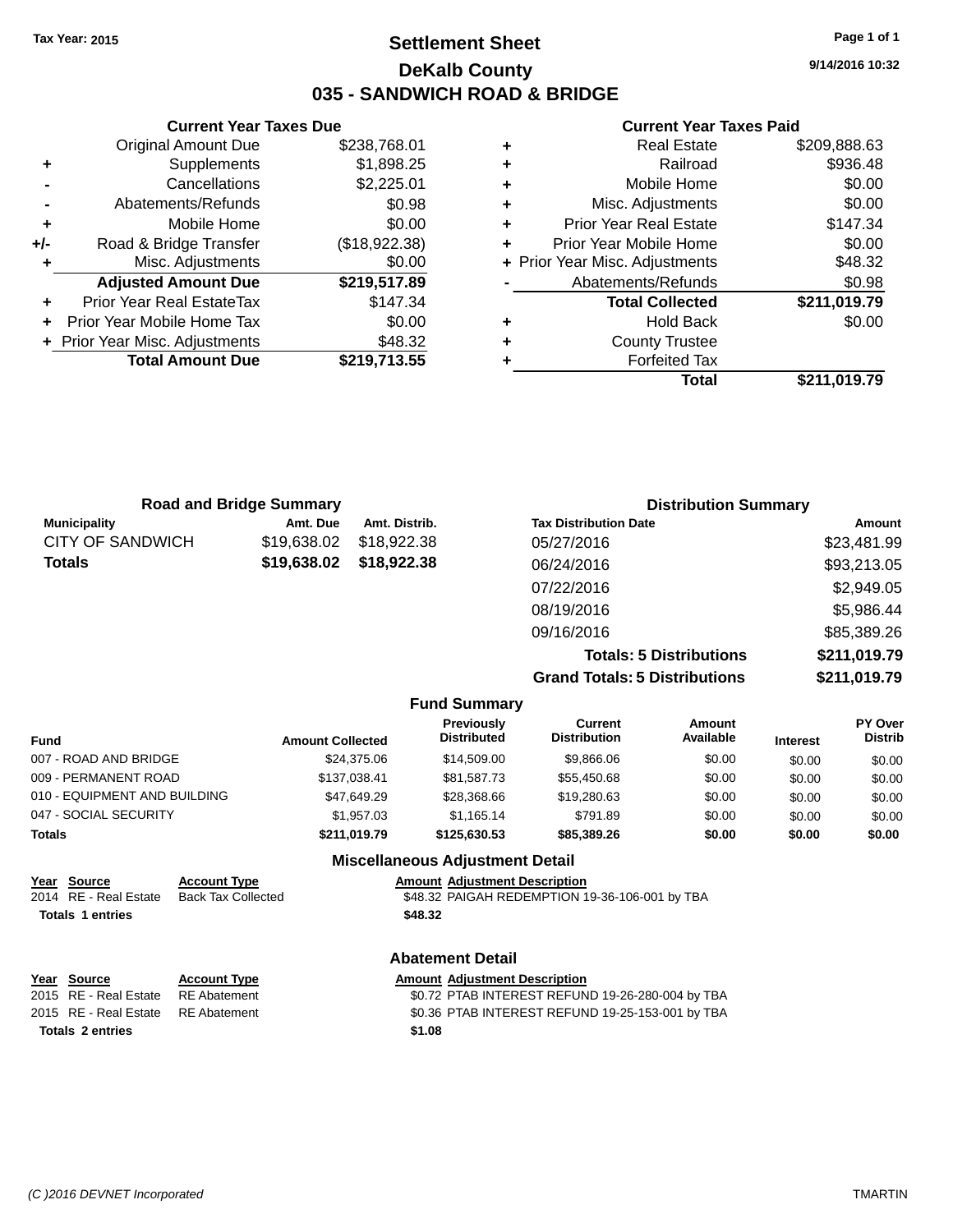## **Settlement Sheet Tax Year: 2015 Page 1 of 1 DeKalb County 036 - SHABBONA TOWNSHIP**

**9/14/2016 10:32**

#### **Current Year Taxes Paid**

|     | <b>Current Year Taxes Due</b>  |             |   |                |
|-----|--------------------------------|-------------|---|----------------|
|     | <b>Original Amount Due</b>     | \$93,503.37 | ٠ |                |
| ٠   | Supplements                    | \$443.85    | ٠ |                |
|     | Cancellations                  | \$503.39    | ٠ |                |
|     | Abatements/Refunds             | \$0.00      | ٠ |                |
|     | Mobile Home                    | \$0.00      |   | Prior          |
| +/- | Road & Bridge Transfer         | \$0.00      |   | Prior Y        |
| ٠   | Misc. Adjustments              | \$25.55     |   | + Prior Year I |
|     | <b>Adjusted Amount Due</b>     | \$93,469.38 |   | Aba            |
|     | Prior Year Real EstateTax      | \$0.00      |   |                |
| ÷   | Prior Year Mobile Home Tax     | \$0.00      | ٠ |                |
|     | + Prior Year Misc. Adjustments | \$0.00      | ٠ |                |
|     | <b>Total Amount Due</b>        | \$93,469.38 |   |                |
|     |                                |             |   |                |

|   | <b>Real Estate</b>             | \$88,043.64 |
|---|--------------------------------|-------------|
| ٠ | Railroad                       | \$3,765.60  |
| ٠ | Mobile Home                    | \$0.00      |
| ٠ | Misc. Adjustments              | \$25.55     |
| ٠ | <b>Prior Year Real Estate</b>  | \$0.00      |
| ٠ | Prior Year Mobile Home         | \$0.00      |
|   | + Prior Year Misc. Adjustments | \$0.00      |
|   | Abatements/Refunds             | \$0.00      |
|   | <b>Total Collected</b>         | \$91,834.79 |
|   | <b>Hold Back</b>               | \$0.00      |
|   | <b>County Trustee</b>          |             |
|   | <b>Forfeited Tax</b>           |             |
|   | Total                          | \$91,834.79 |
|   |                                |             |

| <b>Distribution Summary</b>          |             |
|--------------------------------------|-------------|
| <b>Tax Distribution Date</b>         | Amount      |
| 05/27/2016                           | \$15,343.64 |
| 06/24/2016                           | \$35,836.17 |
| 07/22/2016                           | \$329.46    |
| 08/19/2016                           | \$1,041.24  |
| 09/16/2016                           | \$39,284.28 |
| <b>Totals: 5 Distributions</b>       | \$91,834.79 |
| <b>Grand Totals: 5 Distributions</b> | \$91,834.79 |

|                          |                         | <b>Fund Summary</b>                     |                                |                     |                 |                           |
|--------------------------|-------------------------|-----------------------------------------|--------------------------------|---------------------|-----------------|---------------------------|
| <b>Fund</b>              | <b>Amount Collected</b> | <b>Previously</b><br><b>Distributed</b> | Current<br><b>Distribution</b> | Amount<br>Available | <b>Interest</b> | PY Over<br><b>Distrib</b> |
| 001 - CORPORATE          | \$62,269.75             | \$35.632.54                             | \$26.637.21                    | \$0.00              | \$0.00          | \$0.00                    |
| 017 - CEMETERY           | \$29,466.12             | \$16,861.36                             | \$12,604.76                    | \$0.00              | \$0.00          | \$0.00                    |
| 054 - GENERAL ASSISTANCE | \$98.92                 | \$56.61                                 | \$42.31                        | \$0.00              | \$0.00          | \$0.00                    |
| <b>Totals</b>            | \$91.834.79             | \$52,550.51                             | \$39,284,28                    | \$0.00              | \$0.00          | \$0.00                    |

### **Miscellaneous Adjustment Detail**

| Year Source             | <b>Account Type</b>                        |         | <b>Amount Adiustment Description</b> |
|-------------------------|--------------------------------------------|---------|--------------------------------------|
|                         | 2015 RE - Real Estate Paymt In Lieu of Tax |         | \$25.55 HOUSING AUTHORITY S          |
| <b>Totals 1 entries</b> |                                            | \$25.55 |                                      |

2015 RE - Real Estate Paymt In Lieu of Tax **1.255 SEQUORER AUTHORITY SEQUOYA APARTMENTS** by TBA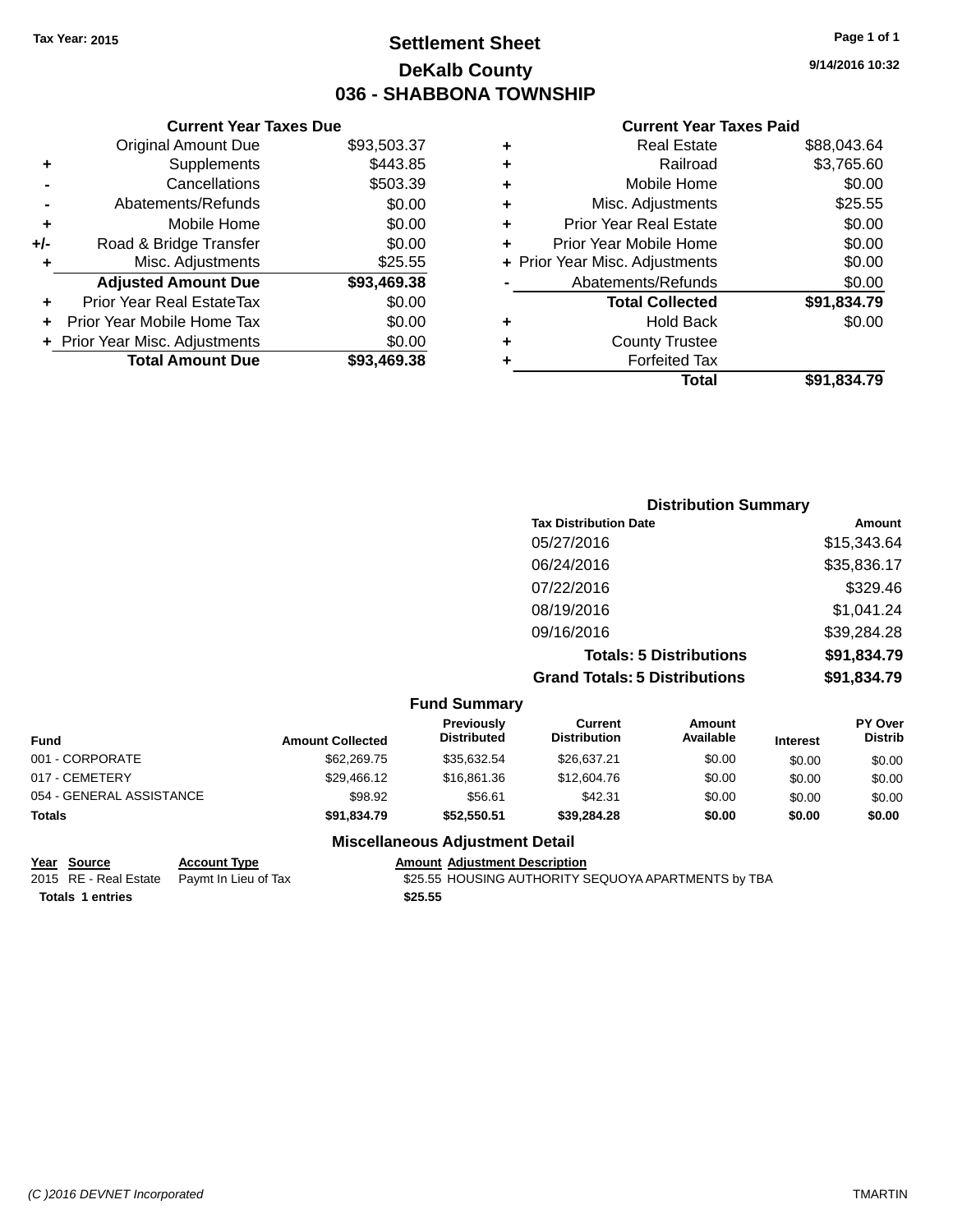## **Settlement Sheet Tax Year: 2015 Page 1 of 1 DeKalb County 037 - SHABBONA ROAD & BRIDGE**

**9/14/2016 10:32**

#### **Current Year Taxes Paid**

| Railroad<br>٠<br>Mobile Home<br>÷<br>Misc. Adjustments<br>÷<br><b>Prior Year Real Estate</b><br>٠<br>Prior Year Mobile Home<br>٠<br>+ Prior Year Misc. Adjustments<br>Abatements/Refunds<br><b>Total Collected</b><br><b>Hold Back</b><br>٠ | ٠ | <b>Real Estate</b>    | \$149,717.71 |
|---------------------------------------------------------------------------------------------------------------------------------------------------------------------------------------------------------------------------------------------|---|-----------------------|--------------|
|                                                                                                                                                                                                                                             |   |                       | \$6,631.28   |
|                                                                                                                                                                                                                                             |   |                       | \$0.00       |
|                                                                                                                                                                                                                                             |   |                       | \$46.86      |
|                                                                                                                                                                                                                                             |   |                       | \$0.00       |
|                                                                                                                                                                                                                                             |   |                       | \$0.00       |
|                                                                                                                                                                                                                                             |   |                       | \$0.00       |
|                                                                                                                                                                                                                                             |   |                       | \$0.00       |
|                                                                                                                                                                                                                                             |   |                       | \$156,395.85 |
|                                                                                                                                                                                                                                             |   |                       | \$0.00       |
|                                                                                                                                                                                                                                             | ٠ | <b>County Trustee</b> |              |
| <b>Forfeited Tax</b>                                                                                                                                                                                                                        |   |                       |              |
| Total                                                                                                                                                                                                                                       |   |                       | \$156.395.85 |

| <b>Road and Bridge Summary</b> |             |               | <b>Distribution Summary</b>    |              |  |
|--------------------------------|-------------|---------------|--------------------------------|--------------|--|
| <b>Municipality</b>            | Amt. Due    | Amt. Distrib. | <b>Tax Distribution Date</b>   | Amount       |  |
| <b>VILLAGE OF LEE</b>          | \$1.542.90  | \$1.515.75    | 05/27/2016                     | \$26,092.32  |  |
| <b>VILLAGE OF SHABBONA</b>     | \$10,720.04 | \$10.528.71   | 06/24/2016                     | \$61,054.56  |  |
| <b>Totals</b>                  | \$12,262.94 | \$12,044.46   | 07/22/2016                     | \$560.25     |  |
|                                |             |               | 08/19/2016                     | \$1,770.61   |  |
|                                |             |               | 09/16/2016                     | \$66,918.11  |  |
|                                |             |               | <b>Totals: 5 Distributions</b> | \$156,395.85 |  |

**Grand Totals: 5 Distributions \$156,395.85**

|                              |                         | <b>Fund Summary</b>                     |                                       |                     |                 |                           |
|------------------------------|-------------------------|-----------------------------------------|---------------------------------------|---------------------|-----------------|---------------------------|
| Fund                         | <b>Amount Collected</b> | <b>Previously</b><br><b>Distributed</b> | <b>Current</b><br><b>Distribution</b> | Amount<br>Available | <b>Interest</b> | PY Over<br><b>Distrib</b> |
| 007 - ROAD AND BRIDGE        | \$45,338,09             | \$25,927.31                             | \$19,410.78                           | \$0.00              | \$0.00          | \$0.00                    |
| 008 - BRIDGE CONST W/COUNTY  | \$29,433.26             | \$16,842.55                             | \$12,590.71                           | \$0.00              | \$0.00          | \$0.00                    |
| 009 - PERMANENT ROAD         | \$71.615.60             | \$40.980.50                             | \$30,635.10                           | \$0.00              | \$0.00          | \$0.00                    |
| 010 - EQUIPMENT AND BUILDING | \$10,008.90             | \$5.727.38                              | \$4,281.52                            | \$0.00              | \$0.00          | \$0.00                    |
| <b>Totals</b>                | \$156,395.85            | \$89,477,74                             | \$66,918.11                           | \$0.00              | \$0.00          | \$0.00                    |
|                              |                         | <b>Miscellaneous Adjustment Detail</b>  |                                       |                     |                 |                           |

**Fund Summary**

| Year Source      | <b>Account Type</b>                        | <b>Amount Adjustment Description</b>                |  |
|------------------|--------------------------------------------|-----------------------------------------------------|--|
|                  | 2015 RE - Real Estate Paymt In Lieu of Tax | \$46.86 HOUSING AUTHORITY SEQUOYA APARTMENTS by TBA |  |
| Totals 1 entries |                                            | \$46.86                                             |  |

#### **+** Mobile Home \$0.00 **+/-** Road & Bridge Transfer (\$12,044.46)

**Current Year Taxes Due** Original Amount Due \$171,500.83

**+** Supplements \$751.38 **-** Cancellations \$856.02 **-** Abatements/Refunds \$0.00

**+** Misc. Adjustments \$46.86

**+** Prior Year Real EstateTax \$0.00 **+** Prior Year Mobile Home Tax \$0.00 **+ Prior Year Misc. Adjustments**  $$0.00$ 

**Adjusted Amount Due \$159,398.59**

**Total Amount Due \$159,398.59**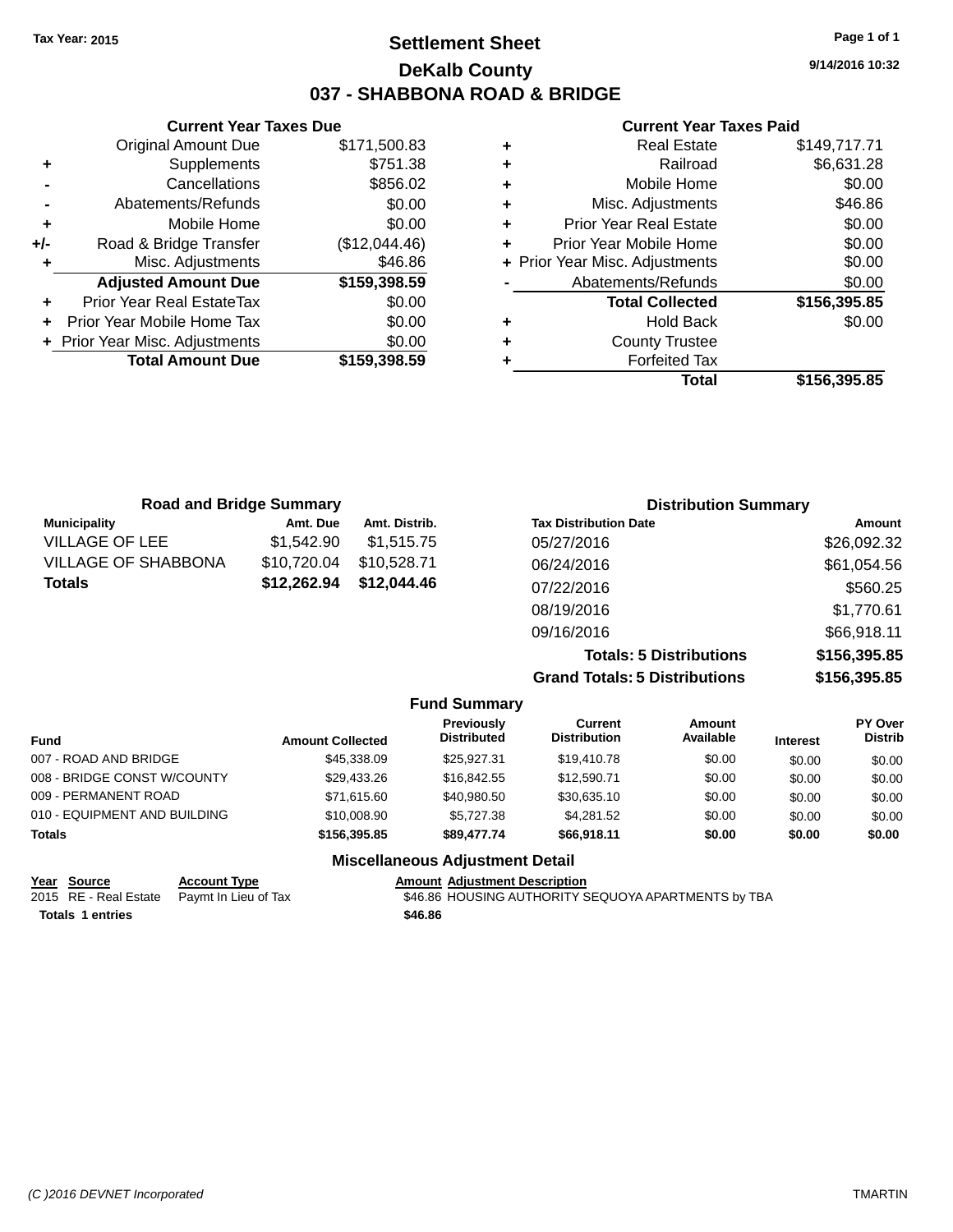## **Settlement Sheet Tax Year: 2015 Page 1 of 1 DeKalb County 038 - SOMONAUK TOWNSHIP**

**9/14/2016 10:32**

#### **Current Year Taxes Paid**

|     | <b>Original Amount Due</b>     | \$82,124.78 |
|-----|--------------------------------|-------------|
| ٠   | Supplements                    | \$486.13    |
|     | Cancellations                  | \$601.70    |
|     | Abatements/Refunds             | \$0.00      |
| ٠   | Mobile Home                    | \$0.00      |
| +/- | Road & Bridge Transfer         | \$0.00      |
|     | Misc. Adjustments              | \$36.36     |
|     | <b>Adjusted Amount Due</b>     | \$82,045.57 |
| ٠   | Prior Year Real EstateTax      | \$32.24     |
|     | Prior Year Mobile Home Tax     | \$0.00      |
|     | + Prior Year Misc. Adjustments | \$0.00      |
|     | <b>Total Amount Due</b>        | \$82.077.81 |
|     |                                |             |

|   | <b>Real Estate</b>             | \$78,323.93 |
|---|--------------------------------|-------------|
| ٠ | Railroad                       | \$1,595.50  |
| ٠ | Mobile Home                    | \$0.00      |
| ٠ | Misc. Adjustments              | \$36.36     |
| ٠ | <b>Prior Year Real Estate</b>  | \$32.24     |
| ÷ | Prior Year Mobile Home         | \$0.00      |
|   | + Prior Year Misc. Adjustments | \$0.00      |
|   | Abatements/Refunds             | \$0.00      |
|   | <b>Total Collected</b>         | \$79,988.03 |
| ٠ | Hold Back                      | \$0.00      |
| ٠ | <b>County Trustee</b>          |             |
| ٠ | <b>Forfeited Tax</b>           |             |
|   | Total                          | \$79,988,03 |
|   |                                |             |

| <b>Distribution Summary</b>          |             |
|--------------------------------------|-------------|
| <b>Tax Distribution Date</b>         | Amount      |
| 05/27/2016                           | \$10,008.09 |
| 06/24/2016                           | \$35,696.55 |
| 07/22/2016                           | \$1,094.10  |
| 08/19/2016                           | \$1,798.80  |
| 09/16/2016                           | \$31,390.49 |
| <b>Totals: 5 Distributions</b>       | \$79,988.03 |
| <b>Grand Totals: 5 Distributions</b> | \$79,988.03 |

|                          |                         | <b>Fund Summary</b>              |                                |                     |                 |                           |
|--------------------------|-------------------------|----------------------------------|--------------------------------|---------------------|-----------------|---------------------------|
| Fund                     | <b>Amount Collected</b> | Previously<br><b>Distributed</b> | Current<br><b>Distribution</b> | Amount<br>Available | <b>Interest</b> | PY Over<br><b>Distrib</b> |
| 001 - CORPORATE          | \$79,719.65             | \$48,434.48                      | \$31.285.17                    | \$0.00              | \$0.00          | \$0.00                    |
| 054 - GENERAL ASSISTANCE | \$268.38                | \$163.06                         | \$105.32                       | \$0.00              | \$0.00          | \$0.00                    |
| <b>Totals</b>            | \$79,988,03             | \$48,597.54                      | \$31,390.49                    | \$0.00              | \$0.00          | \$0.00                    |
|                          |                         |                                  |                                |                     |                 |                           |

#### **Miscellaneous Adjustment Detail**

# **Year Source Account Type Amount Adjustment Description**

\$36.36 PASSERO REDEMPTION 18-28-427-003 by TBA **Totals \$36.36 1 entries**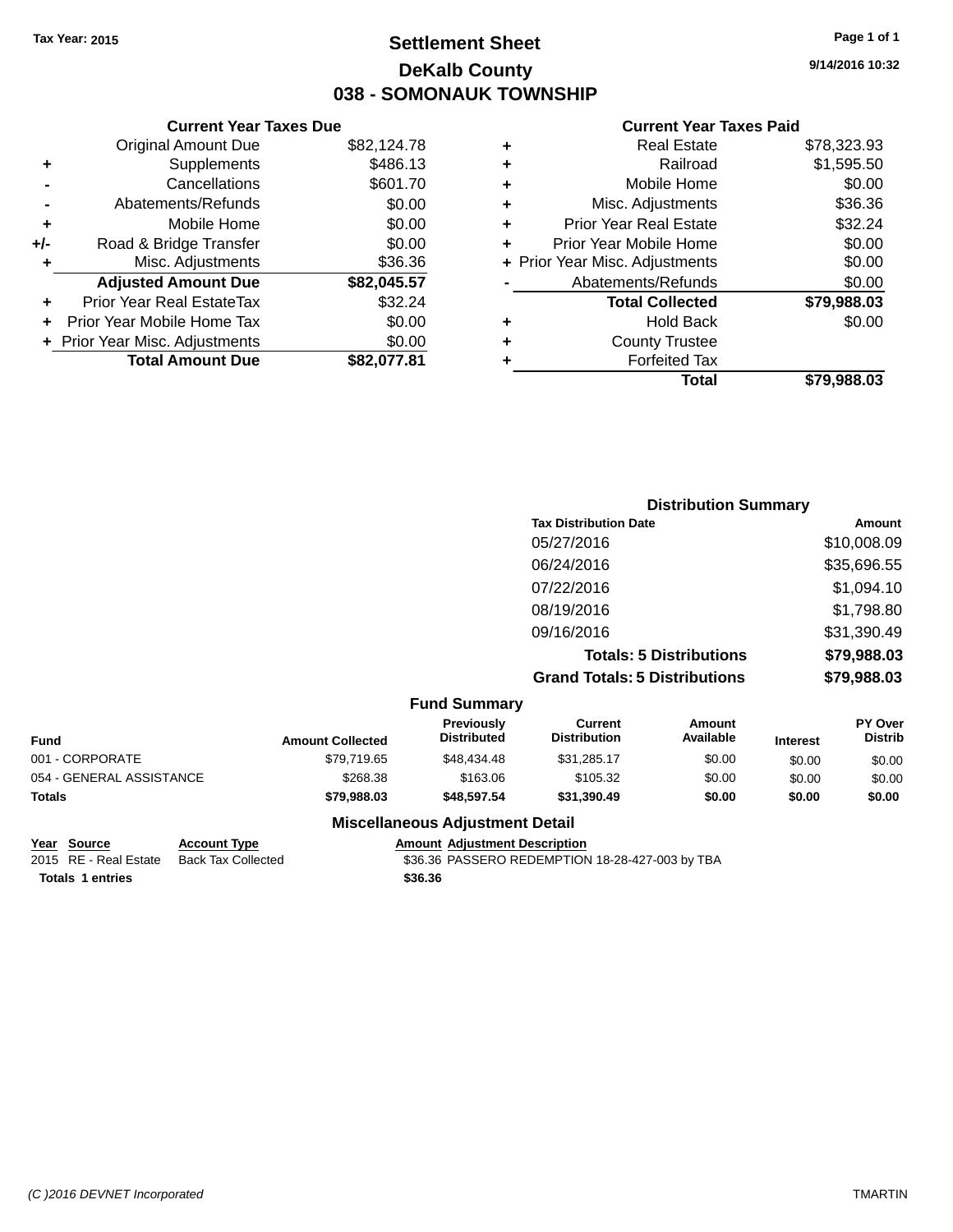## **Settlement Sheet Tax Year: 2015 Page 1 of 1 DeKalb County 039 - SOMONAUK ROAD & BRIDGE**

**9/14/2016 10:32**

#### **Current Year Taxes Paid**

|     | <b>Current Year Taxes Due</b>  |               |
|-----|--------------------------------|---------------|
|     | <b>Original Amount Due</b>     | \$255,021.04  |
| ٠   | Supplements                    | \$1,152.11    |
|     | Cancellations                  | \$1,456.77    |
|     | Abatements/Refunds             | \$0.00        |
| ٠   | Mobile Home                    | \$0.00        |
| +/- | Road & Bridge Transfer         | (\$54,182.92) |
|     | Misc. Adjustments              | \$112.92      |
|     | <b>Adjusted Amount Due</b>     | \$200,646.38  |
|     | Prior Year Real EstateTax      | \$76.47       |
|     | Prior Year Mobile Home Tax     | \$0.00        |
|     | + Prior Year Misc. Adjustments | \$0.00        |
|     | <b>Total Amount Due</b>        | \$200.722.85  |
|     |                                |               |

| <b>Real Estate</b>             | \$189,604.78 |
|--------------------------------|--------------|
| Railroad                       | \$4,408.80   |
| Mobile Home                    | \$0.00       |
| Misc. Adjustments              | \$112.92     |
| <b>Prior Year Real Estate</b>  | \$76.47      |
| Prior Year Mobile Home         | \$0.00       |
| + Prior Year Misc. Adjustments | \$0.00       |
| Abatements/Refunds             | \$0.00       |
| <b>Total Collected</b>         | \$194,202.97 |
| <b>Hold Back</b>               | \$0.00       |
| <b>County Trustee</b>          |              |
| <b>Forfeited Tax</b>           |              |
| Total                          | \$194,202.97 |
|                                |              |

| <b>Road and Bridge Summary</b> |             |               | <b>Distribution Summary</b>  |             |
|--------------------------------|-------------|---------------|------------------------------|-------------|
| <b>Municipality</b>            | Amt. Due    | Amt. Distrib. | <b>Tax Distribution Date</b> | Amount      |
| <b>CITY OF SANDWICH</b>        | \$1,055.03  | \$1.027.66    | 05/27/2016                   | \$24,230.88 |
| <b>VILLAGE OF SOMONAUK</b>     | \$54,557.73 | \$53,155.26   | 06/24/2016                   | \$86,696.19 |
| <b>Totals</b>                  | \$55,612.76 | \$54,182.92   | 07/22/2016                   | \$2,648.97  |
|                                |             |               | 08/19/2016                   | \$4,355.02  |
|                                |             |               | 09/16/2016                   | \$76,271.91 |

**Totals: 5 Distributions \$194,202.97 Grand Totals: 5 Distributions \$194,202.97**

|                                   |                       |                         | <b>Fund Summary</b>                     |                                |                     |                 |                           |
|-----------------------------------|-----------------------|-------------------------|-----------------------------------------|--------------------------------|---------------------|-----------------|---------------------------|
| <b>Fund</b>                       |                       | <b>Amount Collected</b> | <b>Previously</b><br><b>Distributed</b> | Current<br><b>Distribution</b> | Amount<br>Available | <b>Interest</b> | PY Over<br><b>Distrib</b> |
| 007 - ROAD AND BRIDGE             |                       | \$113,177,26            | \$68,702.90                             | \$44,474.36                    | \$0.00              | \$0.00          | \$0.00                    |
| 008 - BRIDGE CONST W/COUNTY       |                       | \$55.14                 | \$33.50                                 | \$21.64                        | \$0.00              | \$0.00          | \$0.00                    |
| 009 - PERMANENT ROAD              |                       | \$63,810.33             | \$38.768.75                             | \$25.041.58                    | \$0.00              | \$0.00          | \$0.00                    |
| 010 - EQUIPMENT AND BUILDING      |                       | \$17.160.24             | \$10.425.91                             | \$6,734.33                     | \$0.00              | \$0.00          | \$0.00                    |
| Totals                            |                       | \$194.202.97            | \$117.931.06                            | \$76.271.91                    | \$0.00              | \$0.00          | \$0.00                    |
|                                   |                       |                         | <b>Miscellaneous Adjustment Detail</b>  |                                |                     |                 |                           |
| $V_{\text{max}}$ $C_{\text{max}}$ | $A$ aaa $\cdots$ Tusa |                         | Amaint, Adjustment Description          |                                |                     |                 |                           |

| rear Source      | <b>ACCOUNT IVDE</b>                      | Amount Adiustment Description                    |
|------------------|------------------------------------------|--------------------------------------------------|
|                  | 2015 RE - Real Estate Back Tax Collected | \$112.92 PASSERO REDEMPTION 18-28-427-003 by TBA |
| Totals 1 entries |                                          | \$112.92                                         |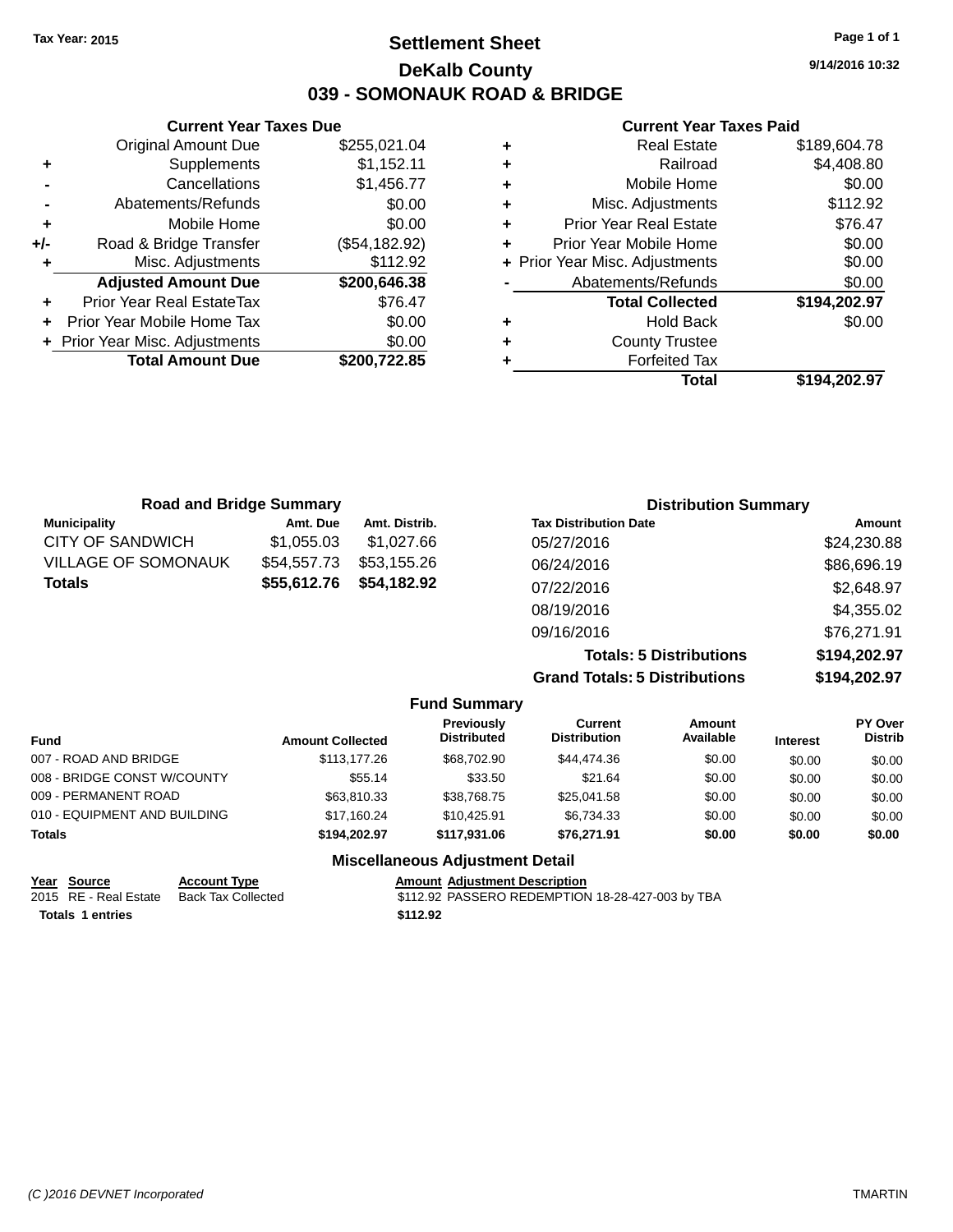## **Settlement Sheet Tax Year: 2015 Page 1 of 1 DeKalb County 040 - SOUTH GROVE TOWNSHIP**

**9/14/2016 10:32**

\$82,286.19

#### **Current Year Taxes Paid**

| \$83,663.81 | ÷ | <b>Real Estate</b>             | \$82,286.19 |
|-------------|---|--------------------------------|-------------|
| \$299.29    | ٠ | Railroad                       | \$0.00      |
| \$349.95    | ÷ | Mobile Home                    | \$0.00      |
| \$0.00      | ÷ | Misc. Adjustments              | \$0.00      |
| \$0.00      | ٠ | <b>Prior Year Real Estate</b>  | \$0.00      |
| \$0.00      | ٠ | Prior Year Mobile Home         | \$0.00      |
| \$0.00      |   | + Prior Year Misc. Adjustments | \$0.00      |
| \$83,613.15 |   | Abatements/Refunds             | \$0.00      |
| \$0.00      |   | <b>Total Collected</b>         | \$82,286.19 |
| \$0.00      | ٠ | <b>Hold Back</b>               | \$0.00      |
| \$0.00      | ٠ | <b>County Trustee</b>          |             |
| \$83,613.15 |   | <b>Forfeited Tax</b>           |             |
|             |   | Total                          | \$82,286.19 |

|     | <b>Current Year Taxes Due</b>  |             |
|-----|--------------------------------|-------------|
|     | <b>Original Amount Due</b>     | \$83,663.81 |
| ٠   | Supplements                    | \$299.29    |
|     | Cancellations                  | \$349.95    |
|     | Abatements/Refunds             | \$0.00      |
| ٠   | Mobile Home                    | \$0.00      |
| +/- | Road & Bridge Transfer         | \$0.00      |
| ٠   | Misc. Adjustments              | \$0.00      |
|     | <b>Adjusted Amount Due</b>     | \$83,613.15 |
|     | Prior Year Real EstateTax      | \$0.00      |
|     | Prior Year Mobile Home Tax     | \$0.00      |
|     | + Prior Year Misc. Adjustments | \$0.00      |
|     | <b>Total Amount Due</b>        | \$83,613.15 |

| <b>Distribution Summary</b>          |             |
|--------------------------------------|-------------|
| <b>Tax Distribution Date</b>         | Amount      |
| 05/27/2016                           | \$6,858.62  |
| 06/24/2016                           | \$41,132.76 |
| 07/22/2016                           | \$1.47      |
| 08/19/2016                           | \$986.97    |
| 09/16/2016                           | \$33,306.37 |
| <b>Totals: 5 Distributions</b>       | \$82,286.19 |
| <b>Grand Totals: 5 Distributions</b> | \$82,286.19 |

|                                         |                         | <b>Fund Summary</b>                     |                                |                     |                 |                                  |
|-----------------------------------------|-------------------------|-----------------------------------------|--------------------------------|---------------------|-----------------|----------------------------------|
| <b>Fund</b>                             | <b>Amount Collected</b> | <b>Previously</b><br><b>Distributed</b> | Current<br><b>Distribution</b> | Amount<br>Available | <b>Interest</b> | <b>PY Over</b><br><b>Distrib</b> |
| 001 - CORPORATE                         | \$60,980.81             | \$36,298.06                             | \$24.682.75                    | \$0.00              | \$0.00          | \$0.00                           |
| 027 - AUDIT                             | \$893.30                | \$531.73                                | \$361.57                       | \$0.00              | \$0.00          | \$0.00                           |
| 034 - GENERAL ASSISTANCE                | \$7,870.01              | \$4.684.52                              | \$3.185.49                     | \$0.00              | \$0.00          | \$0.00                           |
| 035 - TORT JUDGEMENTS/LIABILITY<br>INS. | \$6,639.09              | \$3.951.83                              | \$2,687.26                     | \$0.00              | \$0.00          | \$0.00                           |
| 047 - SOCIAL SECURITY                   | \$5,902.98              | \$3,513,68                              | \$2,389.30                     | \$0.00              | \$0.00          | \$0.00                           |
| Totals                                  | \$82,286.19             | \$48,979.82                             | \$33,306.37                    | \$0.00              | \$0.00          | \$0.00                           |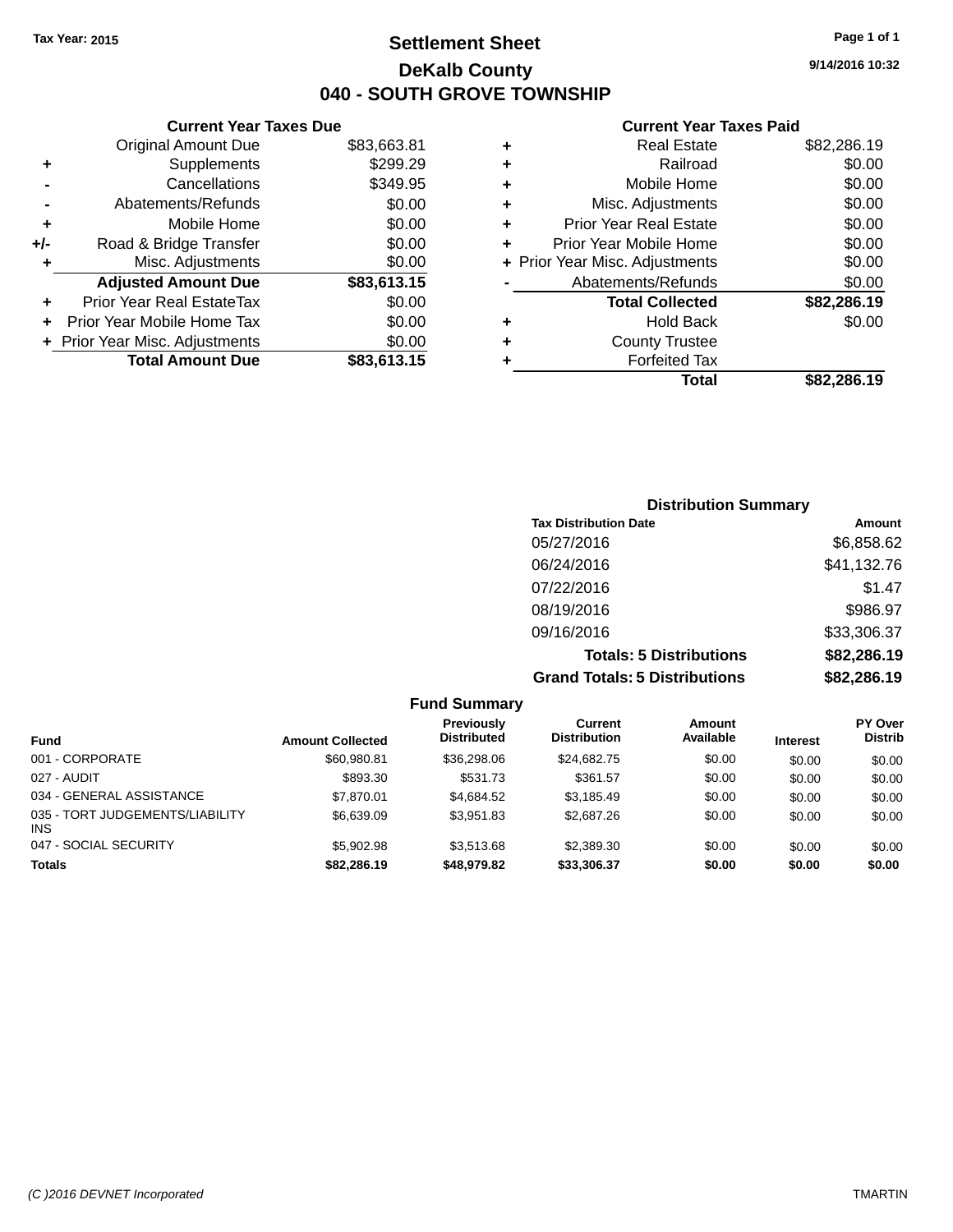## **Settlement Sheet Tax Year: 2015 Page 1 of 1 DeKalb County 041 - SOUTH GROVE ROAD & BRIDGE**

**Current Year Taxes Due**

| <b>Original Amount Due</b>     | \$118,691.85 |
|--------------------------------|--------------|
| Supplements                    | \$424.61     |
| Cancellations                  | \$496.47     |
| Abatements/Refunds             | \$0.00       |
| Mobile Home                    | \$0.00       |
| Road & Bridge Transfer         | \$0.00       |
| Misc. Adjustments              | \$0.00       |
| <b>Adjusted Amount Due</b>     | \$118,619.99 |
| Prior Year Real EstateTax      | \$0.00       |
| Prior Year Mobile Home Tax     | \$0.00       |
| + Prior Year Misc. Adjustments | \$0.00       |
| <b>Total Amount Due</b>        | \$118,619.99 |
|                                |              |

#### **Current Year Taxes Paid**

| ٠ | <b>Real Estate</b>             | \$116,737.47 |
|---|--------------------------------|--------------|
| ٠ | Railroad                       | \$0.00       |
| ٠ | Mobile Home                    | \$0.00       |
| ٠ | Misc. Adjustments              | \$0.00       |
| ٠ | <b>Prior Year Real Estate</b>  | \$0.00       |
| ٠ | Prior Year Mobile Home         | \$0.00       |
|   | + Prior Year Misc. Adjustments | \$0.00       |
|   | Abatements/Refunds             | \$0.00       |
|   | <b>Total Collected</b>         | \$116,737.47 |
| ٠ | <b>Hold Back</b>               | \$0.00       |
| ٠ | <b>County Trustee</b>          |              |
| ٠ | <b>Forfeited Tax</b>           |              |
|   | <b>Total</b>                   | \$116,737.47 |
|   |                                |              |

| <b>Distribution Summary</b>          |              |
|--------------------------------------|--------------|
| <b>Tax Distribution Date</b>         | Amount       |
| 05/27/2016                           | \$9,730.25   |
| 06/24/2016                           | \$58,354.06  |
| 07/22/2016                           | \$2.08       |
| 08/19/2016                           | \$1,400.16   |
| 09/16/2016                           | \$47,250.92  |
| <b>Totals: 5 Distributions</b>       | \$116,737.47 |
| <b>Grand Totals: 5 Distributions</b> | \$116,737.47 |

|                              |                         | <b>Fund Summary</b>                     |                                |                     |                 |                           |
|------------------------------|-------------------------|-----------------------------------------|--------------------------------|---------------------|-----------------|---------------------------|
| <b>Fund</b>                  | <b>Amount Collected</b> | <b>Previously</b><br><b>Distributed</b> | Current<br><b>Distribution</b> | Amount<br>Available | <b>Interest</b> | PY Over<br><b>Distrib</b> |
| 007 - ROAD AND BRIDGE        | \$69.522.54             | \$41,382.45                             | \$28,140.09                    | \$0.00              | \$0.00          | \$0.00                    |
| 008 - BRIDGE CONST W/COUNTY  | \$9,837.11              | \$5,855.42                              | \$3,981.69                     | \$0.00              | \$0.00          | \$0.00                    |
| 009 - PERMANENT ROAD         | \$29,507.74             | \$17.564.12                             | \$11.943.62                    | \$0.00              | \$0.00          | \$0.00                    |
| 010 - EQUIPMENT AND BUILDING | \$7,870,08              | \$4.684.56                              | \$3,185.52                     | \$0.00              | \$0.00          | \$0.00                    |
| <b>Totals</b>                | \$116,737.47            | \$69,486.55                             | \$47,250.92                    | \$0.00              | \$0.00          | \$0.00                    |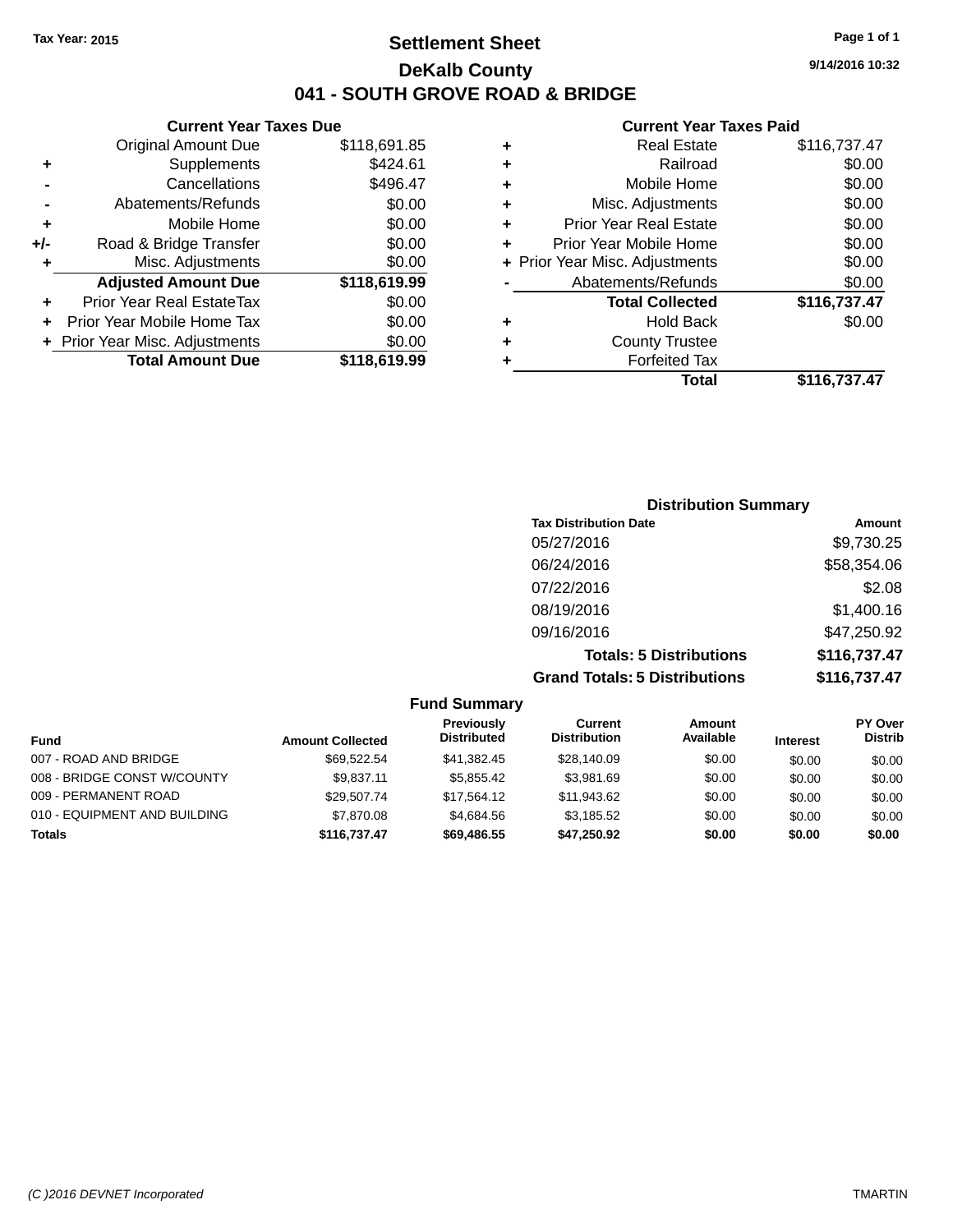## **Settlement Sheet Tax Year: 2015 Page 1 of 1 DeKalb County 042 - SQUAW GROVE TOWNSHIP**

**9/14/2016 10:32**

#### **Current Year Taxes Paid**

| ٠ | <b>Real Estate</b>             | \$113,910.40 |
|---|--------------------------------|--------------|
| ٠ | Railroad                       | \$1,618.10   |
| ÷ | Mobile Home                    | \$0.00       |
| ÷ | Misc. Adjustments              | \$16.61      |
| ٠ | <b>Prior Year Real Estate</b>  | \$69.13      |
| ٠ | Prior Year Mobile Home         | \$0.00       |
|   | + Prior Year Misc. Adjustments | \$28.36      |
|   | Abatements/Refunds             | \$0.00       |
|   | <b>Total Collected</b>         | \$115,642.60 |
| ٠ | <b>Hold Back</b>               | \$0.00       |
| ٠ | <b>County Trustee</b>          |              |
| ٠ | <b>Forfeited Tax</b>           |              |
|   | Total                          | \$115.642.60 |

#### Original Amount Due \$121,006.58 **+** Supplements \$637.16 **-** Cancellations **\$734.29 -** Abatements/Refunds \$0.00 **+** Mobile Home \$0.00 **+/-** Road & Bridge Transfer \$0.00 **+** Misc. Adjustments \$16.61 **Adjusted Amount Due \$120,926.06 +** Prior Year Real EstateTax \$69.13 **+** Prior Year Mobile Home Tax \$0.00 **+** Prior Year Misc. Adjustments \$28.36 **Total Amount Due \$121,023.55**

**Current Year Taxes Due**

### **Distribution Summary Tax Distribution Date Amount** 05/27/2016 \$12,568.07 06/24/2016 \$52,002.68 07/22/2016 \$876.50 08/19/2016 \$2,554.99 09/16/2016 \$47,640.36 **Totals: 5 Distributions \$115,642.60 Grand Totals: 5 Distributions \$115,642.60**

|                          |                         | <b>Fund Summary</b>                     |                                       |                     |                 |                                  |
|--------------------------|-------------------------|-----------------------------------------|---------------------------------------|---------------------|-----------------|----------------------------------|
| Fund                     | <b>Amount Collected</b> | <b>Previously</b><br><b>Distributed</b> | <b>Current</b><br><b>Distribution</b> | Amount<br>Available | <b>Interest</b> | <b>PY Over</b><br><b>Distrib</b> |
| 001 - CORPORATE          | \$74,066.66             | \$43.554.01                             | \$30,512.65                           | \$0.00              | \$0.00          | \$0.00                           |
| 017 - CEMETERY           | \$12,615.91             | \$7,418.63                              | \$5,197.28                            | \$0.00              | \$0.00          | \$0.00                           |
| 019 - COMMUNITY BUILDING | \$25,613.57             | \$15,061.75                             | \$10,551.82                           | \$0.00              | \$0.00          | \$0.00                           |
| 054 - GENERAL ASSISTANCE | \$3,346.46              | \$1,967.85                              | \$1,378.61                            | \$0.00              | \$0.00          | \$0.00                           |
| <b>Totals</b>            | \$115,642,60            | \$68,002.24                             | \$47,640,36                           | \$0.00              | \$0.00          | \$0.00                           |
|                          |                         | <b>Miscellaneous Adjustment Detail</b>  |                                       |                     |                 |                                  |

#### **Year Source Account Type Amount Adjustment Description** 2014 RE - Real Estate Back Tax Collected \$2.54 NIELSEN REDEMPTION 15-16-151-019 by TBA 2014 RE - Real Estate Back Tax Collected \$22.94 STILES REDEMPTION 15-15-228-034 by TBA 2014 RE - Real Estate Back Tax Collected \$2.88 STILES REDEMPTION 15-15-228-005 by TBA 2015 RE - Real Estate Paymt In Lieu of Tax **16.61 HOUSING AUTHORITY SUNSET VIEW APARTMENTS** by TBA **Totals \$44.97 4 entries**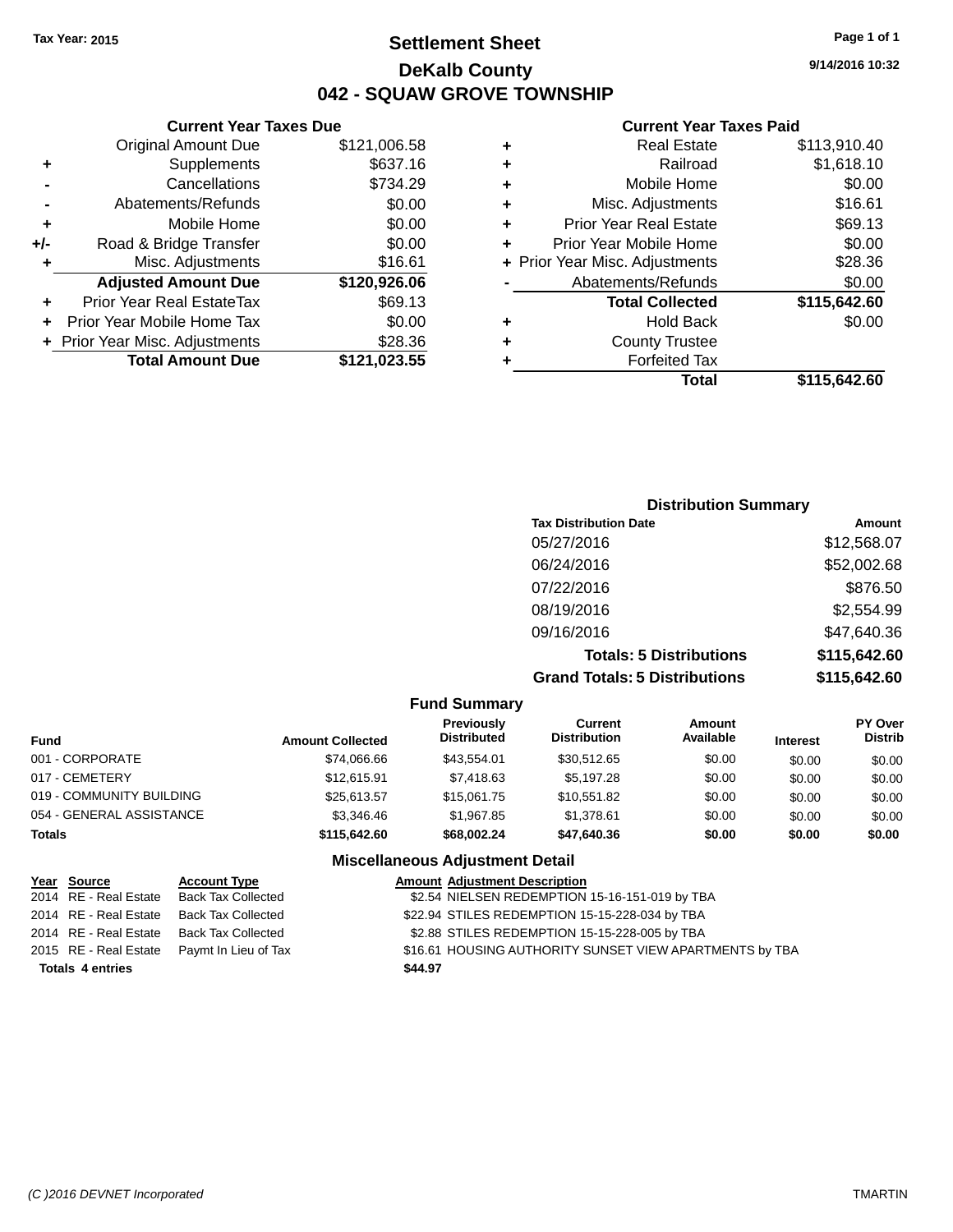## **Settlement Sheet Tax Year: 2015 Page 1 of 1 DeKalb County 043 - HINCKLEY PUBLIC LIBRARY DISTRICT**

**9/14/2016 10:32**

## **Current Year Taxes Paid**

|     | <b>Current Year Taxes Due</b>  |              |
|-----|--------------------------------|--------------|
|     | <b>Original Amount Due</b>     | \$176,952.91 |
| ٠   | Supplements                    | \$931.75     |
|     | Cancellations                  | \$1,073.72   |
|     | Abatements/Refunds             | \$0.00       |
| ٠   | Mobile Home                    | \$0.00       |
| +/- | Road & Bridge Transfer         | \$0.00       |
| ٠   | Misc. Adjustments              | \$24.28      |
|     | <b>Adjusted Amount Due</b>     | \$176,835.22 |
|     | Prior Year Real EstateTax      | \$96.30      |
|     | Prior Year Mobile Home Tax     | \$0.00       |
|     | + Prior Year Misc. Adjustments | \$41.05      |
|     | <b>Total Amount Due</b>        | \$176,972.57 |
|     |                                |              |

| ٠ | <b>Real Estate</b>             | \$166,576.00 |
|---|--------------------------------|--------------|
| ٠ | Railroad                       | \$2,366.20   |
| ٠ | Mobile Home                    | \$0.00       |
| ٠ | Misc. Adjustments              | \$24.28      |
| ٠ | <b>Prior Year Real Estate</b>  | \$96.30      |
|   | Prior Year Mobile Home         | \$0.00       |
|   | + Prior Year Misc. Adjustments | \$41.05      |
|   | Abatements/Refunds             | \$0.00       |
|   | <b>Total Collected</b>         | \$169,103.83 |
| ٠ | Hold Back                      | \$0.00       |
|   | <b>County Trustee</b>          |              |
| ٠ | <b>Forfeited Tax</b>           |              |
|   | Total                          | \$169,103.83 |
|   |                                |              |

| <b>Distribution Summary</b>          |              |
|--------------------------------------|--------------|
| <b>Tax Distribution Date</b>         | Amount       |
| 05/27/2016                           | \$18,378.37  |
| 06/24/2016                           | \$76,045.81  |
| 07/22/2016                           | \$1,281.81   |
| 08/19/2016                           | \$3,731.46   |
| 09/16/2016                           | \$69,666.38  |
| <b>Totals: 5 Distributions</b>       | \$169,103.83 |
| <b>Grand Totals: 5 Distributions</b> | \$169,103.83 |

| <b>Fund Summary</b>                     |                         |                                  |                                |                     |                 |                                  |
|-----------------------------------------|-------------------------|----------------------------------|--------------------------------|---------------------|-----------------|----------------------------------|
| <b>Fund</b>                             | <b>Amount Collected</b> | Previously<br><b>Distributed</b> | Current<br><b>Distribution</b> | Amount<br>Available | <b>Interest</b> | <b>PY Over</b><br><b>Distrib</b> |
| 001 - CORPORATE                         | \$144.502.64            | \$84.971.32                      | \$59.531.32                    | \$0.00              | \$0.00          | \$0.00                           |
| 004 - OPERATIONS & MAINTENANCE          | \$12,418.30             | \$7,302.28                       | \$5,116,02                     | \$0.00              | \$0.00          | \$0.00                           |
| $005 - I. M. R. F.$                     | \$5,604.76              | \$3,295.74                       | \$2,309.02                     | \$0.00              | \$0.00          | \$0.00                           |
| 027 - AUDIT                             | \$31.79                 | \$18.69                          | \$13.10                        | \$0.00              | \$0.00          | \$0.00                           |
| 035 - TORT JUDGEMENTS/LIABILITY<br>INS. | \$941.58                | \$553.68                         | \$387.90                       | \$0.00              | \$0.00          | \$0.00                           |
| 047 - SOCIAL SECURITY                   | \$5,604.76              | \$3.295.74                       | \$2,309.02                     | \$0.00              | \$0.00          | \$0.00                           |
| <b>Totals</b>                           | \$169,103.83            | \$99,437.45                      | \$69,666.38                    | \$0.00              | \$0.00          | \$0.00                           |

#### **Miscellaneous Adjustment Detail**

| Year Source             | <b>Account Type</b>                        |         | <b>Amount Adjustment Description</b>                    |
|-------------------------|--------------------------------------------|---------|---------------------------------------------------------|
| 2014 RE - Real Estate   | Back Tax Collected                         |         | \$3.68 NIELSEN REDEMPTION 15-16-151-019 by TBA          |
| 2014 RE - Real Estate   | <b>Back Tax Collected</b>                  |         | \$33.20 STILES REDEMPTION 15-15-228-034 by TBA          |
| 2014 RE - Real Estate   | <b>Back Tax Collected</b>                  |         | \$4.17 STILES REDEMPTION 15-15-228-005 by TBA           |
|                         | 2015 RE - Real Estate Paymt In Lieu of Tax |         | \$24.28 HOUSING AUTHORITY SUNSET VIEW APARTMENTS by TBA |
| <b>Totals 4 entries</b> |                                            | \$65.33 |                                                         |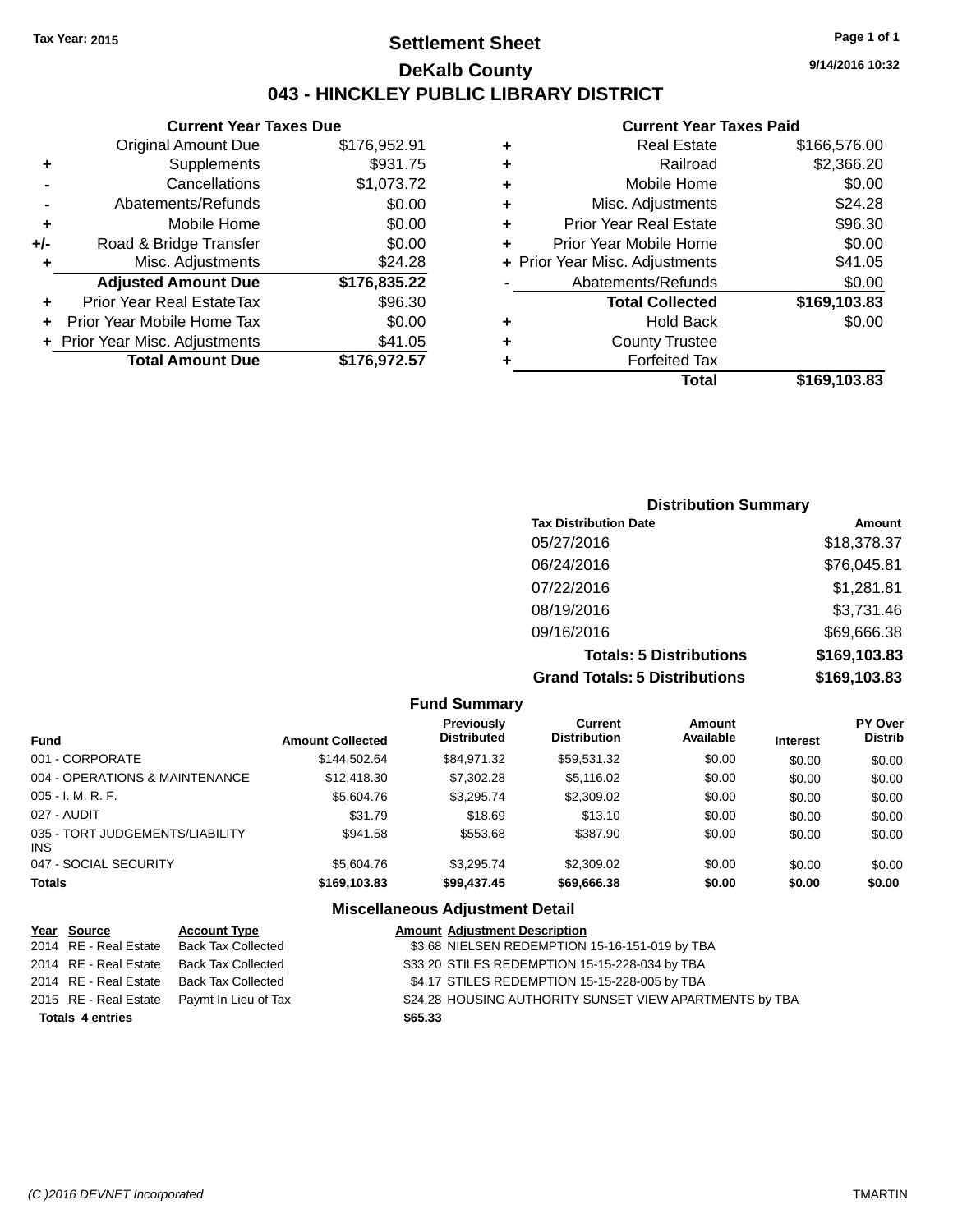## **Settlement Sheet Tax Year: 2015 Page 1 of 1 DeKalb County 044 - SQUAW GROVE ROAD & BRIDGE**

**9/14/2016 10:32**

### **Current Year Taxes Paid**

|       | <b>Current Year Taxes Due</b>           |              |  |  |  |  |  |
|-------|-----------------------------------------|--------------|--|--|--|--|--|
|       | \$290,316.76<br>Original Amount Due     |              |  |  |  |  |  |
| ٠     | \$1,346.27<br>Supplements               |              |  |  |  |  |  |
|       | Cancellations<br>\$1,556.72             |              |  |  |  |  |  |
|       | \$0.00<br>Abatements/Refunds            |              |  |  |  |  |  |
| ٠     | \$0.00<br>Mobile Home                   |              |  |  |  |  |  |
| $+/-$ | (\$32,015.96)<br>Road & Bridge Transfer |              |  |  |  |  |  |
|       | \$39.84<br>Misc. Adjustments            |              |  |  |  |  |  |
|       | <b>Adjusted Amount Due</b>              | \$258,130.19 |  |  |  |  |  |
|       | Prior Year Real EstateTax               | \$138.89     |  |  |  |  |  |
|       | Prior Year Mobile Home Tax              | \$0.00       |  |  |  |  |  |
|       | \$67.62<br>Prior Year Misc. Adjustments |              |  |  |  |  |  |
|       | <b>Total Amount Due</b>                 | \$258,336.70 |  |  |  |  |  |
|       |                                         |              |  |  |  |  |  |

| ٠ | <b>Forfeited Tax</b><br>Total  | \$245,433.12 |
|---|--------------------------------|--------------|
| ٠ | <b>County Trustee</b>          |              |
| ٠ | <b>Hold Back</b>               | \$0.00       |
|   | <b>Total Collected</b>         | \$245,433.12 |
|   | Abatements/Refunds             | \$0.00       |
|   | + Prior Year Misc. Adjustments | \$67.62      |
| ٠ | Prior Year Mobile Home         | \$0.00       |
| ٠ | <b>Prior Year Real Estate</b>  | \$138.89     |
| ٠ | Misc. Adjustments              | \$39.84      |
| ٠ | Mobile Home                    | \$0.00       |
| ٠ | Railroad                       | \$3,684.06   |
| ٠ | <b>Real Estate</b>             | \$241,502.71 |

|                              | <b>Road and Bridge Summary</b> |               | <b>Distribution Summary</b>    |              |
|------------------------------|--------------------------------|---------------|--------------------------------|--------------|
| <b>Municipality</b>          | Amt. Due                       | Amt. Distrib. | <b>Tax Distribution Date</b>   | Amount       |
| <b>VILLAGE OF HINCKLEY</b>   | \$33,517.42                    | \$32,015.96   | 05/27/2016                     | \$26,645.83  |
| \$33,517.42<br><b>Totals</b> | \$32,015.96                    | 06/24/2016    | \$110,380.47                   |              |
|                              |                                |               | 07/22/2016                     | \$1,858.40   |
|                              |                                |               | 08/19/2016                     | \$5,417.16   |
|                              |                                |               | 09/16/2016                     | \$101,131.26 |
|                              |                                |               | <b>Totals: 5 Distributions</b> | \$245,433.12 |

**Grand Totals: 5 Distributions \$245,433.12**

|                                         |                         | <b>Fund Summary</b>                     |                                |                     |                 |                           |
|-----------------------------------------|-------------------------|-----------------------------------------|--------------------------------|---------------------|-----------------|---------------------------|
| <b>Fund</b>                             | <b>Amount Collected</b> | <b>Previously</b><br><b>Distributed</b> | Current<br><b>Distribution</b> | Amount<br>Available | <b>Interest</b> | PY Over<br><b>Distrib</b> |
| 007 - ROAD AND BRIDGE                   | \$85,198.49             | \$50,077.34                             | \$35,121.15                    | \$0.00              | \$0.00          | \$0.00                    |
| 008 - BRIDGE CONST W/COUNTY             | \$9,676.59              | \$5,690.22                              | \$3,986.37                     | \$0.00              | \$0.00          | \$0.00                    |
| 009 - PERMANENT ROAD                    | \$106,246,37            | \$62,477,22                             | \$43.769.15                    | \$0.00              | \$0.00          | \$0.00                    |
| 010 - EQUIPMENT AND BUILDING            | \$38,687.49             | \$22,749.83                             | \$15,937.66                    | \$0.00              | \$0.00          | \$0.00                    |
| 035 - TORT JUDGEMENTS/LIABILITY<br>INS. | \$5,624.18              | \$3,307.25                              | \$2,316.93                     | \$0.00              | \$0.00          | \$0.00                    |
| Totals                                  | \$245,433.12            | \$144.301.86                            | \$101.131.26                   | \$0.00              | \$0.00          | \$0.00                    |
|                                         |                         | <b>Miscellaneous Adjustment Detail</b>  |                                |                     |                 |                           |

| Year Source             | <b>Account Type</b>                        |          | <b>Amount Adjustment Description</b>                    |
|-------------------------|--------------------------------------------|----------|---------------------------------------------------------|
|                         | 2014 RE - Real Estate Back Tax Collected   |          | \$6.06 NIELSEN REDEMPTION 15-16-151-019 by TBA          |
|                         | 2014 RE - Real Estate Back Tax Collected   |          | \$54.69 STILES REDEMPTION 15-15-228-034 by TBA          |
|                         | 2014 RE - Real Estate Back Tax Collected   |          | \$6.87 STILES REDEMPTION 15-15-228-005 by TBA           |
|                         | 2015 RE - Real Estate Paymt In Lieu of Tax |          | \$39.84 HOUSING AUTHORITY SUNSET VIEW APARTMENTS by TBA |
| <b>Totals 4 entries</b> |                                            | \$107.46 |                                                         |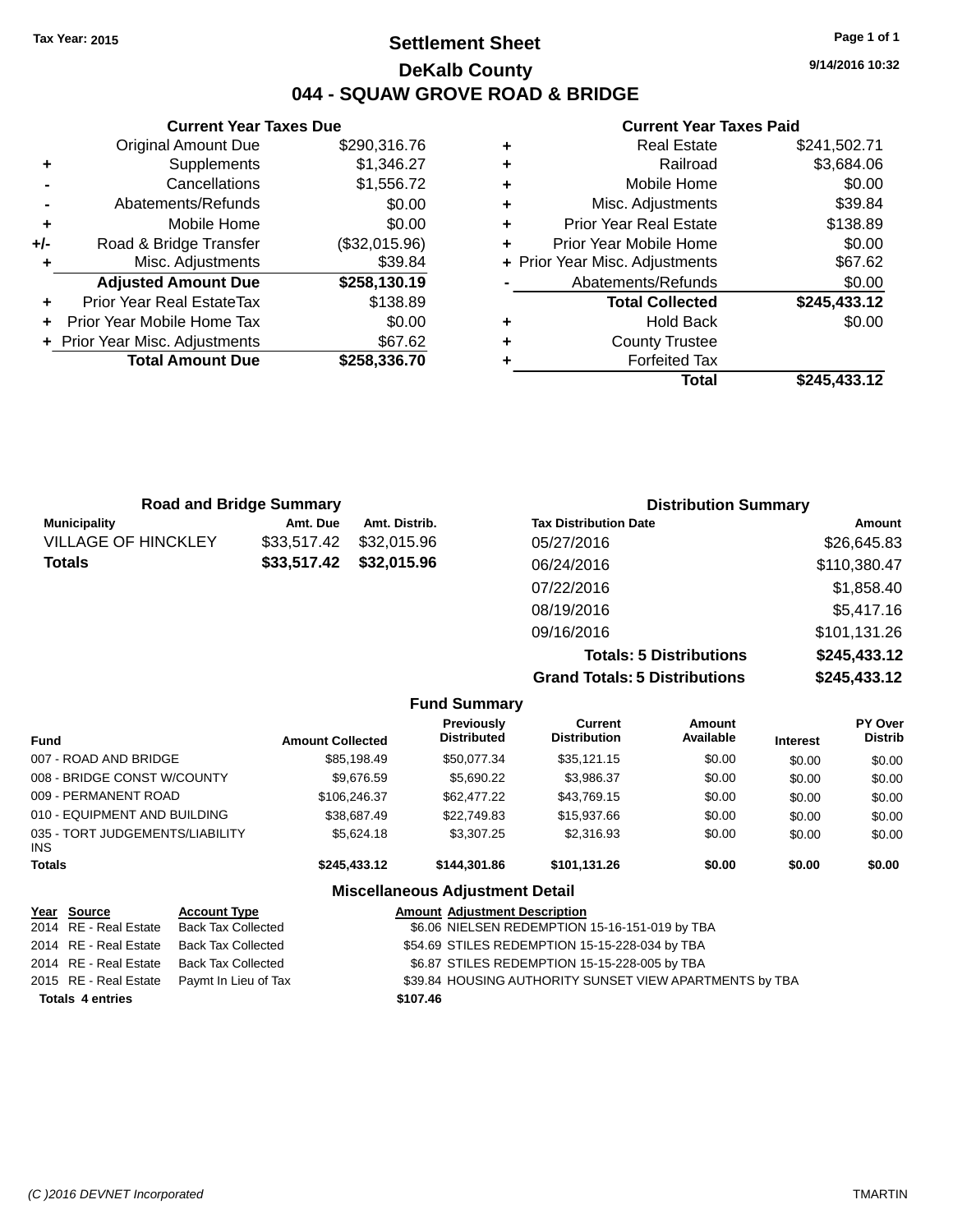## **Settlement Sheet Tax Year: 2015 Page 1 of 1 DeKalb County 045 - SYCAMORE TOWNSHIP**

**9/14/2016 10:32**

#### **Current Year Taxes Paid**

| ٠ | <b>Real Estate</b>             | \$397,674.71 |
|---|--------------------------------|--------------|
| ٠ | Railroad                       | \$343.68     |
| ٠ | Mobile Home                    | \$0.00       |
| ٠ | Misc. Adjustments              | \$159.71     |
| ٠ | <b>Prior Year Real Estate</b>  | (\$307.80)   |
| ÷ | Prior Year Mobile Home         | \$0.00       |
|   | + Prior Year Misc. Adjustments | \$42.79      |
|   | Abatements/Refunds             | \$0.00       |
|   | <b>Total Collected</b>         | \$397,913.09 |
| ٠ | <b>Hold Back</b>               | \$0.00       |
| ٠ | <b>County Trustee</b>          |              |
|   | <b>Forfeited Tax</b>           |              |
|   | Total                          | \$397.913.09 |
|   |                                |              |

|                | <b>Current Year Taxes Due</b>  |              |  |  |  |  |
|----------------|--------------------------------|--------------|--|--|--|--|
|                | <b>Original Amount Due</b>     | \$409,667.70 |  |  |  |  |
| ٠              | Supplements                    | \$2,951.97   |  |  |  |  |
|                | \$3,608.34<br>Cancellations    |              |  |  |  |  |
| $\blacksquare$ | Abatements/Refunds             | \$0.00       |  |  |  |  |
| ٠              | Mobile Home                    | \$0.00       |  |  |  |  |
| +/-            | Road & Bridge Transfer         | \$0.00       |  |  |  |  |
| ٠              | \$159.71<br>Misc. Adjustments  |              |  |  |  |  |
|                | <b>Adjusted Amount Due</b>     | \$409,171.04 |  |  |  |  |
| ٠              | Prior Year Real EstateTax      | (\$307.80)   |  |  |  |  |
| ÷              | Prior Year Mobile Home Tax     | \$0.00       |  |  |  |  |
|                | + Prior Year Misc. Adjustments | \$42.79      |  |  |  |  |
|                | <b>Total Amount Due</b>        | \$408,906.03 |  |  |  |  |

| <b>Distribution Summary</b>          |              |  |  |  |  |
|--------------------------------------|--------------|--|--|--|--|
| <b>Tax Distribution Date</b>         | Amount       |  |  |  |  |
| 05/27/2016                           | \$42,896.96  |  |  |  |  |
| 06/24/2016                           | \$173,114.59 |  |  |  |  |
| 07/22/2016                           | \$4,031.09   |  |  |  |  |
| 08/19/2016                           | \$8,514.27   |  |  |  |  |
| 09/16/2016                           | \$169,356.18 |  |  |  |  |
| <b>Totals: 5 Distributions</b>       | \$397,913.09 |  |  |  |  |
| <b>Grand Totals: 5 Distributions</b> | \$397,913.09 |  |  |  |  |

|                          |                         | <b>Fund Summary</b>              |                                       |                     |                 |                    |
|--------------------------|-------------------------|----------------------------------|---------------------------------------|---------------------|-----------------|--------------------|
| <b>Fund</b>              | <b>Amount Collected</b> | Previously<br><b>Distributed</b> | <b>Current</b><br><b>Distribution</b> | Amount<br>Available | <b>Interest</b> | PY Over<br>Distrib |
| 001 - CORPORATE          | \$357.567.50            | \$205,382.85                     | \$152,184.65                          | \$0.00              | \$0.00          | \$0.00             |
| $005 - I. M. R. F.$      | \$30.721.27             | \$17.645.96                      | \$13.075.31                           | \$0.00              | \$0.00          | \$0.00             |
| 054 - GENERAL ASSISTANCE | \$9.624.32              | \$5,528,10                       | \$4.096.22                            | \$0.00              | \$0.00          | \$0.00             |
| <b>Totals</b>            | \$397.913.09            | \$228,556.91                     | \$169,356,18                          | \$0.00              | \$0.00          | \$0.00             |

#### **Miscellaneous Adjustment Detail**

| Year Source             | <b>Account Type</b>       | <b>Amount Adjustment Description</b>             |
|-------------------------|---------------------------|--------------------------------------------------|
| 2015 RE - Real Estate   | <b>Back Tax Collected</b> | \$1.97 WAY REDEMPTION 06-29-451-009 by TBA       |
| 2014 RE - Real Estate   | <b>Back Tax Collected</b> | \$42.79 PROTANO REDEMPTION 06-07-451-003 by TBA  |
| 2015 RE - Real Estate   | <b>Back Tax Collected</b> | \$0.77 WAY REDEMPTION 06-29-451-024 by TBA       |
| 2015 RE - Real Estate   | <b>Back Tax Collected</b> | \$11.17 HALSEY REDEMPTION 06-19-300-034 by TBA   |
| 2015 RE - Real Estate   | Paymt In Lieu of Tax      | \$145.80 HOUSING AUTHORITY SYCAMORE UNITS by TBA |
| <b>Totals 5 entries</b> |                           | \$202.50                                         |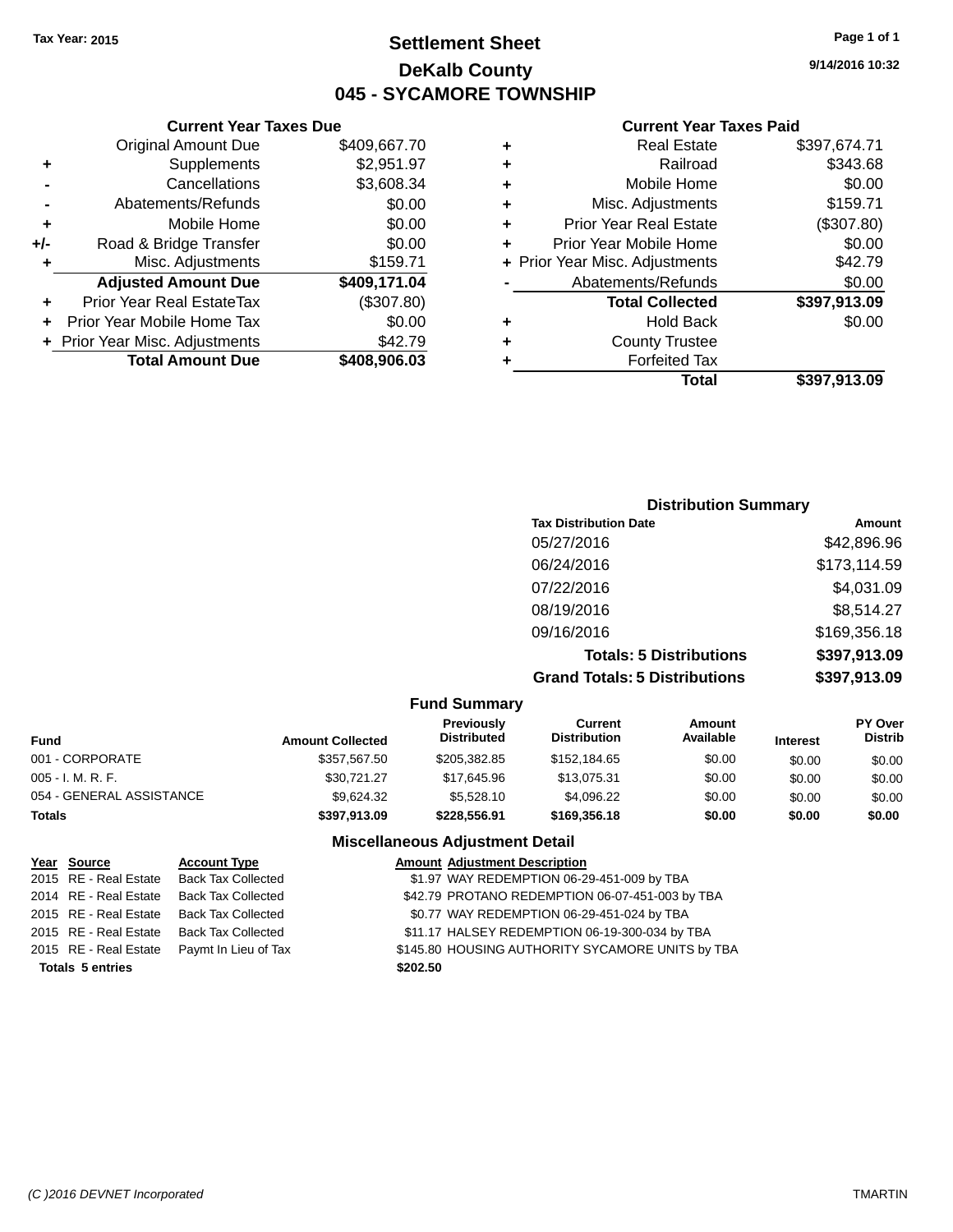**Current Year Taxes Due** Original Amount Due \$829,612.07

**Adjusted Amount Due \$821,481.97**

**Total Amount Due \$820,950.09**

**+** Supplements \$5,922.21 **-** Cancellations \$7,242.40 **-** Abatements/Refunds \$0.00 **+** Mobile Home \$0.00 **+/-** Road & Bridge Transfer (\$7,133.32) **+** Misc. Adjustments \$323.41

**+** Prior Year Real EstateTax (\$618.54) **+** Prior Year Mobile Home Tax \$0.00 **+** Prior Year Misc. Adjustments \$86.66

## **Settlement Sheet Tax Year: 2015 Page 1 of 1 DeKalb County 046 - SYCAMORE ROAD & BRIDGE**

**9/14/2016 10:32**

#### **Current Year Taxes Paid**

| ٠ | <b>Real Estate</b>             | \$798,187.40 |
|---|--------------------------------|--------------|
| ٠ | Railroad                       | \$695.98     |
| ٠ | Mobile Home                    | \$0.00       |
| ٠ | Misc. Adjustments              | \$323.41     |
| ٠ | <b>Prior Year Real Estate</b>  | (\$618.54)   |
| ÷ | Prior Year Mobile Home         | \$0.00       |
|   | + Prior Year Misc. Adjustments | \$86.66      |
|   | Abatements/Refunds             | \$0.00       |
|   | <b>Total Collected</b>         | \$798,674.91 |
| ٠ | <b>Hold Back</b>               | \$0.00       |
| ٠ | <b>County Trustee</b>          |              |
| ٠ | <b>Forfeited Tax</b>           |              |
|   | Total                          | \$798.674.91 |
|   |                                |              |

| <b>Road and Bridge Summary</b> |            |               | <b>Distribution Summary</b>  |              |  |
|--------------------------------|------------|---------------|------------------------------|--------------|--|
| <b>Municipality</b>            | Amt. Due   | Amt. Distrib. | <b>Tax Distribution Date</b> | Amount       |  |
| CITY OF SYCAMORE               | \$7,330.54 | \$7.133.32    | 05/27/2016                   | \$86,100.31  |  |
| <b>Totals</b>                  | \$7,330.54 | \$7,133.32    | 06/24/2016                   | \$347,471.38 |  |
|                                |            |               | 07/22/2016                   | \$8,090.95   |  |
|                                |            |               | 08/19/2016                   | \$17,089.38  |  |

**Grand Totals: 5 Distributions** 

09/16/2016 \$339,922.89

|         | <b>Totals: 5 Distributions</b> | \$798,674.91   |
|---------|--------------------------------|----------------|
|         | <b>Totals: 5 Distributions</b> | \$798,674.91   |
| 'urrant | Amount                         | <b>DV Over</b> |

|                                        |                         | <b>Fund Summary</b>              |                                |                     |                 |                                  |
|----------------------------------------|-------------------------|----------------------------------|--------------------------------|---------------------|-----------------|----------------------------------|
| <b>Fund</b>                            | <b>Amount Collected</b> | Previously<br><b>Distributed</b> | Current<br><b>Distribution</b> | Amount<br>Available | <b>Interest</b> | <b>PY Over</b><br><b>Distrib</b> |
| 005 - I. M. R. F.                      | \$19.138.71             | \$10.993.11                      | \$8.145.60                     | \$0.00              | \$0.00          | \$0.00                           |
| 007 - ROAD AND BRIDGE                  | \$12.060.24             | \$6.926.84                       | \$5.133.40                     | \$0.00              | \$0.00          | \$0.00                           |
| 008 - BRIDGE CONST W/COUNTY            | \$38,359.71             | \$22,033.51                      | \$16,326,20                    | \$0.00              | \$0.00          | \$0.00                           |
| 009 - PERMANENT ROAD                   | \$585.190.04            | \$336,128.49                     | \$249.061.55                   | \$0.00              | \$0.00          | \$0.00                           |
| 010 - EQUIPMENT AND BUILDING           | \$115,079.91            | \$66,100.99                      | \$48.978.92                    | \$0.00              | \$0.00          | \$0.00                           |
| 035 - TORT JUDGEMENTS/LIABILITY<br>INS | \$14,423.15             | \$8.284.54                       | \$6.138.61                     | \$0.00              | \$0.00          | \$0.00                           |
| 047 - SOCIAL SECURITY                  | \$14,423.15             | \$8.284.54                       | \$6.138.61                     | \$0.00              | \$0.00          | \$0.00                           |
| <b>Totals</b>                          | \$798,674.91            | \$458,752.02                     | \$339,922.89                   | \$0.00              | \$0.00          | \$0.00                           |

#### **Miscellaneous Adjustment Detail**

| Year Source             | <b>Account Type</b>       |          | <b>Amount Adjustment Description</b>             |
|-------------------------|---------------------------|----------|--------------------------------------------------|
| 2015 RE - Real Estate   | <b>Back Tax Collected</b> |          | \$3.99 WAY REDEMPTION 06-29-451-009 by TBA       |
| 2014 RE - Real Estate   | <b>Back Tax Collected</b> |          | \$86.66 PROTANO REDEMPTION 06-07-451-003 by TBA  |
| 2015 RE - Real Estate   | <b>Back Tax Collected</b> |          | \$1.55 WAY REDEMPTION 06-29-451-024 by TBA       |
| 2015 RE - Real Estate   | <b>Back Tax Collected</b> |          | \$22.62 HALSEY REDEMPTION 06-19-300-034 by TBA   |
| 2015 RE - Real Estate   | Paymt In Lieu of Tax      |          | \$295.25 HOUSING AUTHORITY SYCAMORE UNITS by TBA |
| <b>Totals 5 entries</b> |                           | \$410.07 |                                                  |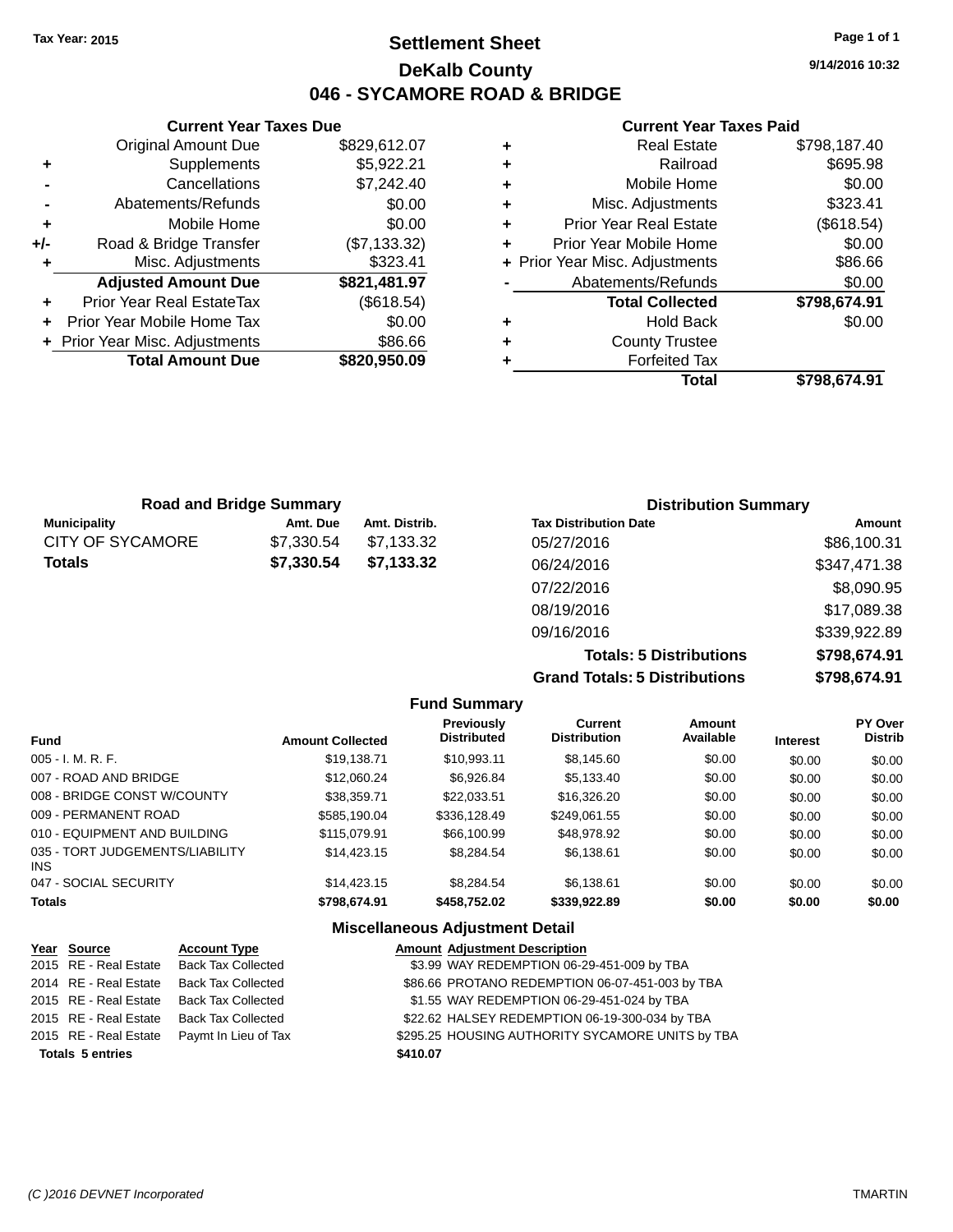## **Settlement Sheet Tax Year: 2015 Page 1 of 1 DeKalb County 047 - VICTOR TOWNSHIP**

**9/14/2016 10:32**

## **Current Year Taxes Paid**

|     | <b>Current Year Taxes Due</b>    |             |  |
|-----|----------------------------------|-------------|--|
|     | <b>Original Amount Due</b>       | \$54,544.95 |  |
| ٠   | Supplements                      | \$0.00      |  |
|     | Cancellations                    | \$0.00      |  |
|     | Abatements/Refunds               | \$0.00      |  |
| ٠   | Mobile Home                      | \$0.00      |  |
| +/- | Road & Bridge Transfer           | \$0.00      |  |
| ٠   | Misc. Adjustments                | \$0.00      |  |
|     | <b>Adjusted Amount Due</b>       | \$54,544.95 |  |
| ٠   | <b>Prior Year Real EstateTax</b> | \$0.00      |  |
|     | Prior Year Mobile Home Tax       | \$0.00      |  |
|     | + Prior Year Misc. Adjustments   | \$0.00      |  |
|     | <b>Total Amount Due</b>          | \$54.544.95 |  |
|     |                                  |             |  |

| ٠ | <b>Real Estate</b>             | \$53,308.49 |
|---|--------------------------------|-------------|
| ٠ | Railroad                       | \$26.42     |
| ٠ | Mobile Home                    | \$0.00      |
| ٠ | Misc. Adjustments              | \$0.00      |
| ٠ | <b>Prior Year Real Estate</b>  | \$0.00      |
| ٠ | Prior Year Mobile Home         | \$0.00      |
|   | + Prior Year Misc. Adjustments | \$0.00      |
|   | Abatements/Refunds             | \$0.00      |
|   | <b>Total Collected</b>         | \$53,334.91 |
| ٠ | <b>Hold Back</b>               | \$0.00      |
| ٠ | <b>County Trustee</b>          |             |
| ٠ | <b>Forfeited Tax</b>           |             |
|   | <b>Total</b>                   | \$53,334.91 |
|   |                                |             |

| <b>Distribution Summary</b>          |             |
|--------------------------------------|-------------|
| <b>Tax Distribution Date</b>         | Amount      |
| 05/27/2016                           | \$6,020.81  |
| 06/24/2016                           | \$26,398.56 |
| 07/22/2016                           | \$491.05    |
| 08/19/2016                           | \$883.61    |
| 09/16/2016                           | \$19,540.88 |
| <b>Totals: 5 Distributions</b>       | \$53,334.91 |
| <b>Grand Totals: 5 Distributions</b> | \$53,334.91 |

|                                               |                         | <b>Fund Summary</b>              |                                |                     |                 |                                  |
|-----------------------------------------------|-------------------------|----------------------------------|--------------------------------|---------------------|-----------------|----------------------------------|
| <b>Fund</b>                                   | <b>Amount Collected</b> | Previously<br><b>Distributed</b> | Current<br><b>Distribution</b> | Amount<br>Available | <b>Interest</b> | <b>PY Over</b><br><b>Distrib</b> |
| 001 - CORPORATE                               | \$45.224.97             | \$28.655.42                      | \$16,569.55                    | \$0.00              | \$0.00          | \$0.00                           |
| 034 - GENERAL ASSISTANCE                      | \$6.175.11              | \$3.912.67                       | \$2,262.44                     | \$0.00              | \$0.00          | \$0.00                           |
| 035 - TORT JUDGEMENTS/LIABILITY<br><b>INS</b> | \$1.934.83              | \$1.225.94                       | \$708.89                       | \$0.00              | \$0.00          | \$0.00                           |
| <b>Totals</b>                                 | \$53,334.91             | \$33.794.03                      | \$19,540.88                    | \$0.00              | \$0.00          | \$0.00                           |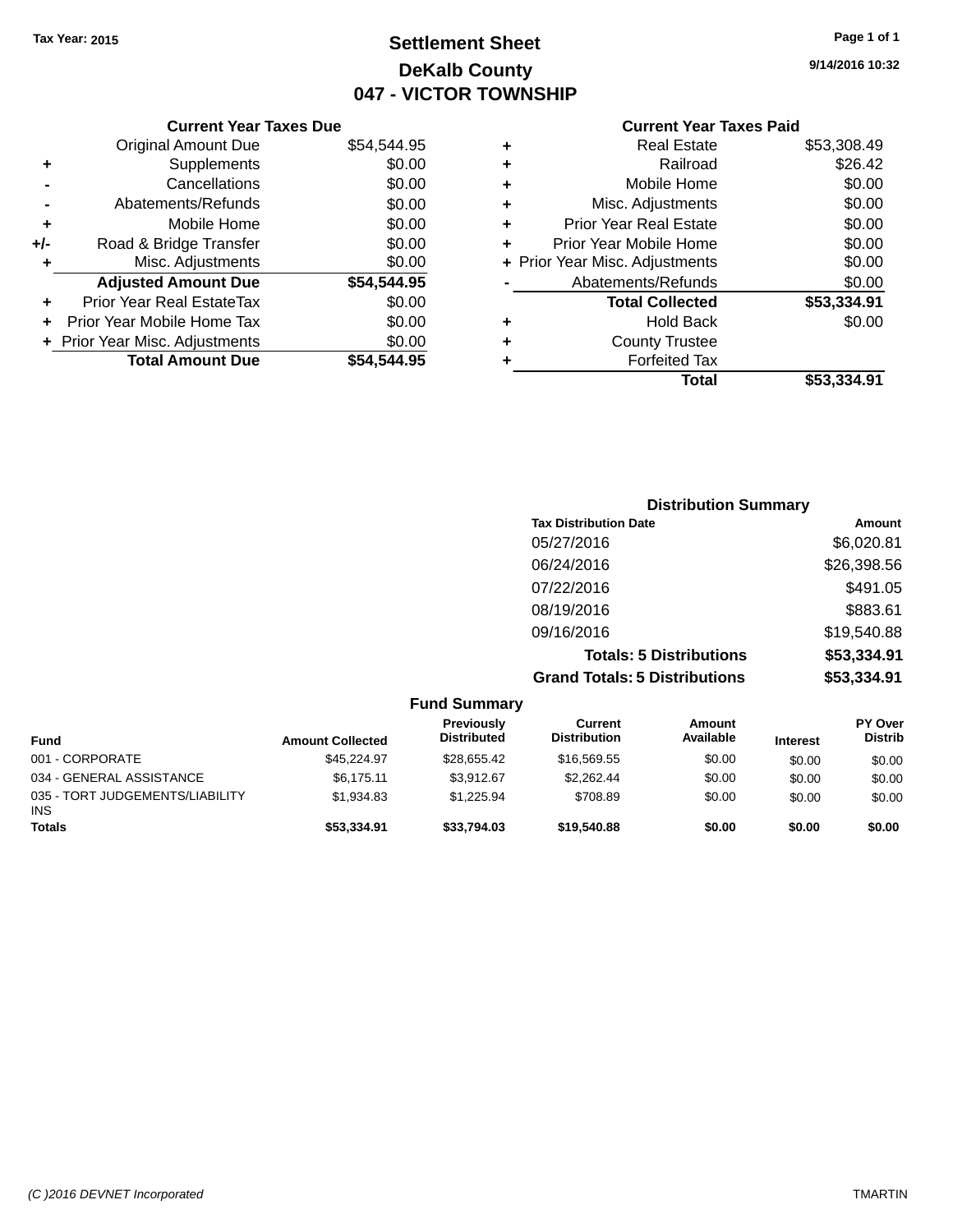## **Settlement Sheet Tax Year: 2015 Page 1 of 1 DeKalb County 048 - VICTOR ROAD & BRIDGE**

#### **Current Year Taxes Paid**

| <b>Current Year</b>            |   | <b>Current Year Taxes Due</b> |                                  |       |
|--------------------------------|---|-------------------------------|----------------------------------|-------|
| <b>Real Estate</b>             | ٠ | \$105,144.86                  | Original Amount Due              |       |
| Railroad                       | ٠ | \$0.00                        | Supplements                      | ٠     |
| Mobile Home                    | ٠ | \$0.00                        | Cancellations                    |       |
| Misc. Adjustments              | ٠ | \$0.00                        | Abatements/Refunds               |       |
| <b>Prior Year Real Estate</b>  | ٠ | \$0.00                        | Mobile Home                      | ٠     |
| Prior Year Mobile Home         | ٠ | \$0.00                        | Road & Bridge Transfer           | $+/-$ |
| + Prior Year Misc. Adjustments |   | \$0.00                        | Misc. Adjustments                | ٠     |
| Abatements/Refunds             |   | \$105,144.86                  | <b>Adjusted Amount Due</b>       |       |
| <b>Total Collected</b>         |   | \$0.00                        | <b>Prior Year Real EstateTax</b> |       |
| <b>Hold Back</b>               | ٠ | \$0.00                        | Prior Year Mobile Home Tax       | ÷     |
| <b>County Trustee</b>          | ٠ | \$0.00                        | + Prior Year Misc. Adjustments   |       |
| <b>Forfeited Tax</b>           |   | \$105,144.86                  | <b>Total Amount Due</b>          |       |
| $T0$ tal                       |   |                               |                                  |       |

|   | <b>Real Estate</b>             | \$102,761.44 |
|---|--------------------------------|--------------|
| ٠ | Railroad                       | \$50.92      |
| ٠ | Mobile Home                    | \$0.00       |
| ٠ | Misc. Adjustments              | \$0.00       |
| ٠ | <b>Prior Year Real Estate</b>  | \$0.00       |
| ÷ | Prior Year Mobile Home         | \$0.00       |
|   | + Prior Year Misc. Adjustments | \$0.00       |
|   | Abatements/Refunds             | \$0.00       |
|   | <b>Total Collected</b>         | \$102,812.36 |
| ٠ | <b>Hold Back</b>               | \$0.00       |
| ٠ | <b>County Trustee</b>          |              |
|   | <b>Forfeited Tax</b>           |              |
|   | Total                          | \$102,812.36 |
|   |                                |              |

| <b>Distribution Summary</b>          |              |
|--------------------------------------|--------------|
| <b>Tax Distribution Date</b>         | Amount       |
| 05/27/2016                           | \$11,606.09  |
| 06/24/2016                           | \$50,887.98  |
| 07/22/2016                           | \$946.62     |
| 08/19/2016                           | \$1,703.34   |
| 09/16/2016                           | \$37,668.33  |
| <b>Totals: 5 Distributions</b>       | \$102,812.36 |
| <b>Grand Totals: 5 Distributions</b> | \$102,812.36 |

|                                        |                         | <b>Fund Summary</b>                     |                                |                     |                 |                           |
|----------------------------------------|-------------------------|-----------------------------------------|--------------------------------|---------------------|-----------------|---------------------------|
| <b>Fund</b>                            | <b>Amount Collected</b> | <b>Previously</b><br><b>Distributed</b> | Current<br><b>Distribution</b> | Amount<br>Available | <b>Interest</b> | PY Over<br><b>Distrib</b> |
| 007 - ROAD AND BRIDGE                  | \$57,277.60             | \$36,292.26                             | \$20,985.34                    | \$0.00              | \$0.00          | \$0.00                    |
| 008 - BRIDGE CONST W/COUNTY            | \$2,060.15              | \$1,305.35                              | \$754.80                       | \$0.00              | \$0.00          | \$0.00                    |
| 009 - PERMANENT ROAD                   | \$29,809.00             | \$18,887.60                             | \$10,921.40                    | \$0.00              | \$0.00          | \$0.00                    |
| 010 - EQUIPMENT AND BUILDING           | \$11.709.92             | \$7,419.65                              | \$4,290.27                     | \$0.00              | \$0.00          | \$0.00                    |
| 035 - TORT JUDGEMENTS/LIABILITY<br>INS | \$1.955.69              | \$1.239.17                              | \$716.52                       | \$0.00              | \$0.00          | \$0.00                    |
| <b>Totals</b>                          | \$102.812.36            | \$65,144.03                             | \$37,668.33                    | \$0.00              | \$0.00          | \$0.00                    |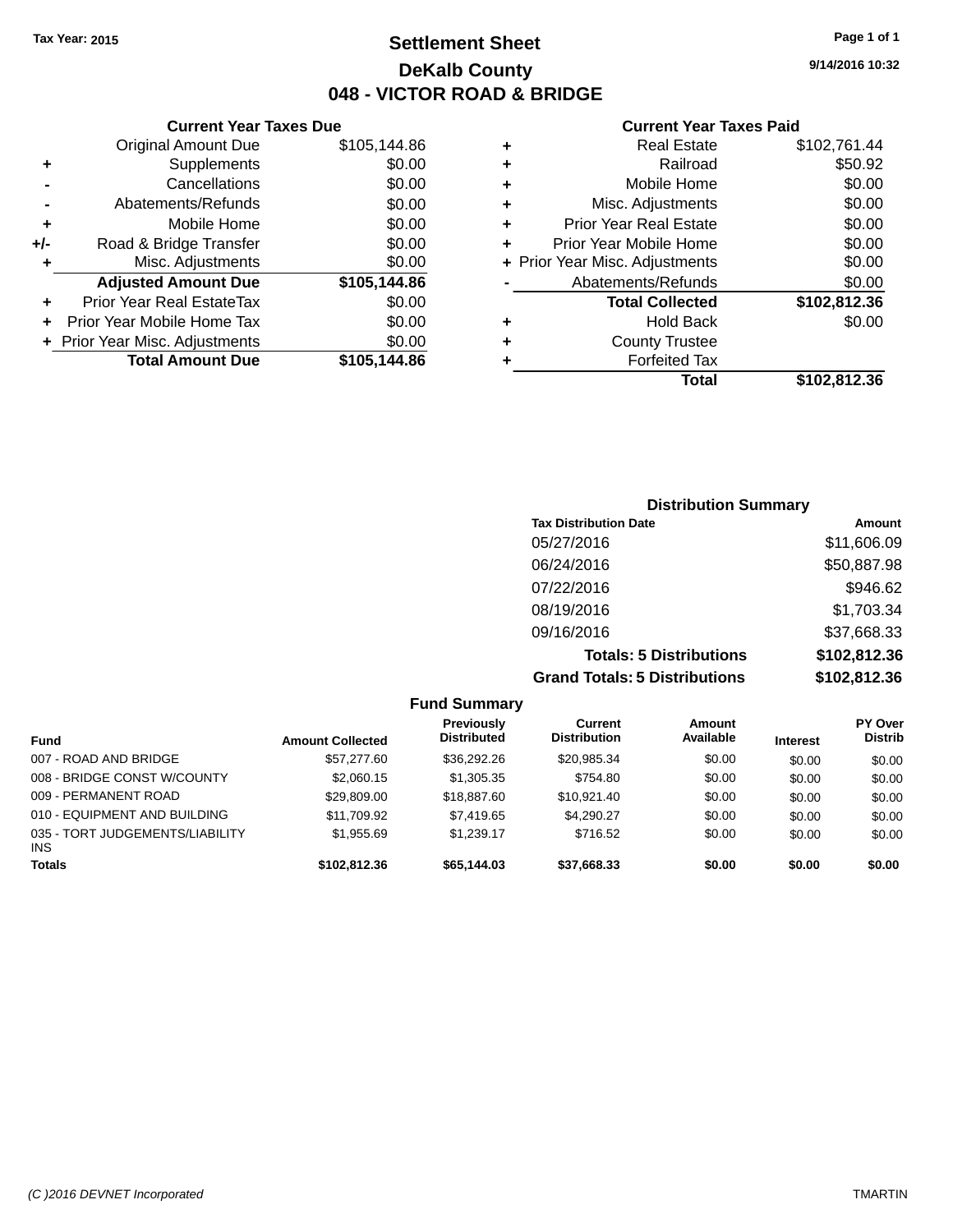## **Settlement Sheet Tax Year: 2015 Page 1 of 1 DeKalb County 056 - TOWN OF CORTLAND**

**9/14/2016 10:32**

#### **Current Year Taxes Paid**

| <b>Real Estate</b>             | \$617,134.99 |
|--------------------------------|--------------|
| Railroad                       | \$1,943.48   |
| Mobile Home                    | \$0.00       |
| Misc. Adjustments              | \$0.00       |
| <b>Prior Year Real Estate</b>  | (\$11.45)    |
| Prior Year Mobile Home         | \$0.00       |
| + Prior Year Misc. Adjustments | \$0.00       |
| Abatements/Refunds             | \$0.00       |
| <b>Total Collected</b>         | \$619,067.02 |
| <b>Hold Back</b>               | \$0.00       |
| <b>County Trustee</b>          |              |
| <b>Forfeited Tax</b>           |              |
| Total                          | \$619,067.02 |
|                                |              |

|     | <b>Current Year Taxes Due</b>    |              |  |  |  |  |
|-----|----------------------------------|--------------|--|--|--|--|
|     | <b>Original Amount Due</b>       | \$629,754.00 |  |  |  |  |
| ٠   | Supplements                      | \$4,529.31   |  |  |  |  |
|     | \$5,150.20<br>Cancellations      |              |  |  |  |  |
|     | \$0.00<br>Abatements/Refunds     |              |  |  |  |  |
| ٠   | Mobile Home                      | \$0.00       |  |  |  |  |
| +/- | Road & Bridge Transfer           | \$13,006.76  |  |  |  |  |
| ٠   | \$0.00<br>Misc. Adjustments      |              |  |  |  |  |
|     | <b>Adjusted Amount Due</b>       | \$642,139.87 |  |  |  |  |
| ÷   | <b>Prior Year Real EstateTax</b> | (\$11.45)    |  |  |  |  |
|     | Prior Year Mobile Home Tax       | \$0.00       |  |  |  |  |
|     | + Prior Year Misc. Adjustments   | \$0.00       |  |  |  |  |
|     | <b>Total Amount Due</b>          | \$642,128.42 |  |  |  |  |
|     |                                  |              |  |  |  |  |

| <b>Road and Bridge Summary</b>   |             |               | <b>Distribution Summary</b>  |              |
|----------------------------------|-------------|---------------|------------------------------|--------------|
| <b>Rd./Br. District</b>          | Amt. Due    | Amt. Distrib. | <b>Tax Distribution Date</b> | Amount       |
| <b>CORTLAND ROAD &amp; BRIDG</b> | \$13,450.61 | \$13,006.76   | 05/27/2016                   | \$69,258.59  |
| <b>Totals</b>                    | \$13,450.61 | \$13,006.76   | 06/24/2016                   | \$247,430.25 |
|                                  |             |               | 07/22/2016                   | \$10,281.38  |
|                                  |             |               | 08/19/2016                   | \$9,795.36   |
|                                  |             |               | 09/16/2016                   | \$282,301.44 |

**Totals: 5 Distributions \$619,067.02 Grand Totals: 5 Distributions \$619,067.02**

| <b>Fund Summary</b>     |                         |                                         |                                |                     |                 |                                  |
|-------------------------|-------------------------|-----------------------------------------|--------------------------------|---------------------|-----------------|----------------------------------|
| <b>Fund</b>             | <b>Amount Collected</b> | <b>Previously</b><br><b>Distributed</b> | Current<br><b>Distribution</b> | Amount<br>Available | <b>Interest</b> | <b>PY Over</b><br><b>Distrib</b> |
| 001 - CORPORATE         | \$434.505.22            | \$236,188.80                            | \$198,316.42                   | \$0.00              | \$0.00          | \$0.00                           |
| $005 - I. M. R. F.$     | \$53,727.23             | \$29,205.10                             | \$24.522.13                    | \$0.00              | \$0.00          | \$0.00                           |
| 007 - ROAD AND BRIDGE   | \$13,006.76             | \$7,322,72                              | \$5,684.04                     | \$0.00              | \$0.00          | \$0.00                           |
| 014 - POLICE PROTECTION | \$68,811.47             | \$37.404.61                             | \$31,406.86                    | \$0.00              | \$0.00          | \$0.00                           |
| 047 - SOCIAL SECURITY   | \$49.016.34             | \$26.644.35                             | \$22,371.99                    | \$0.00              | \$0.00          | \$0.00                           |
| <b>Totals</b>           | \$619.067.02            | \$336,765.58                            | \$282.301.44                   | \$0.00              | \$0.00          | \$0.00                           |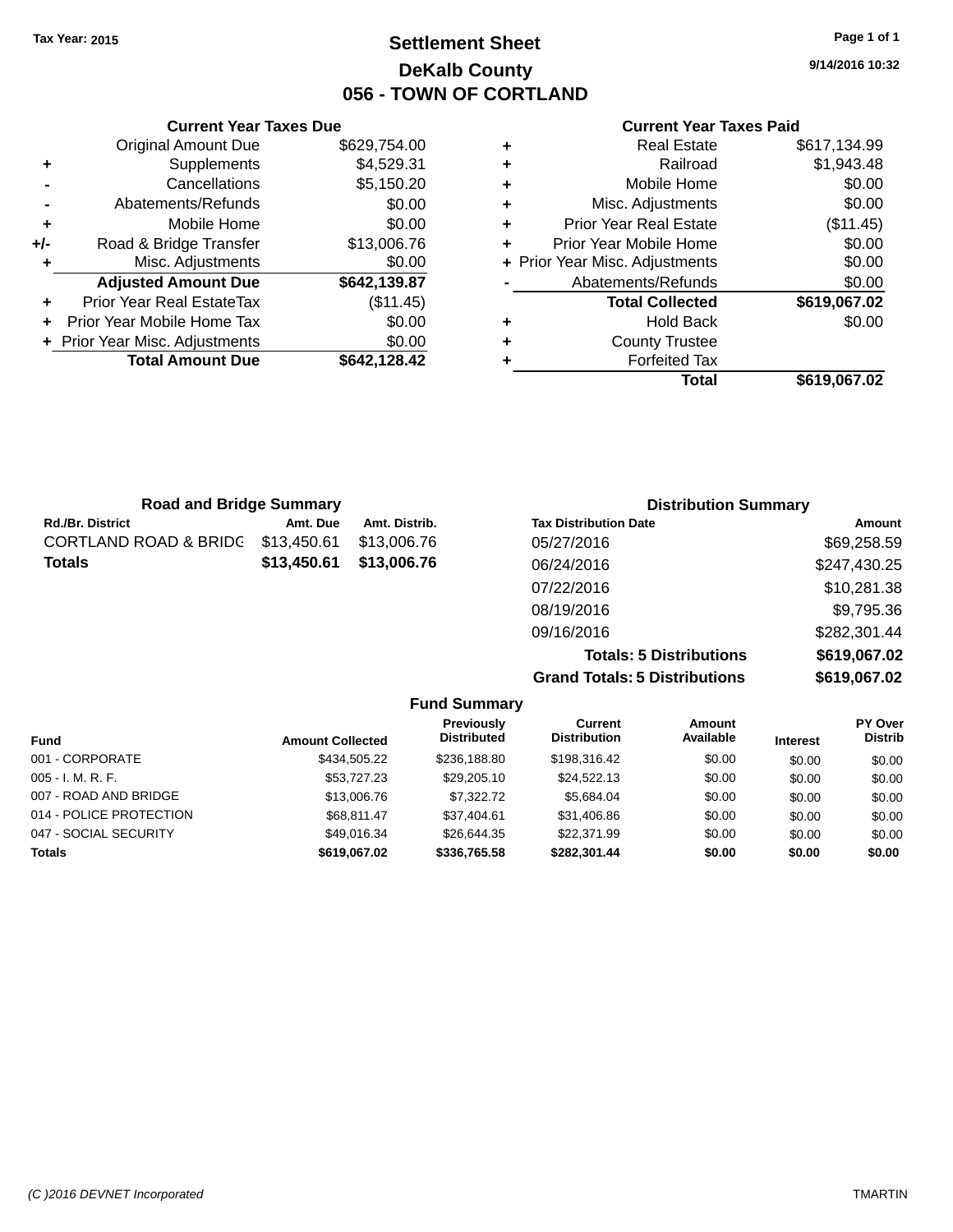## **Settlement Sheet Tax Year: 2015 Page 1 of 1 DeKalb County 057 - CORTLAND LIBRARY**

**9/14/2016 10:32**

#### **Current Year Taxes Paid**

|     | <b>Current Year Taxes Due</b>            |              |  |  |  |  |  |
|-----|------------------------------------------|--------------|--|--|--|--|--|
|     | <b>Original Amount Due</b>               | \$220,005.89 |  |  |  |  |  |
| ٠   | \$1,530.36<br>Supplements                |              |  |  |  |  |  |
|     | Cancellations                            | \$1,741.19   |  |  |  |  |  |
|     | Abatements/Refunds                       | \$0.00       |  |  |  |  |  |
| ٠   | \$0.00<br>Mobile Home                    |              |  |  |  |  |  |
| +/- | \$0.00<br>Road & Bridge Transfer         |              |  |  |  |  |  |
| ٠   | Misc. Adjustments<br>\$0.00              |              |  |  |  |  |  |
|     | <b>Adjusted Amount Due</b>               | \$219,795.06 |  |  |  |  |  |
| ٠   | Prior Year Real EstateTax                | (\$3.46)     |  |  |  |  |  |
|     | Prior Year Mobile Home Tax               | \$0.00       |  |  |  |  |  |
|     | \$0.00<br>+ Prior Year Misc. Adjustments |              |  |  |  |  |  |
|     | <b>Total Amount Due</b>                  | \$219.791.60 |  |  |  |  |  |
|     |                                          |              |  |  |  |  |  |

| ٠ | <b>Real Estate</b>             | \$211,066.29 |
|---|--------------------------------|--------------|
| ٠ | Railroad                       | \$664.74     |
| ٠ | Mobile Home                    | \$0.00       |
| ٠ | Misc. Adjustments              | \$0.00       |
| ٠ | <b>Prior Year Real Estate</b>  | (\$3.46)     |
| ٠ | Prior Year Mobile Home         | \$0.00       |
|   | + Prior Year Misc. Adjustments | \$0.00       |
|   | Abatements/Refunds             | \$0.00       |
|   | <b>Total Collected</b>         | \$211,727.57 |
| ٠ | <b>Hold Back</b>               | \$0.00       |
| ٠ | <b>County Trustee</b>          |              |
| ٠ | <b>Forfeited Tax</b>           |              |
|   | Total                          | \$211,727.57 |
|   |                                |              |

### **Distribution Summary Tax Distribution Date Amount** 05/27/2016 \$23,705.34 06/24/2016 \$84,485.06 07/22/2016 \$3,550.27 08/19/2016 \$3,349.37 09/16/2016 \$96,637.53 **Totals: 5 Distributions \$211,727.57 Grand Totals: 5 Distributions \$211,727.57**

|                                                     |                         | <b>Fund Summary</b>              |                                |                     |                 |                                  |
|-----------------------------------------------------|-------------------------|----------------------------------|--------------------------------|---------------------|-----------------|----------------------------------|
| <b>Fund</b>                                         | <b>Amount Collected</b> | Previously<br><b>Distributed</b> | Current<br><b>Distribution</b> | Amount<br>Available | <b>Interest</b> | <b>PY Over</b><br><b>Distrib</b> |
| 004 - OPERATIONS & MAINTENANCE                      | \$4,812,38              | \$2,615.89                       | \$2.196.49                     | \$0.00              | \$0.00          | \$0.00                           |
| $005 - I. M. R. F.$                                 | \$4,812.13              | \$2,615.76                       | \$2,196.37                     | \$0.00              | \$0.00          | \$0.00                           |
| 016 - LIBRARY (township, municipalities)            | \$189,106.38            | \$102,793.70                     | \$86,312.68                    | \$0.00              | \$0.00          | \$0.00                           |
| 027 - AUDIT                                         | \$1,926.92              | \$1,047.43                       | \$879.49                       | \$0.00              | \$0.00          | \$0.00                           |
| 035 - TORT JUDGMENTS, LIABILITY<br><b>INSURANCE</b> | \$481.68                | \$261.83                         | \$219.85                       | \$0.00              | \$0.00          | \$0.00                           |
| 047 - SOCIAL SECURITY                               | \$10,588.08             | \$5,755.43                       | \$4,832.65                     | \$0.00              | \$0.00          | \$0.00                           |
| <b>Totals</b>                                       | \$211,727.57            | \$115,090.04                     | \$96,637.53                    | \$0.00              | \$0.00          | \$0.00                           |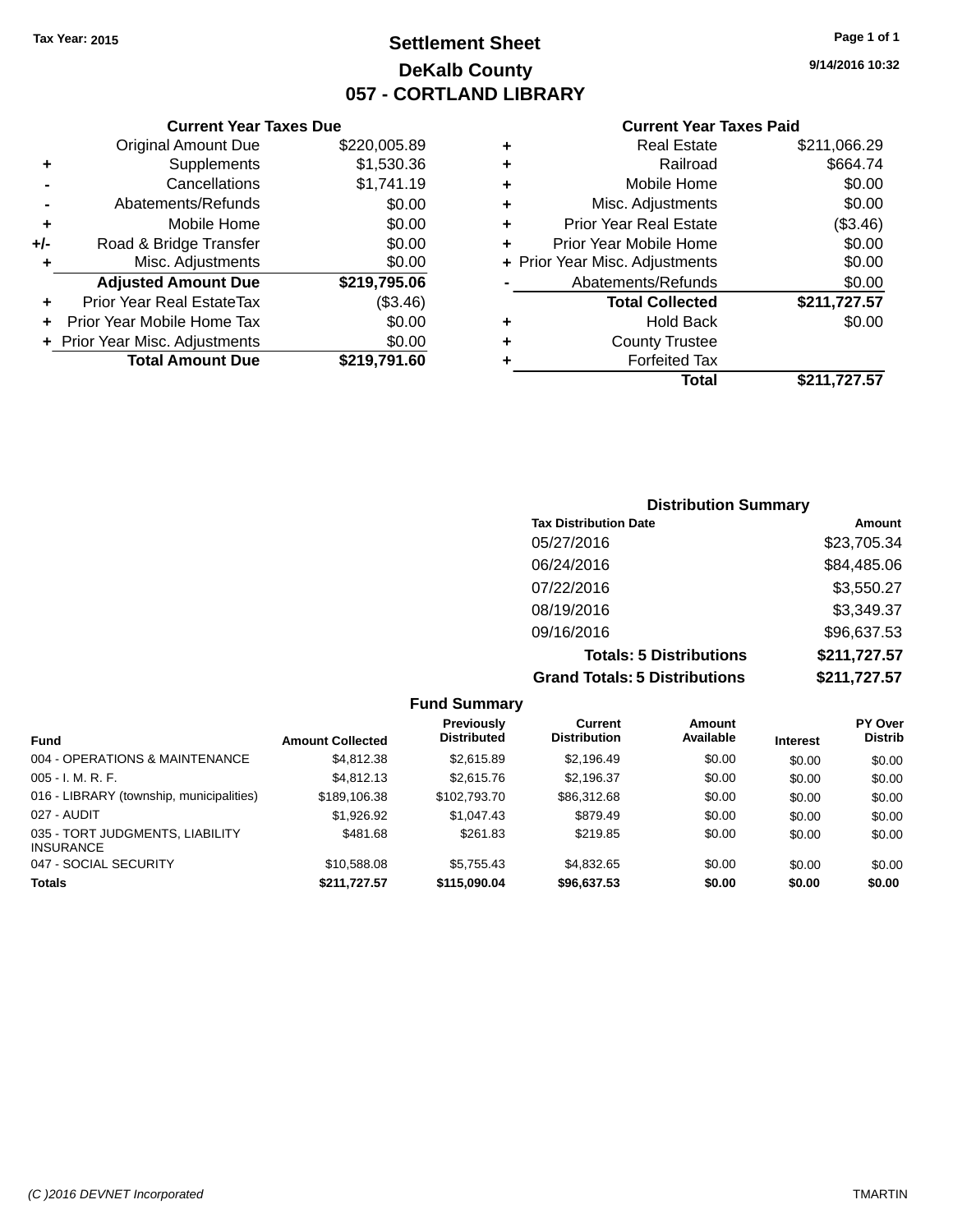**Current Year Taxes Due** Original Amount Due \$5,589,784.92

**Adjusted Amount Due \$5,678,784.82**

**Total Amount Due \$5,676,485.72**

**+** Supplements \$67,091.48 **-** Cancellations \$116,655.35 **-** Abatements/Refunds \$1.57 **+** Mobile Home \$0.00 **+/-** Road & Bridge Transfer \$137,037.10 **+** Misc. Adjustments \$1,528.24

**+** Prior Year Real EstateTax (\$2,587.85) **+** Prior Year Mobile Home Tax \$0.00 **+** Prior Year Misc. Adjustments \$288.75

## **Settlement Sheet Tax Year: 2015 Page 1 of 1 DeKalb County 058 - CITY OF DEKALB**

**9/14/2016 10:32**

#### **Current Year Taxes Paid**

| ٠ | <b>Real Estate</b>             | \$5,408,229.36 |
|---|--------------------------------|----------------|
| ٠ | Railroad                       | \$23,658.62    |
| ٠ | Mobile Home                    | \$0.00         |
| ٠ | Misc. Adjustments              | \$1,528.24     |
| ٠ | <b>Prior Year Real Estate</b>  | (\$2,587.85)   |
|   | Prior Year Mobile Home         | \$0.00         |
|   | + Prior Year Misc. Adjustments | \$288.75       |
|   | Abatements/Refunds             | \$1.57         |
|   | <b>Total Collected</b>         | \$5,431,115.55 |
| ٠ | <b>Hold Back</b>               | \$0.00         |
| ٠ | <b>County Trustee</b>          |                |
|   | <b>Forfeited Tax</b>           |                |
|   | Total                          | \$5,431,115.55 |
|   |                                |                |

| <b>Road and Bridge Summary</b>   |             |                           |                              | <b>Distribution Summary</b> |
|----------------------------------|-------------|---------------------------|------------------------------|-----------------------------|
| <b>Rd./Br. District</b>          | Amt. Due    | Amt. Distrib.             | <b>Tax Distribution Date</b> | Amount                      |
| AFTON ROAD & BRIDGE              | \$15,449.93 | \$14.794.07               | 05/27/2016                   | \$534,829.03                |
| <b>CORTLAND ROAD &amp; BRIDC</b> | \$951.74    | \$920.26                  | 06/24/2016                   | \$2,361,933.26              |
| DEKALB ROAD & BRIDGE             |             | \$126,983.42 \$121,322.77 | 07/22/2016                   | \$56,437.43                 |
| <b>Totals</b>                    |             | \$143,385.09 \$137,037.10 | 08/19/2016                   | \$148,149.06                |
|                                  |             |                           | 09/16/2016                   | \$2,329,766.77              |

**Totals: 5 Distributions \$5,431,115.55 Grand Totals: 5 Distributions \$5,431,115.55**

|                             |                         |                                        | 91 GI 10 I 10 I 10 I 10 PIULI IN GLIU 110 |                     |                 |                           |
|-----------------------------|-------------------------|----------------------------------------|-------------------------------------------|---------------------|-----------------|---------------------------|
|                             |                         | <b>Fund Summary</b>                    |                                           |                     |                 |                           |
| <b>Fund</b>                 | <b>Amount Collected</b> | Previously<br><b>Distributed</b>       | <b>Current</b><br><b>Distribution</b>     | Amount<br>Available | <b>Interest</b> | PY Over<br><b>Distrib</b> |
| 001 - CORPORATE             | \$780,548,30            | \$445,624,66                           | \$334,923.64                              | \$0.00              | \$0.00          | \$0.00                    |
| 003 - BONDS AND INTEREST    | \$468,764.18            | \$267,623.26                           | \$201,140.92                              | \$0.00              | \$0.00          | \$0.00                    |
| 005 - I. M. R. F.           | \$237.794.13            | \$135,759.61                           | \$102.034.52                              | \$0.00              | \$0.00          | \$0.00                    |
| 007 - ROAD AND BRIDGE       | \$137,037.10            | \$78,893,98                            | \$58,143.12                               | \$0.00              | \$0.00          | \$0.00                    |
| 013 - FIREFIGHTER'S PENSION | \$2,062,657.67          | \$1.177.596.75                         | \$885,060.92                              | \$0.00              | \$0.00          | \$0.00                    |
| 015 - POLICE PENSION        | \$1,550,317.95          | \$885.095.67                           | \$665,222.28                              | \$0.00              | \$0.00          | \$0.00                    |
| 047 - SOCIAL SECURITY       | \$193,996.22            | \$110.754.85                           | \$83.241.37                               | \$0.00              | \$0.00          | \$0.00                    |
| <b>Totals</b>               | \$5,431,115.55          | \$3,101,348.78                         | \$2,329,766.77                            | \$0.00              | \$0.00          | \$0.00                    |
|                             |                         | <b>Miscellaneous Adjustment Detail</b> |                                           |                     |                 |                           |

#### **Year** Source **Account Type A** Annung Amount Adjustment Description 2014 RE - Real Estate Back Tax Collected \$258.78 IGNELZI REDEMPTION 08-23-156-014 by TBA 2014 RE - Real Estate Back Tax Collected \$29.97 SIDDIQUI REDEMPTION 08-15-329-012 by TBA 2015 RE - Real Estate Paymt In Lieu of Tax \$1,528.24 HOUSING AUTHORITY DEKALB UNITS by TBA **Totals \$1,816.99 3 entries Abatement Detail**

| Year Source                        | <b>Account Type</b> | <b>Amount Adiustment Description</b>             |
|------------------------------------|---------------------|--------------------------------------------------|
| 2015 RE - Real Estate RE Abatement |                     | \$0.62 PTAB INTEREST REFUND 08-15-426-004 by TBA |
| 2015 RE - Real Estate RE Abatement |                     | \$0.92 PTAB INTEREST REFUND 08-26-352-007 by TBA |
| <b>Totals 2 entries</b>            |                     | \$1.54                                           |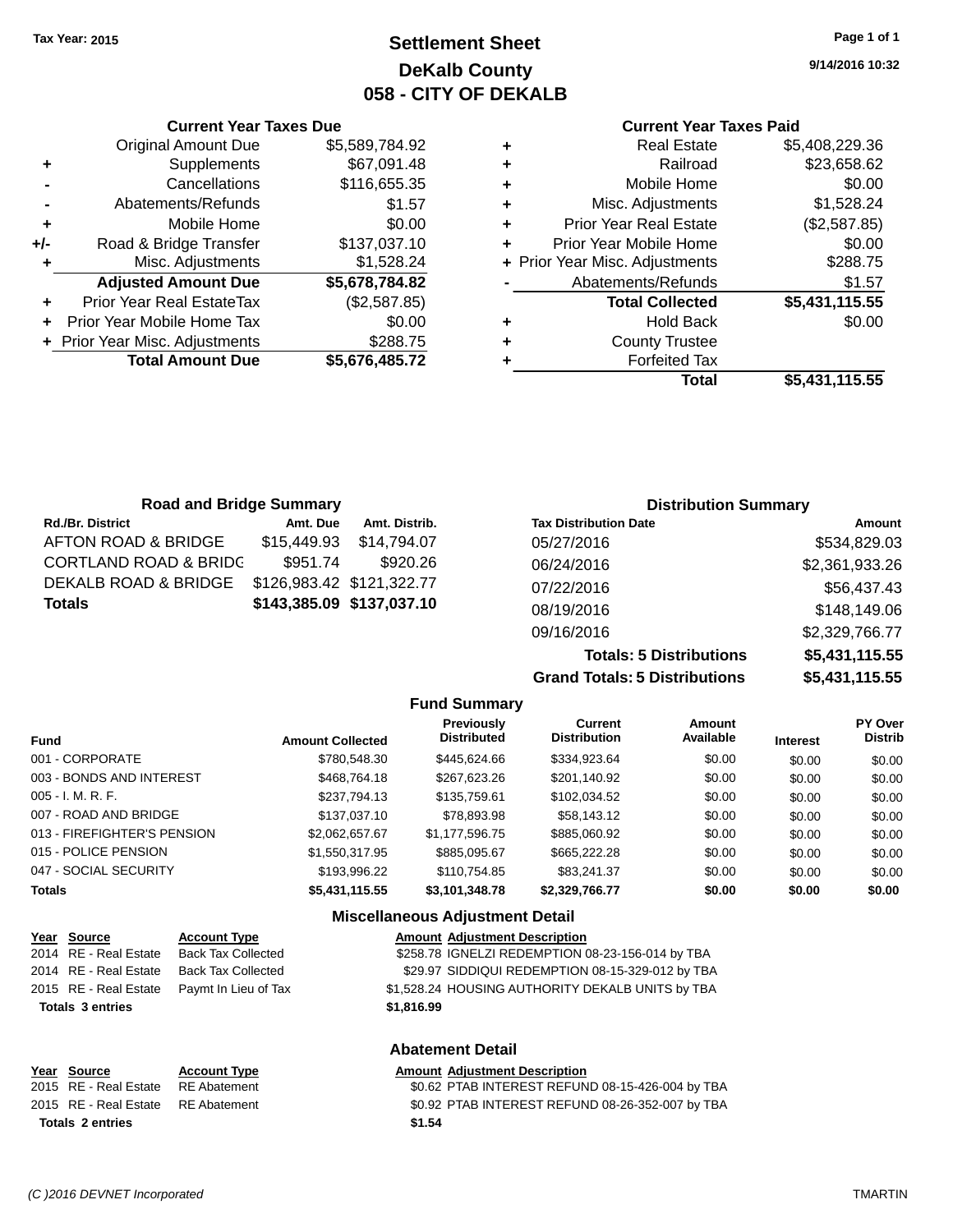## **Settlement Sheet Tax Year: 2015 Page 1 of 1 DeKalb County 059 - DE KALB LIBRARY**

**9/14/2016 10:32**

#### **Current Year Taxes Paid**

|     | <b>Current Year Taxes Due</b>  |                |  |
|-----|--------------------------------|----------------|--|
|     | <b>Original Amount Due</b>     | \$2,298,590.38 |  |
| ٠   | Supplements                    | \$26,615.06    |  |
|     | Cancellations                  | \$46,977.58    |  |
|     | Abatements/Refunds             | \$0.64         |  |
| ٠   | Mobile Home                    | \$0.00         |  |
| +/- | Road & Bridge Transfer         | \$0.00         |  |
| ٠   | Misc. Adjustments              | \$628.43       |  |
|     | <b>Adjusted Amount Due</b>     | \$2,278,855.65 |  |
| ÷   | Prior Year Real EstateTax      | (\$1,008.48)   |  |
|     | Prior Year Mobile Home Tax     | \$0.00         |  |
|     | + Prior Year Misc. Adjustments | \$109.02       |  |
|     | <b>Total Amount Due</b>        | \$2,277,956.19 |  |
|     |                                |                |  |

| <b>Hold Back</b><br><b>County Trustee</b><br><b>Forfeited Tax</b> | \$0.00         |
|-------------------------------------------------------------------|----------------|
|                                                                   |                |
|                                                                   |                |
|                                                                   |                |
| <b>Total Collected</b>                                            | \$2,177,017.44 |
| Abatements/Refunds                                                | \$0.64         |
| + Prior Year Misc. Adjustments                                    | \$109.02       |
| Prior Year Mobile Home                                            | \$0.00         |
| <b>Prior Year Real Estate</b>                                     | (\$1,008.48)   |
| Misc. Adjustments                                                 | \$628.43       |
| Mobile Home                                                       | \$0.00         |
| Railroad                                                          | \$9,507.94     |
| <b>Real Estate</b>                                                | \$2,167,781.17 |
|                                                                   |                |

## **Distribution Summary Tax Distribution Date Amount** 05/27/2016 \$213,995.31 06/24/2016 \$946,685.96 07/22/2016 \$22,672.33 08/19/2016 \$59,521.17 09/16/2016 \$934,142.67 **Totals: 5 Distributions \$2,177,017.44 Grand Totals: 5 Distributions \$2,177,017.44**

#### **Fund Summary**

| <b>Amount Collected</b> | <b>Previously</b><br><b>Distributed</b> | Current<br><b>Distribution</b> | Amount<br>Available | <b>Interest</b> | <b>PY Over</b><br><b>Distrib</b> |
|-------------------------|-----------------------------------------|--------------------------------|---------------------|-----------------|----------------------------------|
| \$2,177,017,44          | \$1,242,874.77                          | \$934.142.67                   | \$0.00              | \$0.00          | \$0.00                           |
| \$2.177.017.44          | \$1.242.874.77                          | \$934.142.67                   | \$0.00              | \$0.00          | \$0.00                           |
|                         |                                         | .                              |                     |                 |                                  |

#### **Miscellaneous Adjustment Detail**

| <u>Year Source</u>      | <b>Account Type</b>       | <b>Amount Adjustment Description</b>             |  |
|-------------------------|---------------------------|--------------------------------------------------|--|
| 2014 RE - Real Estate   | <b>Back Tax Collected</b> | \$97.71 IGNELZI REDEMPTION 08-23-156-014 by TBA  |  |
| 2014 RE - Real Estate   | <b>Back Tax Collected</b> | \$11.31 SIDDIQUI REDEMPTION 08-15-329-012 by TBA |  |
| 2015 RE - Real Estate   | Paymt In Lieu of Tax      | \$628.43 HOUSING AUTHORITY DEKALB UNITS by TBA   |  |
| <b>Totals 3 entries</b> |                           | \$737.45                                         |  |
|                         |                           |                                                  |  |
|                         |                           |                                                  |  |

#### **Abatement Detail**

| Year Source                        | <b>Account Type</b> | <b>Amount Adjustment Description</b>             |
|------------------------------------|---------------------|--------------------------------------------------|
| 2015 RE - Real Estate              | RE Abatement        | \$0.26 PTAB INTEREST REFUND 08-15-426-004 by TBA |
| 2015 RE - Real Estate RE Abatement |                     | \$0.38 PTAB INTEREST REFUND 08-26-352-007 by TBA |
| <b>Totals 2 entries</b>            |                     | \$0.64                                           |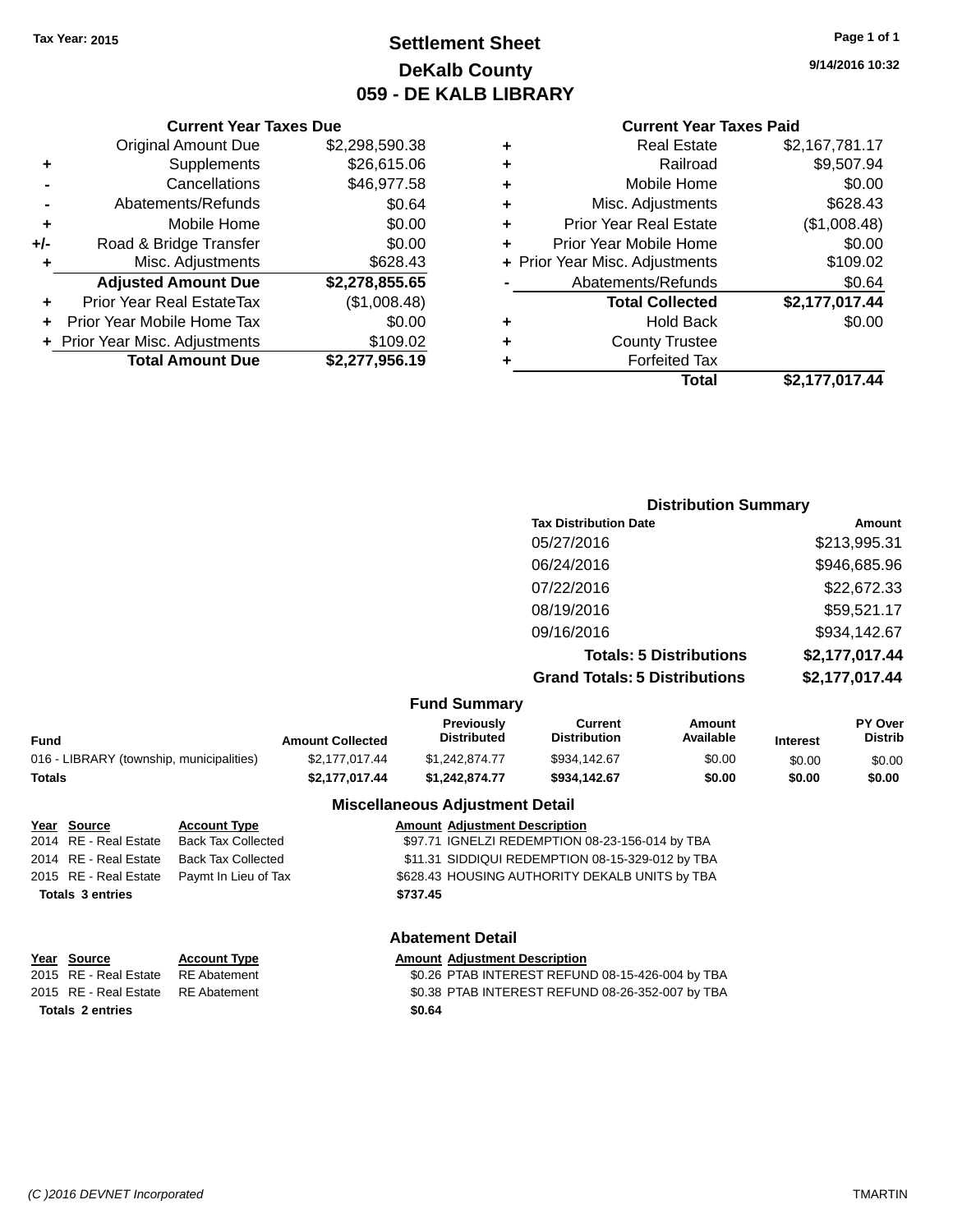## **Settlement Sheet Tax Year: 2015 Page 1 of 1 DeKalb County 060 - DEKALB SSA #3**

|     | <b>Current Year Taxes Due</b>  |        |
|-----|--------------------------------|--------|
|     | Original Amount Due            | \$0.00 |
| ٠   | Supplements                    | \$0.00 |
|     | Cancellations                  | \$0.00 |
|     | Abatements/Refunds             | \$0.00 |
| ٠   | Mobile Home                    | \$0.00 |
| +/- | Road & Bridge Transfer         | \$0.00 |
|     | Misc. Adjustments              | \$0.00 |
|     | <b>Adjusted Amount Due</b>     | \$0.00 |
|     | Prior Year Real EstateTax      | \$0.00 |
|     | Prior Year Mobile Home Tax     | \$0.00 |
|     | + Prior Year Misc. Adjustments | \$0.00 |
|     | <b>Total Amount Due</b>        | \$0.00 |
|     |                                |        |

#### **Current Year Taxes Paid +** Real Estate \$0.00 **+** Railroad \$0.00 **+** Mobile Home \$0.00 **+** Misc. Adjustments \$0.00 **+** Prior Year Real Estate \$0.00 **+** Prior Year Mobile Home \$0.00<br> **+** Prior Year Misc. Adjustments \$0.00 **+ Prior Year Misc. Adjustments -** Abatements/Refunds \$0.00 **Total Collected \$0.00 +** Hold Back \$0.00 **+** County Trustee **+** Forfeited Tax

**Total \$0.00**

|                            |                         | <b>Fund Summary</b>                     |                                |                     |                 |                           |
|----------------------------|-------------------------|-----------------------------------------|--------------------------------|---------------------|-----------------|---------------------------|
| <b>Fund</b>                | <b>Amount Collected</b> | <b>Previously</b><br><b>Distributed</b> | Current<br><b>Distribution</b> | Amount<br>Available | <b>Interest</b> | PY Over<br><b>Distrib</b> |
| 023 - SPECIAL SERVICE AREA | \$0.00                  | \$0.00                                  | \$0.00                         | \$0.00              | \$0.00          | \$0.00                    |
| <b>Totals</b>              | \$0.00                  | \$0.00                                  | \$0.00                         | \$0.00              | \$0.00          | \$0.00                    |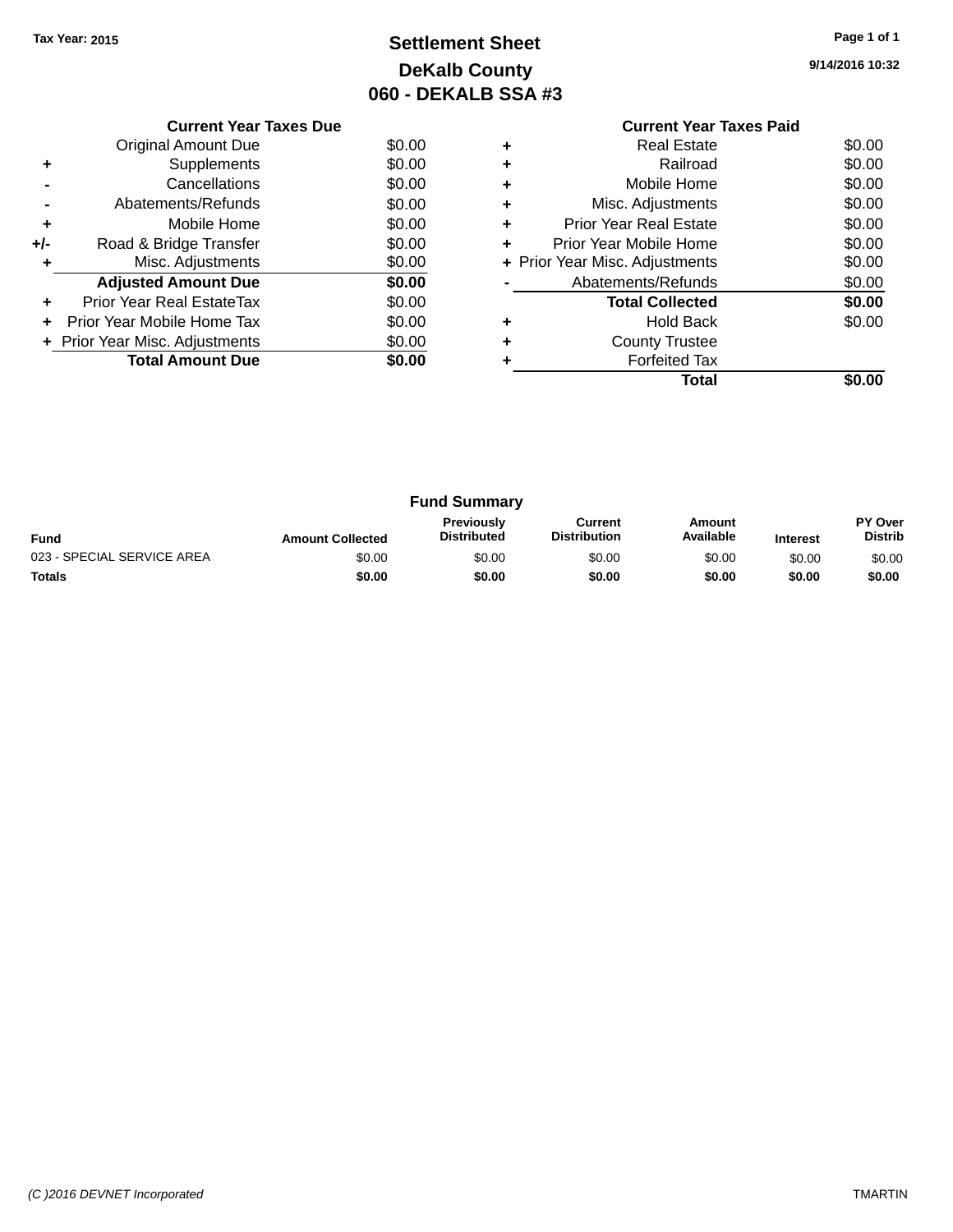**Current Year Taxes Due** Original Amount Due \$5,001.17

**Adjusted Amount Due \$4,999.22**

**Total Amount Due \$4,999.22**

**+** Supplements \$8.68 **-** Cancellations \$10.63 **-** Abatements/Refunds \$0.00 **+** Mobile Home \$0.00 **+/-** Road & Bridge Transfer \$0.00<br> **+** Misc. Adjustments \$0.00

**+** Prior Year Real EstateTax \$0.00 **+** Prior Year Mobile Home Tax \$0.00 **+ Prior Year Misc. Adjustments**  $$0.00$ 

**+** Misc. Adjustments

## **Settlement Sheet Tax Year: 2015 Page 1 of 1 DeKalb County 061 - DEKALB SSA #4**

**9/14/2016 10:32**

|   | <b>Current Year Taxes Paid</b> |            |
|---|--------------------------------|------------|
| ٠ | <b>Real Estate</b>             | \$4,915.98 |
| ٠ | Railroad                       | \$0.00     |
| ٠ | Mobile Home                    | \$0.00     |
| ٠ | Misc. Adjustments              | \$0.00     |
| ٠ | <b>Prior Year Real Estate</b>  | \$0.00     |
| ٠ | Prior Year Mobile Home         | \$0.00     |
|   | + Prior Year Misc. Adjustments | \$0.00     |
|   | Abatements/Refunds             | \$0.00     |
|   | <b>Total Collected</b>         | \$4,915.98 |
| ٠ | <b>Hold Back</b>               | \$0.00     |
|   | <b>County Trustee</b>          |            |
| ٠ | <b>Forfeited Tax</b>           |            |
|   | Total                          | \$4,915.98 |

|                           |                                  |                                       |                                   | <b>Distribution Summary</b> |                           |  |
|---------------------------|----------------------------------|---------------------------------------|-----------------------------------|-----------------------------|---------------------------|--|
|                           |                                  | <b>Tax Distribution Date</b>          |                                   |                             | <b>Amount</b>             |  |
|                           |                                  | 05/27/2016                            |                                   |                             | \$520.79                  |  |
|                           |                                  | 06/24/2016                            |                                   |                             | \$2,088.50                |  |
|                           |                                  | 07/22/2016                            |                                   |                             | \$45.91                   |  |
|                           |                                  | 08/19/2016                            |                                   |                             | \$58.91                   |  |
|                           |                                  | 09/16/2016                            |                                   |                             | \$2,201.87                |  |
|                           |                                  |                                       | <b>Totals: 5 Distributions</b>    |                             | \$4,915.98                |  |
|                           |                                  | <b>Grand Totals: 5 Distributions</b>  |                                   |                             | \$4,915.98                |  |
|                           | <b>Fund Summary</b>              |                                       |                                   |                             |                           |  |
| And a count Architectural | Previously<br><b>Dictributed</b> | <b>Current</b><br><b>Dictribution</b> | <b>Amount</b><br><b>Available</b> | the discussion of the       | PY Over<br><b>Dictrib</b> |  |

|                         | <b>Previously</b>  | Current             | Amount    |                 | <b>PY Over</b> |
|-------------------------|--------------------|---------------------|-----------|-----------------|----------------|
| <b>Amount Collected</b> | <b>Distributed</b> | <b>Distribution</b> | Available | <b>Interest</b> | <b>Distrib</b> |
| \$4.915.98              | \$2.714.11         | \$2,201.87          | \$0.00    | \$0.00          | \$0.00         |
| \$4,915.98              | \$2.714.11         | \$2.201.87          | \$0.00    | \$0.00          | \$0.00         |
|                         |                    |                     |           |                 |                |

#### *(C )2016 DEVNET Incorporated* TMARTIN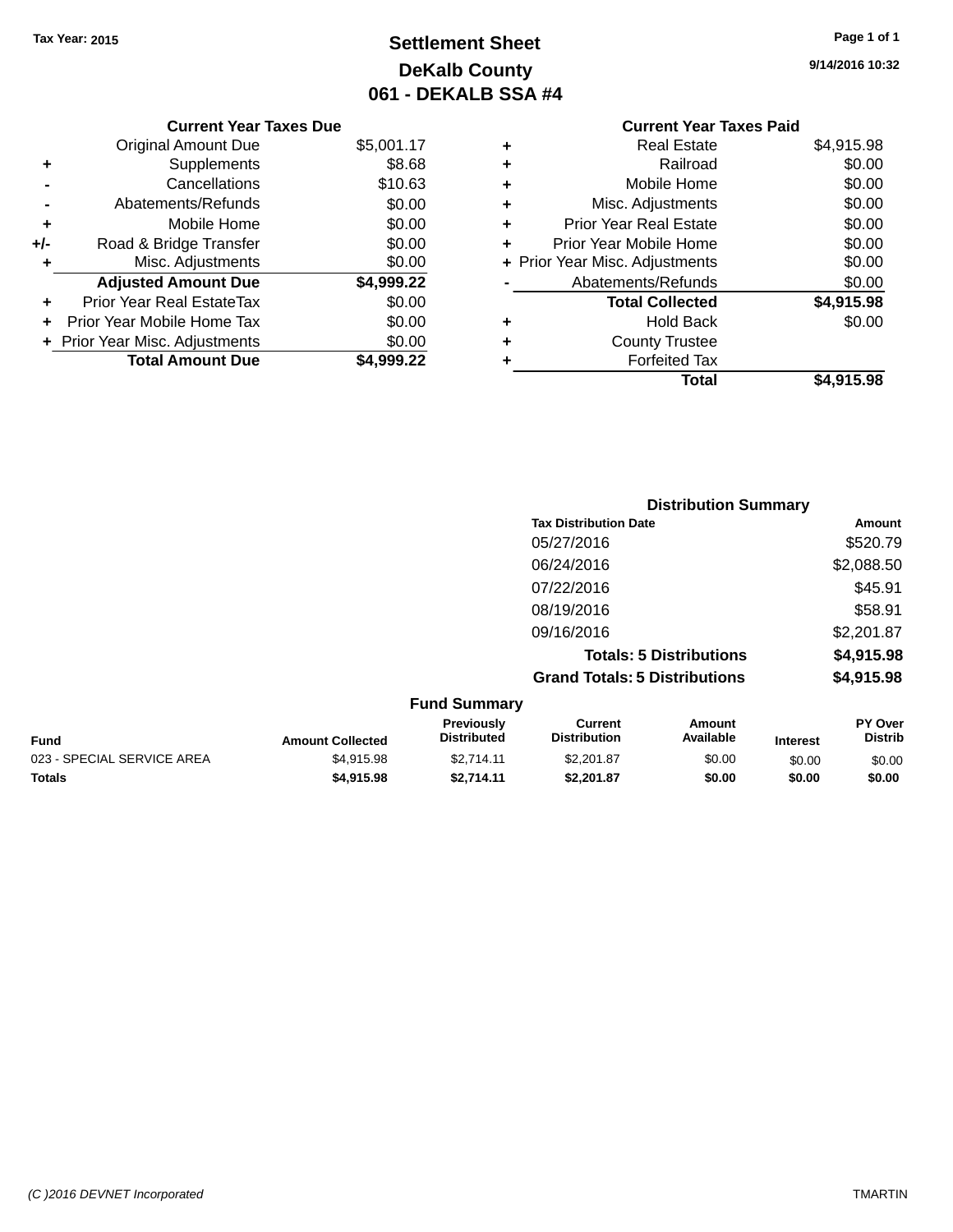**Current Year Taxes Due** Original Amount Due \$687,343.09

**Adjusted Amount Due \$717,853.17**

**Total Amount Due \$717,347.68**

**+** Supplements \$3,448.13 **-** Cancellations \$4,870.54 **-** Abatements/Refunds \$20.37 **+** Mobile Home \$0.00 **+/-** Road & Bridge Transfer \$31,900.15 **+** Misc. Adjustments \$52.71

**+** Prior Year Real EstateTax (\$516.39) **+** Prior Year Mobile Home Tax \$0.00 **+** Prior Year Misc. Adjustments \$10.90

## **Settlement Sheet Tax Year: 2015 Page 1 of 1 DeKalb County 062 - CITY OF GENOA**

**9/14/2016 10:32**

## **Current Year Taxes Paid**

| <b>Total</b>                   | \$687,646.14 |
|--------------------------------|--------------|
| <b>Forfeited Tax</b>           |              |
| <b>County Trustee</b>          |              |
| <b>Hold Back</b>               | \$0.00       |
| <b>Total Collected</b>         | \$687,646.14 |
| Abatements/Refunds             | \$20.37      |
| + Prior Year Misc. Adjustments | \$10.90      |
| Prior Year Mobile Home         | \$0.00       |
| <b>Prior Year Real Estate</b>  | (\$516.39)   |
| Misc. Adjustments              | \$52.71      |
| Mobile Home                    | \$0.00       |
| Railroad                       | \$1,867.60   |
| <b>Real Estate</b>             | \$686,251.69 |
|                                |              |

| <b>Road and Bridge Summary</b> |             |               | <b>Distribution Summary</b>  |              |
|--------------------------------|-------------|---------------|------------------------------|--------------|
| <b>Rd./Br. District</b>        | Amt. Due    | Amt. Distrib. | <b>Tax Distribution Date</b> | Amount       |
| <b>GENOA ROAD &amp; BRIDGE</b> | \$24,894.26 | \$24.016.87   | 05/27/2016                   | \$70,985.13  |
| KINGSTON ROAD & BRIDG          | \$8,129.16  | \$7,883.28    | 06/24/2016                   | \$298,077.62 |
| <b>Totals</b>                  | \$33,023.42 | \$31,900.15   | 07/22/2016                   | \$9,442.87   |
|                                |             |               | 08/19/2016                   | \$16,866.55  |
|                                |             |               | 09/16/2016                   | \$292,273.97 |

**Totals: 5 Distributions \$687,646.14 Grand Totals: 5 Distributions \$687,646.14**

|                          |                         | <b>Fund Summary</b>                     |                                |                     |                 |                           |
|--------------------------|-------------------------|-----------------------------------------|--------------------------------|---------------------|-----------------|---------------------------|
| <b>Fund</b>              | <b>Amount Collected</b> | <b>Previously</b><br><b>Distributed</b> | Current<br><b>Distribution</b> | Amount<br>Available | <b>Interest</b> | PY Over<br><b>Distrib</b> |
| 001 - CORPORATE          | \$285.094.05            | \$163,633.87                            | \$121,460.18                   | \$0.00              | \$0.00          | \$0.00                    |
| 003 - BONDS AND INTEREST | \$0.00                  | \$0.00                                  | \$0.00                         | \$0.00              | \$0.00          | \$0.00                    |
| 007 - ROAD AND BRIDGE    | \$31,900.15             | \$18,997.24                             | \$12,902.91                    | \$0.00              | \$0.00          | \$0.00                    |
| 014 - POLICE PROTECTION  | \$351,637.88            | \$201,827.66                            | \$149,810.22                   | \$0.00              | \$0.00          | \$0.00                    |
| 047 - SOCIAL SECURITY    | \$9,507.03              | \$5,456.70                              | \$4,050.33                     | \$0.00              | \$0.00          | \$0.00                    |
| 143 - MEDICARE           | \$9,507.03              | \$5,456.70                              | \$4,050.33                     | \$0.00              | \$0.00          | \$0.00                    |
| <b>Totals</b>            | \$687,646.14            | \$395,372.17                            | \$292,273.97                   | \$0.00              | \$0.00          | \$0.00                    |
|                          |                         | <b>Miscellaneous Adjustment Detail</b>  |                                |                     |                 |                           |

| Year Source             | <b>Account Type</b>       | <b>Amount Adjustment Description</b>                          |  |  |  |
|-------------------------|---------------------------|---------------------------------------------------------------|--|--|--|
| 2014 RE - Real Estate   | Back Tax Collected        | \$10.90 RIVERBEND DEVELOPMENT REDEMPTION 02-24-452-011 by TBA |  |  |  |
| 2015 RE - Real Estate   | <b>Back Tax Collected</b> | \$52.71 NIKOLS REDEMPTION 03-19-429-033 by TBA                |  |  |  |
| <b>Totals 2 entries</b> |                           | \$63.61                                                       |  |  |  |
| <b>Abatement Detail</b> |                           |                                                               |  |  |  |

#### **Year Source Account Type Amount Adjustment Description** 2015 RE - Real Estate RE Abatement \$19.83 PTAB INTEREST REFUND 03-29-152-012 by TBA **Totals \$19.83 1 entries**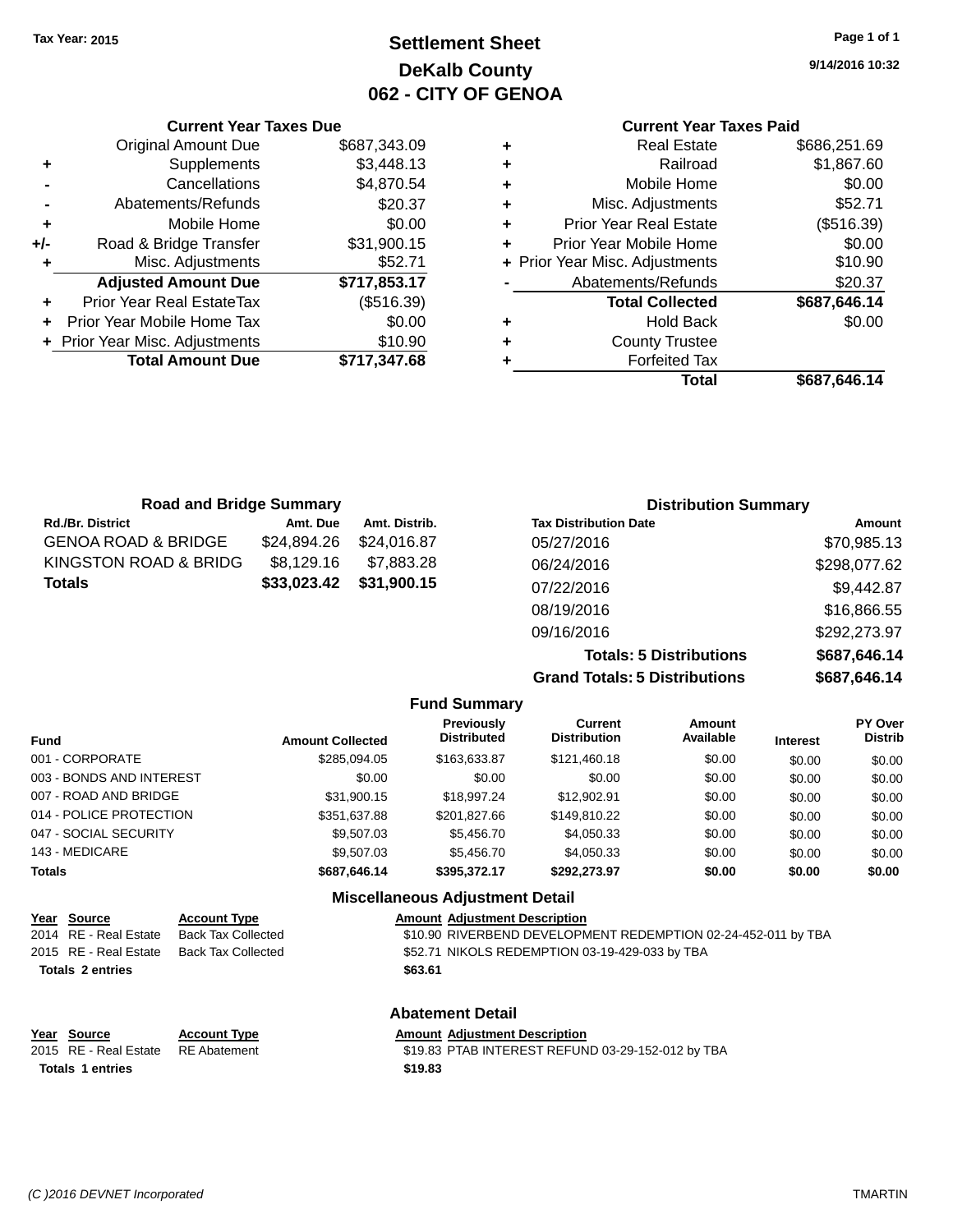## **Settlement Sheet Tax Year: 2015 Page 1 of 1 DeKalb County 063 - VILLAGE OF HINCKLEY**

**9/14/2016 10:32**

#### **Current Year Taxes Paid**

|       | <b>Current Year Taxes Due</b>  |              |
|-------|--------------------------------|--------------|
|       | <b>Original Amount Due</b>     | \$272,552.86 |
| ٠     | Supplements                    | \$2,154.92   |
|       | Cancellations                  | \$2,558.44   |
|       | Abatements/Refunds             | \$0.00       |
| ٠     | Mobile Home                    | \$0.00       |
| $+/-$ | Road & Bridge Transfer         | \$32,015.96  |
| ٠     | Misc. Adjustments              | \$68.44      |
|       | <b>Adjusted Amount Due</b>     | \$304,233.74 |
|       | Prior Year Real EstateTax      | \$284.26     |
|       | Prior Year Mobile Home Tax     | \$0.00       |
|       | + Prior Year Misc. Adjustments | \$105.30     |
|       | <b>Total Amount Due</b>        | \$304,623.30 |
|       |                                |              |

| <b>Road and Bridge Summary</b> |                                          |               | <b>Distribution Summary</b>  |               |
|--------------------------------|------------------------------------------|---------------|------------------------------|---------------|
| <b>Rd./Br. District</b>        | Amt. Due                                 | Amt. Distrib. | <b>Tax Distribution Date</b> | <b>Amount</b> |
| SQUAW GROVE ROAD & B           | \$33,517.42                              | \$32,015.96   | 05/27/2016                   | \$27,802.06   |
| Totals                         | \$33,517.42<br>\$32,015.96<br>06/24/2016 | \$132,333.11  |                              |               |
|                                |                                          |               | 07/22/2016                   | \$2,028.60    |
|                                |                                          |               | 08/19/2016                   | \$7,855.81    |
|                                |                                          |               | 09/16/2016                   | \$124,058.23  |
|                                |                                          |               |                              | *********     |

**Totals: 5 Distributions \$294,077.81 Grand Totals: 5 Distributions \$294,077.81**

|                                               |                         | <b>Fund Summary</b>              |                                       |                     |                 |                           |
|-----------------------------------------------|-------------------------|----------------------------------|---------------------------------------|---------------------|-----------------|---------------------------|
| Fund                                          | <b>Amount Collected</b> | <b>Previously</b><br>Distributed | <b>Current</b><br><b>Distribution</b> | Amount<br>Available | <b>Interest</b> | PY Over<br><b>Distrib</b> |
| 001 - CORPORATE                               | \$125,383,75            | \$72,327.43                      | \$53,056.32                           | \$0.00              | \$0.00          | \$0.00                    |
| $005 - I. M. R. F.$                           | \$25.194.35             | \$14,533.33                      | \$10,661.02                           | \$0.00              | \$0.00          | \$0.00                    |
| 007 - ROAD AND BRIDGE                         | \$32,015.96             | \$18,849.56                      | \$13,166.40                           | \$0.00              | \$0.00          | \$0.00                    |
| 014 - POLICE PROTECTION                       | \$42,448.78             | \$24,486.52                      | \$17,962.26                           | \$0.00              | \$0.00          | \$0.00                    |
| 027 - AUDIT                                   | \$9.045.07              | \$5.217.64                       | \$3,827.43                            | \$0.00              | \$0.00          | \$0.00                    |
| 035 - TORT JUDGEMENTS/LIABILITY<br><b>INS</b> | \$15,320.14             | \$8,837.40                       | \$6,482.74                            | \$0.00              | \$0.00          | \$0.00                    |
| 047 - SOCIAL SECURITY                         | \$29.713.35             | \$17.140.11                      | \$12,573.24                           | \$0.00              | \$0.00          | \$0.00                    |
| 048 - SCHOOL CROSSING GUARDS                  | \$5,725.80              | \$3,302.92                       | \$2,422.88                            | \$0.00              | \$0.00          | \$0.00                    |
| 062 - WORKERS COMPENSATION                    | \$9,230.61              | \$5,324.67                       | \$3,905.94                            | \$0.00              | \$0.00          | \$0.00                    |
| <b>Totals</b>                                 | \$294,077.81            | \$170,019.58                     | \$124,058.23                          | \$0.00              | \$0.00          | \$0.00                    |
|                                               |                         |                                  |                                       |                     |                 |                           |

#### **Miscellaneous Adjustment Detail**

| Year Source             | <b>Account Type</b>                        | <b>Amount Adjustment Description</b>                    |
|-------------------------|--------------------------------------------|---------------------------------------------------------|
| 2014 RE - Real Estate   | Back Tax Collected                         | \$93.54 STILES REDEMPTION 15-15-228-034 by TBA          |
| 2014 RE - Real Estate   | Back Tax Collected                         | \$11.76 STILES REDEMPTION 15-15-228-005 by TBA          |
|                         | 2015 RE - Real Estate Paymt In Lieu of Tax | \$68.44 HOUSING AUTHORITY SUNSET VIEW APARTMENTS by TBA |
| <b>Totals 3 entries</b> |                                            | \$173.74                                                |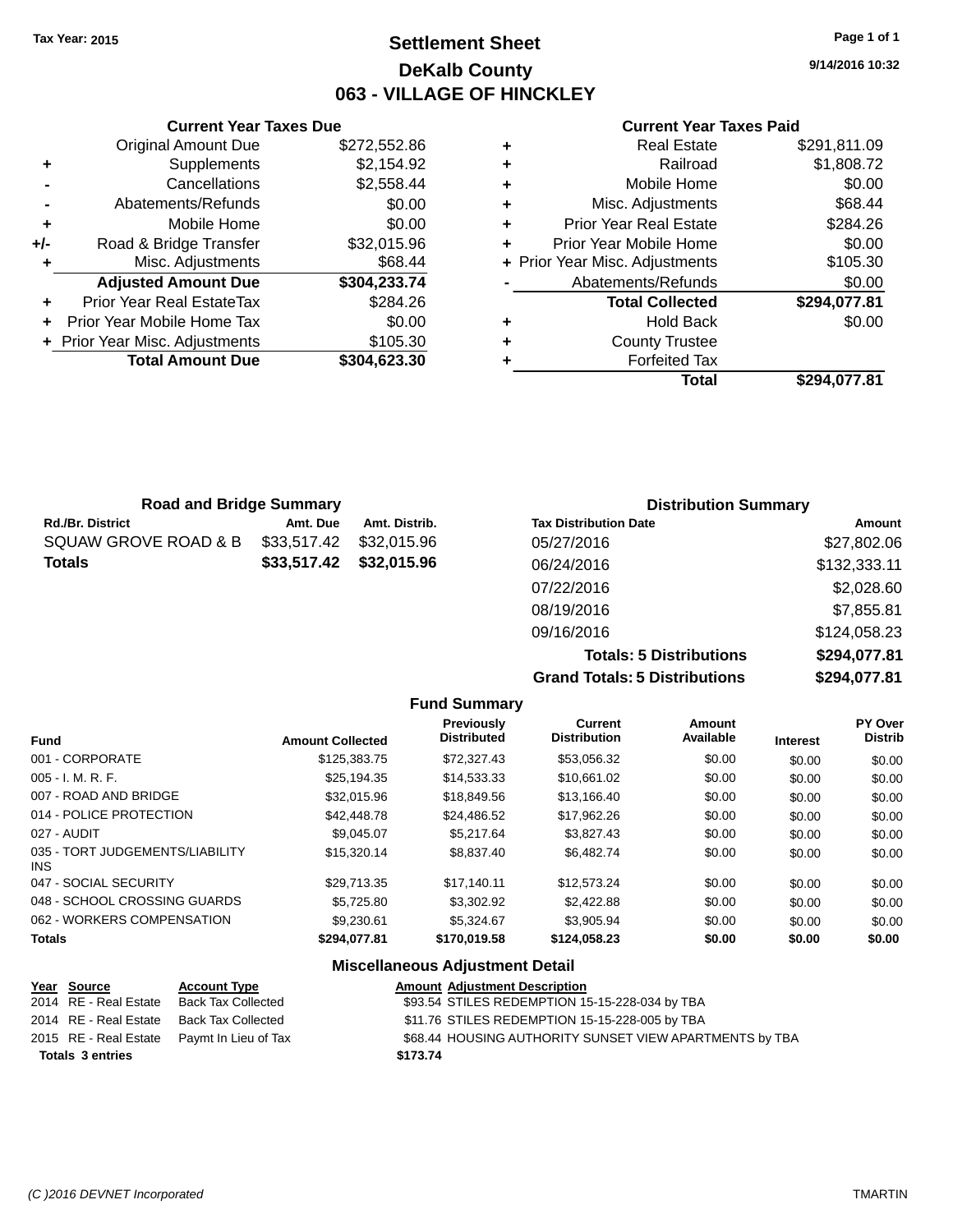## **Settlement Sheet Tax Year: 2015 Page 1 of 1 DeKalb County 064 - VILLAGE OF KINGSTON**

**9/14/2016 10:32**

#### **Current Year Taxes Paid**

|     | <b>Current Year Taxes Due</b>  |              |
|-----|--------------------------------|--------------|
|     | <b>Original Amount Due</b>     | \$148,735.25 |
| ٠   | Supplements                    | \$737.65     |
|     | Cancellations                  | \$1,570.21   |
|     | Abatements/Refunds             | \$0.00       |
| ٠   | Mobile Home                    | \$0.00       |
| +/- | Road & Bridge Transfer         | \$12,291.13  |
|     | Misc. Adjustments              | \$92.51      |
|     | <b>Adjusted Amount Due</b>     | \$160,286.33 |
|     | Prior Year Real EstateTax      | (\$174.46)   |
|     | Prior Year Mobile Home Tax     | \$0.00       |
|     | + Prior Year Misc. Adjustments | \$0.00       |
|     | <b>Total Amount Due</b>        | \$160,111.87 |
|     |                                |              |

| ٠ | <b>Real Estate</b>             | \$153,918.61 |
|---|--------------------------------|--------------|
| ٠ | Railroad                       | \$483.90     |
| ٠ | Mobile Home                    | \$0.00       |
| ٠ | Misc. Adjustments              | \$92.51      |
| ٠ | <b>Prior Year Real Estate</b>  | (\$174.46)   |
| ٠ | Prior Year Mobile Home         | \$0.00       |
|   | + Prior Year Misc. Adjustments | \$0.00       |
|   | Abatements/Refunds             | \$0.00       |
|   | <b>Total Collected</b>         | \$154,320.56 |
| ٠ | <b>Hold Back</b>               | \$0.00       |
| ٠ | <b>County Trustee</b>          |              |
| ٠ | <b>Forfeited Tax</b>           |              |
|   | Total                          | \$154,320.56 |
|   |                                |              |

| <b>Road and Bridge Summary</b> |             |               | <b>Distribution Summary</b>  |             |
|--------------------------------|-------------|---------------|------------------------------|-------------|
| Rd./Br. District               | Amt. Due    | Amt. Distrib. | <b>Tax Distribution Date</b> | Amount      |
| KINGSTON ROAD & BRIDG          | \$12,673.39 | \$12.291.13   | 05/27/2016                   | \$18,588.45 |
| Totals                         | \$12,673.39 | \$12,291.13   | 06/24/2016                   | \$64,332.70 |
|                                |             |               | 07/22/2016                   | \$1,572.46  |
|                                |             |               | 08/19/2016                   | \$4,121.30  |
|                                |             |               | 09/16/2016                   | \$65,705.65 |

**Totals: 5 Distributions \$154,320.56 Grand Totals: 5 Distributions \$154,320.56**

|                                         |                         | <b>Fund Summary</b>                     |                                       |                     |                 |                           |
|-----------------------------------------|-------------------------|-----------------------------------------|---------------------------------------|---------------------|-----------------|---------------------------|
| <b>Fund</b>                             | <b>Amount Collected</b> | <b>Previously</b><br><b>Distributed</b> | <b>Current</b><br><b>Distribution</b> | Amount<br>Available | <b>Interest</b> | PY Over<br><b>Distrib</b> |
| 001 - CORPORATE                         | \$49,602.64             | \$28,424.99                             | \$21,177.65                           | \$0.00              | \$0.00          | \$0.00                    |
| $005 - I. M. R. F.$                     | \$12,784,07             | \$7,325.96                              | \$5,458.11                            | \$0.00              | \$0.00          | \$0.00                    |
| 007 - ROAD AND BRIDGE                   | \$12,291.13             | \$7,224.39                              | \$5,066.74                            | \$0.00              | \$0.00          | \$0.00                    |
| 014 - POLICE PROTECTION                 | \$16,696.55             | \$9,568.02                              | \$7,128.53                            | \$0.00              | \$0.00          | \$0.00                    |
| 025 - GARBAGE DISPOSAL                  | \$6,560.06              | \$3,759.27                              | \$2,800.79                            | \$0.00              | \$0.00          | \$0.00                    |
| 027 - AUDIT                             | \$9,159.19              | \$5,248.71                              | \$3,910.48                            | \$0.00              | \$0.00          | \$0.00                    |
| 031 - WORKING CASH                      | \$478.21                | \$274.04                                | \$204.17                              | \$0.00              | \$0.00          | \$0.00                    |
| 035 - TORT JUDGEMENTS/LIABILITY<br>INS. | \$39,353.52             | \$22,551.69                             | \$16,801.83                           | \$0.00              | \$0.00          | \$0.00                    |
| 047 - SOCIAL SECURITY                   | \$7,395.19              | \$4,237.84                              | \$3,157.35                            | \$0.00              | \$0.00          | \$0.00                    |
| <b>Totals</b>                           | \$154,320.56            | \$88,614.91                             | \$65,705.65                           | \$0.00              | \$0.00          | \$0.00                    |

# **Miscellaneous Adjustment Detail**

| <u>Year Source</u>      | <b>Account Type</b> | <b>Amount Adjustment Description</b>            |
|-------------------------|---------------------|-------------------------------------------------|
| 2015 RE - Real Estate   | Back Tax Collected  | \$92.51 JOHNSON REDEMPTION 02-22-307-013 by TBA |
| <b>Totals 1 entries</b> |                     | \$92.51                                         |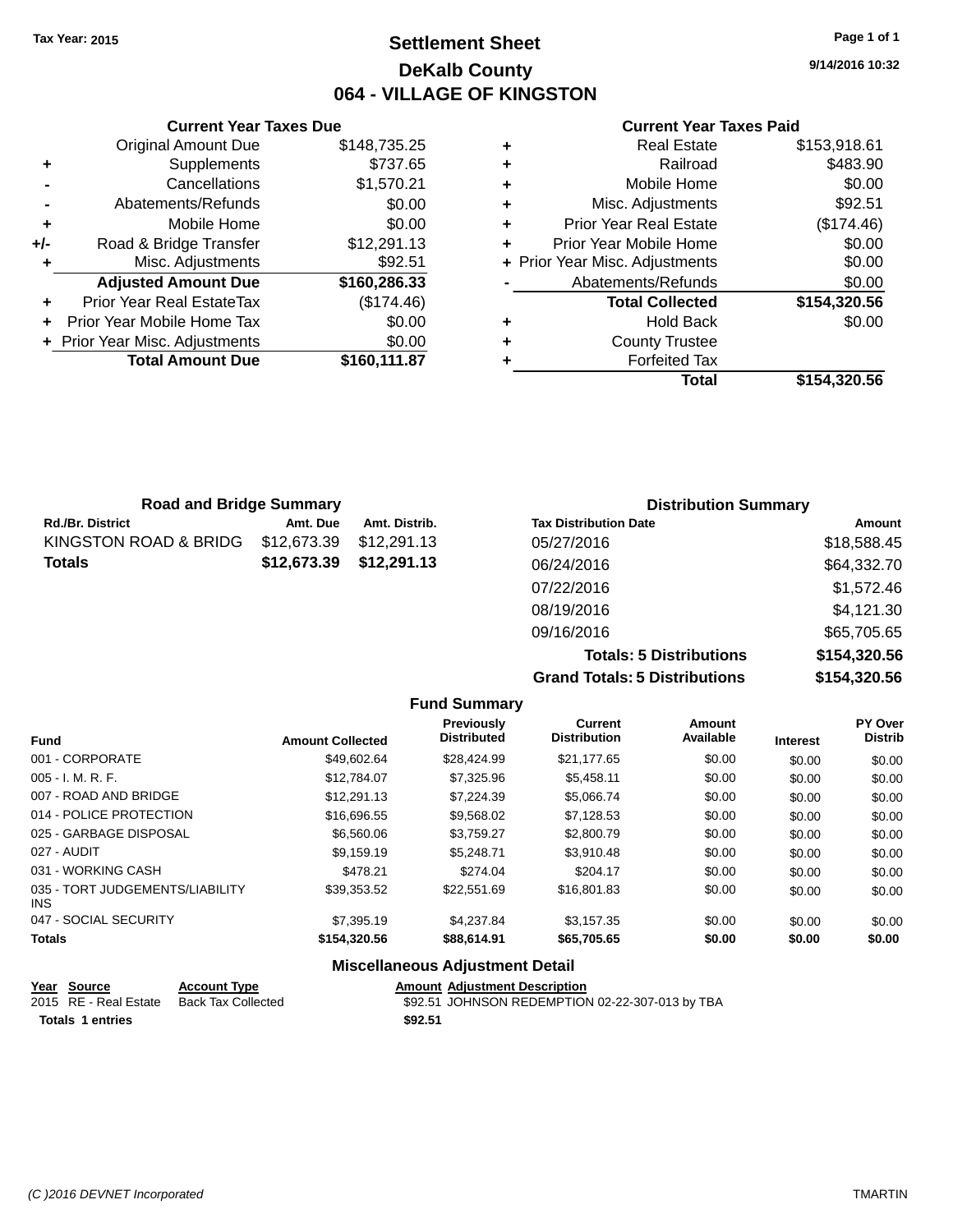## **Settlement Sheet Tax Year: 2015 Page 1 of 1 DeKalb County 065 - VILLAGE OF KIRKLAND**

**9/14/2016 10:32**

|     | <b>Current Year Taxes Due</b>  |              |
|-----|--------------------------------|--------------|
|     | <b>Original Amount Due</b>     | \$197,606.92 |
| ٠   | Supplements                    | \$1,646.21   |
|     | Cancellations                  | \$1,827.81   |
|     | Abatements/Refunds             | \$0.00       |
| ٠   | Mobile Home                    | \$0.00       |
| +/- | Road & Bridge Transfer         | \$4,869.45   |
| ٠   | Misc. Adjustments              | \$0.00       |
|     | <b>Adjusted Amount Due</b>     | \$202,294.77 |
| ٠   | Prior Year Real EstateTax      | \$4.08       |
|     | Prior Year Mobile Home Tax     | \$0.00       |
|     | + Prior Year Misc. Adjustments | \$0.00       |
|     | <b>Total Amount Due</b>        | \$202.298.85 |
|     |                                |              |

#### **Current Year Taxes Paid**

|   | Total                          | \$196,791.48 |
|---|--------------------------------|--------------|
| ٠ | <b>Forfeited Tax</b>           |              |
| ٠ | <b>County Trustee</b>          |              |
| ٠ | <b>Hold Back</b>               | \$0.00       |
|   | <b>Total Collected</b>         | \$196,791.48 |
|   | Abatements/Refunds             | \$0.00       |
|   | + Prior Year Misc. Adjustments | \$0.00       |
| ٠ | Prior Year Mobile Home         | \$0.00       |
| ٠ | <b>Prior Year Real Estate</b>  | \$4.08       |
| ٠ | Misc. Adjustments              | \$0.00       |
| ٠ | Mobile Home                    | \$0.00       |
| ٠ | Railroad                       | \$535.48     |
| ٠ | <b>Real Estate</b>             | \$196,251.92 |

| <b>Road and Bridge Summary</b>    |            |               | <b>Distribution Summary</b>  |             |
|-----------------------------------|------------|---------------|------------------------------|-------------|
| <b>Rd./Br. District</b>           | Amt. Due   | Amt. Distrib. | <b>Tax Distribution Date</b> | Amount      |
| <b>FRANKLIN ROAD &amp; BRIDGI</b> | \$5,036.65 | \$4.869.45    | 05/27/2016                   | \$20,141.56 |
| <b>Totals</b>                     | \$5,036.65 | \$4,869.45    | 06/24/2016                   | \$84,462.73 |
|                                   |            |               | 07/22/2016                   | \$2,382.22  |
|                                   |            |               | 08/19/2016                   | \$4,854.86  |
|                                   |            |               | 09/16/2016                   | \$84,950.11 |
|                                   |            |               | -----                        | **** -** ** |

**Totals: 5 Distributions \$196,791.48 Grand Totals: 5 Distributions \$196,791.48**

|                                               |                         | <b>Fund Summary</b>                     |                                |                     |                 |                           |
|-----------------------------------------------|-------------------------|-----------------------------------------|--------------------------------|---------------------|-----------------|---------------------------|
| <b>Fund</b>                                   | <b>Amount Collected</b> | <b>Previously</b><br><b>Distributed</b> | Current<br><b>Distribution</b> | Amount<br>Available | <b>Interest</b> | PY Over<br><b>Distrib</b> |
| 001 - CORPORATE                               | \$71,968.81             | \$40.865.10                             | \$31.103.71                    | \$0.00              | \$0.00          | \$0.00                    |
| 007 - ROAD AND BRIDGE                         | \$4.869.45              | \$2,864.81                              | \$2,004.64                     | \$0.00              | \$0.00          | \$0.00                    |
| 014 - POLICE PROTECTION                       | \$95,961.03             | \$54,488,29                             | \$41,472.74                    | \$0.00              | \$0.00          | \$0.00                    |
| 027 - AUDIT                                   | \$4,798.83              | \$2,724.86                              | \$2.073.97                     | \$0.00              | \$0.00          | \$0.00                    |
| 035 - TORT JUDGEMENTS/LIABILITY<br><b>INS</b> | \$19,193.36             | \$10.898.31                             | \$8,295,05                     | \$0.00              | \$0.00          | \$0.00                    |
| <b>Totals</b>                                 | \$196,791.48            | \$111,841.37                            | \$84,950,11                    | \$0.00              | \$0.00          | \$0.00                    |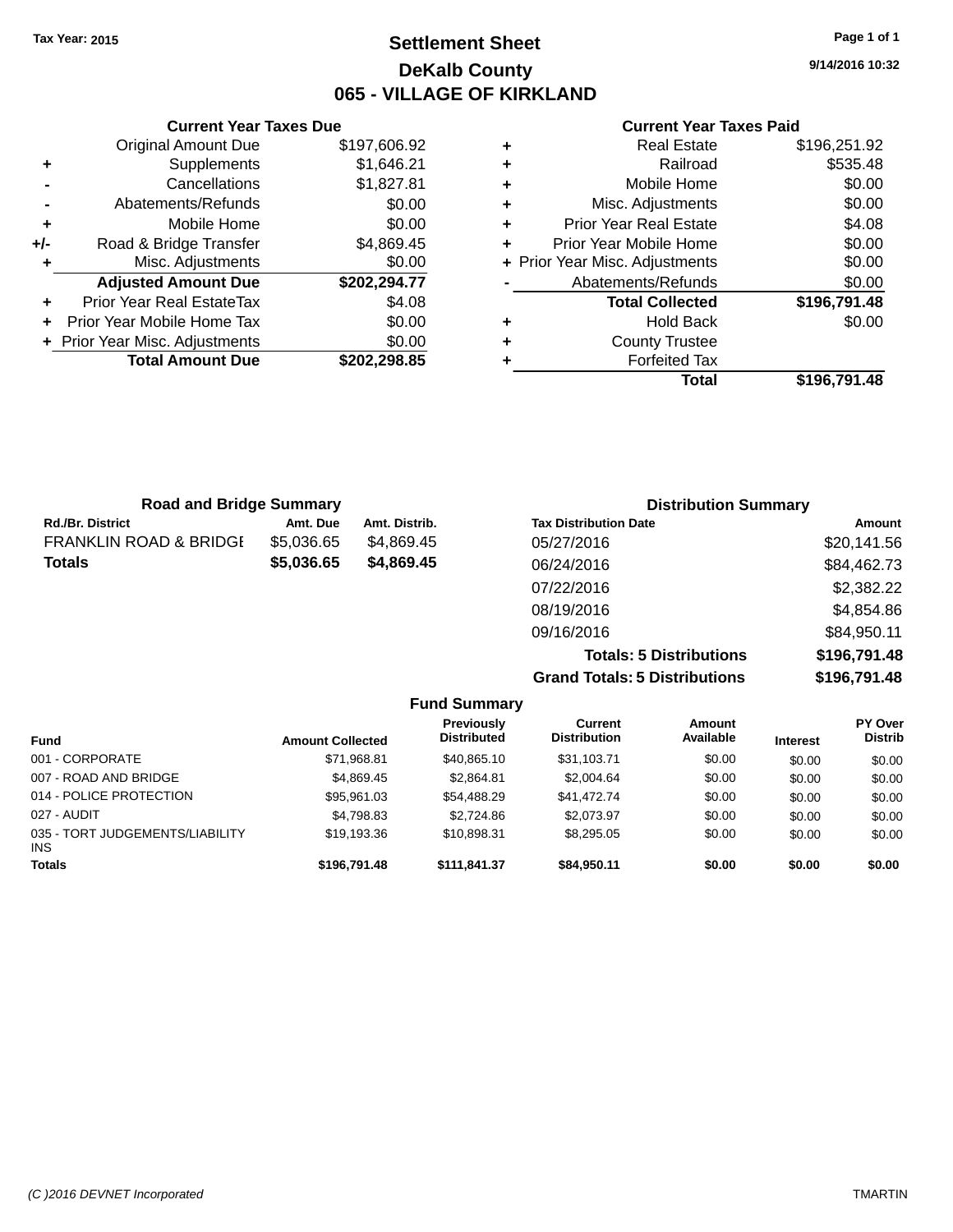## **Settlement Sheet Tax Year: 2015 Page 1 of 1 DeKalb County 066 - KIRKLAND LIBRARY**

**9/14/2016 10:32**

## **Current Year Taxes Paid**

|     | <b>Current Year Taxes Due</b>  |             |   | <b>Current Year Taxes Paid</b> |             |
|-----|--------------------------------|-------------|---|--------------------------------|-------------|
|     | <b>Original Amount Due</b>     | \$48,459.50 |   | <b>Real Estate</b>             | \$46,937.37 |
| ٠   | Supplements                    | \$395.96    | ٠ | Railroad                       | \$128.06    |
|     | Cancellations                  | \$438.77    | ٠ | Mobile Home                    | \$0.00      |
|     | Abatements/Refunds             | \$0.00      | ٠ | Misc. Adjustments              | \$0.00      |
| ٠   | Mobile Home                    | \$0.00      | ٠ | <b>Prior Year Real Estate</b>  | \$0.00      |
| +/- | Road & Bridge Transfer         | \$0.00      | ٠ | Prior Year Mobile Home         | \$0.00      |
|     | Misc. Adjustments              | \$0.00      |   | + Prior Year Misc. Adjustments | \$0.00      |
|     | <b>Adjusted Amount Due</b>     | \$48,416.69 |   | Abatements/Refunds             | \$0.00      |
| ٠   | Prior Year Real EstateTax      | \$0.00      |   | <b>Total Collected</b>         | \$47,065.43 |
| ٠   | Prior Year Mobile Home Tax     | \$0.00      | ٠ | <b>Hold Back</b>               | \$0.00      |
|     | + Prior Year Misc. Adjustments | \$0.00      | ٠ | <b>County Trustee</b>          |             |
|     | <b>Total Amount Due</b>        | \$48,416.69 |   | <b>Forfeited Tax</b>           |             |
|     |                                |             |   | <b>Total</b>                   | \$47,065.43 |

| <b>Distribution Summary</b>          |             |
|--------------------------------------|-------------|
| <b>Tax Distribution Date</b>         | Amount      |
| 05/27/2016                           | \$4,808.66  |
| 06/24/2016                           | \$20,180.06 |
| 07/22/2016                           | \$569.66    |
| 08/19/2016                           | \$1,166.14  |
| 09/16/2016                           | \$20,340.91 |
| <b>Totals: 5 Distributions</b>       | \$47,065.43 |
| <b>Grand Totals: 5 Distributions</b> | \$47,065.43 |

|                                          |                         | <b>Fund Summary</b>                     |                                       |                     |                 |                           |
|------------------------------------------|-------------------------|-----------------------------------------|---------------------------------------|---------------------|-----------------|---------------------------|
| <b>Fund</b>                              | <b>Amount Collected</b> | <b>Previously</b><br><b>Distributed</b> | <b>Current</b><br><b>Distribution</b> | Amount<br>Available | <b>Interest</b> | PY Over<br><b>Distrib</b> |
| $005 - I. M. R. F.$                      | \$5.97                  | \$3.39                                  | \$2.58                                | \$0.00              | \$0.00          | \$0.00                    |
| 016 - LIBRARY (township, municipalities) | \$44,985.99             | \$25,543,78                             | \$19,442.21                           | \$0.00              | \$0.00          | \$0.00                    |
| 047 - SOCIAL SECURITY                    | \$2.073.47              | \$1.177.35                              | \$896.12                              | \$0.00              | \$0.00          | \$0.00                    |
| <b>Totals</b>                            | \$47,065.43             | \$26,724.52                             | \$20,340.91                           | \$0.00              | \$0.00          | \$0.00                    |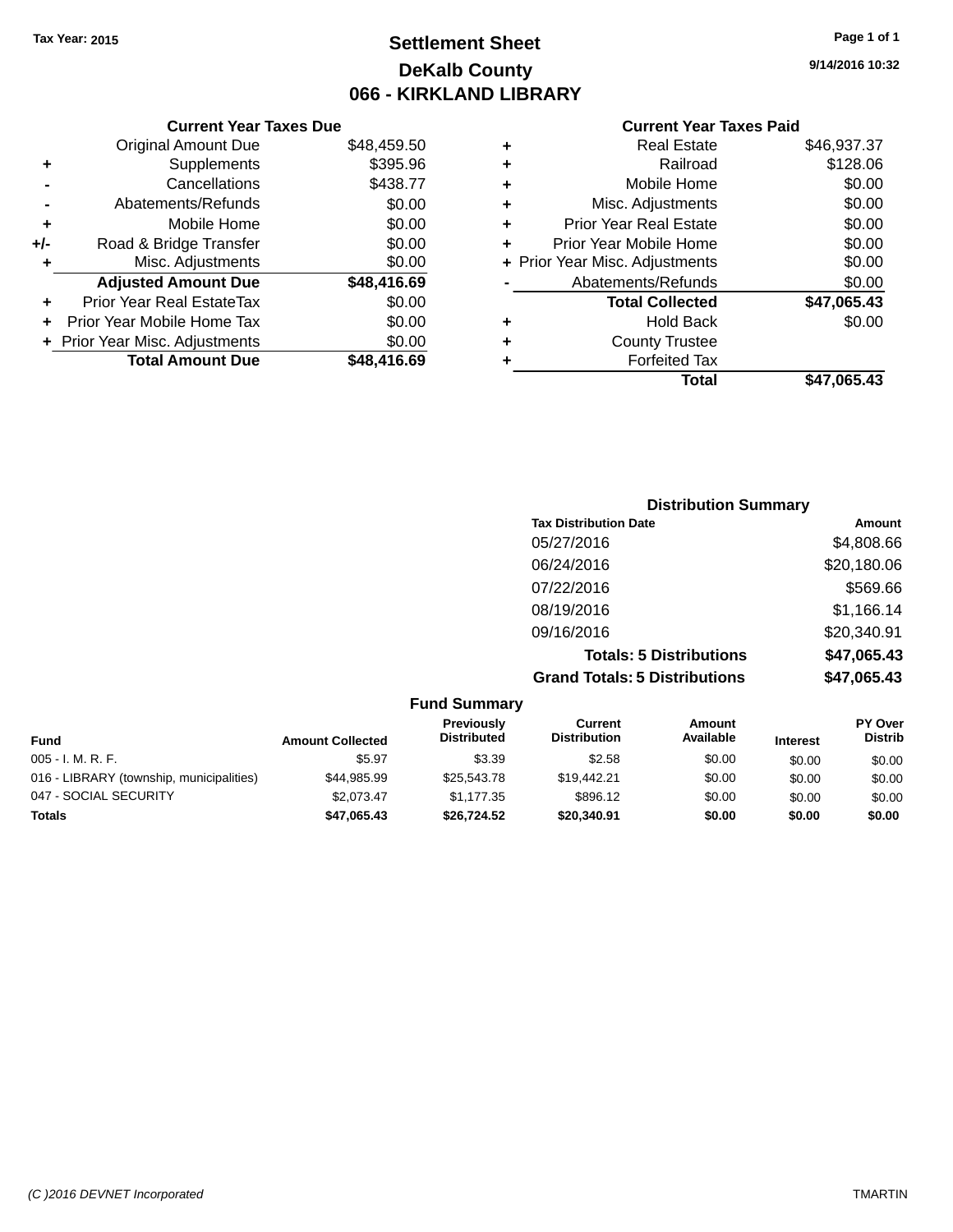## **Settlement Sheet Tax Year: 2015 Page 1 of 1 DeKalb County 067 - VILLAGE OF LEE**

**9/14/2016 10:32**

|   | <b>Current Year Taxes Paid</b> |             |
|---|--------------------------------|-------------|
| ٠ | <b>Real Estate</b>             | \$10,074.76 |
| ٠ | Railroad                       | \$396.14    |
| ٠ | Mobile Home                    | \$0.00      |
| ٠ | Misc. Adjustments              | \$0.00      |
| ٠ | <b>Prior Year Real Estate</b>  | \$0.00      |
| ٠ | Prior Year Mobile Home         | \$0.00      |
|   | + Prior Year Misc. Adjustments | \$0.00      |
|   | Abatements/Refunds             | \$0.00      |
|   | <b>Total Collected</b>         | \$10,470.90 |
| ٠ | <b>Hold Back</b>               | \$0.00      |
|   | <b>County Trustee</b>          |             |
|   | <b>Forfeited Tax</b>           |             |
|   | Total                          | \$10,470.90 |

|     | <b>Current Year Taxes Due</b>  |             |
|-----|--------------------------------|-------------|
|     | <b>Original Amount Due</b>     | \$10,001.38 |
| ٠   | Supplements                    | \$7.80      |
|     | Cancellations                  | \$8.37      |
|     | Abatements/Refunds             | \$0.00      |
| ٠   | Mobile Home                    | \$0.00      |
| +/- | Road & Bridge Transfer         | \$1,515.75  |
| ٠   | Misc. Adjustments              | \$0.00      |
|     | <b>Adjusted Amount Due</b>     | \$11,516.56 |
|     | Prior Year Real EstateTax      | \$0.00      |
|     | Prior Year Mobile Home Tax     | \$0.00      |
|     | + Prior Year Misc. Adjustments | \$0.00      |
|     | <b>Total Amount Due</b>        | \$11,516.56 |
|     |                                |             |

| <b>Road and Bridge Summary</b> |            |               | <b>Distribution Summary</b>    |             |  |
|--------------------------------|------------|---------------|--------------------------------|-------------|--|
| <b>Rd./Br. District</b>        | Amt. Due   | Amt. Distrib. | <b>Tax Distribution Date</b>   | Amount      |  |
| SHABBONA ROAD & BRIDC          | \$1,542.90 | \$1,515.75    | 05/27/2016                     | \$978.00    |  |
| Totals                         | \$1,542.90 | \$1,515.75    | 06/24/2016                     | \$4,637.29  |  |
|                                |            |               | 07/22/2016                     | \$109.75    |  |
|                                |            |               | 08/19/2016                     | \$144.63    |  |
|                                |            |               | 09/16/2016                     | \$4,601.23  |  |
|                                |            |               | <b>Totals: 5 Distributions</b> | \$10,470.90 |  |
|                                |            |               |                                |             |  |

**Grand Totals: 5 Distributions \$10,470.90**

|                                         |                         | <b>Fund Summary</b>                     |                                       |                     |                 |                           |
|-----------------------------------------|-------------------------|-----------------------------------------|---------------------------------------|---------------------|-----------------|---------------------------|
| <b>Fund</b>                             | <b>Amount Collected</b> | <b>Previously</b><br><b>Distributed</b> | <b>Current</b><br><b>Distribution</b> | Amount<br>Available | <b>Interest</b> | PY Over<br><b>Distrib</b> |
| 001 - CORPORATE                         | \$2,745.85              | \$1,533.61                              | \$1.212.24                            | \$0.00              | \$0.00          | \$0.00                    |
| 007 - ROAD AND BRIDGE                   | \$1,515.75              | \$868.04                                | \$647.71                              | \$0.00              | \$0.00          | \$0.00                    |
| 025 - GARBAGE DISPOSAL                  | \$977.21                | \$545.79                                | \$431.42                              | \$0.00              | \$0.00          | \$0.00                    |
| 027 - AUDIT                             | \$1,092.62              | \$610.25                                | \$482.37                              | \$0.00              | \$0.00          | \$0.00                    |
| 035 - TORT JUDGEMENTS/LIABILITY<br>INS. | \$2,258,45              | \$1.261.39                              | \$997.06                              | \$0.00              | \$0.00          | \$0.00                    |
| 072 - WATERWORKS SYSTEM                 | \$1,881.02              | \$1,050.59                              | \$830.43                              | \$0.00              | \$0.00          | \$0.00                    |
| <b>Totals</b>                           | \$10,470.90             | \$5,869.67                              | \$4,601.23                            | \$0.00              | \$0.00          | \$0.00                    |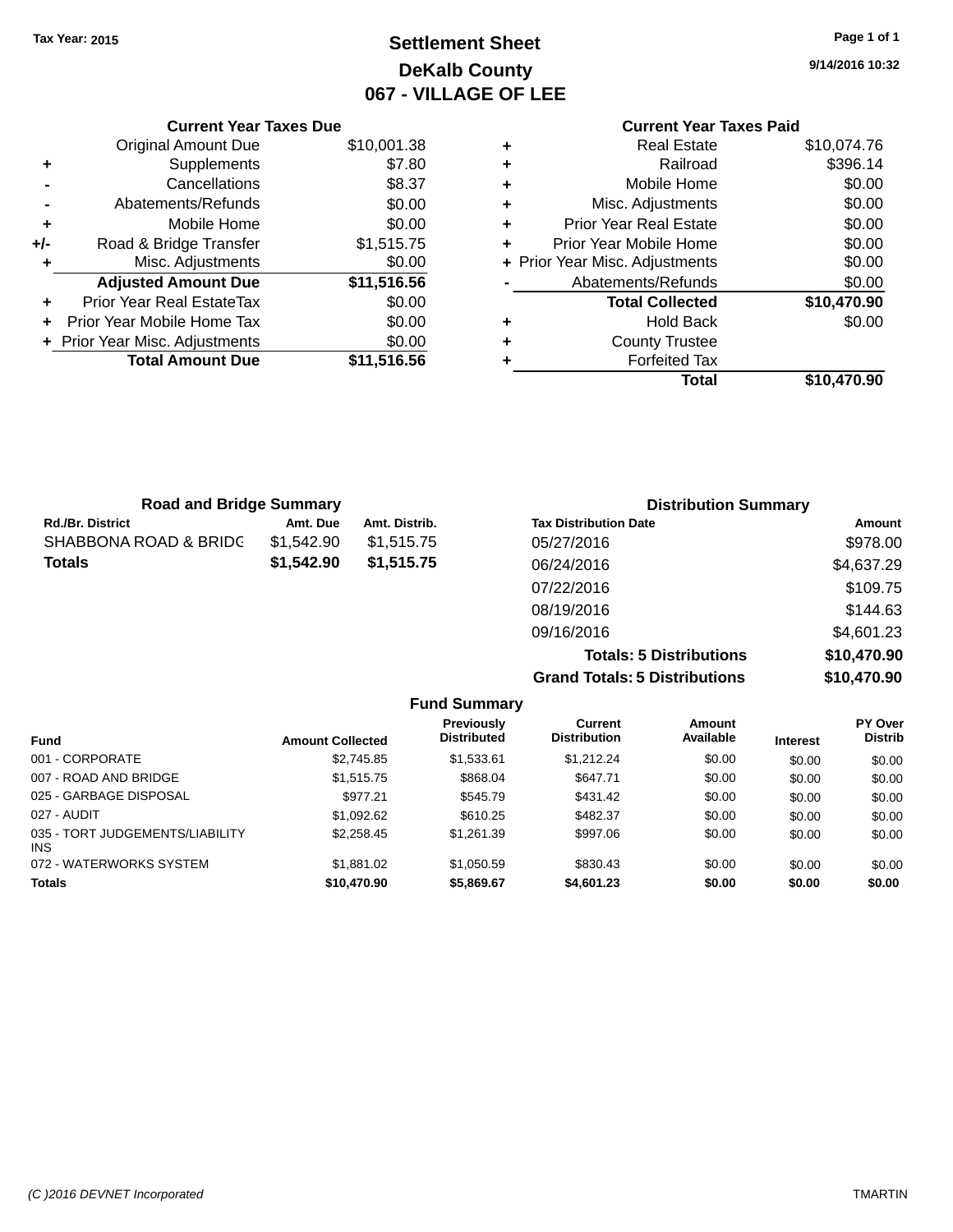## **Settlement Sheet Tax Year: 2015 Page 1 of 1 DeKalb County 068 - VILLAGE OF MALTA**

**9/14/2016 10:32**

#### **Current Year Taxes Paid**

|       | <b>Current Year Taxes Due</b>  |              |  |  |  |
|-------|--------------------------------|--------------|--|--|--|
|       | <b>Original Amount Due</b>     | \$108,254.30 |  |  |  |
| ٠     | Supplements                    | \$705.97     |  |  |  |
|       | Cancellations                  | \$742.87     |  |  |  |
|       | Abatements/Refunds             | \$0.00       |  |  |  |
| ٠     | Mobile Home                    | \$0.00       |  |  |  |
| $+/-$ | Road & Bridge Transfer         | \$10,403.19  |  |  |  |
|       | Misc. Adjustments              | \$0.00       |  |  |  |
|       | <b>Adjusted Amount Due</b>     | \$118,620.59 |  |  |  |
| ٠     | Prior Year Real EstateTax      | (\$71.56)    |  |  |  |
|       | Prior Year Mobile Home Tax     | \$0.00       |  |  |  |
|       | + Prior Year Misc. Adjustments | \$0.00       |  |  |  |
|       | <b>Total Amount Due</b>        | \$118,549.03 |  |  |  |
|       |                                |              |  |  |  |

|   | <b>Real Estate</b>             | \$112,486.37 |
|---|--------------------------------|--------------|
| ٠ | Railroad                       | \$1,473.92   |
| ٠ | Mobile Home                    | \$0.00       |
| ٠ | Misc. Adjustments              | \$0.00       |
| ٠ | <b>Prior Year Real Estate</b>  | (\$71.56)    |
| ٠ | Prior Year Mobile Home         | \$0.00       |
|   | + Prior Year Misc. Adjustments | \$0.00       |
|   | Abatements/Refunds             | \$0.00       |
|   | <b>Total Collected</b>         | \$113,888.73 |
| ٠ | <b>Hold Back</b>               | \$0.00       |
| ٠ | <b>County Trustee</b>          |              |
| ٠ | <b>Forfeited Tax</b>           |              |
|   | Total                          | \$113,888.73 |
|   |                                |              |

| <b>Road and Bridge Summary</b> |             |               | <b>Distribution Summary</b>  |             |  |
|--------------------------------|-------------|---------------|------------------------------|-------------|--|
| Rd./Br. District               | Amt. Due    | Amt. Distrib. | <b>Tax Distribution Date</b> | Amount      |  |
| MALTA ROAD & BRIDGE            | \$10.652.79 | \$10.403.19   | 05/27/2016                   | \$10,477.70 |  |
| Totals                         | \$10,652.79 | \$10,403.19   | 06/24/2016                   | \$51,158.17 |  |
|                                |             |               | 07/22/2016                   | \$1,487.26  |  |
|                                |             |               | 08/19/2016                   | \$2,672.51  |  |
|                                |             |               | 09/16/2016                   | \$48,093.09 |  |

**Totals: 5 Distributions \$113,888.73 Grand Totals: 5 Distributions \$113,888.73**

|                                         |                         | <b>Fund Summary</b>                     |                                       |                     |                 |                           |
|-----------------------------------------|-------------------------|-----------------------------------------|---------------------------------------|---------------------|-----------------|---------------------------|
| <b>Fund</b>                             | <b>Amount Collected</b> | <b>Previously</b><br><b>Distributed</b> | <b>Current</b><br><b>Distribution</b> | Amount<br>Available | <b>Interest</b> | PY Over<br><b>Distrib</b> |
| 001 - CORPORATE                         | \$27,722.62             | \$15,993.53                             | \$11,729.09                           | \$0.00              | \$0.00          | \$0.00                    |
| 003 - BONDS AND INTEREST                | \$0.00                  | \$0.00                                  | \$0.00                                | \$0.00              | \$0.00          | \$0.00                    |
| $005 - I. M. R. F.$                     | \$11.472.20             | \$6.618.46                              | \$4,853.74                            | \$0.00              | \$0.00          | \$0.00                    |
| 007 - ROAD AND BRIDGE                   | \$10,403.19             | \$6,093.49                              | \$4,309.70                            | \$0.00              | \$0.00          | \$0.00                    |
| 014 - POLICE PROTECTION                 | \$8,604.41              | \$4.964.00                              | \$3.640.41                            | \$0.00              | \$0.00          | \$0.00                    |
| 025 - GARBAGE DISPOSAL                  | \$956.31                | \$551.71                                | \$404.60                              | \$0.00              | \$0.00          | \$0.00                    |
| 027 - AUDIT                             | \$8,125.80              | \$4,687.88                              | \$3,437.92                            | \$0.00              | \$0.00          | \$0.00                    |
| 035 - TORT JUDGEMENTS/LIABILITY<br>INS. | \$27,245.07             | \$15,718.04                             | \$11,527.03                           | \$0.00              | \$0.00          | \$0.00                    |
| 041 - STREET LIGHTING                   | \$5.019.15              | \$2.895.61                              | \$2,123.54                            | \$0.00              | \$0.00          | \$0.00                    |
| 047 - SOCIAL SECURITY                   | \$14,339.98             | \$8,272.92                              | \$6,067.06                            | \$0.00              | \$0.00          | \$0.00                    |
| <b>Totals</b>                           | \$113,888.73            | \$65,795.64                             | \$48,093.09                           | \$0.00              | \$0.00          | \$0.00                    |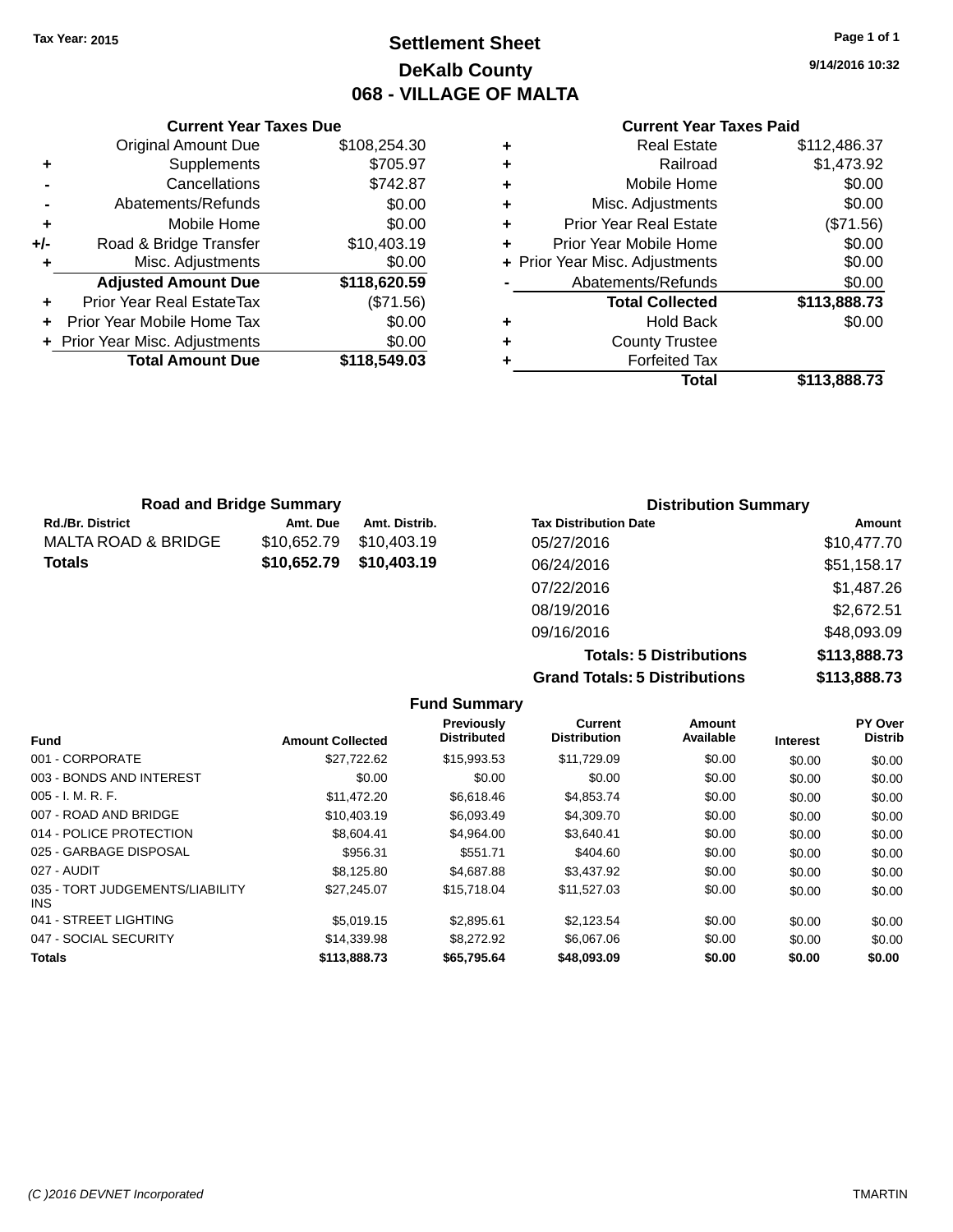## **Settlement Sheet Tax Year: 2015 Page 1 of 1 DeKalb County 069 - VILLAGE OF MAPLE PARK**

**9/14/2016 10:32**

#### **Current Year Taxes Paid**

|     | <b>Current Year Taxes Due</b>    |              |  |
|-----|----------------------------------|--------------|--|
|     | <b>Original Amount Due</b>       | \$107,972.50 |  |
| ٠   | Supplements                      | \$1,340.02   |  |
|     | Cancellations                    | \$1,741.82   |  |
|     | Abatements/Refunds               | \$0.00       |  |
| ٠   | Mobile Home                      | \$0.00       |  |
| +/- | Road & Bridge Transfer           | \$2,935.58   |  |
| ٠   | Misc. Adjustments                | \$0.00       |  |
|     | <b>Adjusted Amount Due</b>       | \$110,506.28 |  |
| ٠   | <b>Prior Year Real EstateTax</b> | (\$0.82)     |  |
|     | Prior Year Mobile Home Tax       | \$0.00       |  |
|     | + Prior Year Misc. Adjustments   | \$0.00       |  |
|     | <b>Total Amount Due</b>          | \$110,505.46 |  |
|     |                                  |              |  |

|   | Total                          | \$109,136.31 |
|---|--------------------------------|--------------|
| ٠ | <b>Forfeited Tax</b>           |              |
| ٠ | <b>County Trustee</b>          |              |
| ٠ | <b>Hold Back</b>               | \$0.00       |
|   | <b>Total Collected</b>         | \$109,136.31 |
|   | Abatements/Refunds             | \$0.00       |
|   | + Prior Year Misc. Adjustments | \$0.00       |
| ٠ | Prior Year Mobile Home         | \$0.00       |
| ٠ | <b>Prior Year Real Estate</b>  | (\$0.82)     |
| ٠ | Misc. Adjustments              | \$0.00       |
| ٠ | Mobile Home                    | \$0.00       |
| ٠ | Railroad                       | \$0.00       |
|   | <b>Real Estate</b>             | \$109,137.13 |

| <b>Road and Bridge Summary</b>   |            |               | <b>Distribution Summary</b>  |             |  |
|----------------------------------|------------|---------------|------------------------------|-------------|--|
| <b>Rd./Br. District</b>          | Amt. Due   | Amt. Distrib. | <b>Tax Distribution Date</b> | Amount      |  |
| <b>CORTLAND ROAD &amp; BRIDG</b> | \$3,036.07 | \$2,935.58    | 05/27/2016                   | \$9,674.83  |  |
| <b>Totals</b>                    | \$3,036.07 | \$2,935.58    | 06/24/2016                   | \$48,040.55 |  |
|                                  |            |               | 07/22/2016                   | \$773.86    |  |
|                                  |            |               | 08/19/2016                   | \$2,282.55  |  |
|                                  |            |               | 09/16/2016                   | \$48,364.52 |  |

**Totals: 5 Distributions \$109,136.31 Grand Totals: 5 Distributions \$109,136.31**

|                                               |                         | <b>Fund Summary</b>                     |                                |                     |                 |                                  |
|-----------------------------------------------|-------------------------|-----------------------------------------|--------------------------------|---------------------|-----------------|----------------------------------|
| <b>Fund</b>                                   | <b>Amount Collected</b> | <b>Previously</b><br><b>Distributed</b> | Current<br><b>Distribution</b> | Amount<br>Available | <b>Interest</b> | <b>PY Over</b><br><b>Distrib</b> |
| 001 - CORPORATE                               | \$53.254.46             | \$29,645.03                             | \$23,609.43                    | \$0.00              | \$0.00          | \$0.00                           |
| 003 - BONDS AND INTEREST                      | \$0.00                  | \$0.00                                  | \$0.00                         | \$0.00              | \$0.00          | \$0.00                           |
| 007 - ROAD AND BRIDGE                         | \$2.935.58              | \$1,653.30                              | \$1,282.28                     | \$0.00              | \$0.00          | \$0.00                           |
| 014 - POLICE PROTECTION                       | \$37,816.49             | \$21.051.21                             | \$16,765.28                    | \$0.00              | \$0.00          | \$0.00                           |
| 027 - AUDIT                                   | \$5.044.11              | \$2,807.89                              | \$2,236.22                     | \$0.00              | \$0.00          | \$0.00                           |
| 035 - TORT JUDGEMENTS/LIABILITY<br><b>INS</b> | \$10,085.67             | \$5,614.36                              | \$4,471.31                     | \$0.00              | \$0.00          | \$0.00                           |
| <b>Totals</b>                                 | \$109,136.31            | \$60.771.79                             | \$48,364.52                    | \$0.00              | \$0.00          | \$0.00                           |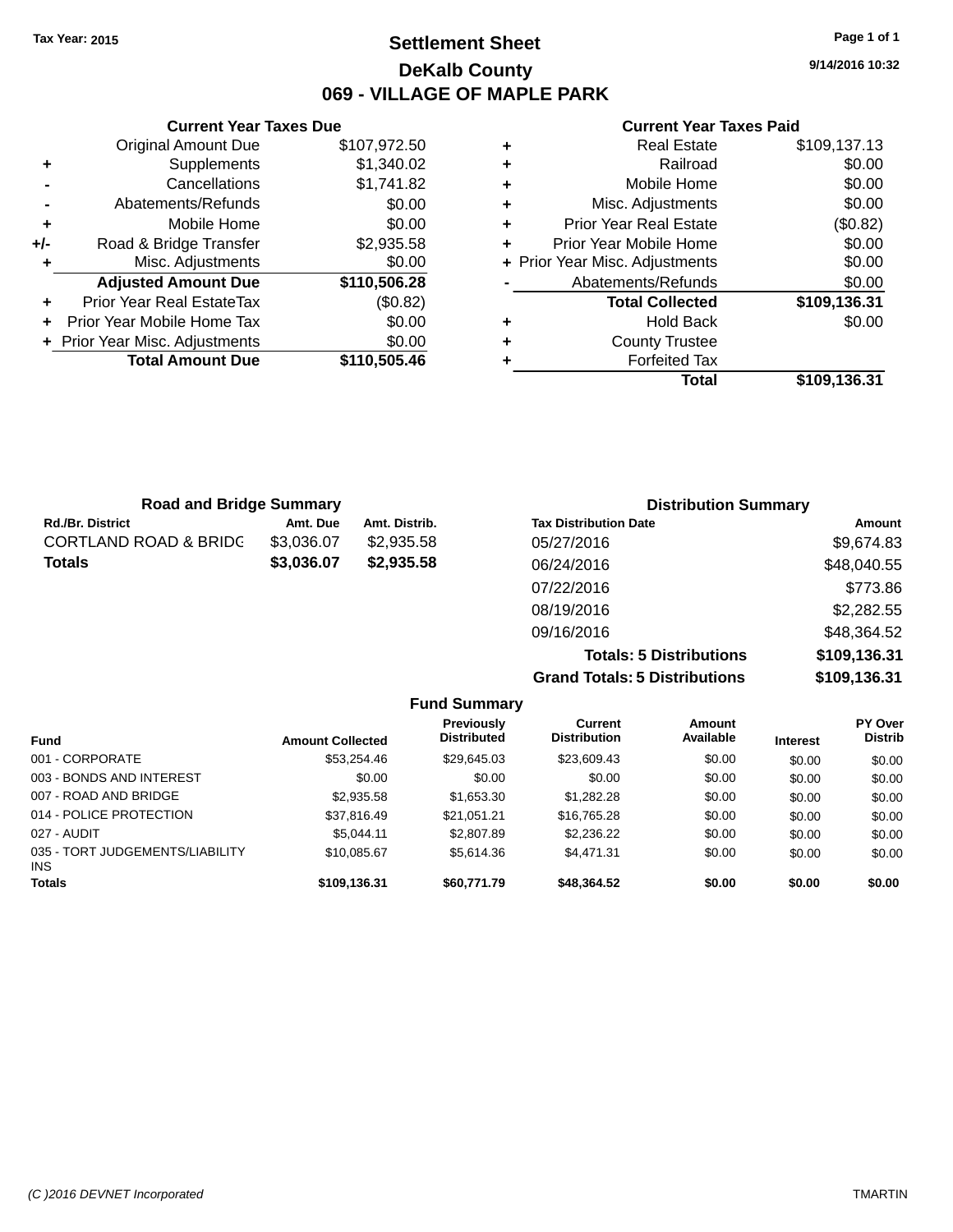## **Settlement Sheet Tax Year: 2015 Page 1 of 1 DeKalb County 070 - MAPLE PARK LIBRARY**

**9/14/2016 10:32**

| <b>Current Year Taxes Paid</b> |  |  |  |
|--------------------------------|--|--|--|
|--------------------------------|--|--|--|

|     | <b>Current Year Taxes Due</b>  |             |
|-----|--------------------------------|-------------|
|     | <b>Original Amount Due</b>     | \$10,006.05 |
| ٠   | Supplements                    | \$125.96    |
|     | Cancellations                  | \$164.33    |
|     | Abatements/Refunds             | \$0.00      |
| ٠   | Mobile Home                    | \$0.00      |
| +/- | Road & Bridge Transfer         | \$0.00      |
| ٠   | Misc. Adjustments              | \$0.00      |
|     | <b>Adjusted Amount Due</b>     | \$9,967.68  |
| ÷   | Prior Year Real EstateTax      | \$0.00      |
| ÷   | Prior Year Mobile Home Tax     | \$0.00      |
|     | + Prior Year Misc. Adjustments | \$0.00      |
|     | <b>Total Amount Due</b>        | \$9,967.68  |
|     |                                |             |

| ٠ | <b>Real Estate</b>             | \$9,835.20 |
|---|--------------------------------|------------|
| ٠ | Railroad                       | \$0.00     |
| ٠ | Mobile Home                    | \$0.00     |
| ٠ | Misc. Adjustments              | \$0.00     |
| ٠ | <b>Prior Year Real Estate</b>  | \$0.00     |
| ÷ | Prior Year Mobile Home         | \$0.00     |
|   | + Prior Year Misc. Adjustments | \$0.00     |
|   | Abatements/Refunds             | \$0.00     |
|   | <b>Total Collected</b>         | \$9,835.20 |
| ٠ | Hold Back                      | \$0.00     |
| ٠ | <b>County Trustee</b>          |            |
| ٠ | <b>Forfeited Tax</b>           |            |
|   | Total                          | \$9,835,20 |
|   |                                |            |

|                     | <b>Distribution Summary</b>          |                                |            |  |
|---------------------|--------------------------------------|--------------------------------|------------|--|
|                     | <b>Tax Distribution Date</b>         |                                | Amount     |  |
|                     | 05/27/2016                           |                                | \$800.03   |  |
|                     | 06/24/2016                           |                                | \$4,408.09 |  |
|                     | 07/22/2016                           |                                | \$72.01    |  |
|                     | 08/19/2016                           |                                | \$138.11   |  |
|                     | 09/16/2016                           |                                | \$4,416.96 |  |
|                     |                                      | <b>Totals: 5 Distributions</b> | \$9,835.20 |  |
|                     | <b>Grand Totals: 5 Distributions</b> |                                | \$9,835.20 |  |
| <b>Fund Summary</b> |                                      |                                |            |  |
| Previously          | <b>Current</b>                       | Amount                         | PY Over    |  |

| <b>Fund</b>     | <b>Amount Collected</b> | <b>Previously</b><br><b>Distributed</b> | Current<br><b>Distribution</b> | Amount<br>Available | <b>Interest</b> | <b>PY Over</b><br>Distrib |
|-----------------|-------------------------|-----------------------------------------|--------------------------------|---------------------|-----------------|---------------------------|
| 001 - CORPORATE | \$9.835.20              | \$5.418.24                              | \$4,416.96                     | \$0.00              | \$0.00          | \$0.00                    |
| <b>Totals</b>   | \$9,835,20              | \$5,418.24                              | \$4,416.96                     | \$0.00              | \$0.00          | \$0.00                    |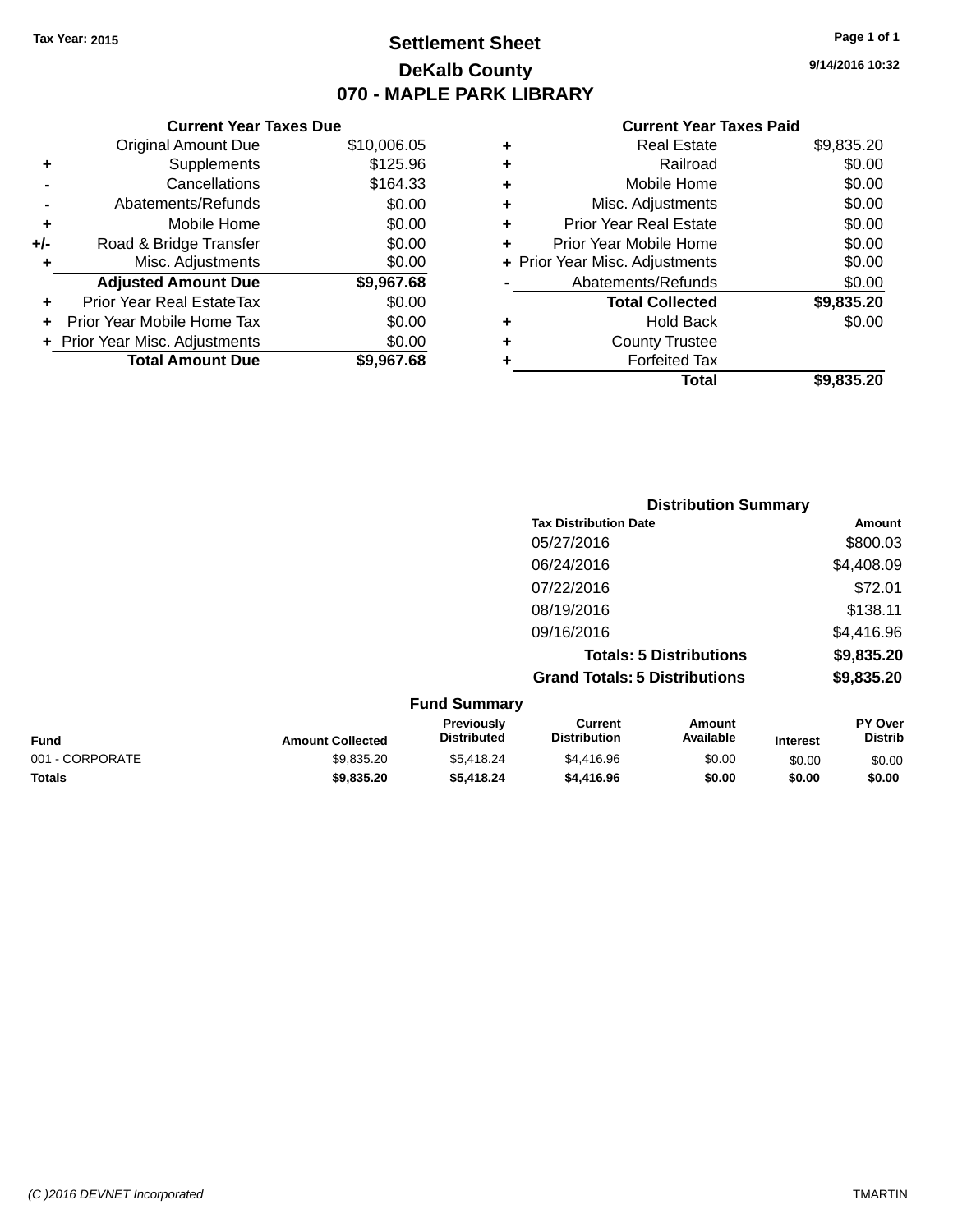## **Settlement Sheet Tax Year: 2015 Page 1 of 2 DeKalb County 071 - CITY OF SANDWICH**

**9/14/2016 10:32**

#### **Current Year Taxes Paid**

| ٠ | <b>Real Estate</b>             | \$1,261,261.49 |
|---|--------------------------------|----------------|
| ٠ | Railroad                       | \$3,292.50     |
| ٠ | Mobile Home                    | \$0.00         |
| ٠ | Misc. Adjustments              | \$0.00         |
| ٠ | <b>Prior Year Real Estate</b>  | \$1,035.57     |
| ٠ | Prior Year Mobile Home         | \$0.00         |
|   | + Prior Year Misc. Adjustments | \$298.16       |
|   | Abatements/Refunds             | \$6.80         |
|   | <b>Total Collected</b>         | \$1,265,880.92 |
| ٠ | Hold Back                      | \$0.00         |
| ٠ | <b>County Trustee</b>          |                |
|   | <b>Forfeited Tax</b>           |                |
|   | Total                          | \$1,265,880.92 |

|     | <b>Current Year Taxes Due</b>  |                |  |  |  |  |
|-----|--------------------------------|----------------|--|--|--|--|
|     | <b>Original Amount Due</b>     | \$1,295,873.54 |  |  |  |  |
| ٠   | Supplements                    | \$12,124.79    |  |  |  |  |
|     | Cancellations                  | \$14,291.05    |  |  |  |  |
|     | Abatements/Refunds             | \$6.80         |  |  |  |  |
| ٠   | Mobile Home                    | \$0.00         |  |  |  |  |
| +/- | Road & Bridge Transfer         | \$19,950.04    |  |  |  |  |
| ٠   | Misc. Adjustments              | \$0.00         |  |  |  |  |
|     | <b>Adjusted Amount Due</b>     | \$1,313,650.52 |  |  |  |  |
|     | Prior Year Real EstateTax      | \$1,035.57     |  |  |  |  |
| ٠   | Prior Year Mobile Home Tax     | \$0.00         |  |  |  |  |
|     | + Prior Year Misc. Adjustments | \$298.16       |  |  |  |  |
|     | <b>Total Amount Due</b>        | \$1,314,984.25 |  |  |  |  |

| <b>Road and Bridge Summary</b> |             |               | <b>Distribution Summary</b>  |              |
|--------------------------------|-------------|---------------|------------------------------|--------------|
| <b>Rd./Br. District</b>        | Amt. Due    | Amt. Distrib. | <b>Tax Distribution Date</b> | Amount       |
| SANDWICH ROAD & BRIDG          | \$19,638.02 | \$18,922.38   | 05/27/2016                   | \$138,043.06 |
| SOMONAUK ROAD & BRIDI          | \$1,055.03  | \$1.027.66    | 06/24/2016                   | \$555,624.13 |
| <b>Totals</b>                  | \$20,693.05 | \$19,950.04   | 07/22/2016                   | \$19,057.25  |
|                                |             |               | 08/19/2016                   | \$36,803.22  |

| 09/16/2016                           | \$516,353.26   |
|--------------------------------------|----------------|
| <b>Totals: 5 Distributions</b>       | \$1,265,880.92 |
| <b>Grand Totals: 5 Distributions</b> | \$1.265.880.92 |
|                                      |                |

|                                                     |                         | <b>Fund Summary</b>                     |                                       |                            |                 |                           |
|-----------------------------------------------------|-------------------------|-----------------------------------------|---------------------------------------|----------------------------|-----------------|---------------------------|
| <b>Fund</b>                                         | <b>Amount Collected</b> | <b>Previously</b><br><b>Distributed</b> | <b>Current</b><br><b>Distribution</b> | <b>Amount</b><br>Available | <b>Interest</b> | PY Over<br><b>Distrib</b> |
| 001 - CORPORATE                                     | \$394,464.11            | \$233,535.78                            | \$160,928.33                          | \$0.00                     | \$0.00          | \$0.00                    |
| 003 - BONDS AND INTEREST                            | \$0.00                  | \$0.00                                  | \$0.00                                | \$0.00                     | \$0.00          | \$0.00                    |
| 005 - I. M. R. F.                                   | \$91,369.12             | \$54,093.55                             | \$37,275.57                           | \$0.00                     | \$0.00          | \$0.00                    |
| 007 - ROAD AND BRIDGE                               | \$19,950.04             | \$11,895.38                             | \$8,054.66                            | \$0.00                     | \$0.00          | \$0.00                    |
| 014 - POLICE PROTECTION                             | \$157,819.59            | \$93,434.42                             | \$64,385.17                           | \$0.00                     | \$0.00          | \$0.00                    |
| 015 - POLICE PENSION                                | \$231,309.57            | \$136,942.91                            | \$94,366.66                           | \$0.00                     | \$0.00          | \$0.00                    |
| 027 - AUDIT                                         | \$16,615.75             | \$9,837.07                              | \$6,778.68                            | \$0.00                     | \$0.00          | \$0.00                    |
| 035 - TORT JUDGMENTS, LIABILITY<br><b>INSURANCE</b> | \$33,231.47             | \$19,674.13                             | \$13.557.34                           | \$0.00                     | \$0.00          | \$0.00                    |
| 040 - STREET AND BRIDGE                             | \$14,404.21             | \$8,527.77                              | \$5,876.44                            | \$0.00                     | \$0.00          | \$0.00                    |
| 041 - STREET LIGHTING                               | \$53,354.49             | \$31,587.62                             | \$21,766.87                           | \$0.00                     | \$0.00          | \$0.00                    |
| 045 - PUBLIC BENEFIT                                | \$0.00                  | \$0.00                                  | \$0.00                                | \$0.00                     | \$0.00          | \$0.00                    |
| 046 - EMERGENCY SERV & DISASTER<br><b>OPER</b>      | \$4,162.66              | \$2,464.43                              | \$1,698.23                            | \$0.00                     | \$0.00          | \$0.00                    |
| 047 - SOCIAL SECURITY                               | \$91,369.12             | \$54,093.55                             | \$37,275.57                           | \$0.00                     | \$0.00          | \$0.00                    |
| 048 - SCHOOL CROSSING GUARDS                        | \$12,464.29             | \$7,379.27                              | \$5,085.02                            | \$0.00                     | \$0.00          | \$0.00                    |
| 060 - UNEMPLOYMENT INSURANCE                        | \$20.767.16             | \$12,294.84                             | \$8,472.32                            | \$0.00                     | \$0.00          | \$0.00                    |
| 062 - WORKERS COMPENSATION                          | \$83,066.22             | \$49,177.95                             | \$33,888.27                           | \$0.00                     | \$0.00          | \$0.00                    |
| 065 - FORESTRY PROGRAM                              | \$41,533.12             | \$24,588.99                             | \$16,944.13                           | \$0.00                     | \$0.00          | \$0.00                    |
| <b>Totals</b>                                       | \$1,265,880.92          | \$749,527.66                            | \$516,353.26                          | \$0.00                     | \$0.00          | \$0.00                    |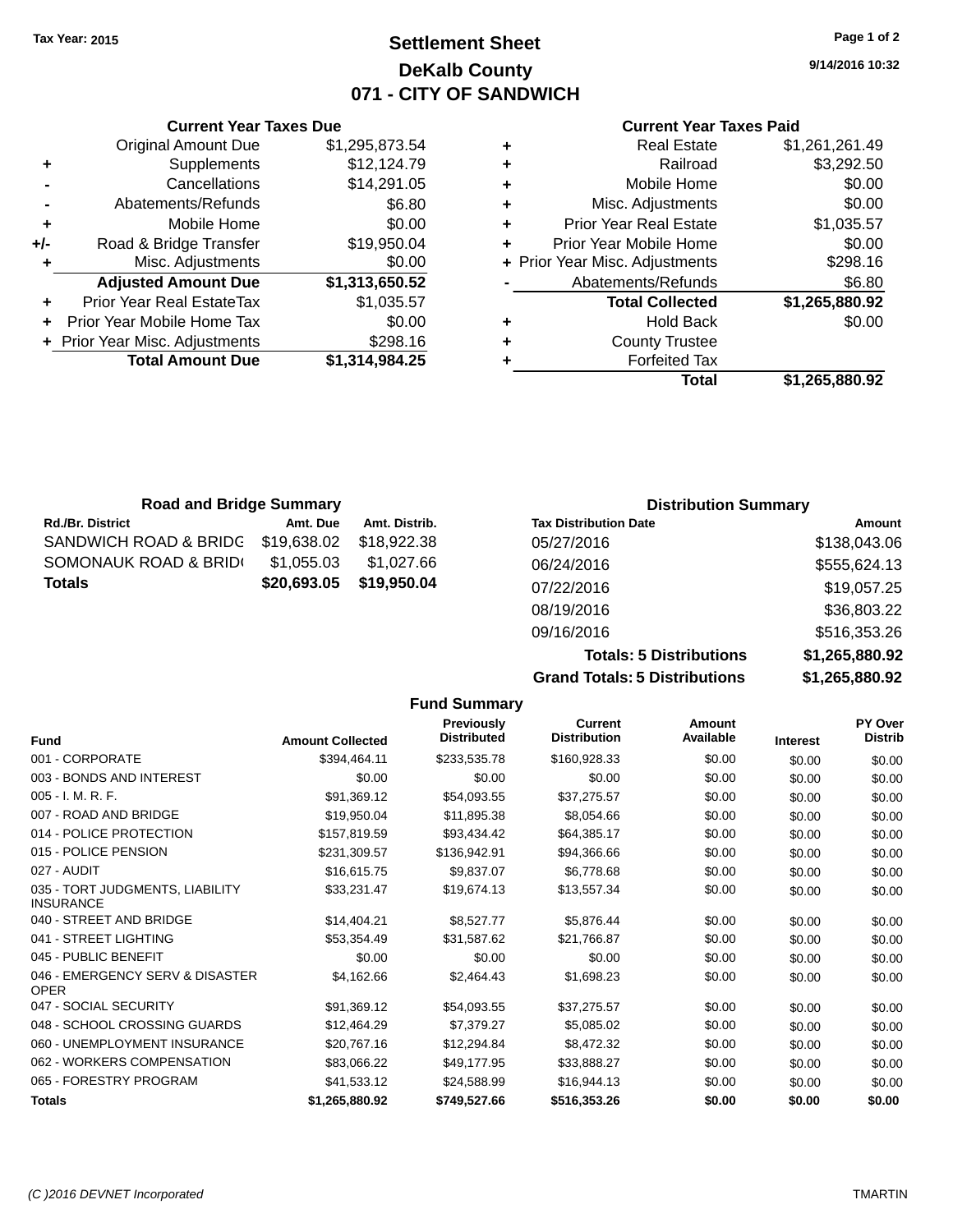# **Settlement Sheet Tax Year: 2015 Page 2 of 2**

## **DeKalb County**

## **Miscellaneous Adjustment Detail**

**Year** Source **Account Type Account Adjustment Description** 2014 RE - Real Estate Back Tax Collected \$298.16 PAIGAH REDEMPTION 19-36-106-001 by TBA **Totals \$298.16 1 entries**

#### **Abatement Detail**

\$4.47 PTAB INTEREST REFUND 19-26-280-004 by TBA 2015 RE - Real Estate RE Abatement \$2.23 PTAB INTEREST REFUND 19-25-153-001 by TBA

**Year Source Account Type Amount Adjustment Description**<br>2015 RE - Real Estate RE Abatement \$4.47 PTAB INTEREST REFUN **Totals 2 entries** \$6.70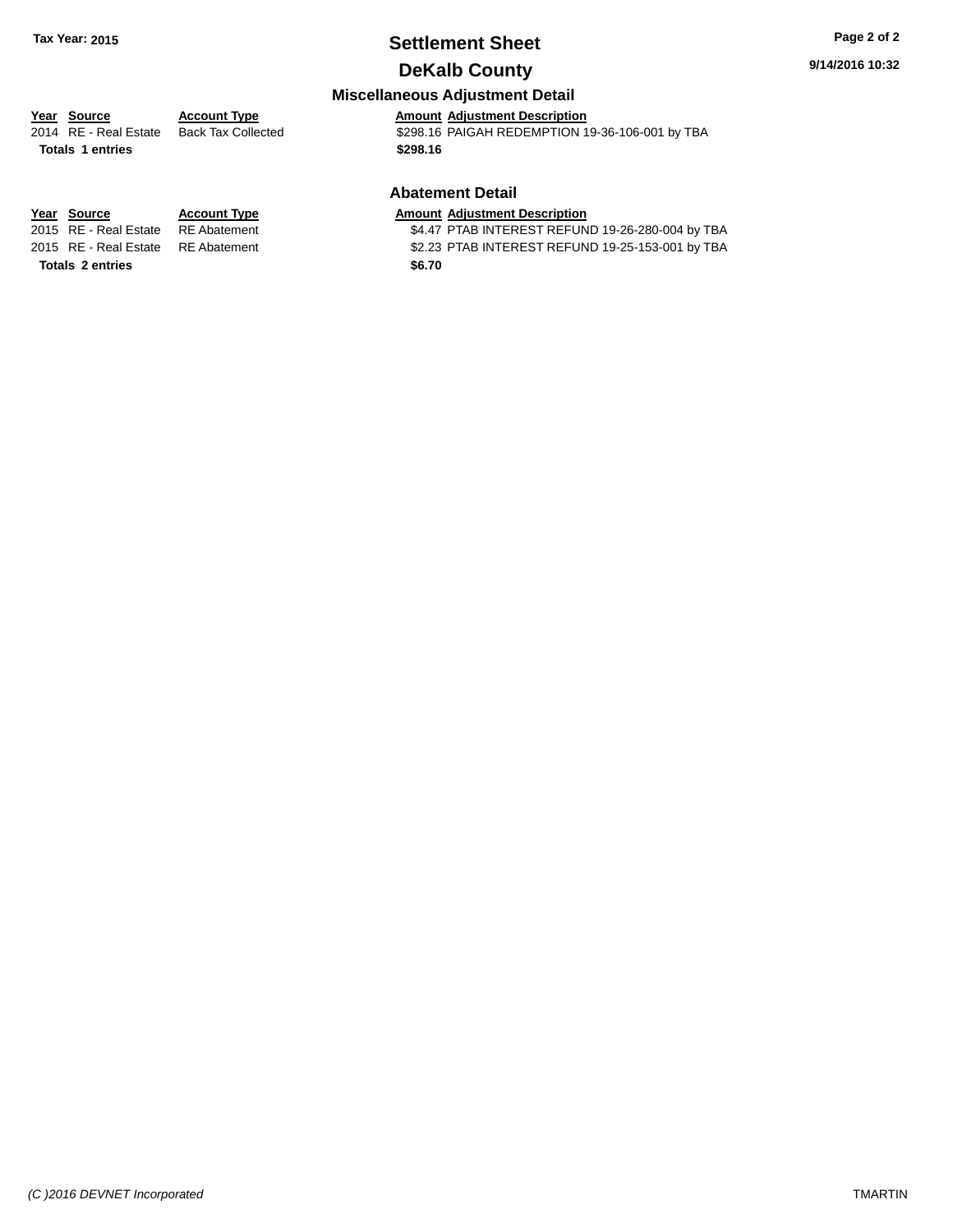## **Settlement Sheet Tax Year: 2015 Page 1 of 1 DeKalb County 072 - VILLAGE OF SHABBONA**

**9/14/2016 10:32**

#### **Current Year Taxes Paid**

|     | <b>Current Year Taxes Due</b>  |              |
|-----|--------------------------------|--------------|
|     | <b>Original Amount Due</b>     | \$98,007.19  |
| ٠   | Supplements                    | \$524.93     |
|     | Cancellations                  | \$607.63     |
|     | Abatements/Refunds             | \$0.00       |
| ٠   | Mobile Home                    | \$0.00       |
| +/- | Road & Bridge Transfer         | \$10,528.71  |
| ٠   | Misc. Adjustments              | \$72.95      |
|     | <b>Adjusted Amount Due</b>     | \$108,526.15 |
| ÷   | Prior Year Real EstateTax      | \$0.00       |
|     | Prior Year Mobile Home Tax     | \$0.00       |
|     | + Prior Year Misc. Adjustments | \$0.00       |
|     | <b>Total Amount Due</b>        | \$108,526.15 |
|     |                                |              |

| ٠ | <b>Real Estate</b>             | \$104,880.88 |
|---|--------------------------------|--------------|
| ٠ | Railroad                       | \$2,255.82   |
| ٠ | Mobile Home                    | \$0.00       |
| ٠ | Misc. Adjustments              | \$72.95      |
| ٠ | <b>Prior Year Real Estate</b>  | \$0.00       |
| ٠ | Prior Year Mobile Home         | \$0.00       |
|   | + Prior Year Misc. Adjustments | \$0.00       |
|   | Abatements/Refunds             | \$0.00       |
|   | <b>Total Collected</b>         | \$107,209.65 |
| ٠ | Hold Back                      | \$0.00       |
| ٠ | <b>County Trustee</b>          |              |
| ٠ | <b>Forfeited Tax</b>           |              |
|   | Total                          | \$107,209.65 |
|   |                                |              |

| <b>Road and Bridge Summary</b> |             |               | <b>Distribution Summary</b>    |              |  |
|--------------------------------|-------------|---------------|--------------------------------|--------------|--|
| Rd./Br. District               | Amt. Due    | Amt. Distrib. | <b>Tax Distribution Date</b>   | Amount       |  |
| SHABBONA ROAD & BRIDC          | \$10,720.04 | \$10,528.71   | 05/27/2016                     | \$16,508.89  |  |
| Totals                         | \$10,720.04 | \$10,528.71   | 06/24/2016                     | \$43,620.85  |  |
|                                |             |               | 07/22/2016                     | \$709.03     |  |
|                                |             |               | 08/19/2016                     | \$2,111.57   |  |
|                                |             |               | 09/16/2016                     | \$44,259.31  |  |
|                                |             |               | <b>Totals: 5 Distributions</b> | \$107,209.65 |  |

**Grand Totals: 5 Distributions \$107,209.65**

|                              |                         | <b>Fund Summary</b>                    |                                       |                     |                 |                                  |
|------------------------------|-------------------------|----------------------------------------|---------------------------------------|---------------------|-----------------|----------------------------------|
| <b>Fund</b>                  | <b>Amount Collected</b> | Previously<br><b>Distributed</b>       | <b>Current</b><br><b>Distribution</b> | Amount<br>Available | <b>Interest</b> | <b>PY Over</b><br><b>Distrib</b> |
| 001 - CORPORATE              | \$50,767.06             | \$29,883.25                            | \$20,883.81                           | \$0.00              | \$0.00          | \$0.00                           |
| 005 - I. M. R. F.            | \$1.564.11              | \$920.69                               | \$643.42                              | \$0.00              | \$0.00          | \$0.00                           |
| 007 - ROAD AND BRIDGE        | \$10.528.71             | \$6,040.59                             | \$4,488.12                            | \$0.00              | \$0.00          | \$0.00                           |
| 014 - POLICE PROTECTION      | \$29,626.82             | \$17.439.37                            | \$12.187.45                           | \$0.00              | \$0.00          | \$0.00                           |
| 047 - SOCIAL SECURITY        | \$11,043.57             | \$6,500.63                             | \$4.542.94                            | \$0.00              | \$0.00          | \$0.00                           |
| 060 - UNEMPLOYMENT INSURANCE | \$1.121.11              | \$659.92                               | \$461.19                              | \$0.00              | \$0.00          | \$0.00                           |
| 062 - WORKERS COMPENSATION   | \$2,558,27              | \$1,505.89                             | \$1,052.38                            | \$0.00              | \$0.00          | \$0.00                           |
| <b>Totals</b>                | \$107.209.65            | \$62,950,34                            | \$44.259.31                           | \$0.00              | \$0.00          | \$0.00                           |
|                              |                         | <b>Miscellaneous Adjustment Detail</b> |                                       |                     |                 |                                  |

| Year Source             | <b>Account Type</b>                        | <b>Amount Adjustment Description</b>                |
|-------------------------|--------------------------------------------|-----------------------------------------------------|
|                         | 2015 RE - Real Estate Paymt In Lieu of Tax | \$72.95 HOUSING AUTHORITY SEQUOYA APARTMENTS by TBA |
| <b>Totals 1 entries</b> |                                            | \$72.95                                             |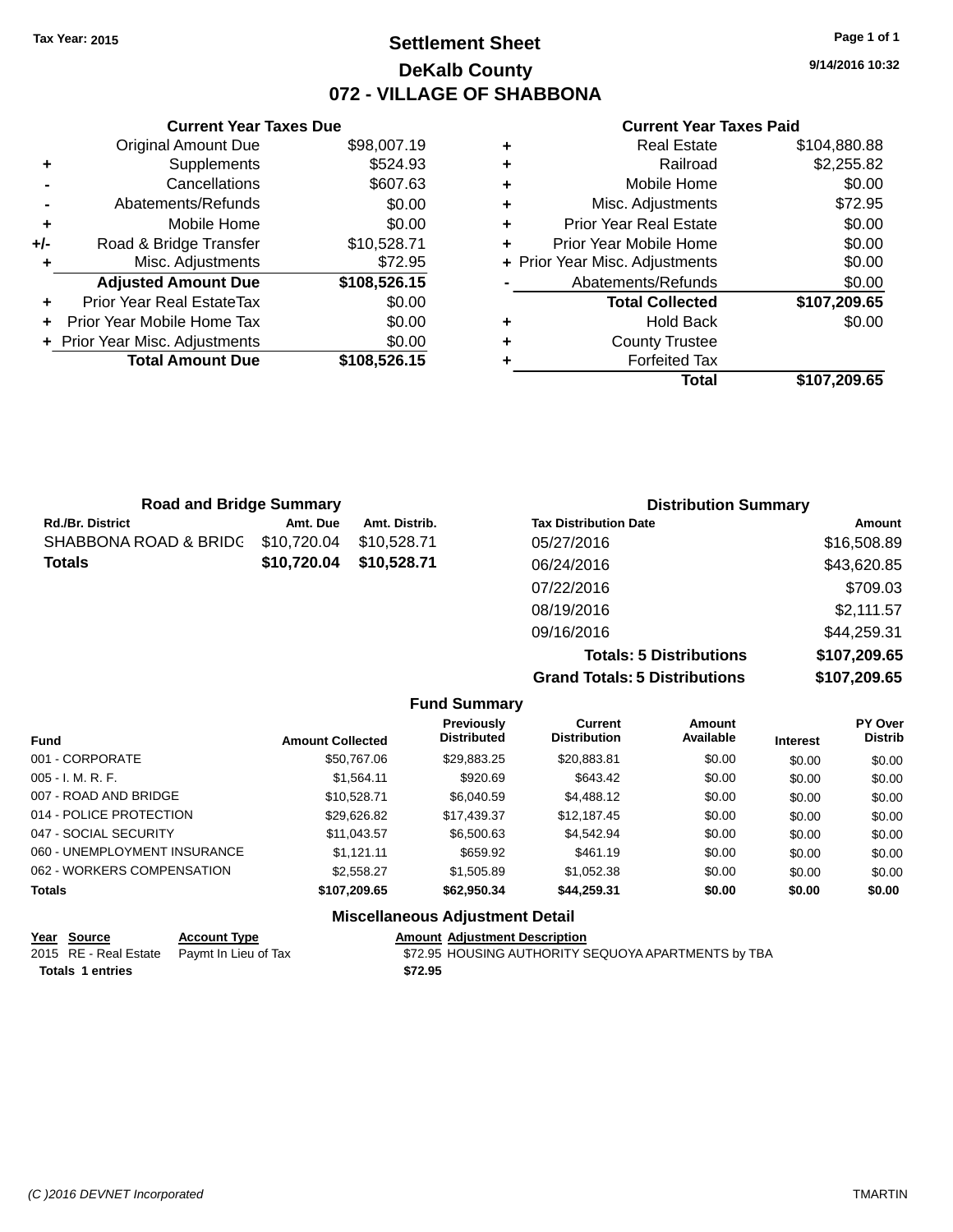## **Settlement Sheet Tax Year: 2015 Page 1 of 1 DeKalb County 073 - FLEWELLIN MEMORIAL LIBRARY**

**9/14/2016 10:32**

#### **Current Year Taxes Paid**

|     | <b>Current Year Taxes Due</b>  |             |  |  |  |  |
|-----|--------------------------------|-------------|--|--|--|--|
|     | <b>Original Amount Due</b>     | \$26,326.60 |  |  |  |  |
| ٠   | Supplements                    | \$126.25    |  |  |  |  |
|     | \$147.40<br>Cancellations      |             |  |  |  |  |
|     | Abatements/Refunds             | \$0.00      |  |  |  |  |
| ٠   | Mobile Home                    | \$0.00      |  |  |  |  |
| +/- | Road & Bridge Transfer         | \$0.00      |  |  |  |  |
| ٠   | Misc. Adjustments              | \$19.60     |  |  |  |  |
|     | <b>Adjusted Amount Due</b>     | \$26,325.05 |  |  |  |  |
| ٠   | Prior Year Real EstateTax      | \$0.00      |  |  |  |  |
| ÷   | Prior Year Mobile Home Tax     | \$0.00      |  |  |  |  |
|     | + Prior Year Misc. Adjustments | \$0.00      |  |  |  |  |
|     | <b>Total Amount Due</b>        | \$26,325,05 |  |  |  |  |
|     |                                |             |  |  |  |  |

| ٠ | <b>Real Estate</b>             | \$25,404.54 |
|---|--------------------------------|-------------|
| ٠ | Railroad                       | \$546.20    |
| ٠ | Mobile Home                    | \$0.00      |
| ٠ | Misc. Adjustments              | \$19.60     |
| ٠ | <b>Prior Year Real Estate</b>  | \$0.00      |
|   | Prior Year Mobile Home         | \$0.00      |
|   | + Prior Year Misc. Adjustments | \$0.00      |
|   | Abatements/Refunds             | \$0.00      |
|   | <b>Total Collected</b>         | \$25,970.34 |
| ٠ | Hold Back                      | \$0.00      |
|   | <b>County Trustee</b>          |             |
| ٠ | <b>Forfeited Tax</b>           |             |
|   | Total                          | \$25,970.34 |
|   |                                |             |

|                                | <b>Distribution Summary</b>          |             |  |
|--------------------------------|--------------------------------------|-------------|--|
|                                | <b>Tax Distribution Date</b>         | Amount      |  |
|                                | 05/27/2016                           | \$3,952.27  |  |
|                                | 06/24/2016                           | \$10,620.15 |  |
|                                | 07/22/2016                           | \$180.12    |  |
|                                | 08/19/2016                           | \$534.47    |  |
|                                | 09/16/2016                           | \$10,683.33 |  |
|                                | <b>Totals: 5 Distributions</b>       | \$25,970.34 |  |
|                                | <b>Grand Totals: 5 Distributions</b> | \$25,970.34 |  |
| $E_{t}$ and $C_{t}$ in $B_{t}$ |                                      |             |  |

|                 |                         | <b>Fund Summary</b>                    |                                |                     |                 |                                  |
|-----------------|-------------------------|----------------------------------------|--------------------------------|---------------------|-----------------|----------------------------------|
| <b>Fund</b>     | <b>Amount Collected</b> | <b>Previously</b><br>Distributed       | Current<br><b>Distribution</b> | Amount<br>Available | <b>Interest</b> | <b>PY Over</b><br><b>Distrib</b> |
| 001 - CORPORATE | \$25.970.34             | \$15,287.01                            | \$10.683.33                    | \$0.00              | \$0.00          | \$0.00                           |
| Totals          | \$25,970.34             | \$15,287.01                            | \$10,683,33                    | \$0.00              | \$0.00          | \$0.00                           |
|                 |                         | <b>Miscellaneous Adjustment Detail</b> |                                |                     |                 |                                  |

# **Totals \$19.60 1 entries**

**Year Source Account Type Amount Adjustment Description**<br>2015 RE - Real Estate Paymt In Lieu of Tax \$19.60 HOUSING AUTHORITY S \$19.60 HOUSING AUTHORITY SEQUOYA APARTMENTS by TBA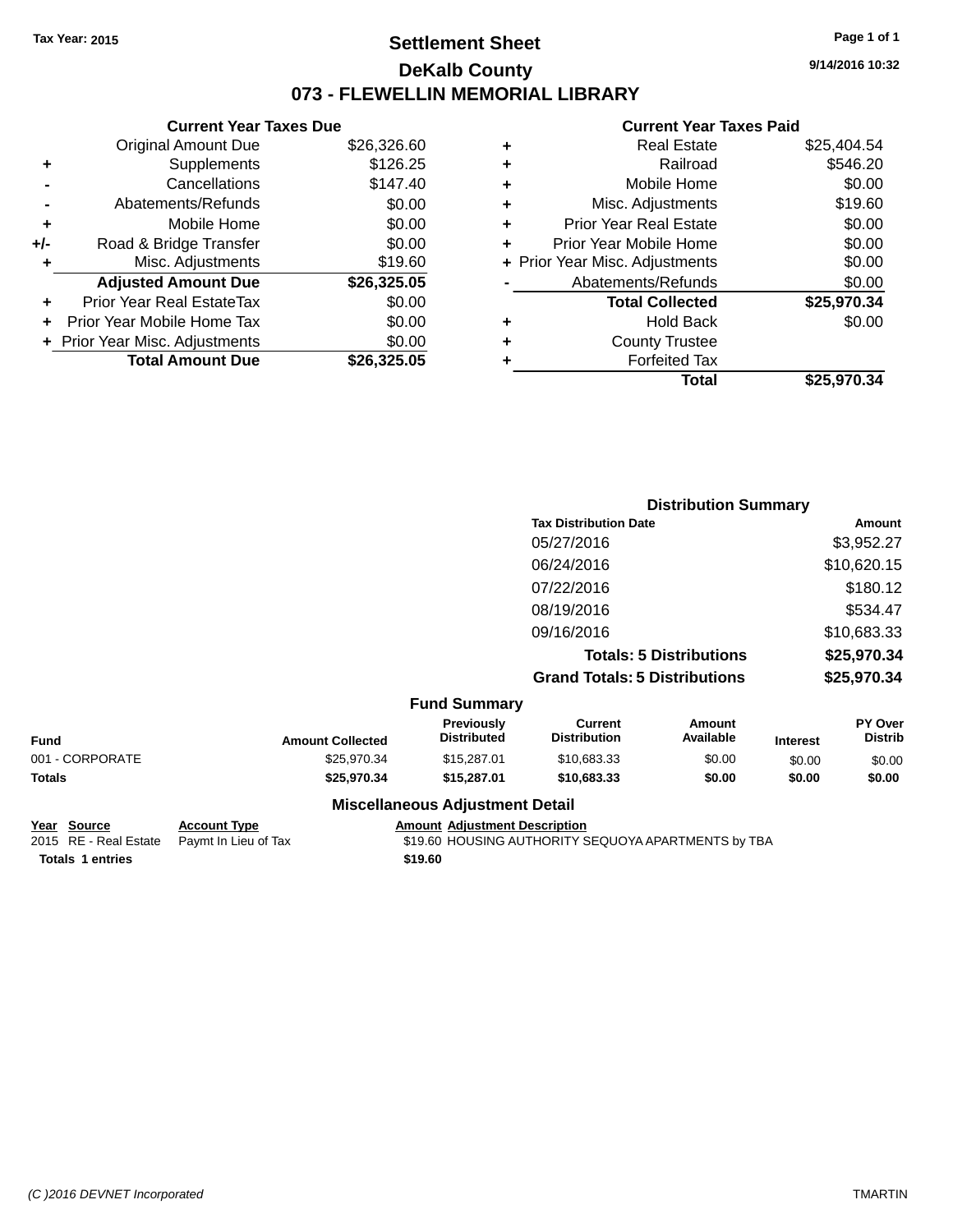## **Settlement Sheet Tax Year: 2015 Page 1 of 1 DeKalb County 074 - VILLAGE OF SOMONAUK**

**9/14/2016 10:32**

|     | <b>Current Year Taxes Due</b>  |              |  |  |  |
|-----|--------------------------------|--------------|--|--|--|
|     | <b>Original Amount Due</b>     | \$401,173.32 |  |  |  |
| ٠   | Supplements                    | \$2,737.74   |  |  |  |
|     | Cancellations                  | \$3,508.01   |  |  |  |
|     | Abatements/Refunds             | \$0.00       |  |  |  |
| ٠   | Mobile Home                    | \$0.00       |  |  |  |
| +/- | Road & Bridge Transfer         | \$53,155.26  |  |  |  |
| ٠   | Misc. Adjustments              | \$279.59     |  |  |  |
|     | <b>Adjusted Amount Due</b>     | \$453,837.90 |  |  |  |
|     | Prior Year Real EstateTax      | \$261.74     |  |  |  |
|     | Prior Year Mobile Home Tax     | \$0.00       |  |  |  |
|     | + Prior Year Misc. Adjustments | \$0.00       |  |  |  |
|     | <b>Total Amount Due</b>        | \$454.099.64 |  |  |  |
|     |                                |              |  |  |  |

#### **Current Year Taxes Paid**

| <b>Real Estate</b>             | \$439,730.02 |
|--------------------------------|--------------|
| Railroad                       | \$4,556.06   |
| Mobile Home                    | \$0.00       |
| Misc. Adjustments              | \$279.59     |
| <b>Prior Year Real Estate</b>  | \$261.74     |
| Prior Year Mobile Home         | \$0.00       |
| + Prior Year Misc. Adjustments | \$0.00       |
| Abatements/Refunds             | \$0.00       |
| <b>Total Collected</b>         | \$444,827.41 |
| <b>Hold Back</b>               | \$0.00       |
| <b>County Trustee</b>          |              |
| <b>Forfeited Tax</b>           |              |
| Total                          | \$444,827.41 |
|                                |              |

| <b>Road and Bridge Summary</b> |             |               | <b>Distribution Summary</b>  |              |  |
|--------------------------------|-------------|---------------|------------------------------|--------------|--|
| <b>Rd./Br. District</b>        | Amt. Due    | Amt. Distrib. | <b>Tax Distribution Date</b> | Amount       |  |
| SOMONAUK ROAD & BRID           | \$54,557.73 | \$53,155.26   | 05/27/2016                   | \$54,481.02  |  |
| <b>Totals</b>                  | \$54,557.73 | \$53,155.26   | 06/24/2016                   | \$196,737.10 |  |
|                                |             |               | 07/22/2016                   | \$4,144.03   |  |
|                                |             |               | 08/19/2016                   | \$12,408.37  |  |
|                                |             |               | 09/16/2016                   | \$177,056.89 |  |

**Totals: 5 Distributions \$444,827.41 Grand Totals: 5 Distributions \$444,827.41**

|                                               |                         | <b>Fund Summary</b>                    |                                       |                     |                 |                                  |
|-----------------------------------------------|-------------------------|----------------------------------------|---------------------------------------|---------------------|-----------------|----------------------------------|
| <b>Fund</b>                                   | <b>Amount Collected</b> | Previously<br><b>Distributed</b>       | <b>Current</b><br><b>Distribution</b> | Amount<br>Available | <b>Interest</b> | <b>PY Over</b><br><b>Distrib</b> |
| 001 - CORPORATE                               | \$108,220.98            | \$65.047.27                            | \$43.173.71                           | \$0.00              | \$0.00          | \$0.00                           |
| 003 - BONDS AND INTEREST                      | \$145,009.57            | \$87.159.39                            | \$57,850.18                           | \$0.00              | \$0.00          | \$0.00                           |
| 007 - ROAD AND BRIDGE                         | \$53,155.26             | \$32,352.21                            | \$20,803.05                           | \$0.00              | \$0.00          | \$0.00                           |
| 014 - POLICE PROTECTION                       | \$25,095.23             | \$15,083.73                            | \$10,011.50                           | \$0.00              | \$0.00          | \$0.00                           |
| 025 - GARBAGE DISPOSAL                        | \$16,730.27             | \$10,055.89                            | \$6,674,38                            | \$0.00              | \$0.00          | \$0.00                           |
| 027 - AUDIT                                   | \$18,404.27             | \$11.062.06                            | \$7.342.21                            | \$0.00              | \$0.00          | \$0.00                           |
| 035 - TORT JUDGEMENTS/LIABILITY<br><b>INS</b> | \$40.988.48             | \$24,636.52                            | \$16,351.96                           | \$0.00              | \$0.00          | \$0.00                           |
| 047 - SOCIAL SECURITY                         | \$37,223.35             | \$22,373.45                            | \$14,849.90                           | \$0.00              | \$0.00          | \$0.00                           |
| <b>Totals</b>                                 | \$444,827.41            | \$267,770.52                           | \$177,056.89                          | \$0.00              | \$0.00          | \$0.00                           |
|                                               |                         | <b>Miscellaneous Adjustment Detail</b> |                                       |                     |                 |                                  |

|                         | Year Source           | <b>Account Type</b> |  | <b>Amount Adiustment Description</b>             |
|-------------------------|-----------------------|---------------------|--|--------------------------------------------------|
|                         | 2015 RE - Real Estate | Back Tax Collected  |  | \$279.59 PASSERO REDEMPTION 18-28-427-003 by TBA |
| <b>Totals 1 entries</b> |                       | \$279.59            |  |                                                  |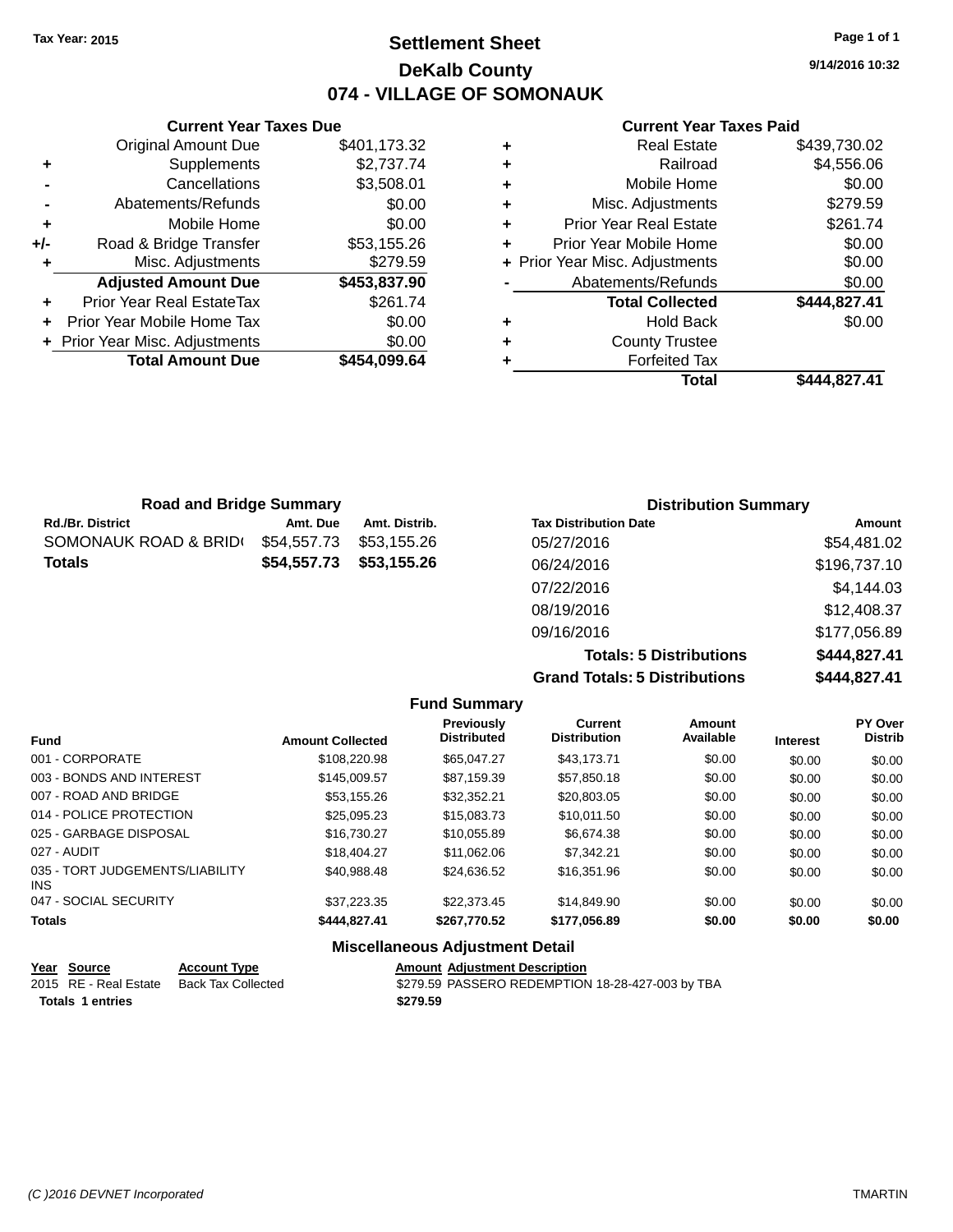## **Settlement Sheet Tax Year: 2015 Page 1 of 1 DeKalb County 075 - SOMONAUK LIBRARY**

**9/14/2016 10:32**

#### **Current Year Taxes Paid**

|     | <b>Current Year Taxes Due</b>  |              |   |
|-----|--------------------------------|--------------|---|
|     | <b>Original Amount Due</b>     | \$144,921.73 |   |
| ٠   | Supplements                    | \$640.81     |   |
|     | Cancellations                  | \$833.33     | 4 |
|     | Abatements/Refunds             | \$0.00       | 4 |
| ٠   | Mobile Home                    | \$0.00       | ۰ |
| +/- | Road & Bridge Transfer         | \$0.00       |   |
| ٠   | Misc. Adjustments              | \$75.05      |   |
|     | <b>Adjusted Amount Due</b>     | \$144,804.26 |   |
| ٠   | Prior Year Real EstateTax      | \$70.41      |   |
|     | Prior Year Mobile Home Tax     | \$0.00       |   |
|     | + Prior Year Misc. Adjustments | \$0.00       | 4 |
|     | <b>Total Amount Due</b>        | \$144,874.67 |   |
|     |                                |              |   |

|   | <b>Real Estate</b>             | \$139,116.08 |
|---|--------------------------------|--------------|
| ٠ | Railroad                       | \$1,587.44   |
| ٠ | Mobile Home                    | \$0.00       |
| ٠ | Misc. Adjustments              | \$75.05      |
| ٠ | <b>Prior Year Real Estate</b>  | \$70.41      |
| ÷ | Prior Year Mobile Home         | \$0.00       |
|   | + Prior Year Misc. Adjustments | \$0.00       |
|   | Abatements/Refunds             | \$0.00       |
|   | <b>Total Collected</b>         | \$140,848.98 |
| ٠ | <b>Hold Back</b>               | \$0.00       |
| ٠ | <b>County Trustee</b>          |              |
| ٠ | <b>Forfeited Tax</b>           |              |
|   | Total                          | \$140,848.98 |
|   |                                |              |

| <b>Distribution Summary</b>          |              |
|--------------------------------------|--------------|
| <b>Tax Distribution Date</b>         | Amount       |
| 05/27/2016                           | \$16,970.23  |
| 06/24/2016                           | \$62,909.75  |
| 07/22/2016                           | \$1,488.99   |
| 08/19/2016                           | \$3,560.48   |
| 09/16/2016                           | \$55,919.53  |
| <b>Totals: 5 Distributions</b>       | \$140,848.98 |
| <b>Grand Totals: 5 Distributions</b> | \$140,848.98 |

**Fund Summary Fund Interest Amount Collected Distributed PY Over Distrib Amount Available Current Distribution Previously** 001 - CORPORATE \$50,506.61 \$30,454.60 \$20,052.01 \$0.00 \$0.00 \$0.00 003 - BONDS AND INTEREST  $$55,122.66$   $$33,237.99$   $$21,884.67$   $$0.00$   $$0.00$   $$0.00$ 004 - OPERATIONS & MAINTENANCE  $$6,734.13$   $$4,060.56$   $$2,673.57$   $$0.00$   $$0.00$   $$0.00$ 005 - I. M. R. F. \$13,983.48 \$8,431.79 \$5,551.69 \$0.00 \$0.00 \$0.00 027 - AUDIT \$1,683.58 \$1,015.17 \$668.41 \$0.00 \$0.00 \$0.00 035 - TORT JUDGEMENTS/LIABILITY INS \$7,272.87 \$4,385.41 \$2,887.46 \$0.00 \$0.00 \$0.00 047 - SOCIAL SECURITY \$5,545.65 \$3,343.93 \$2,201.72 \$0.00 \$0.00 \$0.00 **Totals \$140,848.98 \$84,929.45 \$55,919.53 \$0.00 \$0.00 \$0.00**

## **Miscellaneous Adjustment Detail**

|                  | Year Source           | <b>Account Type</b> | <b>Amount Adiustment Description</b>            |
|------------------|-----------------------|---------------------|-------------------------------------------------|
|                  | 2015 RE - Real Estate | Back Tax Collected  | \$75.05 PASSERO REDEMPTION 18-28-427-003 by TBA |
| Totals 1 entries |                       |                     | \$75.05                                         |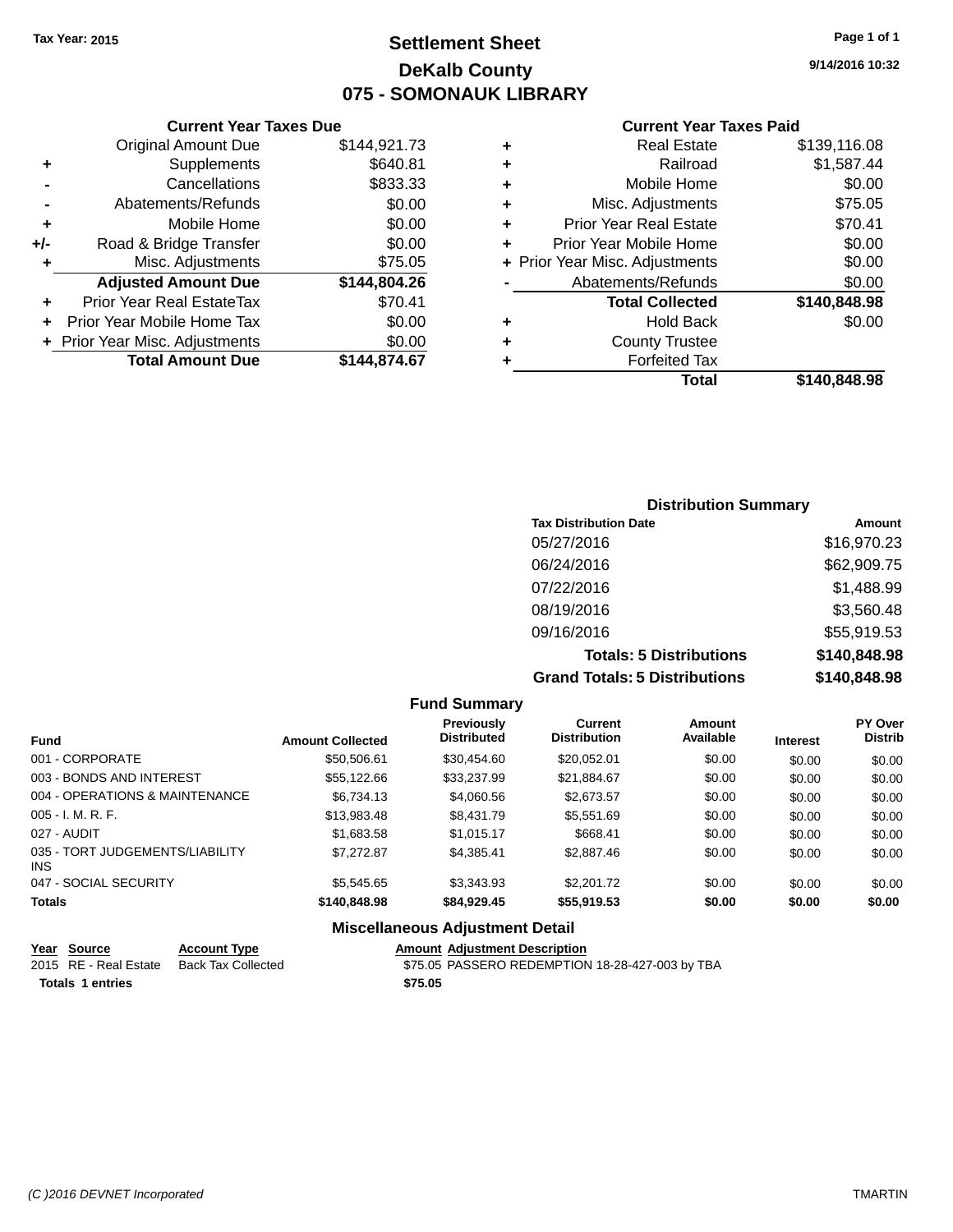## **Settlement Sheet Tax Year: 2015 Page 1 of 1 DeKalb County 076 - CITY OF SYCAMORE**

**9/14/2016 10:32**

#### **Current Year Taxes Paid**

|     | <b>Current Year Taxes Due</b>  |                |  |
|-----|--------------------------------|----------------|--|
|     | <b>Original Amount Due</b>     | \$2,779,465.45 |  |
| ٠   | Supplements                    | \$23,676.80    |  |
|     | Cancellations                  | \$25,655.44    |  |
|     | Abatements/Refunds             | \$0.00         |  |
| ٠   | Mobile Home                    | \$0.00         |  |
| +/- | Road & Bridge Transfer         | \$42,483.98    |  |
| ٠   | Misc. Adjustments              | \$814.05       |  |
|     | <b>Adjusted Amount Due</b>     | \$2,820,784.84 |  |
| ٠   | Prior Year Real EstateTax      | (\$844.85)     |  |
|     | Prior Year Mobile Home Tax     | \$0.00         |  |
|     | + Prior Year Misc. Adjustments | \$0.00         |  |
|     | <b>Total Amount Due</b>        | \$2,819,939.99 |  |
|     |                                |                |  |

| ٠ | <b>Real Estate</b>             | \$2,726,903.34 |
|---|--------------------------------|----------------|
| ٠ | Railroad                       | \$0.38         |
| ٠ | Mobile Home                    | \$0.00         |
| ٠ | Misc. Adjustments              | \$814.05       |
| ٠ | <b>Prior Year Real Estate</b>  | (\$844.85)     |
| ٠ | Prior Year Mobile Home         | \$0.00         |
|   | + Prior Year Misc. Adjustments | \$0.00         |
|   | Abatements/Refunds             | \$0.00         |
|   | <b>Total Collected</b>         | \$2,726,872.92 |
| ٠ | <b>Hold Back</b>               | \$0.00         |
| ٠ | <b>County Trustee</b>          |                |
| ٠ | <b>Forfeited Tax</b>           |                |
|   | Total                          | \$2,726,872.92 |
|   |                                |                |

| <b>Road and Bridge Summary</b>   |             |               | <b>Distribution Summary</b>  |                |  |
|----------------------------------|-------------|---------------|------------------------------|----------------|--|
| <b>Rd./Br. District</b>          | Amt. Due    | Amt. Distrib. | <b>Tax Distribution Date</b> | Amount         |  |
| <b>CORTLAND ROAD &amp; BRIDC</b> | \$26,762.82 | \$25.877.07   | 05/27/2016                   | \$286,582.26   |  |
| DEKALB ROAD & BRIDGE             | \$9,917.67  | \$9,473.59    | 06/24/2016                   | \$1,187,060.72 |  |
| <b>SYCAMORE ROAD &amp; BRID(</b> | \$7,330.54  | \$7,133.32    | 07/22/2016                   | \$24,591.69    |  |
| <b>Totals</b>                    | \$44,011.03 | \$42,483.98   | 08/19/2016                   | \$59,654.02    |  |
|                                  |             |               | 09/16/2016                   | \$1,168,984.23 |  |

**Totals: 5 Distributions Grand Totals: 5 Distributions** 

| \$2,726,872.92 |  |
|----------------|--|
| \$2,726,872.92 |  |
|                |  |

|                              |                         | <b>Fund Summary</b>                     |                                       |                            |                 |                                  |
|------------------------------|-------------------------|-----------------------------------------|---------------------------------------|----------------------------|-----------------|----------------------------------|
| <b>Fund</b>                  | <b>Amount Collected</b> | <b>Previously</b><br><b>Distributed</b> | <b>Current</b><br><b>Distribution</b> | <b>Amount</b><br>Available | <b>Interest</b> | <b>PY Over</b><br><b>Distrib</b> |
| 001 - CORPORATE              | \$1.209.486.37          | \$691.068.92                            | \$518,417.45                          | \$0.00                     | \$0.00          | \$0.00                           |
| 003 - BONDS AND INTEREST     | \$151.230.42            | \$86,409.11                             | \$64,821.31                           | \$0.00                     | \$0.00          | \$0.00                           |
| $005 - I. M. R. F.$          | \$150,849.22            | \$86.191.30                             | \$64,657.92                           | \$0.00                     | \$0.00          | \$0.00                           |
| 007 - ROAD AND BRIDGE        | \$42,483.98             | \$24.098.98                             | \$18,385,00                           | \$0.00                     | \$0.00          | \$0.00                           |
| 013 - FIREFIGHTER'S PENSION  | \$574.429.71            | \$328.214.13                            | \$246,215.58                          | \$0.00                     | \$0.00          | \$0.00                           |
| 015 - POLICE PENSION         | \$404.244.81            | \$230.974.92                            | \$173,269.89                          | \$0.00                     | \$0.00          | \$0.00                           |
| 047 - SOCIAL SECURITY        | \$89.978.03             | \$51,411.09                             | \$38,566.94                           | \$0.00                     | \$0.00          | \$0.00                           |
| 048 - SCHOOL CROSSING GUARDS | \$19.335.63             | \$11.047.88                             | \$8,287.75                            | \$0.00                     | \$0.00          | \$0.00                           |
| 143 - MEDICARE               | \$84.834.75             | \$48,472.36                             | \$36,362.39                           | \$0.00                     | \$0.00          | \$0.00                           |
| <b>Totals</b>                | \$2,726,872.92          | \$1,557,888.69                          | \$1,168,984.23                        | \$0.00                     | \$0.00          | \$0.00                           |

#### **Miscellaneous Adjustment Detail**

|                         | Year Source           | <b>Account Type</b>       | <b>Amount Adjustment Description</b>               |
|-------------------------|-----------------------|---------------------------|----------------------------------------------------|
|                         | 2015 RE - Real Estate | <b>Back Tax Collected</b> | \$10.63 WAY REDEMPTION 06-29-451-009 by TBA        |
|                         | 2015 RE - Real Estate | <b>Back Tax Collected</b> | \$4.14 WAY REDEMPTION 06-29-451-024 by TBA         |
|                         | 2015 RE - Real Estate | <b>Back Tax Collected</b> | \$13.71 OBERHELMAN REDEMPTION 09-25-451-001 by TBA |
|                         | 2015 RE - Real Estate | Paymt In Lieu of Tax      | \$785.57 HOUSING AUTHORITY SYCAMORE UNITS by TBA   |
| <b>Totals 4 entries</b> |                       |                           | \$814.05                                           |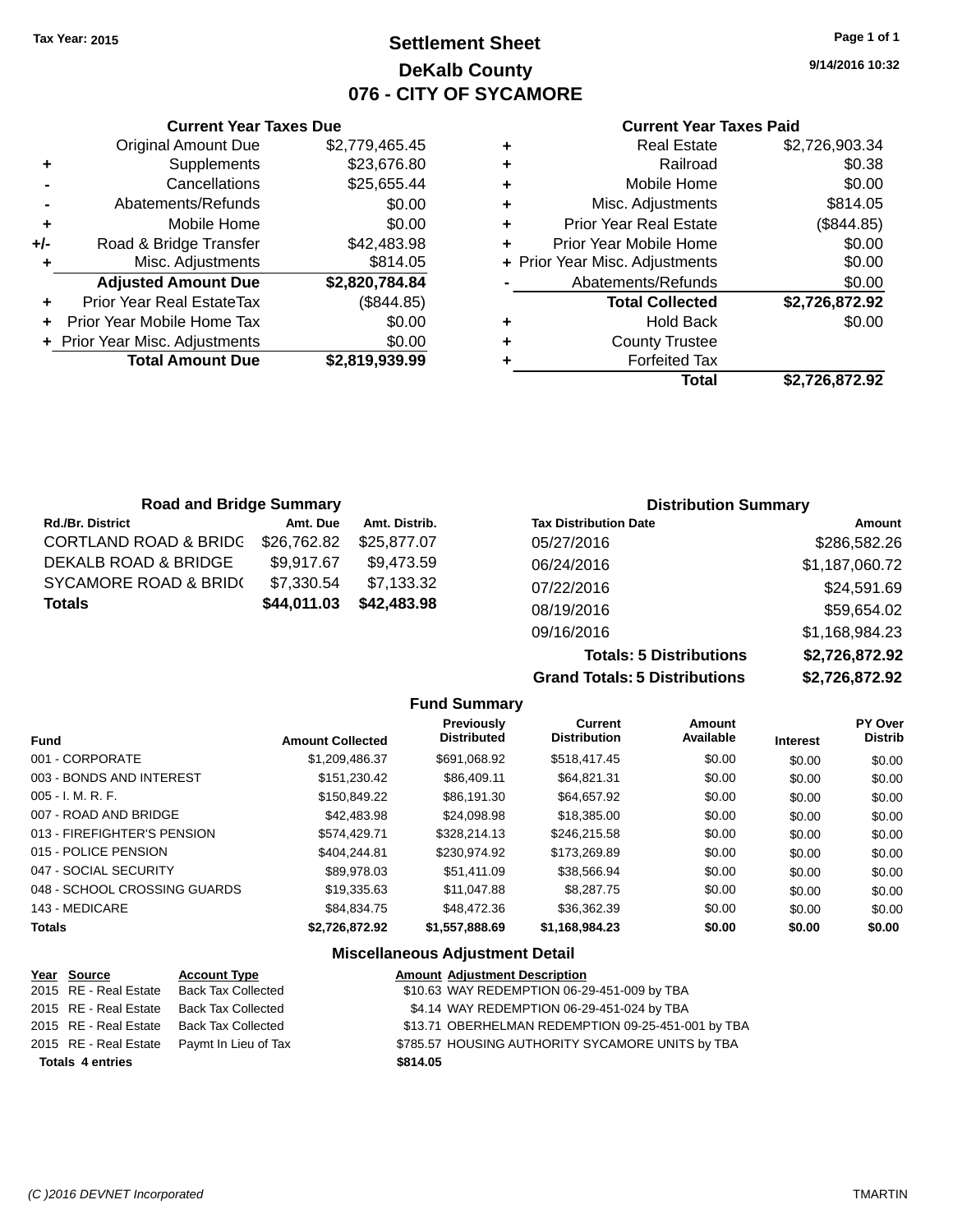## **Settlement Sheet Tax Year: 2015 Page 1 of 1 DeKalb County 077 - SYCAMORE LIBRARY**

**9/14/2016 10:32**

#### **Current Year Taxes Paid**

| ٠ | <b>Forfeited Tax</b>           |              |
|---|--------------------------------|--------------|
| ٠ | <b>County Trustee</b>          |              |
| ٠ | <b>Hold Back</b>               | \$0.00       |
|   | <b>Total Collected</b>         | \$985,408.11 |
|   | Abatements/Refunds             | \$0.00       |
|   | + Prior Year Misc. Adjustments | \$0.00       |
| ÷ | Prior Year Mobile Home         | \$0.00       |
| ٠ | Prior Year Real Estate         | (\$303.70)   |
| ÷ | Misc. Adjustments              | \$298.82     |
| ÷ | Mobile Home                    | \$0.00       |
| ÷ | Railroad                       | \$0.14       |
| ٠ | Real Estate                    | \$985,412.85 |

|     | <b>Current Year Taxes Due</b>    |                |
|-----|----------------------------------|----------------|
|     | <b>Original Amount Due</b>       | \$1,020,308.81 |
| ٠   | Supplements                      | \$8,494.56     |
|     | Cancellations                    | \$9,203.71     |
|     | Abatements/Refunds               | \$0.00         |
| ٠   | Mobile Home                      | \$0.00         |
| +/- | Road & Bridge Transfer           | \$0.00         |
| ٠   | Misc. Adjustments                | \$298.82       |
|     | <b>Adjusted Amount Due</b>       | \$1,019,898.48 |
|     | <b>Prior Year Real EstateTax</b> | (\$303.70)     |
|     | Prior Year Mobile Home Tax       | \$0.00         |
|     | + Prior Year Misc. Adjustments   | \$0.00         |
|     | <b>Total Amount Due</b>          | \$1,019,594.78 |

| <b>Distribution Summary</b>          |              |
|--------------------------------------|--------------|
| <b>Tax Distribution Date</b>         | Amount       |
| 05/27/2016                           | \$103,548.83 |
| 06/24/2016                           | \$429,012.31 |
| 07/22/2016                           | \$8,878.12   |
| 08/19/2016                           | \$21,597.56  |
| 09/16/2016                           | \$422,371.29 |
| <b>Totals: 5 Distributions</b>       | \$985,408.11 |
| <b>Grand Totals: 5 Distributions</b> | \$985,408.11 |

|                                          |                         | <b>Fund Summary</b>              |                                |                            |                 |                                  |
|------------------------------------------|-------------------------|----------------------------------|--------------------------------|----------------------------|-----------------|----------------------------------|
| <b>Fund</b>                              | <b>Amount Collected</b> | Previously<br><b>Distributed</b> | Current<br><b>Distribution</b> | <b>Amount</b><br>Available | <b>Interest</b> | <b>PY Over</b><br><b>Distrib</b> |
| 005 - I. M. R. F.                        | \$0.00                  | \$0.00                           | \$0.00                         | \$0.00                     | \$0.00          | \$0.00                           |
| 016 - LIBRARY (township, municipalities) | \$985,408.11            | \$563,036.82                     | \$422,371,29                   | \$0.00                     | \$0.00          | \$0.00                           |
| 027 - AUDIT                              | \$0.00                  | \$0.00                           | \$0.00                         | \$0.00                     | \$0.00          | \$0.00                           |
| 047 - SOCIAL SECURITY                    | \$0.00                  | \$0.00                           | \$0.00                         | \$0.00                     | \$0.00          | \$0.00                           |
| <b>Totals</b>                            | \$985,408.11            | \$563,036.82                     | \$422,371,29                   | \$0.00                     | \$0.00          | \$0.00                           |

## **Miscellaneous Adjustment Detail**

|                         | Year Source           | <b>Account Type</b>       | <b>Amount Adjustment Description</b>              |
|-------------------------|-----------------------|---------------------------|---------------------------------------------------|
|                         | 2015 RE - Real Estate | <b>Back Tax Collected</b> | \$3.90 WAY REDEMPTION 06-29-451-009 by TBA        |
|                         | 2015 RE - Real Estate | <b>Back Tax Collected</b> | \$1.52 WAY REDEMPTION 06-29-451-024 by TBA        |
|                         | 2015 RE - Real Estate | <b>Back Tax Collected</b> | \$5.03 OBERHELMAN REDEMPTION 09-25-451-001 by TBA |
|                         | 2015 RE - Real Estate | Paymt In Lieu of Tax      | \$288.37 HOUSING AUTHORITY SYCAMORE UNITS by TBA  |
| <b>Totals 4 entries</b> |                       |                           | \$298.82                                          |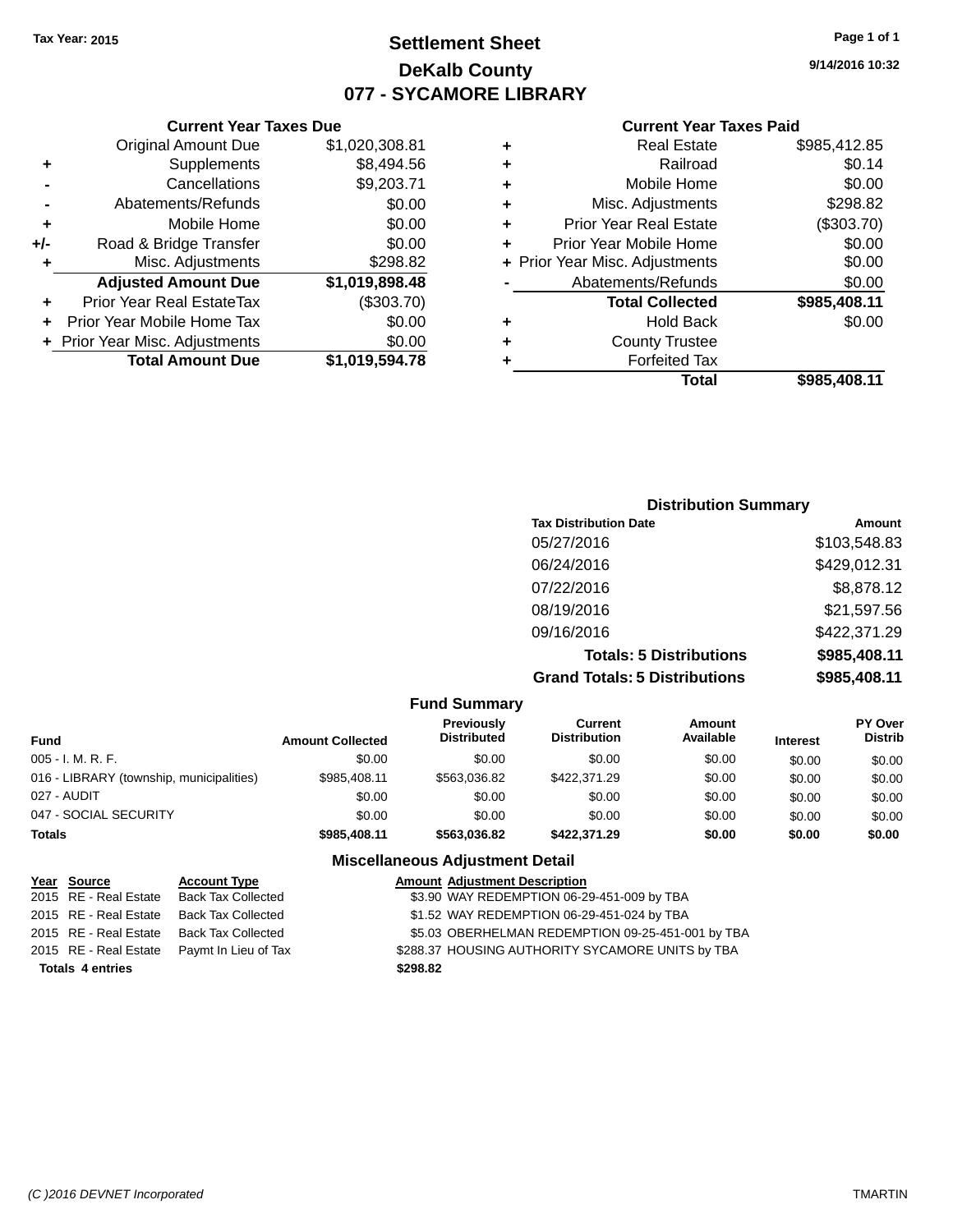## **Settlement Sheet Tax Year: 2015 Page 1 of 1 DeKalb County 078 - VILLAGE OF WATERMAN**

**9/14/2016 10:32**

#### **Current Year Taxes Paid**

|     | <b>Current Year Taxes Due</b>  |              |  |  |  |  |
|-----|--------------------------------|--------------|--|--|--|--|
|     | <b>Original Amount Due</b>     | \$178,130.69 |  |  |  |  |
| ٠   | Supplements                    | \$865.03     |  |  |  |  |
|     | Cancellations                  | \$1,008.24   |  |  |  |  |
| -   | Abatements/Refunds             | \$0.00       |  |  |  |  |
| ٠   | Mobile Home                    | \$0.00       |  |  |  |  |
| +/- | Road & Bridge Transfer         | \$31,213.90  |  |  |  |  |
| ٠   | Misc. Adjustments              | \$120.43     |  |  |  |  |
|     | <b>Adjusted Amount Due</b>     | \$209,321.81 |  |  |  |  |
| ٠   | Prior Year Real EstateTax      | \$0.00       |  |  |  |  |
| ٠   | Prior Year Mobile Home Tax     | \$0.00       |  |  |  |  |
|     | + Prior Year Misc. Adjustments | \$0.00       |  |  |  |  |
|     | <b>Total Amount Due</b>        | \$209,321.81 |  |  |  |  |
|     |                                |              |  |  |  |  |

| ٠ | <b>Real Estate</b>             | \$203,509.92 |
|---|--------------------------------|--------------|
| ٠ | Railroad                       | \$1,642.46   |
| ٠ | Mobile Home                    | \$0.00       |
| ٠ | Misc. Adjustments              | \$120.43     |
| ٠ | <b>Prior Year Real Estate</b>  | \$0.00       |
| ٠ | Prior Year Mobile Home         | \$0.00       |
|   | + Prior Year Misc. Adjustments | \$0.00       |
|   | Abatements/Refunds             | \$0.00       |
|   | <b>Total Collected</b>         | \$205,272.81 |
| ٠ | <b>Hold Back</b>               | \$0.00       |
| ٠ | <b>County Trustee</b>          |              |
|   | <b>Forfeited Tax</b>           |              |
|   | Total                          | \$205,272.81 |

| <b>Road and Bridge Summary</b>   |             |               | <b>Distribution Summary</b>  |             |  |
|----------------------------------|-------------|---------------|------------------------------|-------------|--|
| Rd./Br. District                 | Amt. Due    | Amt. Distrib. | <b>Tax Distribution Date</b> | Amount      |  |
| <b>CLINTON ROAD &amp; BRIDGE</b> | \$31,904.70 | \$31,213.90   | 05/27/2016                   | \$33,165.46 |  |
| <b>Totals</b>                    | \$31,904.70 | \$31,213.90   | 06/24/2016                   | \$81,042.72 |  |
|                                  |             |               | 07/22/2016                   | \$1,393.07  |  |
|                                  |             |               | 08/19/2016                   | \$3,056.84  |  |
|                                  |             |               | 09/16/2016                   | \$86,614.72 |  |
|                                  |             |               |                              |             |  |

**Totals: 5 Distributions \$205,272.81 Grand Totals: 5 Distributions \$205,272.81**

|                                         |                         | <b>Fund Summary</b>                     |                                |                     |                 |                           |
|-----------------------------------------|-------------------------|-----------------------------------------|--------------------------------|---------------------|-----------------|---------------------------|
| <b>Fund</b>                             | <b>Amount Collected</b> | <b>Previously</b><br><b>Distributed</b> | Current<br><b>Distribution</b> | Amount<br>Available | <b>Interest</b> | PY Over<br><b>Distrib</b> |
| 001 - CORPORATE                         | \$96,525.91             | \$55.624.58                             | \$40.901.33                    | \$0.00              | \$0.00          | \$0.00                    |
| 007 - ROAD AND BRIDGE                   | \$31,213.90             | \$18,353.89                             | \$12,860.01                    | \$0.00              | \$0.00          | \$0.00                    |
| 014 - POLICE PROTECTION                 | \$28,634.09             | \$16,500.85                             | \$12.133.24                    | \$0.00              | \$0.00          | \$0.00                    |
| 027 - AUDIT                             | \$14,588.22             | \$8,406.69                              | \$6.181.53                     | \$0.00              | \$0.00          | \$0.00                    |
| 035 - TORT JUDGEMENTS/LIABILITY<br>INS. | \$31.038.90             | \$17,886,66                             | \$13.152.24                    | \$0.00              | \$0.00          | \$0.00                    |
| 047 - SOCIAL SECURITY                   | \$2,845.50              | \$1,639.76                              | \$1,205.74                     | \$0.00              | \$0.00          | \$0.00                    |
| 073 - CHLORINATION OF SEWAGE            | \$426.29                | \$245.66                                | \$180.63                       | \$0.00              | \$0.00          | \$0.00                    |
| <b>Totals</b>                           | \$205,272.81            | \$118,658.09                            | \$86,614.72                    | \$0.00              | \$0.00          | \$0.00                    |
|                                         |                         | Missellanesses Adjustment Detail        |                                |                     |                 |                           |

## **Miscellaneous Adjustment Detail**

| Year Source             | <b>Account Type</b>                      | <b>Amount Adiustment Description</b>            |
|-------------------------|------------------------------------------|-------------------------------------------------|
|                         | 2015 RE - Real Estate Back Tax Collected | \$120.43 MCCORD REDEMPTION 14-15-351-002 by TBA |
| <b>Totals 1 entries</b> |                                          | \$120.43                                        |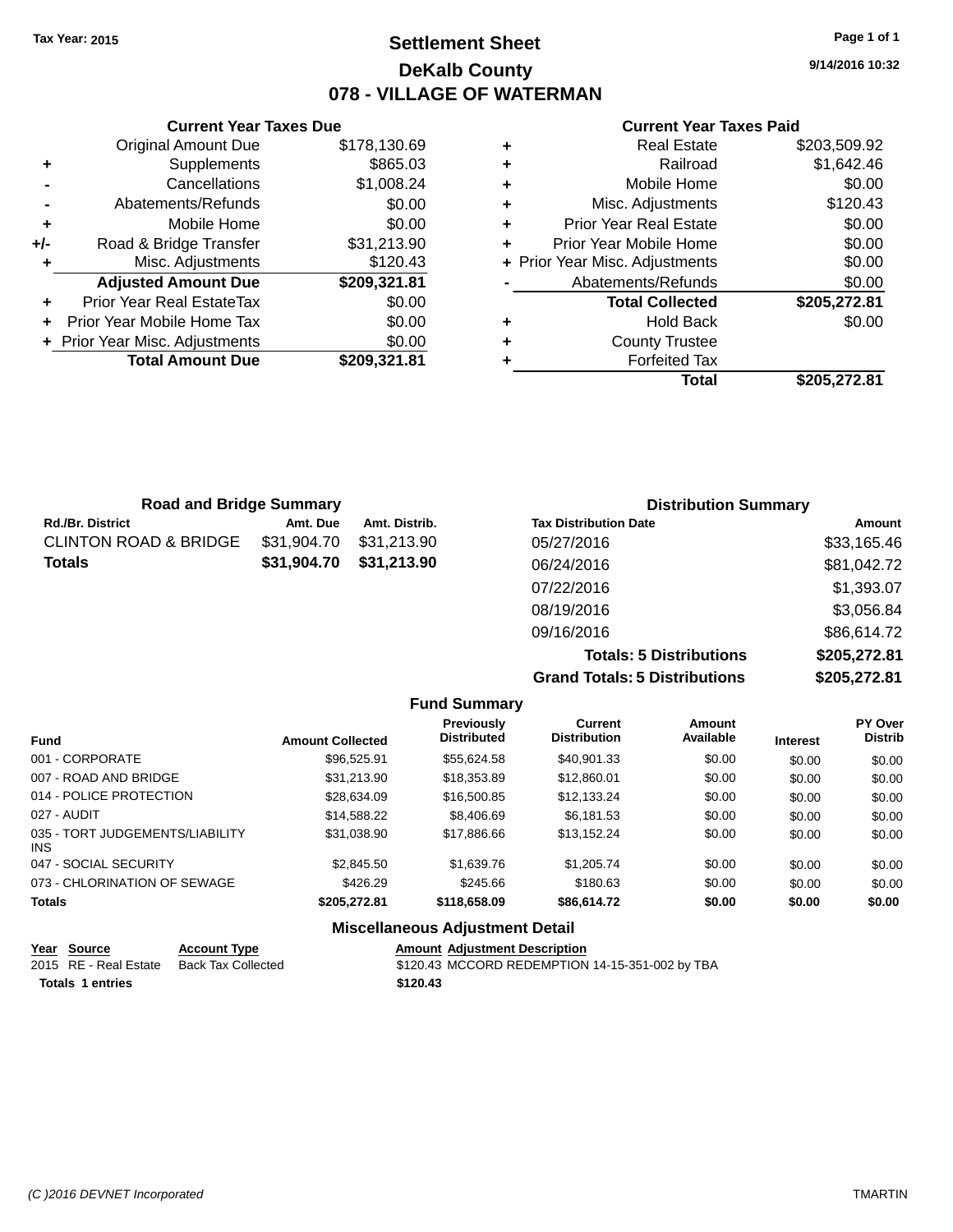## **Settlement Sheet Tax Year: 2015 Page 1 of 1 DeKalb County 079 - HINCKLEY SPEC SERV #1**

**9/14/2016 10:32**

|     | <b>Current Year Taxes Due</b>  |          |
|-----|--------------------------------|----------|
|     | <b>Original Amount Due</b>     | \$450.08 |
| ٠   | Supplements                    | \$10.72  |
|     | Cancellations                  | \$12.23  |
|     | Abatements/Refunds             | \$0.00   |
| ٠   | Mobile Home                    | \$0.00   |
| +/- | Road & Bridge Transfer         | \$0.00   |
| ٠   | Misc. Adjustments              | \$0.00   |
|     | <b>Adjusted Amount Due</b>     | \$448.57 |
| ÷   | Prior Year Real EstateTax      | \$0.00   |
| ÷   | Prior Year Mobile Home Tax     | \$0.00   |
|     | + Prior Year Misc. Adjustments | \$0.00   |
|     | <b>Total Amount Due</b>        | 448.57   |

|   | Total                          | \$427.63 |
|---|--------------------------------|----------|
|   | <b>Forfeited Tax</b>           |          |
| ٠ | <b>County Trustee</b>          |          |
| ٠ | Hold Back                      | \$0.00   |
|   | <b>Total Collected</b>         | \$427.63 |
|   | Abatements/Refunds             | \$0.00   |
|   | + Prior Year Misc. Adjustments | \$0.00   |
| ٠ | Prior Year Mobile Home         | \$0.00   |
| ÷ | <b>Prior Year Real Estate</b>  | \$0.00   |
| ٠ | Misc. Adjustments              | \$0.00   |
| ٠ | Mobile Home                    | \$0.00   |
| ٠ | Railroad                       | \$0.00   |
| ٠ | <b>Real Estate</b>             | \$427.63 |
|   |                                |          |

|                            |                         | <b>Distribution Summary</b>      |                                       |                                |                 |                                  |  |
|----------------------------|-------------------------|----------------------------------|---------------------------------------|--------------------------------|-----------------|----------------------------------|--|
|                            |                         |                                  | <b>Tax Distribution Date</b>          |                                |                 | Amount                           |  |
|                            |                         |                                  | 05/27/2016                            |                                |                 | \$41.36                          |  |
|                            |                         |                                  | 06/24/2016                            |                                |                 | \$182.93                         |  |
|                            |                         |                                  | 09/16/2016                            |                                |                 | \$203.34                         |  |
|                            |                         |                                  |                                       | <b>Totals: 3 Distributions</b> |                 | \$427.63                         |  |
|                            |                         |                                  | <b>Grand Totals: 3 Distributions</b>  |                                |                 | \$427.63                         |  |
|                            |                         | <b>Fund Summary</b>              |                                       |                                |                 |                                  |  |
| <b>Fund</b>                | <b>Amount Collected</b> | Previously<br><b>Distributed</b> | <b>Current</b><br><b>Distribution</b> | Amount<br>Available            | <b>Interest</b> | <b>PY Over</b><br><b>Distrib</b> |  |
| 023 - SPECIAL SERVICE AREA | \$427.63                | \$224.29                         | \$203.34                              | \$0.00                         | \$0.00          | \$0.00                           |  |
| <b>Totals</b>              | \$427.63                | \$224.29                         | \$203.34                              | \$0.00                         | \$0.00          | \$0.00                           |  |
|                            |                         |                                  |                                       |                                |                 |                                  |  |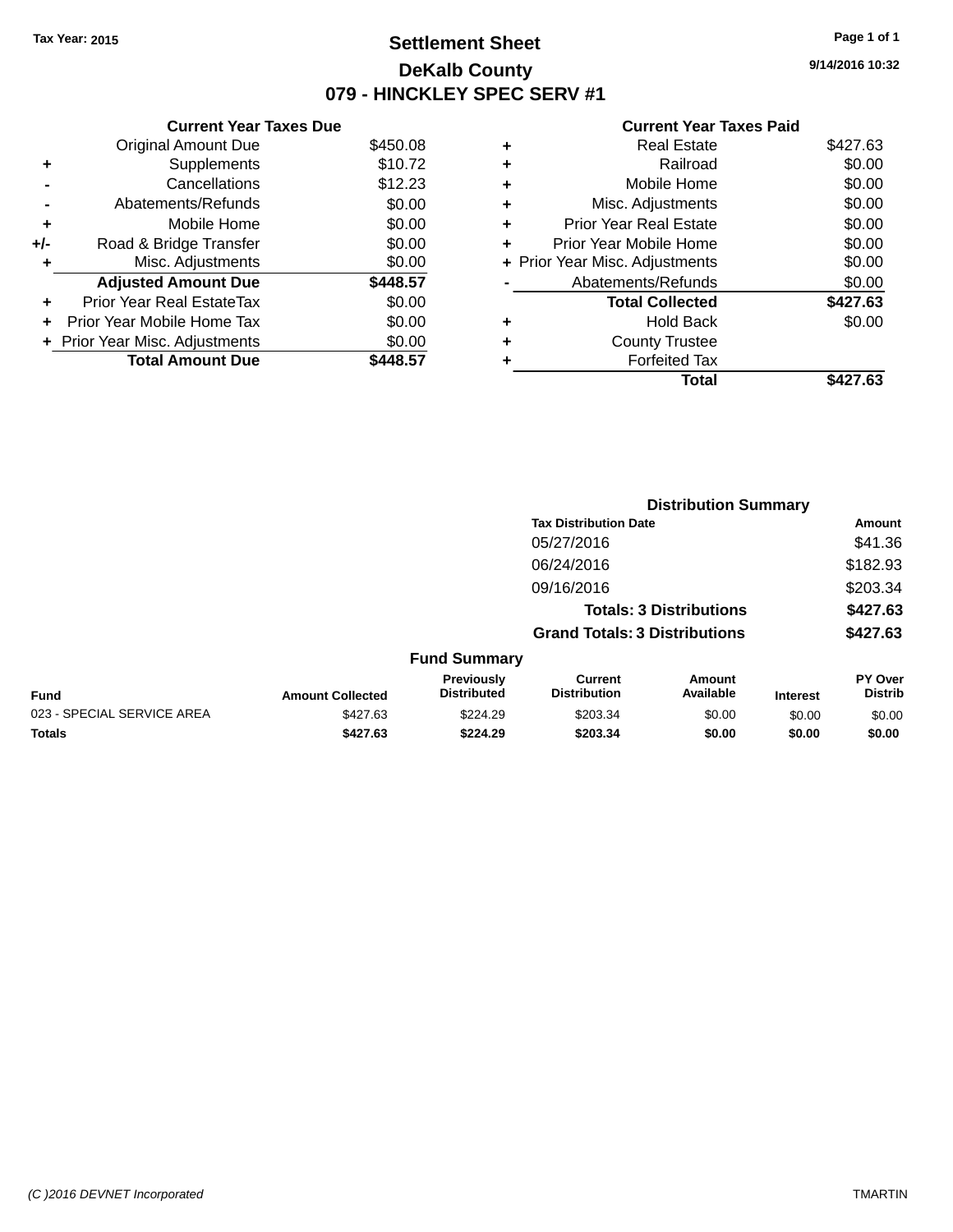## **Settlement Sheet Tax Year: 2015 Page 1 of 1 DeKalb County 080 - HINCKLEY SPEC SERV #2**

**9/14/2016 10:32**

#### **Current Year Taxes Paid**

|     | <b>Current Year Taxes Due</b>  |          |   |
|-----|--------------------------------|----------|---|
|     | <b>Original Amount Due</b>     | \$450.13 | ٠ |
|     | <b>Supplements</b>             | \$0.00   |   |
|     | Cancellations                  | \$0.00   |   |
|     | Abatements/Refunds             | \$0.00   | ٠ |
|     | Mobile Home                    | \$0.00   | ٠ |
| +/- | Road & Bridge Transfer         | \$0.00   | ٠ |
|     | Misc. Adjustments              | \$0.00   |   |
|     | <b>Adjusted Amount Due</b>     | \$450.13 |   |
|     | Prior Year Real EstateTax      | \$0.00   |   |
|     | Prior Year Mobile Home Tax     | \$0.00   |   |
|     | + Prior Year Misc. Adjustments | \$0.00   |   |
|     | <b>Total Amount Due</b>        | \$450.13 |   |
|     |                                |          |   |

| ٠ | <b>Real Estate</b>             | \$440.46 |
|---|--------------------------------|----------|
| ٠ | Railroad                       | \$0.00   |
| ٠ | Mobile Home                    | \$0.00   |
| ٠ | Misc. Adjustments              | \$0.00   |
| ٠ | <b>Prior Year Real Estate</b>  | \$0.00   |
|   | Prior Year Mobile Home         | \$0.00   |
|   | + Prior Year Misc. Adjustments | \$0.00   |
|   | Abatements/Refunds             | \$0.00   |
|   | <b>Total Collected</b>         | \$440.46 |
| ٠ | <b>Hold Back</b>               | \$0.00   |
|   | <b>County Trustee</b>          |          |
| ٠ | <b>Forfeited Tax</b>           |          |
|   | Total                          | \$440.46 |
|   |                                |          |

|                            |                         |                                         | <b>Distribution Summary</b>           |                                |                 |                           |
|----------------------------|-------------------------|-----------------------------------------|---------------------------------------|--------------------------------|-----------------|---------------------------|
|                            |                         |                                         | <b>Tax Distribution Date</b>          |                                |                 | Amount                    |
|                            |                         |                                         | 05/27/2016                            |                                |                 | \$38.79                   |
|                            |                         |                                         | 06/24/2016                            |                                |                 | \$198.04                  |
|                            |                         |                                         | 07/22/2016                            |                                |                 | \$3.08                    |
|                            |                         |                                         | 08/19/2016                            |                                |                 | \$8.66                    |
|                            |                         |                                         | 09/16/2016                            |                                |                 | \$191.89                  |
|                            |                         |                                         |                                       | <b>Totals: 5 Distributions</b> |                 | \$440.46                  |
|                            |                         |                                         | <b>Grand Totals: 5 Distributions</b>  |                                |                 | \$440.46                  |
|                            |                         | <b>Fund Summary</b>                     |                                       |                                |                 |                           |
| <b>Fund</b>                | <b>Amount Collected</b> | <b>Previously</b><br><b>Distributed</b> | <b>Current</b><br><b>Distribution</b> | Amount<br>Available            | <b>Interest</b> | PY Over<br><b>Distrib</b> |
| 023 - SPECIAL SERVICE AREA | \$440.46                | \$248.57                                | \$191.89                              | \$0.00                         | \$0.00          | \$0.00                    |

**Totals \$440.46 \$248.57 \$191.89 \$0.00 \$0.00 \$0.00**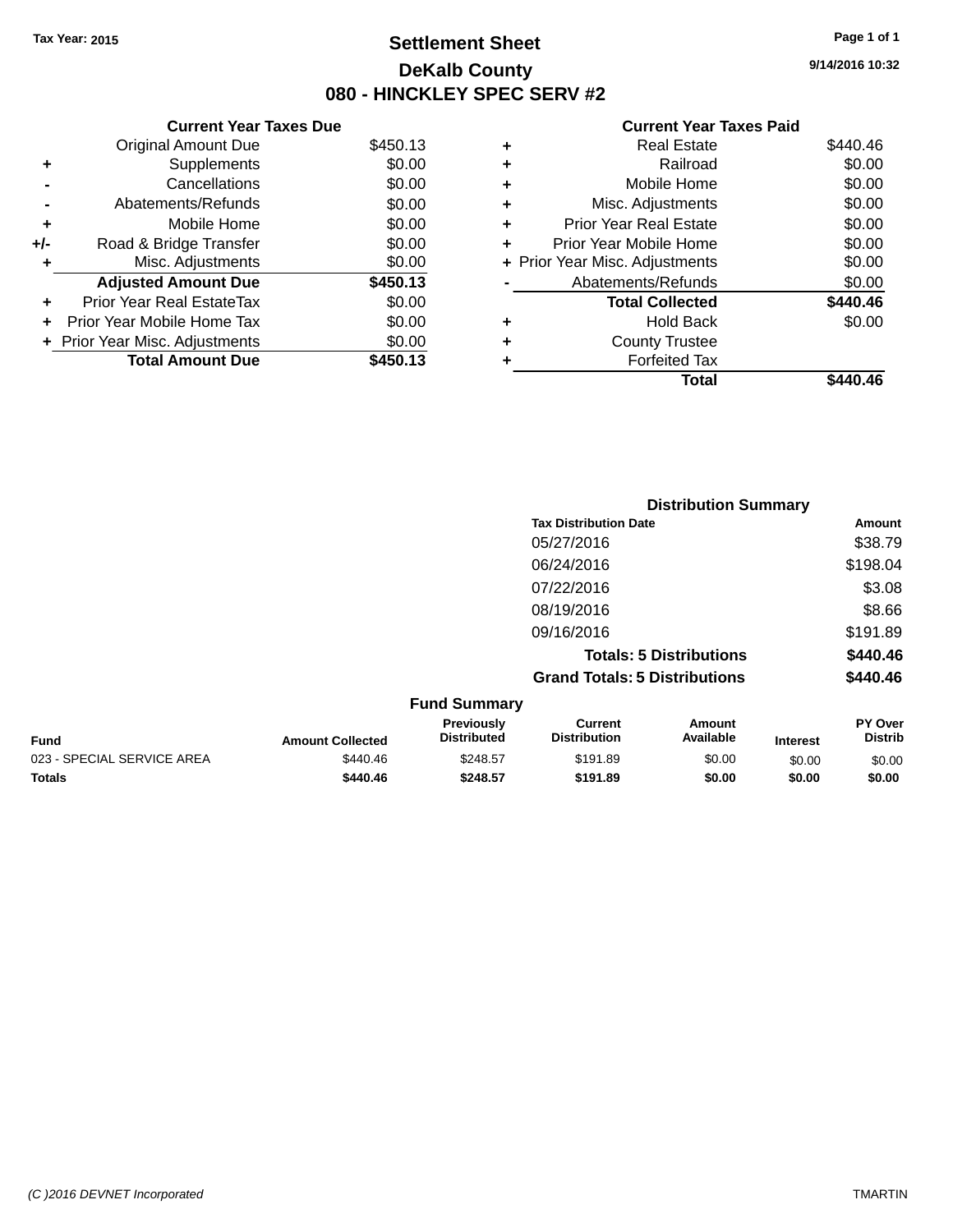## **Settlement Sheet Tax Year: 2015 Page 1 of 1 DeKalb County 083 - TOWN OF CORTLAND SBA #1**

**9/14/2016 10:32**

| <b>Current Year Taxes Paid</b> |  |  |
|--------------------------------|--|--|
|                                |  |  |

|     | <b>Current Year Taxes Due</b>  |        |
|-----|--------------------------------|--------|
|     | Original Amount Due            | \$0.00 |
| ٠   | Supplements                    | \$0.00 |
|     | Cancellations                  | \$0.00 |
|     | Abatements/Refunds             | \$0.00 |
| ٠   | Mobile Home                    | \$0.00 |
| +/- | Road & Bridge Transfer         | \$0.00 |
|     | Misc. Adjustments              | \$0.00 |
|     | <b>Adjusted Amount Due</b>     | \$0.00 |
| ٠   | Prior Year Real EstateTax      | \$0.00 |
|     | Prior Year Mobile Home Tax     | \$0.00 |
|     | + Prior Year Misc. Adjustments | \$0.00 |
|     | <b>Total Amount Due</b>        | \$0.00 |
|     |                                |        |

|   | <b>Real Estate</b>             | \$0.00 |
|---|--------------------------------|--------|
|   | Railroad                       | \$0.00 |
|   | Mobile Home                    | \$0.00 |
| ٠ | Misc. Adjustments              | \$0.00 |
| ٠ | <b>Prior Year Real Estate</b>  | \$0.00 |
| ٠ | Prior Year Mobile Home         | \$0.00 |
|   | + Prior Year Misc. Adjustments | \$0.00 |
|   | Abatements/Refunds             | \$0.00 |
|   | <b>Total Collected</b>         | \$0.00 |
|   | Hold Back                      | \$0.00 |
|   | <b>County Trustee</b>          |        |
|   | <b>Forfeited Tax</b>           |        |
|   | Total                          |        |

| <b>Fund Summary</b>      |                         |                                         |                                |                     |                 |                           |
|--------------------------|-------------------------|-----------------------------------------|--------------------------------|---------------------|-----------------|---------------------------|
| <b>Fund</b>              | <b>Amount Collected</b> | <b>Previously</b><br><b>Distributed</b> | Current<br><b>Distribution</b> | Amount<br>Available | <b>Interest</b> | PY Over<br><b>Distrib</b> |
| 003 - BONDS AND INTEREST | \$0.00                  | \$0.00                                  | \$0.00                         | \$0.00              | \$0.00          | \$0.00                    |
| <b>Totals</b>            | \$0.00                  | \$0.00                                  | \$0.00                         | \$0.00              | \$0.00          | \$0.00                    |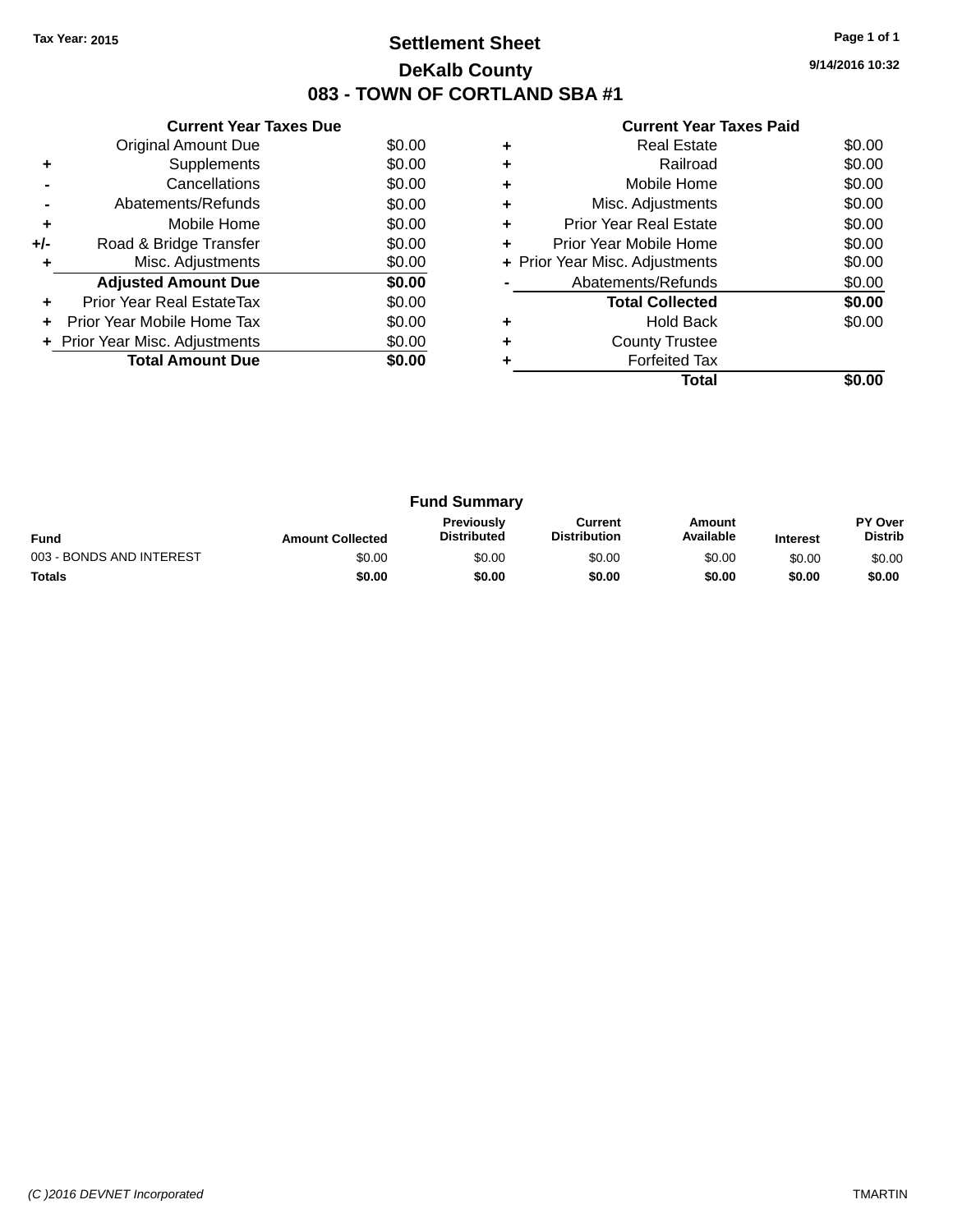# **Settlement Sheet Tax Year: 2015 Page 1 of 1 DeKalb County 085 - BURLINGTON FIRE**

**9/14/2016 10:32**

|     | <b>Current Year Taxes Due</b>  |             |
|-----|--------------------------------|-------------|
|     | <b>Original Amount Due</b>     | \$10,772.40 |
| ٠   | Supplements                    | \$0.00      |
|     | Cancellations                  | \$0.00      |
|     | Abatements/Refunds             | \$0.00      |
| ٠   | Mobile Home                    | \$0.00      |
| +/- | Road & Bridge Transfer         | \$0.00      |
|     | Misc. Adjustments              | \$0.00      |
|     | <b>Adjusted Amount Due</b>     | \$10,772.40 |
| ٠   | Prior Year Real EstateTax      | \$0.00      |
|     | Prior Year Mobile Home Tax     | \$0.00      |
|     | + Prior Year Misc. Adjustments | \$0.00      |
|     | <b>Total Amount Due</b>        | \$10,772.40 |
|     |                                |             |

| ٠ | <b>Real Estate</b>             | \$10,039.47 |
|---|--------------------------------|-------------|
| ٠ | Railroad                       | \$653.80    |
| ٠ | Mobile Home                    | \$0.00      |
| ٠ | Misc. Adjustments              | \$0.00      |
| ٠ | <b>Prior Year Real Estate</b>  | \$0.00      |
| ٠ | Prior Year Mobile Home         | \$0.00      |
|   | + Prior Year Misc. Adjustments | \$0.00      |
|   | Abatements/Refunds             | \$0.00      |
|   | <b>Total Collected</b>         | \$10,693.27 |
| ٠ | Hold Back                      | \$0.00      |
| ٠ | <b>County Trustee</b>          |             |
| ٠ | <b>Forfeited Tax</b>           |             |
|   | Total                          | \$10,693.27 |
|   |                                |             |

|                     | <b>Distribution Summary</b>          |             |
|---------------------|--------------------------------------|-------------|
|                     | <b>Tax Distribution Date</b>         | Amount      |
|                     | 05/27/2016                           | \$527.38    |
|                     | 06/24/2016                           | \$6,098.93  |
|                     | 09/16/2016                           | \$4,066.96  |
|                     | <b>Totals: 3 Distributions</b>       | \$10,693.27 |
|                     | <b>Grand Totals: 3 Distributions</b> | \$10,693.27 |
| <b>Fund Summary</b> |                                      |             |

| <b>Fund</b>           | <b>Amount Collected</b> | Previously<br><b>Distributed</b> | Current<br><b>Distribution</b> | Amount<br>Available | <b>Interest</b> | PY Over<br><b>Distrib</b> |
|-----------------------|-------------------------|----------------------------------|--------------------------------|---------------------|-----------------|---------------------------|
| 001 - CORPORATE       | \$5.128.24              | \$3.177.82                       | \$1.950.42                     | \$0.00              | \$0.00          | \$0.00                    |
| 047 - SOCIAL SECURITY | \$309.36                | \$191.70                         | \$117.66                       | \$0.00              | \$0.00          | \$0.00                    |
| 064 - AMBULANCE       | \$5,128.23              | \$3.177.82                       | \$1.950.41                     | \$0.00              | \$0.00          | \$0.00                    |
| 143 - MEDICARE        | \$127.44                | \$78.97                          | \$48.47                        | \$0.00              | \$0.00          | \$0.00                    |
| <b>Totals</b>         | \$10,693.27             | \$6,626.31                       | \$4,066,96                     | \$0.00              | \$0.00          | \$0.00                    |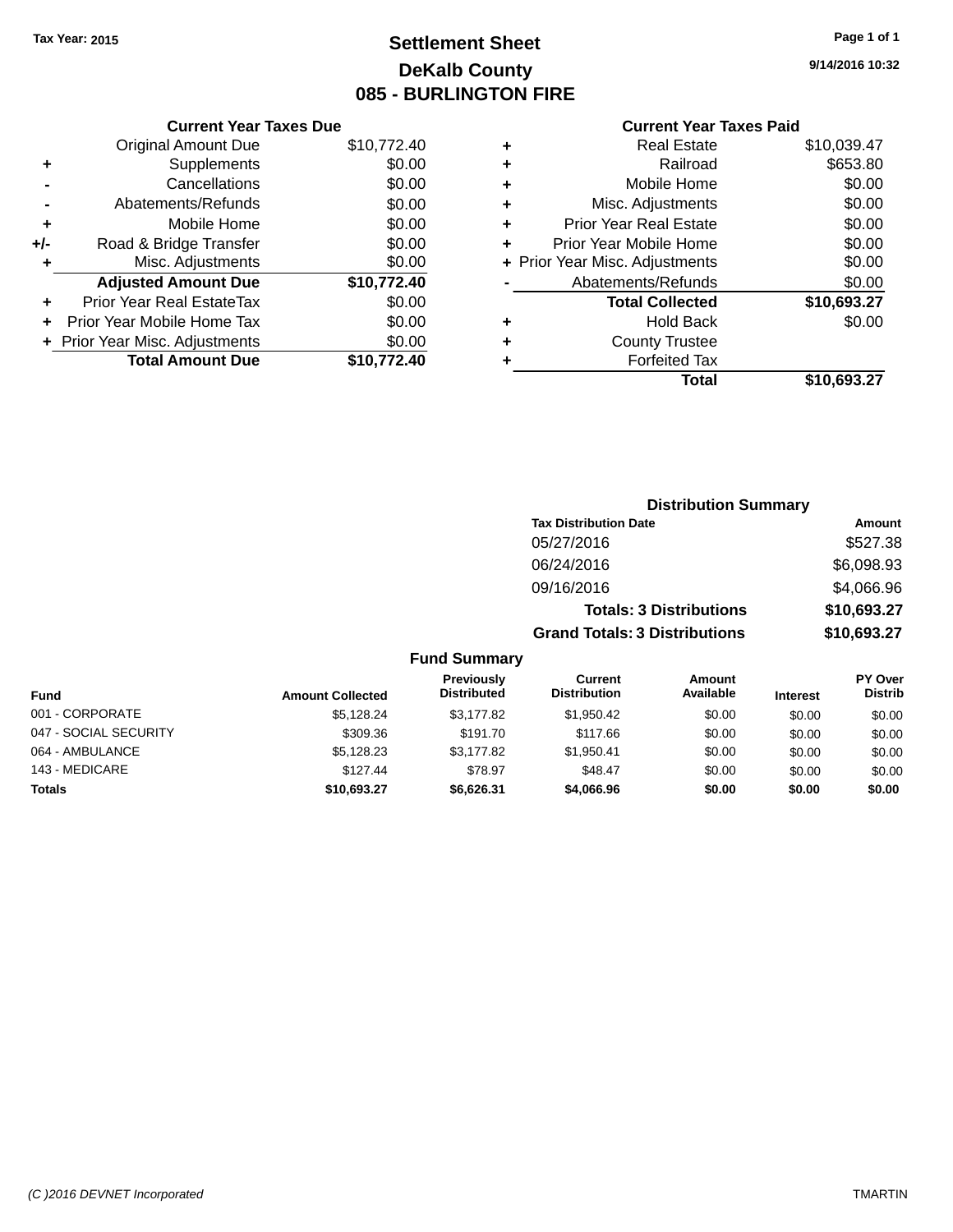# **Settlement Sheet Tax Year: 2015 Page 1 of 1 DeKalb County 086 - CORTLAND FIRE**

**9/14/2016 10:32**

|       | <b>Current Year Taxes Due</b>              |              |  |  |  |  |
|-------|--------------------------------------------|--------------|--|--|--|--|
|       | \$480,577.83<br><b>Original Amount Due</b> |              |  |  |  |  |
| ÷     | Supplements                                | \$2,895.82   |  |  |  |  |
|       | Cancellations                              | \$3,268.25   |  |  |  |  |
|       | Abatements/Refunds                         | \$0.00       |  |  |  |  |
| ÷     | Mobile Home                                | \$0.00       |  |  |  |  |
| $+/-$ | Road & Bridge Transfer                     | \$0.00       |  |  |  |  |
|       | Misc. Adjustments                          | \$0.00       |  |  |  |  |
|       | <b>Adjusted Amount Due</b>                 | \$480,205.40 |  |  |  |  |
| ٠     | Prior Year Real EstateTax                  | (\$4.85)     |  |  |  |  |
|       | Prior Year Mobile Home Tax                 | \$0.00       |  |  |  |  |
|       | + Prior Year Misc. Adjustments             | \$0.00       |  |  |  |  |
|       | <b>Total Amount Due</b>                    | \$480,200.55 |  |  |  |  |
|       |                                            |              |  |  |  |  |

| ٠ | Real Estate                    | \$459,207.44 |
|---|--------------------------------|--------------|
| ٠ | Railroad                       | \$4,552.50   |
| ٠ | Mobile Home                    | \$0.00       |
| ٠ | Misc. Adjustments              | \$0.00       |
| ٠ | <b>Prior Year Real Estate</b>  | (\$4.85)     |
| ٠ | Prior Year Mobile Home         | \$0.00       |
|   | + Prior Year Misc. Adjustments | \$0.00       |
|   | Abatements/Refunds             | \$0.00       |
|   | <b>Total Collected</b>         | \$463,755.09 |
| ٠ | <b>Hold Back</b>               | \$0.00       |
| ٠ | <b>County Trustee</b>          |              |
| ٠ | <b>Forfeited Tax</b>           |              |
|   | Total                          | \$463,755.09 |
|   |                                |              |

| <b>Distribution Summary</b>          |              |
|--------------------------------------|--------------|
| <b>Tax Distribution Date</b>         | Amount       |
| 05/27/2016                           | \$57,408.13  |
| 06/24/2016                           | \$190,573.38 |
| 07/22/2016                           | \$6,905.55   |
| 08/19/2016                           | \$6,491.54   |
| 09/16/2016                           | \$202,376.49 |
| <b>Totals: 5 Distributions</b>       | \$463,755.09 |
| <b>Grand Totals: 5 Distributions</b> | \$463,755.09 |

| <b>Fund Summary</b> |                         |                                         |                                |                     |                 |                           |
|---------------------|-------------------------|-----------------------------------------|--------------------------------|---------------------|-----------------|---------------------------|
| <b>Fund</b>         | <b>Amount Collected</b> | <b>Previously</b><br><b>Distributed</b> | Current<br><b>Distribution</b> | Amount<br>Available | <b>Interest</b> | PY Over<br><b>Distrib</b> |
| 001 - CORPORATE     | \$224,564.13            | \$126,567,36                            | \$97.996.77                    | \$0.00              | \$0.00          | \$0.00                    |
| 064 - AMBULANCE     | \$239,190.96            | \$134.811.24                            | \$104.379.72                   | \$0.00              | \$0.00          | \$0.00                    |
| <b>Totals</b>       | \$463,755.09            | \$261.378.60                            | \$202,376.49                   | \$0.00              | \$0.00          | \$0.00                    |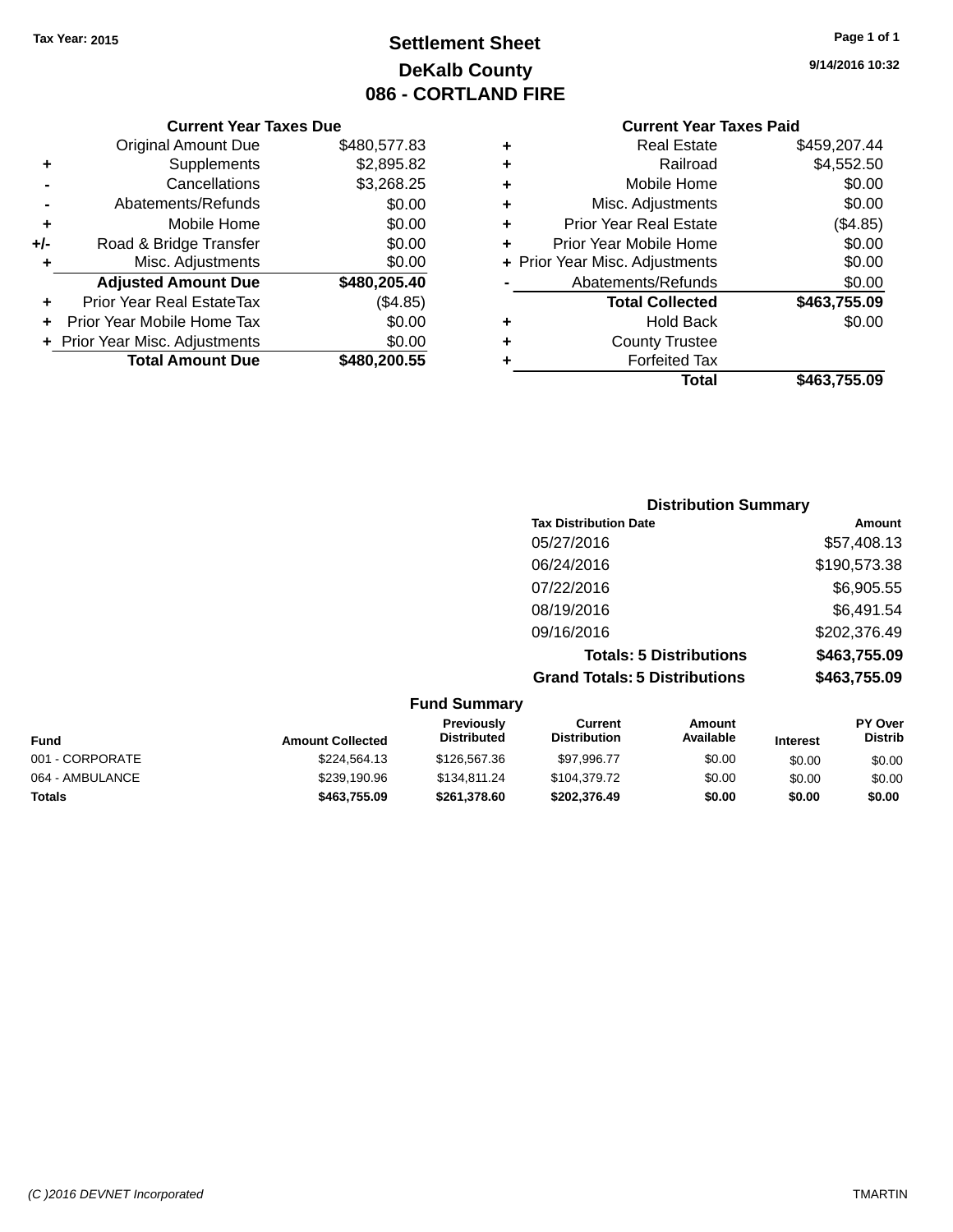# **Settlement Sheet Tax Year: 2015 Page 1 of 1 DeKalb County 087 - DE KALB FIRE**

**9/14/2016 10:32**

| <b>Original Amount Due</b> | \$134,075.13                   |
|----------------------------|--------------------------------|
| Supplements                | \$551.10                       |
| Cancellations              | \$661.96                       |
| Abatements/Refunds         | \$0.00                         |
| Mobile Home                | \$0.00                         |
| Road & Bridge Transfer     | \$0.00                         |
| Misc. Adjustments          | \$0.00                         |
| <b>Adjusted Amount Due</b> | \$133,964.27                   |
| Prior Year Real EstateTax  | (\$6.59)                       |
| Prior Year Mobile Home Tax | \$0.00                         |
|                            | \$0.00                         |
| <b>Total Amount Due</b>    | \$133,957.68                   |
|                            | + Prior Year Misc. Adjustments |

|   | <b>Real Estate</b>             | \$125,410.27 |
|---|--------------------------------|--------------|
| ÷ | Railroad                       | \$4,226.34   |
| ٠ | Mobile Home                    | \$0.00       |
| ٠ | Misc. Adjustments              | \$0.00       |
| ٠ | <b>Prior Year Real Estate</b>  | (\$6.59)     |
| ٠ | Prior Year Mobile Home         | \$0.00       |
|   | + Prior Year Misc. Adjustments | \$0.00       |
|   | Abatements/Refunds             | \$0.00       |
|   | <b>Total Collected</b>         | \$129,630.02 |
| ٠ | <b>Hold Back</b>               | \$0.00       |
| ٠ | <b>County Trustee</b>          |              |
| ٠ | <b>Forfeited Tax</b>           |              |
|   | Total                          | \$129,630.02 |
|   |                                |              |

| <b>Distribution Summary</b>          |              |
|--------------------------------------|--------------|
| <b>Tax Distribution Date</b>         | Amount       |
| 05/27/2016                           | \$13,625.22  |
| 06/24/2016                           | \$60,585.56  |
| 07/22/2016                           | \$574.66     |
| 08/19/2016                           | \$1,754.38   |
| 09/16/2016                           | \$53,090.20  |
| <b>Totals: 5 Distributions</b>       | \$129,630.02 |
| <b>Grand Totals: 5 Distributions</b> | \$129,630.02 |

| <b>Fund Summary</b>     |                                  |                                |                     |                 |                                  |
|-------------------------|----------------------------------|--------------------------------|---------------------|-----------------|----------------------------------|
| <b>Amount Collected</b> | Previously<br><b>Distributed</b> | Current<br><b>Distribution</b> | Amount<br>Available | <b>Interest</b> | <b>PY Over</b><br><b>Distrib</b> |
| \$129,630.02            | \$76,539.82                      | \$53,090.20                    | \$0.00              | \$0.00          | \$0.00                           |
| \$129,630.02            | \$76,539.82                      | \$53,090,20                    | \$0.00              | \$0.00          | \$0.00                           |
|                         |                                  |                                |                     |                 |                                  |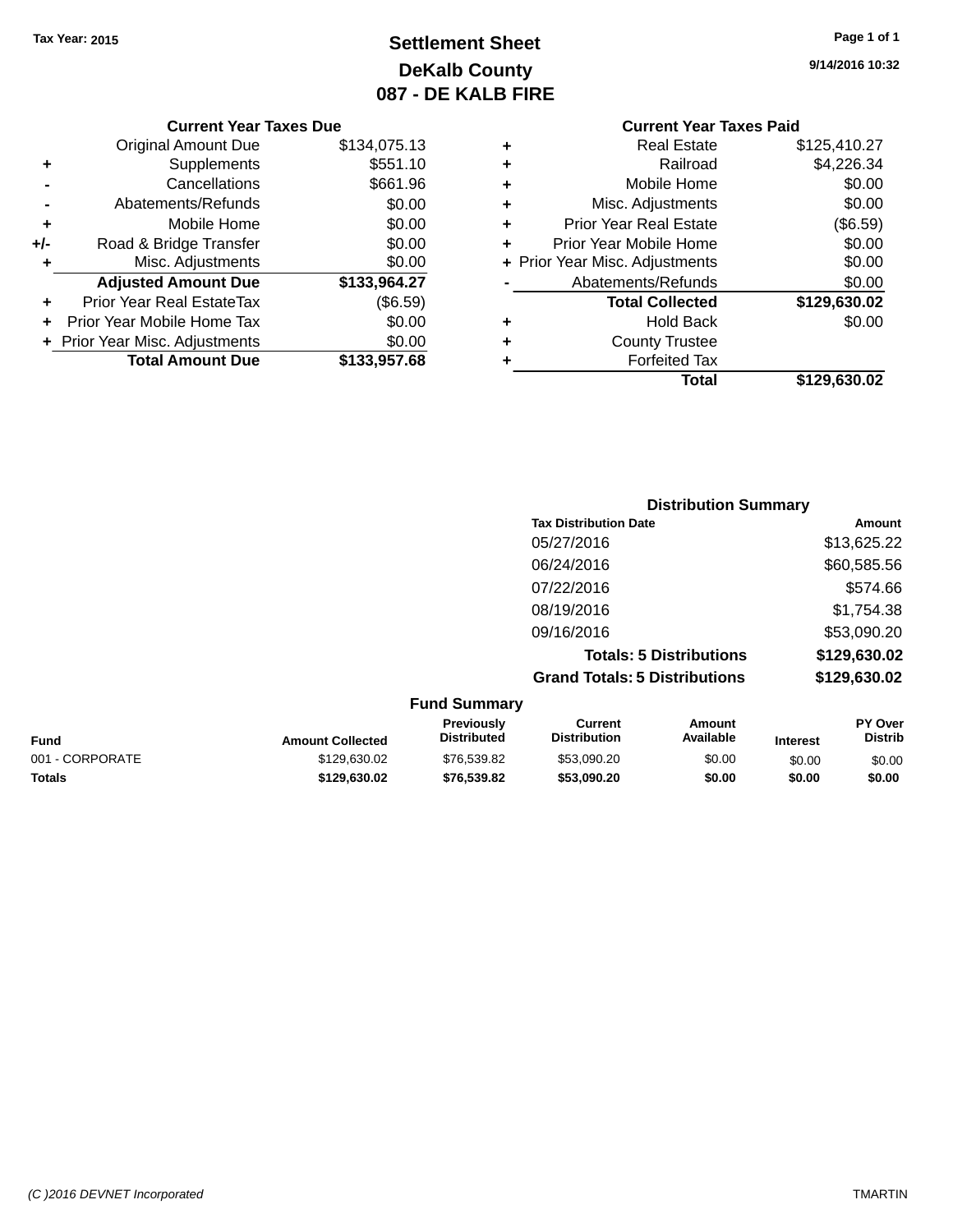# **Settlement Sheet Tax Year: 2015 Page 1 of 1 DeKalb County 088 - EARLVILLE FIRE**

**9/14/2016 10:32**

## **Current Year Taxes Due**

|       | <b>Original Amount Due</b>       | \$3,259.64 |
|-------|----------------------------------|------------|
| ٠     | Supplements                      | \$0.00     |
|       | Cancellations                    | \$0.00     |
|       | Abatements/Refunds               | \$0.00     |
| ٠     | Mobile Home                      | \$0.00     |
| $+/-$ | Road & Bridge Transfer           | \$0.00     |
| ٠     | Misc. Adjustments                | \$0.00     |
|       | <b>Adjusted Amount Due</b>       | \$3,259.64 |
|       | <b>Prior Year Real EstateTax</b> | \$0.00     |
|       | Prior Year Mobile Home Tax       | \$0.00     |
|       | + Prior Year Misc. Adjustments   | \$0.00     |
|       | <b>Total Amount Due</b>          | 259.64     |

## **Current Year Taxes Paid +** Real Estate \$2,787.70 **+** Railroad \$303.18 **+** Mobile Home \$0.00 **+** Misc. Adjustments \$0.00 **+** Prior Year Real Estate \$0.00 **+** Prior Year Mobile Home \$0.00 **+ Prior Year Misc. Adjustments**  $$0.00$ **-** Abatements/Refunds \$0.00 **Total Collected \$3,090.88 +** Hold Back \$0.00 **+** County Trustee **+** Forfeited Tax **Total \$3,090.88**

|                 |                         |                                  |                                       | <b>Distribution Summary</b>    |                 |                                  |
|-----------------|-------------------------|----------------------------------|---------------------------------------|--------------------------------|-----------------|----------------------------------|
|                 |                         |                                  | <b>Tax Distribution Date</b>          |                                |                 | Amount                           |
|                 |                         |                                  | 05/27/2016                            |                                |                 | \$609.44                         |
|                 |                         |                                  | 06/24/2016                            |                                |                 | \$1,282.10                       |
|                 |                         |                                  | 08/19/2016                            |                                |                 | \$144.77                         |
|                 |                         |                                  | 09/16/2016                            |                                |                 | \$1,054.57                       |
|                 |                         |                                  |                                       | <b>Totals: 4 Distributions</b> |                 | \$3,090.88                       |
|                 |                         |                                  | <b>Grand Totals: 4 Distributions</b>  |                                |                 | \$3,090.88                       |
|                 |                         | <b>Fund Summary</b>              |                                       |                                |                 |                                  |
| <b>Fund</b>     | <b>Amount Collected</b> | Previously<br><b>Distributed</b> | <b>Current</b><br><b>Distribution</b> | Amount<br>Available            | <b>Interest</b> | <b>PY Over</b><br><b>Distrib</b> |
| 001 - CORPORATE | \$1,504.98              | \$991.50                         | \$513.48                              | \$0.00                         | \$0.00          | \$0.00                           |
| 064 - AMBULANCE | \$1,585.90              | \$1,044.81                       | \$541.09                              | \$0.00                         | \$0.00          | \$0.00                           |
| Totals          | \$3,090.88              | \$2,036.31                       | \$1,054.57                            | \$0.00                         | \$0.00          | \$0.00                           |
|                 |                         |                                  |                                       |                                |                 |                                  |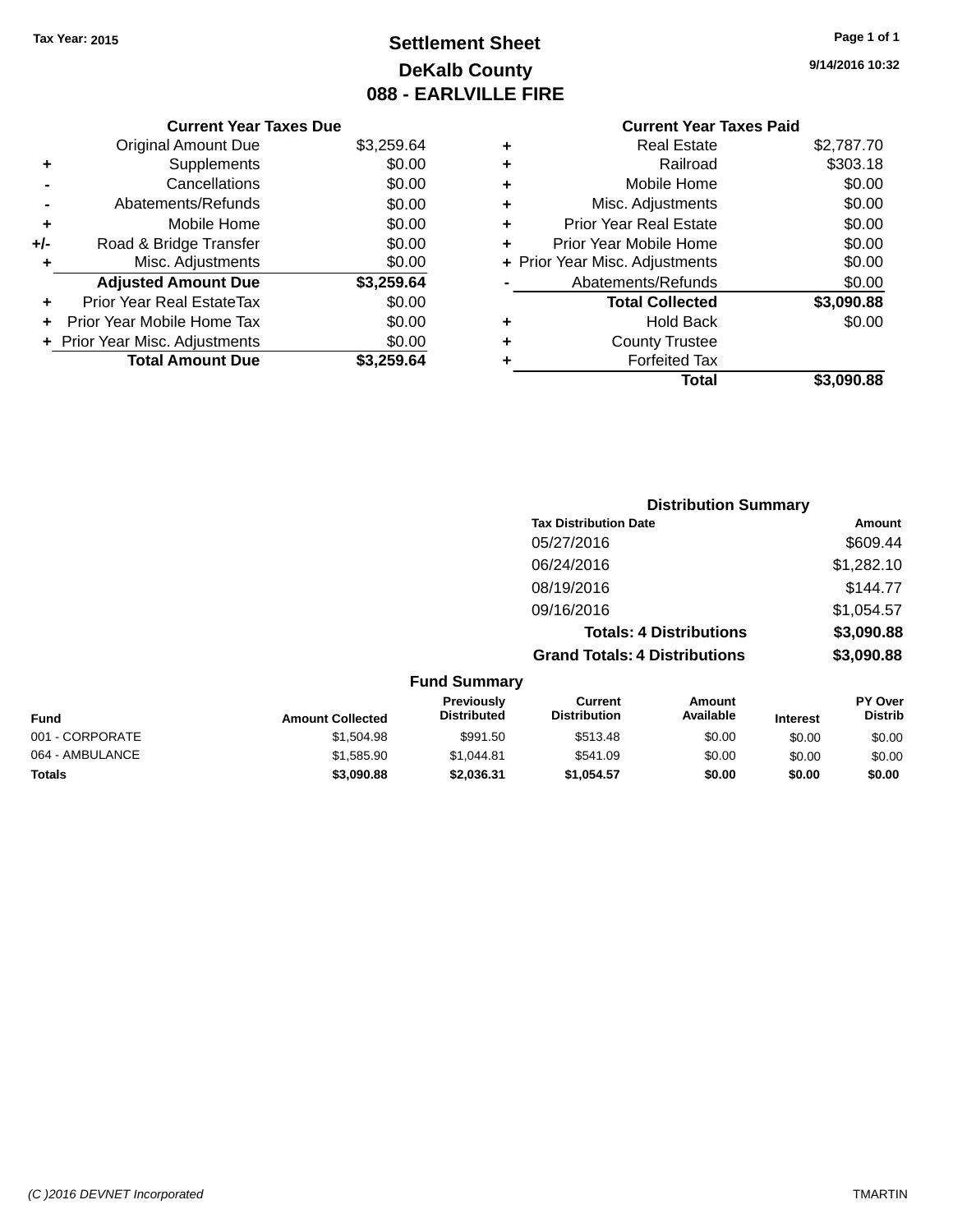## **Settlement Sheet Tax Year: 2015 Page 1 of 1 DeKalb County 089 - GENOA-KINGSTON FIRE**

**9/14/2016 10:32**

#### **Current Year Taxes Paid**

| ٠ | Real Estate                    | \$901,419.42 |
|---|--------------------------------|--------------|
| ٠ | Railroad                       | \$8,692.26   |
| ٠ | Mobile Home                    | \$0.00       |
| ٠ | Misc. Adjustments              | \$88.60      |
| ٠ | <b>Prior Year Real Estate</b>  | (\$583.14)   |
| ÷ | Prior Year Mobile Home         | \$0.00       |
|   | + Prior Year Misc. Adjustments | \$159.12     |
|   | Abatements/Refunds             | \$10.89      |
|   | <b>Total Collected</b>         | \$909,765.37 |
| ٠ | <b>Hold Back</b>               | \$0.00       |
| ٠ | <b>County Trustee</b>          |              |
|   | <b>Forfeited Tax</b>           |              |
|   | Total                          | \$909,765.37 |
|   |                                |              |

|     | <b>Current Year Taxes Due</b>  |              |
|-----|--------------------------------|--------------|
|     | <b>Original Amount Due</b>     | \$946,781.71 |
| ٠   | Supplements                    | \$3,929.34   |
|     | Cancellations                  | \$9,160.32   |
|     | Abatements/Refunds             | \$10.89      |
| ٠   | Mobile Home                    | \$0.00       |
| +/- | Road & Bridge Transfer         | \$0.00       |
| ٠   | Misc. Adjustments              | \$88.60      |
|     | <b>Adjusted Amount Due</b>     | \$941,628.44 |
| ٠   | Prior Year Real EstateTax      | (\$583.14)   |
|     | Prior Year Mobile Home Tax     | \$0.00       |
|     | + Prior Year Misc. Adjustments | \$159.12     |
|     | <b>Total Amount Due</b>        | \$941,204.42 |
|     |                                |              |

|                              | <b>Distribution Summary</b>          |              |
|------------------------------|--------------------------------------|--------------|
| <b>Tax Distribution Date</b> |                                      | Amount       |
| 05/27/2016                   |                                      | \$101,541.77 |
| 06/24/2016                   |                                      | \$398,051.18 |
| 07/22/2016                   |                                      | \$10,419.53  |
| 08/19/2016                   |                                      | \$22,915.18  |
| 09/16/2016                   |                                      | \$376,837.71 |
|                              | <b>Totals: 5 Distributions</b>       | \$909,765.37 |
|                              | <b>Grand Totals: 5 Distributions</b> | \$909,765.37 |

|                                         |                     |                         | <b>Fund Summary</b>                     |                                |                            |                 |                                  |
|-----------------------------------------|---------------------|-------------------------|-----------------------------------------|--------------------------------|----------------------------|-----------------|----------------------------------|
| Fund                                    |                     | <b>Amount Collected</b> | <b>Previously</b><br><b>Distributed</b> | Current<br><b>Distribution</b> | <b>Amount</b><br>Available | <b>Interest</b> | <b>PY Over</b><br><b>Distrib</b> |
| 001 - CORPORATE                         |                     | \$264.167.68            | \$154,745.68                            | \$109.422.00                   | \$0.00                     | \$0.00          | \$0.00                           |
| 035 - TORT JUDGEMENTS/LIABILITY<br>INS. |                     | \$184,706.90            | \$108,198,68                            | \$76,508.22                    | \$0.00                     | \$0.00          | \$0.00                           |
| 064 - AMBULANCE                         |                     | \$460,890.79            | \$269.983.30                            | \$190,907.49                   | \$0.00                     | \$0.00          | \$0.00                           |
| Totals                                  |                     | \$909,765.37            | \$532.927.66                            | \$376.837.71                   | \$0.00                     | \$0.00          | \$0.00                           |
|                                         |                     |                         | <b>Miscellaneous Adjustment Detail</b>  |                                |                            |                 |                                  |
| Year Source                             | <b>Account Type</b> |                         | <b>Amount Adjustment Description</b>    |                                |                            |                 |                                  |

|                         | 2014 RE - Real Estate Back Tax Collected | \$153.06 PROTANO REDEMPTION 06-07-451-003 by TBA             |
|-------------------------|------------------------------------------|--------------------------------------------------------------|
| 2014 RE - Real Estate   | <b>Back Tax Collected</b>                | \$6.06 RIVERBEND DEVELOPMENT REDEMPTION 02-24-452-011 by TBA |
| 2015 RE - Real Estate   | <b>Back Tax Collected</b>                | \$59.65 JOHNSON REDEMPTION 02-22-307-013 by TBA              |
| 2015 RE - Real Estate   | Back Tax Collected                       | \$28.95 NIKOLS REDEMPTION 03-19-429-033 by TBA               |
| <b>Totals 4 entries</b> |                                          | \$247.72                                                     |
|                         |                                          | <b>Abatement Detail</b>                                      |
| Year Source             | <b>Account Type</b>                      | <b>Amount Adjustment Description</b>                         |
|                         |                                          |                                                              |

| 2015 RE - Real Estate RE Abatement | \$10.89 PTAB INTEREST REFUND 03-29-152-012 by TBA |
|------------------------------------|---------------------------------------------------|
| <b>Totals 1 entries</b>            | \$10.89                                           |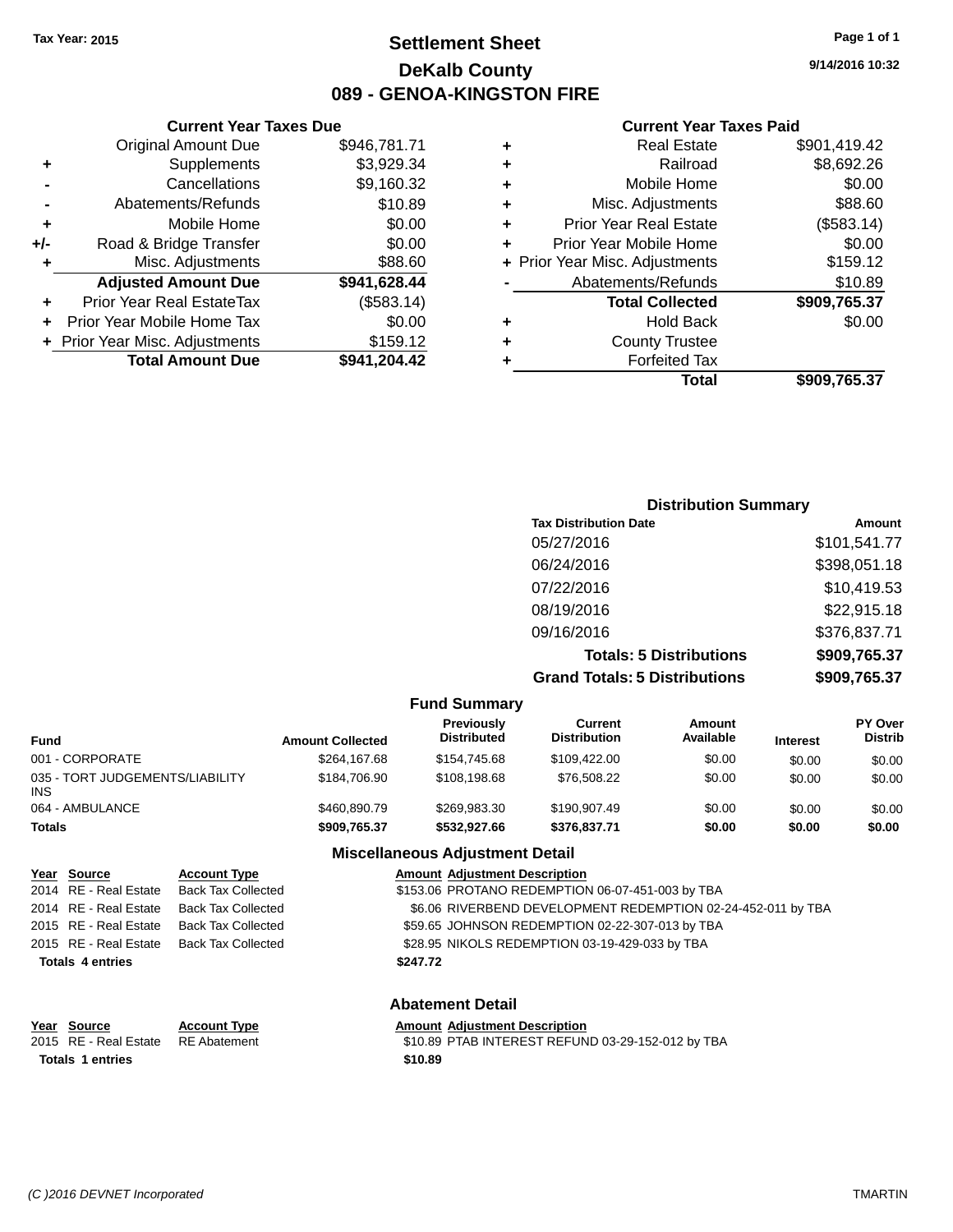# **Settlement Sheet Tax Year: 2015 Page 1 of 1 DeKalb County 090 - HAMPSHIRE FIRE**

**9/14/2016 10:32**

|       | <b>Current Year Taxes Due</b>  |             |  |  |
|-------|--------------------------------|-------------|--|--|
|       | Original Amount Due            | \$26,710.23 |  |  |
|       | Supplements                    | \$0.00      |  |  |
|       | Cancellations                  | \$0.00      |  |  |
|       | Abatements/Refunds             | \$0.00      |  |  |
| ٠     | Mobile Home                    | \$0.00      |  |  |
| $+/-$ | Road & Bridge Transfer         | \$0.00      |  |  |
| ٠     | Misc. Adjustments              | \$0.00      |  |  |
|       | <b>Adjusted Amount Due</b>     | \$26,710.23 |  |  |
|       | Prior Year Real EstateTax      | \$0.00      |  |  |
|       | Prior Year Mobile Home Tax     | \$0.00      |  |  |
|       | + Prior Year Misc. Adjustments | \$0.00      |  |  |
|       | <b>Total Amount Due</b>        | \$26.710.23 |  |  |
|       |                                |             |  |  |

## **Current Year Taxes Paid +** Real Estate \$26,248.93<br>**+** Railroad \$405.74 **+** Railroad \$405.74 **+** Mobile Home \$0.00

|   | Total                          | \$26,654.67 |
|---|--------------------------------|-------------|
| ٠ | <b>Forfeited Tax</b>           |             |
| ÷ | <b>County Trustee</b>          |             |
|   | <b>Hold Back</b>               | \$0.00      |
|   | <b>Total Collected</b>         | \$26,654.67 |
|   | Abatements/Refunds             | \$0.00      |
|   | + Prior Year Misc. Adjustments | \$0.00      |
|   | Prior Year Mobile Home         | \$0.00      |
| ÷ | <b>Prior Year Real Estate</b>  | \$0.00      |
|   | Misc. Adjustments              | \$0.00      |

| <b>Distribution Summary</b>          |             |
|--------------------------------------|-------------|
| <b>Tax Distribution Date</b>         | Amount      |
| 05/27/2016                           | \$4,985.44  |
| 06/24/2016                           | \$11,827.22 |
| 07/22/2016                           | \$411.18    |
| 08/19/2016                           | \$371.47    |
| 09/16/2016                           | \$9,059.36  |
| <b>Totals: 5 Distributions</b>       | \$26,654.67 |
| <b>Grand Totals: 5 Distributions</b> | \$26,654.67 |

| <b>Fund Summary</b>         |                         |                                  |                                |                     |                 |                           |
|-----------------------------|-------------------------|----------------------------------|--------------------------------|---------------------|-----------------|---------------------------|
| <b>Fund</b>                 | <b>Amount Collected</b> | Previously<br><b>Distributed</b> | Current<br><b>Distribution</b> | Amount<br>Available | <b>Interest</b> | PY Over<br><b>Distrib</b> |
| 001 - CORPORATE             | \$13,074.80             | \$8.630.95                       | \$4,443.85                     | \$0.00              | \$0.00          | \$0.00                    |
| 013 - FIREFIGHTER'S PENSION | \$504.71                | \$333.17                         | \$171.54                       | \$0.00              | \$0.00          | \$0.00                    |
| 064 - AMBULANCE             | \$13,075.16             | \$8.631.19                       | \$4,443.97                     | \$0.00              | \$0.00          | \$0.00                    |
| Totals                      | \$26,654.67             | \$17,595.31                      | \$9,059.36                     | \$0.00              | \$0.00          | \$0.00                    |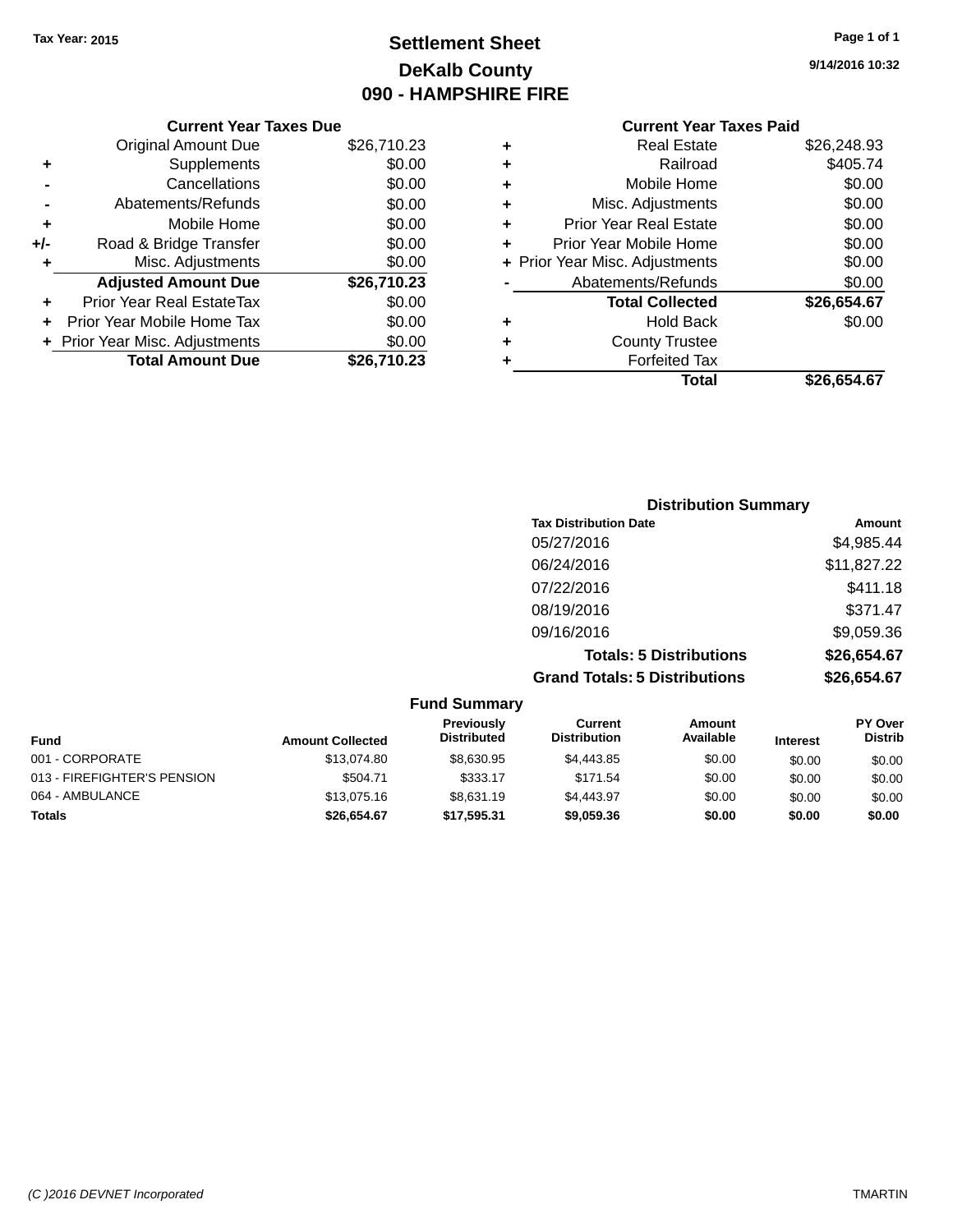# **Settlement Sheet Tax Year: 2015 Page 1 of 1 DeKalb County 091 - HINCKLEY FIRE**

**9/14/2016 10:32**

# **Current Year Taxes Paid**

|     | <b>Current Year Taxes Due</b>    |              |  |  |
|-----|----------------------------------|--------------|--|--|
|     | <b>Original Amount Due</b>       | \$389,100.27 |  |  |
| ٠   | Supplements                      | \$2,269.83   |  |  |
|     | Cancellations                    | \$2,821.67   |  |  |
|     | Abatements/Refunds               | \$0.00       |  |  |
| ٠   | Mobile Home                      | \$0.00       |  |  |
| +/- | Road & Bridge Transfer           | \$0.00       |  |  |
| ٠   | Misc. Adjustments                | \$47.70      |  |  |
|     | <b>Adjusted Amount Due</b>       | \$388,596.13 |  |  |
|     | <b>Prior Year Real EstateTax</b> | \$193.60     |  |  |
|     | Prior Year Mobile Home Tax       | \$0.00       |  |  |
|     | + Prior Year Misc. Adjustments   | \$82.47      |  |  |
|     | <b>Total Amount Due</b>          | \$388.872.20 |  |  |
|     |                                  |              |  |  |

| ٠ | <b>Real Estate</b>             | \$367,131.23 |
|---|--------------------------------|--------------|
| ٠ | Railroad                       | \$4,648.46   |
| ٠ | Mobile Home                    | \$0.00       |
| ٠ | Misc. Adjustments              | \$47.70      |
| ٠ | <b>Prior Year Real Estate</b>  | \$193.60     |
| ٠ | Prior Year Mobile Home         | \$0.00       |
|   | + Prior Year Misc. Adjustments | \$82.47      |
|   | Abatements/Refunds             | \$0.00       |
|   | <b>Total Collected</b>         | \$372,103.46 |
| ٠ | <b>Hold Back</b>               | \$0.00       |
| ٠ | <b>County Trustee</b>          |              |
| ٠ | <b>Forfeited Tax</b>           |              |
|   | Total                          | \$372,103.46 |
|   |                                |              |

## **Distribution Summary Tax Distribution Date Amount** 05/27/2016 \$41,218.37 06/24/2016 \$168,094.62 07/22/2016 \$3,064.36 08/19/2016 \$8,892.59 09/16/2016 \$150,833.52 **Totals: 5 Distributions \$372,103.46 Grand Totals: 5 Distributions \$372,103.46**

| <b>Fund Summary</b>         |                         |                                  |                                |                     |                 |                                  |
|-----------------------------|-------------------------|----------------------------------|--------------------------------|---------------------|-----------------|----------------------------------|
| <b>Fund</b>                 | <b>Amount Collected</b> | Previously<br><b>Distributed</b> | Current<br><b>Distribution</b> | Amount<br>Available | <b>Interest</b> | <b>PY Over</b><br><b>Distrib</b> |
| 001 - CORPORATE             | \$225,603.72            | \$134,154,42                     | \$91,449.30                    | \$0.00              | \$0.00          | \$0.00                           |
| 013 - FIREFIGHTER'S PENSION | \$7.774.36              | \$4.622.99                       | \$3.151.37                     | \$0.00              | \$0.00          | \$0.00                           |
| 064 - AMBULANCE             | \$138,725,38            | \$82.492.53                      | \$56,232.85                    | \$0.00              | \$0.00          | \$0.00                           |
| <b>Totals</b>               | \$372,103,46            | \$221.269.94                     | \$150,833,52                   | \$0.00              | \$0.00          | \$0.00                           |

#### **Miscellaneous Adjustment Detail**

|                         | Year Source           | <b>Account Type</b>                        | <b>Amount Adjustment Description</b>                    |
|-------------------------|-----------------------|--------------------------------------------|---------------------------------------------------------|
|                         | 2014 RE - Real Estate | Back Tax Collected                         | \$7.39 NIELSEN REDEMPTION 15-16-151-019 by TBA          |
|                         | 2014 RE - Real Estate | Back Tax Collected                         | \$66.70 STILES REDEMPTION 15-15-228-034 by TBA          |
|                         | 2014 RE - Real Estate | Back Tax Collected                         | \$8.38 STILES REDEMPTION 15-15-228-005 by TBA           |
|                         |                       | 2015 RE - Real Estate Paymt In Lieu of Tax | \$47.70 HOUSING AUTHORITY SUNSET VIEW APARTMENTS by TBA |
| <b>Totals 4 entries</b> |                       |                                            | \$130.17                                                |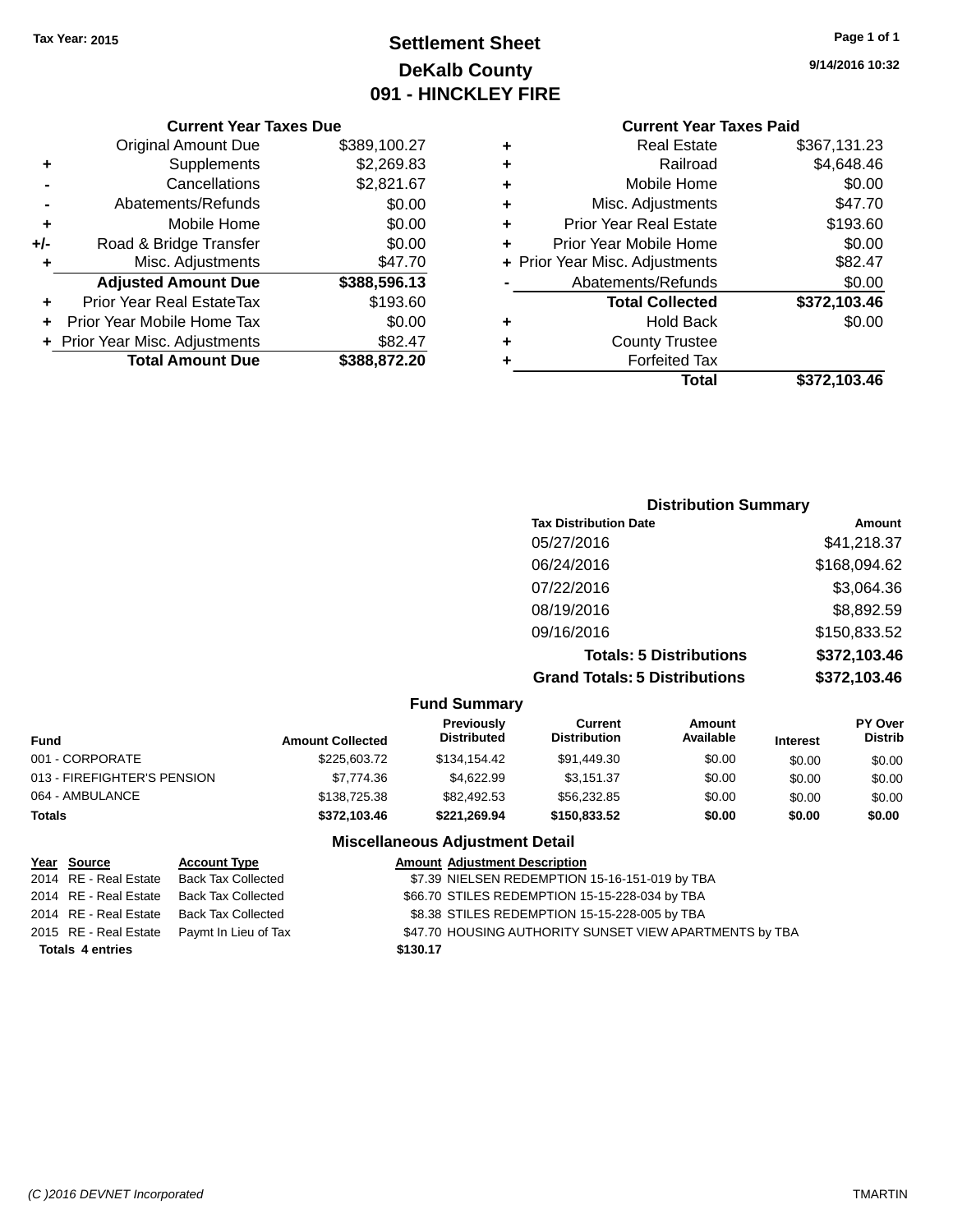# **Settlement Sheet Tax Year: 2015 Page 1 of 1 DeKalb County 092 - KIRKLAND FIRE**

**9/14/2016 10:32**

#### **Current Year Taxes Due**

|     | <b>Original Amount Due</b>     | \$337,996.19 |
|-----|--------------------------------|--------------|
| ٠   | Supplements                    | \$1,682.19   |
|     | Cancellations                  | \$2,035.22   |
|     | Abatements/Refunds             | \$0.00       |
| ٠   | Mobile Home                    | \$0.00       |
| +/- | Road & Bridge Transfer         | \$0.00       |
| ٠   | Misc. Adjustments              | \$0.00       |
|     | <b>Adjusted Amount Due</b>     | \$337,643.16 |
|     | Prior Year Real EstateTax      | \$0.00       |
|     | Prior Year Mobile Home Tax     | \$0.00       |
|     | + Prior Year Misc. Adjustments | \$137.88     |
|     | <b>Total Amount Due</b>        | \$337,781.04 |

# **Current Year Taxes Paid**

|   | <b>Real Estate</b>             | \$324,530.92 |
|---|--------------------------------|--------------|
| ٠ | Railroad                       | \$3,670.92   |
| ٠ | Mobile Home                    | \$0.00       |
| ٠ | Misc. Adjustments              | \$0.00       |
| ٠ | <b>Prior Year Real Estate</b>  | \$0.00       |
| ٠ | Prior Year Mobile Home         | \$0.00       |
|   | + Prior Year Misc. Adjustments | \$137.88     |
|   | Abatements/Refunds             | \$0.00       |
|   | <b>Total Collected</b>         | \$328,339.72 |
| ٠ | <b>Hold Back</b>               | \$0.00       |
| ٠ | <b>County Trustee</b>          |              |
| ٠ | <b>Forfeited Tax</b>           |              |
|   | Total                          | \$328,339.72 |
|   |                                |              |

## **Distribution Summary Tax Distribution Date Amount** 05/27/2016 \$35,608.37 06/24/2016 \$152,852.27 07/22/2016 \$2,994.82 08/19/2016 \$6,442.36 09/16/2016 \$130,441.90 **Totals: 5 Distributions \$328,339.72 Grand Totals: 5 Distributions \$328,339.72**

|                                                     |                         | <b>Fund Summary</b>                     |                                |                     |                 |                           |
|-----------------------------------------------------|-------------------------|-----------------------------------------|--------------------------------|---------------------|-----------------|---------------------------|
| <b>Fund</b>                                         | <b>Amount Collected</b> | <b>Previously</b><br><b>Distributed</b> | Current<br><b>Distribution</b> | Amount<br>Available | <b>Interest</b> | PY Over<br><b>Distrib</b> |
| 001 - CORPORATE                                     | \$186,583.96            | \$112,458.39                            | \$74,125.57                    | \$0.00              | \$0.00          | \$0.00                    |
| 027 - AUDIT                                         | \$2.158.51              | \$1,300.98                              | \$857.53                       | \$0.00              | \$0.00          | \$0.00                    |
| 035 - TORT JUDGMENTS, LIABILITY<br><b>INSURANCE</b> | \$11,676,74             | \$7.037.84                              | \$4,638,90                     | \$0.00              | \$0.00          | \$0.00                    |
| 062 - WORKERS COMPENSATION                          | \$7,297.03              | \$4,398.09                              | \$2,898.94                     | \$0.00              | \$0.00          | \$0.00                    |
| 064 - AMBULANCE                                     | \$120,623.48            | \$72.702.52                             | \$47.920.96                    | \$0.00              | \$0.00          | \$0.00                    |
| <b>Totals</b>                                       | \$328,339.72            | \$197.897.82                            | \$130,441.90                   | \$0.00              | \$0.00          | \$0.00                    |
|                                                     |                         | <b>Miscellaneous Adjustment Detail</b>  |                                |                     |                 |                           |

#### **Year Source Account Type Account Type Amount Adjustment Description**<br>2014 RE - Real Estate Back Tax Collected \$137.88 VISTA SECURITIES RED \$137.88 VISTA SECURITIES REDEMPTION 01-23-428-010 by TBA **Totals \$137.88 1 entries**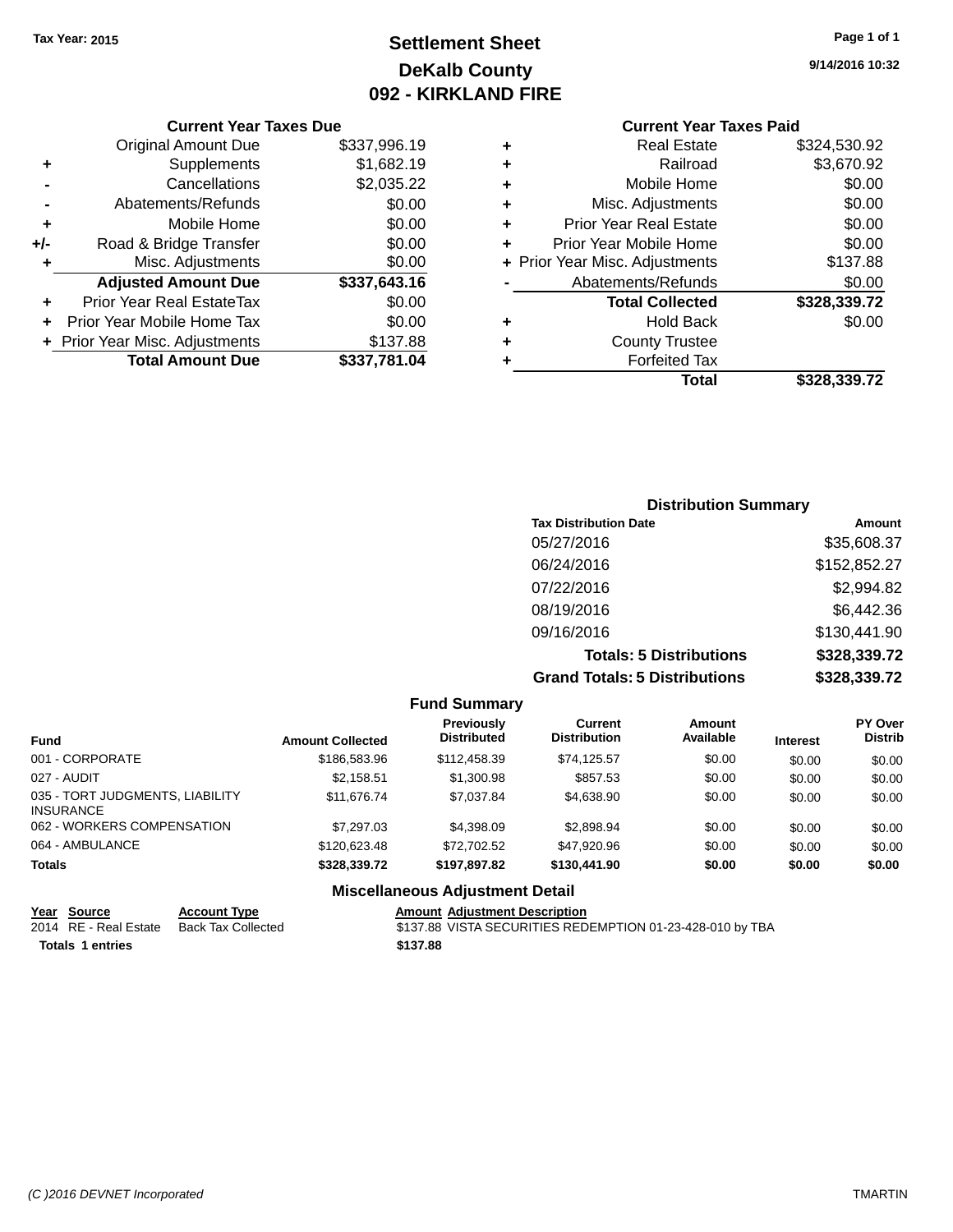# **Settlement Sheet Tax Year: 2015 Page 1 of 1 DeKalb County 093 - LEE FIRE**

|     | <b>Current Year Taxes Due</b>    |             |
|-----|----------------------------------|-------------|
|     | <b>Original Amount Due</b>       | \$40,583.18 |
| ٠   | Supplements                      | \$0.00      |
|     | Cancellations                    | \$0.00      |
|     | Abatements/Refunds               | \$0.00      |
| ٠   | Mobile Home                      | \$0.00      |
| +/- | Road & Bridge Transfer           | \$0.00      |
| ٠   | Misc. Adjustments                | \$0.00      |
|     | <b>Adjusted Amount Due</b>       | \$40,583.18 |
|     | <b>Prior Year Real EstateTax</b> | \$0.00      |
|     | Prior Year Mobile Home Tax       | \$0.00      |
|     | + Prior Year Misc. Adjustments   | \$0.00      |
|     | <b>Total Amount Due</b>          | \$40,583.18 |

**9/14/2016 10:32**

| <b>Current Year Taxes Paid</b> |             |
|--------------------------------|-------------|
| <b>Real Estate</b>             | \$38,567.67 |
| Railroad                       | \$932.18    |
| Mobile Home                    | \$0.00      |
| Misc. Adjustments              | \$0.00      |
| <b>Prior Year Real Estate</b>  | \$0.00      |
| Prior Year Mobile Home         | \$0.00      |
| + Prior Year Misc. Adjustments | \$0.00      |
| Abatements/Refunds             | \$0.00      |
| <b>Total Collected</b>         | \$39,499.85 |
| <b>Hold Back</b>               | \$0.00      |
| <b>County Trustee</b>          |             |
| <b>Forfeited Tax</b>           |             |
| Total                          | \$39,499.85 |
|                                |             |

| <b>Distribution Summary</b>          |             |
|--------------------------------------|-------------|
| <b>Tax Distribution Date</b>         | Amount      |
| 05/27/2016                           | \$10,339.90 |
| 06/24/2016                           | \$10,841.55 |
| 07/22/2016                           | \$94.41     |
| 08/19/2016                           | \$262.21    |
| 09/16/2016                           | \$17,961.78 |
| <b>Totals: 5 Distributions</b>       | \$39,499.85 |
| <b>Grand Totals: 5 Distributions</b> | \$39,499.85 |

| <b>Fund Summary</b>                           |                         |                                  |                                |                     |                 |                                  |
|-----------------------------------------------|-------------------------|----------------------------------|--------------------------------|---------------------|-----------------|----------------------------------|
| <b>Fund</b>                                   | <b>Amount Collected</b> | Previously<br><b>Distributed</b> | Current<br><b>Distribution</b> | Amount<br>Available | <b>Interest</b> | <b>PY Over</b><br><b>Distrib</b> |
| 001 - CORPORATE                               | \$26,470.79             | \$14,433.72                      | \$12,037.07                    | \$0.00              | \$0.00          | \$0.00                           |
| 035 - TORT JUDGEMENTS/LIABILITY<br><b>INS</b> | \$10,100.38             | \$5,507.43                       | \$4.592.95                     | \$0.00              | \$0.00          | \$0.00                           |
| 064 - AMBULANCE                               | \$2,928.68              | \$1.596.92                       | \$1,331.76                     | \$0.00              | \$0.00          | \$0.00                           |
| <b>Totals</b>                                 | \$39,499.85             | \$21.538.07                      | \$17,961.78                    | \$0.00              | \$0.00          | \$0.00                           |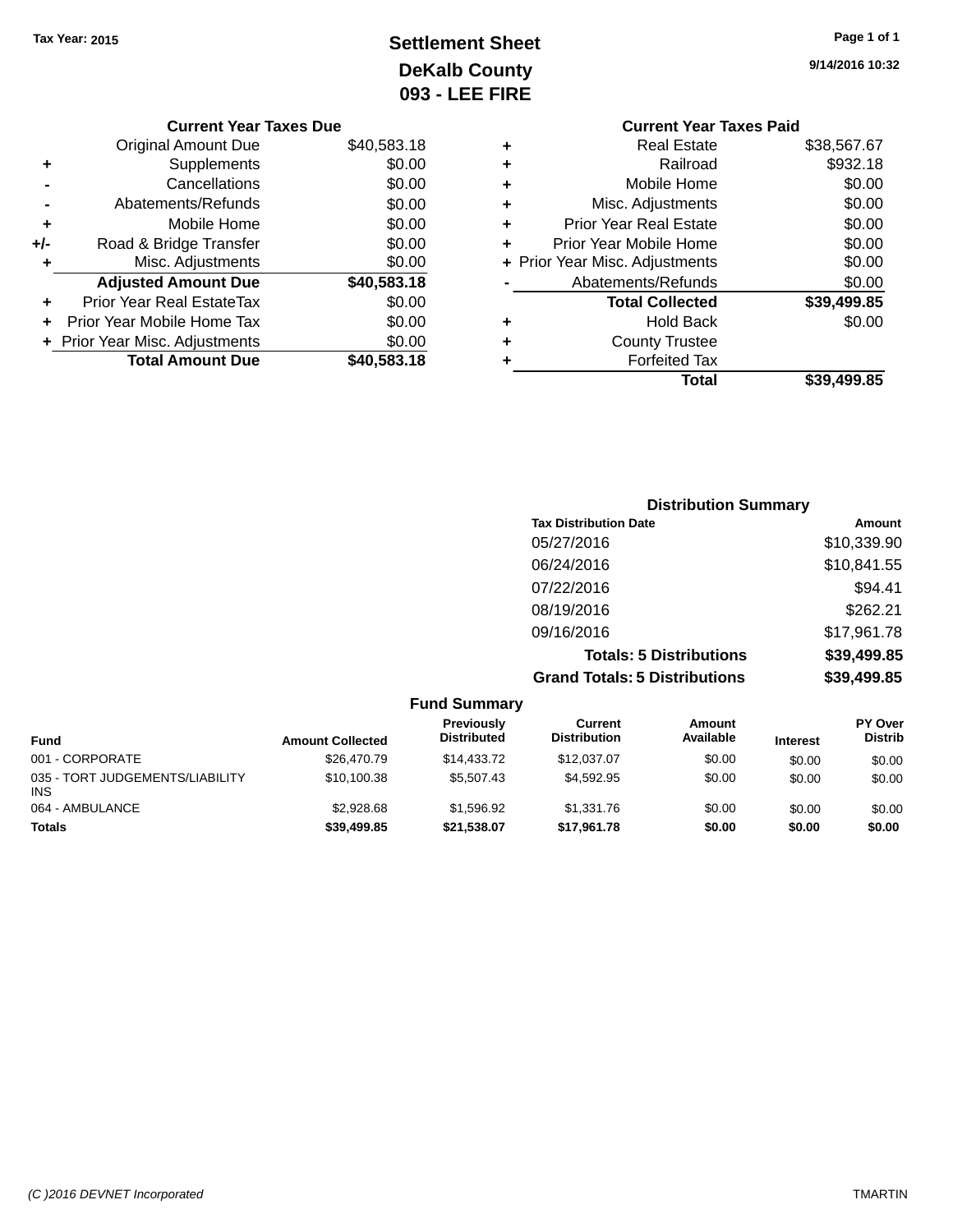# **Settlement Sheet Tax Year: 2015 Page 1 of 1 DeKalb County 094 - LELAND FIRE**

**9/14/2016 10:32**

# **Current Year Taxes Paid +** Real Estate<br>Real Estate \$28,874.22<br>\$0.00

|     | <b>Total Amount Due</b>          | \$29,673.68 |   |
|-----|----------------------------------|-------------|---|
|     | + Prior Year Misc. Adjustments   | \$0.00      | ٠ |
|     | Prior Year Mobile Home Tax       | \$0.00      |   |
|     | <b>Prior Year Real EstateTax</b> | \$0.00      |   |
|     | <b>Adjusted Amount Due</b>       | \$29,673.68 |   |
|     | Misc. Adjustments                | \$0.00      |   |
| +/- | Road & Bridge Transfer           | \$0.00      |   |
| ٠   | Mobile Home                      | \$0.00      | ٠ |
|     | Abatements/Refunds               | \$0.00      |   |
|     | Cancellations                    | \$0.00      | ٠ |
|     | Supplements                      | \$0.00      |   |

**Current Year Taxes Due** Original Amount Due \$29,673.68

|   | Total                          | \$28,874.22 |
|---|--------------------------------|-------------|
|   | <b>Forfeited Tax</b>           |             |
| ٠ | <b>County Trustee</b>          |             |
| ٠ | <b>Hold Back</b>               | \$0.00      |
|   | <b>Total Collected</b>         | \$28,874.22 |
|   | Abatements/Refunds             | \$0.00      |
|   | + Prior Year Misc. Adjustments | \$0.00      |
| ÷ | Prior Year Mobile Home         | \$0.00      |
| ٠ | <b>Prior Year Real Estate</b>  | \$0.00      |
| ÷ | Misc. Adjustments              | \$0.00      |
| ٠ | Mobile Home                    | \$0.00      |
|   | Rallroad                       | \$0.00      |

| <b>Distribution Summary</b>          |             |
|--------------------------------------|-------------|
| <b>Tax Distribution Date</b>         | Amount      |
| 05/27/2016                           | \$2,843.41  |
| 06/24/2016                           | \$15,467.62 |
| 07/22/2016                           | \$322.59    |
| 08/19/2016                           | \$439.45    |
| 09/16/2016                           | \$9,801.15  |
| <b>Totals: 5 Distributions</b>       | \$28,874.22 |
| <b>Grand Totals: 5 Distributions</b> | \$28,874.22 |

| <b>Fund Summary</b> |                         |                                         |                                |                     |                 |                                  |
|---------------------|-------------------------|-----------------------------------------|--------------------------------|---------------------|-----------------|----------------------------------|
| <b>Fund</b>         | <b>Amount Collected</b> | <b>Previously</b><br><b>Distributed</b> | Current<br><b>Distribution</b> | Amount<br>Available | <b>Interest</b> | <b>PY Over</b><br><b>Distrib</b> |
| 001 - CORPORATE     | \$28.874.22             | \$19.073.07                             | \$9,801.15                     | \$0.00              | \$0.00          | \$0.00                           |
| <b>Totals</b>       | \$28,874.22             | \$19,073,07                             | \$9,801.15                     | \$0.00              | \$0.00          | \$0.00                           |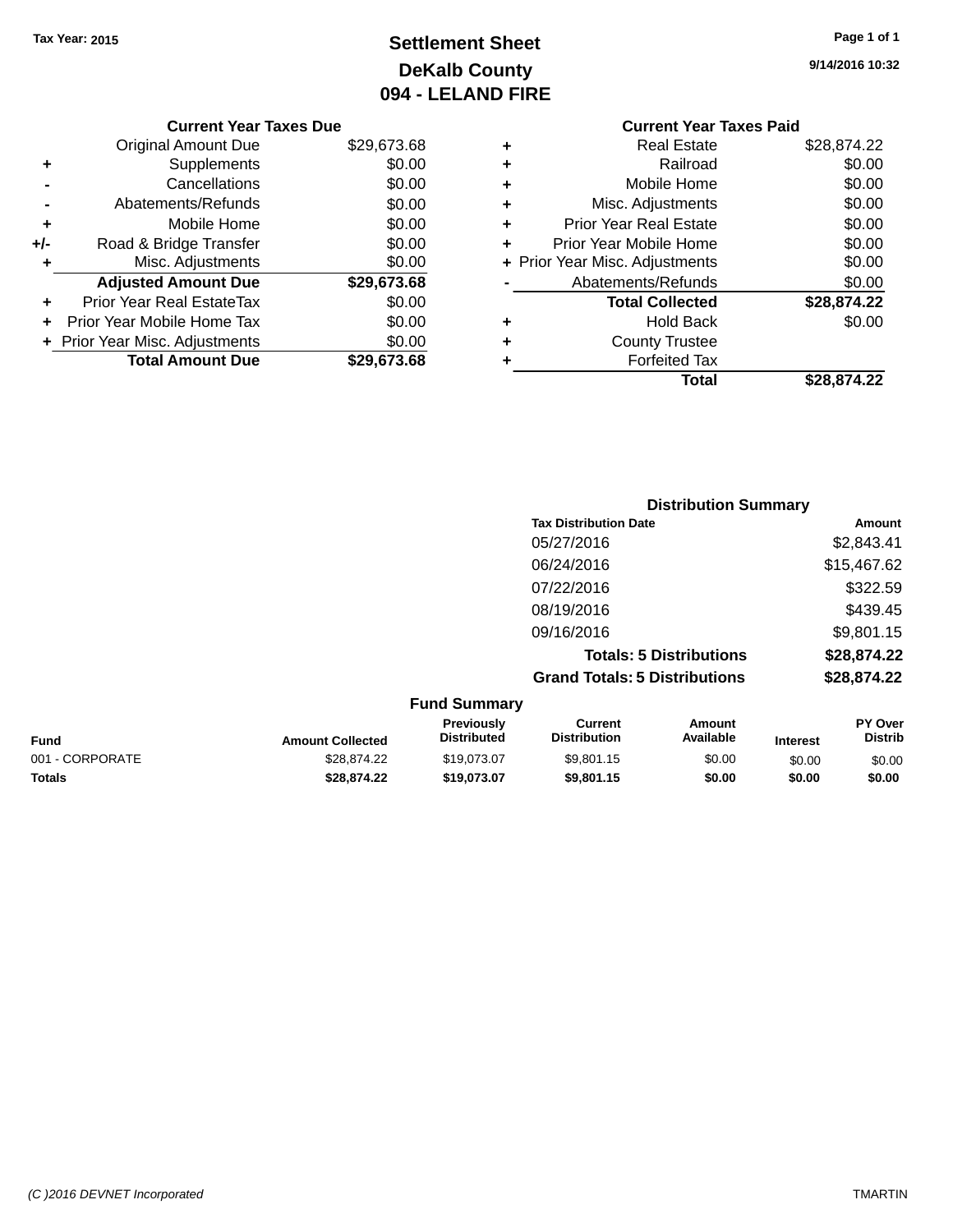# **Settlement Sheet Tax Year: 2015 Page 1 of 1 DeKalb County 095 - MALTA FIRE**

**9/14/2016 10:32**

|     | <b>Current Year Taxes Due</b>    |              |            |     |
|-----|----------------------------------|--------------|------------|-----|
|     | <b>Original Amount Due</b>       | \$190,003.47 | ٠          |     |
|     | Supplements                      | \$775.68     | ٠          |     |
|     | Cancellations                    | \$852.78     | ٠          |     |
|     | Abatements/Refunds               | \$0.00       | ٠          |     |
|     | Mobile Home                      | \$0.00       |            | Ρ   |
| +/- | Road & Bridge Transfer           | \$0.00       |            | Pri |
|     | Misc. Adjustments                | \$0.00       | + Prior Ye |     |
|     | <b>Adjusted Amount Due</b>       | \$189,926.37 |            |     |
|     | <b>Prior Year Real EstateTax</b> | (\$15.25)    |            |     |
|     | Prior Year Mobile Home Tax       | \$0.00       |            |     |
|     | + Prior Year Misc. Adjustments   | \$0.00       | ٠          |     |
|     | <b>Total Amount Due</b>          | \$189,911.12 |            |     |
|     |                                  |              |            |     |

|   | <b>Current Year Taxes Paid</b> |              |
|---|--------------------------------|--------------|
| ٠ | <b>Real Estate</b>             | \$180,248.16 |
|   | Railroad                       | \$6,324.08   |
| ٠ | Mobile Home                    | \$0.00       |
| ٠ | Misc. Adjustments              | \$0.00       |
| ٠ | <b>Prior Year Real Estate</b>  | (\$15.25)    |
| ٠ | Prior Year Mobile Home         | \$0.00       |
|   | + Prior Year Misc. Adjustments | \$0.00       |
|   | Abatements/Refunds             | \$0.00       |
|   | <b>Total Collected</b>         | \$186,556.99 |
| ٠ | <b>Hold Back</b>               | \$0.00       |
|   | <b>County Trustee</b>          |              |
|   | <b>Forfeited Tax</b>           |              |
|   | Total                          | \$186,556.99 |
|   |                                |              |

| <b>Distribution Summary</b>          |              |
|--------------------------------------|--------------|
| <b>Tax Distribution Date</b>         | Amount       |
| 05/27/2016                           | \$23,337.41  |
| 06/24/2016                           | \$81,023.41  |
| 07/22/2016                           | \$1,162.07   |
| 08/19/2016                           | \$2,787.70   |
| 09/16/2016                           | \$78,246.40  |
| <b>Totals: 5 Distributions</b>       | \$186,556.99 |
| <b>Grand Totals: 5 Distributions</b> | \$186,556.99 |

| <b>Fund Summary</b> |                         |                                         |                                |                     |                 |                                  |
|---------------------|-------------------------|-----------------------------------------|--------------------------------|---------------------|-----------------|----------------------------------|
| <b>Fund</b>         | <b>Amount Collected</b> | <b>Previously</b><br><b>Distributed</b> | Current<br><b>Distribution</b> | Amount<br>Available | <b>Interest</b> | <b>PY Over</b><br><b>Distrib</b> |
| 001 - CORPORATE     | \$93,278.50             | \$54,155.30                             | \$39,123.20                    | \$0.00              | \$0.00          | \$0.00                           |
| 064 - AMBULANCE     | \$93,278.49             | \$54,155.29                             | \$39,123.20                    | \$0.00              | \$0.00          | \$0.00                           |
| <b>Totals</b>       | \$186,556.99            | \$108,310.59                            | \$78,246,40                    | \$0.00              | \$0.00          | \$0.00                           |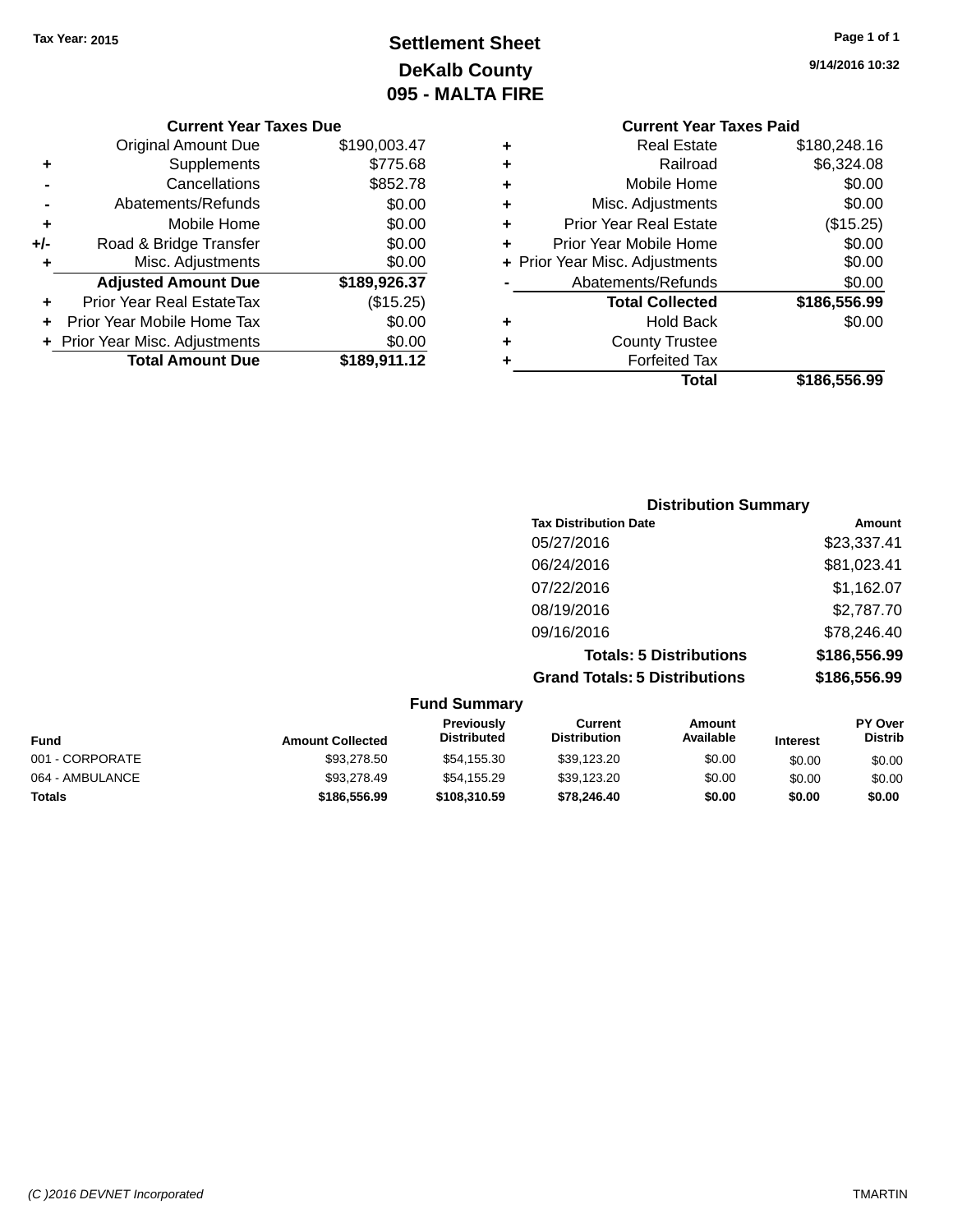# **Settlement Sheet Tax Year: 2015 Page 1 of 1 DeKalb County 096 - MAPLE PARK FIRE**

**9/14/2016 10:32**

#### **Current Year Taxes Paid**

|     | <b>Current Year Taxes Due</b>  |              |  |  |  |
|-----|--------------------------------|--------------|--|--|--|
|     | <b>Original Amount Due</b>     | \$173,180.12 |  |  |  |
| ٠   | Supplements                    | \$2,389.82   |  |  |  |
|     | Cancellations                  | \$2,770.72   |  |  |  |
|     | Abatements/Refunds             | \$0.00       |  |  |  |
| ٠   | Mobile Home                    | \$0.00       |  |  |  |
| +/- | Road & Bridge Transfer         | \$0.00       |  |  |  |
| ٠   | Misc. Adjustments              | \$21.22      |  |  |  |
|     | <b>Adjusted Amount Due</b>     | \$172,820.44 |  |  |  |
| ٠   | Prior Year Real EstateTax      | \$0.00       |  |  |  |
|     | Prior Year Mobile Home Tax     | \$0.00       |  |  |  |
|     | + Prior Year Misc. Adjustments | \$0.00       |  |  |  |
|     | <b>Total Amount Due</b>        | \$172.820.44 |  |  |  |
|     |                                |              |  |  |  |

|   | <b>Real Estate</b>             | \$161,437.00 |
|---|--------------------------------|--------------|
| ٠ | Railroad                       | \$6,324.50   |
| ٠ | Mobile Home                    | \$0.00       |
| ٠ | Misc. Adjustments              | \$21.22      |
| ٠ | <b>Prior Year Real Estate</b>  | \$0.00       |
| ٠ | Prior Year Mobile Home         | \$0.00       |
|   | + Prior Year Misc. Adjustments | \$0.00       |
|   | Abatements/Refunds             | \$0.00       |
|   | <b>Total Collected</b>         | \$167,782.72 |
| ٠ | Hold Back                      | \$0.00       |
| ٠ | <b>County Trustee</b>          |              |
| ٠ | <b>Forfeited Tax</b>           |              |
|   | Total                          | \$167,782.72 |
|   |                                |              |

| <b>Distribution Summary</b>          |              |
|--------------------------------------|--------------|
| <b>Tax Distribution Date</b>         | Amount       |
| 05/27/2016                           | \$17,006.59  |
| 06/24/2016                           | \$75,283.75  |
| 07/22/2016                           | \$1,299.45   |
| 08/19/2016                           | \$3,174.72   |
| 09/16/2016                           | \$71,018.21  |
| <b>Totals: 5 Distributions</b>       | \$167,782.72 |
| <b>Grand Totals: 5 Distributions</b> | \$167,782.72 |

|                                         |                         | <b>Fund Summary</b>                    |                                |                     |                 |                                  |
|-----------------------------------------|-------------------------|----------------------------------------|--------------------------------|---------------------|-----------------|----------------------------------|
| <b>Fund</b>                             | <b>Amount Collected</b> | Previously<br><b>Distributed</b>       | Current<br><b>Distribution</b> | Amount<br>Available | <b>Interest</b> | <b>PY Over</b><br><b>Distrib</b> |
| 001 - CORPORATE                         | \$82,796.27             | \$47,750.69                            | \$35,045.58                    | \$0.00              | \$0.00          | \$0.00                           |
| 013 - FIREFIGHTER'S PENSION             | \$2,281.35              | \$1,315.71                             | \$965.64                       | \$0.00              | \$0.00          | \$0.00                           |
| 027 - AUDIT                             | \$381.52                | \$220.03                               | \$161.49                       | \$0.00              | \$0.00          | \$0.00                           |
| 035 - TORT JUDGEMENTS/LIABILITY<br>INS. | \$16,909.30             | \$9.752.02                             | \$7.157.28                     | \$0.00              | \$0.00          | \$0.00                           |
| 064 - AMBULANCE                         | \$65,414.28             | \$37,726.06                            | \$27,688.22                    | \$0.00              | \$0.00          | \$0.00                           |
| <b>Totals</b>                           | \$167,782.72            | \$96,764.51                            | \$71,018.21                    | \$0.00              | \$0.00          | \$0.00                           |
|                                         |                         | <b>Miscellaneous Adjustment Detail</b> |                                |                     |                 |                                  |

#### **Year Source Account Type**<br>
2015 RE - Real Estate Back Tax Collected **Amount Adjustment Description**<br>
\$21.22 OBERHELMAN REDEMP \$21.22 OBERHELMAN REDEMPTION 09-25-478-001 by TBA **Totals 1 entries** \$21.22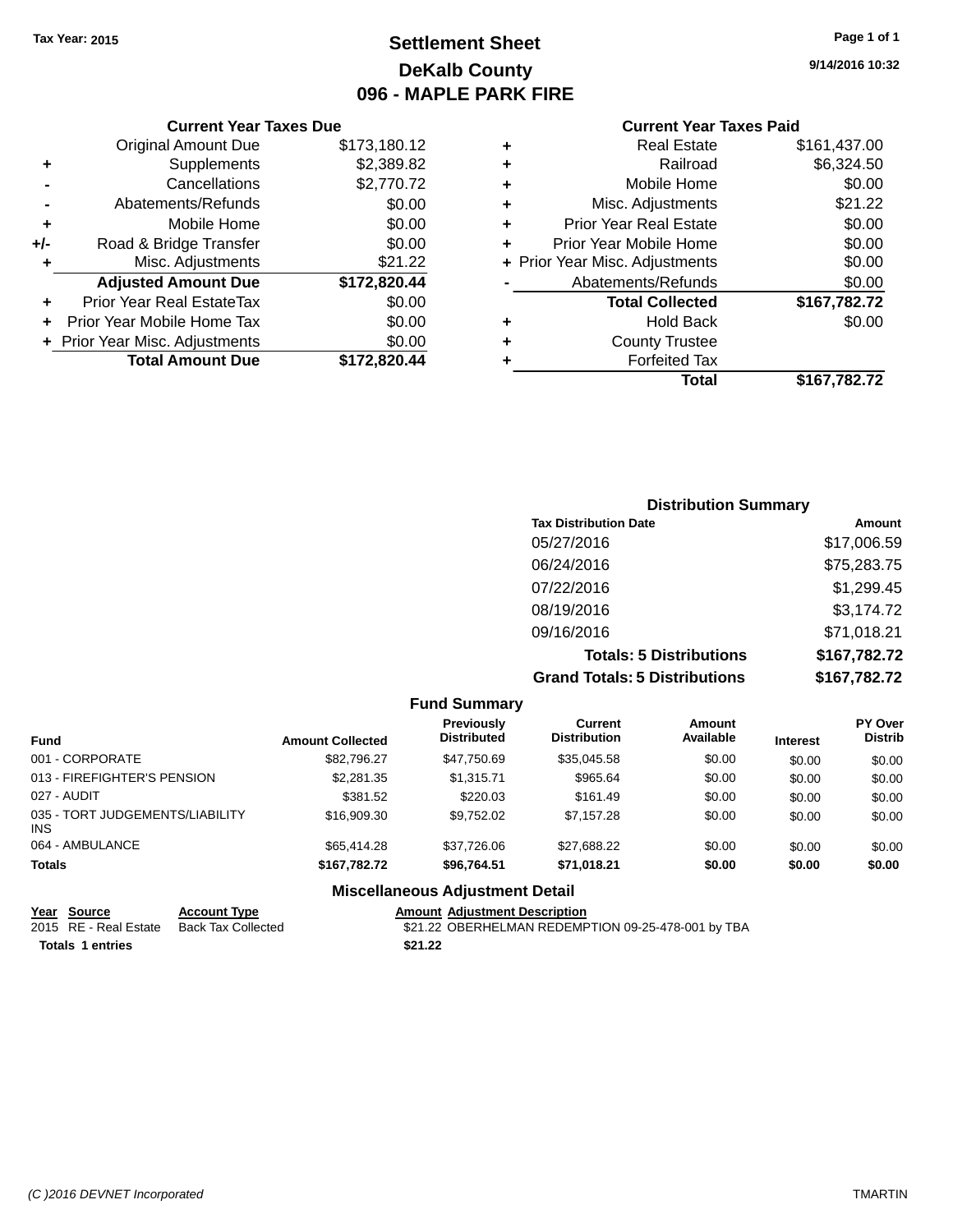# **Settlement Sheet Tax Year: 2015 Page 1 of 1 DeKalb County 097 - PAW PAW FIRE**

**9/14/2016 10:32**

|       | <b>Current Year Taxes Due</b>  |             |
|-------|--------------------------------|-------------|
|       | <b>Original Amount Due</b>     | \$36,535.34 |
|       | Supplements                    | \$0.00      |
|       | Cancellations                  | \$0.00      |
|       | Abatements/Refunds             | \$0.00      |
| ÷     | Mobile Home                    | \$0.00      |
| $+/-$ | Road & Bridge Transfer         | \$0.00      |
| ٠     | Misc. Adjustments              | \$1.28      |
|       | <b>Adjusted Amount Due</b>     | \$36,536.62 |
|       | Prior Year Real EstateTax      | \$0.00      |
|       | Prior Year Mobile Home Tax     | \$0.00      |
|       | + Prior Year Misc. Adjustments | \$0.00      |
|       | <b>Total Amount Due</b>        | \$36,536.62 |
|       |                                |             |

### **Current Year Taxes Paid +** Real Estate \$32,925.84<br>**+** Railroad \$2,264.42 **+** Railroad \$2,264.42 **+** Mobile Home \$0.00 **+** Misc. Adjustments \$1.28 **+** Prior Year Real Estate \$0.00 **+** Prior Year Mobile Home \$0.00 **+ Prior Year Misc. Adjustments**  $$0.00$ **-** Abatements/Refunds \$0.00 **Total Collected \$35,191.54 +** Hold Back \$0.00

|   | Total                 | \$35,191.54 |
|---|-----------------------|-------------|
| ٠ | <b>Forfeited Tax</b>  |             |
| ٠ | <b>County Trustee</b> |             |
|   | .                     | vv.vv       |

|                     | <b>Distribution Summary</b>          |             |
|---------------------|--------------------------------------|-------------|
|                     | <b>Tax Distribution Date</b>         | Amount      |
|                     | 05/27/2016                           | \$3,920.67  |
|                     | 06/24/2016                           | \$15,480.38 |
|                     | 07/22/2016                           | \$668.55    |
|                     | 08/19/2016                           | \$554.00    |
|                     | 09/16/2016                           | \$14,567.94 |
|                     | <b>Totals: 5 Distributions</b>       | \$35,191.54 |
|                     | <b>Grand Totals: 5 Distributions</b> | \$35,191.54 |
| <b>Fund Summary</b> |                                      |             |

| <b>Fund</b>                                   | <b>Amount Collected</b> | Previously<br><b>Distributed</b> | Current<br><b>Distribution</b> | Amount<br>Available | <b>Interest</b> | <b>PY Over</b><br><b>Distrib</b> |  |
|-----------------------------------------------|-------------------------|----------------------------------|--------------------------------|---------------------|-----------------|----------------------------------|--|
| 001 - CORPORATE                               | \$31,647.89             | \$18,546.88                      | \$13,101.01                    | \$0.00              | \$0.00          | \$0.00                           |  |
| 035 - TORT JUDGEMENTS/LIABILITY<br><b>INS</b> | \$3,543.65              | \$2.076.72                       | \$1,466.93                     | \$0.00              | \$0.00          | \$0.00                           |  |
| <b>Totals</b>                                 | \$35,191.54             | \$20,623,60                      | \$14,567.94                    | \$0.00              | \$0.00          | \$0.00                           |  |
|                                               |                         |                                  |                                |                     |                 |                                  |  |

#### **Miscellaneous Adjustment Detail**

| Year Source             | <b>Account Type</b> | Amount |
|-------------------------|---------------------|--------|
| 2015 RE - Real Estate   | Back Tax Collected  | \$1.28 |
| <b>Totals 1 entries</b> |                     | \$1.28 |

**Year Source Account Type Amount Adjustment Description** \$1.28 FEDERAL NAT'L MORTGAGE REDEMPTION 16-02-100-005 by TBA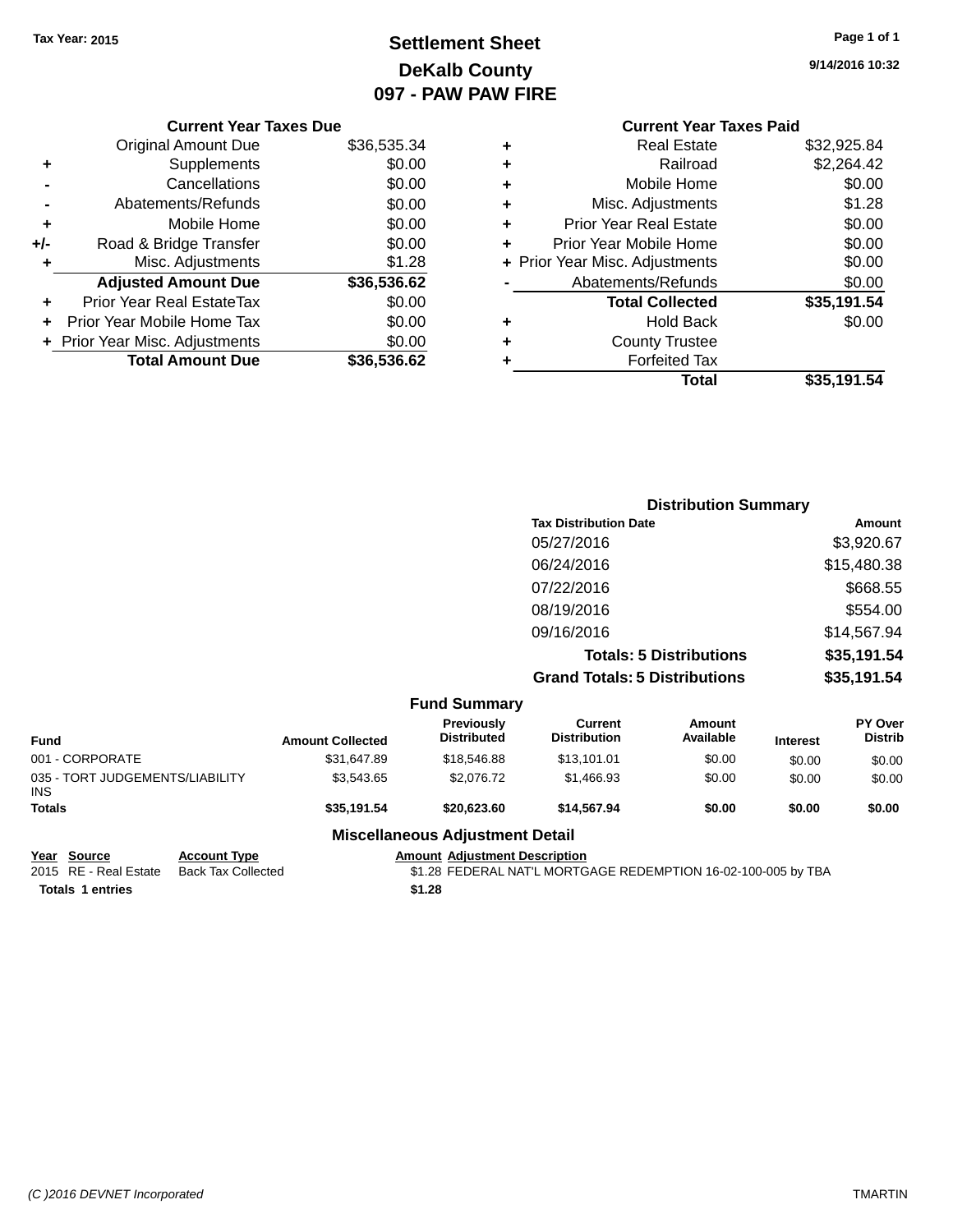# **Settlement Sheet Tax Year: 2015 Page 1 of 1 DeKalb County 098 - SANDWICH FIRE**

**9/14/2016 10:32**

|   | Total                          | \$544.927.35 |
|---|--------------------------------|--------------|
|   | <b>Forfeited Tax</b>           |              |
| ٠ | <b>County Trustee</b>          |              |
| ٠ | <b>Hold Back</b>               | \$0.00       |
|   | <b>Total Collected</b>         | \$544,927.35 |
|   | Abatements/Refunds             | \$2.55       |
|   | + Prior Year Misc. Adjustments | \$113.96     |
|   | Prior Year Mobile Home         | \$0.00       |
| ٠ | <b>Prior Year Real Estate</b>  | \$388.91     |
| ٠ | Misc. Adjustments              | \$0.00       |
| ٠ | Mobile Home                    | \$0.00       |
| ٠ | Railroad                       | \$2,324.40   |
|   | <b>Real Estate</b>             | \$542,102.63 |

|     | <b>Current Year Taxes Due</b>    |              |
|-----|----------------------------------|--------------|
|     | <b>Original Amount Due</b>       | \$566,123.85 |
| ٠   | Supplements                      | \$4,877.71   |
|     | Cancellations                    | \$5,717.23   |
|     | Abatements/Refunds               | \$2.55       |
| ÷   | Mobile Home                      | \$0.00       |
| +/- | Road & Bridge Transfer           | \$0.00       |
| ٠   | Misc. Adjustments                | \$0.00       |
|     | <b>Adjusted Amount Due</b>       | \$565,281.78 |
| ٠   | <b>Prior Year Real EstateTax</b> | \$388.91     |
| ÷   | Prior Year Mobile Home Tax       | \$0.00       |
|     | + Prior Year Misc. Adjustments   | \$113.96     |
|     | <b>Total Amount Due</b>          | \$565,784.65 |

| <b>Distribution Summary</b>          |              |
|--------------------------------------|--------------|
| <b>Tax Distribution Date</b>         | Amount       |
| 05/27/2016                           | \$60,511.99  |
| 06/24/2016                           | \$241,062.60 |
| 07/22/2016                           | \$7,621.36   |
| 08/19/2016                           | \$15,382.16  |
| 09/16/2016                           | \$220,349.24 |
| <b>Totals: 5 Distributions</b>       | \$544,927.35 |
| <b>Grand Totals: 5 Distributions</b> | \$544,927.35 |

|                                                                                             |                                                                   |                         | <b>Fund Summary</b>                            |                                                                                                      |                            |                 |                                  |
|---------------------------------------------------------------------------------------------|-------------------------------------------------------------------|-------------------------|------------------------------------------------|------------------------------------------------------------------------------------------------------|----------------------------|-----------------|----------------------------------|
| <b>Fund</b>                                                                                 |                                                                   | <b>Amount Collected</b> | <b>Previously</b><br><b>Distributed</b>        | Current<br><b>Distribution</b>                                                                       | <b>Amount</b><br>Available | <b>Interest</b> | <b>PY Over</b><br><b>Distrib</b> |
| 001 - CORPORATE                                                                             |                                                                   | \$477,375.98            | \$284,342.11                                   | \$193,033.87                                                                                         | \$0.00                     | \$0.00          | \$0.00                           |
| 027 - AUDIT                                                                                 |                                                                   | \$4,736.50              | \$2,821.23                                     | \$1,915.27                                                                                           | \$0.00                     | \$0.00          | \$0.00                           |
| 035 - TORT JUDGEMENTS/LIABILITY<br>INS.                                                     |                                                                   | \$62,814.87             | \$37,414.77                                    | \$25,400.10                                                                                          | \$0.00                     | \$0.00          | \$0.00                           |
| <b>Totals</b>                                                                               |                                                                   | \$544,927.35            | \$324,578.11                                   | \$220,349.24                                                                                         | \$0.00                     | \$0.00          | \$0.00                           |
|                                                                                             |                                                                   |                         | <b>Miscellaneous Adjustment Detail</b>         |                                                                                                      |                            |                 |                                  |
| Year Source<br>2014 RE - Real Estate                                                        | <b>Account Type</b><br><b>Back Tax Collected</b>                  |                         | <b>Amount Adjustment Description</b>           | \$113.96 PAIGAH REDEMPTION 19-36-106-001 by TBA                                                      |                            |                 |                                  |
| <b>Totals 1 entries</b>                                                                     |                                                                   |                         | \$113.96                                       |                                                                                                      |                            |                 |                                  |
|                                                                                             |                                                                   |                         | <b>Abatement Detail</b>                        |                                                                                                      |                            |                 |                                  |
| Year Source<br>RE - Real Estate<br>2015<br>2015 RE - Real Estate<br><b>Totals 2 entries</b> | <b>Account Type</b><br><b>RE</b> Abatement<br><b>RE</b> Abatement |                         | <b>Amount Adjustment Description</b><br>\$2.55 | \$1.70 PTAB INTEREST REFUND 19-26-280-004 by TBA<br>\$0.85 PTAB INTEREST REFUND 19-25-153-001 by TBA |                            |                 |                                  |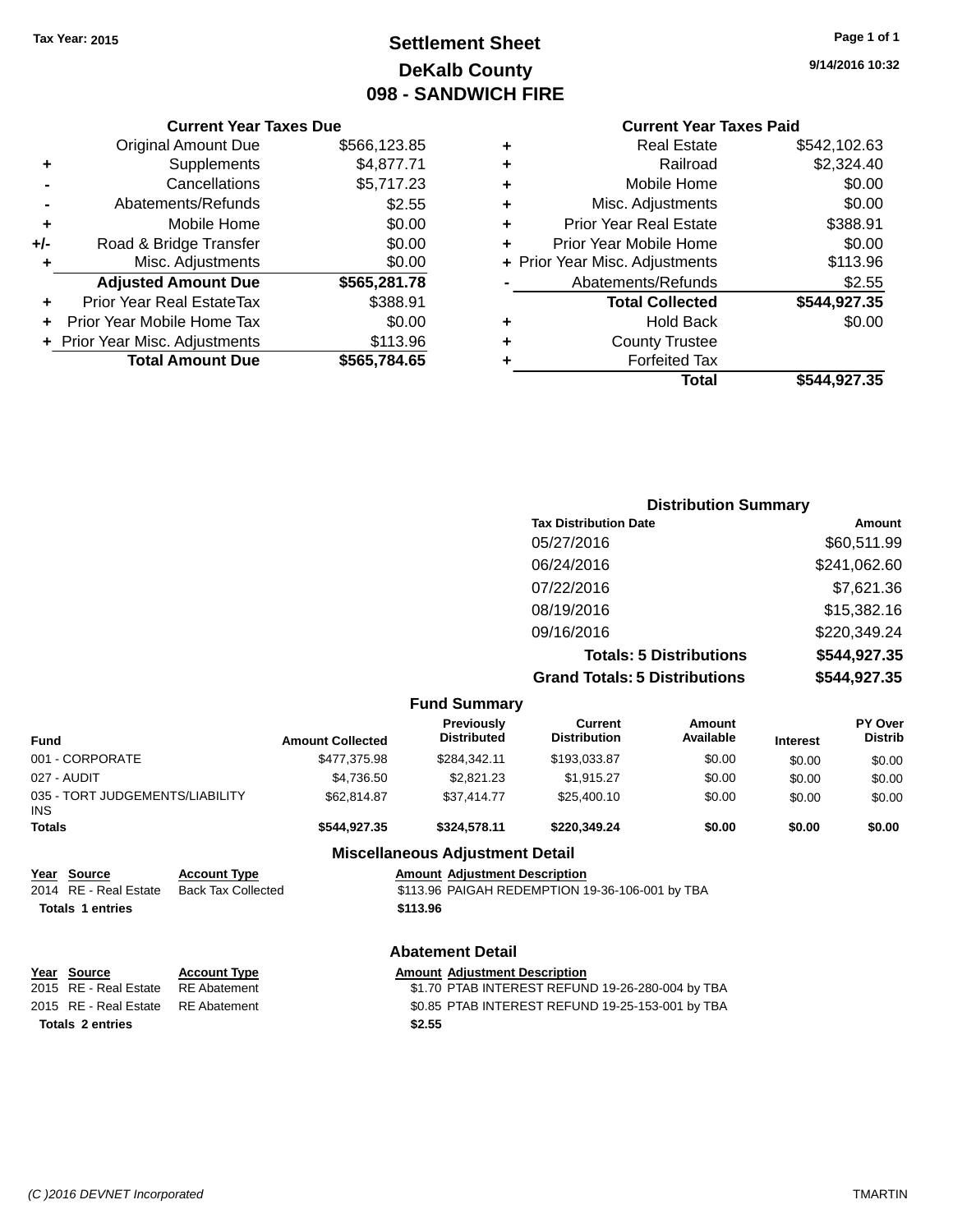# **Settlement Sheet Tax Year: 2015 Page 1 of 1 DeKalb County 099 - SHABBONA FIRE**

**9/14/2016 10:32**

#### **Current Year Taxes Due**

|       | <b>Original Amount Due</b>       | \$187,345.50 |
|-------|----------------------------------|--------------|
| ٠     | Supplements                      | \$1,158.27   |
|       | Cancellations                    | \$1,313.47   |
|       | Abatements/Refunds               | \$0.00       |
| ٠     | Mobile Home                      | \$0.00       |
| $+/-$ | Road & Bridge Transfer           | \$0.00       |
| ٠     | Misc. Adjustments                | \$45.52      |
|       | <b>Adjusted Amount Due</b>       | \$187,235.82 |
|       | <b>Prior Year Real EstateTax</b> | \$0.00       |
|       | Prior Year Mobile Home Tax       | \$0.00       |
|       | + Prior Year Misc. Adjustments   | \$0.00       |
|       | <b>Total Amount Due</b>          | \$187,235.82 |

## **Current Year Taxes Paid +** Real Estate \$180,030.96 **+** Railroad \$5,469.06

|   | Total                          | \$185,545.54 |
|---|--------------------------------|--------------|
|   | <b>Forfeited Tax</b>           |              |
| ÷ | <b>County Trustee</b>          |              |
| ٠ | <b>Hold Back</b>               | \$0.00       |
|   | <b>Total Collected</b>         | \$185,545.54 |
|   | Abatements/Refunds             | \$0.00       |
|   | + Prior Year Misc. Adjustments | \$0.00       |
|   | Prior Year Mobile Home         | \$0.00       |
| ÷ | <b>Prior Year Real Estate</b>  | \$0.00       |
| ÷ | Misc. Adjustments              | \$45.52      |
|   | Mobile Home                    | \$0.00       |
|   |                                |              |

| <b>Distribution Summary</b>          |              |
|--------------------------------------|--------------|
| <b>Tax Distribution Date</b>         | Amount       |
| 05/27/2016                           | \$35,394.69  |
| 06/24/2016                           | \$70,385.85  |
| 07/22/2016                           | \$495.20     |
| 08/19/2016                           | \$1,793.42   |
| 09/16/2016                           | \$77,476.38  |
| <b>Totals: 5 Distributions</b>       | \$185,545.54 |
| <b>Grand Totals: 5 Distributions</b> | \$185,545.54 |

|                                               |                         | <b>Fund Summary</b>                     |                                |                     |                 |                                  |
|-----------------------------------------------|-------------------------|-----------------------------------------|--------------------------------|---------------------|-----------------|----------------------------------|
| Fund                                          | <b>Amount Collected</b> | <b>Previously</b><br><b>Distributed</b> | Current<br><b>Distribution</b> | Amount<br>Available | <b>Interest</b> | <b>PY Over</b><br><b>Distrib</b> |
| 001 - CORPORATE                               | \$126,796.44            | \$73.851.33                             | \$52.945.11                    | \$0.00              | \$0.00          | \$0.00                           |
| 035 - TORT JUDGEMENTS/LIABILITY<br><b>INS</b> | \$25,543.87             | \$14,877.77                             | \$10,666.10                    | \$0.00              | \$0.00          | \$0.00                           |
| 064 - AMBULANCE                               | \$33,205.23             | \$19,340.06                             | \$13,865.17                    | \$0.00              | \$0.00          | \$0.00                           |
| <b>Totals</b>                                 | \$185,545.54            | \$108,069.16                            | \$77.476.38                    | \$0.00              | \$0.00          | \$0.00                           |
|                                               |                         |                                         |                                |                     |                 |                                  |

#### **Miscellaneous Adjustment Detail**

**Year Source Account Type Amount Adjustment Description**<br>2015 RE - Real Estate Paymt In Lieu of Tax **645.52 HOUSING AUTHORITY** 

**Totals \$45.52 1 entries**

\$45.52 HOUSING AUTHORITY SEQUOYA APARTMENTS by TBA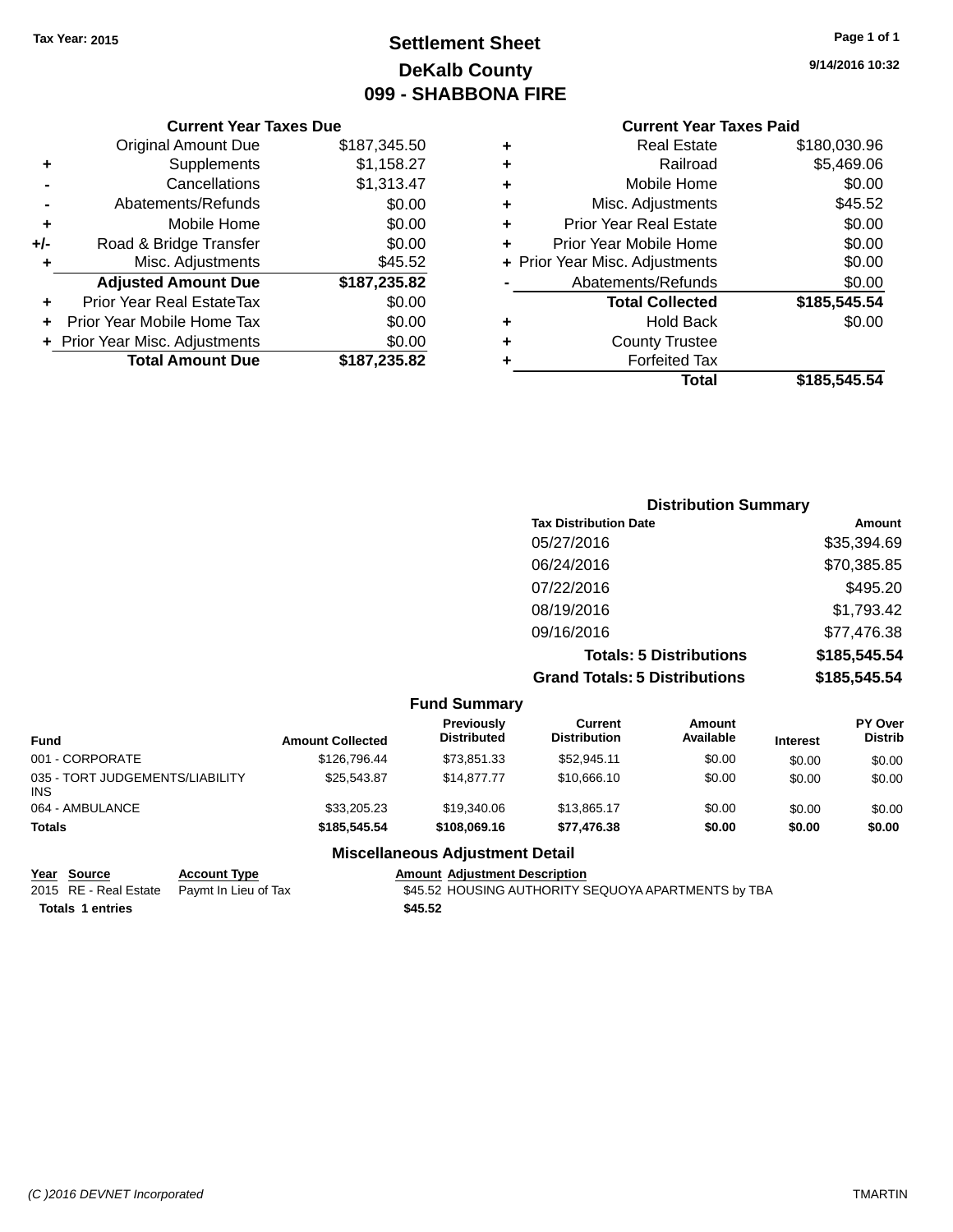# **Settlement Sheet Tax Year: 2015 Page 1 of 1 DeKalb County 100 - SOMONAUK FIRE**

**9/14/2016 10:32**

## **Current Year Taxes Paid**

|     | <b>Current Year Taxes Due</b>  |              |
|-----|--------------------------------|--------------|
|     | <b>Original Amount Due</b>     | \$249,825.46 |
| ٠   | Supplements                    | \$1,317.83   |
|     | Cancellations                  | \$1,631.09   |
|     | Abatements/Refunds             | \$0.00       |
| ٠   | Mobile Home                    | \$0.00       |
| +/- | Road & Bridge Transfer         | \$0.00       |
| ٠   | Misc. Adjustments              | \$98.58      |
|     | <b>Adjusted Amount Due</b>     | \$249,610.78 |
|     | Prior Year Real EstateTax      | \$79.47      |
|     | Prior Year Mobile Home Tax     | \$0.00       |
|     | + Prior Year Misc. Adjustments | \$0.00       |
|     | <b>Total Amount Due</b>        | \$249,690.25 |
|     |                                |              |

| ٠ | <b>Real Estate</b>             | \$239,290.19 |
|---|--------------------------------|--------------|
| ٠ | Railroad                       | \$4,372.44   |
| ٠ | Mobile Home                    | \$0.00       |
| ٠ | Misc. Adjustments              | \$98.58      |
| ٠ | <b>Prior Year Real Estate</b>  | \$79.47      |
| ٠ | Prior Year Mobile Home         | \$0.00       |
|   | + Prior Year Misc. Adjustments | \$0.00       |
|   | Abatements/Refunds             | \$0.00       |
|   | <b>Total Collected</b>         | \$243,840.68 |
| ٠ | <b>Hold Back</b>               | \$0.00       |
| ٠ | <b>County Trustee</b>          |              |
| ٠ | <b>Forfeited Tax</b>           |              |
|   | Total                          | \$243,840.68 |
|   |                                |              |

| <b>Distribution Summary</b>          |              |
|--------------------------------------|--------------|
| <b>Tax Distribution Date</b>         | Amount       |
| 05/27/2016                           | \$30,660.92  |
| 06/24/2016                           | \$108,408.54 |
| 07/22/2016                           | \$3,162.15   |
| 08/19/2016                           | \$5,399.60   |
| 09/16/2016                           | \$96,209.47  |
| <b>Totals: 5 Distributions</b>       | \$243,840.68 |
| <b>Grand Totals: 5 Distributions</b> | \$243,840.68 |

|                 |                         | <b>Fund Summary</b>                     |                                |                     |                 |                           |
|-----------------|-------------------------|-----------------------------------------|--------------------------------|---------------------|-----------------|---------------------------|
| <b>Fund</b>     | <b>Amount Collected</b> | <b>Previously</b><br><b>Distributed</b> | Current<br><b>Distribution</b> | Amount<br>Available | <b>Interest</b> | PY Over<br><b>Distrib</b> |
| 001 - CORPORATE | \$133,002.90            | \$80.525.45                             | \$52,477.45                    | \$0.00              | \$0.00          | \$0.00                    |
| 064 - AMBULANCE | \$110,837.78            | \$67,105.76                             | \$43,732.02                    | \$0.00              | \$0.00          | \$0.00                    |
| <b>Totals</b>   | \$243,840,68            | \$147.631.21                            | \$96.209.47                    | \$0.00              | \$0.00          | \$0.00                    |
|                 |                         |                                         |                                |                     |                 |                           |

**Totals \$98.58 1 entries**

#### **Miscellaneous Adjustment Detail**

# **Year Source Account Type Amount Adjustment Description**

\$98.58 PASSERO REDEMPTION 18-28-427-003 by TBA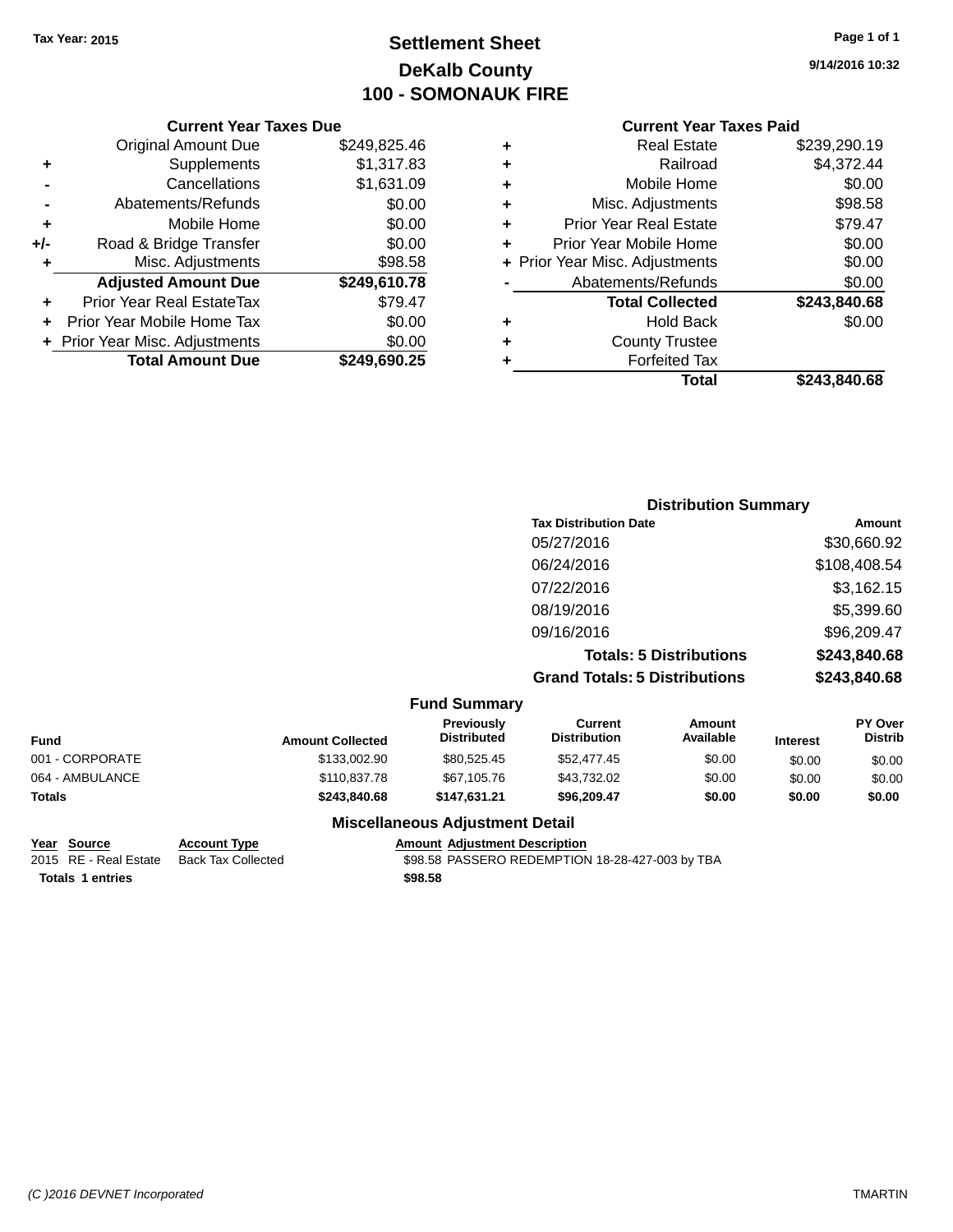# **Settlement Sheet Tax Year: 2015 Page 1 of 1 DeKalb County 101 - SYCAMORE FIRE**

**9/14/2016 10:32**

### **Current Year Taxes Paid**

|     | <b>Current Year Taxes Due</b>    |              |
|-----|----------------------------------|--------------|
|     | <b>Original Amount Due</b>       | \$339,296.15 |
| ٠   | Supplements                      | \$3,739.07   |
|     | Cancellations                    | \$5,215.37   |
| -   | Abatements/Refunds               | \$0.00       |
| ٠   | Mobile Home                      | \$0.00       |
| +/- | Road & Bridge Transfer           | \$0.00       |
| ٠   | Misc. Adjustments                | \$30.26      |
|     | <b>Adjusted Amount Due</b>       | \$337,850.11 |
| ٠   | <b>Prior Year Real EstateTax</b> | (\$528.88)   |
|     | Prior Year Mobile Home Tax       | \$0.00       |
|     | + Prior Year Misc. Adjustments   | \$0.00       |
|     | <b>Total Amount Due</b>          | \$337,321.23 |
|     |                                  |              |

|   | <b>Real Estate</b>             | \$328,475.73 |
|---|--------------------------------|--------------|
| ٠ | Railroad                       | \$0.00       |
| ٠ | Mobile Home                    | \$0.00       |
| ٠ | Misc. Adjustments              | \$30.26      |
| ٠ | <b>Prior Year Real Estate</b>  | (\$528.88)   |
|   | Prior Year Mobile Home         | \$0.00       |
|   | + Prior Year Misc. Adjustments | \$0.00       |
|   | Abatements/Refunds             | \$0.00       |
|   | <b>Total Collected</b>         | \$327,977.11 |
|   | Hold Back                      | \$0.00       |
|   | <b>County Trustee</b>          |              |
| ٠ | <b>Forfeited Tax</b>           |              |
|   | Total                          | \$327,977.11 |
|   |                                |              |

| <b>Distribution Summary</b>          |              |
|--------------------------------------|--------------|
| <b>Tax Distribution Date</b>         | Amount       |
| 05/27/2016                           | \$34,669.37  |
| 06/24/2016                           | \$149,169.34 |
| 07/22/2016                           | \$3,053.13   |
| 08/19/2016                           | \$5,112.97   |
| 09/16/2016                           | \$135,972.30 |
| <b>Totals: 5 Distributions</b>       | \$327,977.11 |
| <b>Grand Totals: 5 Distributions</b> | \$327,977.11 |

|                 |                         | <b>Fund Summary</b>                     |                                |                     |                 |                           |
|-----------------|-------------------------|-----------------------------------------|--------------------------------|---------------------|-----------------|---------------------------|
| <b>Fund</b>     | <b>Amount Collected</b> | <b>Previously</b><br><b>Distributed</b> | Current<br><b>Distribution</b> | Amount<br>Available | <b>Interest</b> | PY Over<br><b>Distrib</b> |
| 001 - CORPORATE | \$169,781,93            | \$99.393.97                             | \$70,387.96                    | \$0.00              | \$0.00          | \$0.00                    |
| 064 - AMBULANCE | \$158,195.18            | \$92,610.84                             | \$65,584.34                    | \$0.00              | \$0.00          | \$0.00                    |
| <b>Totals</b>   | \$327,977.11            | \$192.004.81                            | \$135,972,30                   | \$0.00              | \$0.00          | \$0.00                    |
|                 | ---<br>.                | .                                       |                                |                     |                 |                           |

**Totals \$30.26 1 entries**

### **Miscellaneous Adjustment Detail**

# **Year Source Account Type Amount Adjustment Description**<br>2015 RE - Real Estate Back Tax Collected \$30.26 HALSEY REDEMPTION (

\$30.26 HALSEY REDEMPTION 06-19-300-034 by TBA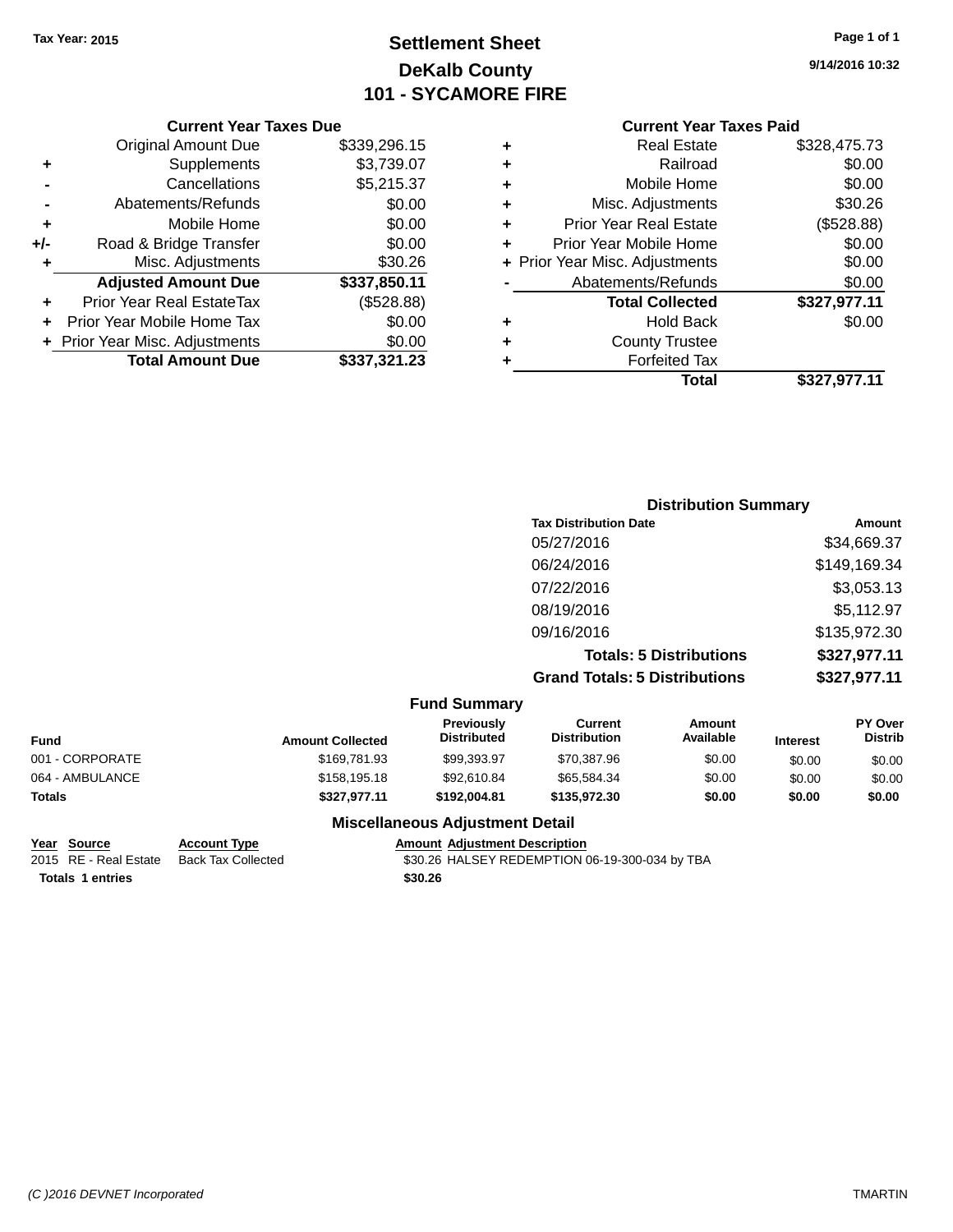# **Settlement Sheet Tax Year: 2015 Page 1 of 1 DeKalb County 102 - WATERMAN FIRE**

**9/14/2016 10:32**

## **Current Year Taxes Paid**

|     | <b>Current Year Taxes Due</b>  |              |
|-----|--------------------------------|--------------|
|     | <b>Original Amount Due</b>     | \$151,524.87 |
| ٠   | Supplements                    | \$833.03     |
|     | Cancellations                  | \$957.77     |
|     | Abatements/Refunds             | \$0.00       |
| ٠   | Mobile Home                    | \$0.00       |
| +/- | Road & Bridge Transfer         | \$0.00       |
| ٠   | Misc. Adjustments              | \$41.71      |
|     | <b>Adjusted Amount Due</b>     | \$151,441.84 |
| ٠   | Prior Year Real EstateTax      | \$0.00       |
|     | Prior Year Mobile Home Tax     | \$0.00       |
|     | + Prior Year Misc. Adjustments | \$0.00       |
|     | <b>Total Amount Due</b>        | \$151.441.84 |
|     |                                |              |

| ٠ | <b>Real Estate</b>             | \$144,251.49 |
|---|--------------------------------|--------------|
| ٠ | Railroad                       | \$2,962.90   |
| ٠ | Mobile Home                    | \$0.00       |
| ٠ | Misc. Adjustments              | \$41.71      |
| ٠ | <b>Prior Year Real Estate</b>  | \$0.00       |
| ÷ | Prior Year Mobile Home         | \$0.00       |
|   | + Prior Year Misc. Adjustments | \$0.00       |
|   | Abatements/Refunds             | \$0.00       |
|   | <b>Total Collected</b>         | \$147,256.10 |
| ٠ | <b>Hold Back</b>               | \$0.00       |
| ٠ | <b>County Trustee</b>          |              |
| ٠ | <b>Forfeited Tax</b>           |              |
|   | Total                          | \$147,256.10 |
|   |                                |              |

|                     | <b>Distribution Summary</b>          |              |
|---------------------|--------------------------------------|--------------|
|                     | <b>Tax Distribution Date</b>         | Amount       |
|                     | 05/27/2016                           | \$24,977.75  |
|                     | 06/24/2016                           | \$59,414.06  |
|                     | 07/22/2016                           | \$1,053.71   |
|                     | 08/19/2016                           | \$1,338.36   |
|                     | 09/16/2016                           | \$60,472.22  |
|                     | <b>Totals: 5 Distributions</b>       | \$147,256.10 |
|                     | <b>Grand Totals: 5 Distributions</b> | \$147,256.10 |
| <b>Fund Summary</b> |                                      |              |

|                 |                         | , טווט טעווווועו א                                                                                            |                                |                     |                 |                                  |
|-----------------|-------------------------|---------------------------------------------------------------------------------------------------------------|--------------------------------|---------------------|-----------------|----------------------------------|
| Fund            | <b>Amount Collected</b> | <b>Previously</b><br><b>Distributed</b>                                                                       | Current<br><b>Distribution</b> | Amount<br>Available | <b>Interest</b> | <b>PY Over</b><br><b>Distrib</b> |
| 001 - CORPORATE | \$147,256.10            | \$86,783,88                                                                                                   | \$60,472.22                    | \$0.00              | \$0.00          | \$0.00                           |
| Totals          | \$147.256.10            | \$86,783,88                                                                                                   | \$60,472.22                    | \$0.00              | \$0.00          | \$0.00                           |
|                 |                         | Battle of History and Carolina and Constantinoplants of the Constantinoplants of the Constantinoplants of the |                                |                     |                 |                                  |

## **Year Source Account Type Account Type Amount Adjustment Description**<br>2015 RE - Real Estate Back Tax Collected \$41.71 MCCORD REDEMPTION **Totals \$41.71 1 entries**

### **Miscellaneous Adjustment Detail**

 $$41.71$  MCCORD REDEMPTION 14-15-351-002 by TBA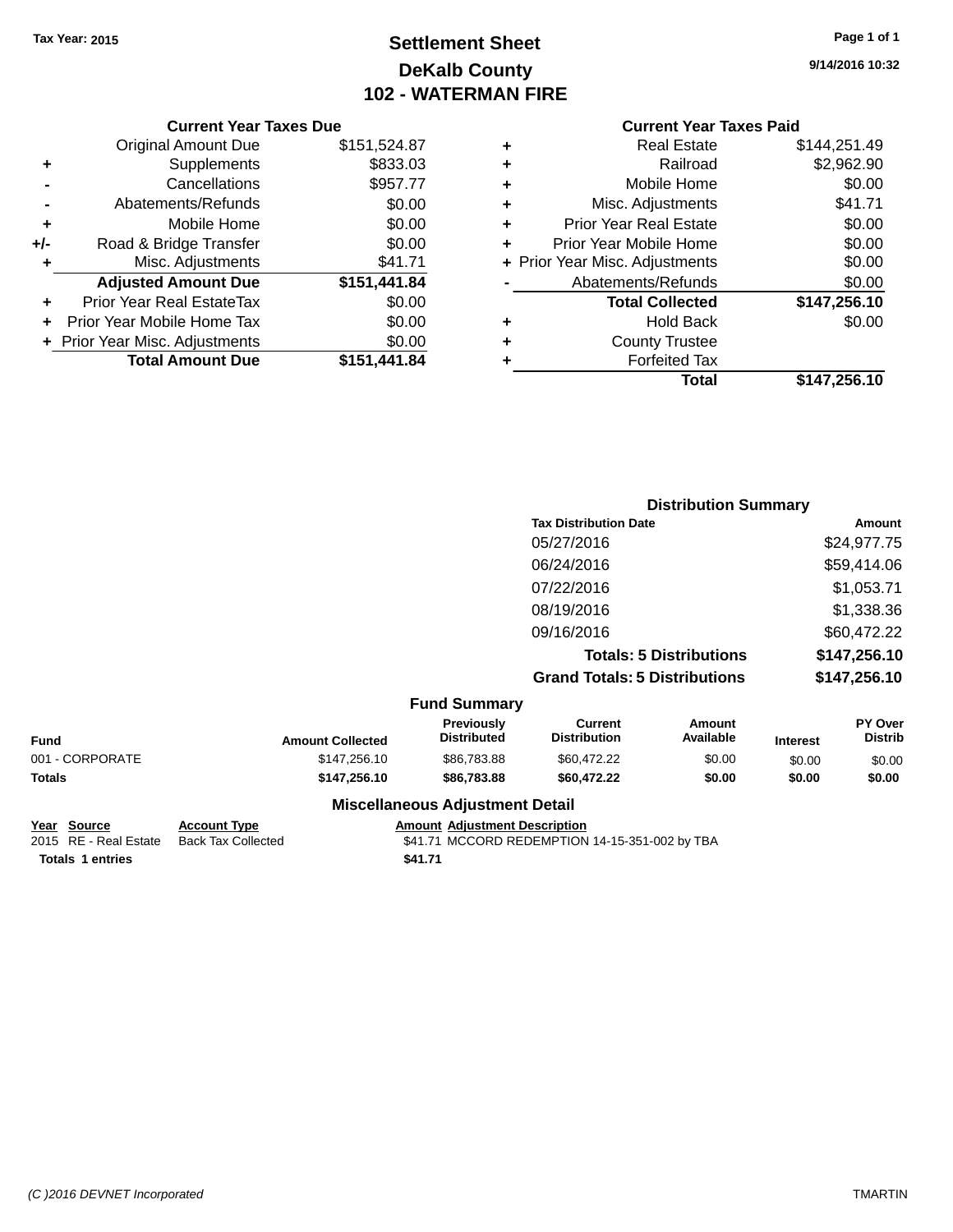## **Settlement Sheet Tax Year: 2015 Page 1 of 1 DeKalb County 103 - EARLVILLE LIBRARY DISTRICT**

**9/14/2016 10:32**

|       | <b>Current Year Taxes Due</b>  |            |
|-------|--------------------------------|------------|
|       | <b>Original Amount Due</b>     | \$4,723.45 |
| ÷     | Supplements                    | \$0.00     |
|       | Cancellations                  | \$0.00     |
|       | Abatements/Refunds             | \$0.00     |
| ٠     | Mobile Home                    | \$0.00     |
| $+/-$ | Road & Bridge Transfer         | \$0.00     |
| ٠     | Misc. Adjustments              | \$0.00     |
|       | <b>Adjusted Amount Due</b>     | \$4,723.45 |
| ٠     | Prior Year Real EstateTax      | \$0.00     |
|       | Prior Year Mobile Home Tax     | \$0.00     |
|       | + Prior Year Misc. Adjustments | \$0.00     |
|       | <b>Total Amount Due</b>        | \$4.723.45 |
|       |                                |            |

| ٠ | <b>Real Estate</b>             | \$4,537.11 |
|---|--------------------------------|------------|
| ٠ | Railroad                       | \$0.00     |
| ٠ | Mobile Home                    | \$0.00     |
| ٠ | Misc. Adjustments              | \$0.00     |
| ٠ | <b>Prior Year Real Estate</b>  | \$0.00     |
| ٠ | Prior Year Mobile Home         | \$0.00     |
|   | + Prior Year Misc. Adjustments | \$0.00     |
|   | Abatements/Refunds             | \$0.00     |
|   | <b>Total Collected</b>         | \$4,537.11 |
| ٠ | Hold Back                      | \$0.00     |
| ٠ | <b>County Trustee</b>          |            |
| ٠ | <b>Forfeited Tax</b>           |            |
|   | Total                          | \$4,537.11 |
|   |                                |            |

| <b>Distribution Summary</b>          |            |  |  |
|--------------------------------------|------------|--|--|
| <b>Tax Distribution Date</b>         | Amount     |  |  |
| 05/27/2016                           | \$778.14   |  |  |
| 06/24/2016                           | \$1,876.57 |  |  |
| 08/19/2016                           | \$182.83   |  |  |
| 09/16/2016                           | \$1,699.57 |  |  |
| <b>Totals: 4 Distributions</b>       | \$4,537.11 |  |  |
| <b>Grand Totals: 4 Distributions</b> | \$4,537.11 |  |  |

|                                              |                         | <b>Fund Summary</b>                     |                                |                     |                 |                                  |
|----------------------------------------------|-------------------------|-----------------------------------------|--------------------------------|---------------------|-----------------|----------------------------------|
| <b>Fund</b>                                  | <b>Amount Collected</b> | <b>Previously</b><br><b>Distributed</b> | Current<br><b>Distribution</b> | Amount<br>Available | <b>Interest</b> | <b>PY Over</b><br><b>Distrib</b> |
| 001 - CORPORATE                              | \$2,560.54              | \$1,601.38                              | \$959.16                       | \$0.00              | \$0.00          | \$0.00                           |
| 004 - OPERATIONS & MAINTENANCE               | \$332.18                | \$207.75                                | \$124.43                       | \$0.00              | \$0.00          | \$0.00                           |
| 027 - AUDIT                                  | \$81.43                 | \$50.93                                 | \$30.50                        | \$0.00              | \$0.00          | \$0.00                           |
| 031 - WORKING CASH                           | \$0.00                  | \$0.00                                  | \$0.00                         | \$0.00              | \$0.00          | \$0.00                           |
| 035 - TORT JUDGMENTS, LIABILITY<br>INSURANCE | \$1,237.26              | \$773.79                                | \$463.47                       | \$0.00              | \$0.00          | \$0.00                           |
| 047 - SOCIAL SECURITY                        | \$325.70                | \$203.69                                | \$122.01                       | \$0.00              | \$0.00          | \$0.00                           |
| <b>Totals</b>                                | \$4,537.11              | \$2,837.54                              | \$1,699.57                     | \$0.00              | \$0.00          | \$0.00                           |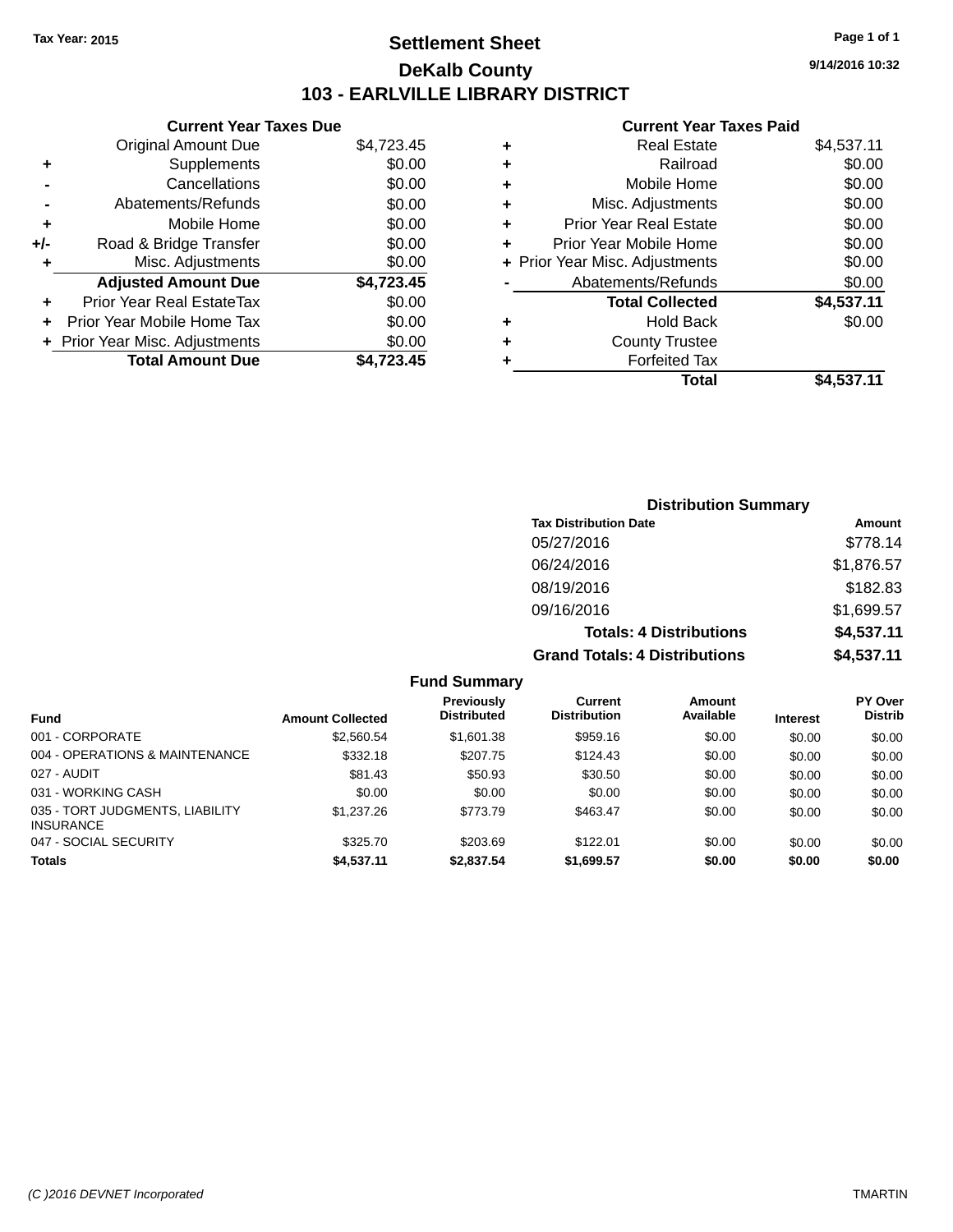# **Settlement Sheet Tax Year: 2015 Page 1 of 2 DeKalb County 110 - DEKALB PARK**

**9/14/2016 10:32**

|     | <b>Total Amount Due</b>          | \$3,708,879.69 |
|-----|----------------------------------|----------------|
|     | + Prior Year Misc. Adjustments   | \$224.58       |
|     | Prior Year Mobile Home Tax       | \$0.00         |
| ÷   | <b>Prior Year Real EstateTax</b> | (\$1,864.87)   |
|     | <b>Adjusted Amount Due</b>       | \$3,710,519.98 |
| ٠   | Misc. Adjustments                | \$1,018.59     |
| +/- | Road & Bridge Transfer           | \$0.00         |
| ٠   | Mobile Home                      | \$0.00         |
|     | Abatements/Refunds               | \$1.04         |
|     | Cancellations                    | \$76,020.79    |
| ٠   | Supplements                      | \$43,138.95    |
|     | <b>Original Amount Due</b>       | \$3,742,384.27 |

## **Current Year Taxes Paid**

|   | Total                          | \$3,544,788.56 |
|---|--------------------------------|----------------|
| ٠ | <b>Forfeited Tax</b>           |                |
| ٠ | <b>County Trustee</b>          |                |
| ٠ | <b>Hold Back</b>               | \$0.00         |
|   | <b>Total Collected</b>         | \$3,544,788.56 |
|   | Abatements/Refunds             | \$1.04         |
|   | + Prior Year Misc. Adjustments | \$224.58       |
| ٠ | Prior Year Mobile Home         | \$0.00         |
| ٠ | <b>Prior Year Real Estate</b>  | (\$1,864.87)   |
| ٠ | Misc. Adjustments              | \$1,018.59     |
| ٠ | Mobile Home                    | \$0.00         |
| ÷ | Railroad                       | \$15,410.92    |
| ٠ | <b>Real Estate</b>             | \$3,530,000.38 |

## **Distribution Summary**

| <b>Tax Distribution Date</b>         | <b>Amount</b>  |
|--------------------------------------|----------------|
| 05/27/2016                           | \$347,445.96   |
| 06/24/2016                           | \$1,542,228.93 |
| 07/22/2016                           | \$36,748.26    |
| 08/19/2016                           | \$96,799.79    |
| 09/16/2016                           | \$1,521,565.62 |
| <b>Totals: 5 Distributions</b>       | \$3,544,788.56 |
| <b>Grand Totals: 5 Distributions</b> | \$3,544,788.56 |

#### **Fund Summary Fund Interest Amount Collected Distributed PY Over Distrib Amount Available Current Distribution Previously** 001 - CORPORATE 6 \$1,046,662.59 \$597,392.93 \$449,269.66 \$0.00 \$0.00 \$0.00 \$0.00 003 - BONDS AND INTEREST  $$1,165,132.99$   $$665,011.12$   $$500,121.87$   $$0.00$   $$0.00$   $$0.00$ 005 - I. M. R. F. \$249,131.30 \$142,194.16 \$106,937.14 \$0.00 \$0.00 \$0.00 027 - AUDIT \$22,268.35 \$12,709.88 \$9,558.47 \$0.00 \$0.00 \$0.00 035 - TORT JUDGEMENTS/LIABILITY INS \$54,022.56 \$30,833.91 \$23,188.65 \$0.00 \$0.00 \$0.00 047 - SOCIAL SECURITY 60.00 \$120,334.95 \$68,682.36 \$51,652.59 \$0.00 \$0.00 \$0.00 \$0.00 060 - UNEMPLOYMENT INSURANCE  $$39,815.08$   $$22,724.85$   $$17,090.23$   $$0.00$   $$0.00$   $$0.00$ 062 - WORKERS COMPENSATION \$41,686.73 \$23,793.11 \$17,893.62 \$0.00 \$0.00 \$0.00 \$0.00 122 - RECREATION \$506,323.44 \$288,989.08 \$217,334.36 \$0.00 \$0.00 \$0.00 123 - AQUARIUM AND MUSEUM \$121,270.77 \$69,216.50 \$52,054.27 \$0.00 \$0.00 \$0.00 \$0.00 126 - REC PROGRAMS/HANDICAPPED \$178,139.80 \$101,675.04 \$76,464.76 \$0.00 \$0.00 \$0.00 \$0.00 **Totals \$3,544,788.56 \$2,023,222.94 \$1,521,565.62 \$0.00 \$0.00 \$0.00**

#### **Miscellaneous Adjustment Detail Year Source Account Type Amount Adjustment Description**

|                         | <b>RUUULLIPPU</b>                          |            | Anivant Aujustinent Description                  |
|-------------------------|--------------------------------------------|------------|--------------------------------------------------|
| 2014 RE - Real Estate   | Back Tax Collected                         |            | \$201.27 IGNELZI REDEMPTION 08-23-156-014 by TBA |
|                         | 2014 RE - Real Estate Back Tax Collected   |            | \$23.31 SIDDIQUI REDEMPTION 08-15-329-012 by TBA |
|                         | 2015 RE - Real Estate Paymt In Lieu of Tax |            | \$1,018.59 HOUSING AUTHORITY DEKALB UNITS by TBA |
| <b>Totals 3 entries</b> |                                            | \$1,243,17 |                                                  |
|                         |                                            |            |                                                  |

#### **Abatement Detail**

## **Year Source Account Type Amount Adjustment Description** 2015 RE - Real Estate RE Abatement \$0.42 PTAB INTEREST REFUND 08-15-426-004 by TBA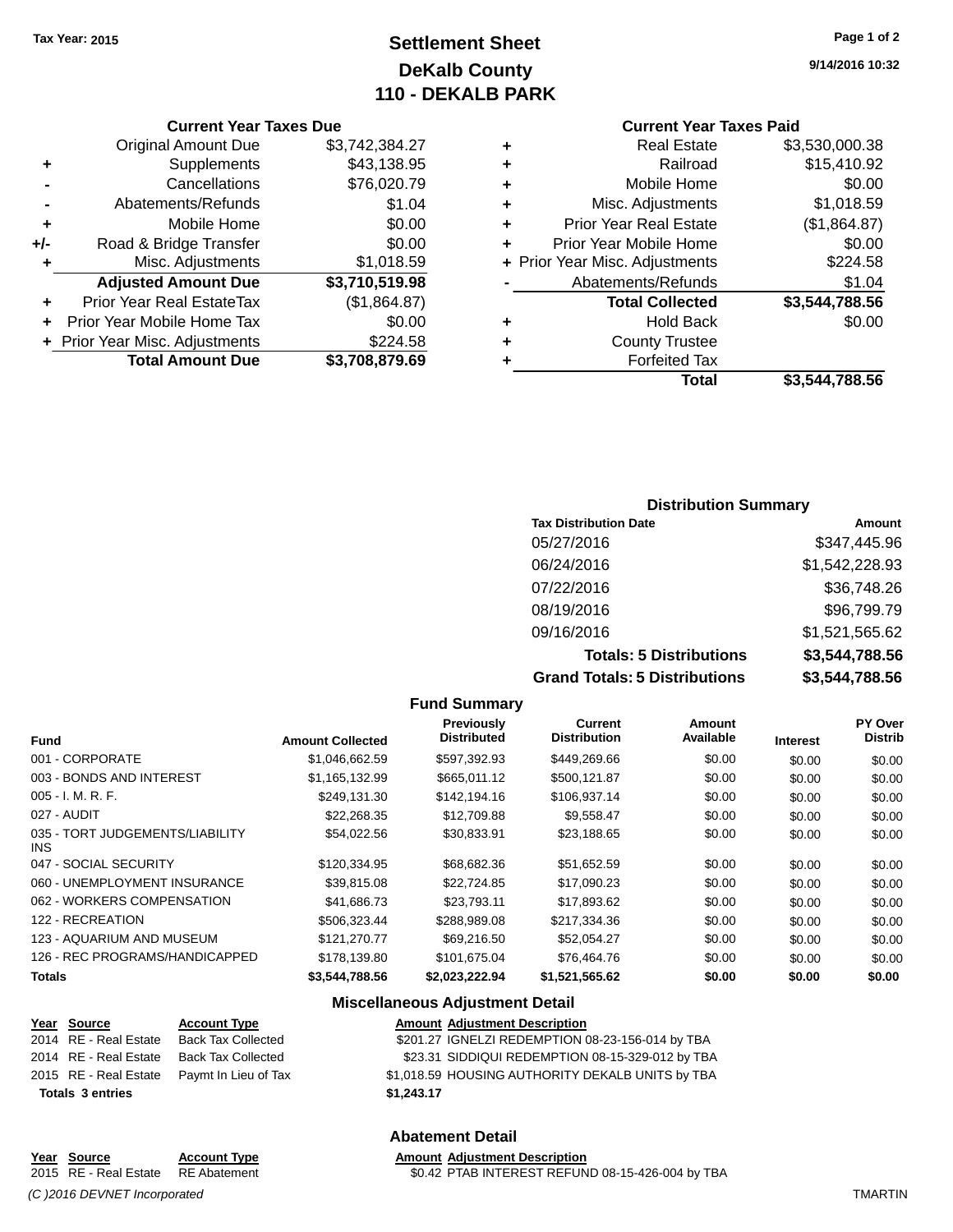# **Settlement Sheet Tax Year: 2015 Page 2 of 2 DeKalb County**

**9/14/2016 10:32**

## **Abatement Detail**

**Totals \$1.04 2 entries**

**Year Source Account Type Anneurs Amount Adjustment Description**<br>2015 RE - Real Estate RE Abatement **Adjustment** \$0.62 PTAB INTEREST REFUN \$0.62 PTAB INTEREST REFUND 08-26-352-007 by TBA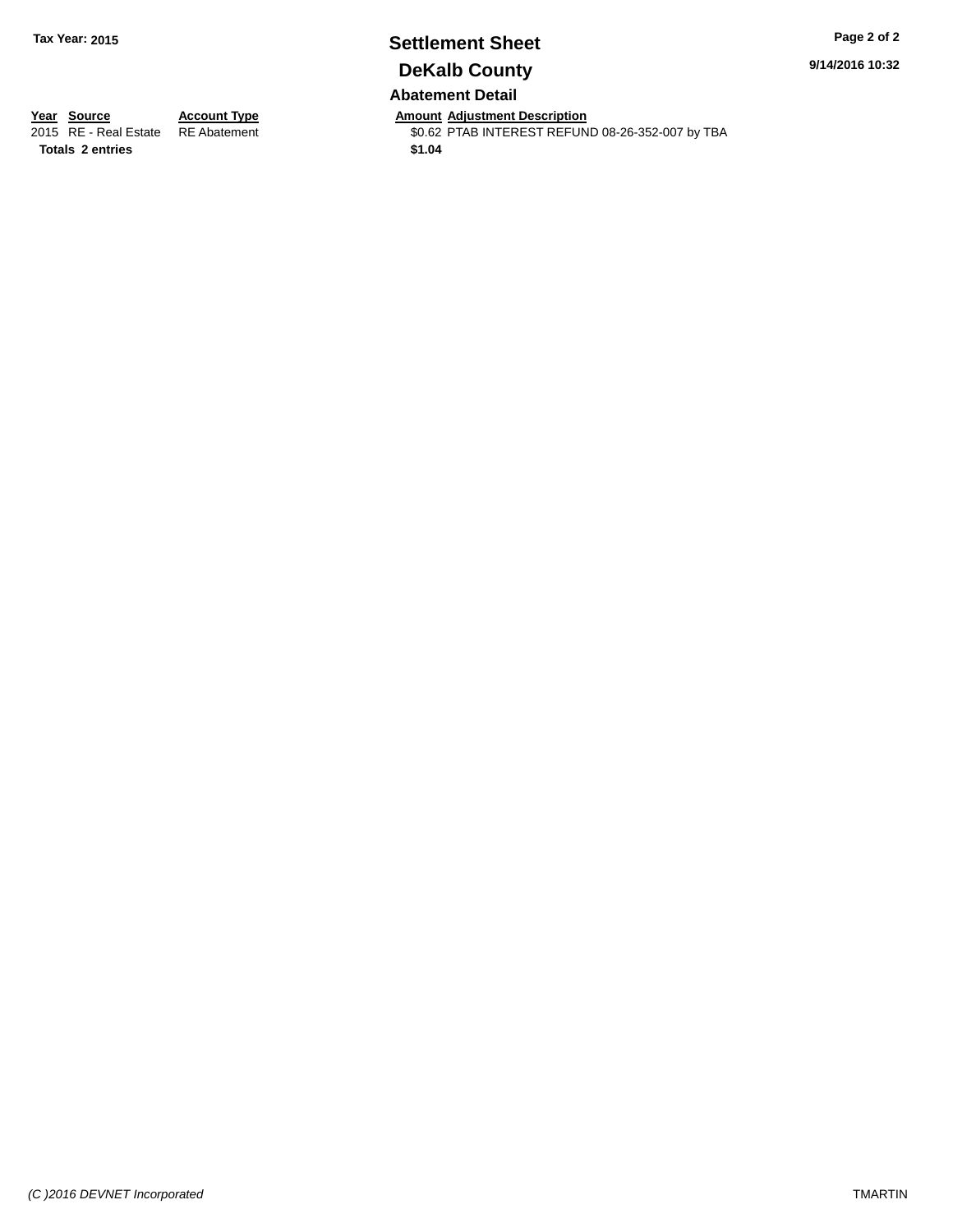# **Settlement Sheet Tax Year: 2015 Page 1 of 1 DeKalb County 111 - FRANKLIN TWP PARK**

**9/14/2016 10:32**

|     | <b>Current Year Taxes Due</b>  |             |
|-----|--------------------------------|-------------|
|     | <b>Original Amount Due</b>     | \$40,708.04 |
| ٠   | Supplements                    | \$253.57    |
|     | Cancellations                  | \$309.42    |
|     | Abatements/Refunds             | \$0.00      |
| ٠   | Mobile Home                    | \$0.00      |
| +/- | Road & Bridge Transfer         | \$0.00      |
| ٠   | Misc. Adjustments              | \$0.00      |
|     | <b>Adjusted Amount Due</b>     | \$40,652.19 |
| ٠   | Prior Year Real EstateTax      | \$0.00      |
|     | Prior Year Mobile Home Tax     | \$0.00      |
|     | + Prior Year Misc. Adjustments | \$25.82     |
|     | <b>Total Amount Due</b>        | \$40,678.01 |
|     |                                |             |

### **Current Year Taxes Paid**

| \$38,929.66 |
|-------------|
| \$381.12    |
| \$0.00      |
| \$0.00      |
| \$0.00      |
| \$0.00      |
| \$25.82     |
| \$0.00      |
| \$39,336.60 |
| \$0.00      |
|             |
|             |
| \$39,336.60 |
|             |

|                    |                           |                                       | <b>Distribution Summary</b>    |          |                                  |
|--------------------|---------------------------|---------------------------------------|--------------------------------|----------|----------------------------------|
|                    |                           | <b>Tax Distribution Date</b>          |                                |          | <b>Amount</b>                    |
|                    |                           | 05/27/2016                            |                                |          | \$4,268.16                       |
|                    |                           | 06/24/2016                            |                                |          | \$17,572.88                      |
|                    |                           | 07/22/2016                            |                                |          | \$474.56                         |
|                    |                           | 08/19/2016                            |                                |          | \$799.91                         |
|                    |                           | 09/16/2016                            |                                |          | \$16,221.09                      |
|                    |                           |                                       | <b>Totals: 5 Distributions</b> |          | \$39,336.60                      |
|                    |                           | <b>Grand Totals: 5 Distributions</b>  |                                |          | \$39,336.60                      |
|                    | <b>Fund Summary</b>       |                                       |                                |          |                                  |
| American Callented | Previously<br>Distributed | <b>Current</b><br><b>Distribution</b> | Amount<br>Availahle            | Interest | <b>PY Over</b><br><b>Distrib</b> |

| <b>Fund</b>                                   | <b>Amount Collected</b> | Previously<br><b>Distributed</b> | <b>Current</b><br><b>Distribution</b> | Amount<br>Available | <b>Interest</b> | PY Over<br><b>Distrib</b> |
|-----------------------------------------------|-------------------------|----------------------------------|---------------------------------------|---------------------|-----------------|---------------------------|
| 001 - CORPORATE                               | \$37,014.13             | \$21,750.75                      | \$15,263.38                           | \$0.00              | \$0.00          | \$0.00                    |
| 035 - TORT JUDGEMENTS/LIABILITY<br><b>INS</b> | \$2.322.47              | \$1,364.76                       | \$957.71                              | \$0.00              | \$0.00          | \$0.00                    |
| <b>Totals</b>                                 | \$39,336,60             | \$23.115.51                      | \$16,221.09                           | \$0.00              | \$0.00          | \$0.00                    |
|                                               |                         |                                  |                                       |                     |                 |                           |

## **Miscellaneous Adjustment Detail**

| Year Source             | <b>Account Type</b> | Amount  |
|-------------------------|---------------------|---------|
| 2014 RE - Real Estate   | Back Tax Collected  | \$25.82 |
| <b>Totals 1 entries</b> |                     | \$25.82 |

**<u>Amount Adjustment Description</u>**<br>\$25.82 VISTA SECURITIES RED \$25.82 VISTA SECURITIES REDEMPTION 01-23-428-010 by TBA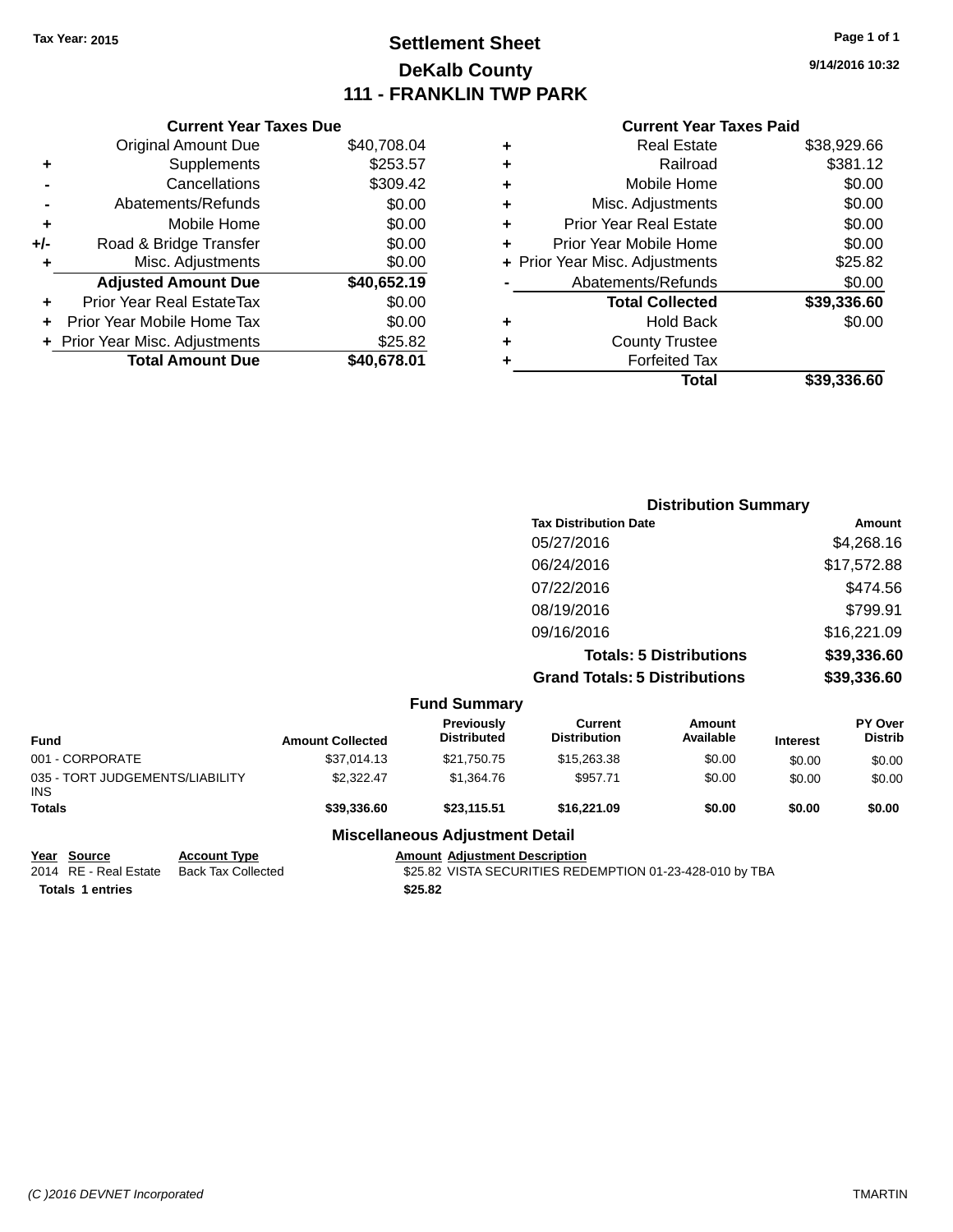# **Settlement Sheet Tax Year: 2015 Page 1 of 1 DeKalb County 112 - GENOA TWP PARK**

**9/14/2016 10:32**

| <b>Current Year Taxes Due</b> |
|-------------------------------|

|       | <b>Total Amount Due</b>        | \$606,850.20 |
|-------|--------------------------------|--------------|
|       | + Prior Year Misc. Adjustments | \$0.00       |
|       | Prior Year Mobile Home Tax     | \$0.00       |
|       | Prior Year Real EstateTax      | (\$325.52)   |
|       | <b>Adjusted Amount Due</b>     | \$607,175.72 |
| ٠     | Misc. Adjustments              | \$34.89      |
| $+/-$ | Road & Bridge Transfer         | \$0.00       |
| ٠     | Mobile Home                    | \$0.00       |
|       | Abatements/Refunds             | \$13.13      |
|       | Cancellations                  | \$4,408.36   |
| ٠     | Supplements                    | \$3,434.22   |
|       | <b>Original Amount Due</b>     | \$608,128.10 |
|       |                                |              |

#### **Current Year Taxes Paid**

| ٠ | <b>Real Estate</b>             | \$578,237.02 |
|---|--------------------------------|--------------|
| ٠ | Railroad                       | \$4,776.40   |
| ٠ | Mobile Home                    | \$0.00       |
| ٠ | Misc. Adjustments              | \$34.89      |
| ٠ | <b>Prior Year Real Estate</b>  | (\$325.52)   |
| ٠ | Prior Year Mobile Home         | \$0.00       |
|   | + Prior Year Misc. Adjustments | \$0.00       |
|   | Abatements/Refunds             | \$13.13      |
|   | <b>Total Collected</b>         | \$582,709.66 |
| ٠ | <b>Hold Back</b>               | \$0.00       |
| ٠ | <b>County Trustee</b>          |              |
| ٠ | <b>Forfeited Tax</b>           |              |
|   | Total                          | \$582,709.66 |
|   |                                |              |

## **Distribution Summary Tax Distribution Date Amount** 05/27/2016 \$66,045.75 06/24/2016 \$257,616.09 07/22/2016 \$7,455.99 08/19/2016 \$16,451.12 09/16/2016 \$235,140.71 **Totals: 5 Distributions \$582,709.66 Grand Totals: 5 Distributions \$582,709.66**

|                                         |                         | <b>Fund Summary</b>              |                                |                     |                 |                                  |
|-----------------------------------------|-------------------------|----------------------------------|--------------------------------|---------------------|-----------------|----------------------------------|
| <b>Fund</b>                             | <b>Amount Collected</b> | Previously<br><b>Distributed</b> | Current<br><b>Distribution</b> | Amount<br>Available | <b>Interest</b> | <b>PY Over</b><br><b>Distrib</b> |
| 001 - CORPORATE                         | \$169.524.21            | \$101,116.12                     | \$68,408.09                    | \$0.00              | \$0.00          | \$0.00                           |
| 003 - BONDS AND INTEREST                | \$260,009.70            | \$155,088,04                     | \$104,921.66                   | \$0.00              | \$0.00          | \$0.00                           |
| $005 - I. M. R. F.$                     | \$924.18                | \$551.25                         | \$372.93                       | \$0.00              | \$0.00          | \$0.00                           |
| 027 - AUDIT                             | \$924.18                | \$551.25                         | \$372.93                       | \$0.00              | \$0.00          | \$0.00                           |
| 035 - TORT JUDGEMENTS/LIABILITY<br>INS. | \$0.00                  | \$0.00                           | \$0.00                         | \$0.00              | \$0.00          | \$0.00                           |
| 047 - SOCIAL SECURITY                   | \$924.18                | \$551.25                         | \$372.93                       | \$0.00              | \$0.00          | \$0.00                           |
| 062 - WORKERS COMPENSATION              | \$924.18                | \$551.25                         | \$372.93                       | \$0.00              | \$0.00          | \$0.00                           |
| 122 - RECREATION                        | \$112,150.63            | \$66,894.51                      | \$45,256.12                    | \$0.00              | \$0.00          | \$0.00                           |
| 126 - REC PROGRAMS/HANDICAPPED          | \$36.404.22             | \$21.714.03                      | \$14,690.19                    | \$0.00              | \$0.00          | \$0.00                           |
| 143 - MEDICARE                          | \$924.18                | \$551.25                         | \$372.93                       | \$0.00              | \$0.00          | \$0.00                           |
| <b>Totals</b>                           | \$582,709.66            | \$347,568.95                     | \$235,140.71                   | \$0.00              | \$0.00          | \$0.00                           |

|                         |                           | <b>Miscellaneous Adjustment Detail</b>         |
|-------------------------|---------------------------|------------------------------------------------|
| Year Source             | <b>Account Type</b>       | <b>Amount Adjustment Description</b>           |
| 2015 RE - Real Estate   | <b>Back Tax Collected</b> | \$34.89 NIKOLS REDEMPTION 03-19-429-033 by TBA |
| <b>Totals 1 entries</b> |                           | \$34.89                                        |
|                         |                           | <b>Abatement Detail</b>                        |

| Year Source                        | <b>Account Type</b> | Amount  |
|------------------------------------|---------------------|---------|
| 2015 RE - Real Estate RE Abatement |                     | \$13.13 |
| <b>Totals 1 entries</b>            |                     | \$13.13 |

**Figure 2018 Amount Adjustment Description** 

ement 313.13 PTAB INTEREST REFUND 03-29-152-012 by TBA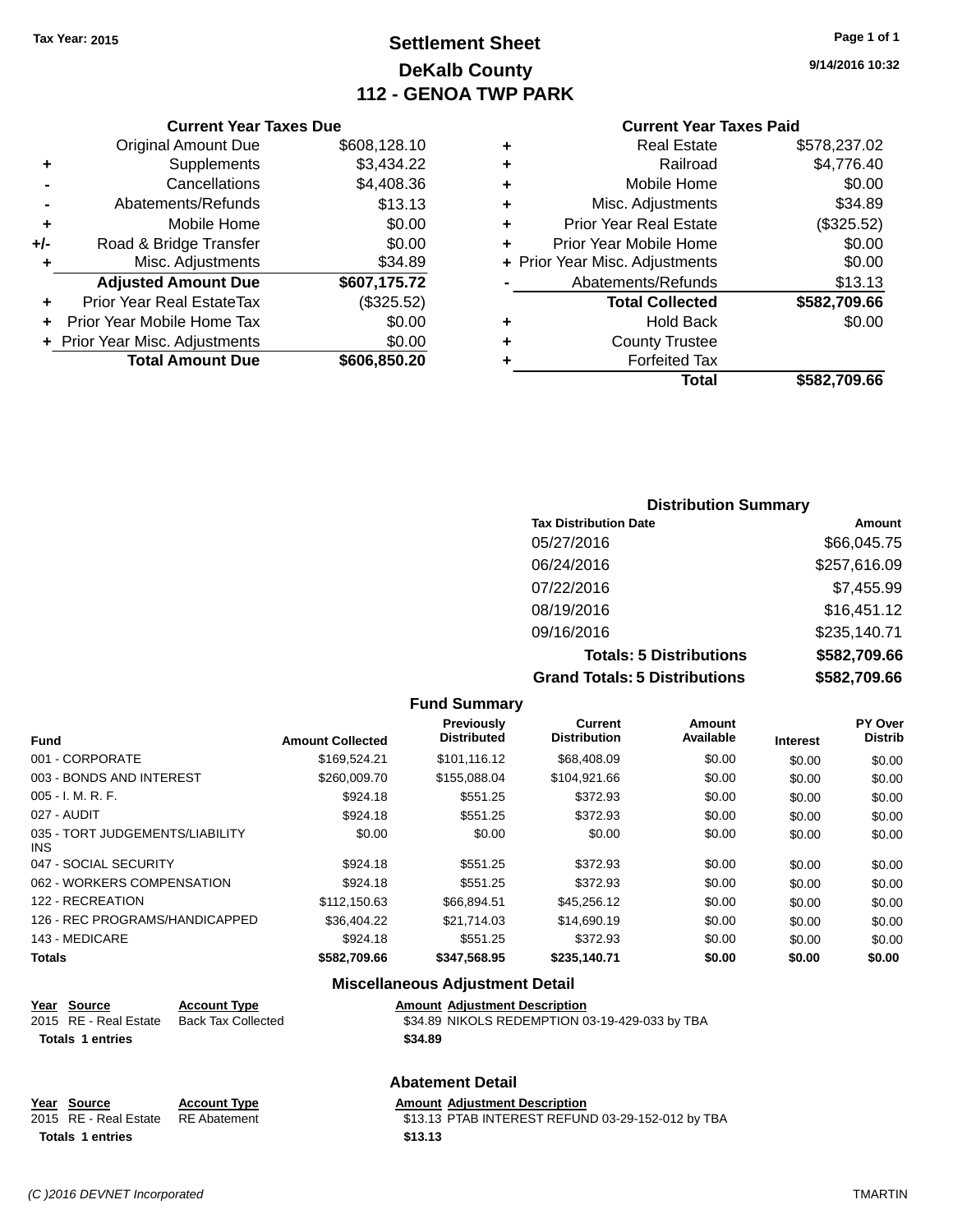## **Settlement Sheet Tax Year: 2015 Page 1 of 1 DeKalb County 113 - KINGSTON TWP PARK**

**9/14/2016 10:32**

## **Current Year Taxes Paid**

|     | <b>Original Amount Due</b>       | \$51,577.47 |
|-----|----------------------------------|-------------|
| ٠   | Supplements                      | \$142.98    |
|     | Cancellations                    | \$728.67    |
|     | Abatements/Refunds               | \$0.00      |
| ٠   | Mobile Home                      | \$0.00      |
| +/- | Road & Bridge Transfer           | \$0.00      |
| ٠   | Misc. Adjustments                | \$7.90      |
|     | <b>Adjusted Amount Due</b>       | \$50,999.68 |
|     | <b>Prior Year Real EstateTax</b> | (\$41.45)   |
|     | Prior Year Mobile Home Tax       | \$0.00      |
|     | + Prior Year Misc. Adjustments   | \$0.82      |
|     | <b>Total Amount Due</b>          | \$50,959.05 |
|     |                                  |             |

**Current Year Taxes Due**

|   | <b>Total</b>                   | \$49,441.52 |
|---|--------------------------------|-------------|
| ٠ | <b>Forfeited Tax</b>           |             |
| ٠ | <b>County Trustee</b>          |             |
| ٠ | Hold Back                      | \$0.00      |
|   | <b>Total Collected</b>         | \$49,441.52 |
|   | Abatements/Refunds             | \$0.00      |
|   | + Prior Year Misc. Adjustments | \$0.82      |
| ٠ | Prior Year Mobile Home         | \$0.00      |
| ÷ | <b>Prior Year Real Estate</b>  | (\$41.45)   |
| ٠ | Misc. Adjustments              | \$7.90      |
| ÷ | Mobile Home                    | \$0.00      |
| ٠ | Railroad                       | \$788.16    |
| ٠ | <b>Real Estate</b>             | \$48,686.09 |
|   |                                |             |

| <b>Distribution Summary</b>          |             |
|--------------------------------------|-------------|
| <b>Tax Distribution Date</b>         | Amount      |
| 05/27/2016                           | \$5,959.18  |
| 06/24/2016                           | \$21,456.53 |
| 07/22/2016                           | \$523.55    |
| 08/19/2016                           | \$1,062.14  |
| 09/16/2016                           | \$20,440.12 |
| <b>Totals: 5 Distributions</b>       | \$49,441.52 |
| <b>Grand Totals: 5 Distributions</b> | \$49,441.52 |

|                                               |                         | <b>Fund Summary</b>              |                                |                     |                 |                                  |
|-----------------------------------------------|-------------------------|----------------------------------|--------------------------------|---------------------|-----------------|----------------------------------|
| <b>Fund</b>                                   | <b>Amount Collected</b> | Previously<br><b>Distributed</b> | Current<br><b>Distribution</b> | Amount<br>Available | <b>Interest</b> | <b>PY Over</b><br><b>Distrib</b> |
| 001 - CORPORATE                               | \$39,113.81             | \$22,943,37                      | \$16,170.44                    | \$0.00              | \$0.00          | \$0.00                           |
| 035 - TORT JUDGEMENTS/LIABILITY<br><b>INS</b> | \$5.170.91              | \$3,033.16                       | \$2.137.75                     | \$0.00              | \$0.00          | \$0.00                           |
| 122 - RECREATION                              | \$5,156.80              | \$3.024.87                       | \$2,131.93                     | \$0.00              | \$0.00          | \$0.00                           |
| <b>Totals</b>                                 | \$49,441.52             | \$29,001.40                      | \$20,440.12                    | \$0.00              | \$0.00          | \$0.00                           |

#### **Miscellaneous Adjustment Detail**

#### **Year Source Account Type**<br>
2014 RE - Real Estate Back Tax Collected **Amount Adjustment Description**<br>
\$0.82 RIVERBEND DEVELOPM \$0.82 RIVERBEND DEVELOPMENT REDEMPTION 02-24-452-011 by TBA 2015 RE - Real Estate Back Tax Collected \$7.90 JOHNSON REDEMPTION 02-22-307-013 by TBA **Totals \$8.72 2 entries**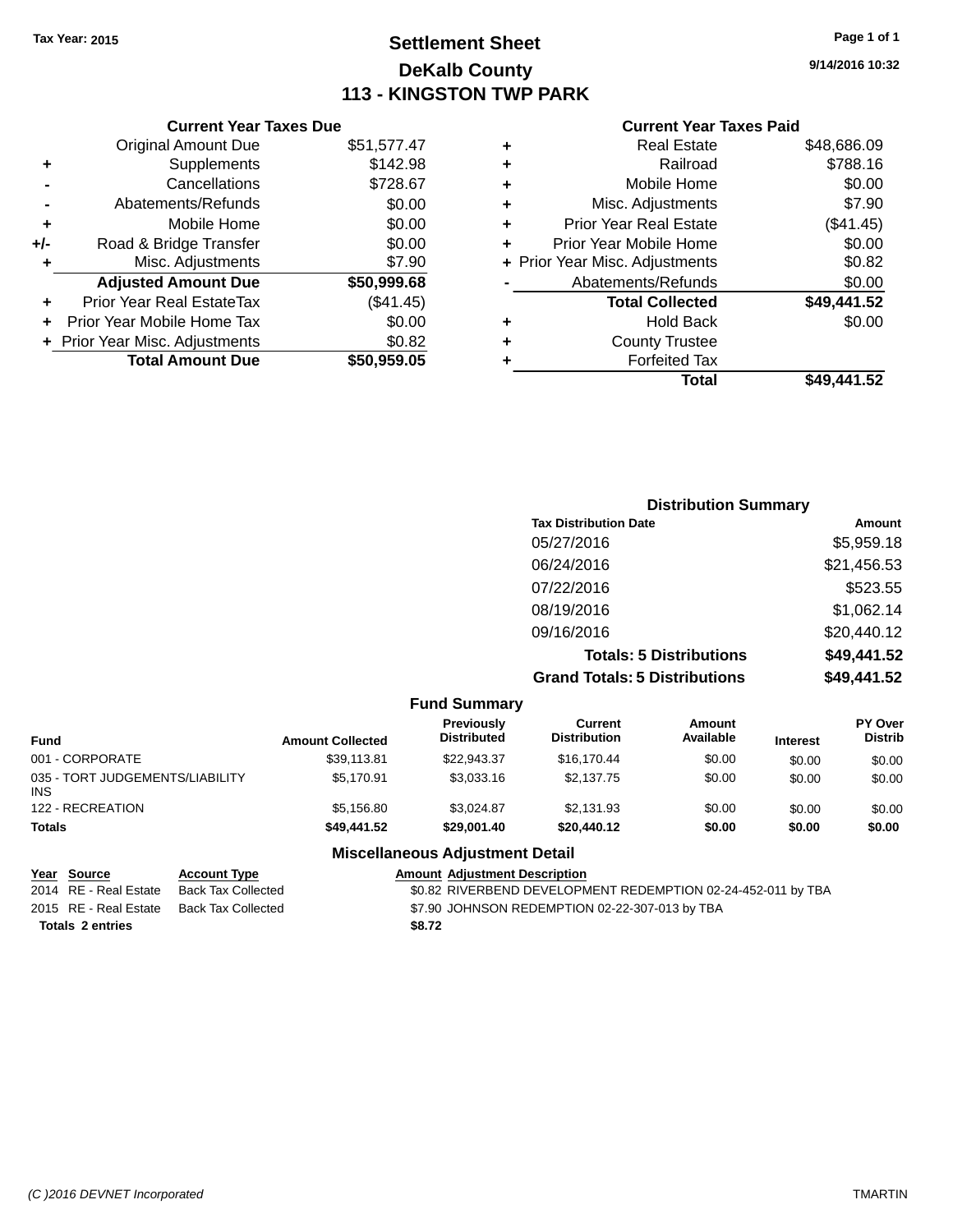# **Settlement Sheet Tax Year: 2015 Page 1 of 1 DeKalb County 114 - SANDWICH PARK**

**9/14/2016 10:32**

#### **Current Year Taxes Paid**

|     | <b>Current Year Taxes Due</b>  |              |  |  |
|-----|--------------------------------|--------------|--|--|
|     | <b>Original Amount Due</b>     | \$476,421.49 |  |  |
| ٠   | Supplements                    | \$4,410.69   |  |  |
|     | Cancellations                  | \$5,199.20   |  |  |
|     | Abatements/Refunds             | \$2.47       |  |  |
| ٠   | Mobile Home                    | \$0.00       |  |  |
| +/- | Road & Bridge Transfer         | \$0.00       |  |  |
| ٠   | Misc. Adjustments              | \$0.00       |  |  |
|     | <b>Adjusted Amount Due</b>     | \$475,630.51 |  |  |
|     | Prior Year Real EstateTax      | \$375.46     |  |  |
|     | Prior Year Mobile Home Tax     | \$0.00       |  |  |
|     | + Prior Year Misc. Adjustments | \$110.02     |  |  |
|     | <b>Total Amount Due</b>        | \$476,115.99 |  |  |
|     |                                |              |  |  |

| ٠ | <b>Real Estate</b>             | \$457,455.73 |
|---|--------------------------------|--------------|
| ٠ | Railroad                       | \$44.94      |
| ٠ | Mobile Home                    | \$0.00       |
| ٠ | Misc. Adjustments              | \$0.00       |
| ٠ | <b>Prior Year Real Estate</b>  | \$375.46     |
| ٠ | Prior Year Mobile Home         | \$0.00       |
|   | + Prior Year Misc. Adjustments | \$110.02     |
|   | Abatements/Refunds             | \$2.47       |
|   | <b>Total Collected</b>         | \$457,983.68 |
| ٠ | <b>Hold Back</b>               | \$0.00       |
| ٠ | <b>County Trustee</b>          |              |
| ٠ | <b>Forfeited Tax</b>           |              |
|   | Total                          | \$457,983.68 |
|   |                                |              |

## **Distribution Summary Tax Distribution Date Amount** 05/27/2016 \$50,083.50 06/24/2016 \$200,902.77 07/22/2016 \$6,932.38 08/19/2016 \$13,379.72 09/16/2016 \$186,685.31 **Totals: 5 Distributions \$457,983.68 Grand Totals: 5 Distributions \$457,983.68**

|                                         |                         | <b>Fund Summary</b>              |                                |                     |                 |                           |
|-----------------------------------------|-------------------------|----------------------------------|--------------------------------|---------------------|-----------------|---------------------------|
| <b>Fund</b>                             | <b>Amount Collected</b> | Previously<br><b>Distributed</b> | Current<br><b>Distribution</b> | Amount<br>Available | <b>Interest</b> | PY Over<br><b>Distrib</b> |
| 001 - CORPORATE                         | \$150.422.54            | \$89,106.68                      | \$61,315.86                    | \$0.00              | \$0.00          | \$0.00                    |
| 003 - BONDS AND INTEREST                | \$95,410.83             | \$56,519.05                      | \$38,891.78                    | \$0.00              | \$0.00          | \$0.00                    |
| $005 - I. M. R. F.$                     | \$29,763.42             | \$17.631.12                      | \$12,132.30                    | \$0.00              | \$0.00          | \$0.00                    |
| 027 - AUDIT                             | \$5,447.26              | \$3,226.82                       | \$2,220.44                     | \$0.00              | \$0.00          | \$0.00                    |
| 035 - TORT JUDGEMENTS/LIABILITY<br>INS. | \$29,763.42             | \$17,631.12                      | \$12,132.30                    | \$0.00              | \$0.00          | \$0.00                    |
| 047 - SOCIAL SECURITY                   | \$21.260.96             | \$12.594.47                      | \$8.666.49                     | \$0.00              | \$0.00          | \$0.00                    |
| 060 - UNEMPLOYMENT INSURANCE            | \$12,758.95             | \$7,558.08                       | \$5,200.87                     | \$0.00              | \$0.00          | \$0.00                    |
| 122 - RECREATION                        | \$108,899.82            | \$64,509.60                      | \$44,390.22                    | \$0.00              | \$0.00          | \$0.00                    |
| 125 - PAVING & LIGHTING, STREETS        | \$4,256,48              | \$2.521.43                       | \$1.735.05                     | \$0.00              | \$0.00          | \$0.00                    |
| <b>Totals</b>                           | \$457,983.68            | \$271,298.37                     | \$186,685.31                   | \$0.00              | \$0.00          | \$0.00                    |

#### **Miscellaneous Adjustment Detail**

| <u>Year Source</u>      | <b>Account Type</b> | <b>Amount Adiustment Description</b>            |
|-------------------------|---------------------|-------------------------------------------------|
| 2014 RE - Real Estate   | Back Tax Collected  | \$110.02 PAIGAH REDEMPTION 19-36-106-001 by TBA |
| <b>Totals 1 entries</b> |                     | \$110.02                                        |

#### **Abatement Detail**

#### **Year** Source **Account Type Account Adjustment Description** 2015 RE - Real Estate RE Abatement \$1.65 PTAB INTEREST REFUND 19-26-280-004 by TBA 2015 RE - Real Estate RE Abatement \$0.82 PTAB INTEREST REFUND 19-25-153-001 by TBA **Totals \$2.47 2 entries**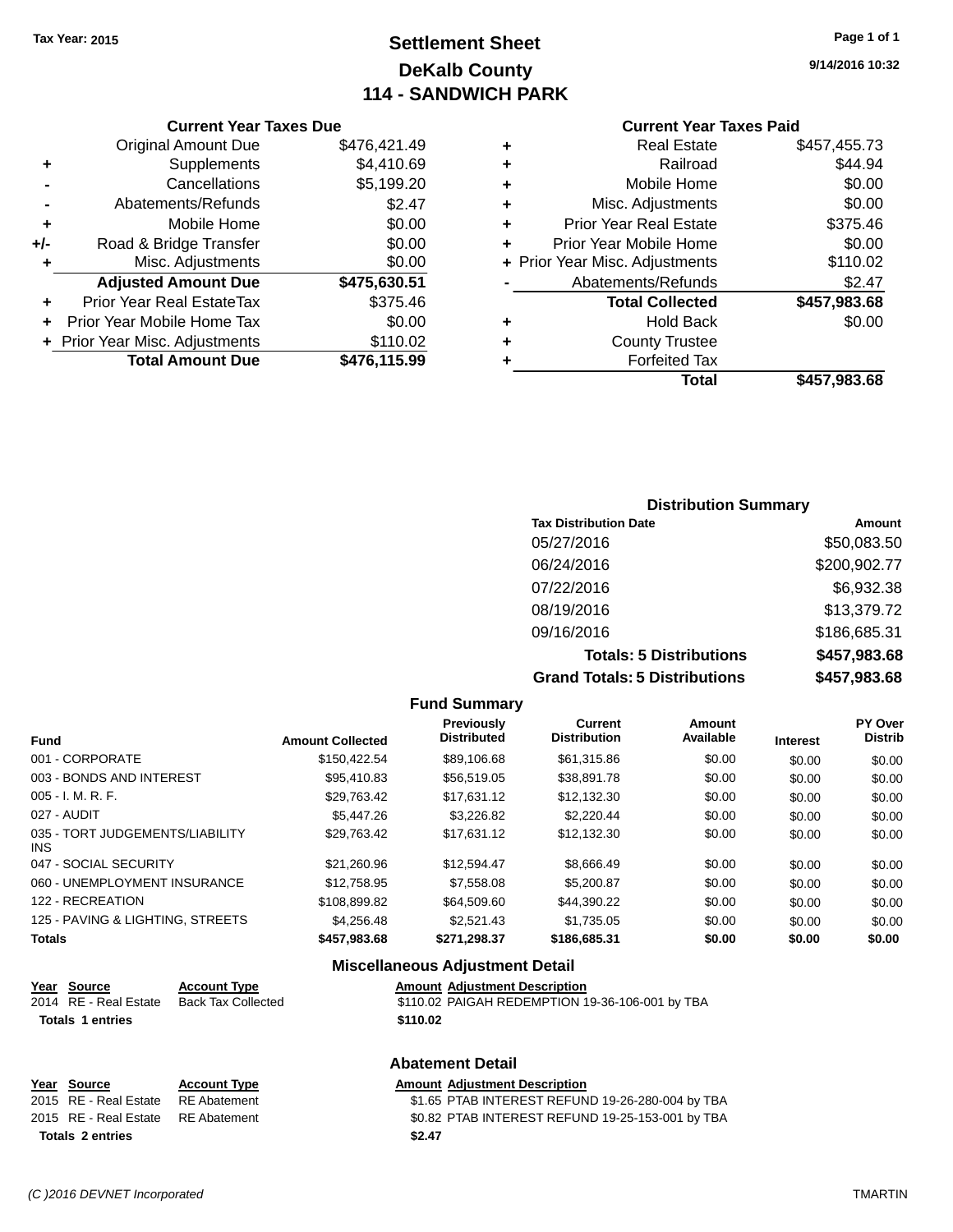# **Settlement Sheet Tax Year: 2015 Page 1 of 1 DeKalb County 115 - SYCAMORE PARK**

**9/14/2016 10:32**

#### **Current Year Taxes Paid**

|     | <b>Original Amount Due</b>       | \$2,993,986.57 |
|-----|----------------------------------|----------------|
| ٠   | Supplements                      | \$26,352.48    |
|     | Cancellations                    | \$23,485.41    |
|     | Abatements/Refunds               | \$0.00         |
| ٠   | Mobile Home                      | \$0.00         |
| +/- | Road & Bridge Transfer           | \$0.00         |
| ٠   | Misc. Adjustments                | \$816.44       |
|     | <b>Adjusted Amount Due</b>       | \$2,997,670.08 |
| ٠   | <b>Prior Year Real EstateTax</b> | \$13,571.12    |
| ÷   | Prior Year Mobile Home Tax       | \$0.00         |
|     | + Prior Year Misc. Adjustments   | \$0.00         |
|     | <b>Total Amount Due</b>          | \$3,011,241.20 |
|     |                                  |                |

**Current Year Taxes Due**

|   | Total                          | \$2,912,287.97 |
|---|--------------------------------|----------------|
| ٠ | <b>Forfeited Tax</b>           |                |
| ٠ | <b>County Trustee</b>          |                |
| ٠ | Hold Back                      | \$0.00         |
|   | <b>Total Collected</b>         | \$2,912,287.97 |
|   | Abatements/Refunds             | \$0.00         |
|   | + Prior Year Misc. Adjustments | \$0.00         |
| ٠ | Prior Year Mobile Home         | \$0.00         |
| ÷ | <b>Prior Year Real Estate</b>  | \$13,571.12    |
| ٠ | Misc. Adjustments              | \$816.44       |
| ÷ | Mobile Home                    | \$0.00         |
| ٠ | Railroad                       | \$0.38         |
| ٠ | <b>Real Estate</b>             | \$2,897,900.03 |
|   |                                |                |

## **Distribution Summary Tax Distribution Date Amount** 05/27/2016 \$307,452.31 06/24/2016 \$1,257,489.78 07/22/2016 \$26,139.22 08/19/2016 \$81,125.64 09/16/2016 \$1,240,081.02 **Totals: 5 Distributions \$2,912,287.97 Grand Totals: 5 Distributions \$2,912,287.97**

**Fund Summary Fund Interest Amount Collected Distributed PY Over Distrib Amount Available Current Distribution Previously** 001 - CORPORATE \$1,120,954.18 \$643,640.80 \$477,313.38 \$0.00 \$0.00 \$0.00 003 - BONDS AND INTEREST  $$574,801.21$   $$330,045.17$   $$244,756.04$   $$0.00$   $$0.00$   $$0.00$ 005 - I. M. R. F. \$88,143.32 \$50,611.02 \$37,532.30 \$0.00 \$0.00 \$0.00 014 - POLICE PROTECTION 60.00 \$75.70 \$43.46 \$32.24 \$0.00 \$0.00 \$0.00 \$0.00 027 - AUDIT \$13,708.18 \$7,871.11 \$5,837.07 \$0.00 \$0.00 \$0.00 035 - TORT JUDGEMENTS/LIABILITY INS \$75,856.36 \$43,555.97 \$32,300.39 \$0.00 \$0.00 \$0.00 039 - PLAYGROUND AND RECREATION COMM \$336,142.12 \$193,009.49 \$143,132.63 \$0.00 \$0.00 \$0.00 047 - SOCIAL SECURITY \$75,070.05 \$43,104.48 \$31,965.57 \$0.00 \$0.00 \$0.00 122 - RECREATION 60.00 \$478,066.60 \$274,501.11 \$203,565.49 \$0.00 \$0.00 \$0.00 \$0.00 125 - PAVING & LIGHTING, STREETS \$75.70 \$43.46 \$32.24 \$0.00 \$0.00 \$0.00 \$0.00 126 - REC PROGRAMS/HANDICAPPED \$149,394.55 \$85,780.88 \$63,613.67 \$0.00 \$0.00 \$0.00 **Totals \$2,912,287.97 \$1,672,206.95 \$1,240,081.02 \$0.00 \$0.00 \$0.00**

#### **Miscellaneous Adjustment Detail**

#### **Year Source Account Type Amount Adjustment Description** 2015 RE - Real Estate Back Tax Collected \$10.66 WAY REDEMPTION 06-29-451-009 by TBA 2015 RE - Real Estate Back Tax Collected \$4.15 WAY REDEMPTION 06-29-451-024 by TBA 2015 RE - Real Estate Back Tax Collected \$13.75 OBERHELMAN REDEMPTION 09-25-451-001 by TBA 2015 RE - Real Estate Paymt In Lieu of Tax \$787.88 HOUSING AUTHORITY SYCAMORE UNITS by TBA

**Totals \$816.44 4 entries**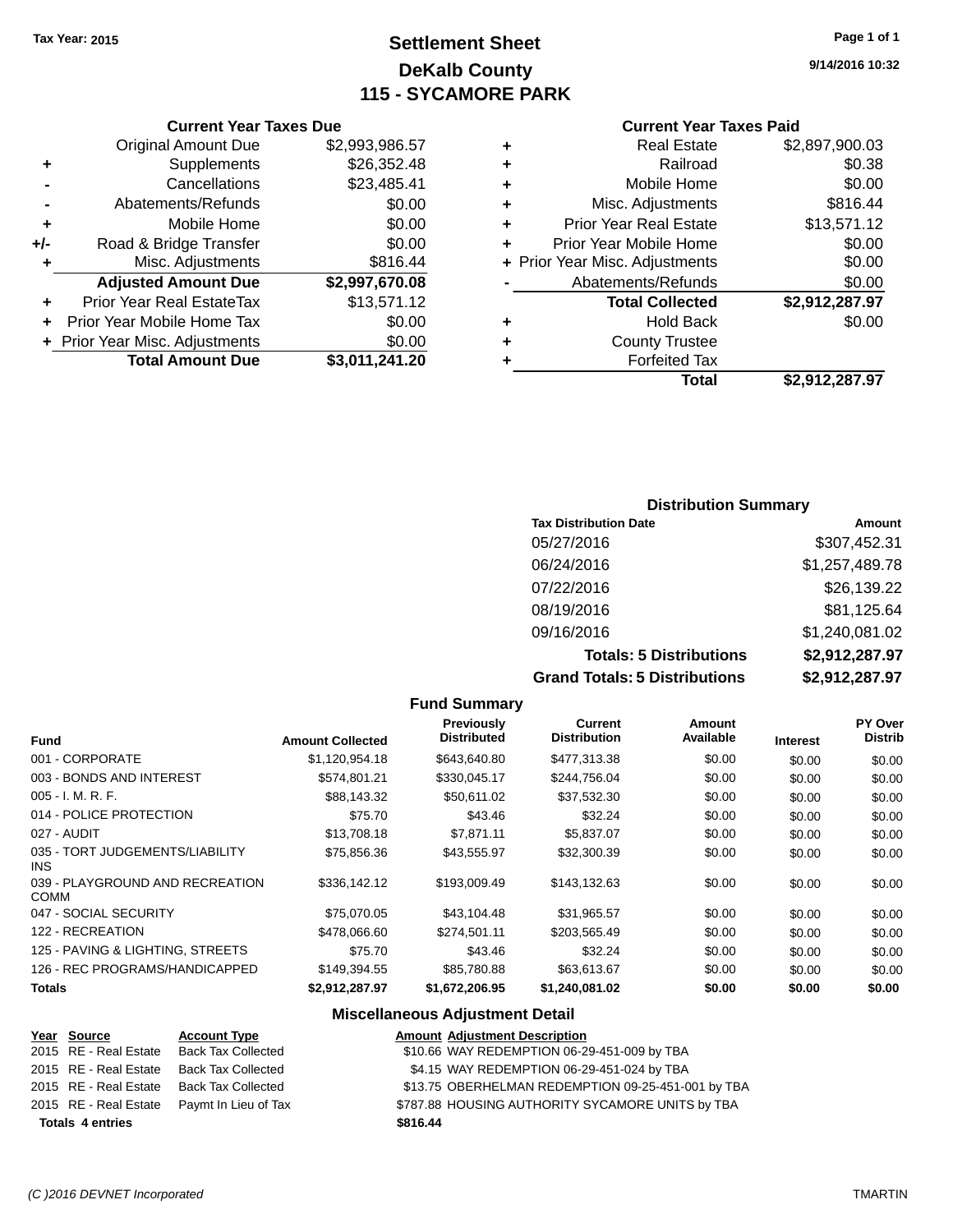## **Settlement Sheet Tax Year: 2015 Page 1 of 1 DeKalb County 120 - SCHOOL DISTRICT 1**

**9/14/2016 10:32**

#### **Current Year Taxes Paid**

|     | <b>Current Year Taxes Due</b>  |              |  |  |
|-----|--------------------------------|--------------|--|--|
|     | <b>Original Amount Due</b>     | \$567,031.61 |  |  |
| ٠   | Supplements                    | \$0.00       |  |  |
|     | Cancellations                  | \$0.00       |  |  |
|     | Abatements/Refunds             | \$0.00       |  |  |
| ٠   | Mobile Home                    | \$0.00       |  |  |
| +/- | Road & Bridge Transfer         | \$0.00       |  |  |
| ٠   | Misc. Adjustments              | \$0.00       |  |  |
|     | <b>Adjusted Amount Due</b>     | \$567,031.61 |  |  |
|     | Prior Year Real EstateTax      | \$0.00       |  |  |
|     | Prior Year Mobile Home Tax     | \$0.00       |  |  |
|     | + Prior Year Misc. Adjustments | \$0.00       |  |  |
|     | <b>Total Amount Due</b>        | \$567,031.61 |  |  |
|     |                                |              |  |  |

|   | <b>Real Estate</b>             | \$557,517.24 |
|---|--------------------------------|--------------|
| ٠ | Railroad                       | \$0.00       |
| ٠ | Mobile Home                    | \$0.00       |
| ٠ | Misc. Adjustments              | \$0.00       |
| ٠ | <b>Prior Year Real Estate</b>  | \$0.00       |
| ÷ | Prior Year Mobile Home         | \$0.00       |
|   | + Prior Year Misc. Adjustments | \$0.00       |
|   | Abatements/Refunds             | \$0.00       |
|   | <b>Total Collected</b>         | \$557,517.24 |
| ٠ | Hold Back                      | \$0.00       |
| ٠ | <b>County Trustee</b>          |              |
| ٠ | <b>Forfeited Tax</b>           |              |
|   | Total                          | \$557,517.24 |
|   |                                |              |

## **Distribution Summary Tax Distribution Date Amount** 05/27/2016 \$62,079.75 06/24/2016 \$296,497.69 07/22/2016 \$1,098.03 08/19/2016 \$12,650.00 09/16/2016 \$185,191.77 **Totals: 5 Distributions \$557,517.24 Grand Totals: 5 Distributions \$557,517.24**

**Fund Summary Fund Interest Amount Collected Distributed PY Over Distrib Amount Available Current Distribution Previously** 002 - EDUCATION \$364,857.69 \$243,662.09 \$121,195.60 \$0.00 \$0.00 \$0.00 003 - BONDS AND INTEREST  $$54,000.56$   $$36,063.07$   $$17,937.49$   $$0.00$   $$0.00$   $$0.00$ 004 - OPERATIONS & MAINTENANCE  $$45,607.14$   $$30,457.71$   $$15,149.43$  \$0.00 \$0.00 \$0.00 005 - I. M. R. F. \$12,408.66 \$8,286.85 \$4,121.81 \$0.00 \$0.00 \$0.00 030 - TRANSPORTATION SYSTEM \$18,243.08 \$12,183.23 \$6,059.85 \$0.00 \$0.00 \$0.00 \$0.00 031 - WORKING CASH \$4,560.49 \$3,045.62 \$1,514.87 \$0.00 \$0.00 \$0.00 032 - FIRE PREV/SFTY/ENERGY  $$4,560.49$   $$3,045.62$   $$1,514.87$  \$0.00  $$0.00$  \$0.00 \$0.00 033 - SPECIAL EDUCATION \$23,648.39 \$2,436.50 \$1,211.89 \$0.00 \$0.00 \$0.00 \$0.00 035 - TORT JUDGEMENTS/LIABILITY INS \$27,448.80 \$18,331.07 \$9,117.73 \$0.00 \$0.00 \$0.00 047 - SOCIAL SECURITY \$17,621.45 \$11,768.09 \$5,853.36 \$0.00 \$0.00 \$0.00 057 - LEASE/PURCHASE/RENTAL  $$4,560.49$   $$3,045.62$   $$1,514.87$  \$0.00  $$0.00$  \$0.00 \$0.00 **Totals \$557,517.24 \$372,325.47 \$185,191.77 \$0.00 \$0.00 \$0.00**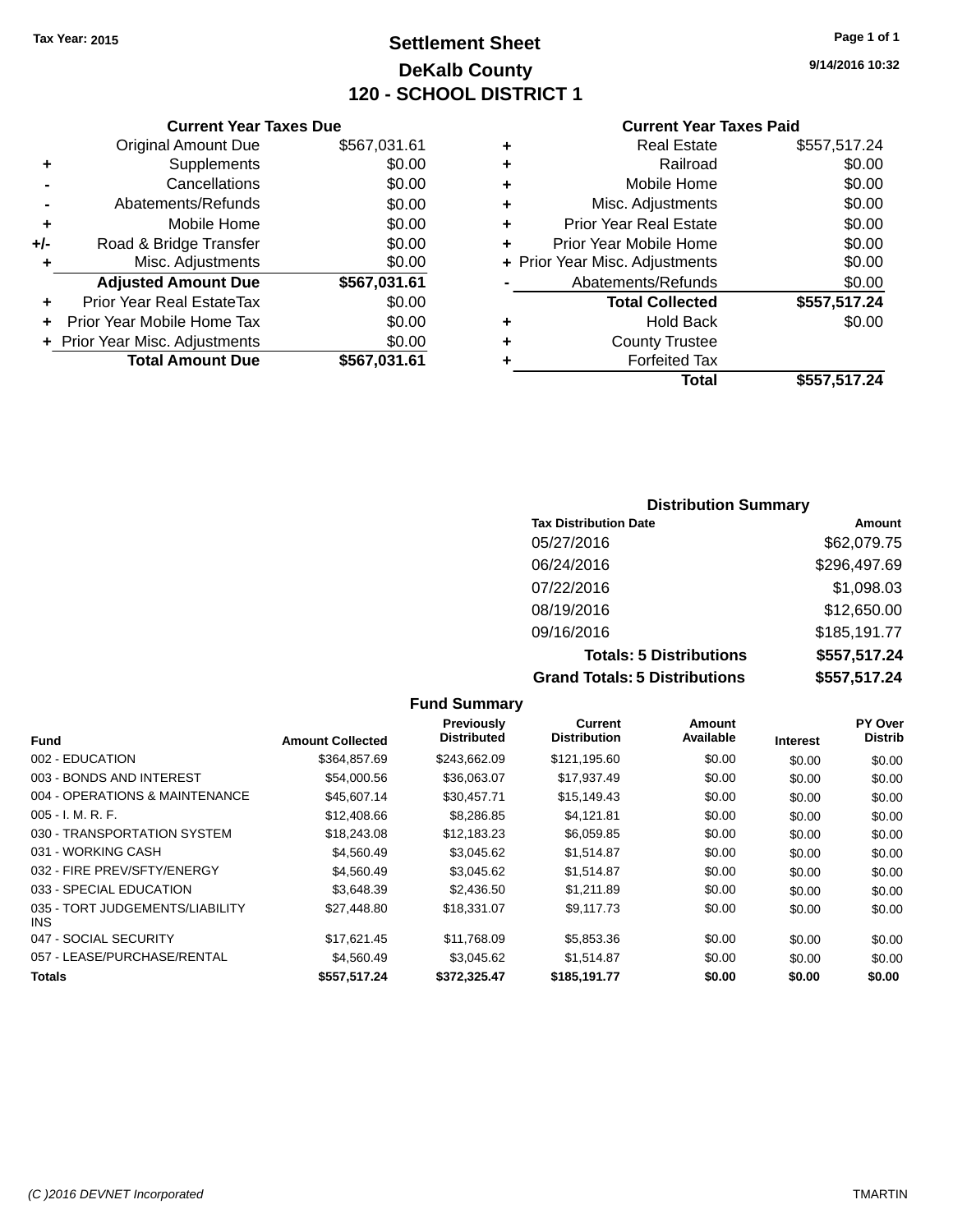## **Settlement Sheet Tax Year: 2015 Page 1 of 1 DeKalb County 121 - SCHOOL DISTRICT 9**

**9/14/2016 10:32**

#### **Current Year Taxes Paid**

|     | <b>Original Amount Due</b>       | \$123,369.64 |
|-----|----------------------------------|--------------|
| ٠   | Supplements                      | \$0.00       |
|     | Cancellations                    | \$0.00       |
|     | Abatements/Refunds               | \$0.00       |
| ÷   | Mobile Home                      | \$0.00       |
| +/- | Road & Bridge Transfer           | \$0.00       |
| ٠   | Misc. Adjustments                | \$0.00       |
|     | <b>Adjusted Amount Due</b>       | \$123,369.64 |
| ٠   | <b>Prior Year Real EstateTax</b> | \$0.00       |
|     | Prior Year Mobile Home Tax       | \$0.00       |
|     | + Prior Year Misc. Adjustments   | \$0.00       |
|     | <b>Total Amount Due</b>          | \$123,369.64 |
|     |                                  |              |

**Current Year Taxes Due**

|   | <b>Real Estate</b>             | \$109,617.49 |
|---|--------------------------------|--------------|
| ٠ | Railroad                       | \$9,250.16   |
| ٠ | Mobile Home                    | \$0.00       |
| ٠ | Misc. Adjustments              | \$0.00       |
| ٠ | <b>Prior Year Real Estate</b>  | \$0.00       |
| ٠ | Prior Year Mobile Home         | \$0.00       |
|   | + Prior Year Misc. Adjustments | \$0.00       |
|   | Abatements/Refunds             | \$0.00       |
|   | <b>Total Collected</b>         | \$118,867.65 |
| ٠ | <b>Hold Back</b>               | \$0.00       |
| ٠ | <b>County Trustee</b>          |              |
| ٠ | <b>Forfeited Tax</b>           |              |
|   | Total                          | \$118,867.65 |
|   |                                |              |

#### **Distribution Summary**

| <b>Tax Distribution Date</b>         | Amount       |
|--------------------------------------|--------------|
| 05/27/2016                           | \$18,799.42  |
| 06/24/2016                           | \$49,963.49  |
| 08/19/2016                           | \$4,417.21   |
| 09/16/2016                           | \$45,687.53  |
| <b>Totals: 4 Distributions</b>       | \$118,867.65 |
| <b>Grand Totals: 4 Distributions</b> | \$118,867.65 |

#### **Fund Interest Amount Collected Distributed PY Over Distrib Amount Available Current Distribution Previously** 002 - EDUCATION \$74,043.45 \$45,584.39 \$28,459.06 \$0.00 \$0.00 \$0.00 003 - BONDS AND INTEREST 60.00 \$14,356.48 \$8,838.48 \$5,518.00 \$0.00 \$0.00 \$0.00 \$0.00 004 - OPERATIONS & MAINTENANCE \$13,050.11 \$8,034.22 \$5,015.89 \$0.00 \$0.00 \$0.00 005 - I. M. R. F. \$1,970.46 \$1,213.10 \$757.36 \$0.00 \$0.00 \$0.00 030 - TRANSPORTATION SYSTEM \$3,702.13 \$2,279.19 \$1,422.94 \$0.00 \$0.00 \$0.00 \$0.00 031 - WORKING CASH \$925.49 \$569.77 \$355.72 \$0.00 \$0.00 \$0.00 032 - FIRE PREV/SFTY/ENERGY \$925.49 \$569.77 \$355.72 \$0.00 \$0.00 \$0.00 033 - SPECIAL EDUCATION **\$240.42** \$2455.83 \$284.59 \$0.00 \$0.00 \$0.00 \$0.00 035 - TORT JUDGEMENTS/LIABILITY INS \$5,181.32 \$3,189.85 \$1,991.47 \$0.00 \$0.00 \$0.00 047 - SOCIAL SECURITY \$3,046.81 \$1,875.75 \$1,171.06 \$0.00 \$0.00 \$0.00 057 - LEASE/PURCHASE/RENTAL \$925.49 \$569.77 \$355.72 \$0.00 \$0.00 \$0.00 **Totals \$118,867.65 \$73,180.12 \$45,687.53 \$0.00 \$0.00 \$0.00**

**Fund Summary**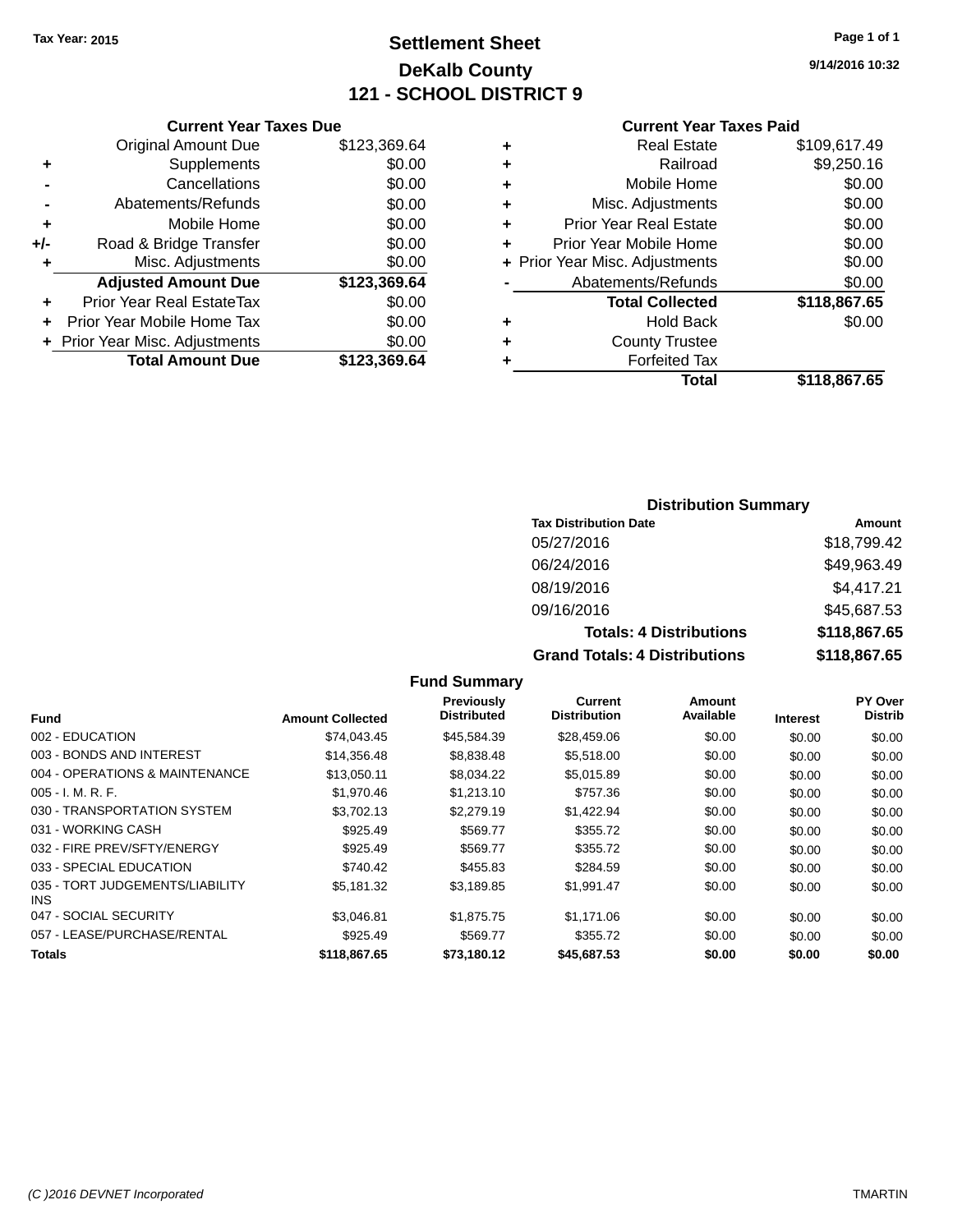## **Settlement Sheet Tax Year: 2015 Page 1 of 1 DeKalb County 122 - SCHOOL DISTRICT 100**

**9/14/2016 10:32**

#### **Current Year Taxes Paid**

|     | <b>Current Year Taxes Due</b>  |             |  |  |  |
|-----|--------------------------------|-------------|--|--|--|
|     | <b>Original Amount Due</b>     | \$14,820.90 |  |  |  |
| ٠   | Supplements                    | \$0.00      |  |  |  |
|     | \$0.00<br>Cancellations        |             |  |  |  |
|     | Abatements/Refunds             | \$0.00      |  |  |  |
| ٠   | Mobile Home                    |             |  |  |  |
| +/- | Road & Bridge Transfer         | \$0.00      |  |  |  |
| ٠   | Misc. Adjustments              | \$0.00      |  |  |  |
|     | <b>Adjusted Amount Due</b>     | \$14,820.90 |  |  |  |
| ÷   | Prior Year Real EstateTax      | \$0.00      |  |  |  |
|     | Prior Year Mobile Home Tax     | \$0.00      |  |  |  |
|     | + Prior Year Misc. Adjustments | \$0.00      |  |  |  |
|     | <b>Total Amount Due</b>        | \$14,820.90 |  |  |  |
|     |                                |             |  |  |  |

|   | <b>Real Estate</b>             | \$11,502.15 |
|---|--------------------------------|-------------|
| ٠ | Railroad                       | \$0.00      |
| ٠ | Mobile Home                    | \$0.00      |
| ٠ | Misc. Adjustments              | \$0.00      |
| ٠ | <b>Prior Year Real Estate</b>  | \$0.00      |
| ٠ | Prior Year Mobile Home         | \$0.00      |
|   | + Prior Year Misc. Adjustments | \$0.00      |
|   | Abatements/Refunds             | \$0.00      |
|   | <b>Total Collected</b>         | \$11,502.15 |
| ٠ | Hold Back                      | \$0.00      |
| ٠ | <b>County Trustee</b>          |             |
| ٠ | <b>Forfeited Tax</b>           |             |
|   | Total                          | \$11,502.15 |
|   |                                |             |

| <b>Distribution Summary</b>          |             |  |  |  |
|--------------------------------------|-------------|--|--|--|
| <b>Tax Distribution Date</b>         | Amount      |  |  |  |
| 05/27/2016                           | \$3,528.93  |  |  |  |
| 06/24/2016                           | \$5,358.33  |  |  |  |
| 09/16/2016                           | \$2,614.89  |  |  |  |
| <b>Totals: 3 Distributions</b>       | \$11,502.15 |  |  |  |
| <b>Grand Totals: 3 Distributions</b> | \$11,502.15 |  |  |  |

#### **Fund Summary**

|                                               |                         | <b>Previously</b>  | Current             | Amount    |                 | PY Over        |
|-----------------------------------------------|-------------------------|--------------------|---------------------|-----------|-----------------|----------------|
| <b>Fund</b>                                   | <b>Amount Collected</b> | <b>Distributed</b> | <b>Distribution</b> | Available | <b>Interest</b> | <b>Distrib</b> |
| 002 - EDUCATION                               | \$6.411.41              | \$4.953.85         | \$1,457.56          | \$0.00    | \$0.00          | \$0.00         |
| 003 - BONDS AND INTEREST                      | \$1,643.09              | \$1.269.55         | \$373.54            | \$0.00    | \$0.00          | \$0.00         |
| 004 - OPERATIONS & MAINTENANCE                | \$1,284.85              | \$992.75           | \$292.10            | \$0.00    | \$0.00          | \$0.00         |
| $005 - I. M. R. F.$                           | \$106.49                | \$82.28            | \$24.21             | \$0.00    | \$0.00          | \$0.00         |
| 030 - TRANSPORTATION SYSTEM                   | \$755.66                | \$583.87           | \$171.79            | \$0.00    | \$0.00          | \$0.00         |
| 031 - WORKING CASH                            | \$0.00                  | \$0.00             | \$0.00              | \$0.00    | \$0.00          | \$0.00         |
| 032 - FIRE PREV/SFTY/ENERGY                   | \$154.58                | \$119.44           | \$35.14             | \$0.00    | \$0.00          | \$0.00         |
| 033 - SPECIAL EDUCATION                       | \$704.13                | \$544.05           | \$160.08            | \$0.00    | \$0.00          | \$0.00         |
| 035 - TORT JUDGEMENTS/LIABILITY<br><b>INS</b> | \$212.94                | \$164.53           | \$48.41             | \$0.00    | \$0.00          | \$0.00         |
| 047 - SOCIAL SECURITY                         | \$229.00                | \$176.94           | \$52.06             | \$0.00    | \$0.00          | \$0.00         |
| <b>Totals</b>                                 | \$11.502.15             | \$8,887,26         | \$2,614.89          | \$0.00    | \$0.00          | \$0.00         |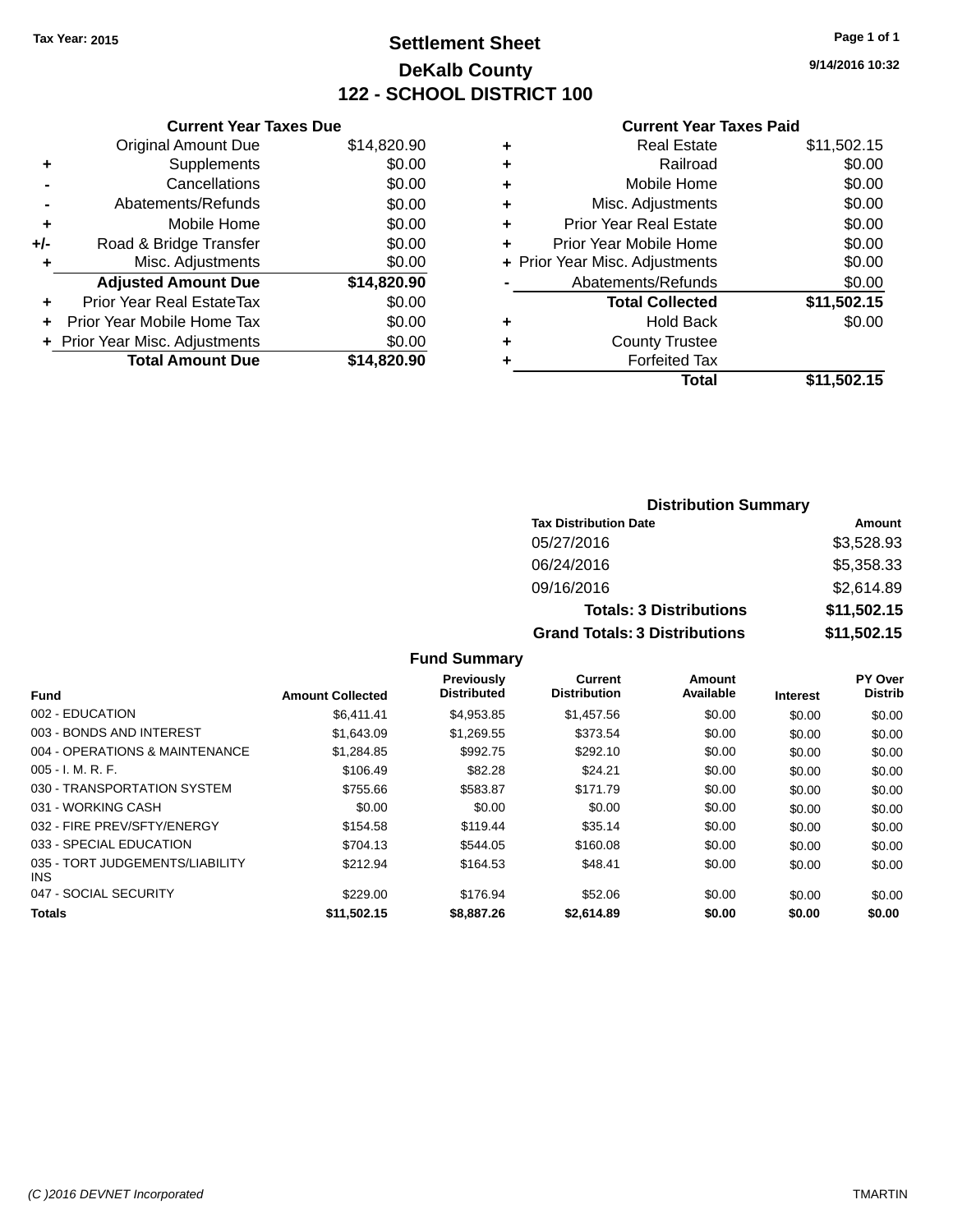## **Settlement Sheet Tax Year: 2015 Page 1 of 1 DeKalb County 123 - SCHOOL DISTRICT 161**

**9/14/2016 10:32**

#### **Current Year Taxes Paid**

|     | <b>Current Year Taxes Due</b>  |             |
|-----|--------------------------------|-------------|
|     | <b>Original Amount Due</b>     | \$85,517.06 |
| ٠   | Supplements                    | \$0.00      |
|     | Cancellations                  | \$0.00      |
|     | Abatements/Refunds             | \$0.00      |
| ٠   | Mobile Home                    | \$0.00      |
| +/- | Road & Bridge Transfer         | \$0.00      |
| ٠   | Misc. Adjustments              | \$0.00      |
|     | <b>Adjusted Amount Due</b>     | \$85,517.06 |
| ÷   | Prior Year Real EstateTax      | \$0.00      |
|     | Prior Year Mobile Home Tax     | \$0.00      |
|     | + Prior Year Misc. Adjustments | \$0.00      |
|     | <b>Total Amount Due</b>        | \$85,517.06 |
|     |                                |             |

| ٠ | <b>Real Estate</b>             | \$85,517.06 |
|---|--------------------------------|-------------|
| ٠ | Railroad                       | \$0.00      |
| ٠ | Mobile Home                    | \$0.00      |
| ٠ | Misc. Adjustments              | \$0.00      |
| ٠ | <b>Prior Year Real Estate</b>  | \$0.00      |
|   | Prior Year Mobile Home         | \$0.00      |
|   | + Prior Year Misc. Adjustments | \$0.00      |
|   | Abatements/Refunds             | \$0.00      |
|   | <b>Total Collected</b>         | \$85,517.06 |
| ٠ | <b>Hold Back</b>               | \$0.00      |
| ٠ | <b>County Trustee</b>          |             |
| ٠ | <b>Forfeited Tax</b>           |             |
|   | Total                          | \$85,517.06 |
|   |                                |             |

## **Distribution Summary Tax Distribution Date Amount** 05/27/2016 \$11,241.46 06/24/2016 \$42,199.94 07/22/2016 \$979.98 08/19/2016 \$851.46 09/16/2016 \$30,244.22 **Totals: 5 Distributions \$85,517.06 Grand Totals: 5 Distributions \$85,517.06**

|                                         |                         | <b>Fund Summary</b>              |                                       |                     |                 |                           |
|-----------------------------------------|-------------------------|----------------------------------|---------------------------------------|---------------------|-----------------|---------------------------|
| Fund                                    | <b>Amount Collected</b> | Previously<br><b>Distributed</b> | <b>Current</b><br><b>Distribution</b> | Amount<br>Available | <b>Interest</b> | PY Over<br><b>Distrib</b> |
| 002 - EDUCATION                         | \$53,625.19             | \$34,659.95                      | \$18,965.24                           | \$0.00              | \$0.00          | \$0.00                    |
| 003 - BONDS AND INTEREST                | \$6,384.53              | \$4,126.55                       | \$2,257.98                            | \$0.00              | \$0.00          | \$0.00                    |
| 004 - OPERATIONS & MAINTENANCE          | \$5,632.92              | \$3,640.76                       | \$1,992.16                            | \$0.00              | \$0.00          | \$0.00                    |
| $005 - I. M. R. F.$                     | \$2,355.91              | \$1,522.72                       | \$833.19                              | \$0.00              | \$0.00          | \$0.00                    |
| 030 - TRANSPORTATION SYSTEM             | \$2,703.79              | \$1,747.56                       | \$956.23                              | \$0.00              | \$0.00          | \$0.00                    |
| 031 - WORKING CASH                      | \$1.126.60              | \$728.16                         | \$398.44                              | \$0.00              | \$0.00          | \$0.00                    |
| 033 - SPECIAL EDUCATION                 | \$450.59                | \$291.23                         | \$159.36                              | \$0.00              | \$0.00          | \$0.00                    |
| 035 - TORT JUDGEMENTS/LIABILITY<br>INS. | \$9,755.02              | \$6,305.03                       | \$3,449.99                            | \$0.00              | \$0.00          | \$0.00                    |
| 047 - SOCIAL SECURITY                   | \$2,355.91              | \$1,522.72                       | \$833.19                              | \$0.00              | \$0.00          | \$0.00                    |
| 057 - LEASE/PURCHASE/RENTAL             | \$1,126.60              | \$728.16                         | \$398.44                              | \$0.00              | \$0.00          | \$0.00                    |
| <b>Totals</b>                           | \$85,517.06             | \$55.272.84                      | \$30.244.22                           | \$0.00              | \$0.00          | \$0.00                    |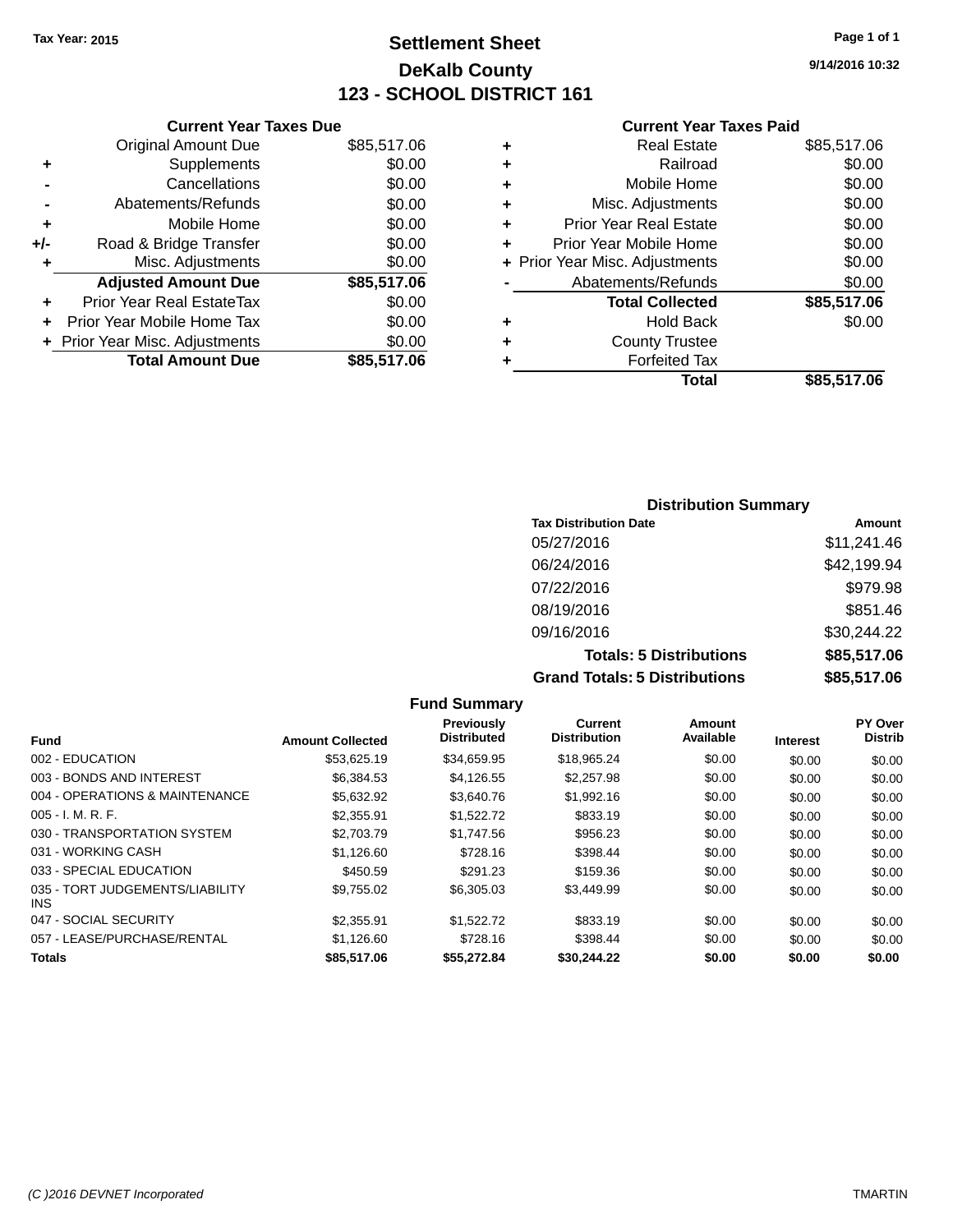## **Settlement Sheet Tax Year: 2015 Page 1 of 1 DeKalb County 124 - SCHOOL DISTRICT 212**

**9/14/2016 10:32**

#### **Current Year Taxes Paid**

|     | <b>Original Amount Due</b>       | \$277,196.20 |
|-----|----------------------------------|--------------|
| ٠   | Supplements                      | \$1,675.73   |
|     | Cancellations                    | \$1,959.41   |
|     | Abatements/Refunds               | \$0.00       |
| ٠   | Mobile Home                      | \$0.00       |
| +/- | Road & Bridge Transfer           | \$0.00       |
| ٠   | Misc. Adjustments                | \$0.00       |
|     | <b>Adjusted Amount Due</b>       | \$276,912.52 |
|     | <b>Prior Year Real EstateTax</b> | \$0.00       |
| ٠   | Prior Year Mobile Home Tax       | \$0.00       |
|     | + Prior Year Misc. Adjustments   | \$0.00       |
|     | <b>Total Amount Due</b>          | \$276,912.52 |
|     |                                  |              |

**Current Year Taxes Due**

|   | <b>Real Estate</b>             | \$273,254.90 |
|---|--------------------------------|--------------|
| ٠ | Railroad                       | \$0.00       |
| ٠ | Mobile Home                    | \$0.00       |
| ٠ | Misc. Adjustments              | \$0.00       |
| ٠ | <b>Prior Year Real Estate</b>  | \$0.00       |
| ÷ | Prior Year Mobile Home         | \$0.00       |
|   | + Prior Year Misc. Adjustments | \$0.00       |
|   | Abatements/Refunds             | \$0.00       |
|   | <b>Total Collected</b>         | \$273,254.90 |
| ٠ | Hold Back                      | \$0.00       |
| ٠ | <b>County Trustee</b>          |              |
| ٠ | <b>Forfeited Tax</b>           |              |
|   | Total                          | \$273,254.90 |
|   |                                |              |

## **Distribution Summary Tax Distribution Date Amount** 05/27/2016 \$37,668.03 06/24/2016 \$129,261.45 07/22/2016 \$665.83 08/19/2016 \$3,653.26 09/16/2016 \$102,006.33 **Totals: 5 Distributions \$273,254.90 Grand Totals: 5 Distributions \$273,254.90**

| <b>Fund Summary</b>                     |                         |                                         |                                |                     |                 |                           |
|-----------------------------------------|-------------------------|-----------------------------------------|--------------------------------|---------------------|-----------------|---------------------------|
| <b>Fund</b>                             | <b>Amount Collected</b> | <b>Previously</b><br><b>Distributed</b> | Current<br><b>Distribution</b> | Amount<br>Available | <b>Interest</b> | PY Over<br><b>Distrib</b> |
| 002 - EDUCATION                         | \$137,754.11            | \$86,330.38                             | \$51,423.73                    | \$0.00              | \$0.00          | \$0.00                    |
| 003 - BONDS AND INTEREST                | \$40,306.74             | \$25,260.19                             | \$15,046.55                    | \$0.00              | \$0.00          | \$0.00                    |
| 004 - OPERATIONS & MAINTENANCE          | \$26,491.24             | \$16,602.03                             | \$9,889.21                     | \$0.00              | \$0.00          | \$0.00                    |
| $005 - I. M. R. F.$                     | \$4,812.84              | \$3,016.20                              | \$1,796.64                     | \$0.00              | \$0.00          | \$0.00                    |
| 030 - TRANSPORTATION SYSTEM             | \$12,715.63             | \$7,968.87                              | \$4,746.76                     | \$0.00              | \$0.00          | \$0.00                    |
| 031 - WORKING CASH                      | \$5,298.14              | \$3,320.34                              | \$1,977.80                     | \$0.00              | \$0.00          | \$0.00                    |
| 032 - FIRE PREV/SFTY/ENERGY             | \$0.00                  | \$0.00                                  | \$0.00                         | \$0.00              | \$0.00          | \$0.00                    |
| 033 - SPECIAL EDUCATION                 | \$2,119.35              | \$1,328.19                              | \$791.16                       | \$0.00              | \$0.00          | \$0.00                    |
| 035 - TORT JUDGEMENTS/LIABILITY<br>INS. | \$31,418.58             | \$19,689.99                             | \$11,728.59                    | \$0.00              | \$0.00          | \$0.00                    |
| 047 - SOCIAL SECURITY                   | \$5,860.76              | \$3,672.93                              | \$2,187.83                     | \$0.00              | \$0.00          | \$0.00                    |
| 057 - LEASE/PURCHASE/RENTAL             | \$5,298.14              | \$3,320.34                              | \$1,977.80                     | \$0.00              | \$0.00          | \$0.00                    |
| 109 - PRIOR YEAR ADJUSTMENT             | \$1,179.37              | \$739.11                                | \$440.26                       | \$0.00              | \$0.00          | \$0.00                    |
| Totals                                  | \$273,254.90            | \$171,248.57                            | \$102,006.33                   | \$0.00              | \$0.00          | \$0.00                    |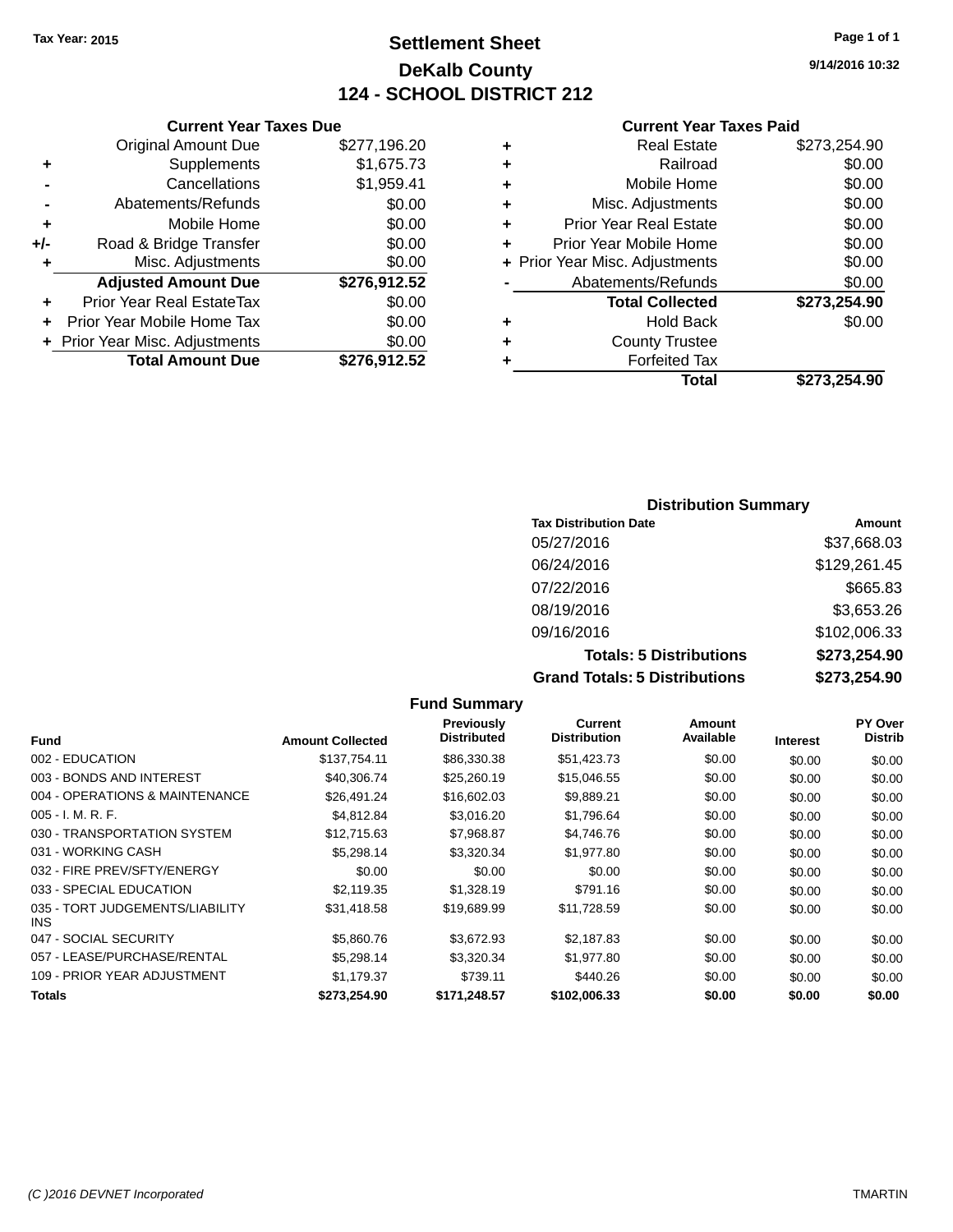## **Settlement Sheet Tax Year: 2015 Page 1 of 1 DeKalb County 125 - SCHOOL DISTRICT 220**

**9/14/2016 10:32**

#### **Current Year Taxes Paid**

|     | <b>Current Year Taxes Due</b>  |            |
|-----|--------------------------------|------------|
|     | <b>Original Amount Due</b>     | \$4,090.51 |
| ٠   | Supplements                    | \$0.00     |
|     | Cancellations                  | \$0.00     |
|     | Abatements/Refunds             | \$0.00     |
| ٠   | Mobile Home                    | \$0.00     |
| +/- | Road & Bridge Transfer         | \$0.00     |
| ٠   | Misc. Adjustments              | \$0.00     |
|     | <b>Adjusted Amount Due</b>     | \$4,090.51 |
| ٠   | Prior Year Real EstateTax      | \$0.00     |
| ÷   | Prior Year Mobile Home Tax     | \$0.00     |
|     | + Prior Year Misc. Adjustments | \$0.00     |
|     | <b>Total Amount Due</b>        | \$4.090.51 |

| ٠ | <b>Real Estate</b>             | \$4,090.51 |
|---|--------------------------------|------------|
| ٠ | Railroad                       | \$0.00     |
| ٠ | Mobile Home                    | \$0.00     |
| ٠ | Misc. Adjustments              | \$0.00     |
| ٠ | <b>Prior Year Real Estate</b>  | \$0.00     |
| ٠ | Prior Year Mobile Home         | \$0.00     |
|   | + Prior Year Misc. Adjustments | \$0.00     |
|   | Abatements/Refunds             | \$0.00     |
|   | <b>Total Collected</b>         | \$4,090.51 |
| ٠ | <b>Hold Back</b>               | \$0.00     |
| ٠ | <b>County Trustee</b>          |            |
| ٠ | <b>Forfeited Tax</b>           |            |
|   | Total                          | \$4,090.51 |
|   |                                |            |

| <b>Distribution Summary</b>          |            |
|--------------------------------------|------------|
| <b>Tax Distribution Date</b>         | Amount     |
| 06/24/2016                           | \$2,045.25 |
| 09/16/2016                           | \$2,045.26 |
| <b>Totals: 2 Distributions</b>       | \$4,090.51 |
| <b>Grand Totals: 2 Distributions</b> | \$4,090.51 |

#### **Fund Summary**

|                                         |                         | Previously         | Current             | Amount    |                 | PY Over        |
|-----------------------------------------|-------------------------|--------------------|---------------------|-----------|-----------------|----------------|
| <b>Fund</b>                             | <b>Amount Collected</b> | <b>Distributed</b> | <b>Distribution</b> | Available | <b>Interest</b> | <b>Distrib</b> |
| 002 - EDUCATION                         | \$2,426.07              | \$1,213,04         | \$1,213,03          | \$0.00    | \$0.00          | \$0.00         |
| 003 - BONDS AND INTEREST                | \$577.02                | \$288.51           | \$288.51            | \$0.00    | \$0.00          | \$0.00         |
| 004 - OPERATIONS & MAINTENANCE          | \$392.82                | \$196.41           | \$196.41            | \$0.00    | \$0.00          | \$0.00         |
| $005 - I. M. R. F.$                     | \$60.47                 | \$30.23            | \$30.24             | \$0.00    | \$0.00          | \$0.00         |
| 030 - TRANSPORTATION SYSTEM             | \$204.89                | \$102.44           | \$102.45            | \$0.00    | \$0.00          | \$0.00         |
| 031 - WORKING CASH                      | \$53.23                 | \$26.61            | \$26.62             | \$0.00    | \$0.00          | \$0.00         |
| 032 - FIRE PREV/SFTY/ENERGY             | \$24.08                 | \$12.04            | \$12.04             | \$0.00    | \$0.00          | \$0.00         |
| 033 - SPECIAL EDUCATION                 | \$21.67                 | \$10.84            | \$10.83             | \$0.00    | \$0.00          | \$0.00         |
| 035 - TORT JUDGEMENTS/LIABILITY<br>INS. | \$216.16                | \$108.08           | \$108.08            | \$0.00    | \$0.00          | \$0.00         |
| 047 - SOCIAL SECURITY                   | \$64.54                 | \$32.27            | \$32.27             | \$0.00    | \$0.00          | \$0.00         |
| 057 - LEASE/PURCHASE/RENTAL             | \$49.56                 | \$24.78            | \$24.78             | \$0.00    | \$0.00          | \$0.00         |
| <b>Totals</b>                           | \$4,090.51              | \$2,045.25         | \$2,045.26          | \$0.00    | \$0.00          | \$0.00         |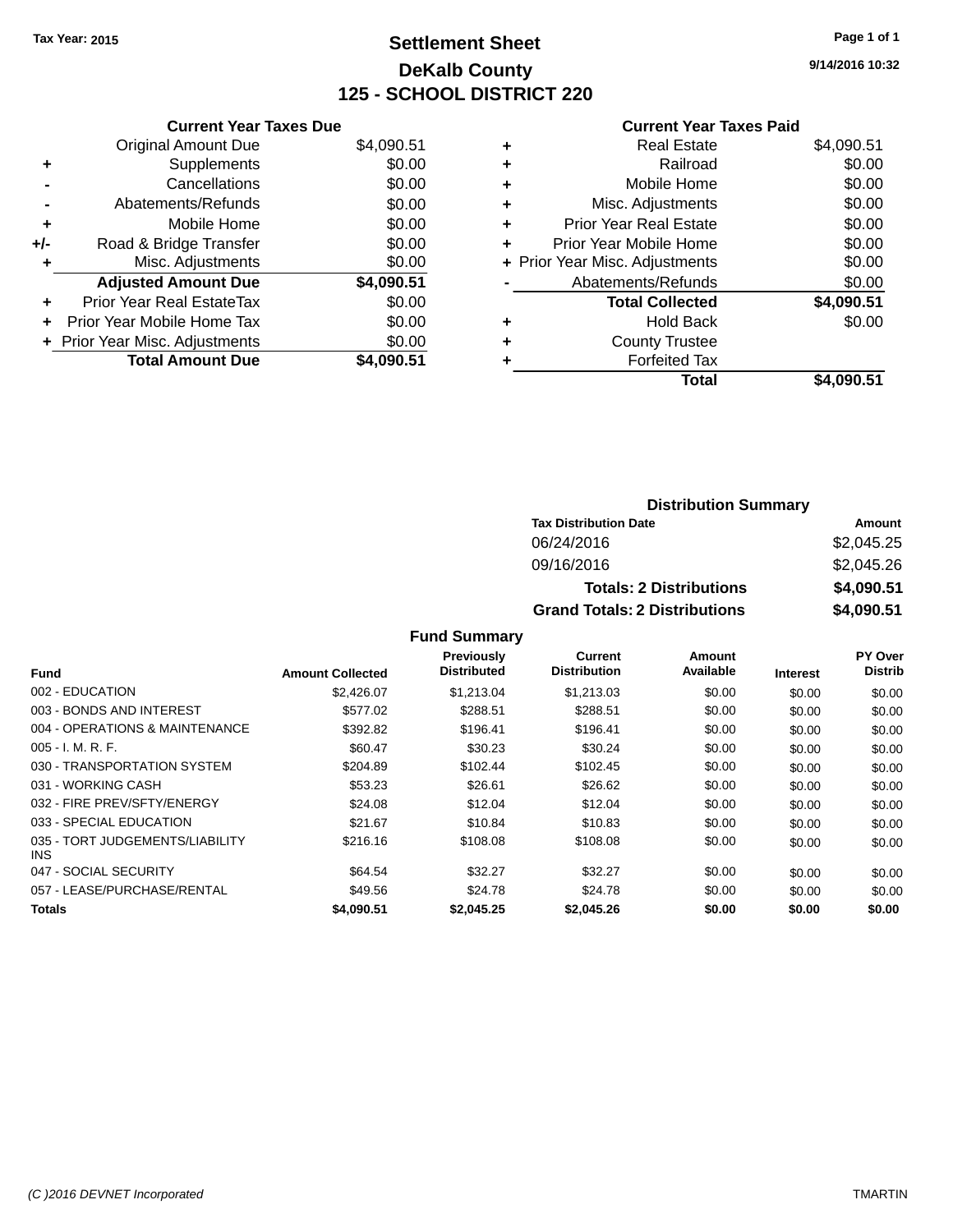## **Settlement Sheet Tax Year: 2015 Page 1 of 1 DeKalb County 126 - SCHOOL DISTRICT 269**

**9/14/2016 10:32**

| <b>Current Year Taxes Paid</b> |  |  |  |  |
|--------------------------------|--|--|--|--|
|--------------------------------|--|--|--|--|

|   | Total                          | \$276,740.38 |
|---|--------------------------------|--------------|
| ٠ | <b>Forfeited Tax</b>           |              |
| ٠ | <b>County Trustee</b>          |              |
| ٠ | <b>Hold Back</b>               | \$0.00       |
|   | <b>Total Collected</b>         | \$276,740.38 |
|   | Abatements/Refunds             | \$0.00       |
|   | + Prior Year Misc. Adjustments | \$0.00       |
| ٠ | Prior Year Mobile Home         | \$0.00       |
| ٠ | <b>Prior Year Real Estate</b>  | \$0.00       |
| ٠ | Misc. Adjustments              | \$0.00       |
| ٠ | Mobile Home                    | \$0.00       |
| ٠ | Railroad                       | \$0.00       |
| ٠ | Real Estate                    | \$276,740.38 |
|   |                                |              |

| <b>Original Amount Due</b>     | \$281,882.46                  |
|--------------------------------|-------------------------------|
| Supplements                    | \$2,186.28                    |
| Cancellations                  | \$2,556.36                    |
| Abatements/Refunds             | \$0.00                        |
| Mobile Home                    | \$0.00                        |
| Road & Bridge Transfer         | \$0.00                        |
| Misc. Adjustments              | \$0.00                        |
| <b>Adjusted Amount Due</b>     | \$281,512.38                  |
| Prior Year Real EstateTax      | \$0.00                        |
| Prior Year Mobile Home Tax     | \$0.00                        |
| + Prior Year Misc. Adjustments | \$0.00                        |
| <b>Total Amount Due</b>        | \$281,512.38                  |
|                                | <b>Current Year Taxes Due</b> |

| <b>Distribution Summary</b> |  |
|-----------------------------|--|
|-----------------------------|--|

| <b>Tax Distribution Date</b>         | Amount       |
|--------------------------------------|--------------|
| 05/27/2016                           | \$39,179.17  |
| 06/24/2016                           | \$129,255.26 |
| 08/19/2016                           | \$4,011.47   |
| 09/16/2016                           | \$104,294.48 |
| <b>Totals: 4 Distributions</b>       | \$276,740.38 |
| <b>Grand Totals: 4 Distributions</b> | \$276,740.38 |

|  | Fund Summary |  |
|--|--------------|--|
|--|--------------|--|

| <b>Fund</b>                             | <b>Amount Collected</b> | Previously<br><b>Distributed</b> | Current<br><b>Distribution</b> | Amount<br>Available | <b>Interest</b> | PY Over<br><b>Distrib</b> |
|-----------------------------------------|-------------------------|----------------------------------|--------------------------------|---------------------|-----------------|---------------------------|
| 002 - EDUCATION                         | \$172.737.47            | \$107.638.33                     | \$65,099.14                    | \$0.00              | \$0.00          | \$0.00                    |
| 004 - OPERATIONS & MAINTENANCE          | \$45,240.68             | \$28.190.93                      | \$17,049.75                    | \$0.00              | \$0.00          | \$0.00                    |
| $005 - I. M. R. F.$                     | \$1,531.48              | \$954.31                         | \$577.17                       | \$0.00              | \$0.00          | \$0.00                    |
| 030 - TRANSPORTATION SYSTEM             | \$9,870.78              | \$6.150.80                       | \$3.719.98                     | \$0.00              | \$0.00          | \$0.00                    |
| 031 - WORKING CASH                      | \$4.112.91              | \$2,562.89                       | \$1,550.02                     | \$0.00              | \$0.00          | \$0.00                    |
| 033 - SPECIAL EDUCATION                 | \$1,645.22              | \$1.025.19                       | \$620.03                       | \$0.00              | \$0.00          | \$0.00                    |
| 035 - TORT JUDGEMENTS/LIABILITY<br>INS. | \$35,170.94             | \$21.916.15                      | \$13,254.79                    | \$0.00              | \$0.00          | \$0.00                    |
| 047 - SOCIAL SECURITY                   | \$6,430.90              | \$4,007.30                       | \$2,423,60                     | \$0.00              | \$0.00          | \$0.00                    |
| Totals                                  | \$276,740.38            | \$172,445,90                     | \$104.294.48                   | \$0.00              | \$0.00          | \$0.00                    |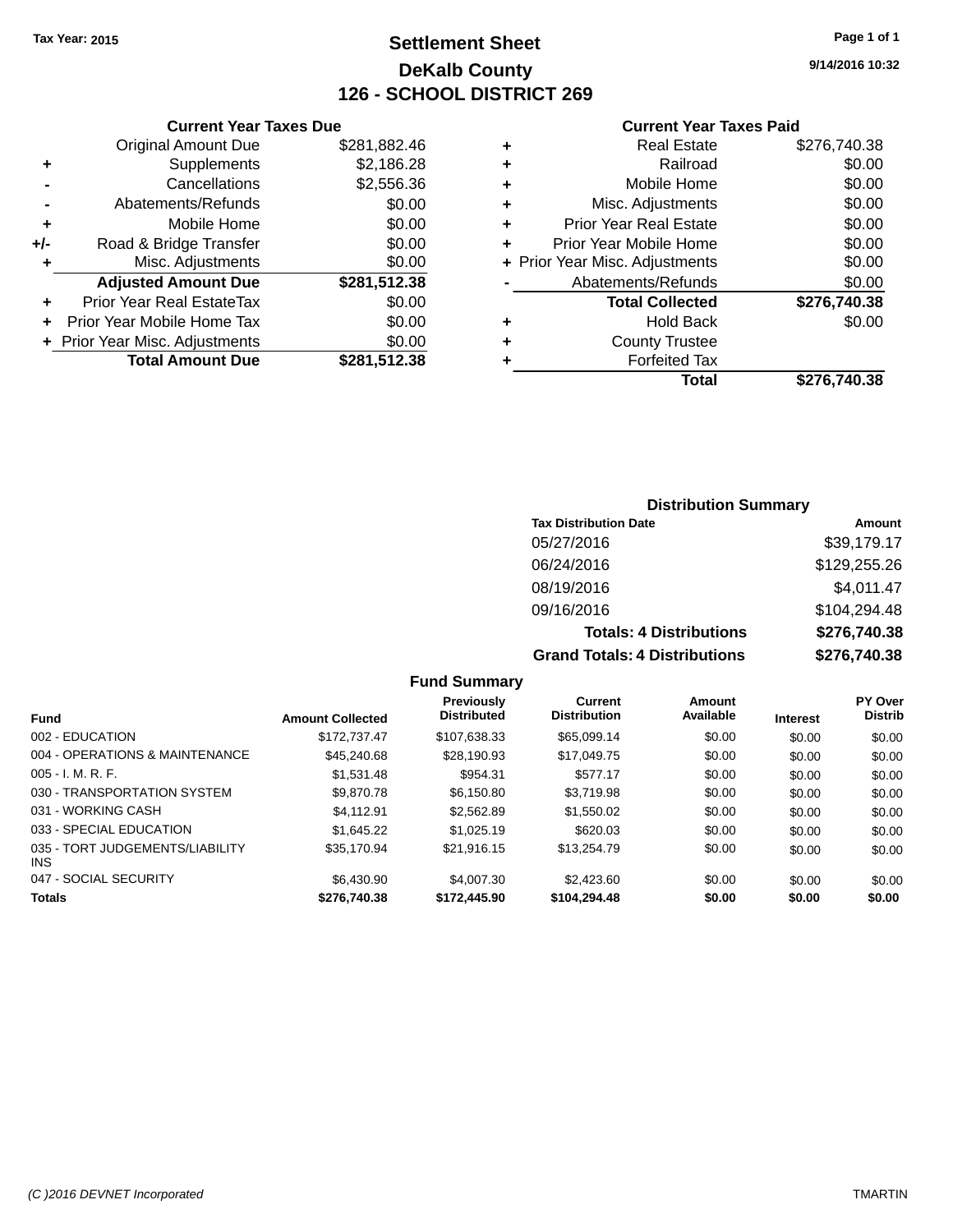## **Settlement Sheet Tax Year: 2015 Page 1 of 1 DeKalb County 127 - SCHOOL DISTRICT 271**

**9/14/2016 10:32**

|     | <b>Current Year Taxes Due</b>  |             |
|-----|--------------------------------|-------------|
|     | <b>Original Amount Due</b>     | \$66,075.60 |
| ٠   | Supplements                    | \$0.00      |
|     | Cancellations                  | \$0.00      |
|     | Abatements/Refunds             | \$0.00      |
| ÷   | Mobile Home                    | \$0.00      |
| +/- | Road & Bridge Transfer         | \$0.00      |
|     | Misc. Adjustments              | \$0.00      |
|     | <b>Adjusted Amount Due</b>     | \$66,075.60 |
| ٠   | Prior Year Real EstateTax      | \$0.00      |
|     | Prior Year Mobile Home Tax     | \$0.00      |
|     | + Prior Year Misc. Adjustments | \$0.00      |
|     | <b>Total Amount Due</b>        | \$66,075,60 |
|     |                                |             |

|   | <b>Real Estate</b>             | \$62,757.22 |
|---|--------------------------------|-------------|
| ٠ | Railroad                       | \$0.00      |
| ٠ | Mobile Home                    | \$0.00      |
| ٠ | Misc. Adjustments              | \$0.00      |
| ٠ | <b>Prior Year Real Estate</b>  | \$0.00      |
| ÷ | Prior Year Mobile Home         | \$0.00      |
|   | + Prior Year Misc. Adjustments | \$0.00      |
|   | Abatements/Refunds             | \$0.00      |
|   | <b>Total Collected</b>         | \$62,757.22 |
| ٠ | Hold Back                      | \$0.00      |
| ٠ | <b>County Trustee</b>          |             |
| ٠ | <b>Forfeited Tax</b>           |             |
|   | Total                          | \$62,757.22 |
|   |                                |             |

| <b>Distribution Summary</b>          |             |  |  |  |  |
|--------------------------------------|-------------|--|--|--|--|
| <b>Tax Distribution Date</b>         | Amount      |  |  |  |  |
| 05/27/2016                           | \$5,047.49  |  |  |  |  |
| 06/24/2016                           | \$34,355.90 |  |  |  |  |
| 07/22/2016                           | \$66.81     |  |  |  |  |
| 08/19/2016                           | \$1,211.00  |  |  |  |  |
| 09/16/2016                           | \$22,076.02 |  |  |  |  |
| <b>Totals: 5 Distributions</b>       | \$62,757.22 |  |  |  |  |
| <b>Grand Totals: 5 Distributions</b> | \$62,757.22 |  |  |  |  |

|                                               |                         | <b>Fund Summary</b>                     |                                       |                     |                 |                                  |
|-----------------------------------------------|-------------------------|-----------------------------------------|---------------------------------------|---------------------|-----------------|----------------------------------|
| <b>Fund</b>                                   | <b>Amount Collected</b> | <b>Previously</b><br><b>Distributed</b> | <b>Current</b><br><b>Distribution</b> | Amount<br>Available | <b>Interest</b> | <b>PY Over</b><br><b>Distrib</b> |
| 002 - EDUCATION                               | \$36,990.26             | \$23,978.22                             | \$13,012.04                           | \$0.00              | \$0.00          | \$0.00                           |
| 003 - BONDS AND INTEREST                      | \$12,788.67             | \$8,290.02                              | \$4,498.65                            | \$0.00              | \$0.00          | \$0.00                           |
| 004 - OPERATIONS & MAINTENANCE                | \$6.074.08              | \$3.937.41                              | \$2,136.67                            | \$0.00              | \$0.00          | \$0.00                           |
| $005 - I. M. R. F.$                           | \$455.94                | \$295.56                                | \$160.38                              | \$0.00              | \$0.00          | \$0.00                           |
| 030 - TRANSPORTATION SYSTEM                   | \$797.84                | \$517.19                                | \$280.65                              | \$0.00              | \$0.00          | \$0.00                           |
| 031 - WORKING CASH                            | \$470.68                | \$305.11                                | \$165.57                              | \$0.00              | \$0.00          | \$0.00                           |
| 032 - FIRE PREV/SFTY/ENERGY                   | \$136.75                | \$88.65                                 | \$48.10                               | \$0.00              | \$0.00          | \$0.00                           |
| 033 - SPECIAL EDUCATION                       | \$267.85                | \$173.63                                | \$94.22                               | \$0.00              | \$0.00          | \$0.00                           |
| 035 - TORT JUDGEMENTS/LIABILITY<br><b>INS</b> | \$3,988.60              | \$2,585.54                              | \$1,403.06                            | \$0.00              | \$0.00          | \$0.00                           |
| 047 - SOCIAL SECURITY                         | \$455.94                | \$295.56                                | \$160.38                              | \$0.00              | \$0.00          | \$0.00                           |
| 057 - LEASE/PURCHASE/RENTAL                   | \$330.61                | \$214.31                                | \$116.30                              | \$0.00              | \$0.00          | \$0.00                           |
| <b>Totals</b>                                 | \$62,757,22             | \$40,681.20                             | \$22.076.02                           | \$0.00              | \$0.00          | \$0.00                           |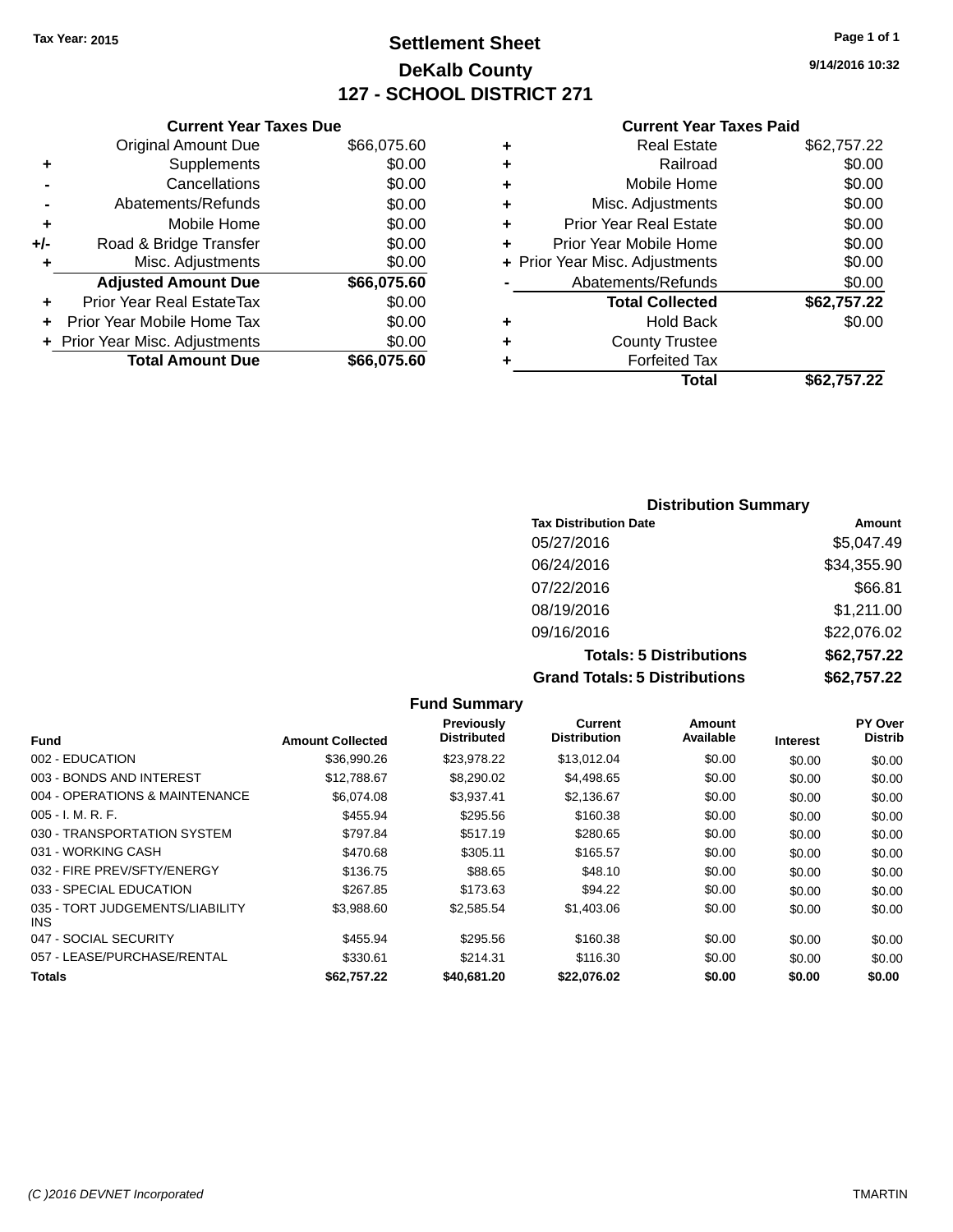## **Settlement Sheet Tax Year: 2015 Page 1 of 1 DeKalb County 128 - SCHOOL DISTRICT 300**

**9/14/2016 10:32**

#### **Current Year Taxes Paid**

|       | <b>Current Year Taxes Due</b>  |            |
|-------|--------------------------------|------------|
|       | <b>Original Amount Due</b>     | \$9,904.54 |
| ٠     | Supplements                    | \$0.00     |
|       | Cancellations                  | \$0.00     |
|       | Abatements/Refunds             | \$0.00     |
| ٠     | Mobile Home                    | \$0.00     |
| $+/-$ | Road & Bridge Transfer         | \$0.00     |
| ٠     | Misc. Adjustments              | \$0.00     |
|       | <b>Adjusted Amount Due</b>     | \$9,904.54 |
| ÷     | Prior Year Real EstateTax      | \$0.00     |
|       | Prior Year Mobile Home Tax     | \$0.00     |
|       | + Prior Year Misc. Adjustments | \$0.00     |
|       | <b>Total Amount Due</b>        | \$9.904.54 |

| ٠ | <b>Real Estate</b>             | \$9,904.54 |
|---|--------------------------------|------------|
| ٠ | Railroad                       | \$0.00     |
| ٠ | Mobile Home                    | \$0.00     |
| ٠ | Misc. Adjustments              | \$0.00     |
| ٠ | <b>Prior Year Real Estate</b>  | \$0.00     |
| ÷ | Prior Year Mobile Home         | \$0.00     |
|   | + Prior Year Misc. Adjustments | \$0.00     |
|   | Abatements/Refunds             | \$0.00     |
|   | <b>Total Collected</b>         | \$9,904.54 |
| ٠ | <b>Hold Back</b>               | \$0.00     |
| ٠ | <b>County Trustee</b>          |            |
| ٠ | <b>Forfeited Tax</b>           |            |
|   | Total                          | \$9,904.54 |
|   |                                |            |

| <b>Distribution Summary</b>          |            |  |  |  |  |
|--------------------------------------|------------|--|--|--|--|
| <b>Tax Distribution Date</b>         | Amount     |  |  |  |  |
| 05/27/2016                           | \$4,088.84 |  |  |  |  |
| 06/24/2016                           | \$1,318.68 |  |  |  |  |
| 09/16/2016                           | \$4,497.01 |  |  |  |  |
| <b>Totals: 3 Distributions</b>       | \$9,904.53 |  |  |  |  |
| <b>Grand Totals: 3 Distributions</b> | \$9,904.53 |  |  |  |  |

#### **Fund Summary**

| <b>Fund</b>                                   | <b>Amount Collected</b> | <b>Previously</b><br><b>Distributed</b> | Current<br><b>Distribution</b> | Amount<br>Available | <b>Interest</b> | PY Over<br><b>Distrib</b> |
|-----------------------------------------------|-------------------------|-----------------------------------------|--------------------------------|---------------------|-----------------|---------------------------|
| 002 - EDUCATION                               | \$5,438.95              | \$2.969.45                              | \$2,469.49                     | \$0.00              | \$0.00          | \$0.01                    |
| 003 - BONDS AND INTEREST                      | \$1,454.65              | \$794.19                                | \$660.46                       | \$0.00              | \$0.00          | \$0.00                    |
| 004 - OPERATIONS & MAINTENANCE                | \$1,059.06              | \$578.21                                | \$480.85                       | \$0.00              | \$0.00          | \$0.00                    |
| $005 - I. M. R. F.$                           | \$165.37                | \$90.29                                 | \$75.08                        | \$0.00              | \$0.00          | \$0.00                    |
| 030 - TRANSPORTATION SYSTEM                   | \$302.59                | \$165.21                                | \$137.38                       | \$0.00              | \$0.00          | \$0.00                    |
| 031 - WORKING CASH                            | \$3.03                  | \$1.65                                  | \$1.38                         | \$0.00              | \$0.00          | \$0.00                    |
| 033 - SPECIAL EDUCATION                       | \$1.210.37              | \$660.82                                | \$549.55                       | \$0.00              | \$0.00          | \$0.00                    |
| 035 - TORT JUDGEMENTS/LIABILITY<br><b>INS</b> | \$105.91                | \$57.82                                 | \$48.09                        | \$0.00              | \$0.00          | \$0.00                    |
| 047 - SOCIAL SECURITY                         | \$164.61                | \$89.88                                 | \$74.73                        | \$0.00              | \$0.00          | \$0.00                    |
| <b>Totals</b>                                 | \$9,904.54              | \$5,407.52                              | \$4,497.01                     | \$0.00              | \$0.00          | \$0.01                    |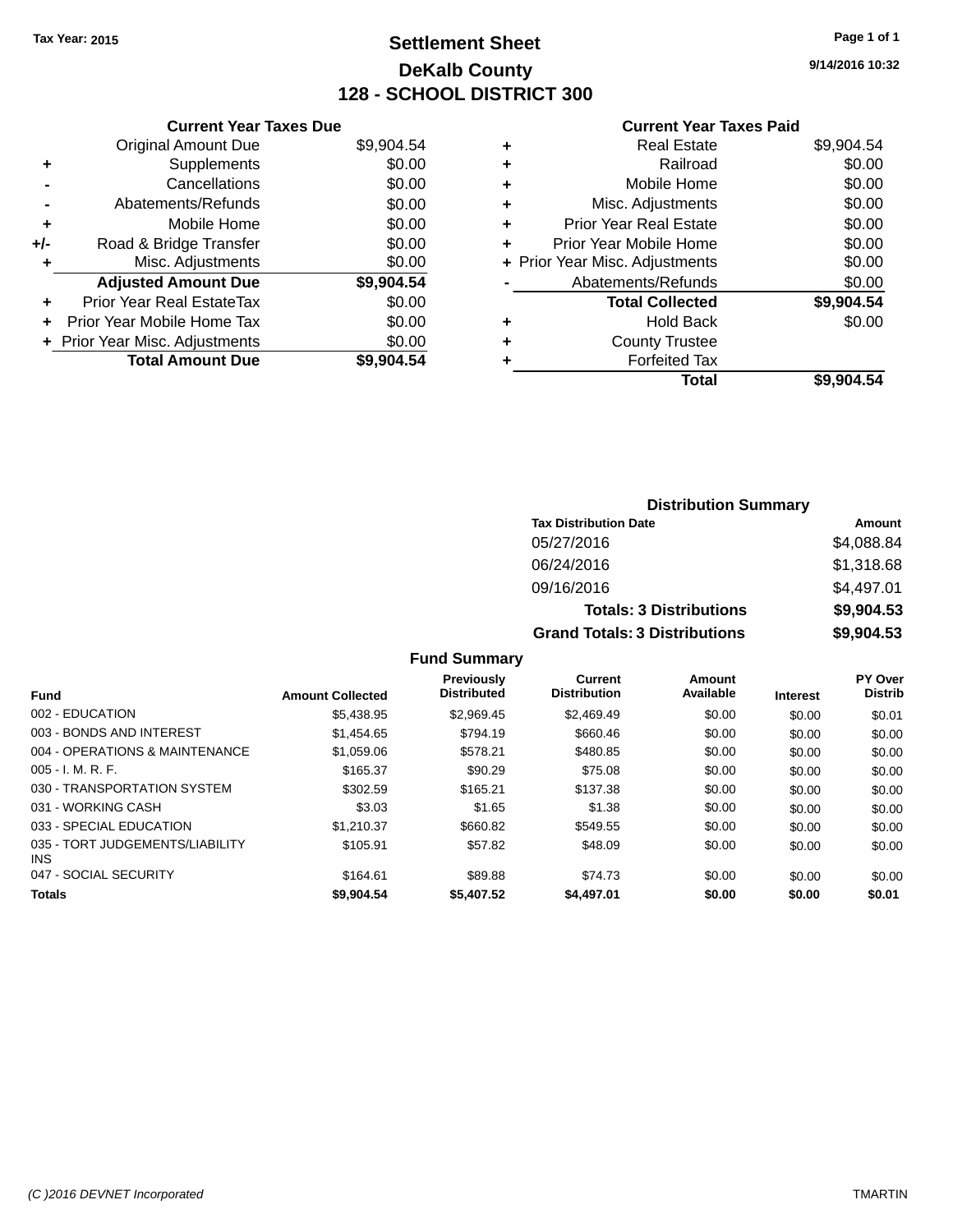## **Settlement Sheet Tax Year: 2015 Page 1 of 1 DeKalb County 129 - SCHOOL DISTRICT 301**

**9/14/2016 10:32**

#### **Current Year Taxes Paid**

|     | <b>Current Year Taxes Due</b>  |            |
|-----|--------------------------------|------------|
|     | <b>Original Amount Due</b>     | \$9,657.08 |
| ٠   | Supplements                    | \$0.00     |
|     | Cancellations                  | \$0.00     |
|     | Abatements/Refunds             | \$0.00     |
| ٠   | Mobile Home                    | \$0.00     |
| +/- | Road & Bridge Transfer         | \$0.00     |
|     | Misc. Adjustments              | \$0.00     |
|     | <b>Adjusted Amount Due</b>     | \$9,657.08 |
| ٠   | Prior Year Real EstateTax      | \$0.00     |
| ÷   | Prior Year Mobile Home Tax     | \$0.00     |
|     | + Prior Year Misc. Adjustments | \$0.00     |
|     | <b>Total Amount Due</b>        | \$9,657.08 |

|   | <b>Real Estate</b>             | \$8,930.04 |
|---|--------------------------------|------------|
| ٠ | Railroad                       | \$0.00     |
| ٠ | Mobile Home                    | \$0.00     |
| ٠ | Misc. Adjustments              | \$0.00     |
| ٠ | <b>Prior Year Real Estate</b>  | \$0.00     |
| ٠ | Prior Year Mobile Home         | \$0.00     |
|   | + Prior Year Misc. Adjustments | \$0.00     |
|   | Abatements/Refunds             | \$0.00     |
|   | <b>Total Collected</b>         | \$8,930.04 |
| ٠ | <b>Hold Back</b>               | \$0.00     |
| ٠ | <b>County Trustee</b>          |            |
| ٠ | <b>Forfeited Tax</b>           |            |
|   | Total                          | \$8,930.04 |
|   |                                |            |

| <b>Distribution Summary</b>          |            |  |  |  |  |
|--------------------------------------|------------|--|--|--|--|
| <b>Tax Distribution Date</b>         | Amount     |  |  |  |  |
| 06/24/2016                           | \$5,207.73 |  |  |  |  |
| 09/16/2016                           | \$3,722.31 |  |  |  |  |
| <b>Totals: 2 Distributions</b>       | \$8,930.04 |  |  |  |  |
| <b>Grand Totals: 2 Distributions</b> | \$8,930.04 |  |  |  |  |

#### **Fund Summary**

| <b>Fund</b>                                         | <b>Amount Collected</b> | <b>Previously</b><br><b>Distributed</b> | Current<br><b>Distribution</b> | Amount<br>Available | <b>Interest</b> | PY Over<br><b>Distrib</b> |
|-----------------------------------------------------|-------------------------|-----------------------------------------|--------------------------------|---------------------|-----------------|---------------------------|
|                                                     |                         |                                         |                                |                     |                 |                           |
| 002 - EDUCATION                                     | \$4,660.96              | \$2.718.13                              | \$1,942.83                     | \$0.00              | \$0.00          | \$0.00                    |
| 003 - BONDS AND INTEREST                            | \$1.562.60              | \$911.26                                | \$651.34                       | \$0.00              | \$0.00          | \$0.00                    |
| 004 - OPERATIONS & MAINTENANCE                      | \$873.93                | \$509.65                                | \$364.28                       | \$0.00              | \$0.00          | \$0.00                    |
| $005 - I. M. R. F.$                                 | \$95.29                 | \$55.57                                 | \$39.72                        | \$0.00              | \$0.00          | \$0.00                    |
| 030 - TRANSPORTATION SYSTEM                         | \$534.81                | \$311.89                                | \$222.92                       | \$0.00              | \$0.00          | \$0.00                    |
| 031 - WORKING CASH                                  | \$58.27                 | \$33.98                                 | \$24.29                        | \$0.00              | \$0.00          | \$0.00                    |
| 033 - SPECIAL EDUCATION                             | \$932.19                | \$543.62                                | \$388.57                       | \$0.00              | \$0.00          | \$0.00                    |
| 035 - TORT JUDGMENTS, LIABILITY<br><b>INSURANCE</b> | \$94.32                 | \$55.01                                 | \$39.31                        | \$0.00              | \$0.00          | \$0.00                    |
| 047 - SOCIAL SECURITY                               | \$117.67                | \$68.62                                 | \$49.05                        | \$0.00              | \$0.00          | \$0.00                    |
| <b>Totals</b>                                       | \$8,930.04              | \$5,207.73                              | \$3.722.31                     | \$0.00              | \$0.00          | \$0.00                    |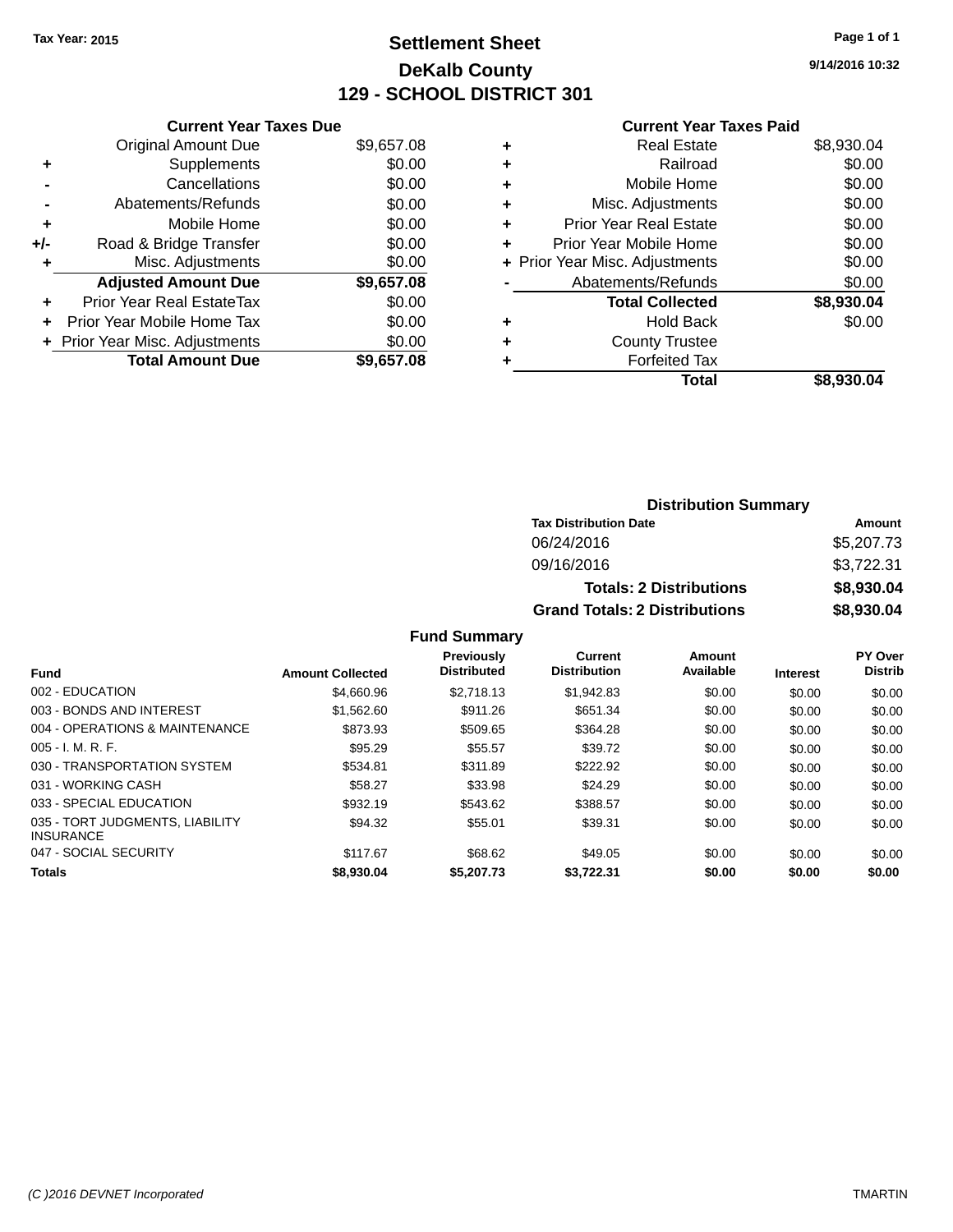**Current Year Taxes Due**

## **Settlement Sheet Tax Year: 2015 Page 1 of 1 DeKalb County 130 - SCHOOL DISTRICT 302**

**9/14/2016 10:32**

#### **Current Year Taxes Paid**

|     |                                |                |   | <b>Total</b>                   | \$1,842,104.78 |
|-----|--------------------------------|----------------|---|--------------------------------|----------------|
|     | <b>Total Amount Due</b>        | \$1,905,074.20 |   | <b>Forfeited Tax</b>           |                |
|     | + Prior Year Misc. Adjustments | \$0.00         | ٠ | <b>County Trustee</b>          |                |
| ÷.  | Prior Year Mobile Home Tax     | \$0.00         | ٠ | <b>Hold Back</b>               | \$0.00         |
| ٠   | Prior Year Real EstateTax      | \$0.00         |   | <b>Total Collected</b>         | \$1,842,104.78 |
|     | <b>Adjusted Amount Due</b>     | \$1,905,074.20 |   | Abatements/Refunds             | \$0.00         |
|     | Misc. Adjustments              | \$238.58       |   | + Prior Year Misc. Adjustments | \$0.00         |
| +/- | Road & Bridge Transfer         | \$0.00         |   | Prior Year Mobile Home         | \$0.00         |
| ٠   | Mobile Home                    | \$0.00         | ٠ | <b>Prior Year Real Estate</b>  | \$0.00         |
|     | Abatements/Refunds             | \$0.00         | ٠ | Misc. Adjustments              | \$238.58       |
|     | Cancellations                  | \$21,416.54    | ٠ | Mobile Home                    | \$0.00         |
| ٠   | Supplements                    | \$17,507.50    | ٠ | Railroad                       | \$66,129.10    |
|     | <b>Original Amount Due</b>     | \$1,908,744.66 | ٠ | <b>Real Estate</b>             | \$1,775,737.10 |
|     |                                |                |   |                                |                |

## **Distribution Summary Tax Distribution Date Amount** 05/27/2016 \$178,470.44 06/24/2016 \$848,096.13 07/22/2016 \$14,244.78 08/19/2016 \$33,262.85 09/16/2016 \$768,030.58 **Totals: 5 Distributions \$1,842,104.78 Grand Totals: 5 Distributions \$1,842,104.78**

|                                |                         | <b>Fund Summary</b>                    |                                       |                            |                 |                           |
|--------------------------------|-------------------------|----------------------------------------|---------------------------------------|----------------------------|-----------------|---------------------------|
| <b>Fund</b>                    | <b>Amount Collected</b> | Previously<br><b>Distributed</b>       | <b>Current</b><br><b>Distribution</b> | <b>Amount</b><br>Available | <b>Interest</b> | PY Over<br><b>Distrib</b> |
| 002 - EDUCATION                | \$986.819.25            | \$575.383.72                           | \$411,435.53                          | \$0.00                     | \$0.00          | \$0.00                    |
| 003 - BONDS AND INTEREST       | \$363,452.78            | \$211,918.05                           | \$151.534.73                          | \$0.00                     | \$0.00          | \$0.00                    |
| 004 - OPERATIONS & MAINTENANCE | \$169,271,00            | \$98,696.67                            | \$70.574.33                           | \$0.00                     | \$0.00          | \$0.00                    |
| $005 - I. M. R. F.$            | \$25.391.58             | \$14,805.05                            | \$10,586.53                           | \$0.00                     | \$0.00          | \$0.00                    |
| 030 - TRANSPORTATION SYSTEM    | \$110,975.75            | \$64,706.52                            | \$46,269.23                           | \$0.00                     | \$0.00          | \$0.00                    |
| 031 - WORKING CASH             | \$3,383,94              | \$1,973.07                             | \$1,410.87                            | \$0.00                     | \$0.00          | \$0.00                    |
| 033 - SPECIAL EDUCATION        | \$149,803.65            | \$87,345.86                            | \$62,457.79                           | \$0.00                     | \$0.00          | \$0.00                    |
| 047 - SOCIAL SECURITY          | \$33,006.83             | \$19,245.26                            | \$13.761.57                           | \$0.00                     | \$0.00          | \$0.00                    |
| <b>Totals</b>                  | \$1,842,104.78          | \$1,074,074.20                         | \$768,030.58                          | \$0.00                     | \$0.00          | \$0.00                    |
|                                |                         | <b>Miscellaneous Adjustment Detail</b> |                                       |                            |                 |                           |

#### **Year Source Account Type Amount Adjustment Description** 2015 RE - Real Estate Back Tax Collected **3238.58 OBERHELMAN REDEMPTION 09-25-478-001 by TBA Totals \$238.58 1 entries**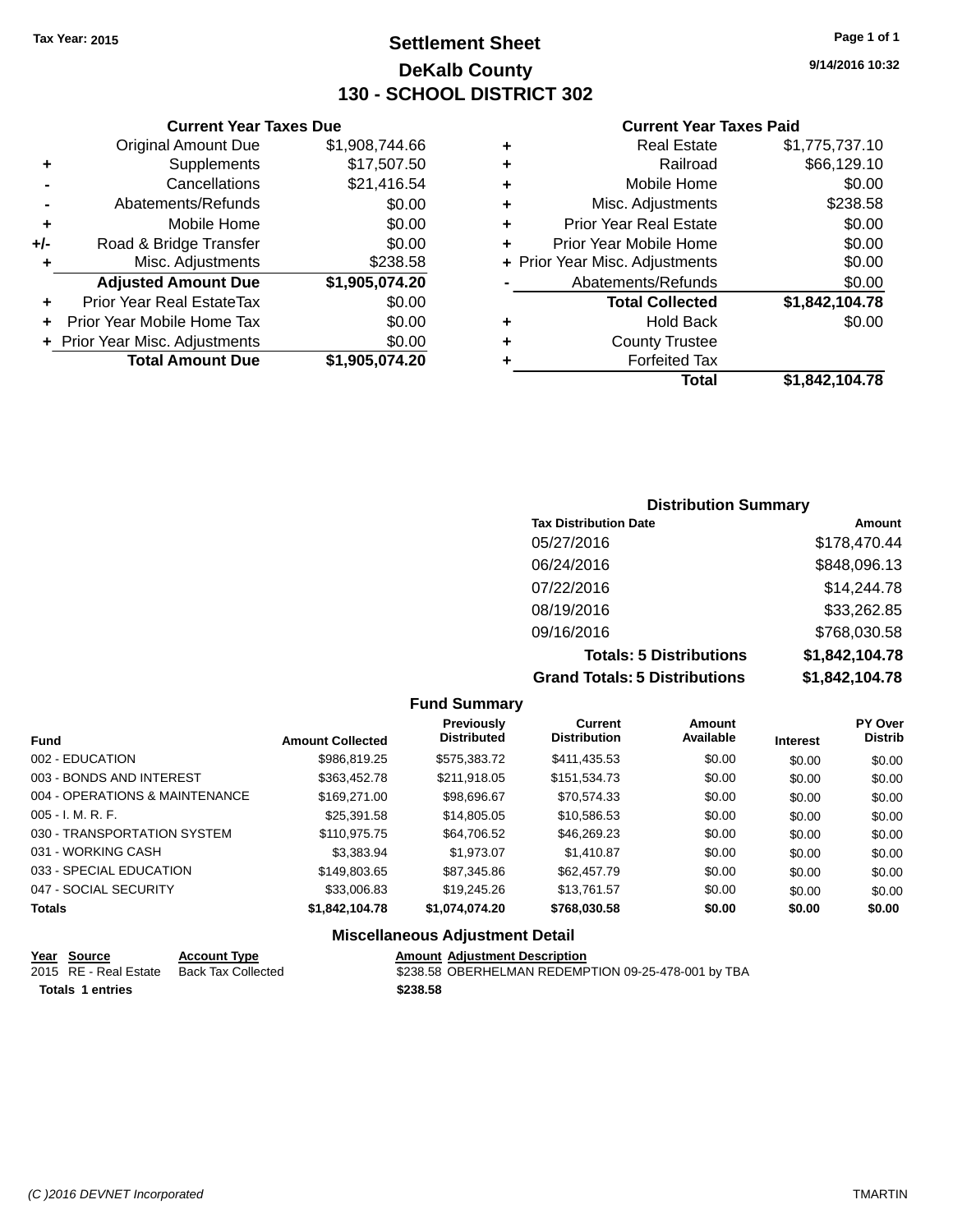## **Settlement Sheet Tax Year: 2015 Page 1 of 2 DeKalb County 131 - SCHOOL DISTRICT 424**

**9/14/2016 10:32**

#### **Current Year Taxes Paid**

|   | <b>Real Estate</b>             | \$10,149,360.14 |
|---|--------------------------------|-----------------|
| ٠ | Railroad                       | \$110,199.24    |
| ٠ | Mobile Home                    | \$0.00          |
| ٠ | Misc. Adjustments              | \$1,060.22      |
| ٠ | <b>Prior Year Real Estate</b>  | (\$6,893.93)    |
|   | Prior Year Mobile Home         | \$0.00          |
|   | + Prior Year Misc. Adjustments | \$71.98         |
|   | Abatements/Refunds             | \$130.34        |
|   | <b>Total Collected</b>         | \$10,253,667.31 |
| ٠ | <b>Hold Back</b>               | \$0.00          |
|   | <b>County Trustee</b>          |                 |
|   | <b>Forfeited Tax</b>           |                 |
|   | Total                          | \$10,253,667.31 |

#### **Current Year Taxes Due** Original Amount Due \$10,690,364.71 **+** Supplements \$47,019.60 **-** Cancellations \$109,615.85 **-** Abatements/Refunds \$130.34 **+** Mobile Home \$0.00 **+/-** Road & Bridge Transfer \$0.00 **+** Misc. Adjustments \$1,060.22 **Adjusted Amount Due \$10,628,698.34 +** Prior Year Real EstateTax (\$6,893.93) **+** Prior Year Mobile Home Tax \$0.00 **+** Prior Year Misc. Adjustments \$71.98 **Total Amount Due \$10,621,876.39**

#### **Distribution Summary**

| <b>Tax Distribution Date</b>         | Amount          |
|--------------------------------------|-----------------|
| 05/27/2016                           | \$1,164,268.20  |
| 06/24/2016                           | \$4,498,705.39  |
| 07/22/2016                           | \$120,237.34    |
| 08/19/2016                           | \$266,509.40    |
| 09/16/2016                           | \$4,203,946.98  |
| <b>Totals: 5 Distributions</b>       | \$10,253,667.31 |
| <b>Grand Totals: 5 Distributions</b> | \$10,253,667.31 |

|                                         |                         | <b>Fund Summary</b>                                                                                            |                                       |                     |                 |                                  |
|-----------------------------------------|-------------------------|----------------------------------------------------------------------------------------------------------------|---------------------------------------|---------------------|-----------------|----------------------------------|
| <b>Fund</b>                             | <b>Amount Collected</b> | <b>Previously</b><br><b>Distributed</b>                                                                        | <b>Current</b><br><b>Distribution</b> | Amount<br>Available | <b>Interest</b> | <b>PY Over</b><br><b>Distrib</b> |
| 002 - EDUCATION                         | \$5,595,241.72          | \$3,301,223.51                                                                                                 | \$2,294,018.21                        | \$0.00              | \$0.00          | \$0.00                           |
| 003 - BONDS AND INTEREST                | \$2,213,592.45          | \$1,306,031.77                                                                                                 | \$907,560.68                          | \$0.00              | \$0.00          | \$0.00                           |
| 004 - OPERATIONS & MAINTENANCE          | \$1,172,322.27          | \$691,676.61                                                                                                   | \$480,645.66                          | \$0.00              | \$0.00          | \$0.00                           |
| $005 - I. M. R. F.$                     | \$224,719.37            | \$132,585.66                                                                                                   | \$92,133.71                           | \$0.00              | \$0.00          | \$0.00                           |
| 030 - TRANSPORTATION SYSTEM             | \$369,890.80            | \$218,237.62                                                                                                   | \$151,653.18                          | \$0.00              | \$0.00          | \$0.00                           |
| 031 - WORKING CASH                      | \$23,122.02             | \$13,642.12                                                                                                    | \$9,479.90                            | \$0.00              | \$0.00          | \$0.00                           |
| 032 - FIRE PREV/SFTY/ENERGY             | \$42,562.99             | \$25,112.40                                                                                                    | \$17,450.59                           | \$0.00              | \$0.00          | \$0.00                           |
| 033 - SPECIAL EDUCATION                 | \$83,239.28             | \$49,111.63                                                                                                    | \$34,127.65                           | \$0.00              | \$0.00          | \$0.00                           |
| 035 - TORT JUDGEMENTS/LIABILITY<br>INS. | \$204,365.84            | \$120,576.98                                                                                                   | \$83,788.86                           | \$0.00              | \$0.00          | \$0.00                           |
| 047 - SOCIAL SECURITY                   | \$282,970.45            | \$166,954.13                                                                                                   | \$116,016.32                          | \$0.00              | \$0.00          | \$0.00                           |
| 057 - LEASE/PURCHASE/RENTAL             | \$41,640.12             | \$24,567.90                                                                                                    | \$17,072.22                           | \$0.00              | \$0.00          | \$0.00                           |
| <b>Totals</b>                           | \$10,253,667.31         | \$6,049,720.33                                                                                                 | \$4,203,946.98                        | \$0.00              | \$0.00          | \$0.00                           |
|                                         |                         | Battle of History and Carolina and Constantinoplants of the Maria Miller of the Miller of the Miller of the Mi |                                       |                     |                 |                                  |

#### **Miscellaneous Adjustment Detail**

| Year Source             | <b>Account Type</b>                      | <b>Amount Adjustment Description</b>                          |
|-------------------------|------------------------------------------|---------------------------------------------------------------|
| 2014 RE - Real Estate   | <b>Back Tax Collected</b>                | \$71.98 RIVERBEND DEVELOPMENT REDEMPTION 02-24-452-011 by TBA |
|                         | 2015 RE - Real Estate Back Tax Collected | \$713.78 JOHNSON REDEMPTION 02-22-307-013 by TBA              |
|                         | 2015 RE - Real Estate Back Tax Collected | \$346.44 NIKOLS REDEMPTION 03-19-429-033 by TBA               |
| <b>Totals 3 entries</b> |                                          | \$1,132.20                                                    |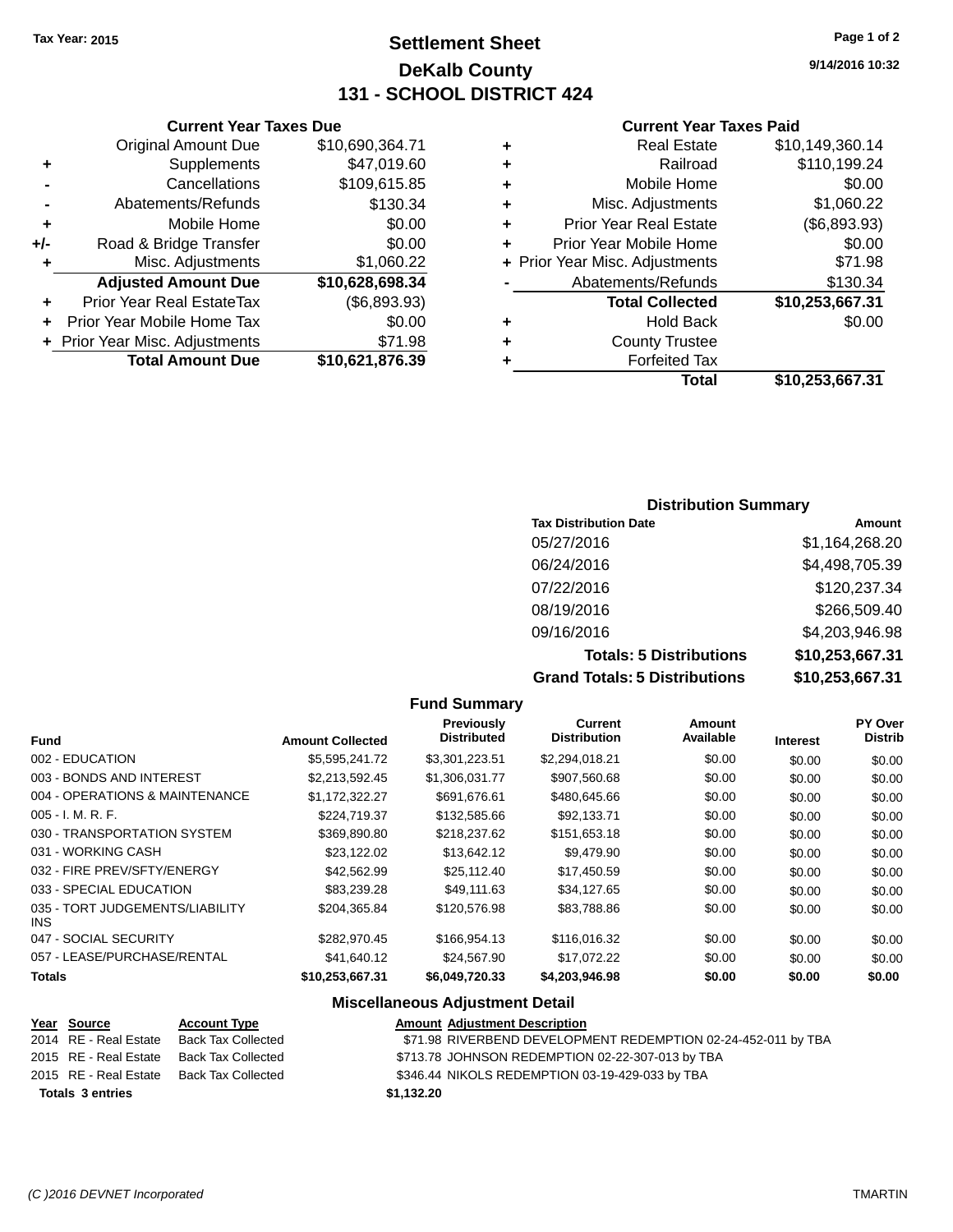# **Settlement Sheet Tax Year: 2015 Page 2 of 2 DeKalb County**

**9/14/2016 10:32**

## **Abatement Detail**

**Totals \$130.34 1 entries**

**Year Source Account Type Aggle 7 Amount Adjustment Description**<br>
2015 RE - Real Estate RE Abatement **Account 1** S130.34 PTAB INTEREST REFUN \$130.34 PTAB INTEREST REFUND 03-29-152-012 by TBA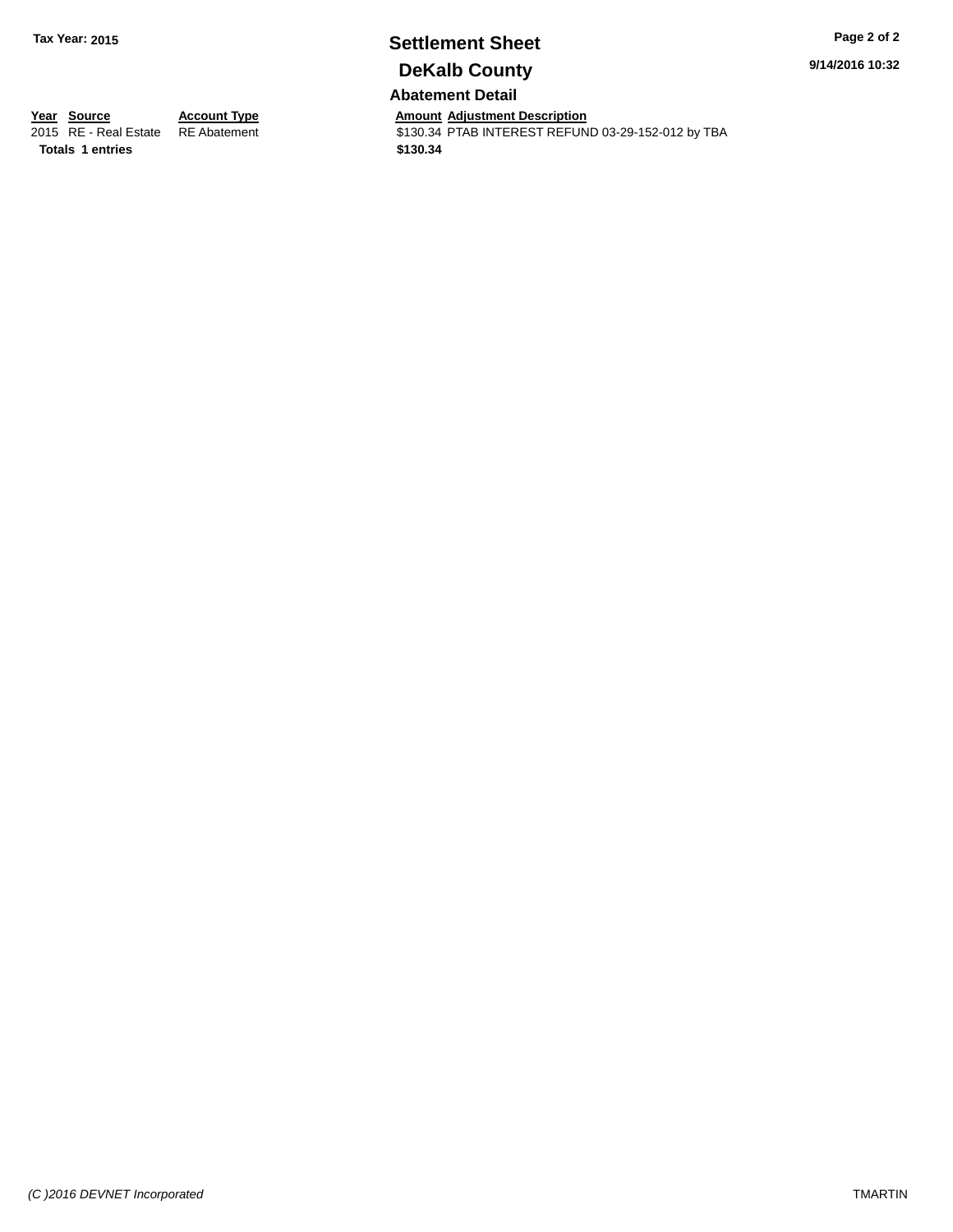## **Settlement Sheet Tax Year: 2015 Page 1 of 1 DeKalb County 132 - SCHOOL DISTRICT 425**

**9/14/2016 10:32**

#### **Current Year Taxes Paid**

|     | <b>Original Amount Due</b>       | \$7,875,954.52 |
|-----|----------------------------------|----------------|
| ٠   | Supplements                      | \$36,503.43    |
|     | Cancellations                    | \$41,456.88    |
|     | Abatements/Refunds               | \$0.00         |
| ÷   | Mobile Home                      | \$0.00         |
| +/- | Road & Bridge Transfer           | \$0.00         |
| ٠   | Misc. Adjustments                | \$1,560.52     |
|     | <b>Adjusted Amount Due</b>       | \$7,872,561.59 |
|     | <b>Prior Year Real EstateTax</b> | \$0.00         |
| ٠   | Prior Year Mobile Home Tax       | \$0.00         |
|     | + Prior Year Misc. Adjustments   | \$0.00         |
|     | <b>Total Amount Due</b>          | \$7,872,561.59 |
|     |                                  |                |

**Current Year Taxes Due**

|   | <b>Real Estate</b>             | \$7,498,959.05 |
|---|--------------------------------|----------------|
| ٠ | Railroad                       | \$207,027.44   |
| ٠ | Mobile Home                    | \$0.00         |
| ٠ | Misc. Adjustments              | \$1,560.52     |
| ٠ | <b>Prior Year Real Estate</b>  | \$0.00         |
| ÷ | Prior Year Mobile Home         | \$0.00         |
|   | + Prior Year Misc. Adjustments | \$0.00         |
|   | Abatements/Refunds             | \$0.00         |
|   | <b>Total Collected</b>         | \$7,707,547.01 |
| ٠ | <b>Hold Back</b>               | \$0.00         |
|   | <b>County Trustee</b>          |                |
| ٠ | <b>Forfeited Tax</b>           |                |
|   | Total                          | \$7,707,547.01 |
|   |                                |                |

#### **Distribution Summary Tax Distribution Date Amount** 05/27/2016 \$1,356,104.67 06/24/2016 \$3,009,786.74 07/22/2016 \$53,187.82 08/19/2016 \$74,287.43 09/16/2016 \$3,214,180.35 **Totals: 5 Distributions \$7,707,547.01 Grand Totals: 5 Distributions \$7,707,547.01**

|                                         |                         | <b>Fund Summary</b>                     |                                |                     |                 |                           |
|-----------------------------------------|-------------------------|-----------------------------------------|--------------------------------|---------------------|-----------------|---------------------------|
| <b>Fund</b>                             | <b>Amount Collected</b> | <b>Previously</b><br><b>Distributed</b> | Current<br><b>Distribution</b> | Amount<br>Available | <b>Interest</b> | PY Over<br><b>Distrib</b> |
| 002 - EDUCATION                         | \$5,092,576.69          | \$2,968,884.15                          | \$2,123,692.54                 | \$0.00              | \$0.00          | \$0.00                    |
| 003 - BONDS AND INTEREST                | \$465,489.60            | \$271,372.39                            | \$194,117.21                   | \$0.00              | \$0.00          | \$0.00                    |
| 004 - OPERATIONS & MAINTENANCE          | \$679,042,60            | \$395,870.10                            | \$283,172.50                   | \$0.00              | \$0.00          | \$0.00                    |
| $005 - I. M. R. F.$                     | \$89,130.07             | \$51,961.29                             | \$37,168.78                    | \$0.00              | \$0.00          | \$0.00                    |
| 030 - TRANSPORTATION SYSTEM             | \$356,497.18            | \$207,831.70                            | \$148,665.48                   | \$0.00              | \$0.00          | \$0.00                    |
| 031 - WORKING CASH                      | \$0.00                  | \$0.00                                  | \$0.00                         | \$0.00              | \$0.00          | \$0.00                    |
| 032 - FIRE PREV/SFTY/ENERGY             | \$56,881.70             | \$33,161.05                             | \$23,720.65                    | \$0.00              | \$0.00          | \$0.00                    |
| 033 - SPECIAL EDUCATION                 | \$721.464.95            | \$420,601,60                            | \$300,863.35                   | \$0.00              | \$0.00          | \$0.00                    |
| 035 - TORT JUDGEMENTS/LIABILITY<br>INS. | \$110.341.23            | \$64.327.03                             | \$46.014.20                    | \$0.00              | \$0.00          | \$0.00                    |
| 047 - SOCIAL SECURITY                   | \$127,336.38            | \$74,234.91                             | \$53,101.47                    | \$0.00              | \$0.00          | \$0.00                    |
| 109 - PRIOR YEAR ADJUSTMENT             | \$8,786.61              | \$5,122.44                              | \$3,664.17                     | \$0.00              | \$0.00          | \$0.00                    |
| <b>Totals</b>                           | \$7,707,547.01          | \$4,493,366.66                          | \$3,214,180.35                 | \$0.00              | \$0.00          | \$0.00                    |
|                                         | ---                     |                                         |                                |                     |                 |                           |

## **Miscellaneous Adjustment Detail**

| Year Source             | <b>Account Type</b>                        | <b>Amount Adjustment Description</b>                           |
|-------------------------|--------------------------------------------|----------------------------------------------------------------|
| 2015 RE - Real Estate   | Back Tax Collected                         | \$955.57 MCCORD REDEMPTION 14-15-351-002 by TBA                |
|                         | 2015 RE - Real Estate Paymt In Lieu of Tax | \$581.29 HOUSING AUTHORITY SEQUOYA APARTMENTS by TBA           |
|                         | 2015 RE - Real Estate Back Tax Collected   | \$23.66 FEDERAL NAT'L MORTGAGE REDEMPTION 16-02-100-005 by TBA |
| <b>Totals 3 entries</b> |                                            | \$1,560.52                                                     |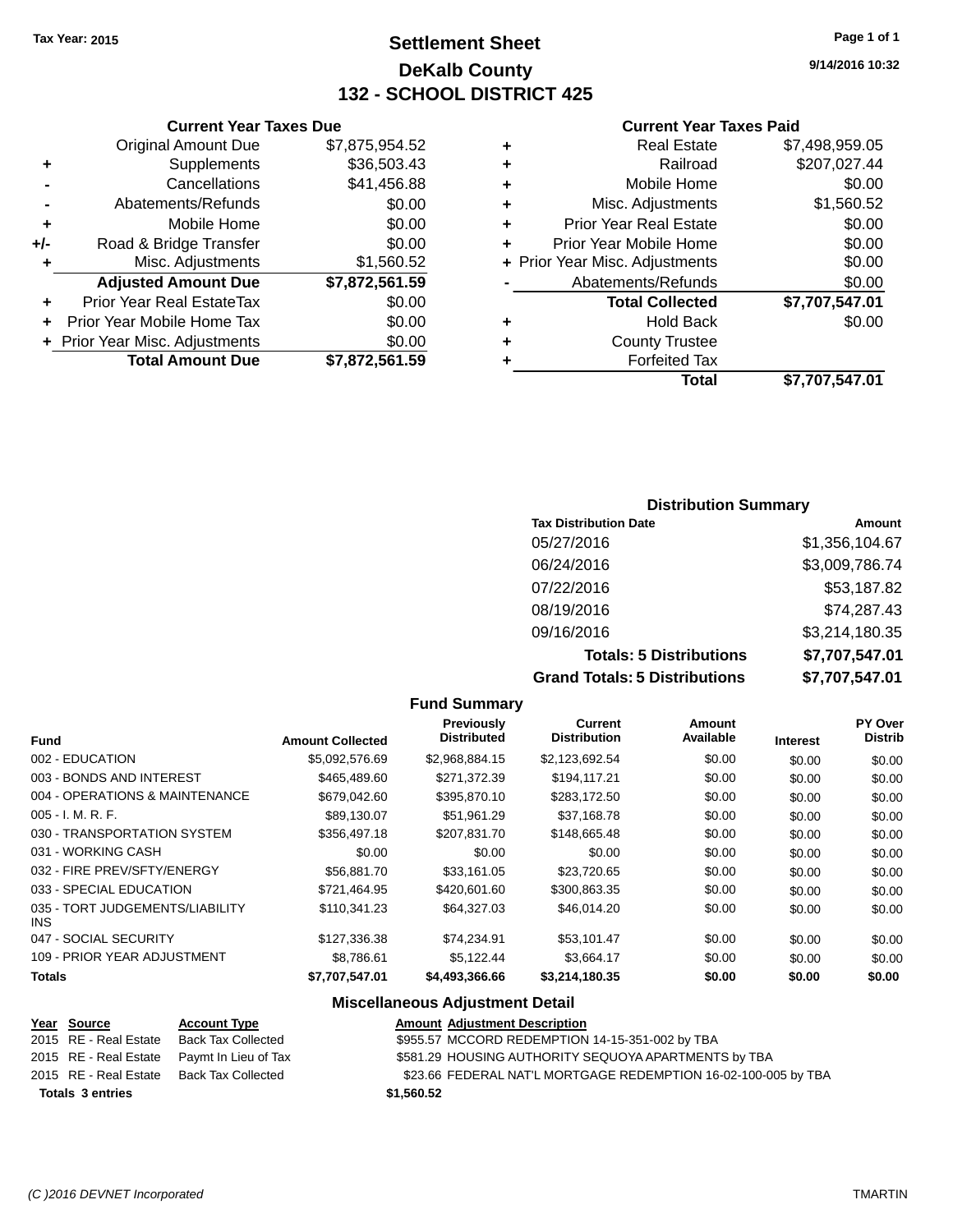## **Settlement Sheet Tax Year: 2015 Page 1 of 1 DeKalb County 133 - SCHOOL DISTRICT 426**

**9/14/2016 10:32**

#### **Current Year Taxes Paid**

|     | <b>Current Year Taxes Due</b>  |                |  |  |  |  |
|-----|--------------------------------|----------------|--|--|--|--|
|     | <b>Original Amount Due</b>     | \$3,663,827.20 |  |  |  |  |
| ٠   | Supplements                    | \$16,090.66    |  |  |  |  |
|     | Cancellations                  | \$19,634.58    |  |  |  |  |
|     | Abatements/Refunds             | \$0.00         |  |  |  |  |
| ٠   | Mobile Home                    | \$0.00         |  |  |  |  |
| +/- | Road & Bridge Transfer         | \$0.00         |  |  |  |  |
| ٠   | Misc. Adjustments              | \$0.00         |  |  |  |  |
|     | <b>Adjusted Amount Due</b>     | \$3,660,283.28 |  |  |  |  |
| ÷   | Prior Year Real EstateTax      | \$0.00         |  |  |  |  |
|     | Prior Year Mobile Home Tax     | \$0.00         |  |  |  |  |
|     | + Prior Year Misc. Adjustments | \$1,583.99     |  |  |  |  |
|     | <b>Total Amount Due</b>        | \$3,661,867.27 |  |  |  |  |
|     |                                |                |  |  |  |  |

|   | <b>Real Estate</b>             | \$3,521,604.58 |
|---|--------------------------------|----------------|
| ٠ | Railroad                       | \$38,693.26    |
| ٠ | Mobile Home                    | \$0.00         |
| ٠ | Misc. Adjustments              | \$0.00         |
| ٠ | <b>Prior Year Real Estate</b>  | \$0.00         |
| ÷ | Prior Year Mobile Home         | \$0.00         |
|   | + Prior Year Misc. Adjustments | \$1,583.99     |
|   | Abatements/Refunds             | \$0.00         |
|   | <b>Total Collected</b>         | \$3,561,881.83 |
| ٠ | Hold Back                      | \$0.00         |
| ٠ | <b>County Trustee</b>          |                |
| ٠ | <b>Forfeited Tax</b>           |                |
|   | <b>Total</b>                   | \$3,561,881.83 |
|   |                                |                |

## **Distribution Summary Tax Distribution Date Amount** 05/27/2016 \$364,197.72 06/24/2016 \$1,650,453.45 07/22/2016 \$36,040.77 08/19/2016 \$66,885.31 09/16/2016 \$1,444,304.58 **Totals: 5 Distributions \$3,561,881.83**

**Grand Totals: 5 Distributions \$3,561,881.83**

|                                         |                         | <b>Fund Summary</b>                     |                                |                     |                 |                                  |
|-----------------------------------------|-------------------------|-----------------------------------------|--------------------------------|---------------------|-----------------|----------------------------------|
| Fund                                    | <b>Amount Collected</b> | <b>Previously</b><br><b>Distributed</b> | Current<br><b>Distribution</b> | Amount<br>Available | <b>Interest</b> | <b>PY Over</b><br><b>Distrib</b> |
| 002 - EDUCATION                         | \$2,060,395.50          | \$1,224,927.37                          | \$835,468.13                   | \$0.00              | \$0.00          | \$0.00                           |
| 003 - BONDS AND INTEREST                | \$545.733.71            | \$324,444.59                            | \$221,289.12                   | \$0.00              | \$0.00          | \$0.00                           |
| 004 - OPERATIONS & MAINTENANCE          | \$418,457.01            | \$248,777.22                            | \$169,679.79                   | \$0.00              | \$0.00          | \$0.00                           |
| 005 - I. M. R. F.                       | \$111,910.77            | \$66,532.17                             | \$45,378.60                    | \$0.00              | \$0.00          | \$0.00                           |
| 030 - TRANSPORTATION SYSTEM             | \$112,338.19            | \$66,786.27                             | \$45,551.92                    | \$0.00              | \$0.00          | \$0.00                           |
| 031 - WORKING CASH                      | \$28.085.44             | \$16,697.10                             | \$11.388.34                    | \$0.00              | \$0.00          | \$0.00                           |
| 032 - FIRE PREV/SFTY/ENERGY             | \$0.00                  | \$0.00                                  | \$0.00                         | \$0.00              | \$0.00          | \$0.00                           |
| 033 - SPECIAL EDUCATION                 | \$22,468.35             | \$13,357.68                             | \$9,110.67                     | \$0.00              | \$0.00          | \$0.00                           |
| 035 - TORT JUDGEMENTS/LIABILITY<br>INS. | \$159,255,29            | \$94,678.99                             | \$64,576.30                    | \$0.00              | \$0.00          | \$0.00                           |
| 047 - SOCIAL SECURITY                   | \$90,386.31             | \$53,735.64                             | \$36,650.67                    | \$0.00              | \$0.00          | \$0.00                           |
| 057 - LEASE/PURCHASE/RENTAL             | \$28.085.44             | \$16,697.10                             | \$11,388.34                    | \$0.00              | \$0.00          | \$0.00                           |
| 109 - PRIOR YEAR ADJUSTMENT             | $$-15,234.18$           | $$-9,056.88$                            | $$-6,177.30$                   | \$0.00              | \$0.00          | \$0.00                           |
| Totals                                  | \$3,561,881.83          | \$2,117,577.25                          | \$1,444,304.58                 | \$0.00              | \$0.00          | \$0.00                           |
|                                         |                         | .                                       |                                |                     |                 |                                  |

#### **Miscellaneous Adjustment Detail**

**Year** Source **Account Type Account Account Adjustment Description** 

| Totals 1 entries      |                    | \$1,583.99 |
|-----------------------|--------------------|------------|
| 2014 RE - Real Estate | Back Tax Collected | \$1.583.99 |

 $$1,583.99$  VISTA SECURITIES REDEMPTION 01-23-428-010 by TBA

INS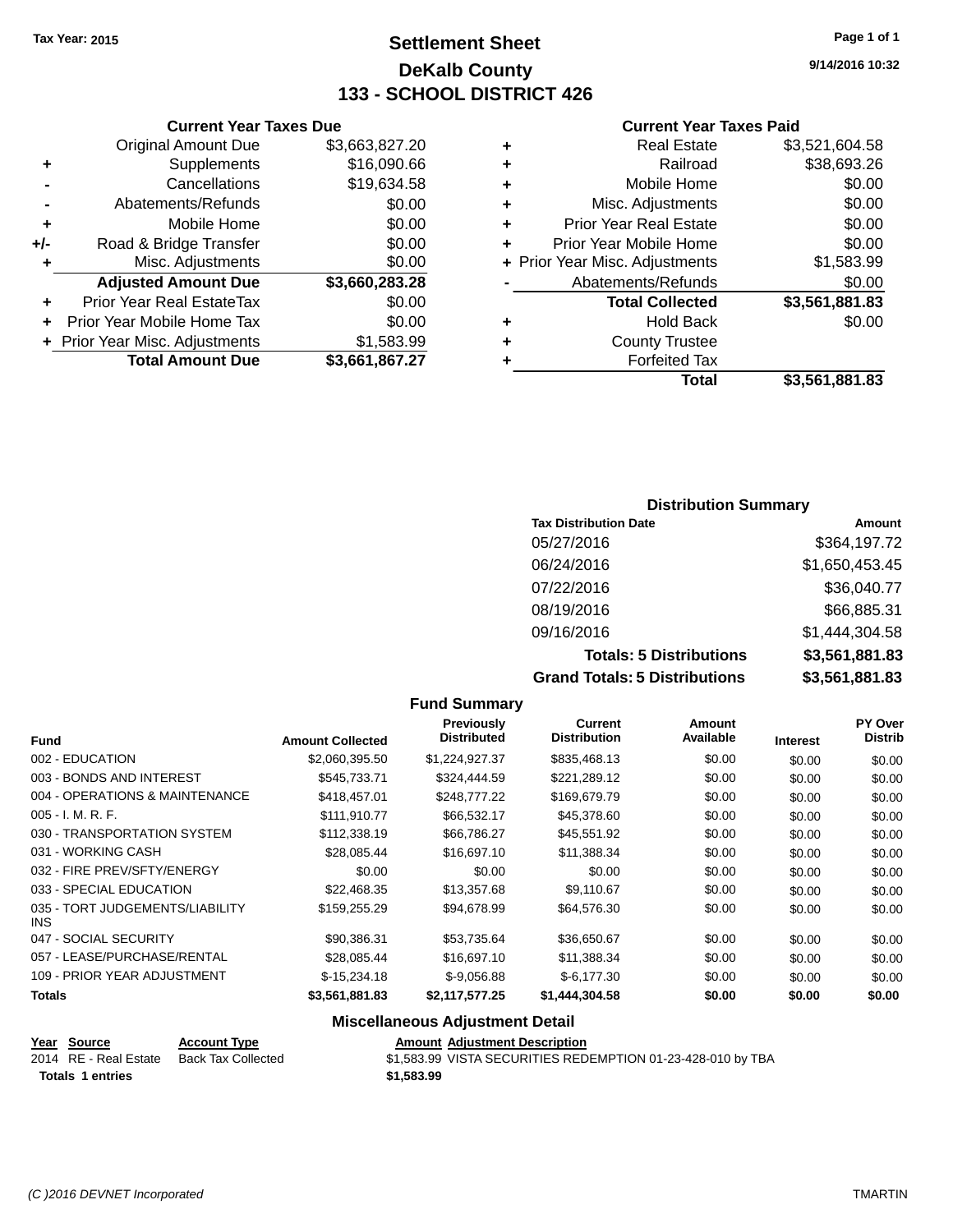## **Settlement Sheet Tax Year: 2015 Page 1 of 1 DeKalb County 134 - SCHOOL DISTRICT 427**

**9/14/2016 10:32**

#### **Current Year Taxes Paid**

| ٠ | <b>Real Estate</b>             | \$29,439,483.63 |
|---|--------------------------------|-----------------|
| ٠ | Railroad                       | \$9,645.96      |
| ٠ | Mobile Home                    | \$0.00          |
| ٠ | Misc. Adjustments              | \$7,588.63      |
| ٠ | <b>Prior Year Real Estate</b>  | (\$17,959.24)   |
| ٠ | Prior Year Mobile Home         | \$0.00          |
|   | + Prior Year Misc. Adjustments | \$1,988.31      |
|   | Abatements/Refunds             | \$0.00          |
|   | <b>Total Collected</b>         | \$29,440,747.29 |
| ٠ | <b>Hold Back</b>               | \$0.00          |
| ٠ | <b>County Trustee</b>          |                 |
| ٠ | <b>Forfeited Tax</b>           |                 |
|   | Total                          | \$29.440.747.29 |

#### **Current Year Taxes Due** Original Amount Due \$30,444,112.11 **+** Supplements \$268,841.57 **-** Cancellations \$312,542.67 **-** Abatements/Refunds \$0.00 **+** Mobile Home \$0.00 **+/-** Road & Bridge Transfer \$0.00 **+** Misc. Adjustments \$7,588.63 **Adjusted Amount Due \$30,407,999.64 +** Prior Year Real EstateTax (\$17,959.24) **+** Prior Year Mobile Home Tax \$0.00 **+ Prior Year Misc. Adjustments \$1,988.31 Total Amount Due \$30,392,028.71**

#### **Distribution Summary**

| <b>Tax Distribution Date</b>         | Amount          |
|--------------------------------------|-----------------|
| 05/27/2016                           | \$3,135,587.52  |
| 06/24/2016                           | \$12,868,420.34 |
| 07/22/2016                           | \$254,706.95    |
| 08/19/2016                           | \$587,101.28    |
| 09/16/2016                           | \$12,594,931.20 |
| <b>Totals: 5 Distributions</b>       | \$29,440,747.29 |
| <b>Grand Totals: 5 Distributions</b> | \$29,440,747.29 |

|                                 |                         | <b>Fund Summary</b>              |                                       |                     |                 |                           |
|---------------------------------|-------------------------|----------------------------------|---------------------------------------|---------------------|-----------------|---------------------------|
| <b>Fund</b>                     | <b>Amount Collected</b> | Previously<br><b>Distributed</b> | <b>Current</b><br><b>Distribution</b> | Amount<br>Available | <b>Interest</b> | PY Over<br><b>Distrib</b> |
| 002 - EDUCATION                 | \$15,334,066.03         | \$8,774,059.11                   | \$6,560,006.92                        | \$0.00              | \$0.00          | \$0.00                    |
| 003 - BONDS AND INTEREST        | \$4.511.441.22          | \$2,581,419.15                   | \$1,930,022.07                        | \$0.00              | \$0.00          | \$0.00                    |
| 004 - OPERATIONS & MAINTENANCE  | \$2.725.624.39          | \$1,559,585.66                   | \$1,166,038.73                        | \$0.00              | \$0.00          | \$0.00                    |
| $005 - I. M. R. F.$             | \$590,610.81            | \$337,943.90                     | \$252,666.91                          | \$0.00              | \$0.00          | \$0.00                    |
| 030 - TRANSPORTATION SYSTEM     | \$1,858,712.12          | \$1,063,543.74                   | \$795,168.38                          | \$0.00              | \$0.00          | \$0.00                    |
| 031 - WORKING CASH              | \$190.422.78            | \$108,958.75                     | \$81.464.03                           | \$0.00              | \$0.00          | \$0.00                    |
| 032 - FIRE PREV/SFTY/ENERGY     | \$272,680.19            | \$156,025.94                     | \$116,654.25                          | \$0.00              | \$0.00          | \$0.00                    |
| 033 - SPECIAL EDUCATION         | \$2.991.150.50          | \$1.711.518.08                   | \$1,279,632.42                        | \$0.00              | \$0.00          | \$0.00                    |
| 047 - SOCIAL SECURITY           | \$772,348.56            | \$441.933.13                     | \$330,415.43                          | \$0.00              | \$0.00          | \$0.00                    |
| 057 - LEASE/PURCHASE/RENTAL     | \$193,690.69            | \$110,828.63                     | \$82,862.06                           | \$0.00              | \$0.00          | \$0.00                    |
| <b>Totals</b>                   | \$29,440,747.29         | \$16,845,816.09                  | \$12,594,931.20                       | \$0.00              | \$0.00          | \$0.00                    |
| Miscellaneous Adiustment Detail |                         |                                  |                                       |                     |                 |                           |

#### **Miscellaneous Adjustment Detail**

| Year Source             | <b>Account Type</b>       | <b>Amount Adjustment Description</b>                |
|-------------------------|---------------------------|-----------------------------------------------------|
| 2015 RE - Real Estate   | <b>Back Tax Collected</b> | \$92.26 WAY REDEMPTION 06-29-451-009 by TBA         |
| 2014 RE - Real Estate   | <b>Back Tax Collected</b> | \$1,988.31 PROTANO REDEMPTION 06-07-451-003 by TBA  |
| 2015 RE - Real Estate   | <b>Back Tax Collected</b> | \$35.90 WAY REDEMPTION 06-29-451-024 by TBA         |
| 2015 RE - Real Estate   | <b>Back Tax Collected</b> | \$118.99 OBERHELMAN REDEMPTION 09-25-451-001 by TBA |
| 2015 RE - Real Estate   | <b>Back Tax Collected</b> | \$522.34 HALSEY REDEMPTION 06-19-300-034 by TBA     |
| 2015 RE - Real Estate   | Paymt In Lieu of Tax      | \$6,819.14 HOUSING AUTHORITY SYCAMORE UNITS by TBA  |
| <b>Totals 6 entries</b> |                           | \$9,576.94                                          |
|                         |                           |                                                     |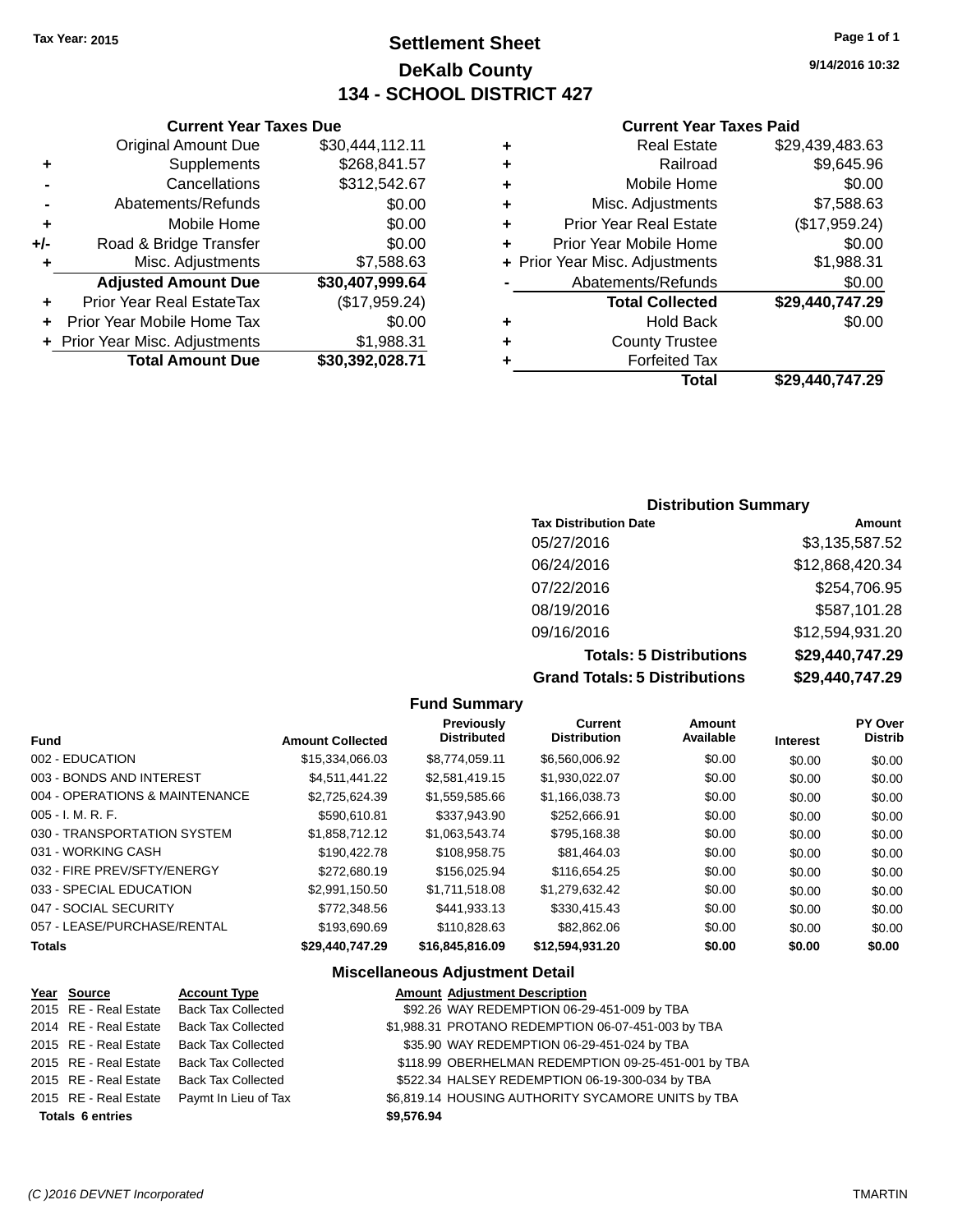## **Settlement Sheet Tax Year: 2015 Page 1 of 2 DeKalb County 135 - SCHOOL DISTRICT 428**

**9/14/2016 10:32**

#### **Current Year Taxes Paid**

| ٠ | <b>Real Estate</b>             | \$48,295,615.79 |
|---|--------------------------------|-----------------|
|   | Railroad                       | \$457,219.02    |
| ٠ | Mobile Home                    | \$0.00          |
| ٠ | Misc. Adjustments              | \$10,557.67     |
| ٠ | <b>Prior Year Real Estate</b>  | (\$20,141.58)   |
| ٠ | Prior Year Mobile Home         | \$0.00          |
|   | + Prior Year Misc. Adjustments | \$2,331.15      |
|   | Abatements/Refunds             | \$10.69         |
|   | <b>Total Collected</b>         | \$48,745,571.36 |
| ٠ | <b>Hold Back</b>               | \$0.00          |
| ٠ | <b>County Trustee</b>          |                 |
|   | <b>Forfeited Tax</b>           |                 |
|   | Total                          | \$48,745,571.36 |

|     | <b>Current Year Taxes Due</b>    |                 |  |  |  |  |  |
|-----|----------------------------------|-----------------|--|--|--|--|--|
|     | <b>Original Amount Due</b>       | \$51,198,483.37 |  |  |  |  |  |
| ٠   | Supplements                      | \$507,465.16    |  |  |  |  |  |
|     | Cancellations                    | \$856,663.80    |  |  |  |  |  |
|     | \$10.69<br>Abatements/Refunds    |                 |  |  |  |  |  |
| ٠   | Mobile Home                      | \$0.00          |  |  |  |  |  |
| +/- | Road & Bridge Transfer           | \$0.00          |  |  |  |  |  |
| ٠   | Misc. Adjustments                | \$10,557.67     |  |  |  |  |  |
|     | <b>Adjusted Amount Due</b>       | \$50,859,831.71 |  |  |  |  |  |
|     | <b>Prior Year Real EstateTax</b> | (\$20,141.58)   |  |  |  |  |  |
|     | Prior Year Mobile Home Tax       | \$0.00          |  |  |  |  |  |
|     | + Prior Year Misc. Adjustments   | \$2,331.15      |  |  |  |  |  |
|     | <b>Total Amount Due</b>          | \$50,842,021.28 |  |  |  |  |  |

#### **Distribution Summary**

| <b>Tax Distribution Date</b>         | Amount          |
|--------------------------------------|-----------------|
| 05/27/2016                           | \$4,892,763.56  |
| 06/24/2016                           | \$21,307,742.52 |
| 07/22/2016                           | \$517,258.07    |
| 08/19/2016                           | \$1,208,753.08  |
| 09/16/2016                           | \$20,819,054.13 |
| <b>Totals: 5 Distributions</b>       | \$48,745,571.36 |
| <b>Grand Totals: 5 Distributions</b> | \$48,745,571.36 |

|                                         |                         | <b>Fund Summary</b>              |                                |                     |                 |                                  |
|-----------------------------------------|-------------------------|----------------------------------|--------------------------------|---------------------|-----------------|----------------------------------|
| Fund                                    | <b>Amount Collected</b> | Previously<br><b>Distributed</b> | Current<br><b>Distribution</b> | Amount<br>Available | <b>Interest</b> | <b>PY Over</b><br><b>Distrib</b> |
| 002 - EDUCATION                         | \$23,634,290.18         | \$13,540,171.81                  | \$10,094,118.37                | \$0.00              | \$0.00          | \$0.00                           |
| 003 - BONDS AND INTEREST                | \$4,574,479.41          | \$2,620,736,09                   | \$1,953,743.32                 | \$0.00              | \$0.00          | \$0.00                           |
| 004 - OPERATIONS & MAINTENANCE          | \$4,431,411.18          | \$2,538,771.78                   | \$1,892,639.40                 | \$0.00              | \$0.00          | \$0.00                           |
| $005 - I. M. R. F.$                     | \$1,204,405.55          | \$690,008.37                     | \$514,397.18                   | \$0.00              | \$0.00          | \$0.00                           |
| 030 - TRANSPORTATION SYSTEM             | \$7,393,143.35          | \$4,235,559.04                   | \$3,157,584.31                 | \$0.00              | \$0.00          | \$0.00                           |
| 031 - WORKING CASH                      | \$295.446.91            | \$169,262.63                     | \$126,184.28                   | \$0.00              | \$0.00          | \$0.00                           |
| 032 - FIRE PREV/SFTY/ENERGY             | \$590,845.10            | \$338,497.33                     | \$252,347.77                   | \$0.00              | \$0.00          | \$0.00                           |
| 033 - SPECIAL EDUCATION                 | \$4,726,858.04          | \$2,708,034.37                   | \$2,018,823.67                 | \$0.00              | \$0.00          | \$0.00                           |
| 035 - TORT JUDGEMENTS/LIABILITY<br>INS. | \$666,498.20            | \$381,839.26                     | \$284,658.94                   | \$0.00              | \$0.00          | \$0.00                           |
| 047 - SOCIAL SECURITY                   | \$1,228,193.44          | \$703,636.55                     | \$524,556.89                   | \$0.00              | \$0.00          | \$0.00                           |
| Totals                                  | \$48.745.571.36         | \$27,926,517.23                  | \$20,819,054.13                | \$0.00              | \$0.00          | \$0.00                           |

#### **Miscellaneous Adjustment Detail**

| Year Source             | <b>Account Type</b>                        |             | <b>Amount Adjustment Description</b>               |
|-------------------------|--------------------------------------------|-------------|----------------------------------------------------|
| 2014 RE - Real Estate   | Back Tax Collected                         |             | \$2,089.21 IGNELZI REDEMPTION 08-23-156-014 by TBA |
| 2014 RE - Real Estate   | Back Tax Collected                         |             | \$241.94 SIDDIQUI REDEMPTION 08-15-329-012 by TBA  |
|                         | 2015 RE - Real Estate Paymt In Lieu of Tax |             | \$10,557.67 HOUSING AUTHORITY DEKALB UNITS by TBA  |
| <b>Totals 3 entries</b> |                                            | \$12,888,82 |                                                    |

#### **Abatement Detail**

| Year Source                        | <b>Account Type</b> | <b>Amount Adiustment Description</b>             |
|------------------------------------|---------------------|--------------------------------------------------|
| 2015 RE - Real Estate RE Abatement |                     | \$4.31 PTAB INTEREST REFUND 08-15-426-004 by TBA |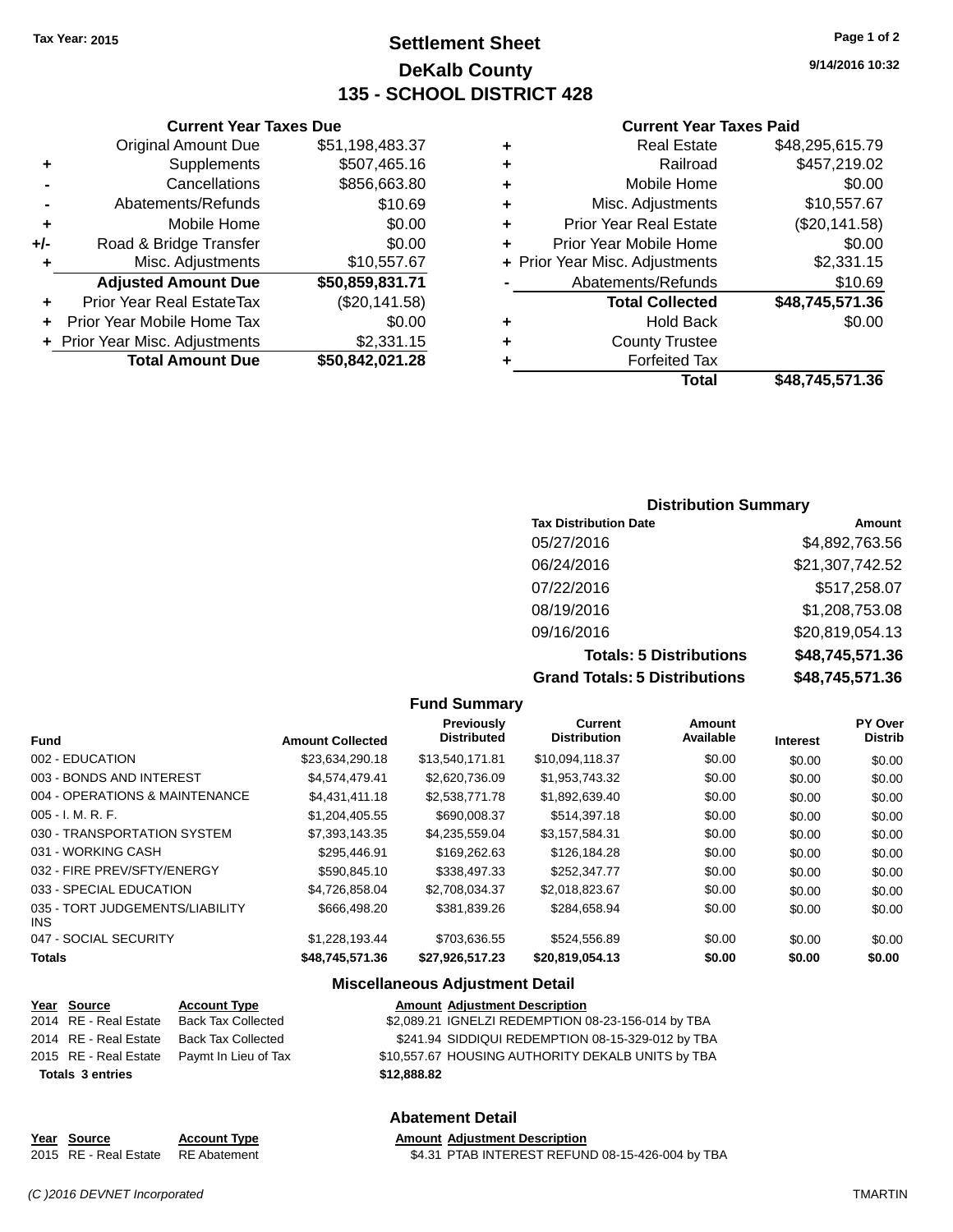# **Settlement Sheet Tax Year: 2015 Page 2 of 2 DeKalb County**

**9/14/2016 10:32**

#### **Abatement Detail**

**Year Source Account Type Amount Adjustment Description**<br>2015 RE - Real Estate RE Abatement **Amount Adjustment REFUN** 

\$6.38 PTAB INTEREST REFUND 08-26-352-007 by TBA

**Totals \$10.69 2 entries**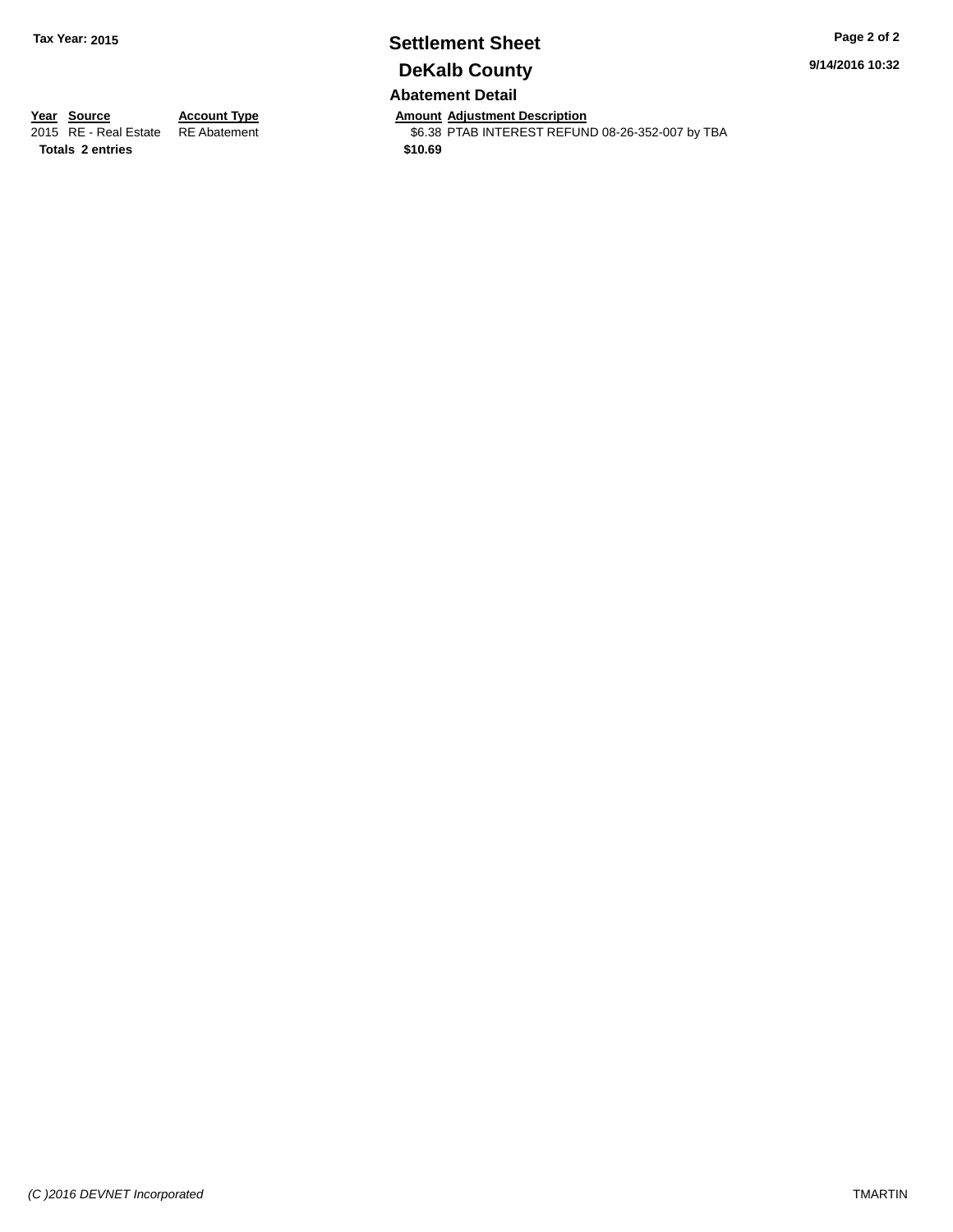## **Settlement Sheet Tax Year: 2015 Page 1 of 1 DeKalb County 136 - SCHOOL DISTRICT 429**

**9/14/2016 10:32**

#### **Current Year Taxes Paid**

|                 |   | <b>Total</b>                   | \$4,997,288.35 |
|-----------------|---|--------------------------------|----------------|
| $\overline{96}$ |   | <b>Forfeited Tax</b>           |                |
| $\overline{00}$ | ٠ | <b>County Trustee</b>          |                |
| 00              | ٠ | <b>Hold Back</b>               | \$0.00         |
| 76              |   | <b>Total Collected</b>         | \$4,997,288.35 |
| $\overline{20}$ |   | Abatements/Refunds             | \$0.00         |
| 60              |   | + Prior Year Misc. Adjustments | \$1,056.00     |
| 00              | ÷ | Prior Year Mobile Home         | \$0.00         |
| 00              | ÷ | <b>Prior Year Real Estate</b>  | \$2,423.76     |
| 00              | ٠ | Misc. Adjustments              | \$628.60       |
| 31              | ٠ | Mobile Home                    | \$0.00         |
| 12              | ٠ | Railroad                       | \$61,254.08    |
| 29              | ٠ | <b>Real Estate</b>             | \$4,931,925.91 |
|                 |   |                                |                |

|     | <b>Current Year Taxes Due</b>  |                |
|-----|--------------------------------|----------------|
|     | <b>Original Amount Due</b>     | \$5,227,653.29 |
| ٠   | Supplements                    | \$35,368.12    |
|     | Cancellations                  | \$42,845.81    |
|     | Abatements/Refunds             | \$0.00         |
| ٠   | Mobile Home                    | \$0.00         |
| +/- | Road & Bridge Transfer         | \$0.00         |
| ٠   | Misc. Adjustments              | \$628.60       |
|     | <b>Adjusted Amount Due</b>     | \$5,220,804.20 |
|     | Prior Year Real EstateTax      | \$2,423.76     |
|     | Prior Year Mobile Home Tax     | \$0.00         |
|     | + Prior Year Misc. Adjustments | \$1,056.00     |
|     | <b>Total Amount Due</b>        | \$5,224,283.96 |
|     |                                |                |

#### **Distribution Summary**

| <b>Tax Distribution Date</b>         | Amount         |
|--------------------------------------|----------------|
| 05/27/2016                           | \$587,966.36   |
| 06/24/2016                           | \$2,234,340.63 |
| 07/22/2016                           | \$40,380.17    |
| 08/19/2016                           | \$115,758.48   |
| 09/16/2016                           | \$2,018,842.71 |
| <b>Totals: 5 Distributions</b>       | \$4,997,288.35 |
| <b>Grand Totals: 5 Distributions</b> | \$4,997,288.35 |

|                                         |                         | <b>Fund Summary</b>              |                                       |                     |                 |                                  |
|-----------------------------------------|-------------------------|----------------------------------|---------------------------------------|---------------------|-----------------|----------------------------------|
| Fund                                    | <b>Amount Collected</b> | Previously<br><b>Distributed</b> | <b>Current</b><br><b>Distribution</b> | Amount<br>Available | <b>Interest</b> | <b>PY Over</b><br><b>Distrib</b> |
| 002 - EDUCATION                         | \$2,707,705.74          | \$1,613,826.10                   | \$1,093,879.64                        | \$0.00              | \$0.00          | \$0.00                           |
| 003 - BONDS AND INTEREST                | \$936,886.63            | \$558,396.01                     | \$378,490.62                          | \$0.00              | \$0.00          | \$0.00                           |
| 004 - OPERATIONS & MAINTENANCE          | \$525,704.74            | \$313,326.53                     | \$212,378.21                          | \$0.00              | \$0.00          | \$0.00                           |
| $005 - I. M. R. F.$                     | \$86,123.27             | \$51,330.53                      | \$34,792.74                           | \$0.00              | \$0.00          | \$0.00                           |
| 030 - TRANSPORTATION SYSTEM             | \$216,627.45            | \$129,112.64                     | \$87.514.81                           | \$0.00              | \$0.00          | \$0.00                           |
| 032 - FIRE PREV/SFTY/ENERGY             | \$644.65                | \$384.22                         | \$260.43                              | \$0.00              | \$0.00          | \$0.00                           |
| 033 - SPECIAL EDUCATION                 | \$340.780.08            | \$203.109.14                     | \$137.670.94                          | \$0.00              | \$0.00          | \$0.00                           |
| 035 - TORT JUDGEMENTS/LIABILITY<br>INS. | \$87,177,68             | \$51.958.97                      | \$35.218.71                           | \$0.00              | \$0.00          | \$0.00                           |
| 047 - SOCIAL SECURITY                   | \$95.638.11             | \$57,001.50                      | \$38.636.61                           | \$0.00              | \$0.00          | \$0.00                           |
| <b>Totals</b>                           | \$4,997,288.35          | \$2,978,445.64                   | \$2,018,842.71                        | \$0.00              | \$0.00          | \$0.00                           |

#### **Miscellaneous Adjustment Detail**

| Year Source             | <b>Account Type</b>                        | <b>Amount Adjustment Description</b>                     |
|-------------------------|--------------------------------------------|----------------------------------------------------------|
| 2014 RE - Real Estate   | Back Tax Collected                         | \$94.62 NIELSEN REDEMPTION 15-16-151-019 by TBA          |
| 2014 RE - Real Estate   | Back Tax Collected                         | \$854.04 STILES REDEMPTION 15-15-228-034 by TBA          |
| 2014 RE - Real Estate   | Back Tax Collected                         | \$107.34 STILES REDEMPTION 15-15-228-005 by TBA          |
|                         | 2015 RE - Real Estate Paymt In Lieu of Tax | \$628.60 HOUSING AUTHORITY SUNSET VIEW APARTMENTS by TBA |
| <b>Totals 4 entries</b> |                                            | \$1,684.60                                               |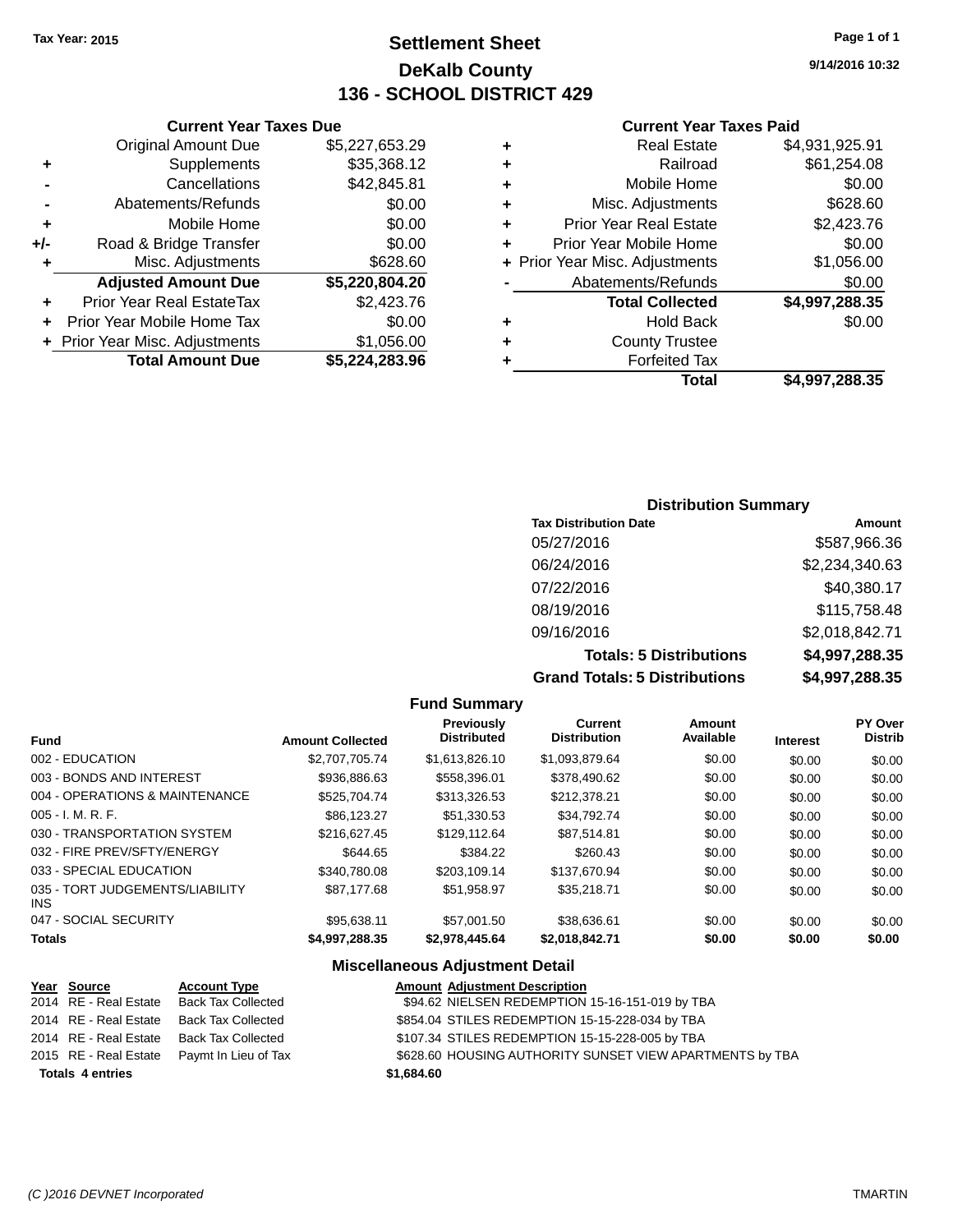**Original Amount Due** 

**Adjusted Amount Due** 

**Total Amount Due** 

**+** Supplements **-** Cancellations **-** Abatements/Refunds **+** Mobile Home **+/-** Road & Bridge Transfer **+** Misc. Adjustments

**+** Prior Year Real EstateTax \$5,185.68 **+** Prior Year Mobile Home Tax **+ Prior Year Misc. Adjustments** 

## **Settlement Sheet Tax Year: 2015 Page 1 of 2 DeKalb County 137 - SCHOOL DISTRICT 430**

**9/14/2016 10:32**

#### **Current Year Taxes Paid**

| <b>Current Year Taxes Due</b> |                |   | <b>Current Year Taxes Paid</b> |                |
|-------------------------------|----------------|---|--------------------------------|----------------|
| ıl Amount Due                 | \$7,908,546.67 | ٠ | <b>Real Estate</b>             | \$7,567,472.97 |
| Supplements                   | \$69,437.33    | ÷ | Railroad                       | \$39,396.32    |
| Cancellations                 | \$81,067.66    | ÷ | Mobile Home                    | \$0.00         |
| ıents/Refunds                 | \$34.53        | ÷ | Misc. Adjustments              | \$0.00         |
| Mobile Home                   | \$0.00         | ÷ | <b>Prior Year Real Estate</b>  | \$5,185.68     |
| ridge Transfer                | \$0.00         | ÷ | Prior Year Mobile Home         | \$0.00         |
| . Adjustments                 | \$0.00         |   | + Prior Year Misc. Adjustments | \$1,519.55     |
| <b>Amount Due</b>             | \$7,896,881.81 |   | Abatements/Refunds             | \$34.53        |
| eal EstateTax:                | \$5,185.68     |   | <b>Total Collected</b>         | \$7,613,539.99 |
| pile Home Tax                 | \$0.00         | ٠ | <b>Hold Back</b>               | \$0.00         |
| . Adjustments                 | \$1,519.55     | ÷ | <b>County Trustee</b>          |                |
| <b>Amount Due</b>             | \$7,903,587.04 |   | <b>Forfeited Tax</b>           |                |
|                               |                |   | Total                          | \$7.613.539.99 |

# **Total \$7,613,539.99**

#### **Distribution Summary Tax Distribution Date Amount** 05/27/2016 \$835,939.48 06/24/2016 \$3,379,882.09 07/22/2016 \$104,234.32 08/19/2016 \$208,989.39 09/16/2016 \$3,084,494.71 **Totals: 5 Distributions \$7,613,539.99 Grand Totals: 5 Distributions \$7,613,539.99**

|                                                     |                     |                         | <b>Fund Summary</b>                    |                                       |                     |                 |                           |
|-----------------------------------------------------|---------------------|-------------------------|----------------------------------------|---------------------------------------|---------------------|-----------------|---------------------------|
| <b>Fund</b>                                         |                     | <b>Amount Collected</b> | Previously<br><b>Distributed</b>       | <b>Current</b><br><b>Distribution</b> | Amount<br>Available | <b>Interest</b> | PY Over<br><b>Distrib</b> |
| 002 - EDUCATION                                     |                     | \$5,351,481.10          | \$3,183,420.61                         | \$2,168,060.49                        | \$0.00              | \$0.00          | \$0.00                    |
| 003 - BONDS AND INTEREST                            |                     | \$564,757.15            | \$335,955.50                           | \$228,801.65                          | \$0.00              | \$0.00          | \$0.00                    |
| 004 - OPERATIONS & MAINTENANCE                      |                     | \$889,687.84            | \$529,246.12                           | \$360,441.72                          | \$0.00              | \$0.00          | \$0.00                    |
| $005 - I. M. R. F.$                                 |                     | \$124,808.76            | \$74,244.64                            | \$50,564.12                           | \$0.00              | \$0.00          | \$0.00                    |
| 030 - TRANSPORTATION SYSTEM                         |                     | \$187,300.69            | \$111,419.04                           | \$75,881.65                           | \$0.00              | \$0.00          | \$0.00                    |
| 031 - WORKING CASH                                  |                     | \$137.05                | \$81.53                                | \$55.52                               | \$0.00              | \$0.00          | \$0.00                    |
| 032 - FIRE PREV/SFTY/ENERGY                         |                     | \$95,725.05             | \$56,943.70                            | \$38,781.35                           | \$0.00              | \$0.00          | \$0.00                    |
| 033 - SPECIAL EDUCATION                             |                     | \$274,559.49            | \$163,326.44                           | \$111,233.05                          | \$0.00              | \$0.00          | \$0.00                    |
| 035 - TORT JUDGMENTS, LIABILITY<br><b>INSURANCE</b> |                     | \$137.05                | \$81.53                                | \$55.52                               | \$0.00              | \$0.00          | \$0.00                    |
| 047 - SOCIAL SECURITY                               |                     | \$124,808.76            | \$74,244.64                            | \$50,564.12                           | \$0.00              | \$0.00          | \$0.00                    |
| 057 - LEASE/PURCHASE/RENTAL                         |                     | \$137.05                | \$81.53                                | \$55.52                               | \$0.00              | \$0.00          | \$0.00                    |
| <b>Totals</b>                                       |                     | \$7,613,539.99          | \$4,529,045.28                         | \$3,084,494.71                        | \$0.00              | \$0.00          | \$0.00                    |
|                                                     |                     |                         | <b>Miscellaneous Adjustment Detail</b> |                                       |                     |                 |                           |
| Year Source                                         | <b>Account Type</b> |                         | <b>Amount Adjustment Description</b>   |                                       |                     |                 |                           |

## 2014 RE - Real Estate Back Tax Collected \$1,519.55 PAIGAH REDEMPTION 19-36-106-001 by TBA **Totals \$1,519.55 1 entries**

#### **Abatement Detail**

| Year Source                        | <b>Account Type</b> | <b>Amount Adiustment Description</b>              |
|------------------------------------|---------------------|---------------------------------------------------|
| 2015 RE - Real Estate RE Abatement |                     | \$23.03 PTAB INTEREST REFUND 19-26-280-004 by TBA |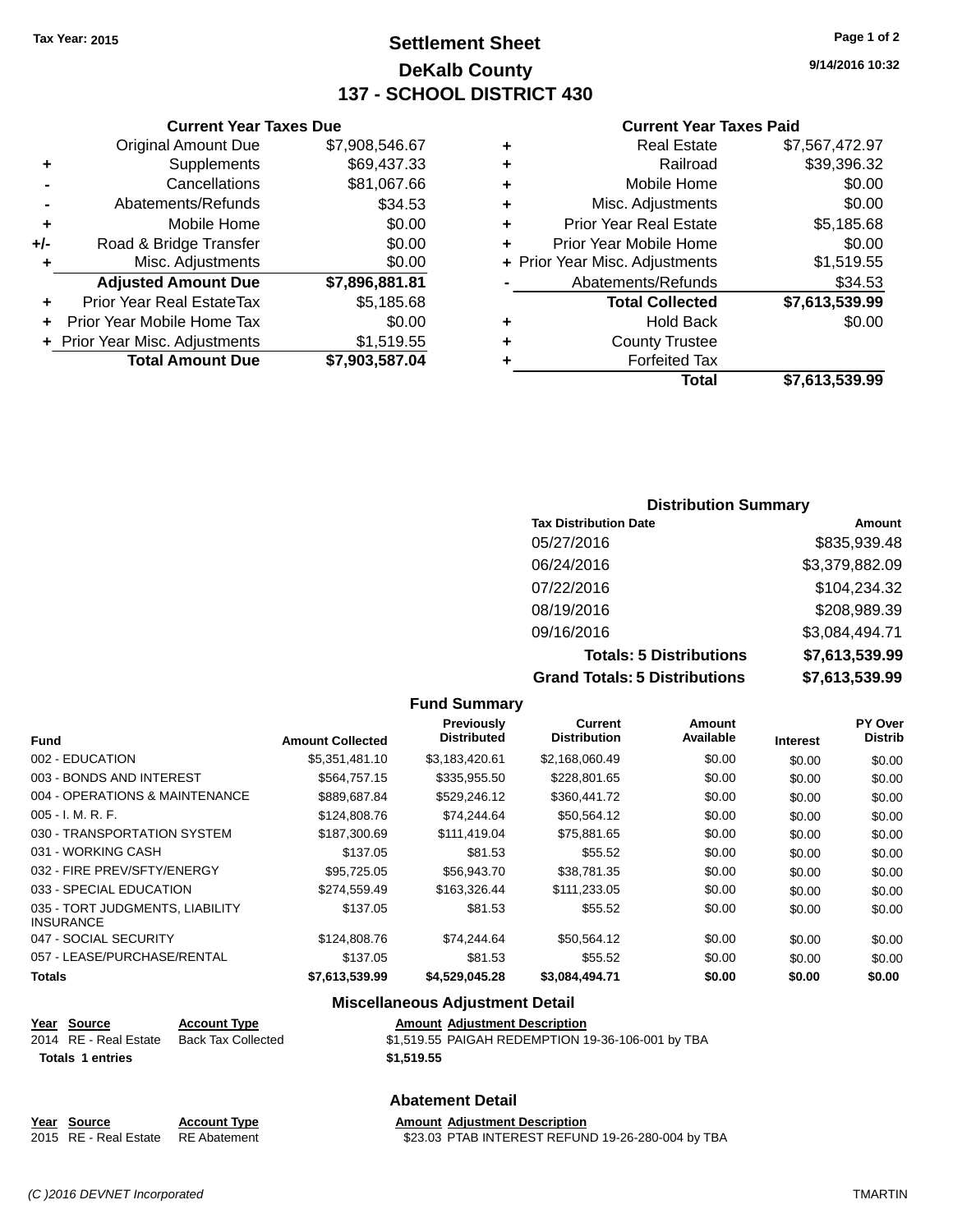# **Settlement Sheet Tax Year: 2015 Page 2 of 2 DeKalb County**

**9/14/2016 10:32**

## **Abatement Detail**

**Totals \$34.53 2 entries**

**Year Source Account Type Amount Adjustment Description**<br>
2015 RE - Real Estate RE Abatement **Amount Adjustment Description** \$11.50 PTAB INTEREST REFUND 19-25-153-001 by TBA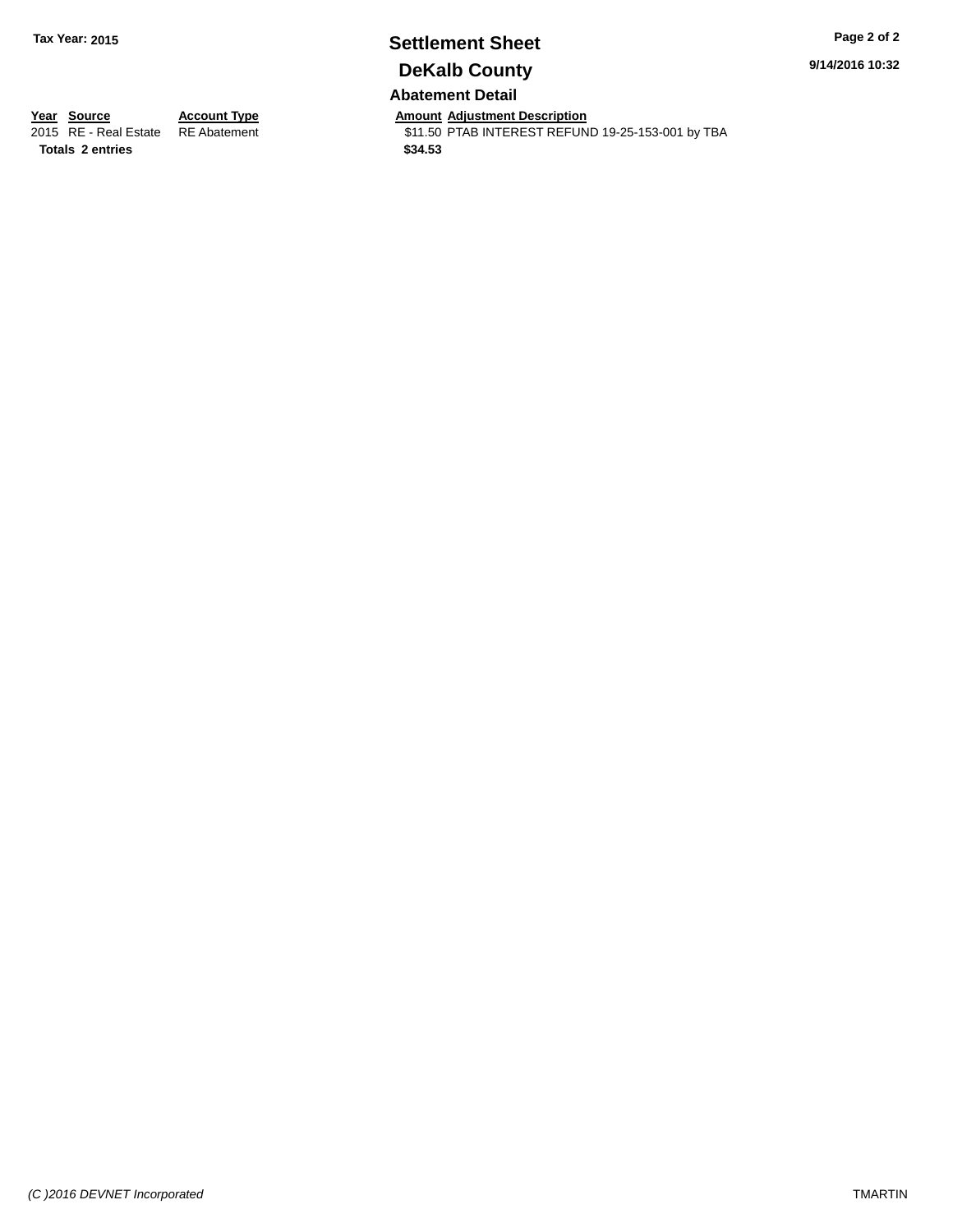## **Settlement Sheet Tax Year: 2015 Page 1 of 1 DeKalb County 139 - SCHOOL DISTRICT 432**

**9/14/2016 10:32**

#### **Current Year Taxes Paid**

|   | Total                          | \$2,465,645.25 |
|---|--------------------------------|----------------|
|   | <b>Forfeited Tax</b>           |                |
| ٠ | <b>County Trustee</b>          |                |
| ٠ | <b>Hold Back</b>               | \$0.00         |
|   | <b>Total Collected</b>         | \$2,465,645.25 |
|   | Abatements/Refunds             | \$0.00         |
|   | + Prior Year Misc. Adjustments | \$0.00         |
|   | Prior Year Mobile Home         | \$0.00         |
| ٠ | <b>Prior Year Real Estate</b>  | \$1,113.80     |
| ٠ | Misc. Adjustments              | \$1,109.83     |
| ٠ | Mobile Home                    | \$0.00         |
| ٠ | Railroad                       | \$40,550.20    |
| ٠ | <b>Real Estate</b>             | \$2,422,871.42 |
|   |                                |                |

#### **Current Year Taxes Due** Original Amount Due \$2,523,614.51 **+** Supplements \$11,013.35 **-** Cancellations \$14,231.06 **-** Abatements/Refunds \$0.00 **+** Mobile Home \$0.00 **+/-** Road & Bridge Transfer \$0.00 **+** Misc. Adjustments \$1,109.83 **Adjusted Amount Due \$2,521,506.63**

| <b>Prior Year Real EstateTax</b><br>÷. | \$1,113.80     |
|----------------------------------------|----------------|
| + Prior Year Mobile Home Tax           | \$0.00         |
| + Prior Year Misc. Adjustments         | \$0.00         |
| <b>Total Amount Due</b>                | \$2,522,620.43 |

#### **Distribution Summary**

| <b>Tax Distribution Date</b>         | Amount         |
|--------------------------------------|----------------|
| 05/27/2016                           | \$324,988.13   |
| 06/24/2016                           | \$1,092,399.43 |
| 07/22/2016                           | \$34,258.49    |
| 08/19/2016                           | \$59,598.58    |
| 09/16/2016                           | \$954,400.62   |
| <b>Totals: 5 Distributions</b>       | \$2,465,645.25 |
| <b>Grand Totals: 5 Distributions</b> | \$2,465,645.25 |

#### **Fund Summary Fund Interest Amount Collected Distributed PY Over Distrib Amount Available Current Distribution Previously** 002 - EDUCATION \$1,594,463.77 \$977,279.60 \$617,184.17 \$0.00 \$0.00 \$0.00 003 - BONDS AND INTEREST  $$305,828.77$  \$187,448.74 \$118,380.03 \$0.00 \$0.00 \$0.00 \$0.00 004 - OPERATIONS & MAINTENANCE \$149,479.75 \$91,619.21 \$57,860.54 \$0.00 \$0.00 \$0.00 005 - I. M. R. F. \$51,739.08 \$31,711.94 \$20,027.14 \$0.00 \$0.00 \$0.00 030 - TRANSPORTATION SYSTEM \$79,721.69 \$48,863.06 \$30,858.63 \$0.00 \$0.00 \$0.00 031 - WORKING CASH \$19,929.81 \$12,215.39 \$7,714.42 \$0.00 \$0.00 \$0.00 032 - FIRE PREV/SFTY/ENERGY \$19,929.81 \$12,215.39 \$7,714.42 \$0.00 \$0.00 \$0.00 033 - SPECIAL EDUCATION \$15,945.33 \$9,773.22 \$6,172.11 \$0.00 \$0.00 \$0.00 \$0.00 035 - TORT JUDGEMENTS/LIABILITY INS \$174,185.50 \$106,761.87 \$67,423.63 \$0.00 \$0.00 \$0.00 047 - SOCIAL SECURITY \$34,491.93 \$21,140.82 \$13,351.11 \$0.00 \$0.00 \$0.00 057 - LEASE/PURCHASE/RENTAL \$19,929.81 \$12,215.39 \$7,714.42 \$0.00 \$0.00 \$0.00 \$0.00 **Totals \$2,465,645.25 \$1,511,244.63 \$954,400.62 \$0.00 \$0.00 \$0.00**

#### **Miscellaneous Adjustment Detail**

## **Year Source Account Type Amount Adjustment Description**

2015 RE - Real Estate Back Tax Collected \$1,109.83 PASSERO REDEMPTION 18-28-427-003 by TBA **Totals \$1,109.83 1 entries**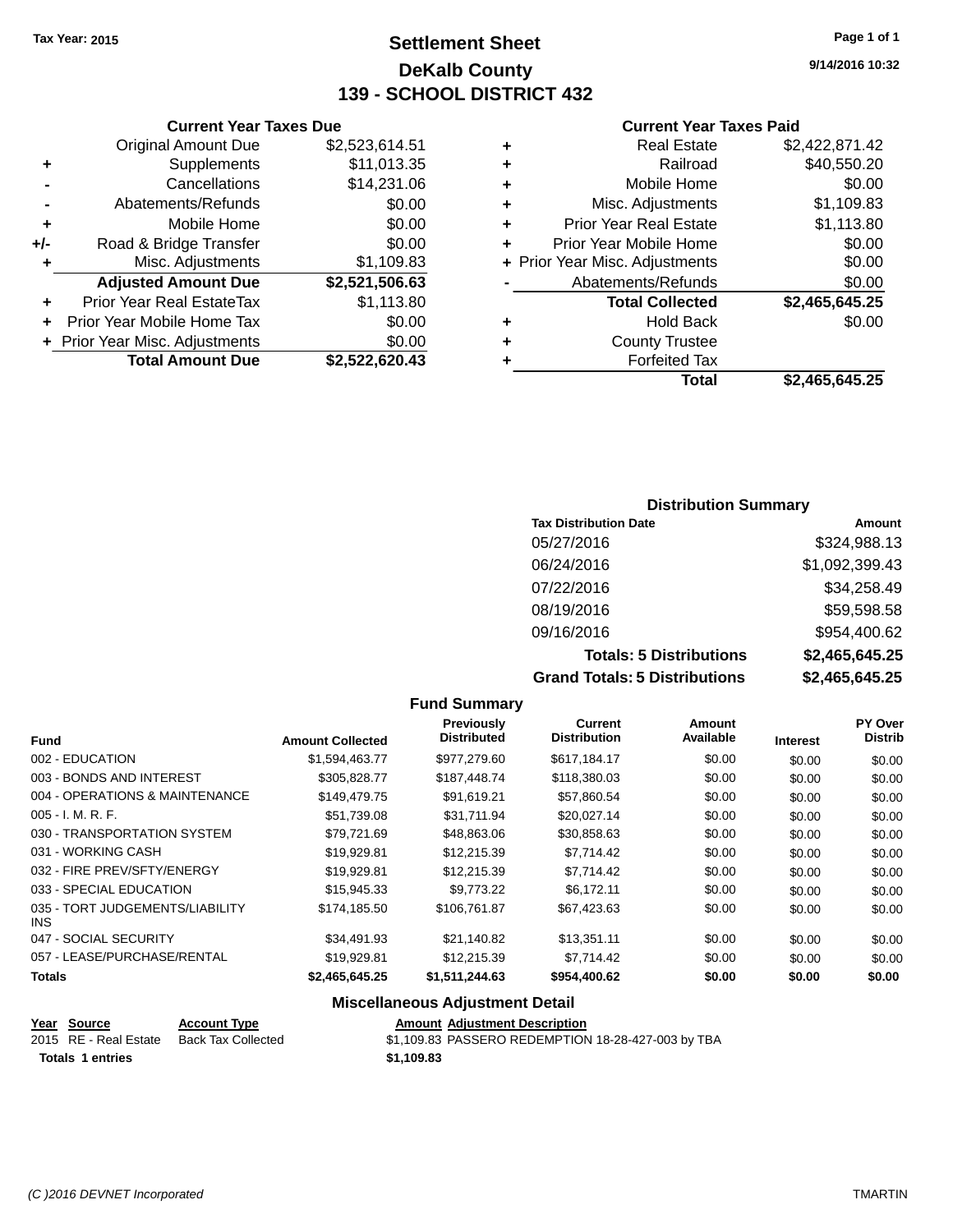## **Settlement Sheet Tax Year: 2015 Page 1 of 1 DeKalb County 141 - CC 509 ELGIN**

**9/14/2016 10:32**

**Current Year Taxes Paid**

|   | <b>Real Estate</b>             | \$1,611.84 |
|---|--------------------------------|------------|
| ٠ | Railroad                       | \$0.00     |
| ٠ | Mobile Home                    | \$0.00     |
| ٠ | Misc. Adjustments              | \$0.00     |
| ٠ | <b>Prior Year Real Estate</b>  | \$0.00     |
| ÷ | Prior Year Mobile Home         | \$0.00     |
|   | + Prior Year Misc. Adjustments | \$0.00     |
|   | Abatements/Refunds             | \$0.00     |
|   | <b>Total Collected</b>         | \$1,611.84 |
| ٠ | <b>Hold Back</b>               | \$0.00     |
|   | <b>County Trustee</b>          |            |
|   | <b>Forfeited Tax</b>           |            |
|   | Total                          | \$1,611.84 |
|   |                                |            |

|     | <b>Current Year Taxes Due</b>    |            |
|-----|----------------------------------|------------|
|     | <b>Original Amount Due</b>       | \$1,668.95 |
| ٠   | Supplements                      | \$0.00     |
|     | Cancellations                    | \$0.00     |
|     | Abatements/Refunds               | \$0.00     |
| ٠   | Mobile Home                      | \$0.00     |
| +/- | Road & Bridge Transfer           | \$0.00     |
| ٠   | Misc. Adjustments                | \$0.00     |
|     | <b>Adjusted Amount Due</b>       | \$1,668.95 |
|     | <b>Prior Year Real EstateTax</b> | \$0.00     |
| ٠   | Prior Year Mobile Home Tax       | \$0.00     |
|     | + Prior Year Misc. Adjustments   | \$0.00     |
|     | <b>Total Amount Due</b>          | \$1,668.95 |

| Amount     |
|------------|
| \$1,611.84 |
| \$1,611.84 |
| \$1,611.84 |
|            |

#### **Fund Summary**

| <b>Fund</b>                                  | <b>Amount Collected</b> | <b>Previously</b><br><b>Distributed</b> | Current<br><b>Distribution</b> | Amount<br>Available | <b>Interest</b> | <b>PY Over</b><br><b>Distrib</b> |
|----------------------------------------------|-------------------------|-----------------------------------------|--------------------------------|---------------------|-----------------|----------------------------------|
| 003 - BONDS AND INTEREST                     | \$1,203.94              | \$0.00                                  | \$1,203.94                     | \$0.00              | \$0.00          | \$0.00                           |
| 027 - AUDIT                                  | \$11.63                 | \$0.00                                  | \$11.63                        | \$0.00              | \$0.00          | \$0.00                           |
| 035 - TORT JUDGEMENTS/LIABILITY<br>INS.      | \$155.81                | \$0.00                                  | \$155.81                       | \$0.00              | \$0.00          | \$0.00                           |
| 047 - SOCIAL SECURITY                        | \$71.89                 | \$0.00                                  | \$71.89                        | \$0.00              | \$0.00          | \$0.00                           |
| 109 - PRIOR YEAR ADJUSTMENT                  | $$-4.139.27$            | \$0.00                                  | $$-4.139.27$                   | \$0.00              | \$0.00          | \$0.00                           |
| 136 - OPERATIONS & MAINTENANCE<br>(colleges) | \$898.34                | \$0.00                                  | \$898.34                       | \$0.00              | \$0.00          | \$0.00                           |
| 159 - EDUCATIONAL PURPOSES<br>(colleges)     | \$3.409.50              | \$0.00                                  | \$3,409.50                     | \$0.00              | \$0.00          | \$0.00                           |
| <b>Totals</b>                                | \$1,611.84              | \$0.00                                  | \$1,611.84                     | \$0.00              | \$0.00          | \$0.00                           |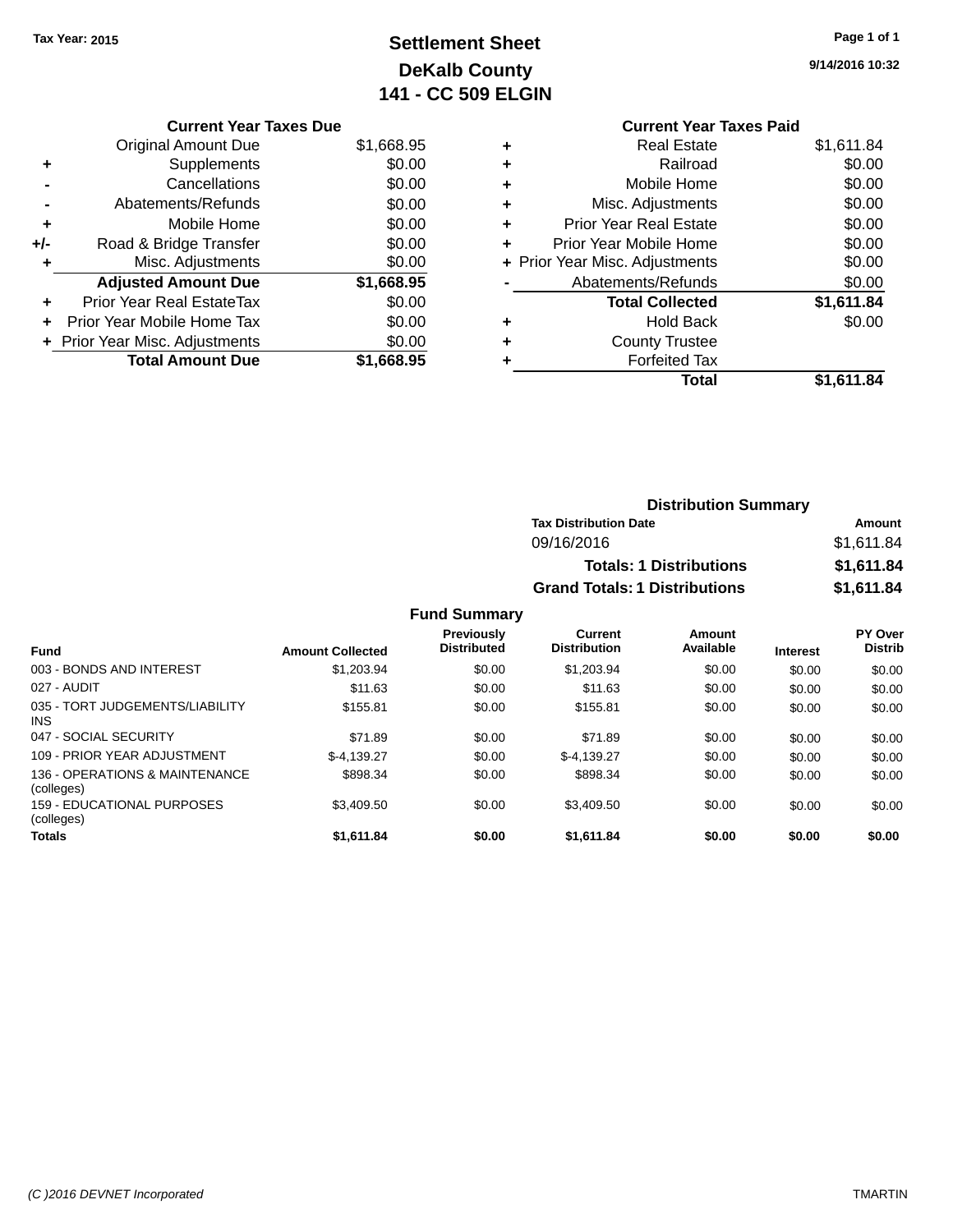## **Settlement Sheet Tax Year: 2015 Page 1 of 1 DeKalb County 142 - CC 511 ROCK VALLEY**

**9/14/2016 10:32**

|     | <b>Current Year Taxes Due</b>  |            |
|-----|--------------------------------|------------|
|     | <b>Original Amount Due</b>     | \$1,115.62 |
| ٠   | Supplements                    | \$0.00     |
|     | Cancellations                  | \$0.00     |
|     | Abatements/Refunds             | \$0.00     |
| ٠   | Mobile Home                    | \$0.00     |
| +/- | Road & Bridge Transfer         | \$0.00     |
| ٠   | Misc. Adjustments              | \$0.00     |
|     | <b>Adjusted Amount Due</b>     | \$1,115.62 |
| ٠   | Prior Year Real EstateTax      | \$0.00     |
|     | Prior Year Mobile Home Tax     | \$0.00     |
|     | + Prior Year Misc. Adjustments | \$0.00     |
|     | <b>Total Amount Due</b>        | \$1,115.62 |
|     |                                |            |

| ٠ | <b>Real Estate</b>             | \$865.80 |
|---|--------------------------------|----------|
| ٠ | Railroad                       | \$0.00   |
| ٠ | Mobile Home                    | \$0.00   |
| ٠ | Misc. Adjustments              | \$0.00   |
| ٠ | <b>Prior Year Real Estate</b>  | \$0.00   |
| ٠ | Prior Year Mobile Home         | \$0.00   |
|   | + Prior Year Misc. Adjustments | \$0.00   |
|   | Abatements/Refunds             | \$0.00   |
|   | <b>Total Collected</b>         | \$865.80 |
| ٠ | Hold Back                      | \$0.00   |
|   | <b>County Trustee</b>          |          |
| ٠ | <b>Forfeited Tax</b>           |          |
|   | Total                          | \$865.80 |
|   |                                |          |

|                     | <b>Distribution Summary</b>          |          |  |
|---------------------|--------------------------------------|----------|--|
|                     | <b>Tax Distribution Date</b>         | Amount   |  |
|                     | 05/27/2016                           | \$265.63 |  |
|                     | 06/24/2016                           | \$403.33 |  |
|                     | 09/16/2016                           | \$196.84 |  |
|                     | <b>Totals: 3 Distributions</b>       | \$865.80 |  |
|                     | <b>Grand Totals: 3 Distributions</b> | \$865,80 |  |
| <b>Fund Summary</b> |                                      |          |  |

| <b>Fund</b>                                   | <b>Amount Collected</b> | <b>Previously</b><br><b>Distributed</b> | Current<br><b>Distribution</b> | Amount<br>Available | <b>Interest</b> | PY Over<br><b>Distrib</b> |
|-----------------------------------------------|-------------------------|-----------------------------------------|--------------------------------|---------------------|-----------------|---------------------------|
| 003 - BONDS AND INTEREST                      | \$259.97                | \$200.86                                | \$59.11                        | \$0.00              | \$0.00          | \$0.00                    |
| 027 - AUDIT                                   | \$1.64                  | \$1.27                                  | \$0.37                         | \$0.00              | \$0.00          | \$0.00                    |
| 035 - TORT JUDGEMENTS/LIABILITY<br><b>INS</b> | \$107.95                | \$83.41                                 | \$24.54                        | \$0.00              | \$0.00          | \$0.00                    |
| 047 - SOCIAL SECURITY                         | \$19.44                 | \$15.02                                 | \$4.42                         | \$0.00              | \$0.00          | \$0.00                    |
| 136 - OPERATIONS & MAINTENANCE<br>(colleges)  | \$70.64                 | \$54.58                                 | \$16.06                        | \$0.00              | \$0.00          | \$0.00                    |
| 141 - HLTH, SFTY/HANDICAP<br>ACCESS/ENERGY    | \$0.00                  | \$0.00                                  | \$0.00                         | \$0.00              | \$0.00          | \$0.00                    |
| 159 - EDUCATIONAL PURPOSES<br>(colleges)      | \$406.16                | \$313.82                                | \$92.34                        | \$0.00              | \$0.00          | \$0.00                    |
| <b>Totals</b>                                 | \$865.80                | \$668.96                                | \$196.84                       | \$0.00              | \$0.00          | \$0.00                    |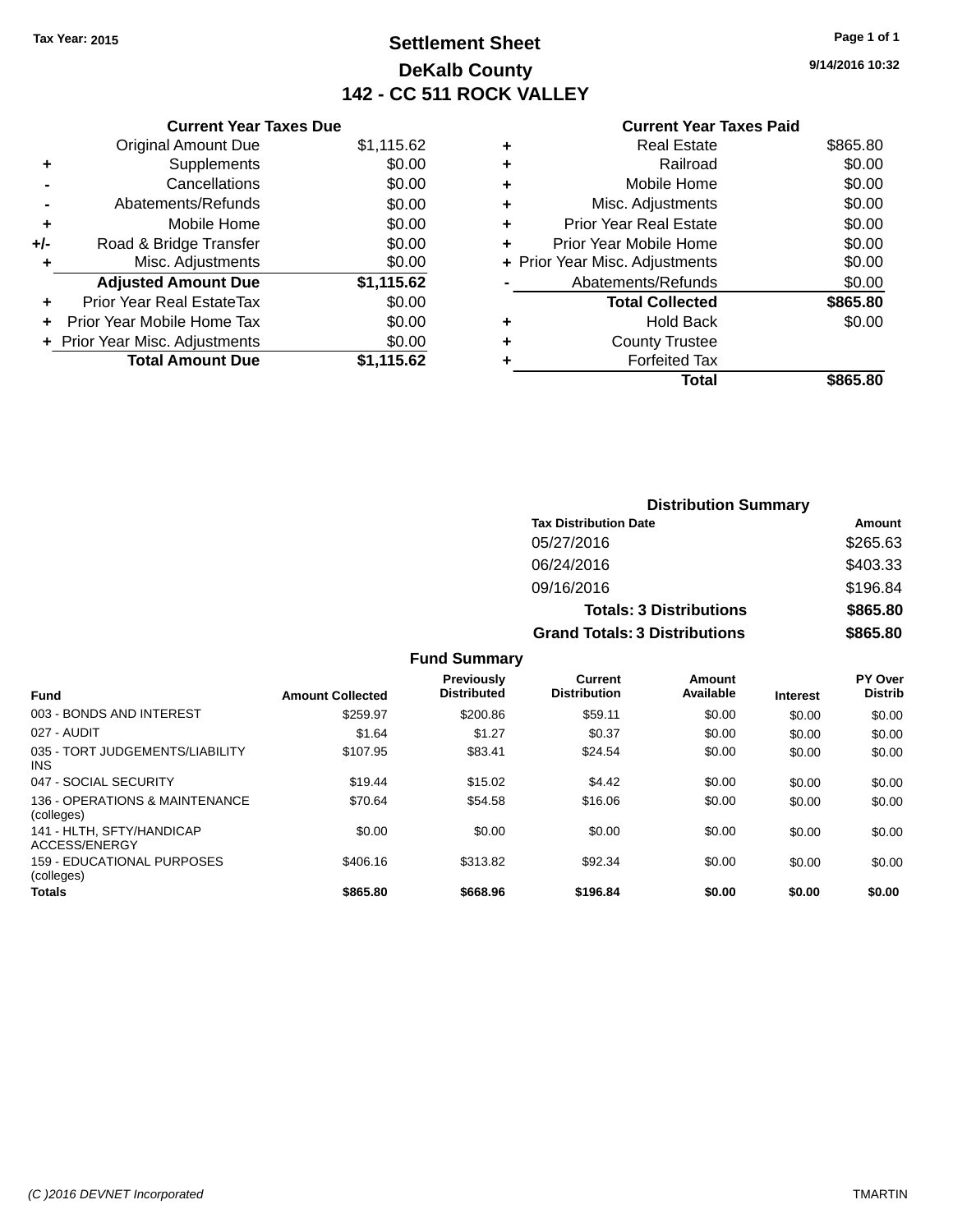## **Settlement Sheet Tax Year: 2015 Page 1 of 1 DeKalb County 143 - CC 513 ILLINOIS VALLEY**

**9/14/2016 10:32**

|     | <b>Current Year Taxes Due</b>  |            |  |
|-----|--------------------------------|------------|--|
|     | <b>Original Amount Due</b>     | \$7,227.73 |  |
| ٠   | Supplements                    | \$0.00     |  |
|     | Cancellations                  | \$0.00     |  |
|     | Abatements/Refunds             | \$0.00     |  |
| ٠   | Mobile Home                    | \$0.00     |  |
| +/- | Road & Bridge Transfer         | \$0.00     |  |
|     | Misc. Adjustments              | \$0.00     |  |
|     | <b>Adjusted Amount Due</b>     | \$7,227.73 |  |
|     | Prior Year Real EstateTax      | \$0.00     |  |
|     | Prior Year Mobile Home Tax     | \$0.00     |  |
|     | + Prior Year Misc. Adjustments | \$0.00     |  |
|     | <b>Total Amount Due</b>        | \$7.227.73 |  |
|     |                                |            |  |

| ٠ | <b>Real Estate</b>             | \$6,422.03 |
|---|--------------------------------|------------|
| ٠ | Railroad                       | \$541.94   |
| ٠ | Mobile Home                    | \$0.00     |
| ٠ | Misc. Adjustments              | \$0.00     |
| ٠ | <b>Prior Year Real Estate</b>  | \$0.00     |
| ÷ | Prior Year Mobile Home         | \$0.00     |
|   | + Prior Year Misc. Adjustments | \$0.00     |
|   | Abatements/Refunds             | \$0.00     |
|   | <b>Total Collected</b>         | \$6,963.97 |
| ٠ | <b>Hold Back</b>               | \$0.00     |
| ٠ | <b>County Trustee</b>          |            |
| ٠ | <b>Forfeited Tax</b>           |            |
|   | Total                          | \$6,963.97 |
|   |                                |            |

| <b>Distribution Summary</b>          |            |
|--------------------------------------|------------|
| <b>Tax Distribution Date</b>         | Amount     |
| 05/27/2016                           | \$1,101.37 |
| 06/24/2016                           | \$2,927.16 |
| 08/19/2016                           | \$258.79   |
| 09/16/2016                           | \$2,676.65 |
| <b>Totals: 4 Distributions</b>       | \$6,963.97 |
| <b>Grand Totals: 4 Distributions</b> | \$6,963.97 |

|                                                     |                         | <b>Fund Summary</b>                     |                                       |                     |                 |                                  |
|-----------------------------------------------------|-------------------------|-----------------------------------------|---------------------------------------|---------------------|-----------------|----------------------------------|
| <b>Fund</b>                                         | <b>Amount Collected</b> | <b>Previously</b><br><b>Distributed</b> | <b>Current</b><br><b>Distribution</b> | Amount<br>Available | <b>Interest</b> | <b>PY Over</b><br><b>Distrib</b> |
| 003 - BONDS AND INTEREST                            | \$167.39                | \$103.05                                | \$64.34                               | \$0.00              | \$0.00          | \$0.00                           |
| 027 - AUDIT                                         | \$22.20                 | \$13.67                                 | \$8.53                                | \$0.00              | \$0.00          | \$0.00                           |
| 035 - TORT JUDGMENTS, LIABILITY<br><b>INSURANCE</b> | \$194.35                | \$119.65                                | \$74.70                               | \$0.00              | \$0.00          | \$0.00                           |
| 047 - SOCIAL SECURITY                               | \$169.73                | \$104.49                                | \$65.24                               | \$0.00              | \$0.00          | \$0.00                           |
| 136 - OPERATIONS & MAINTENANCE<br>(colleges)        | \$740.43                | \$455.84                                | \$284.59                              | \$0.00              | \$0.00          | \$0.00                           |
| 141 - HLTH, SFTY/HANDICAP<br>ACCESS/ENERGY          | \$925.53                | \$569.80                                | \$355.73                              | \$0.00              | \$0.00          | \$0.00                           |
| 149 - STATEWIDE AVERAGE<br><b>ADDITIONAL TAX</b>    | \$2,337.93              | \$1,439.33                              | \$898.60                              | \$0.00              | \$0.00          | \$0.00                           |
| 159 - EDUCATIONAL PURPOSES<br>(colleges)            | \$2,406.41              | \$1,481.49                              | \$924.92                              | \$0.00              | \$0.00          | \$0.00                           |
| Totals                                              | \$6,963.97              | \$4,287.32                              | \$2.676.65                            | \$0.00              | \$0.00          | \$0.00                           |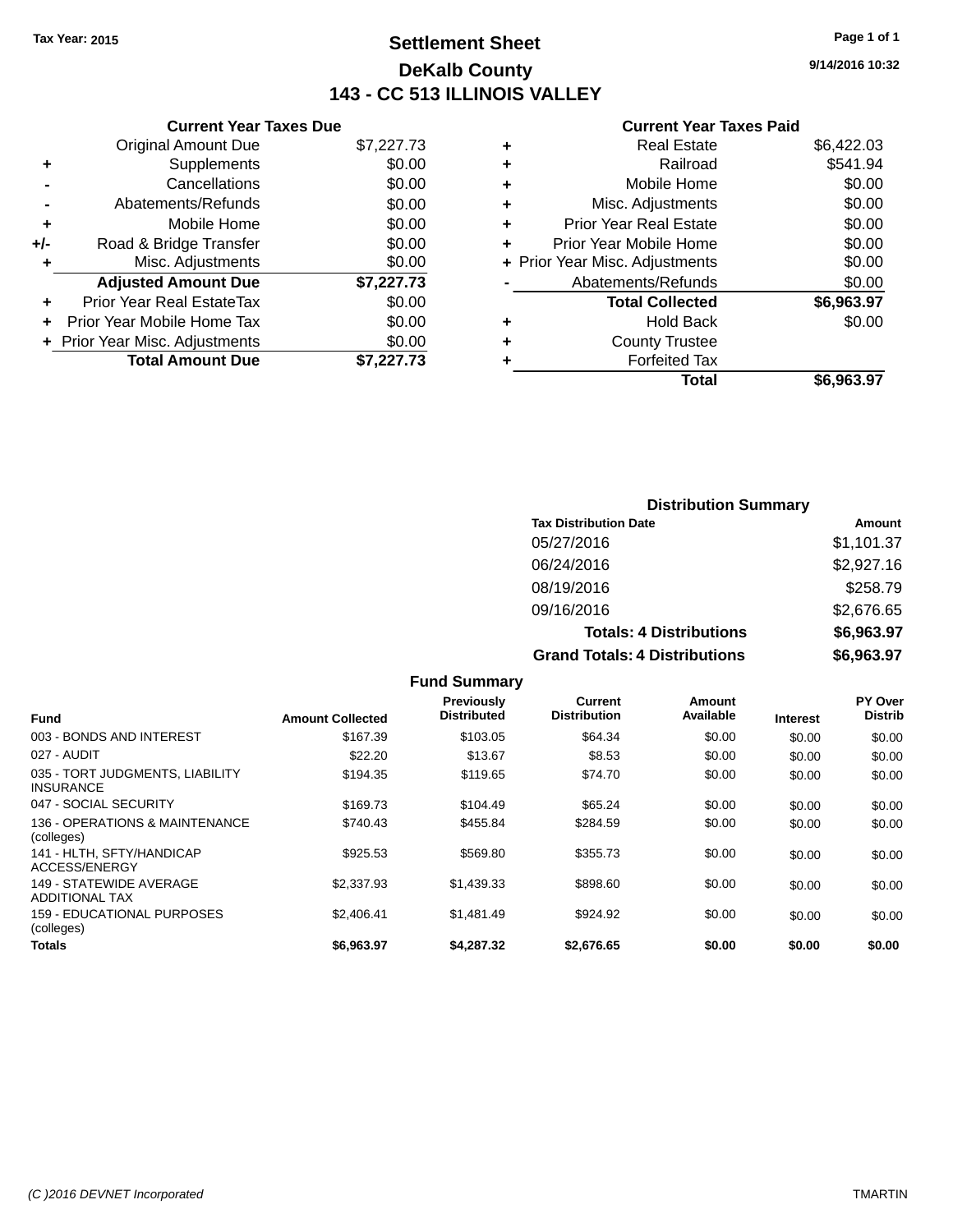## **Settlement Sheet Tax Year: 2015 Page 1 of 2 DeKalb County 144 - CC 516 WAUBONSEE**

**9/14/2016 10:32**

#### **Current Year Taxes Paid**

|     | <b>Original Amount Due</b>     | \$1,711,060.30 |
|-----|--------------------------------|----------------|
| ٠   | Supplements                    | \$12,640.52    |
|     | Cancellations                  | \$15,098.43    |
|     | Abatements/Refunds             | \$3.57         |
| ٠   | Mobile Home                    | \$0.00         |
| +/- | Road & Bridge Transfer         | \$0.00         |
| ٠   | Misc. Adjustments              | \$178.25       |
|     | <b>Adjusted Amount Due</b>     | \$1,708,777.07 |
| ٠   | Prior Year Real EstateTax      | \$861.38       |
| ٠   | Prior Year Mobile Home Tax     | \$0.00         |
|     | + Prior Year Misc. Adjustments | \$252.31       |
|     | <b>Total Amount Due</b>        | \$1,709,890.76 |
|     |                                |                |

**Current Year Taxes Due**

|   | <b>Real Estate</b>             | \$1,629,465.41 |
|---|--------------------------------|----------------|
| ٠ | Railroad                       | \$18,393.44    |
| ÷ | Mobile Home                    | \$0.00         |
| ٠ | Misc. Adjustments              | \$178.25       |
| ٠ | <b>Prior Year Real Estate</b>  | \$861.38       |
| ٠ | Prior Year Mobile Home         | \$0.00         |
|   | + Prior Year Misc. Adjustments | \$252.31       |
|   | Abatements/Refunds             | \$3.57         |
|   | <b>Total Collected</b>         | \$1,649,147.22 |
| ٠ | Hold Back                      | \$0.00         |
| ٠ | <b>County Trustee</b>          |                |
| ٠ | <b>Forfeited Tax</b>           |                |
|   | <b>Total</b>                   | \$1,649,147.22 |

#### **Distribution Summary Tax Distribution Date Amount** 05/27/2016 \$187,819.87 06/24/2016 \$740,352.24 07/22/2016 \$18,731.29 08/19/2016 \$41,049.05 09/16/2016 \$661,194.77 **Totals: 5 Distributions \$1,649,147.22 Grand Totals: 5 Distributions \$1,649,147.22**

| <b>Fund Summary</b>                             |                         |                                         |                                |                     |                 |                           |
|-------------------------------------------------|-------------------------|-----------------------------------------|--------------------------------|---------------------|-----------------|---------------------------|
| Fund                                            | <b>Amount Collected</b> | <b>Previously</b><br><b>Distributed</b> | Current<br><b>Distribution</b> | Amount<br>Available | <b>Interest</b> | PY Over<br><b>Distrib</b> |
| 003 - BONDS AND INTEREST                        | \$254,608.53            | \$152,527.99                            | \$102,080.54                   | \$0.00              | \$0.00          | \$0.00                    |
| 027 - AUDIT                                     | \$2,660.07              | \$1,593.57                              | \$1,066.50                     | \$0.00              | \$0.00          | \$0.00                    |
| 035 - TORT JUDGEMENTS/LIABILITY<br>INS          | \$37.557.68             | \$22,499.63                             | \$15,058.05                    | \$0.00              | \$0.00          | \$0.00                    |
| 136 - OPERATIONS & MAINTENANCE<br>(colleges)    | \$213.130.85            | \$127.680.02                            | \$85.450.83                    | \$0.00              | \$0.00          | \$0.00                    |
| <b>159 - EDUCATIONAL PURPOSES</b><br>(colleges) | \$1.141.190.09          | \$683.651.24                            | \$457.538.85                   | \$0.00              | \$0.00          | \$0.00                    |
| Totals                                          | \$1,649,147.22          | \$987.952.45                            | \$661,194.77                   | \$0.00              | \$0.00          | \$0.00                    |

#### **Miscellaneous Adjustment Detail**

| Year Source             | <b>Account Type</b>                      |          | <b>Amount Adjustment Description</b>                    |
|-------------------------|------------------------------------------|----------|---------------------------------------------------------|
|                         | 2015 RE - Real Estate Back Tax Collected |          | \$105.65 PASSERO REDEMPTION 18-28-427-003 by TBA        |
|                         | 2014 RE - Real Estate Back Tax Collected |          | \$160.43 PAIGAH REDEMPTION 19-36-106-001 by TBA         |
| 2014 RE - Real Estate   | Back Tax Collected                       |          | \$8.23 NIELSEN REDEMPTION 15-16-151-019 by TBA          |
| 2014 RE - Real Estate   | Back Tax Collected                       |          | \$74.31 STILES REDEMPTION 15-15-228-034 by TBA          |
|                         | 2014 RE - Real Estate Back Tax Collected |          | \$9.34 STILES REDEMPTION 15-15-228-005 by TBA           |
| 2015 RE - Real Estate   | Back Tax Collected                       |          | \$18.81 OBERHELMAN REDEMPTION 09-25-478-001 by TBA      |
| 2015 RE - Real Estate   | Paymt In Lieu of Tax                     |          | \$53.79 HOUSING AUTHORITY SUNSET VIEW APARTMENTS by TBA |
| <b>Totals 7 entries</b> |                                          | \$430.56 |                                                         |

#### **Abatement Detail**

| Year Source                        | <b>Account Type</b> | <b>Amount Adjustment Description</b>             |
|------------------------------------|---------------------|--------------------------------------------------|
| 2015 RE - Real Estate RE Abatement |                     | \$2.38 PTAB INTEREST REFUND 19-26-280-004 by TBA |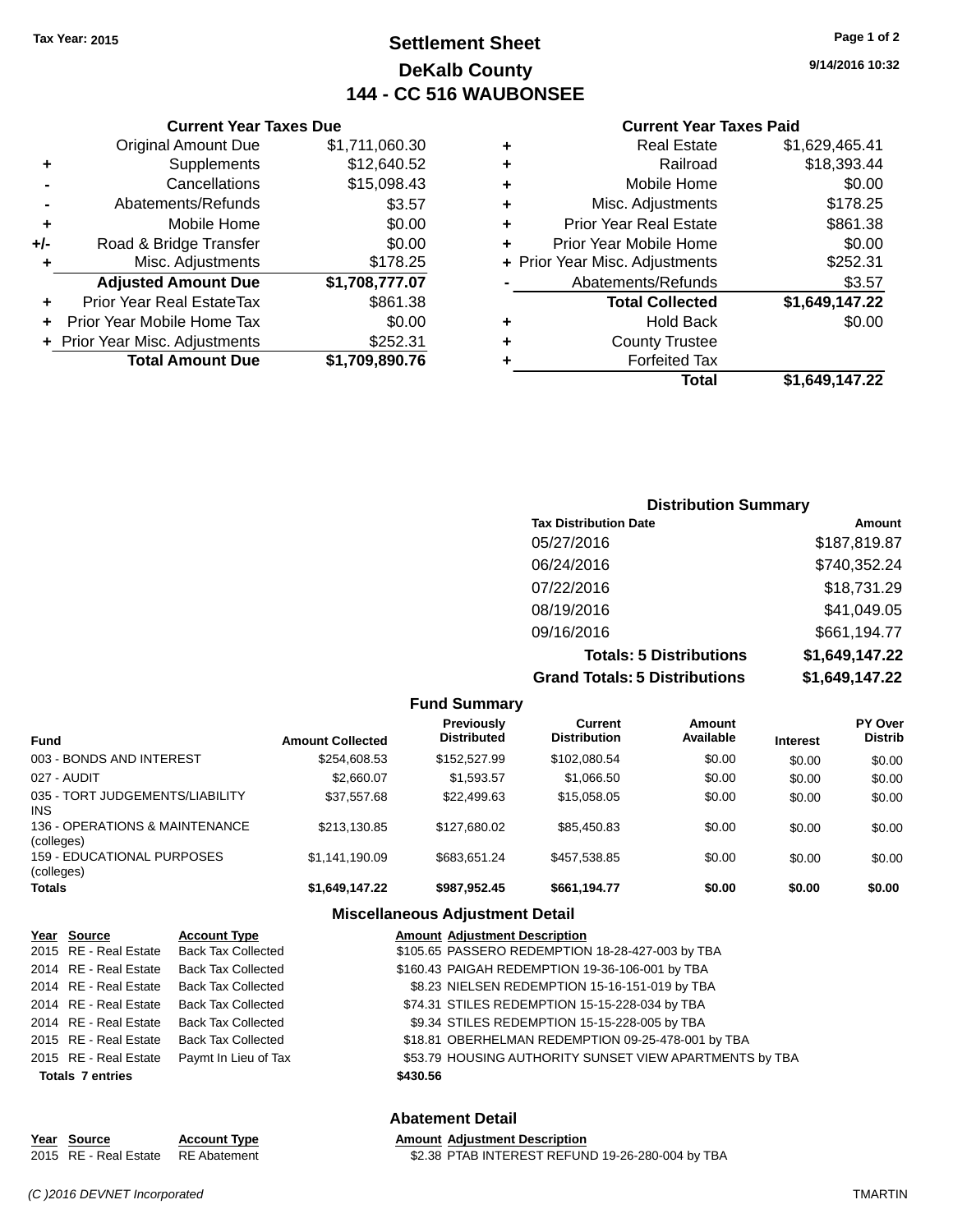## **Settlement Sheet Tax Year: 2015 Page 2 of 2 DeKalb County Abatement Detail**

**9/14/2016 10:32**

**Totals \$3.57 2 entries**

**Year Source Account Type Anneurs Amount Adjustment Description**<br>2015 RE - Real Estate RE Abatement **Alternative State State** State State State State \$1.19 PTAB INTEREST REFUND 19-25-153-001 by TBA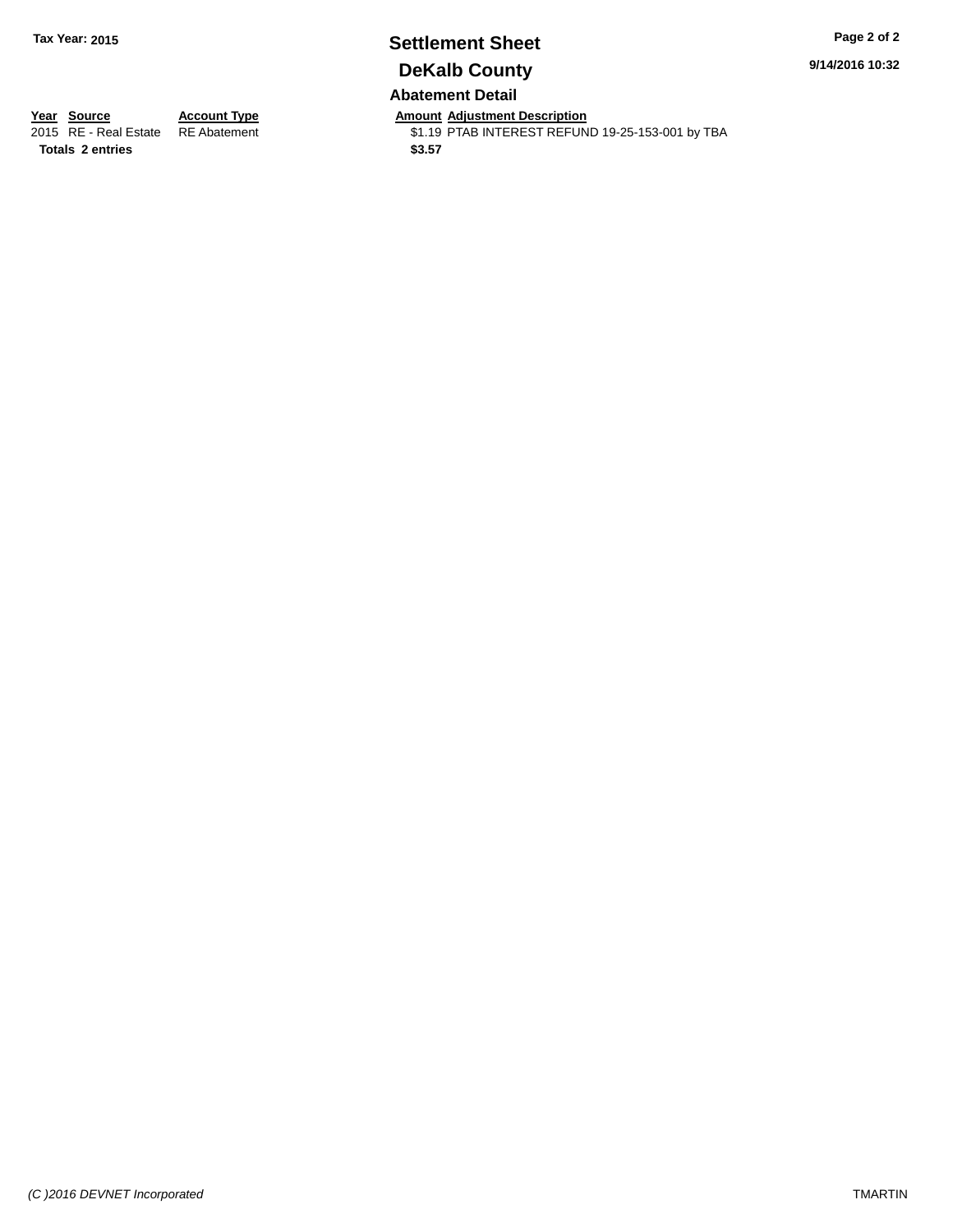## **Settlement Sheet Tax Year: 2015 Page 1 of 2 DeKalb County 145 - CC 523 KISHWAUKEE**

## **9/14/2016 10:32**

| <b>Current Year Taxes Paid</b> |  |  |  |
|--------------------------------|--|--|--|
|--------------------------------|--|--|--|

|   | Total                          | \$9.706.090.77 |
|---|--------------------------------|----------------|
| ٠ | <b>Forfeited Tax</b>           |                |
| ٠ | <b>County Trustee</b>          |                |
| ٠ | <b>Hold Back</b>               | \$0.00         |
|   | <b>Total Collected</b>         | \$9,706,090.77 |
|   | Abatements/Refunds             | \$15.27        |
|   | + Prior Year Misc. Adjustments | \$598.57       |
| ÷ | Prior Year Mobile Home         | \$0.00         |
| ÷ | <b>Prior Year Real Estate</b>  | (\$4,439.75)   |
| ٠ | Misc. Adjustments              | \$1,983.91     |
| ÷ | Mobile Home                    | \$0.00         |
| ٠ | Railroad                       | \$81,350.58    |
| ٠ | Real Estate                    | \$9,626,612.73 |
|   |                                |                |

| <b>Current Year Taxes Due</b>        |                 |  |  |  |  |  |
|--------------------------------------|-----------------|--|--|--|--|--|
| <b>Original Amount Due</b>           | \$10,098,528.22 |  |  |  |  |  |
| \$82,530.56<br>Supplements<br>٠      |                 |  |  |  |  |  |
| Cancellations                        | \$124,530.26    |  |  |  |  |  |
| \$15.27<br>Abatements/Refunds        |                 |  |  |  |  |  |
| Mobile Home                          | \$0.00          |  |  |  |  |  |
| Road & Bridge Transfer               | \$0.00          |  |  |  |  |  |
| Misc. Adjustments<br>\$1,983.91<br>٠ |                 |  |  |  |  |  |
| <b>Adjusted Amount Due</b>           | \$10,058,497.16 |  |  |  |  |  |
| Prior Year Real EstateTax            | (\$4,439.75)    |  |  |  |  |  |
| Prior Year Mobile Home Tax           | \$0.00          |  |  |  |  |  |
| + Prior Year Misc. Adjustments       | \$598.57        |  |  |  |  |  |
| <b>Total Amount Due</b>              | \$10,054,655.98 |  |  |  |  |  |
|                                      |                 |  |  |  |  |  |

## **Distribution Summary**

| <b>Tax Distribution Date</b>         | Amount         |
|--------------------------------------|----------------|
| 05/27/2016                           | \$1,082,287.49 |
| 06/24/2016                           | \$4,214,262.38 |
| 07/22/2016                           | \$93,937.27    |
| 08/19/2016                           | \$209,769.67   |
| 09/16/2016                           | \$4,105,833.96 |
| <b>Totals: 5 Distributions</b>       | \$9,706,090.77 |
| <b>Grand Totals: 5 Distributions</b> | \$9,706,090.77 |

| <b>Fund Summary</b>                          |                         |                                  |                                |                     |                 |                           |
|----------------------------------------------|-------------------------|----------------------------------|--------------------------------|---------------------|-----------------|---------------------------|
| <b>Fund</b>                                  | <b>Amount Collected</b> | Previously<br><b>Distributed</b> | Current<br><b>Distribution</b> | Amount<br>Available | <b>Interest</b> | PY Over<br><b>Distrib</b> |
| 003 - BONDS AND INTEREST                     | \$3,090,176.71          | \$1,782,981.83                   | \$1,307,194.88                 | \$0.00              | \$0.00          | \$0.00                    |
| 027 - AUDIT                                  | \$69,602.36             | \$40.159.43                      | \$29,442.93                    | \$0.00              | \$0.00          | \$0.00                    |
| 035 - TORT JUDGEMENTS/LIABILITY<br>INS.      | \$908,480,40            | \$524.178.44                     | \$384.301.96                   | \$0.00              | \$0.00          | \$0.00                    |
| 047 - SOCIAL SECURITY                        | \$176,932.31            | \$102,087.06                     | \$74,845.25                    | \$0.00              | \$0.00          | \$0.00                    |
| 109 - PRIOR YEAR ADJUSTMENT                  | \$16,150.93             | \$9,318.82                       | \$6,832.11                     | \$0.00              | \$0.00          | \$0.00                    |
| 136 - OPERATIONS & MAINTENANCE<br>(colleges) | \$1,041,143.21          | \$600,722.72                     | \$440,420.49                   | \$0.00              | \$0.00          | \$0.00                    |
| 141 - HLTH/SFTY/HANDICAP<br>ACCESS/ENERGY    | \$575.347.95            | \$331.966.43                     | \$243.381.52                   | \$0.00              | \$0.00          | \$0.00                    |
| 159 - EDUCATIONAL PURPOSES<br>(colleges)     | \$3,828,256.90          | \$2,208,842.08                   | \$1,619,414.82                 | \$0.00              | \$0.00          | \$0.00                    |
| <b>Totals</b>                                | \$9,706,090.77          | \$5,600,256.81                   | \$4,105,833.96                 | \$0.00              | \$0.00          | \$0.00                    |

## **Miscellaneous Adjustment Detail**

| Year Source           | <b>Account Type</b>       | <b>Amount Adjustment Description</b>                         |
|-----------------------|---------------------------|--------------------------------------------------------------|
| 2015 RE - Real Estate | <b>Back Tax Collected</b> | \$9.53 WAY REDEMPTION 06-29-451-009 by TBA                   |
| 2014 RE - Real Estate | Back Tax Collected        | \$186.83 VISTA SECURITIES REDEMPTION 01-23-428-010 by TBA    |
| 2014 RE - Real Estate | <b>Back Tax Collected</b> | \$202.93 PROTANO REDEMPTION 06-07-451-003 by TBA             |
| 2014 RE - Real Estate | <b>Back Tax Collected</b> | \$179.93 IGNELZI REDEMPTION 08-23-156-014 by TBA             |
| 2014 RE - Real Estate | Back Tax Collected        | \$8.04 RIVERBEND DEVELOPMENT REDEMPTION 02-24-452-011 by TBA |
| 2014 RE - Real Estate | <b>Back Tax Collected</b> | \$20.84 SIDDIQUI REDEMPTION 08-15-329-012 by TBA             |
| 2015 RE - Real Estate | <b>Back Tax Collected</b> | \$3.71 WAY REDEMPTION 06-29-451-024 by TBA                   |
| 2015 RE - Real Estate | <b>Back Tax Collected</b> | \$12.29 OBERHELMAN REDEMPTION 09-25-451-001 by TBA           |
| 2015 RE - Real Estate | Back Tax Collected        | \$116.82 MCCORD REDEMPTION 14-15-351-002 by TBA              |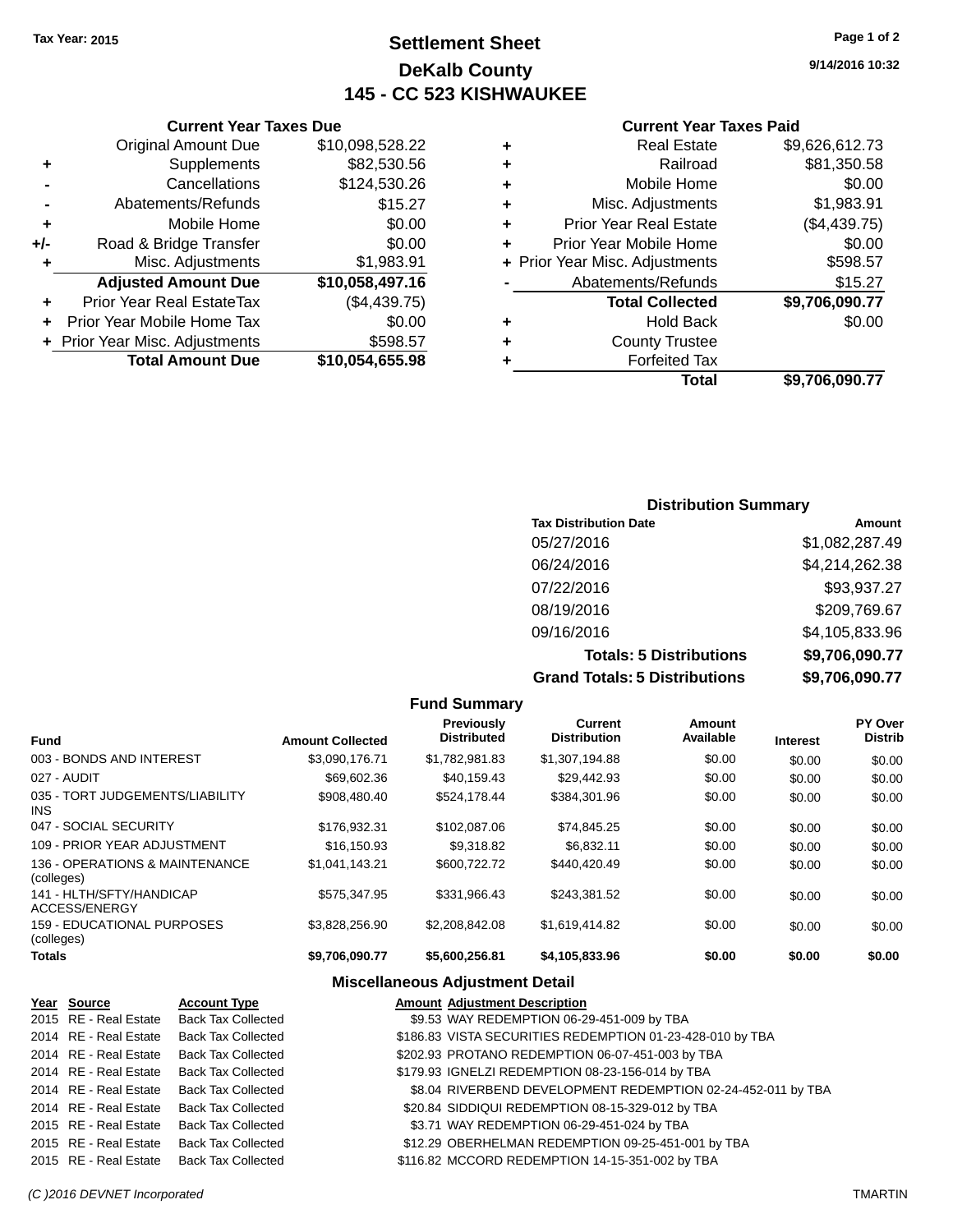## **Settlement Sheet Tax Year: 2015 Page 2 of 2 DeKalb County**

## **Miscellaneous Adjustment Detail**

| Year Source              | <b>Account Type</b>       |            | <b>Amount Adjustment Description</b>                          |
|--------------------------|---------------------------|------------|---------------------------------------------------------------|
| 2015 RE - Real Estate    | <b>Back Tax Collected</b> |            | \$78.69 JOHNSON REDEMPTION 02-22-307-013 by TBA               |
| 2015 RE - Real Estate    | <b>Back Tax Collected</b> |            | \$38.19 NIKOLS REDEMPTION 03-19-429-033 by TBA                |
| 2015 RE - Real Estate    | <b>Back Tax Collected</b> |            | \$53.96 HALSEY REDEMPTION 06-19-300-034 by TBA                |
| 2015 RE - Real Estate    | Paymt In Lieu of Tax      |            | \$892.27 HOUSING AUTHORITY DEKALB UNITS by TBA                |
| 2015 RE - Real Estate    | Paymt In Lieu of Tax      |            | \$704.50 HOUSING AUTHORITY SYCAMORE UNITS by TBA              |
| 2015 RE - Real Estate    | Paymt In Lieu of Tax      |            | \$71.06 HOUSING AUTHORITY SEQUOYA APARTMENTS by TBA           |
| 2015 RE - Real Estate    | <b>Back Tax Collected</b> |            | \$2.89 FEDERAL NAT'L MORTGAGE REDEMPTION 16-02-100-005 by TBA |
| <b>Totals 16 entries</b> |                           | \$2,582.48 |                                                               |
|                          |                           |            |                                                               |
|                          |                           |            |                                                               |

#### **Abatement Detail**

#### **Year Source Account Type Amount Adjustment Description**

| <b>Totals 3 entries</b> |                                    |  | \$15.27                                           |
|-------------------------|------------------------------------|--|---------------------------------------------------|
|                         | 2015 RE - Real Estate RE Abatement |  | \$0.54 PTAB INTEREST REFUND 08-26-352-007 by TBA  |
|                         | 2015 RE - Real Estate RE Abatement |  | \$0.36 PTAB INTEREST REFUND 08-15-426-004 by TBA  |
|                         | 2015 RE - Real Estate RE Abatement |  | \$14.37 PTAB INTEREST REFUND 03-29-152-012 by TBA |
|                         |                                    |  |                                                   |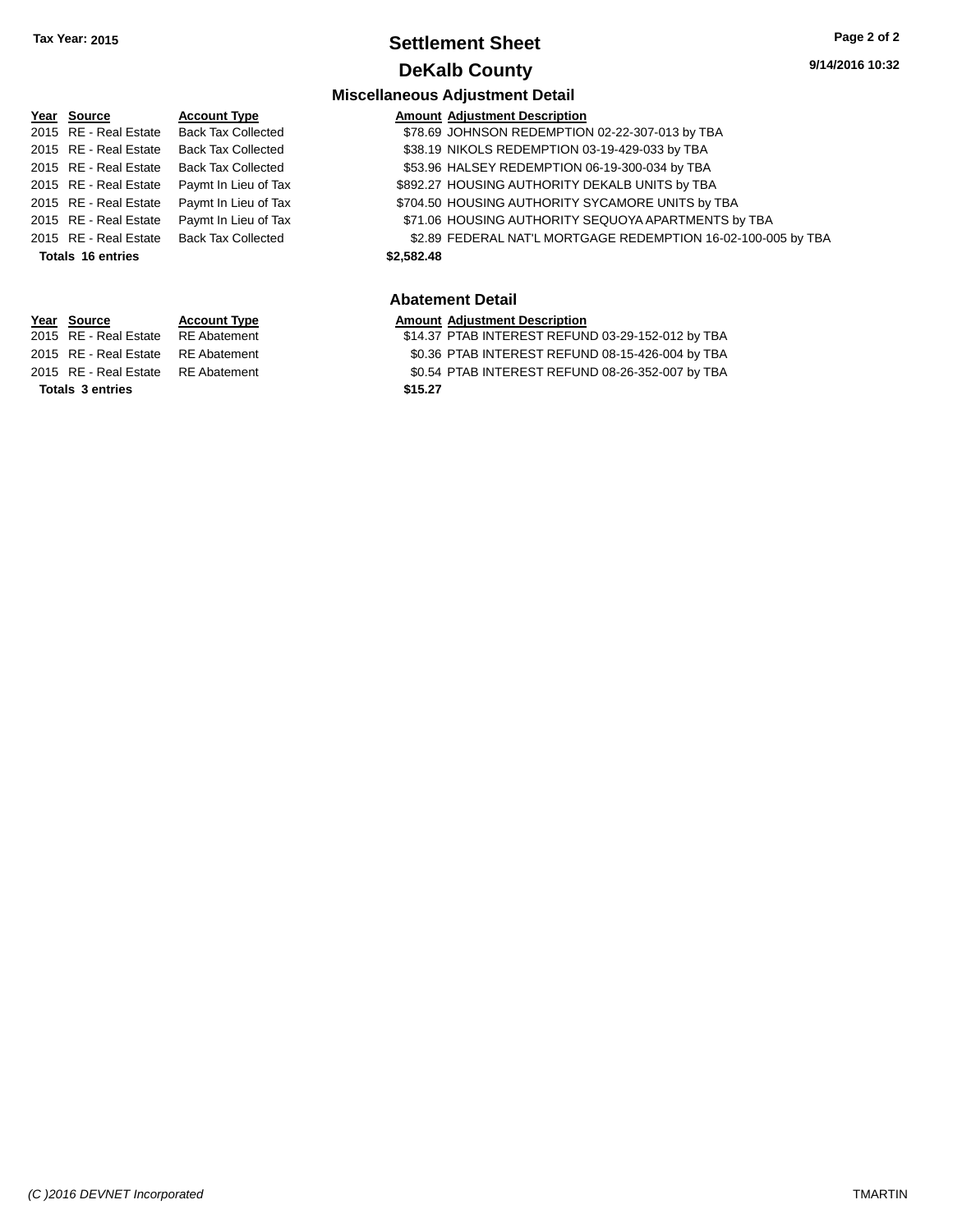## **Settlement Sheet Tax Year: 2015 Page 1 of 1 DeKalb County 150 - DE KALB SANITARY**

**9/14/2016 10:32**

#### **Current Year Taxes Paid**

#### **Current Year Taxes Due** Original Amount Due \$691,058.07 **+** Supplements \$8,003.78 **-** Cancellations \$14,188.77 **-** Abatements/Refunds **\$0.20 +** Mobile Home \$0.00 **+/-** Road & Bridge Transfer \$0.00 **+** Misc. Adjustments \$192.52 **Adjusted Amount Due \$685,065.40 +** Prior Year Real EstateTax (\$333.80) **+** Prior Year Mobile Home Tax \$0.00 **+** Prior Year Misc. Adjustments  $$41.88$ **Total Amount Due \$684,773.48**

## **Distribution Summary Tax Distribution Date Amount** 05/27/2016 \$63,403.86 06/24/2016 \$285,057.74 07/22/2016 \$6,661.99 08/19/2016 \$17,903.95 09/16/2016 \$281,613.27 **Totals: 5 Distributions \$654,640.81 Grand Totals: 5 Distributions \$654,640.81**

#### **Fund Summary Fund Interest Amount Collected Distributed PY Over Distrib Amount Available Current Distribution Previously** 001 - CORPORATE \$289,897.18 \$165,189.27 \$124,707.91 \$0.00 \$0.00 \$0.00 005 - I. M. R. F. \$93,601.19 \$53,335.85 \$40,265.34 \$0.00 \$0.00 \$0.00 027 - AUDIT \$19,277.22 \$10,984.54 \$8,292.68 \$0.00 \$0.00 \$0.00 045 - PUBLIC BENEFIT 6 - \$195,687.20 \$111,506.51 \$84,180.69 \$0.00 \$0.00 \$0.00 \$0.00 047 - SOCIAL SECURITY \$56,178.02 \$24,166.65 \$0.00 \$0.00 \$0.00 **Totals \$654,640.81 \$373,027.54 \$281,613.27 \$0.00 \$0.00 \$0.00 Miscellaneous Adjustment Detail**

#### **Year Source Account Type Amount Adjustment Description** 2014 RE - Real Estate Back Tax Collected \$37.53 IGNELZI REDEMPTION 08-23-156-014 by TBA

## 2015 RE - Real Estate Paymt In Lieu of Tax \$192.52 HOUSING AUTHORITY DEKALB UNITS by TBA **Totals \$234.40 3 entries**

## 2014 RE - Real Estate Back Tax Collected \$4.35 SIDDIQUI REDEMPTION 08-15-329-012 by TBA

**Abatement Detail**

# **Totals \$0.20 2 entries**

## **Year Source Account Type Amount Adjustment Description**

2015 RE - Real Estate RE Abatement \$0.08 PTAB INTEREST REFUND 08-15-426-004 by TBA 2015 RE - Real Estate RE Abatement \$0.12 PTAB INTEREST REFUND 08-26-352-007 by TBA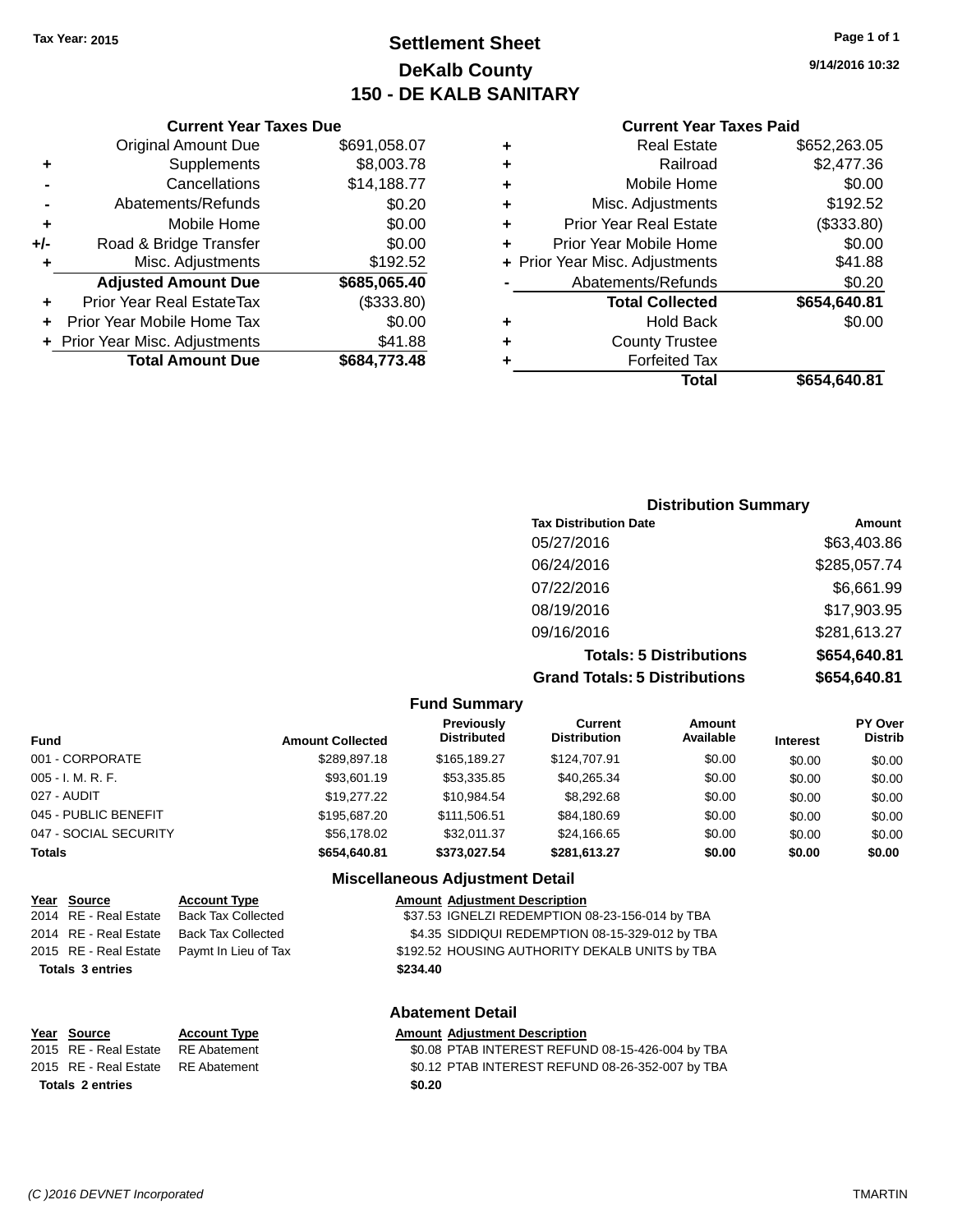## **Settlement Sheet Tax Year: 2015 Page 1 of 1 DeKalb County 151 - FAIRDALE STREET LIGHT**

**9/14/2016 10:32**

|     | <b>Current Year Taxes Due</b>  |            |
|-----|--------------------------------|------------|
|     | <b>Original Amount Due</b>     | \$3,700.04 |
| ٠   | Supplements                    | \$0.00     |
|     | Cancellations                  | \$0.00     |
|     | Abatements/Refunds             | \$0.00     |
| ٠   | Mobile Home                    | \$0.00     |
| +/- | Road & Bridge Transfer         | \$0.00     |
| ٠   | Misc. Adjustments              | \$0.00     |
|     | <b>Adjusted Amount Due</b>     | \$3,700.04 |
| ٠   | Prior Year Real EstateTax      | \$0.00     |
| ÷   | Prior Year Mobile Home Tax     | \$0.00     |
|     | + Prior Year Misc. Adjustments | \$0.00     |
|     | <b>Total Amount Due</b>        | \$3.700.04 |

| <b>Real Estate</b>             | \$3,241.88 |
|--------------------------------|------------|
| Railroad                       | \$0.00     |
| Mobile Home                    | \$0.00     |
| Misc. Adjustments              | \$0.00     |
| <b>Prior Year Real Estate</b>  | \$0.00     |
| Prior Year Mobile Home         | \$0.00     |
| + Prior Year Misc. Adjustments | \$0.00     |
| Abatements/Refunds             | \$0.00     |
| <b>Total Collected</b>         | \$3,241.88 |
| Hold Back                      | \$0.00     |
| <b>County Trustee</b>          |            |
| <b>Forfeited Tax</b>           |            |
| Total                          | \$3.241.88 |
|                                |            |

|                                                           | <b>Distribution Summary</b>          |            |
|-----------------------------------------------------------|--------------------------------------|------------|
|                                                           | <b>Tax Distribution Date</b>         | Amount     |
|                                                           | 05/27/2016                           | \$605.86   |
|                                                           | 06/24/2016                           | \$1,385.31 |
|                                                           | 07/22/2016                           | \$95.84    |
|                                                           | 08/19/2016                           | \$112.05   |
|                                                           | 09/16/2016                           | \$1,042.82 |
|                                                           | <b>Totals: 5 Distributions</b>       | \$3,241.88 |
|                                                           | <b>Grand Totals: 5 Distributions</b> | \$3,241.88 |
| $F_{\text{max}}$ of $P_{\text{max}}$ and $F_{\text{max}}$ |                                      |            |

| <b>Fund Summary</b><br><b>Previously</b><br>Current<br>Amount<br>Available<br><b>Distribution</b><br><b>Distributed</b><br><b>Fund</b><br><b>Amount Collected</b><br><b>Interest</b> |            |            |            |        |        |                                  |
|--------------------------------------------------------------------------------------------------------------------------------------------------------------------------------------|------------|------------|------------|--------|--------|----------------------------------|
|                                                                                                                                                                                      |            |            |            |        |        | <b>PY Over</b><br><b>Distrib</b> |
| 001 - CORPORATE                                                                                                                                                                      | \$3.241.88 | \$2,199.06 | \$1.042.82 | \$0.00 | \$0.00 | \$0.00                           |
| <b>Totals</b>                                                                                                                                                                        | \$3,241.88 | \$2.199.06 | \$1,042.82 | \$0.00 | \$0.00 | \$0.00                           |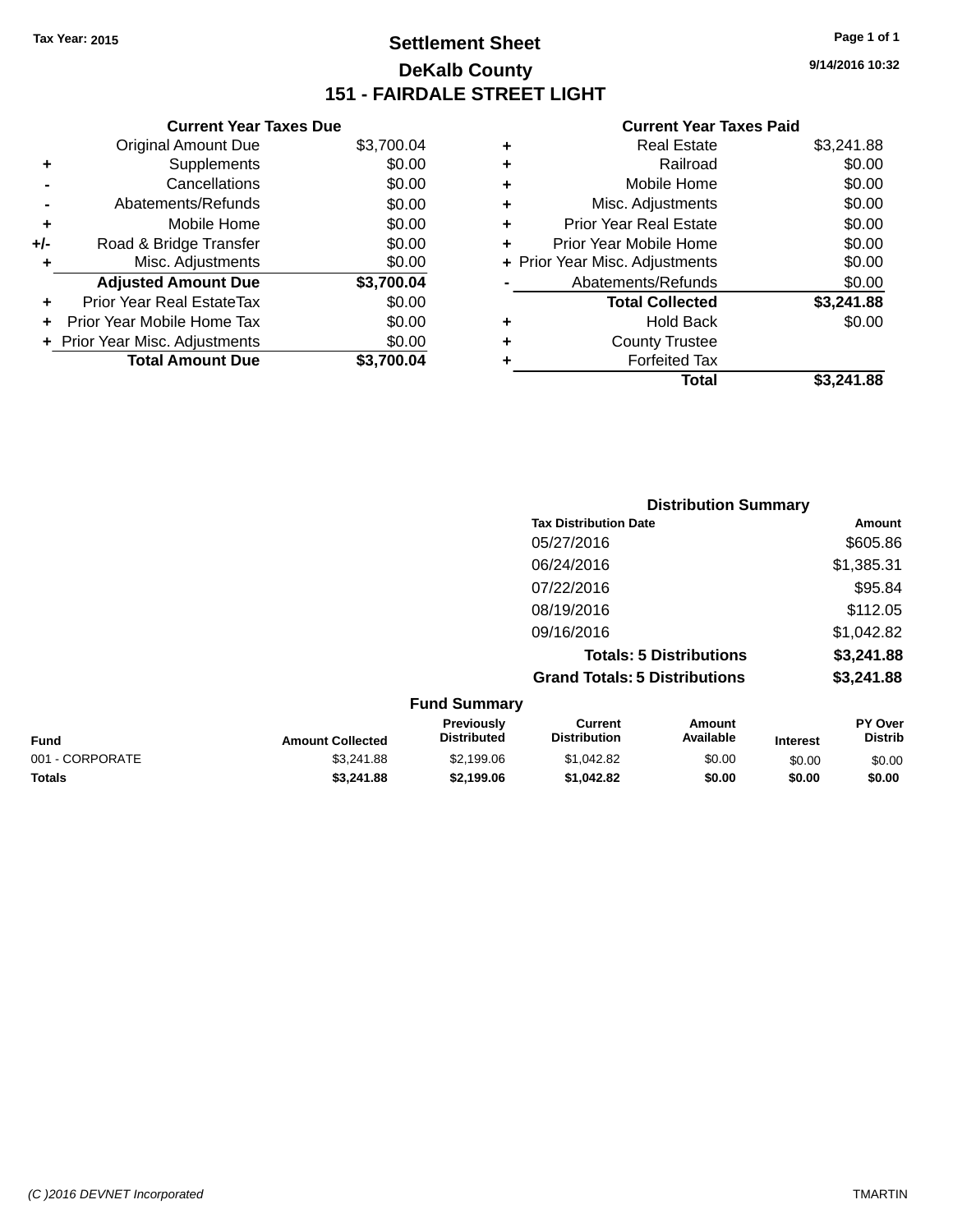## **Settlement Sheet Tax Year: 2015 Page 1 of 1 DeKalb County 152 - AFTON-PIERCE MULTI TWP**

**9/14/2016 10:32**

|     | <b>Current Year Taxes Due</b>  |             |     |
|-----|--------------------------------|-------------|-----|
|     | <b>Original Amount Due</b>     | \$24,869.79 |     |
|     | Supplements                    | \$123.20    |     |
|     | Cancellations                  | \$151.22    |     |
|     | Abatements/Refunds             | \$0.00      | ٠   |
|     | Mobile Home                    | \$0.00      |     |
| +/- | Road & Bridge Transfer         | \$0.00      |     |
|     | Misc. Adjustments              | \$0.00      | + P |
|     | <b>Adjusted Amount Due</b>     | \$24,841.77 |     |
|     | Prior Year Real EstateTax      | \$0.00      |     |
|     | Prior Year Mobile Home Tax     | \$0.00      |     |
|     | + Prior Year Misc. Adjustments | \$0.00      |     |
|     | <b>Total Amount Due</b>        | \$24,841.77 |     |
|     |                                |             |     |

| ٠ | <b>Real Estate</b>             | \$23,415.95 |
|---|--------------------------------|-------------|
| ٠ | Railroad                       | \$393.64    |
| ٠ | Mobile Home                    | \$0.00      |
| ٠ | Misc. Adjustments              | \$0.00      |
| ٠ | <b>Prior Year Real Estate</b>  | \$0.00      |
| ÷ | Prior Year Mobile Home         | \$0.00      |
|   | + Prior Year Misc. Adjustments | \$0.00      |
|   | Abatements/Refunds             | \$0.00      |
|   | <b>Total Collected</b>         | \$23,809.59 |
| ٠ | <b>Hold Back</b>               | \$0.00      |
| ٠ | <b>County Trustee</b>          |             |
|   | <b>Forfeited Tax</b>           |             |
|   | Total                          | \$23,809.59 |
|   |                                |             |

| <b>Distribution Summary</b>          |             |
|--------------------------------------|-------------|
| <b>Tax Distribution Date</b>         | Amount      |
| 05/27/2016                           | \$3,723.63  |
| 06/24/2016                           | \$10,351.57 |
| 07/22/2016                           | \$107.90    |
| 08/19/2016                           | \$360.18    |
| 09/16/2016                           | \$9,266.31  |
| <b>Totals: 5 Distributions</b>       | \$23,809.59 |
| <b>Grand Totals: 5 Distributions</b> | \$23,809.59 |
|                                      |             |

|                                         |                         | <b>Fund Summary</b>              |                                |                     |                 |                                  |
|-----------------------------------------|-------------------------|----------------------------------|--------------------------------|---------------------|-----------------|----------------------------------|
| <b>Fund</b>                             | <b>Amount Collected</b> | Previously<br><b>Distributed</b> | Current<br><b>Distribution</b> | Amount<br>Available | <b>Interest</b> | <b>PY Over</b><br><b>Distrib</b> |
| 147 - ASSESSING PURPOSES<br>(multi-twp) | \$23.809.59             | \$14,543,28                      | \$9,266.31                     | \$0.00              | \$0.00          | \$0.00                           |
| <b>Totals</b>                           | \$23,809.59             | \$14,543,28                      | \$9.266.31                     | \$0.00              | \$0.00          | \$0.00                           |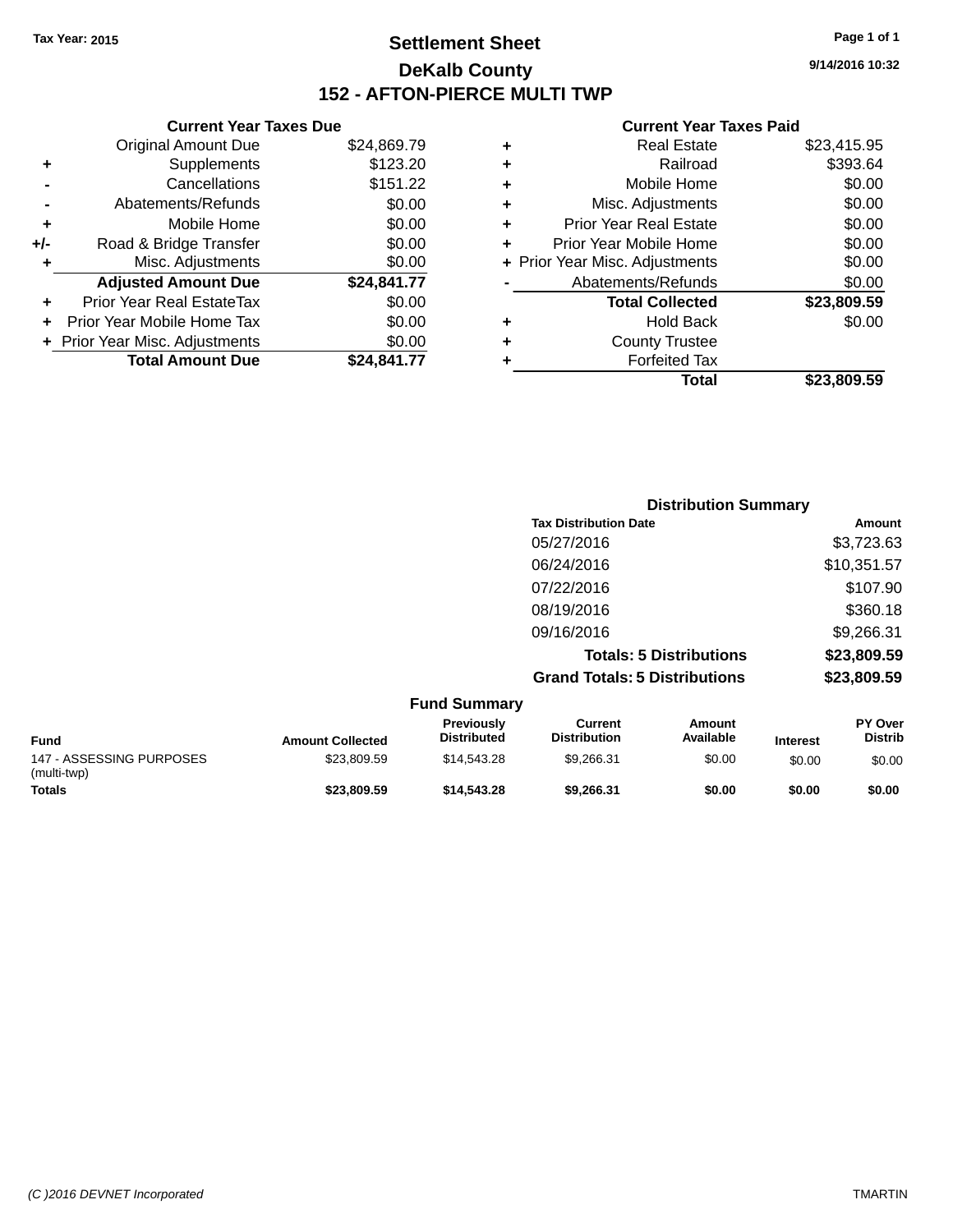## **Settlement Sheet Tax Year: 2015 Page 1 of 1 DeKalb County 153 - MILAN-MALTA MULTI-TWP**

**9/14/2016 10:32**

| <b>Current Year Taxes Due</b>  |             |
|--------------------------------|-------------|
| <b>Original Amount Due</b>     | \$13,421.22 |
| Supplements                    | \$63.77     |
| Cancellations                  | \$70.78     |
| Abatements/Refunds             | \$0.00      |
| Mobile Home                    | \$0.00      |
| Road & Bridge Transfer         | \$0.00      |
| Misc. Adjustments              | \$0.00      |
| <b>Adjusted Amount Due</b>     | \$13,414.21 |
| Prior Year Real EstateTax      | (\$1.81)    |
| Prior Year Mobile Home Tax     | \$0.00      |
| + Prior Year Misc. Adjustments | \$0.00      |
| <b>Total Amount Due</b>        | \$13,412.40 |
|                                |             |

| ٠ | <b>Real Estate</b>             | \$12,848.39 |
|---|--------------------------------|-------------|
| ٠ | Railroad                       | \$363.46    |
| ٠ | Mobile Home                    | \$0.00      |
| ٠ | Misc. Adjustments              | \$0.00      |
| ٠ | <b>Prior Year Real Estate</b>  | (\$1.81)    |
| ٠ | Prior Year Mobile Home         | \$0.00      |
|   | + Prior Year Misc. Adjustments | \$0.00      |
|   | Abatements/Refunds             | \$0.00      |
|   | <b>Total Collected</b>         | \$13,210.04 |
| ٠ | Hold Back                      | \$0.00      |
| ٠ | <b>County Trustee</b>          |             |
| ٠ | <b>Forfeited Tax</b>           |             |
|   | Total                          | \$13,210.04 |
|   |                                |             |

| <b>Distribution Summary</b>          |             |
|--------------------------------------|-------------|
| <b>Tax Distribution Date</b>         | Amount      |
| 05/27/2016                           | \$2,369.32  |
| 06/24/2016                           | \$5,071.22  |
| 07/22/2016                           | \$66.70     |
| 08/19/2016                           | \$193.24    |
| 09/16/2016                           | \$5,509.56  |
| <b>Totals: 5 Distributions</b>       | \$13,210.04 |
| <b>Grand Totals: 5 Distributions</b> | \$13,210.04 |

|                                         |                         | <b>Fund Summary</b>                     |                                |                     |                 |                                  |
|-----------------------------------------|-------------------------|-----------------------------------------|--------------------------------|---------------------|-----------------|----------------------------------|
| <b>Fund</b>                             | <b>Amount Collected</b> | <b>Previously</b><br><b>Distributed</b> | Current<br><b>Distribution</b> | Amount<br>Available | <b>Interest</b> | <b>PY Over</b><br><b>Distrib</b> |
| 147 - ASSESSING PURPOSES<br>(multi-twp) | \$13,210.04             | \$7.700.48                              | \$5,509.56                     | \$0.00              | \$0.00          | \$0.00                           |
| Totals                                  | \$13,210.04             | \$7.700.48                              | \$5,509.56                     | \$0.00              | \$0.00          | \$0.00                           |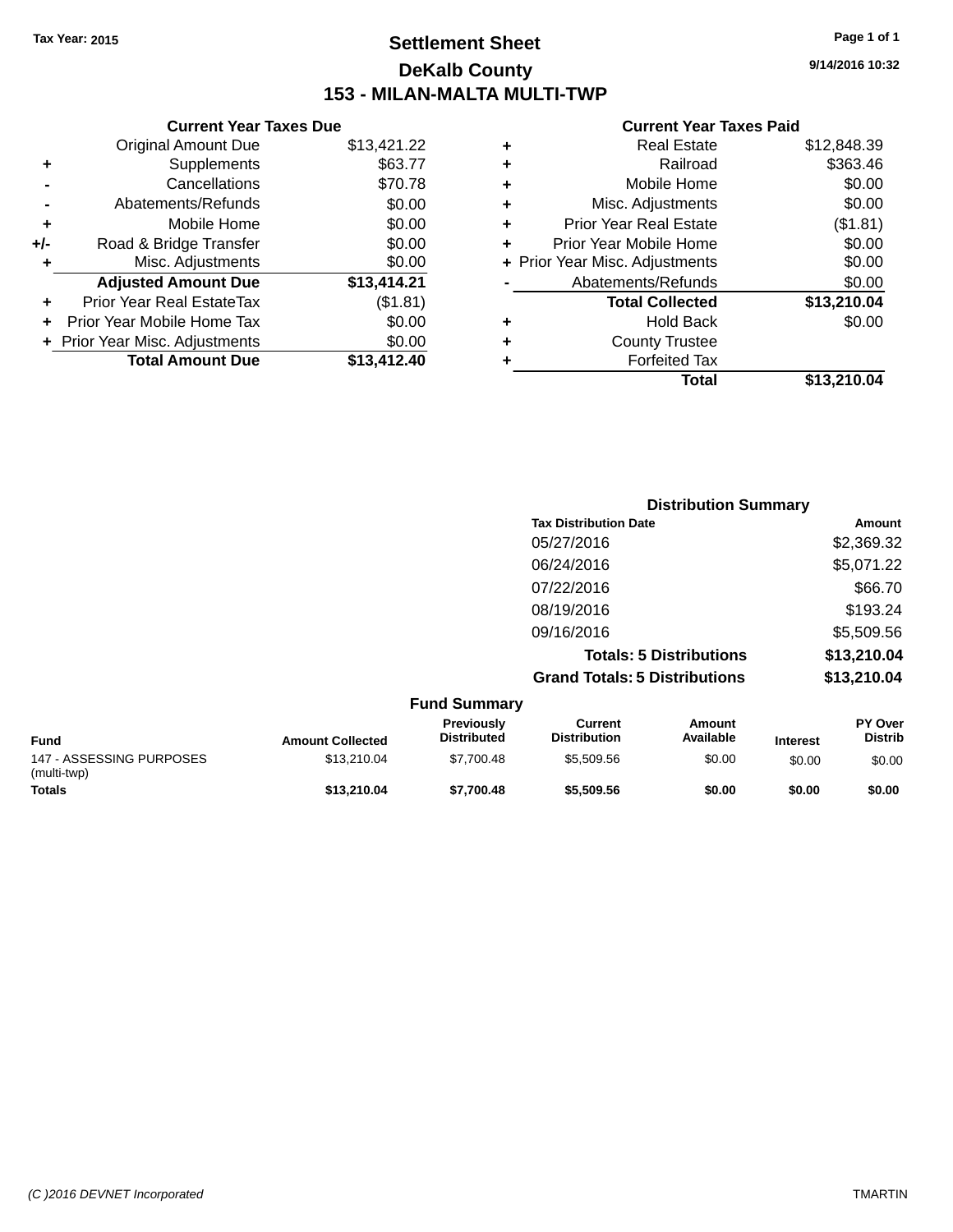## **Settlement Sheet Tax Year: 2015 Page 1 of 1 DeKalb County 154 - PAW PAW-SHABBONA MULT TWP**

|     | <b>Current Year Taxes Due</b>    |             |
|-----|----------------------------------|-------------|
|     | <b>Original Amount Due</b>       | \$12,999.50 |
| ٠   | Supplements                      | \$42.73     |
|     | Cancellations                    | \$48.46     |
|     | Abatements/Refunds               | \$0.00      |
| ٠   | Mobile Home                      | \$0.00      |
| +/- | Road & Bridge Transfer           | \$0.00      |
| ٠   | Misc. Adjustments                | \$2.56      |
|     | <b>Adjusted Amount Due</b>       | \$12,996.33 |
| ÷   | <b>Prior Year Real EstateTax</b> | \$0.00      |
| ٠   | Prior Year Mobile Home Tax       | \$0.00      |
|     | + Prior Year Misc. Adjustments   | \$0.00      |
|     | <b>Total Amount Due</b>          | \$12,996.33 |

|   | <b>Current Year Taxes Paid</b> |             |
|---|--------------------------------|-------------|
| ٠ | <b>Real Estate</b>             | \$12,139.94 |
| ٠ | Railroad                       | \$574.90    |
| ٠ | Mobile Home                    | \$0.00      |
| ٠ | Misc. Adjustments              | \$2.56      |
| ٠ | <b>Prior Year Real Estate</b>  | \$0.00      |
| ٠ | Prior Year Mobile Home         | \$0.00      |
|   | + Prior Year Misc. Adjustments | \$0.00      |
|   | Abatements/Refunds             | \$0.00      |
|   | <b>Total Collected</b>         | \$12,717.40 |
| ٠ | Hold Back                      | \$0.00      |
|   | <b>County Trustee</b>          |             |
|   | <b>Forfeited Tax</b>           |             |
|   | Total                          | \$12.717.40 |
|   |                                |             |

| <b>Distribution Summary</b>          |             |
|--------------------------------------|-------------|
| <b>Tax Distribution Date</b>         | Amount      |
| 05/27/2016                           | \$1,801.23  |
| 06/24/2016                           | \$5,351.20  |
| 07/22/2016                           | \$100.93    |
| 08/19/2016                           | \$150.61    |
| 09/16/2016                           | \$5,313.43  |
| <b>Totals: 5 Distributions</b>       | \$12,717.40 |
| <b>Grand Totals: 5 Distributions</b> | \$12,717.40 |
|                                      |             |

|                                         |                         | <b>Fund Summary</b>                     |                                |                     |                 |                                  |
|-----------------------------------------|-------------------------|-----------------------------------------|--------------------------------|---------------------|-----------------|----------------------------------|
| <b>Fund</b>                             | <b>Amount Collected</b> | <b>Previously</b><br><b>Distributed</b> | Current<br><b>Distribution</b> | Amount<br>Available | <b>Interest</b> | <b>PY Over</b><br><b>Distrib</b> |
| 147 - ASSESSING PURPOSES<br>(multi-twp) | \$12,717.40             | \$7.403.97                              | \$5.313.43                     | \$0.00              | \$0.00          | \$0.00                           |
| <b>Totals</b>                           | \$12,717.40             | \$7.403.97                              | \$5,313,43                     | \$0.00              | \$0.00          | \$0.00                           |

#### **Miscellaneous Adjustment Detail**

**Totals \$2.56 2 entries**

**Year Source Account Type Account Adjustment Description** 2015 RE - Real Estate Paymt In Lieu of Tax \$2.46 HOUSING AUTHORITY SEQUOYA APARTMENTS by TBA 2015 RE - Real Estate Back Tax Collected \$0.10 FEDERAL NAT'L MORTGAGE REDEMPTION 16-02-100-005 by TBA

**9/14/2016 10:32**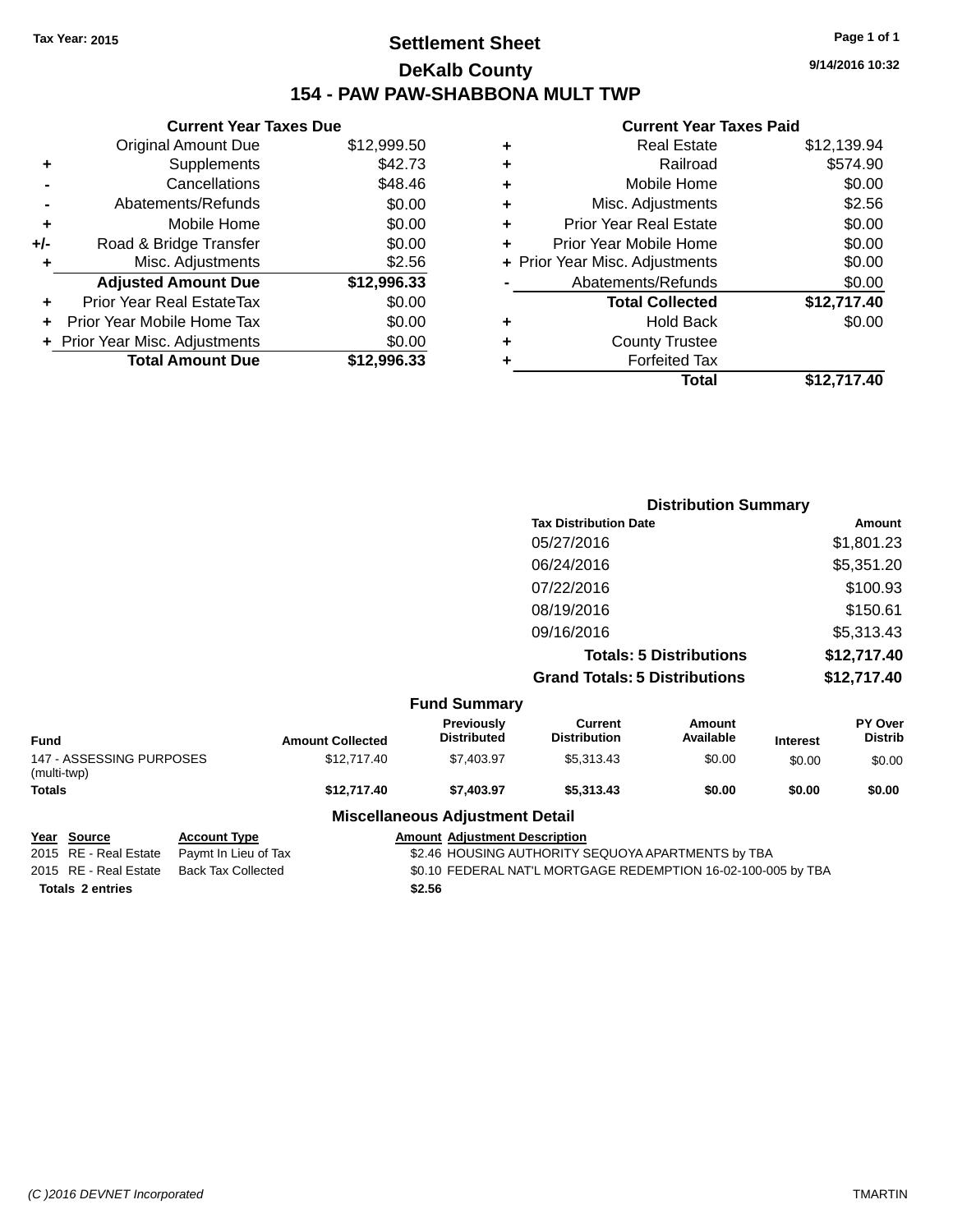## **Settlement Sheet Tax Year: 2015 Page 1 of 1 DeKalb County 155 - SOUTH GROVE-MAYFIELD MULT**

**9/14/2016 10:32**

|     | <b>Current Year Taxes Due</b>  |             |  |
|-----|--------------------------------|-------------|--|
|     | <b>Original Amount Due</b>     | \$11,842.04 |  |
| ٠   | Supplements                    | \$63.62     |  |
|     | Cancellations                  | \$71.68     |  |
|     | Abatements/Refunds             | \$0.00      |  |
| ٠   | Mobile Home                    | \$0.00      |  |
| +/- | Road & Bridge Transfer         | \$0.00      |  |
| ٠   | Misc. Adjustments              | \$0.00      |  |
|     | <b>Adjusted Amount Due</b>     | \$11,833.98 |  |
| ٠   | Prior Year Real EstateTax      | \$0.00      |  |
|     | Prior Year Mobile Home Tax     | \$0.00      |  |
|     | + Prior Year Misc. Adjustments | \$0.00      |  |
|     | <b>Total Amount Due</b>        | \$11.833.98 |  |
|     |                                |             |  |

| Total                          | \$11,587.18 |
|--------------------------------|-------------|
| <b>Forfeited Tax</b>           |             |
| <b>County Trustee</b>          |             |
| <b>Hold Back</b>               | \$0.00      |
| <b>Total Collected</b>         | \$11,587.18 |
| Abatements/Refunds             | \$0.00      |
| + Prior Year Misc. Adjustments | \$0.00      |
| Prior Year Mobile Home         | \$0.00      |
| <b>Prior Year Real Estate</b>  | \$0.00      |
| Misc. Adjustments              | \$0.00      |
| Mobile Home                    | \$0.00      |
| Railroad                       | \$0.00      |
| <b>Real Estate</b>             | \$11,587.18 |
|                                |             |

| <b>Distribution Summary</b>          |             |
|--------------------------------------|-------------|
| <b>Tax Distribution Date</b>         | Amount      |
| 05/27/2016                           | \$940.60    |
| 06/24/2016                           | \$5,671.49  |
| 07/22/2016                           | \$67.77     |
| 08/19/2016                           | \$220.23    |
| 09/16/2016                           | \$4,687.09  |
| <b>Totals: 5 Distributions</b>       | \$11,587.18 |
| <b>Grand Totals: 5 Distributions</b> | \$11,587.18 |

|                                         |                         | <b>Fund Summary</b>                     |                                |                     |                 |                                  |
|-----------------------------------------|-------------------------|-----------------------------------------|--------------------------------|---------------------|-----------------|----------------------------------|
| <b>Fund</b>                             | <b>Amount Collected</b> | <b>Previously</b><br><b>Distributed</b> | Current<br><b>Distribution</b> | Amount<br>Available | <b>Interest</b> | <b>PY Over</b><br><b>Distrib</b> |
| 147 - ASSESSING PURPOSES<br>(multi-twp) | \$11.587.18             | \$6.900.09                              | \$4,687.09                     | \$0.00              | \$0.00          | \$0.00                           |
| <b>Totals</b>                           | \$11,587.18             | \$6,900.09                              | \$4,687.09                     | \$0.00              | \$0.00          | \$0.00                           |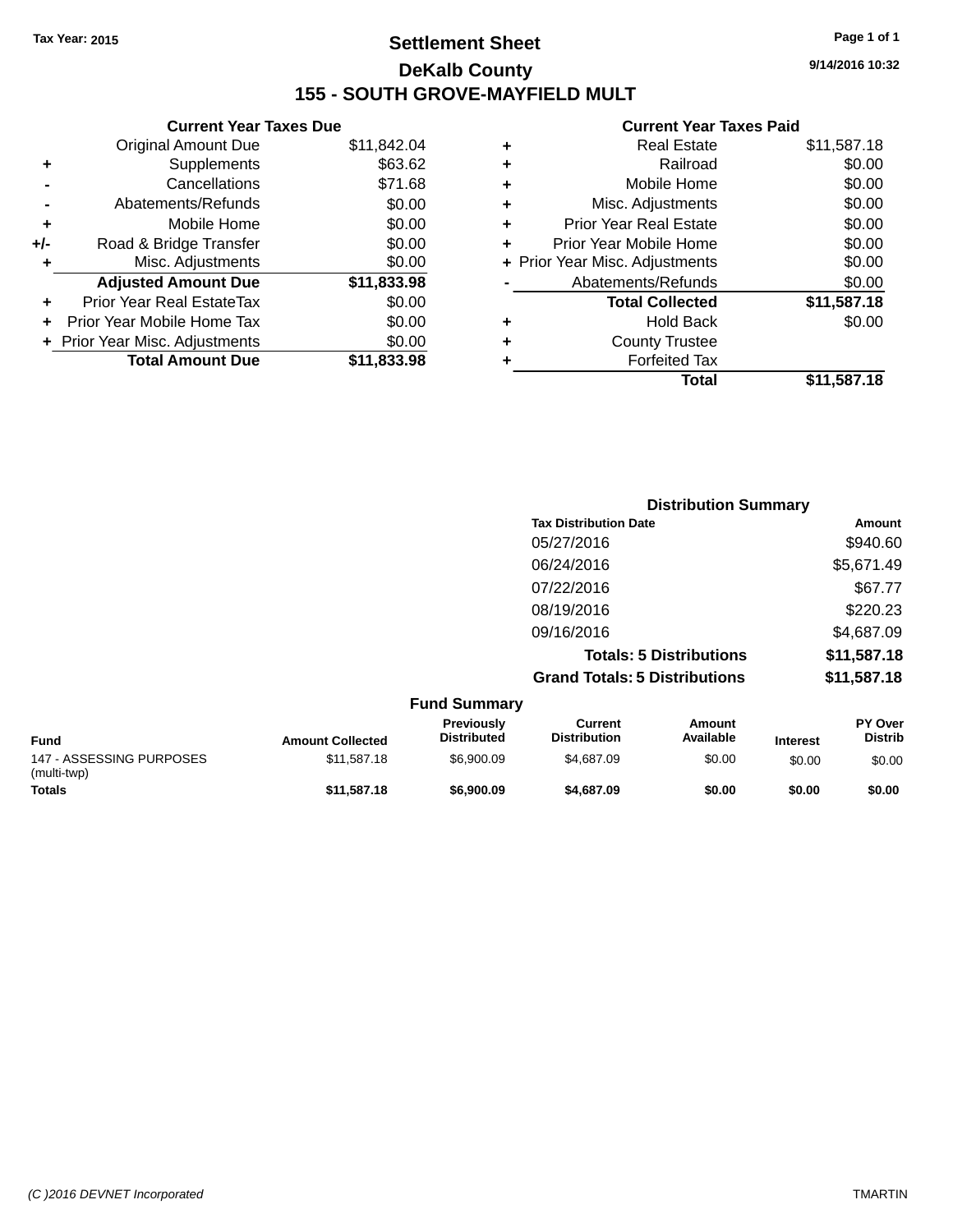## **Settlement Sheet Tax Year: 2015 Page 1 of 1 DeKalb County 156 - VICTOR-SOMONAUK MULTI TWP**

**9/14/2016 10:32**

#### **Current Year Taxes Paid**

| <b>Current Year Taxes Due</b> |             |
|-------------------------------|-------------|
| <b>Original Amount Due</b>    | \$22,603.01 |
| Supplements                   | \$92.97     |
| Cancellations                 | \$115.07    |
| Abatements/Refunds            | \$0.00      |
| Mobile Home                   | \$0.00      |
| Road & Bridge Transfer        | \$0.00      |
| Misc. Adjustments             | \$6.96      |
| <b>Adjusted Amount Due</b>    | \$22,587.87 |
| Prior Year Real EstateTax     | \$6.94      |
| Prior Year Mobile Home Tax    | \$0.00      |
| Prior Year Misc. Adjustments  | \$0.00      |
| <b>Total Amount Due</b>       | \$22.594.81 |
|                               |             |

|   | <b>Real Estate</b>             | \$21,719.68 |
|---|--------------------------------|-------------|
| ٠ | Railroad                       | \$308.48    |
| ٠ | Mobile Home                    | \$0.00      |
| ٠ | Misc. Adjustments              | \$6.96      |
| ٠ | <b>Prior Year Real Estate</b>  | \$6.94      |
| ٠ | Prior Year Mobile Home         | \$0.00      |
|   | + Prior Year Misc. Adjustments | \$0.00      |
|   | Abatements/Refunds             | \$0.00      |
|   | <b>Total Collected</b>         | \$22,042.06 |
| ٠ | Hold Back                      | \$0.00      |
| ٠ | <b>County Trustee</b>          |             |
| ٠ | <b>Forfeited Tax</b>           |             |
|   | Total                          | \$22.042.06 |
|   |                                |             |

|                     |                                      | <b>Distribution Summary</b>    |                |  |
|---------------------|--------------------------------------|--------------------------------|----------------|--|
|                     | <b>Tax Distribution Date</b>         |                                | Amount         |  |
|                     | 05/27/2016                           |                                | \$2,674.95     |  |
|                     | 06/24/2016                           |                                | \$10,163.22    |  |
|                     | 07/22/2016                           |                                | \$271.33       |  |
|                     | 08/19/2016                           |                                | \$455.92       |  |
|                     | 09/16/2016                           |                                | \$8,476.64     |  |
|                     |                                      | <b>Totals: 5 Distributions</b> | \$22,042.06    |  |
|                     | <b>Grand Totals: 5 Distributions</b> |                                | \$22,042.06    |  |
| <b>Fund Summary</b> |                                      |                                |                |  |
| <b>Previously</b>   | <b>Current</b>                       | Amount                         | <b>PY Over</b> |  |

| Fund                                    | <b>Amount Collected</b> | <b>Previously</b><br><b>Distributed</b> | Current<br><b>Distribution</b> | Amount<br>Available | <b>Interest</b> | <b>PY Over</b><br><b>Distrib</b> |
|-----------------------------------------|-------------------------|-----------------------------------------|--------------------------------|---------------------|-----------------|----------------------------------|
| 147 - ASSESSING PURPOSES<br>(multi-twp) | \$22,042.06             | \$13.565.42                             | \$8,476.64                     | \$0.00              | \$0.00          | \$0.00                           |
| <b>Totals</b>                           | \$22.042.06             | \$13,565,42                             | \$8.476.64                     | \$0.00              | \$0.00          | \$0.00                           |
|                                         | ---<br>.                |                                         |                                |                     |                 |                                  |

# **Miscellaneous Adjustment Detail**

**Totals \$6.96 1 entries**

**Year Source Account Type Amount Adjustment Description** \$6.96 PASSERO REDEMPTION 18-28-427-003 by TBA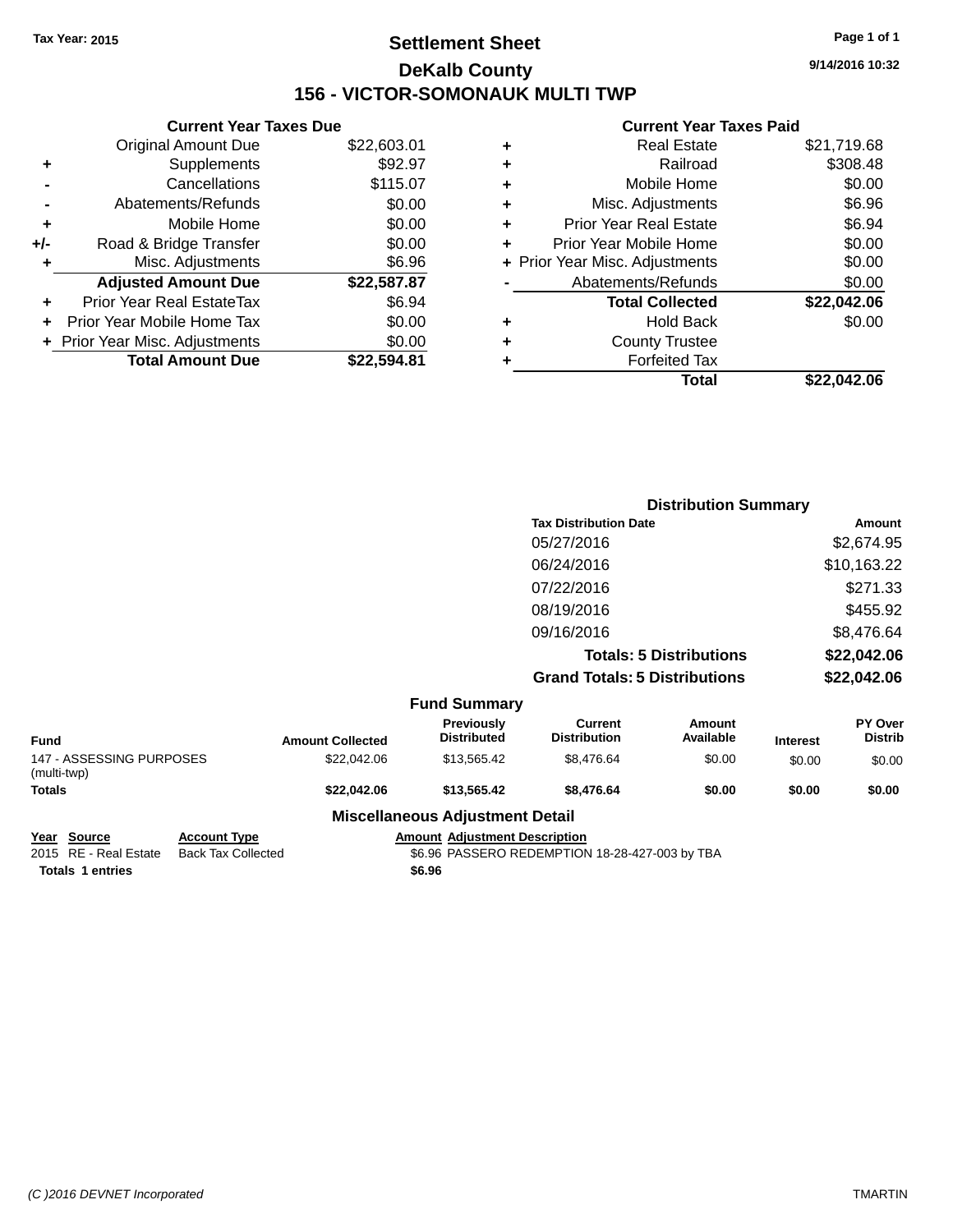## **Settlement Sheet Tax Year: 2015 Page 1 of 1 DeKalb County 157 - GENOA PUBLIC LIBRARY DIST**

**Current Year Taxes Due**

|     | <b>Original Amount Due</b>     | \$230,115.79 |
|-----|--------------------------------|--------------|
| ٠   | Supplements                    | \$1,089.55   |
|     | Cancellations                  | \$1,531.84   |
|     | Abatements/Refunds             | \$6.65       |
| ÷   | Mobile Home                    | \$0.00       |
| +/- | Road & Bridge Transfer         | \$0.00       |
| ٠   | Misc. Adjustments              | \$17.66      |
|     | <b>Adjusted Amount Due</b>     | \$229,684.51 |
| ÷   | Prior Year Real EstateTax      | (\$166.03)   |
|     | Prior Year Mobile Home Tax     | \$0.00       |
|     | + Prior Year Misc. Adjustments | \$3.65       |
|     | <b>Total Amount Due</b>        | \$229.522.13 |

#### **Current Year Taxes Paid**

| ٠ | <b>Real Estate</b>             | \$218,995.00 |
|---|--------------------------------|--------------|
| ٠ | Railroad                       | \$683.08     |
| ٠ | Mobile Home                    | \$0.00       |
| ٠ | Misc. Adjustments              | \$17.66      |
| ٠ | <b>Prior Year Real Estate</b>  | (\$166.03)   |
| ٠ | Prior Year Mobile Home         | \$0.00       |
|   | + Prior Year Misc. Adjustments | \$3.65       |
|   | Abatements/Refunds             | \$6.65       |
|   | <b>Total Collected</b>         | \$219,526.71 |
| ٠ | <b>Hold Back</b>               | \$0.00       |
| ٠ | <b>County Trustee</b>          |              |
| ٠ | <b>Forfeited Tax</b>           |              |
|   | Total                          | \$219,526.71 |
|   |                                |              |

| <b>Distribution Summary</b>          |              |  |
|--------------------------------------|--------------|--|
| <b>Tax Distribution Date</b>         | Amount       |  |
| 05/27/2016                           | \$22,364.10  |  |
| 06/24/2016                           | \$95,161.30  |  |
| 07/22/2016                           | \$3,028.23   |  |
| 08/19/2016                           | \$5,367.86   |  |
| 09/16/2016                           | \$93,605.22  |  |
| <b>Totals: 5 Distributions</b>       | \$219,526.71 |  |
| <b>Grand Totals: 5 Distributions</b> | \$219,526.71 |  |

|                                         |                         | <b>Fund Summary</b>                     |                                       |                     |                 |                                  |
|-----------------------------------------|-------------------------|-----------------------------------------|---------------------------------------|---------------------|-----------------|----------------------------------|
| <b>Fund</b>                             | <b>Amount Collected</b> | <b>Previously</b><br><b>Distributed</b> | <b>Current</b><br><b>Distribution</b> | Amount<br>Available | <b>Interest</b> | <b>PY Over</b><br><b>Distrib</b> |
| 001 - CORPORATE                         | \$201,886.82            | \$115,803.17                            | \$86,083,65                           | \$0.00              | \$0.00          | \$0.00                           |
| 004 - OPERATIONS & MAINTENANCE          | \$12,935.40             | \$7.419.81                              | \$5,515.59                            | \$0.00              | \$0.00          | \$0.00                           |
| $005 - I. M. R. F.$                     | \$469.80                | \$269.48                                | \$200.32                              | \$0.00              | \$0.00          | \$0.00                           |
| 027 - AUDIT                             | \$3,295.09              | \$1.890.07                              | \$1,405.02                            | \$0.00              | \$0.00          | \$0.00                           |
| 035 - TORT JUDGEMENTS/LIABILITY<br>INS. | \$469.80                | \$269.48                                | \$200.32                              | \$0.00              | \$0.00          | \$0.00                           |
| 047 - SOCIAL SECURITY                   | \$469.80                | \$269.48                                | \$200.32                              | \$0.00              | \$0.00          | \$0.00                           |
| <b>Totals</b>                           | \$219,526.71            | \$125.921.49                            | \$93,605.22                           | \$0.00              | \$0.00          | \$0.00                           |
|                                         |                         | Miscellaneous Adjustment Detail         |                                       |                     |                 |                                  |

|                             |                               | <u>MISCENANCOUS AUNUSUNENT DETAIL</u>                        |
|-----------------------------|-------------------------------|--------------------------------------------------------------|
| Year Source                 | <b>Account Type</b>           | <b>Amount Adjustment Description</b>                         |
| 2014 RE - Real Estate       | <b>Back Tax Collected</b>     | \$3.65 RIVERBEND DEVELOPMENT REDEMPTION 02-24-452-011 by TBA |
| 2015 RE - Real Estate       | <b>Back Tax Collected</b>     | \$17.66 NIKOLS REDEMPTION 03-19-429-033 by TBA               |
| <b>Totals 2 entries</b>     |                               | \$21.31                                                      |
|                             |                               | <b>Abatement Detail</b>                                      |
| Year Source                 | <b>Account Type</b>           | <b>Amount Adjustment Description</b>                         |
| $0045.05.04 \times 10^{10}$ | $D \Gamma$ Alexandre $\Gamma$ | $ACCF$ DTAD INTERFOT DEFINID 00.00 450.040 LUTDA             |

**Totals \$6.65 1 entries**

2015 RE - Real Estate RE Abatement \$6.65 PTAB INTEREST REFUND 03-29-152-012 by TBA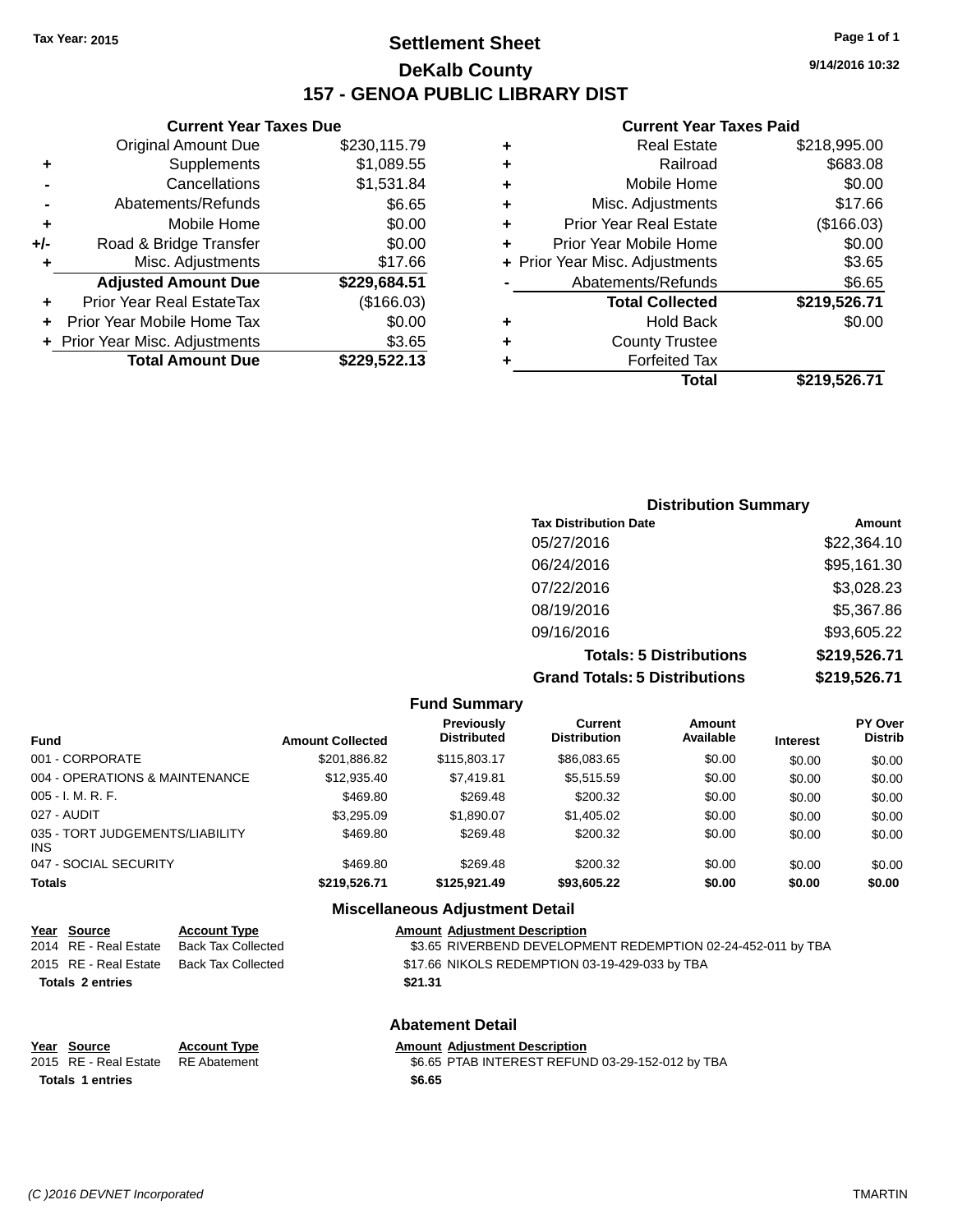## **Settlement Sheet Tax Year: 2015 Page 1 of 1 DeKalb County 158 - DEKALB TIF1**

**9/14/2016 10:32**

#### **Current Year Taxes Due**

|       | <b>Original Amount Due</b>       | \$4,388,054.56 |
|-------|----------------------------------|----------------|
| ٠     | Supplements                      | \$77,156.04    |
|       | Cancellations                    | \$139,836.60   |
|       | Abatements/Refunds               | \$0.00         |
| ٠     | Mobile Home                      | \$0.00         |
| $+/-$ | Road & Bridge Transfer           | \$0.00         |
| ٠     | Misc. Adjustments                | \$0.00         |
|       | <b>Adjusted Amount Due</b>       | \$4,325,374.00 |
|       | <b>Prior Year Real EstateTax</b> | (\$5,881.76)   |
|       | Prior Year Mobile Home Tax       | \$0.00         |
|       | + Prior Year Misc. Adjustments   | \$0.00         |
|       | <b>Total Amount Due</b>          | \$4.319.492.24 |

#### **Current Year Taxes Paid +** Real Estate \$4,117,649.82 **+** Railroad \$0.00 **+** Mobile Home \$0.00 **+** Misc. Adjustments \$0.00 **+** Prior Year Real Estate (\$5,881.76) **+** Prior Year Mobile Home \$0.00 **+** Prior Year Misc. Adjustments  $$0.00$ Abatements/Refunds \$0.00 **Total Collected \$4,111,768.06 +** Hold Back \$0.00

**Total \$4,111,768.06**

## **Distribution Summary Tax Distribution Date Amount** 05/27/2016 \$373,314.39 06/24/2016 \$1,908,812.01 07/22/2016 \$29,941.26 08/19/2016 \$90,898.12 09/16/2016 \$1,708,802.28 **Totals: 5 Distributions \$4,111,768.06 Grand Totals: 5 Distributions \$4,111,768.06**

**+** County Trustee **+** Forfeited Tax

#### **Fund Summary**

| Fund            | <b>Amount Collected</b> | <b>Previously</b><br><b>Distributed</b> | Current<br><b>Distribution</b> | Amount<br>Available | <b>Interest</b> | <b>PY Over</b><br><b>Distrib</b> |
|-----------------|-------------------------|-----------------------------------------|--------------------------------|---------------------|-----------------|----------------------------------|
| 001 - CORPORATE | \$4,111,768,06          | \$2.402.965.78                          | \$1,708,802,28                 | \$0.00              | \$0.00          | \$0.00                           |
| Totals          | \$4,111,768,06          | \$2,402,965,78                          | \$1.708.802.28                 | \$0.00              | \$0.00          | \$0.00                           |

#### **Miscellaneous Adjustment Detail**

**Year Source Account Type Amount Adjustment Description**

2014 RE - Real Estate Back Tax Collected 50.00 IGNELZI REDEMPTION 08-23-156-014 by TBA

**Totals \$0.00 1 entries**

*(C )2016 DEVNET Incorporated* TMARTIN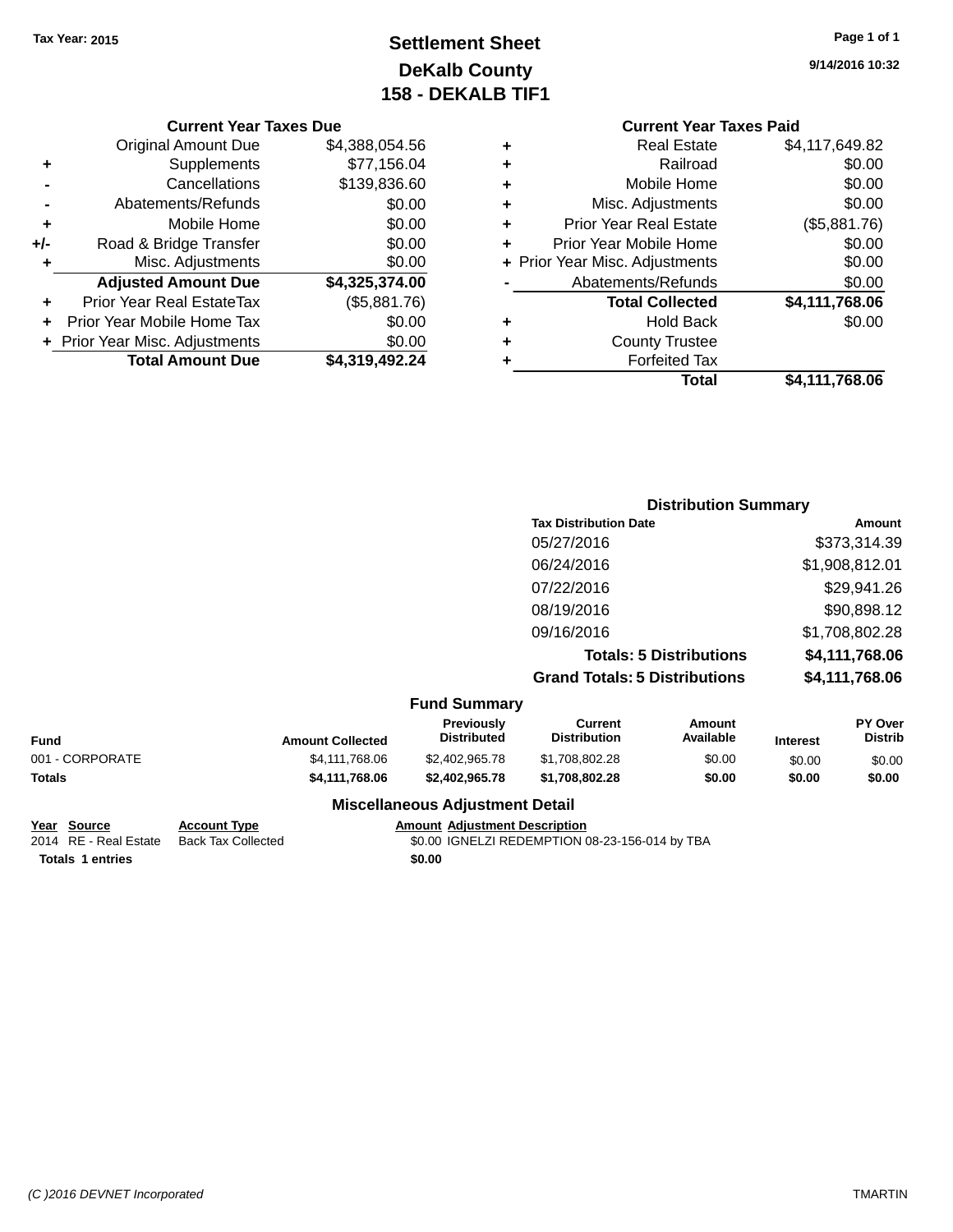## **Settlement Sheet Tax Year: 2015 Page 1 of 1 DeKalb County 159 - DEKALB TIF2**

**9/14/2016 10:32**

|     | <b>Current Year Taxes Due</b>  |                |
|-----|--------------------------------|----------------|
|     | <b>Original Amount Due</b>     | \$1,187,454.28 |
| ٠   | Supplements                    | \$7,232.84     |
|     | Cancellations                  | \$8,507.38     |
|     | Abatements/Refunds             | \$0.00         |
| ٠   | Mobile Home                    | \$0.00         |
| +/- | Road & Bridge Transfer         | \$0.00         |
| ٠   | Misc. Adjustments              | \$0.00         |
|     | <b>Adjusted Amount Due</b>     | \$1,186,179.74 |
| ÷   | Prior Year Real EstateTax      | (\$3,331.78)   |
|     | Prior Year Mobile Home Tax     | \$0.00         |
|     | + Prior Year Misc. Adjustments | \$0.00         |
|     | <b>Total Amount Due</b>        | \$1,182,847.96 |
|     |                                |                |

|   | <b>Current Year Taxes Paid</b> |                |
|---|--------------------------------|----------------|
| ٠ | <b>Real Estate</b>             | \$1,123,302.03 |
| ٠ | Railroad                       | \$0.00         |
| ٠ | Mobile Home                    | \$0.00         |
| ٠ | Misc. Adjustments              | \$0.00         |
| ٠ | <b>Prior Year Real Estate</b>  | (\$3,331.78)   |
| ÷ | Prior Year Mobile Home         | \$0.00         |
|   | + Prior Year Misc. Adjustments | \$0.00         |
|   | Abatements/Refunds             | \$0.00         |
|   | <b>Total Collected</b>         | \$1,119,970.25 |
| ٠ | <b>Hold Back</b>               | \$0.00         |
|   | <b>County Trustee</b>          |                |
| ٠ | <b>Forfeited Tax</b>           |                |
|   | <b>Total</b>                   | \$1,119,970.25 |

| <b>Distribution Summary</b>          |                |
|--------------------------------------|----------------|
| <b>Tax Distribution Date</b>         | Amount         |
| 05/27/2016                           | \$59,400.90    |
| 06/24/2016                           | \$523,544.44   |
| 07/22/2016                           | \$7,731.45     |
| 08/19/2016                           | \$10,226.46    |
| 09/16/2016                           | \$519,067.00   |
| <b>Totals: 5 Distributions</b>       | \$1,119,970.25 |
| <b>Grand Totals: 5 Distributions</b> | \$1,119,970.25 |

| <b>Fund Summary</b> |
|---------------------|
|                     |

| <b>Amount Collected</b> | <b>Previously</b><br><b>Distributed</b> | Current<br><b>Distribution</b> | Amount<br>Available | <b>Interest</b> | PY Over<br><b>Distrib</b> |
|-------------------------|-----------------------------------------|--------------------------------|---------------------|-----------------|---------------------------|
| \$1,119,970.25          | \$600,903.25                            | \$519,067.00                   | \$0.00              | \$0.00          | \$0.00                    |
| \$1.119.970.25          | \$600.903.25                            | \$519,067,00                   | \$0.00              | \$0.00          | \$0.00                    |
|                         |                                         |                                |                     |                 |                           |

#### **Miscellaneous Adjustment Detail**

**Totals 1 entries** \$0.00

**Year Source Account Type Account Type Amount Adjustment Description**<br>2015 RE - Real Estate Paymt In Lieu of Tax \$0.00 HOUSING AUTHORITY D **30.00 HOUSING AUTHORITY DEKALB UNITS by TBA**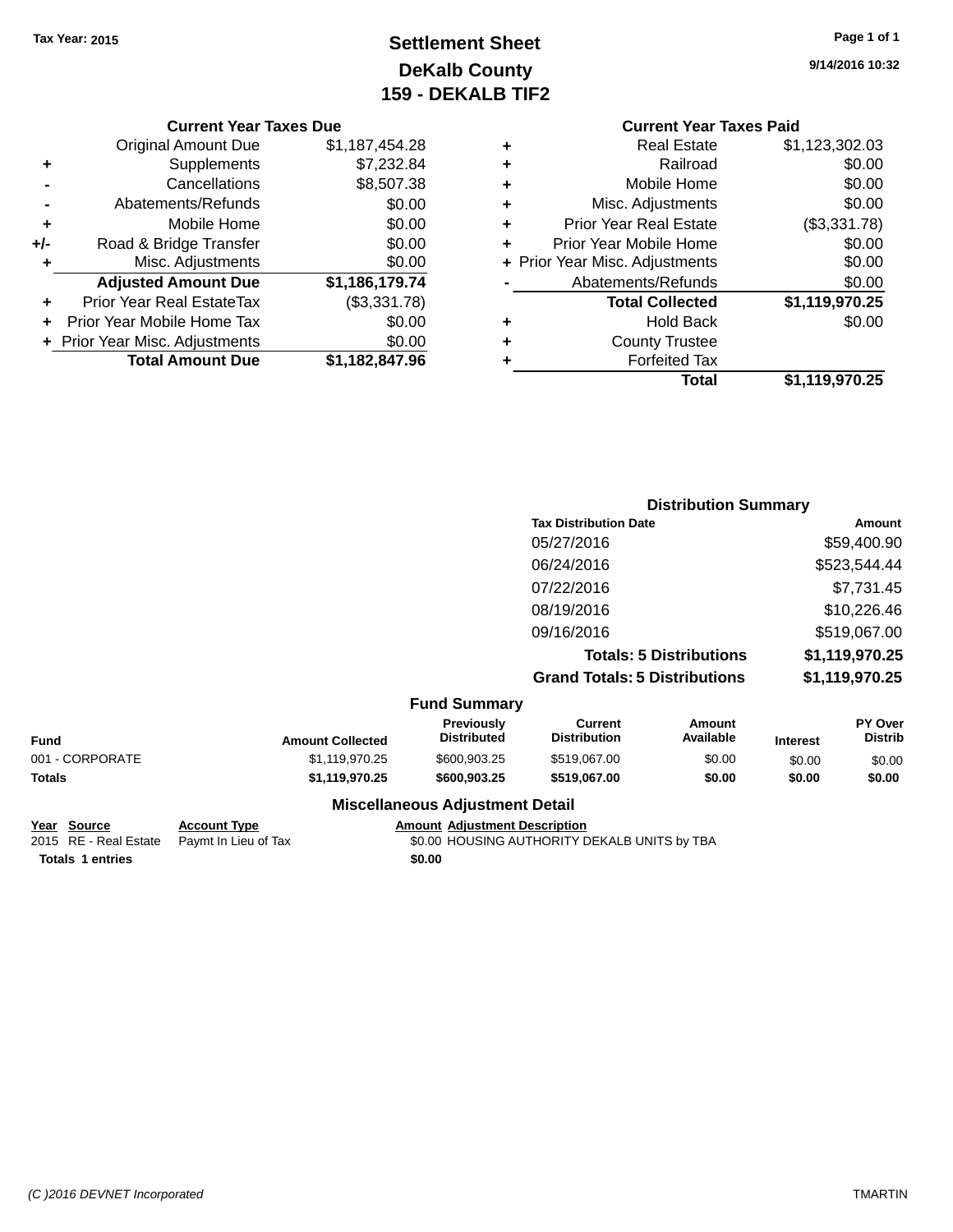**Current Year Taxes Due**

## **Settlement Sheet Tax Year: 2015 Page 1 of 1 DeKalb County 160 - DEKALB TIF1 AMENDED**

**9/14/2016 10:32**

| \$2,080,781.88 | <b>Real Estate</b>             | ٠ | \$2,129,639.90 | <b>Original Amount Due</b>     |                      |
|----------------|--------------------------------|---|----------------|--------------------------------|----------------------|
| \$0.00         | Railroad                       | ٠ | \$8,729.94     | Supplements                    | ÷                    |
| \$0.00         | Mobile Home                    | ٠ | \$11,272.26    | Cancellations                  |                      |
| \$0.00         | Misc. Adjustments              | ٠ | \$0.00         | Abatements/Refunds             |                      |
| (\$5,081.52)   | <b>Prior Year Real Estate</b>  |   | \$0.00         | Mobile Home                    | ÷                    |
| \$0.00         | Prior Year Mobile Home         |   | \$0.00         | Road & Bridge Transfer         | I-                   |
| \$0.00         | + Prior Year Misc. Adjustments |   | \$0.00         | Misc. Adjustments              | ÷                    |
| \$0.00         | Abatements/Refunds             |   | \$2,127,097.58 | <b>Adjusted Amount Due</b>     |                      |
| \$2,075,700.36 | <b>Total Collected</b>         |   | (\$5,081.52)   | Prior Year Real EstateTax      | $\ddot{\phantom{1}}$ |
| \$0.00         | <b>Hold Back</b>               | ٠ | \$0.00         | + Prior Year Mobile Home Tax   |                      |
|                | <b>County Trustee</b>          | ٠ | \$0.00         | + Prior Year Misc. Adjustments |                      |
|                | <b>Forfeited Tax</b>           |   | \$2,122,016.06 | <b>Total Amount Due</b>        |                      |
| \$2,075,700.36 | <b>Total</b>                   |   |                |                                |                      |

|                     | <b>Distribution Summary</b>          |                |
|---------------------|--------------------------------------|----------------|
|                     | <b>Tax Distribution Date</b>         | Amount         |
|                     | 05/27/2016                           | \$471,015.44   |
|                     | 06/24/2016                           | \$753,537.15   |
|                     | 07/22/2016                           | \$4,799.16     |
|                     | 08/19/2016                           | \$32,641.41    |
|                     | 09/16/2016                           | \$813,707.20   |
|                     | <b>Totals: 5 Distributions</b>       | \$2,075,700.36 |
|                     | <b>Grand Totals: 5 Distributions</b> | \$2,075,700.36 |
| <b>Fund Summary</b> |                                      |                |

| <b>Previously</b><br><b>Distributed</b>                     | Current<br><b>Distribution</b> | Amount<br>Available | <b>Interest</b> | PY Over<br><b>Distrib</b> |
|-------------------------------------------------------------|--------------------------------|---------------------|-----------------|---------------------------|
| \$1.261.993.16                                              | \$813,707.20                   | \$0.00              | \$0.00          | \$0.00                    |
| \$1.261.993.16                                              | \$813,707.20                   | \$0.00              | \$0.00          | \$0.00                    |
| <b>Amount Collected</b><br>\$2,075,700.36<br>\$2,075,700.36 |                                |                     |                 |                           |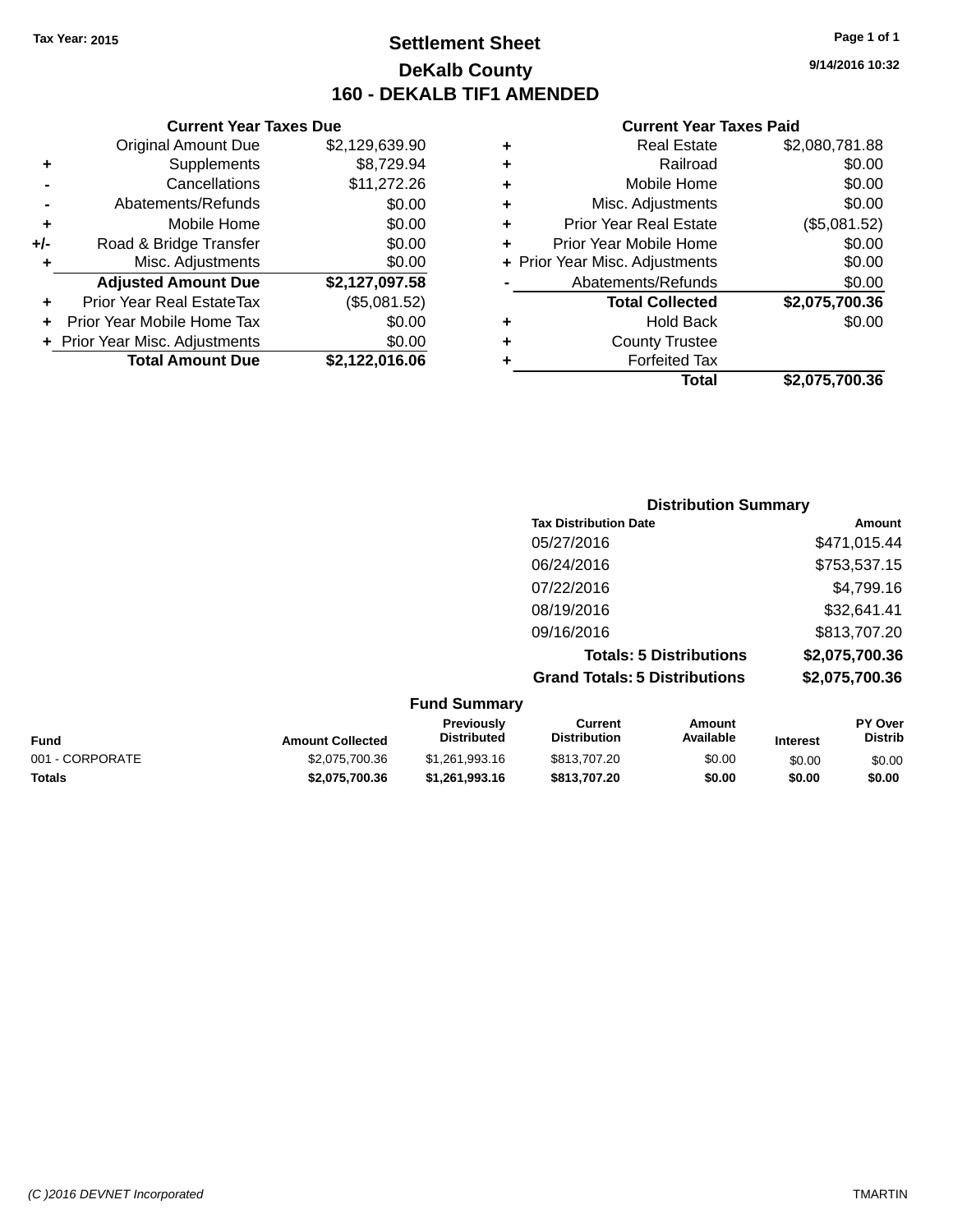## **Settlement Sheet Tax Year: 2015 Page 1 of 1 DeKalb County 163 - MALTA TIF**

**9/14/2016 10:32**

| <b>Current Year Taxes Due</b> |  |  |  |
|-------------------------------|--|--|--|
|-------------------------------|--|--|--|

|     | <b>Original Amount Due</b>     | \$391,463.08 |
|-----|--------------------------------|--------------|
| ٠   | Supplements                    | \$0.00       |
|     | Cancellations                  | \$0.00       |
|     | Abatements/Refunds             | \$0.00       |
| ÷   | Mobile Home                    | \$0.00       |
| +/- | Road & Bridge Transfer         | \$0.00       |
| ٠   | Misc. Adjustments              | \$0.00       |
|     | <b>Adjusted Amount Due</b>     | \$391,463.08 |
| ٠   | Prior Year Real EstateTax      | \$0.00       |
|     | Prior Year Mobile Home Tax     | \$0.00       |
|     | + Prior Year Misc. Adjustments | \$0.00       |
|     | <b>Total Amount Due</b>        | \$391,463.08 |
|     |                                |              |

| <b>Current Year Taxes Paid</b> |                                |  |  |  |
|--------------------------------|--------------------------------|--|--|--|
| Real Estate                    | \$385,182.74                   |  |  |  |
| Railroad                       | \$0.00                         |  |  |  |
| Mobile Home                    | \$0.00                         |  |  |  |
| Misc. Adjustments              | \$0.00                         |  |  |  |
| <b>Prior Year Real Estate</b>  | \$0.00                         |  |  |  |
| Prior Year Mobile Home         | \$0.00                         |  |  |  |
|                                | \$0.00                         |  |  |  |
| Abatements/Refunds             | \$0.00                         |  |  |  |
| <b>Total Collected</b>         | \$385,182.74                   |  |  |  |
| <b>Hold Back</b>               | \$0.00                         |  |  |  |
| <b>County Trustee</b>          |                                |  |  |  |
| <b>Forfeited Tax</b>           |                                |  |  |  |
| Total                          | \$385,182,74                   |  |  |  |
|                                | + Prior Year Misc. Adjustments |  |  |  |

|                         |                                  |                                       | <b>Distribution Summary</b>    |                 |                           |
|-------------------------|----------------------------------|---------------------------------------|--------------------------------|-----------------|---------------------------|
|                         |                                  | <b>Tax Distribution Date</b>          |                                |                 | Amount                    |
|                         |                                  | 05/27/2016                            |                                |                 | \$31,069.32               |
|                         |                                  | 06/24/2016                            |                                |                 | \$161,586.14              |
|                         |                                  | 09/16/2016                            |                                |                 | \$192,527.28              |
|                         |                                  |                                       | <b>Totals: 3 Distributions</b> |                 | \$385,182.74              |
|                         |                                  | <b>Grand Totals: 3 Distributions</b>  |                                |                 | \$385,182.74              |
|                         | <b>Fund Summary</b>              |                                       |                                |                 |                           |
| <b>Amount Collected</b> | Previously<br><b>Distributed</b> | <b>Current</b><br><b>Distribution</b> | Amount<br>Available            | <b>Interest</b> | PY Over<br><b>Distrib</b> |
| ---- --- -              |                                  |                                       |                                |                 |                           |

| <b>Fund</b>     | <b>Amount Collected</b> | ι ισνιυμσιγ<br><b>Distributed</b> | <b>VULLEN</b><br><b>Distribution</b> | Allivulit<br>Available | <b>Interest</b> | וסע ו<br><b>Distrib</b> |
|-----------------|-------------------------|-----------------------------------|--------------------------------------|------------------------|-----------------|-------------------------|
| 001 - CORPORATE | \$385,182,74            | \$192,655.46                      | \$192,527,28                         | \$0.00                 | \$0.00          | \$0.00                  |
| <b>Totals</b>   | \$385.182.74            | \$192.655.46                      | \$192.527.28                         | \$0.00                 | \$0.00          | \$0.00                  |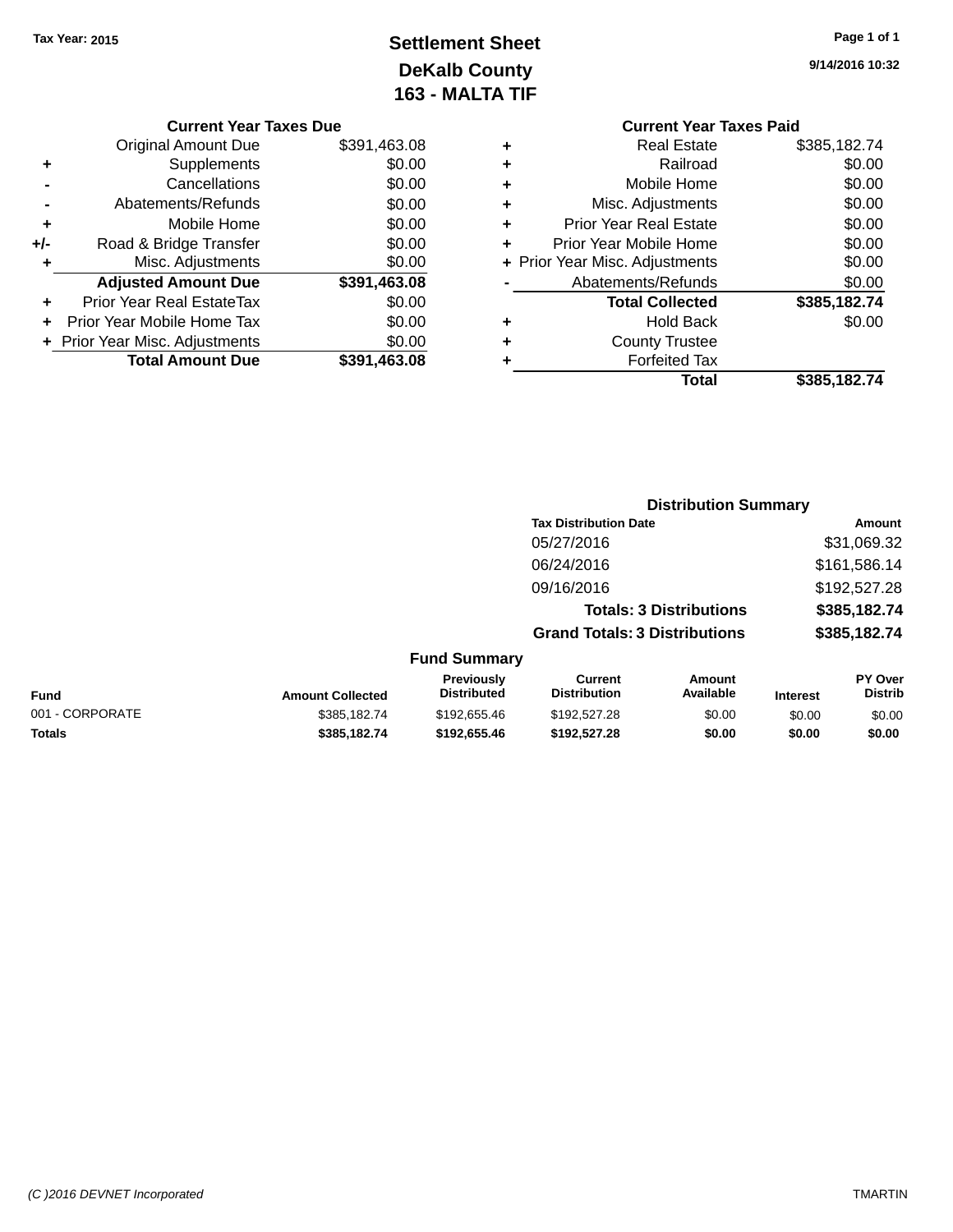## **Settlement Sheet Tax Year: 2015 Page 1 of 1 DeKalb County 164 - DEKALB TIF5**

**9/14/2016 10:32**

|     | <b>Current Year Taxes Due</b>  |            |  |  |  |
|-----|--------------------------------|------------|--|--|--|
|     | <b>Original Amount Due</b>     | \$1,329.60 |  |  |  |
| ٠   | Supplements                    | \$0.00     |  |  |  |
|     | Cancellations                  | \$0.00     |  |  |  |
|     | Abatements/Refunds             | \$0.00     |  |  |  |
| ٠   | Mobile Home                    | \$0.00     |  |  |  |
| +/- | Road & Bridge Transfer         | \$0.00     |  |  |  |
| ٠   | Misc. Adjustments              | \$0.00     |  |  |  |
|     | <b>Adjusted Amount Due</b>     | \$1,329.60 |  |  |  |
| ٠   | Prior Year Real EstateTax      | \$0.00     |  |  |  |
|     | Prior Year Mobile Home Tax     | \$0.00     |  |  |  |
|     | + Prior Year Misc. Adjustments | \$0.00     |  |  |  |
|     | <b>Total Amount Due</b>        | \$1.329.60 |  |  |  |

|   | <b>Real Estate</b>             | \$1,329.60 |
|---|--------------------------------|------------|
| ٠ | Railroad                       | \$0.00     |
| ٠ | Mobile Home                    | \$0.00     |
| ٠ | Misc. Adjustments              | \$0.00     |
| ٠ | <b>Prior Year Real Estate</b>  | \$0.00     |
|   | Prior Year Mobile Home         | \$0.00     |
|   | + Prior Year Misc. Adjustments | \$0.00     |
|   | Abatements/Refunds             | \$0.00     |
|   | <b>Total Collected</b>         | \$1,329.60 |
| ٠ | <b>Hold Back</b>               | \$0.00     |
| ٠ | <b>County Trustee</b>          |            |
| ٠ | <b>Forfeited Tax</b>           |            |
|   | Total                          | \$1,329.60 |
|   |                                |            |

|                 |                         |                                  |                                       | <b>Distribution Summary</b>    |                 |                           |
|-----------------|-------------------------|----------------------------------|---------------------------------------|--------------------------------|-----------------|---------------------------|
|                 |                         |                                  | <b>Tax Distribution Date</b>          |                                |                 | Amount                    |
|                 |                         |                                  | 06/24/2016                            |                                |                 | \$664.80                  |
|                 |                         |                                  | 09/16/2016                            |                                |                 | \$664.80                  |
|                 |                         |                                  |                                       | <b>Totals: 2 Distributions</b> |                 | \$1,329.60                |
|                 |                         |                                  | <b>Grand Totals: 2 Distributions</b>  |                                |                 | \$1,329.60                |
|                 |                         | <b>Fund Summary</b>              |                                       |                                |                 |                           |
| <b>Fund</b>     | <b>Amount Collected</b> | Previously<br><b>Distributed</b> | <b>Current</b><br><b>Distribution</b> | Amount<br>Available            | <b>Interest</b> | PY Over<br><b>Distrib</b> |
| 001 - CORPORATE | \$1,329.60              | \$664.80                         | \$664.80                              | \$0.00                         | \$0.00          | \$0.00                    |
| <b>Totals</b>   | \$1,329.60              | \$664.80                         | \$664.80                              | \$0.00                         | \$0.00          | \$0.00                    |
|                 |                         |                                  |                                       |                                |                 |                           |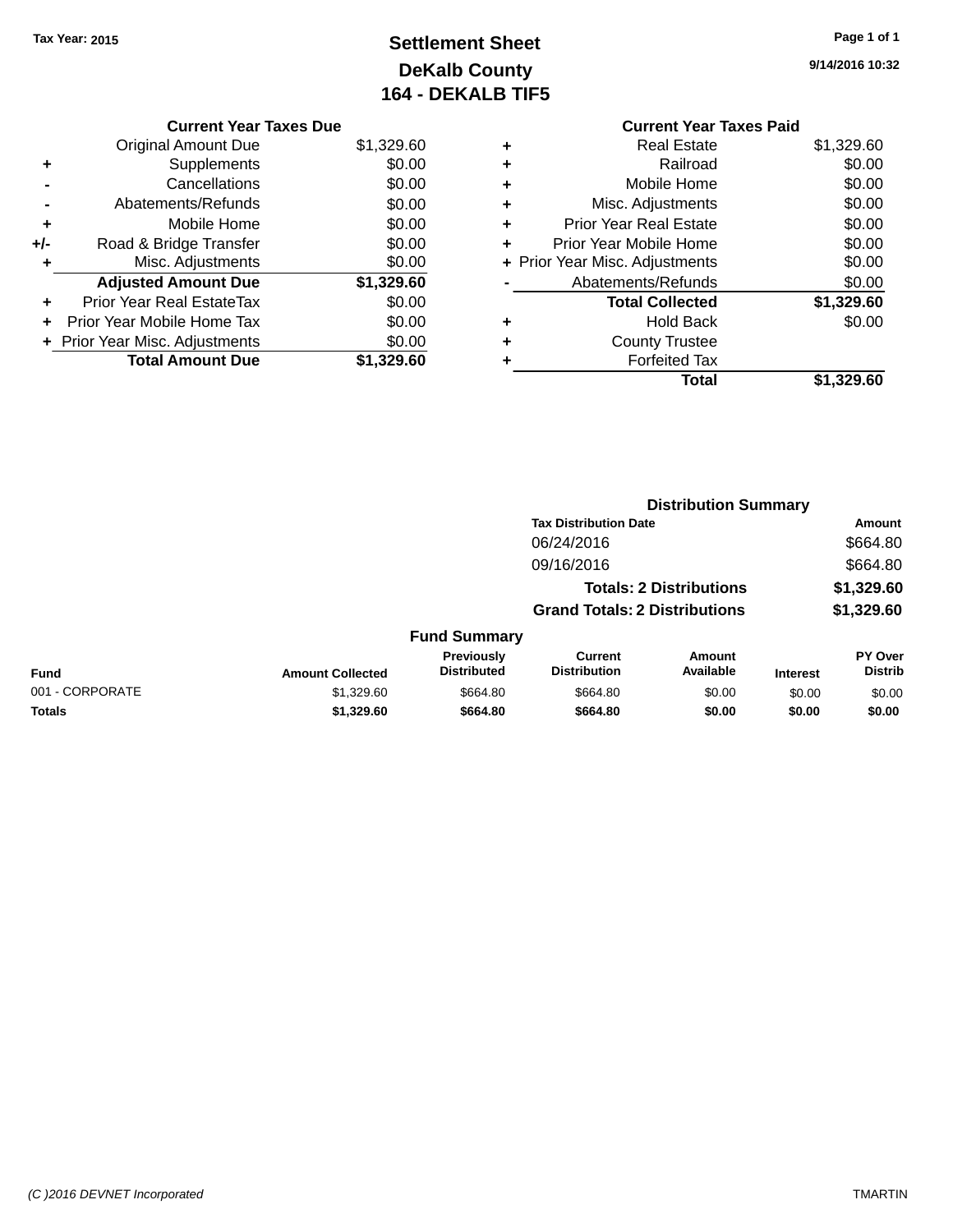## **Settlement Sheet Tax Year: 2015 Page 1 of 1 DeKalb County 170 - KIRKLAND TIF**

**9/14/2016 10:32**

| $+/-$<br>٠ | Road & Bridge Transfer<br>Misc. Adjustments | \$0.00<br>\$0.00 |
|------------|---------------------------------------------|------------------|
|            | <b>Adjusted Amount Due</b>                  | \$214,754.90     |
|            |                                             |                  |
| ÷          | Prior Year Real EstateTax                   | \$0.00           |
|            | Prior Year Mobile Home Tax                  | \$0.00           |
|            | + Prior Year Misc. Adjustments              | \$0.00           |

### **Current Year Taxes Paid +** Real Estate \$180,856.98 **+** Railroad \$0.00 **+** Mobile Home \$0.00 **+** Misc. Adjustments \$0.00

|   | Total                          | \$180,856.98 |
|---|--------------------------------|--------------|
| ÷ | <b>Forfeited Tax</b>           |              |
| ÷ | <b>County Trustee</b>          |              |
|   | <b>Hold Back</b>               | \$0.00       |
|   | <b>Total Collected</b>         | \$180,856.98 |
|   | Abatements/Refunds             | \$0.00       |
|   | + Prior Year Misc. Adjustments | \$0.00       |
| ÷ | Prior Year Mobile Home         | \$0.00       |
|   | <b>Prior Year Real Estate</b>  | \$0.00       |

| <b>Distribution Summary</b>          |              |
|--------------------------------------|--------------|
| <b>Tax Distribution Date</b>         | Amount       |
| 05/27/2016                           | \$11,919.39  |
| 06/24/2016                           | \$96,642.21  |
| 07/22/2016                           | \$189.19     |
| 08/19/2016                           | \$345.78     |
| 09/16/2016                           | \$71,760.41  |
| <b>Totals: 5 Distributions</b>       | \$180,856.98 |
| <b>Grand Totals: 5 Distributions</b> | \$180,856.98 |

| <b>Fund Summary</b>     |                                  |                                |                     |                 |                                  |
|-------------------------|----------------------------------|--------------------------------|---------------------|-----------------|----------------------------------|
| <b>Amount Collected</b> | <b>Previously</b><br>Distributed | Current<br><b>Distribution</b> | Amount<br>Available | <b>Interest</b> | <b>PY Over</b><br><b>Distrib</b> |
| \$180,856.98            | \$109.096.57                     | \$71,760.41                    | \$0.00              | \$0.00          | \$0.00                           |
| \$180,856,98            | \$109,096.57                     | \$71.760.41                    | \$0.00              | \$0.00          | \$0.00                           |
|                         |                                  |                                |                     |                 |                                  |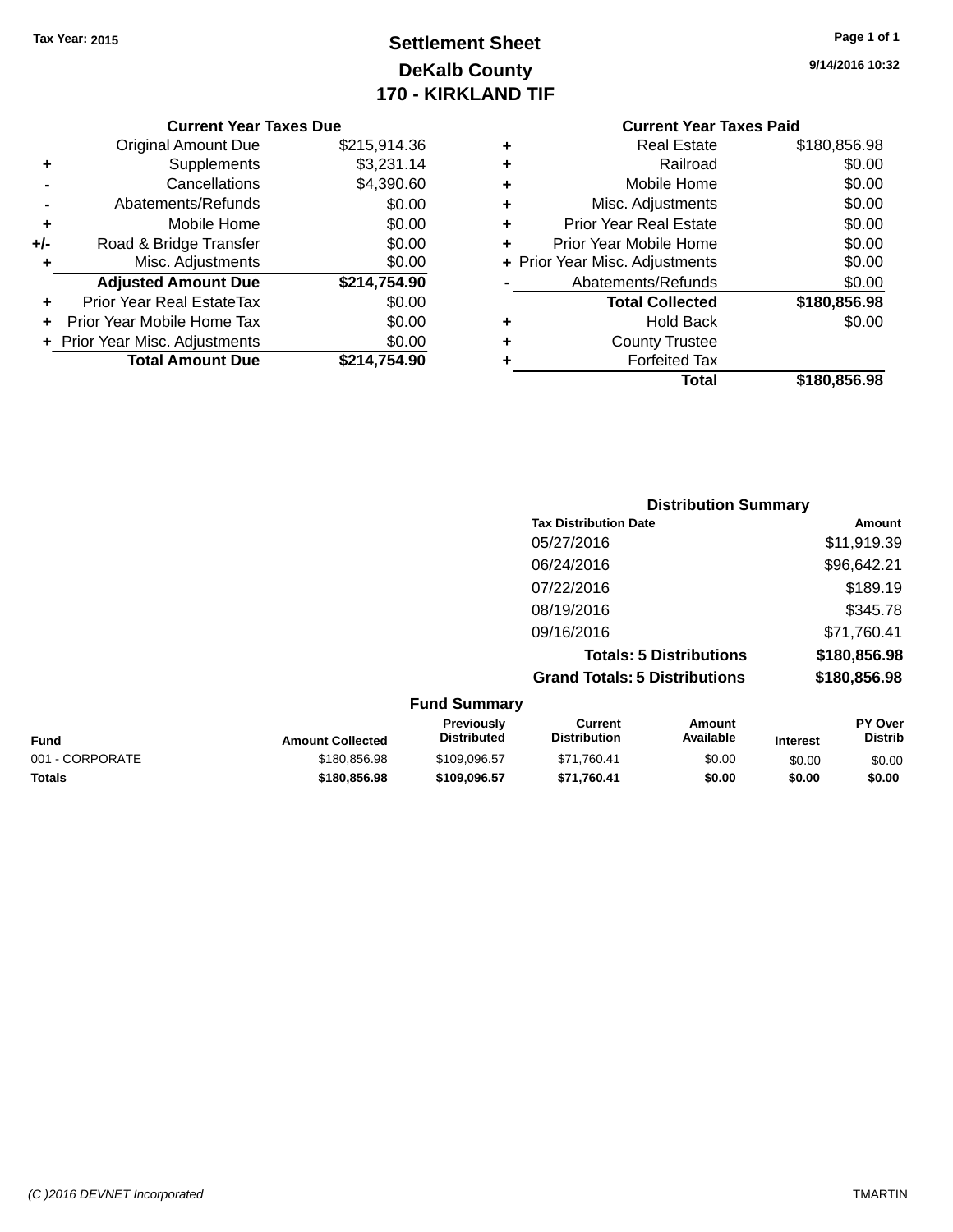## **Settlement Sheet Tax Year: 2015 Page 1 of 1 DeKalb County 171 - WATERMAN TIF**

|     | <b>Current Year Taxes Due</b>  |             |  |  |  |
|-----|--------------------------------|-------------|--|--|--|
|     | <b>Original Amount Due</b>     | \$11,083.66 |  |  |  |
| ٠   | Supplements                    | \$0.00      |  |  |  |
|     | Cancellations                  | \$0.00      |  |  |  |
|     | Abatements/Refunds             | \$0.00      |  |  |  |
| ٠   | Mobile Home                    | \$0.00      |  |  |  |
| +/- | Road & Bridge Transfer         | \$0.00      |  |  |  |
| ٠   | Misc. Adjustments              | \$0.00      |  |  |  |
|     | <b>Adjusted Amount Due</b>     | \$11,083.66 |  |  |  |
| ÷   | Prior Year Real EstateTax      | \$0.00      |  |  |  |
|     | Prior Year Mobile Home Tax     | \$0.00      |  |  |  |
|     | + Prior Year Misc. Adjustments | \$0.00      |  |  |  |
|     | <b>Total Amount Due</b>        | \$11.083.66 |  |  |  |
|     |                                |             |  |  |  |

### **Current Year Taxes Paid +** Real Estate \$11,027.46 **+** Railroad \$0.00 **+** Mobile Home \$0.00 **+** Misc. Adjustments \$0.00 **+** Prior Year Real Estate \$0.00 **+** Prior Year Mobile Home \$0.00<br> **+ Prior Year Misc. Adjustments** \$0.00 **+ Prior Year Misc. Adjustments**

|   | <b>Total</b>           | \$11,027.46 |
|---|------------------------|-------------|
| ٠ | <b>Forfeited Tax</b>   |             |
| ٠ | <b>County Trustee</b>  |             |
| ٠ | <b>Hold Back</b>       | \$0.00      |
|   | <b>Total Collected</b> | \$11,027.46 |
|   | Abatements/Refunds     | \$0.00      |
|   |                        |             |

|                  |                           | <b>Distribution Summary</b>          |                                |         |                                  |
|------------------|---------------------------|--------------------------------------|--------------------------------|---------|----------------------------------|
|                  |                           | <b>Tax Distribution Date</b>         |                                |         | Amount                           |
|                  |                           | 06/24/2016                           |                                |         | \$9,843.88                       |
|                  |                           | 09/16/2016                           |                                |         | \$1,183.58                       |
|                  |                           |                                      | <b>Totals: 2 Distributions</b> |         | \$11,027.46                      |
|                  |                           | <b>Grand Totals: 2 Distributions</b> |                                |         | \$11,027.46                      |
|                  | <b>Fund Summary</b>       |                                      |                                |         |                                  |
| Amount Colloctod | Previously<br>Distributed | Current<br>Distribution              | Amount<br>Available            | Intract | <b>PY Over</b><br><b>Distrib</b> |

| Fund            | <b>Amount Collected</b> | Previouslv<br>Distributed | Current<br><b>Distribution</b> | Amount<br>Available | <b>Interest</b> | <b>PY Over</b><br>Distrib |
|-----------------|-------------------------|---------------------------|--------------------------------|---------------------|-----------------|---------------------------|
| 001 - CORPORATE | \$11.027.46             | \$9.843.88                | \$1.183.58                     | \$0.00              | \$0.00          | \$0.00                    |
| <b>Totals</b>   | \$11.027.46             | \$9,843,88                | \$1.183.58                     | \$0.00              | \$0.00          | \$0.00                    |

**9/14/2016 10:32**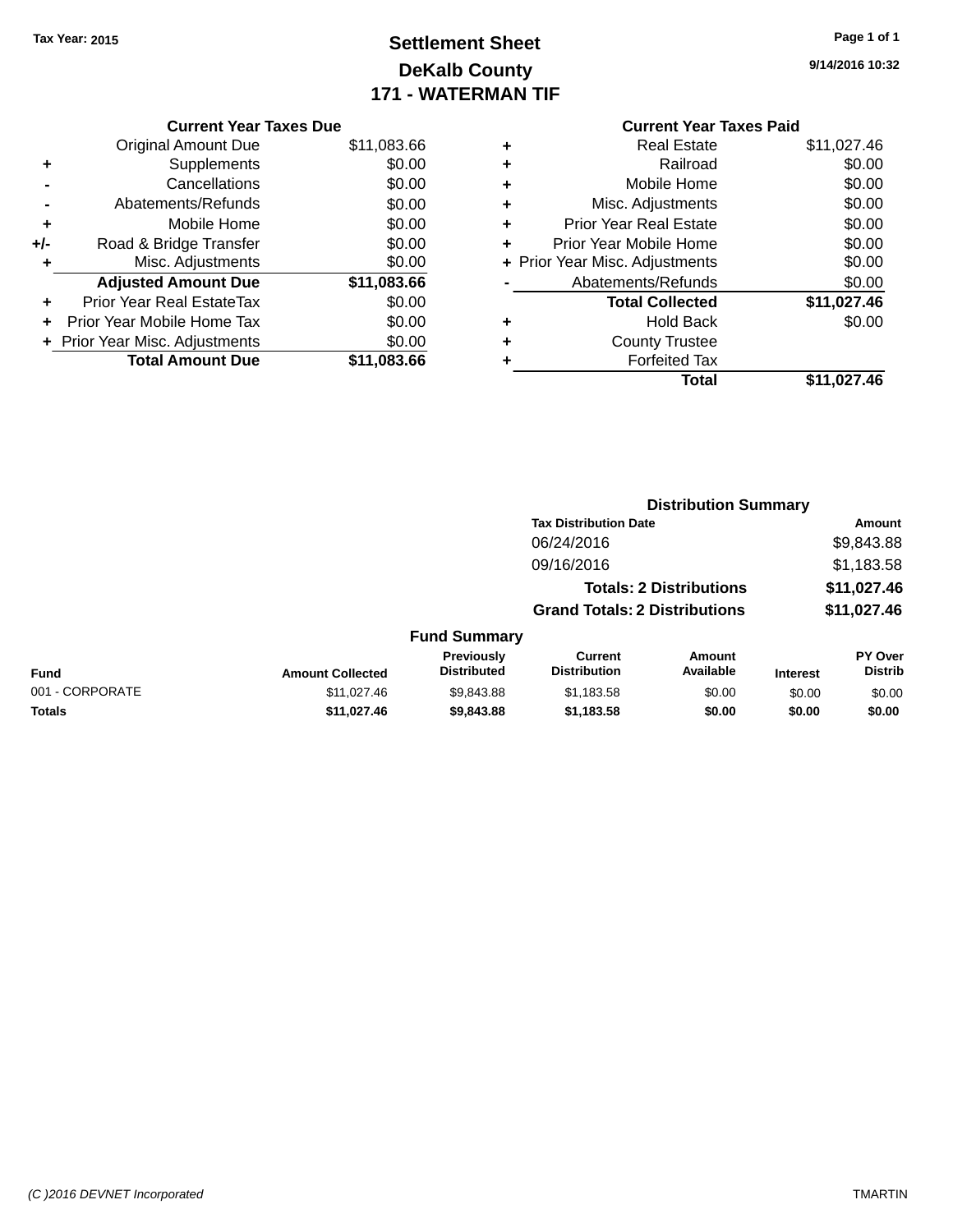**Original Amount Due** 

**Adjusted Amount Due** 

**Total Amount Due** 

**+** Supplements **-** Cancellations **-** Abatements/Refunds **+** Mobile Home **+/-** Road & Bridge Transfer **+** Misc. Adjustments

**+** Prior Year Real EstateTax \$0.00 **+** Prior Year Mobile Home Tax **+** Prior Year Misc. Adjustments

## **Settlement Sheet Tax Year: 2015 Page 1 of 1 DeKalb County 172 - MAPLE PARK TIF**

**9/14/2016 10:32**

| \$6,492.00 | <b>Total Collected</b>         |   | \$0.00     | leal EstateTax≀               |
|------------|--------------------------------|---|------------|-------------------------------|
| \$0.00     | Abatements/Refunds             |   | \$6,492.00 | <b>Amount Due</b>             |
| \$0.00     | + Prior Year Misc. Adjustments |   | \$0.00     | . Adjustments                 |
|            |                                |   |            | ridge Transfer                |
| \$0.00     | Prior Year Mobile Home         | ÷ | \$0.00     |                               |
| \$0.00     | <b>Prior Year Real Estate</b>  | ÷ | \$0.00     | Mobile Home                   |
| \$0.00     | Misc. Adjustments              | ÷ | \$0.00     | าents/Refunds                 |
| \$0.00     | Mobile Home                    | ÷ | \$0.00     | Cancellations                 |
| \$0.00     | Railroad                       | ÷ | \$0.00     | Supplements                   |
| \$6,492.00 | <b>Real Estate</b>             | ٠ | \$6,492.00 | ่<br>เl Amount Due            |
|            | <b>Current Year Taxes Paid</b> |   |            | <b>Current Year Taxes Due</b> |
|            |                                |   |            |                               |

|                 |                         |                                  | <b>Distribution Summary</b>           |                                |          |                           |
|-----------------|-------------------------|----------------------------------|---------------------------------------|--------------------------------|----------|---------------------------|
|                 |                         |                                  | <b>Tax Distribution Date</b>          |                                |          | Amount                    |
|                 |                         |                                  | 05/27/2016                            |                                |          | \$2,664.37                |
|                 |                         |                                  | 06/24/2016                            |                                |          | \$743.70                  |
|                 |                         |                                  | 08/19/2016                            |                                |          | \$837.55                  |
|                 |                         |                                  | 09/16/2016                            |                                |          | \$2,246.38                |
|                 |                         |                                  |                                       | <b>Totals: 4 Distributions</b> |          | \$6,492.00                |
|                 |                         |                                  | <b>Grand Totals: 4 Distributions</b>  |                                |          | \$6,492.00                |
|                 |                         | <b>Fund Summary</b>              |                                       |                                |          |                           |
| <b>Fund</b>     | <b>Amount Collected</b> | Previously<br><b>Distributed</b> | <b>Current</b><br><b>Distribution</b> | <b>Amount</b><br>Available     | Interest | PY Over<br><b>Distrib</b> |
| 001 - CORPORATE | \$6,492.00              | \$4,245.62                       | \$2,246.38                            | \$0.00                         | \$0.00   | \$0.00                    |

**Totals \$6,492.00 \$4,245.62 \$2,246.38 \$0.00 \$0.00 \$0.00**

#### *(C )2016 DEVNET Incorporated* TMARTIN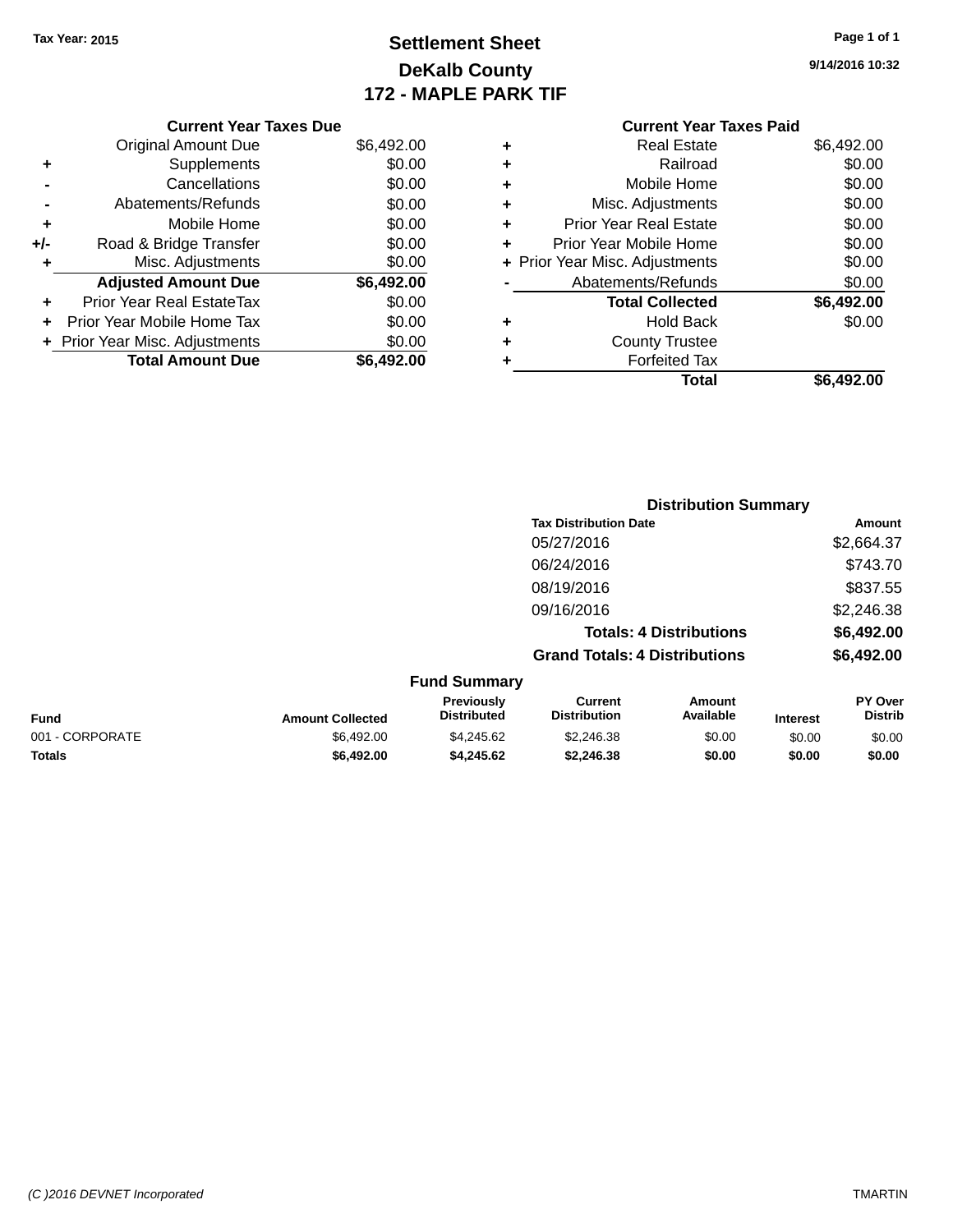### **Settlement Sheet Tax Year: 2015 Page 1 of 1 DeKalb County 180 - SYCAMORE TIF DISTRICT**

**9/14/2016 10:32**

| <b>Current Year Taxes Due</b>  |             |
|--------------------------------|-------------|
| <b>Original Amount Due</b>     | \$81,631.16 |
| Supplements                    | \$0.00      |
| Cancellations                  | \$0.00      |
| Abatements/Refunds             | \$0.00      |
| Mobile Home                    | \$0.00      |
| Road & Bridge Transfer         | \$0.00      |
| Misc. Adjustments              | \$0.00      |
| <b>Adjusted Amount Due</b>     | \$81,631.16 |
| Prior Year Real EstateTax      | \$0.00      |
| Prior Year Mobile Home Tax     | \$0.00      |
| + Prior Year Misc. Adjustments | \$0.00      |
| <b>Total Amount Due</b>        | \$81,631.16 |
|                                |             |

|   | <b>Real Estate</b>             | \$81,631.16 |
|---|--------------------------------|-------------|
| ٠ | Railroad                       | \$0.00      |
| ٠ | Mobile Home                    | \$0.00      |
| ٠ | Misc. Adjustments              | \$0.00      |
| ٠ | <b>Prior Year Real Estate</b>  | \$0.00      |
| ÷ | Prior Year Mobile Home         | \$0.00      |
|   | + Prior Year Misc. Adjustments | \$0.00      |
|   | Abatements/Refunds             | \$0.00      |
|   | <b>Total Collected</b>         | \$81,631.16 |
| ٠ | Hold Back                      | \$0.00      |
| ٠ | <b>County Trustee</b>          |             |
| ٠ | <b>Forfeited Tax</b>           |             |
|   | Total                          | \$81,631.16 |
|   |                                |             |

|                 |                         |                                  | <b>Distribution Summary</b>           |                                |                 |                           |
|-----------------|-------------------------|----------------------------------|---------------------------------------|--------------------------------|-----------------|---------------------------|
|                 |                         |                                  | <b>Tax Distribution Date</b>          |                                |                 | <b>Amount</b>             |
|                 |                         |                                  | 06/24/2016                            |                                |                 | \$41,011.28               |
|                 |                         |                                  | 08/19/2016                            |                                |                 | \$2,252.56                |
|                 |                         |                                  | 09/16/2016                            |                                |                 | \$38,367.32               |
|                 |                         |                                  |                                       | <b>Totals: 3 Distributions</b> |                 | \$81,631.16               |
|                 |                         |                                  | <b>Grand Totals: 3 Distributions</b>  |                                |                 | \$81,631.16               |
|                 |                         | <b>Fund Summary</b>              |                                       |                                |                 |                           |
| <b>Fund</b>     | <b>Amount Collected</b> | Previously<br><b>Distributed</b> | <b>Current</b><br><b>Distribution</b> | Amount<br>Available            | <b>Interest</b> | PY Over<br><b>Distrib</b> |
| 001 - CORPORATE | \$81,631.16             | \$43,263.84                      | \$38,367.32                           | \$0.00                         | \$0.00          | \$0.00                    |
| <b>Totals</b>   | \$81,631.16             | \$43,263.84                      | \$38,367.32                           | \$0.00                         | \$0.00          | \$0.00                    |
|                 |                         |                                  |                                       |                                |                 |                           |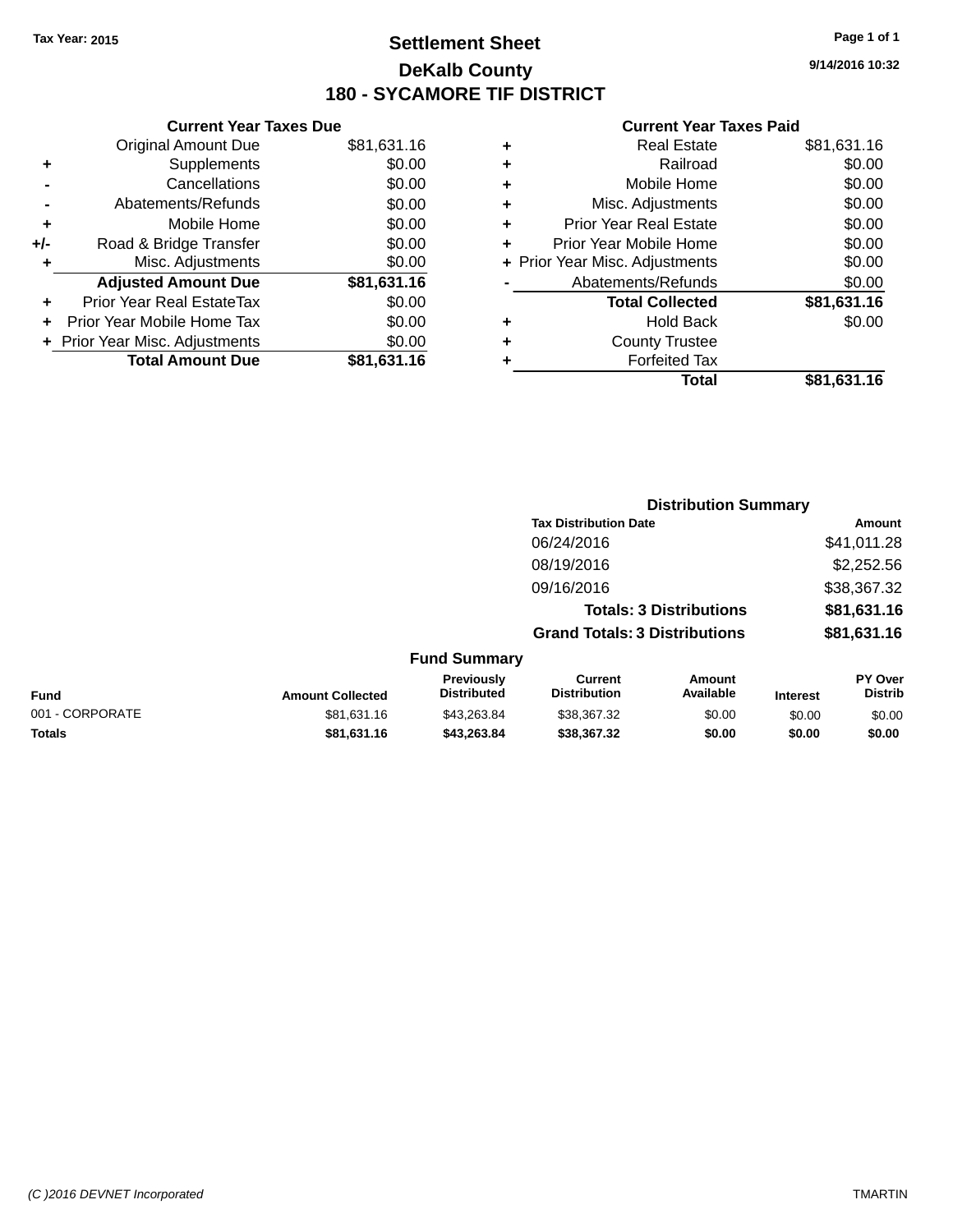## **Settlement Sheet Tax Year: 2015 Page 1 of 1 DeKalb County 190 - CORTLAND TIF**

| Page 1 of 1 |  |  |
|-------------|--|--|
|             |  |  |

**9/14/2016 10:32**

|     | <b>Current Year Taxes Due</b>  |             |
|-----|--------------------------------|-------------|
|     | <b>Original Amount Due</b>     | \$42,416.88 |
| ٠   | Supplements                    | \$0.00      |
|     | Cancellations                  | \$0.00      |
|     | Abatements/Refunds             | \$0.00      |
| ٠   | Mobile Home                    | \$0.00      |
| +/- | Road & Bridge Transfer         | \$0.00      |
| ٠   | Misc. Adjustments              | \$0.00      |
|     | <b>Adjusted Amount Due</b>     | \$42,416.88 |
| ٠   | Prior Year Real EstateTax      | \$0.00      |
| ÷   | Prior Year Mobile Home Tax     | \$0.00      |
|     | + Prior Year Misc. Adjustments | \$0.00      |
|     | <b>Total Amount Due</b>        | \$42,416.88 |
|     |                                |             |

### **Current Year Taxes Paid +** Real Estate \$41,135.94 **+** Railroad \$0.00 **+** Mobile Home \$0.00 **+** Misc. Adjustments \$0.00 **+** Prior Year Real Estate \$0.00 **+** Prior Year Mobile Home \$0.00 **+ Prior Year Misc. Adjustments**  $$0.00$ **-** Abatements/Refunds \$0.00 **Total Collected \$41,135.94 +** Hold Back \$0.00 **+** County Trustee **+** Forfeited Tax **Total \$41,135.94**

**Distribution Summary**

|                 |                         |                                  |                                       | 213811846011 Julianu           |                 |                           |
|-----------------|-------------------------|----------------------------------|---------------------------------------|--------------------------------|-----------------|---------------------------|
|                 |                         |                                  | <b>Tax Distribution Date</b>          |                                |                 | Amount                    |
|                 |                         |                                  | 05/27/2016                            |                                |                 | \$31,453.52               |
|                 |                         |                                  | 06/24/2016                            |                                |                 | \$5,863.77                |
|                 |                         |                                  | 08/19/2016                            |                                |                 | \$917.12                  |
|                 |                         |                                  | 09/16/2016                            |                                |                 | \$2,901.53                |
|                 |                         |                                  |                                       | <b>Totals: 4 Distributions</b> |                 | \$41,135.94               |
|                 |                         |                                  | <b>Grand Totals: 4 Distributions</b>  |                                |                 | \$41,135.94               |
|                 |                         | <b>Fund Summary</b>              |                                       |                                |                 |                           |
| <b>Fund</b>     | <b>Amount Collected</b> | Previously<br><b>Distributed</b> | <b>Current</b><br><b>Distribution</b> | Amount<br>Available            | <b>Interest</b> | PY Over<br><b>Distrib</b> |
| 001 - CORPORATE | \$41,135.94             | \$38,234.41                      | \$2,901.53                            | \$0.00                         | \$0.00          | \$0.00                    |
| <b>Totals</b>   | \$41,135.94             | \$38,234.41                      | \$2,901.53                            | \$0.00                         | \$0.00          | \$0.00                    |
|                 |                         |                                  |                                       |                                |                 |                           |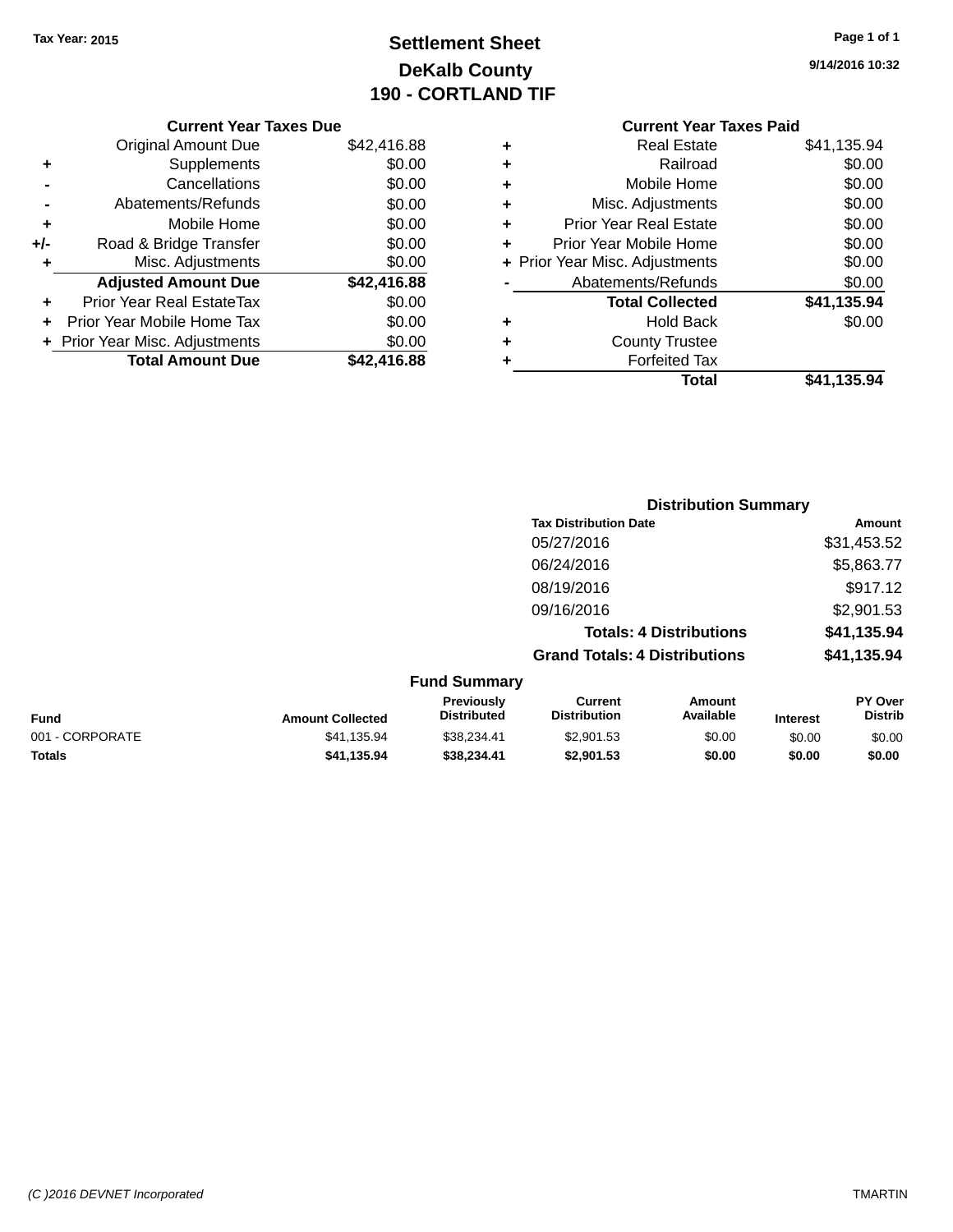## **Settlement Sheet Tax Year: 2015 Page 1 of 1 DeKalb County 201 - DEKALB SSA #6**

|       | <b>Current Year Taxes Due</b>  |             |
|-------|--------------------------------|-------------|
|       | <b>Original Amount Due</b>     | \$10,000.50 |
| ٠     | Supplements                    | \$0.00      |
|       | Cancellations                  | \$0.00      |
|       | Abatements/Refunds             | \$0.00      |
| ٠     | Mobile Home                    | \$0.00      |
| $+/-$ | Road & Bridge Transfer         | \$0.00      |
| ٠     | Misc. Adjustments              | \$0.00      |
|       | <b>Adjusted Amount Due</b>     | \$10,000.50 |
| ÷     | Prior Year Real EstateTax      | \$0.00      |
|       | Prior Year Mobile Home Tax     | \$0.00      |
|       | + Prior Year Misc. Adjustments | \$0.00      |
|       | <b>Total Amount Due</b>        | \$10,000,50 |
|       |                                |             |

### **Current Year Taxes Paid +** Real Estate \$8,670.11 **+** Railroad \$0.00 **+** Mobile Home \$0.00 **+** Misc. Adjustments \$0.00 **+** Prior Year Real Estate \$0.00 **+** Prior Year Mobile Home \$0.00

|           | Total                          | \$8,670.11 |
|-----------|--------------------------------|------------|
|           | <b>Forfeited Tax</b>           |            |
|           | <b>County Trustee</b>          |            |
| $\ddot{}$ | <b>Hold Back</b>               | \$0.00     |
|           | <b>Total Collected</b>         | \$8,670.11 |
|           | Abatements/Refunds             | \$0.00     |
|           | + Prior Year Misc. Adjustments | \$0.00     |
|           |                                |            |

|                      |                         |                                  |                                       | <b>Distribution Summary</b>    |                 |                                  |
|----------------------|-------------------------|----------------------------------|---------------------------------------|--------------------------------|-----------------|----------------------------------|
|                      |                         |                                  | <b>Tax Distribution Date</b>          |                                |                 | Amount                           |
|                      |                         |                                  | 05/27/2016                            |                                |                 | \$346.49                         |
|                      |                         |                                  | 06/24/2016                            |                                |                 | \$3,867.64                       |
|                      |                         |                                  | 08/19/2016                            |                                |                 | \$161.86                         |
|                      |                         |                                  | 09/16/2016                            |                                |                 | \$4,294.12                       |
|                      |                         |                                  |                                       | <b>Totals: 4 Distributions</b> |                 | \$8,670.11                       |
|                      |                         |                                  | <b>Grand Totals: 4 Distributions</b>  |                                |                 | \$8,670.11                       |
|                      |                         | <b>Fund Summary</b>              |                                       |                                |                 |                                  |
|                      | <b>Amount Collected</b> | Previously<br><b>Distributed</b> | <b>Current</b><br><b>Distribution</b> | Amount<br>Available            | <b>Interest</b> | <b>PY Over</b><br><b>Distrib</b> |
| $\ddot{\phantom{a}}$ | $\cdots$                | $ - - - -$                       |                                       | $\sim$ $\sim$                  | $\cdots$        | $\cdots$                         |

| <b>Amount Collected</b> | .<br><b>Distributed</b> | --------<br><b>Distribution</b> | .<br>Available | Interest | .<br><b>Distrib</b> |
|-------------------------|-------------------------|---------------------------------|----------------|----------|---------------------|
| \$8.670.11              | \$4.375.99              | \$4,294.12                      | \$0.00         | \$0.00   | \$0.00              |
| \$8,670.11              | \$4,375.99              | \$4.294.12                      | \$0.00         | \$0.00   | \$0.00              |
|                         |                         |                                 |                |          |                     |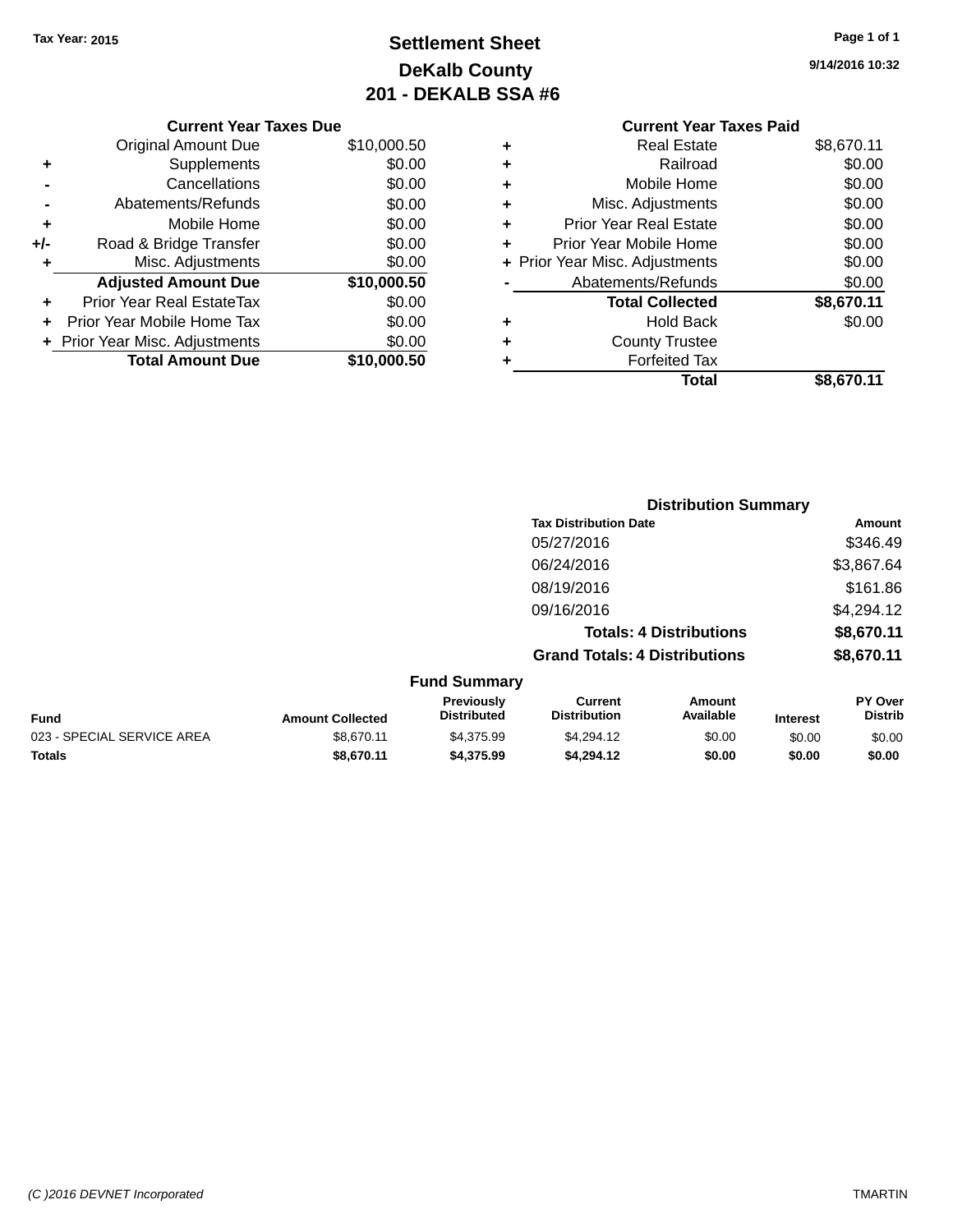### **Settlement Sheet Tax Year: 2015 Page 1 of 1 DeKalb County 204 - GENOA RIVER BEND SSA**

**9/14/2016 10:32**

#### **Current Year Taxes Paid**

|     | <b>Current Year Taxes Due</b>  |             |  |
|-----|--------------------------------|-------------|--|
|     | <b>Original Amount Due</b>     | \$51,545.59 |  |
| ٠   | Supplements                    | \$135.39    |  |
|     | Cancellations                  | \$145.39    |  |
|     | Abatements/Refunds             | \$0.00      |  |
| ٠   | Mobile Home                    | \$0.00      |  |
| +/- | Road & Bridge Transfer         | \$0.00      |  |
| ٠   | Misc. Adjustments              | \$0.00      |  |
|     | <b>Adjusted Amount Due</b>     | \$51,535.59 |  |
| ٠   | Prior Year Real EstateTax      | \$0.00      |  |
| ÷   | Prior Year Mobile Home Tax     | \$0.00      |  |
|     | + Prior Year Misc. Adjustments | \$5.64      |  |
|     | <b>Total Amount Due</b>        | \$51,541.23 |  |
|     |                                |             |  |

| ٠ | <b>Real Estate</b>             | \$50,649.36 |
|---|--------------------------------|-------------|
| ÷ | Railroad                       | \$0.00      |
| ٠ | Mobile Home                    | \$0.00      |
| ٠ | Misc. Adjustments              | \$0.00      |
| ٠ | <b>Prior Year Real Estate</b>  | \$0.00      |
| ٠ | Prior Year Mobile Home         | \$0.00      |
|   | + Prior Year Misc. Adjustments | \$5.64      |
|   | Abatements/Refunds             | \$0.00      |
|   | <b>Total Collected</b>         | \$50,655.00 |
| ٠ | Hold Back                      | \$0.00      |
| ٠ | <b>County Trustee</b>          |             |
| ٠ | <b>Forfeited Tax</b>           |             |
|   | Total                          | \$50,655,00 |
|   |                                |             |

|                     | <b>Distribution Summary</b>          |             |
|---------------------|--------------------------------------|-------------|
|                     | <b>Tax Distribution Date</b>         | Amount      |
|                     | 05/27/2016                           | \$6,770.95  |
|                     | 06/24/2016                           | \$19,243.84 |
|                     | 07/22/2016                           | \$857.02    |
|                     | 08/19/2016                           | \$931.40    |
|                     | 09/16/2016                           | \$22,851.79 |
|                     | <b>Totals: 5 Distributions</b>       | \$50,655.00 |
|                     | <b>Grand Totals: 5 Distributions</b> | \$50,655.00 |
| <b>Fund Summary</b> |                                      |             |

|                            |                         | - - - - - - - - - - - - -               |                                |                     |                 |                                  |
|----------------------------|-------------------------|-----------------------------------------|--------------------------------|---------------------|-----------------|----------------------------------|
| Fund                       | <b>Amount Collected</b> | <b>Previously</b><br><b>Distributed</b> | Current<br><b>Distribution</b> | Amount<br>Available | <b>Interest</b> | <b>PY Over</b><br><b>Distrib</b> |
| 023 - SPECIAL SERVICE AREA | \$50.655.00             | \$27.803.21                             | \$22,851.79                    | \$0.00              | \$0.00          | \$0.00                           |
| Totals                     | \$50,655,00             | \$27.803.21                             | \$22.851.79                    | \$0.00              | \$0.00          | \$0.00                           |
|                            |                         | <b>Miscellaneous Adjustment Detail</b>  |                                |                     |                 |                                  |

**Year Source Account Type Account Type Amount Adjustment Description**<br>2014 RE - Real Estate Back Tax Collected \$5.64 RIVERBEND DEVELOPM **Totals \$5.64 1 entries**

\$5.64 RIVERBEND DEVELOPMENT REDEMPTION 02-24-452-011 by TBA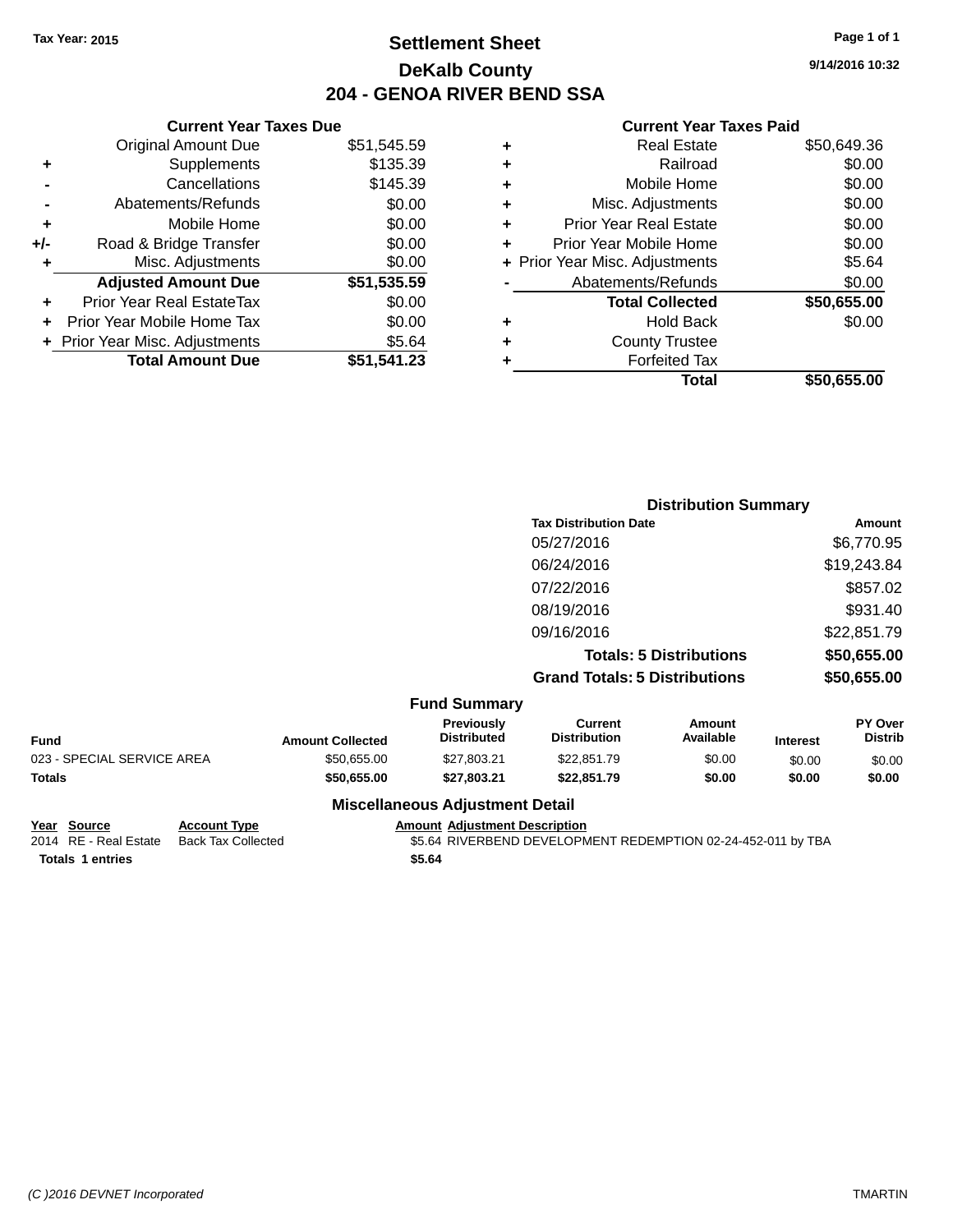### **Settlement Sheet Tax Year: 2015 Page 1 of 1 DeKalb County 207 - DERBY ESTATES SSA**

**9/14/2016 10:32**

|     | <b>Current Year Taxes Due</b>  |            |
|-----|--------------------------------|------------|
|     | <b>Original Amount Due</b>     | \$5,750.05 |
| ٠   | Supplements                    | \$0.00     |
|     | Cancellations                  | \$0.00     |
|     | Abatements/Refunds             | \$0.00     |
| ٠   | Mobile Home                    | \$0.00     |
| +/- | Road & Bridge Transfer         | \$0.00     |
| ٠   | Misc. Adjustments              | \$0.00     |
|     | <b>Adjusted Amount Due</b>     | \$5,750.05 |
| ÷   | Prior Year Real EstateTax      | \$0.00     |
|     | Prior Year Mobile Home Tax     | \$0.00     |
|     | + Prior Year Misc. Adjustments | \$0.00     |
|     | <b>Total Amount Due</b>        | \$5.750.05 |

| ٠ | <b>Real Estate</b>             | \$5,289.54 |
|---|--------------------------------|------------|
| ٠ | Railroad                       | \$0.00     |
| ٠ | Mobile Home                    | \$0.00     |
| ٠ | Misc. Adjustments              | \$0.00     |
| ٠ | <b>Prior Year Real Estate</b>  | \$0.00     |
| ÷ | Prior Year Mobile Home         | \$0.00     |
|   | + Prior Year Misc. Adjustments | \$0.00     |
|   | Abatements/Refunds             | \$0.00     |
|   | <b>Total Collected</b>         | \$5,289.54 |
| ٠ | Hold Back                      | \$0.00     |
| ٠ | <b>County Trustee</b>          |            |
| ٠ | <b>Forfeited Tax</b>           |            |
|   | Total                          | \$5.289.54 |
|   |                                |            |

| <b>Distribution Summary</b>          |            |
|--------------------------------------|------------|
| <b>Tax Distribution Date</b>         | Amount     |
| 05/27/2016                           | \$242.05   |
| 06/24/2016                           | \$2,758.47 |
| 07/22/2016                           | \$108.98   |
| 08/19/2016                           | \$26.24    |
| 09/16/2016                           | \$2,153.80 |
| <b>Totals: 5 Distributions</b>       | \$5,289.54 |
| <b>Grand Totals: 5 Distributions</b> | \$5,289.54 |
| <b>Fund Summary</b>                  |            |

|                         | .  v                                    |                                |                     |                 |                                  |
|-------------------------|-----------------------------------------|--------------------------------|---------------------|-----------------|----------------------------------|
| <b>Amount Collected</b> | <b>Previously</b><br><b>Distributed</b> | Current<br><b>Distribution</b> | Amount<br>Available | <b>Interest</b> | <b>PY Over</b><br><b>Distrib</b> |
| \$5,289.54              | \$3,135.74                              | \$2.153.80                     | \$0.00              | \$0.00          | \$0.00                           |
| \$5,289.54              | \$3.135.74                              | \$2.153.80                     | \$0.00              | \$0.00          | \$0.00                           |
|                         |                                         |                                |                     |                 |                                  |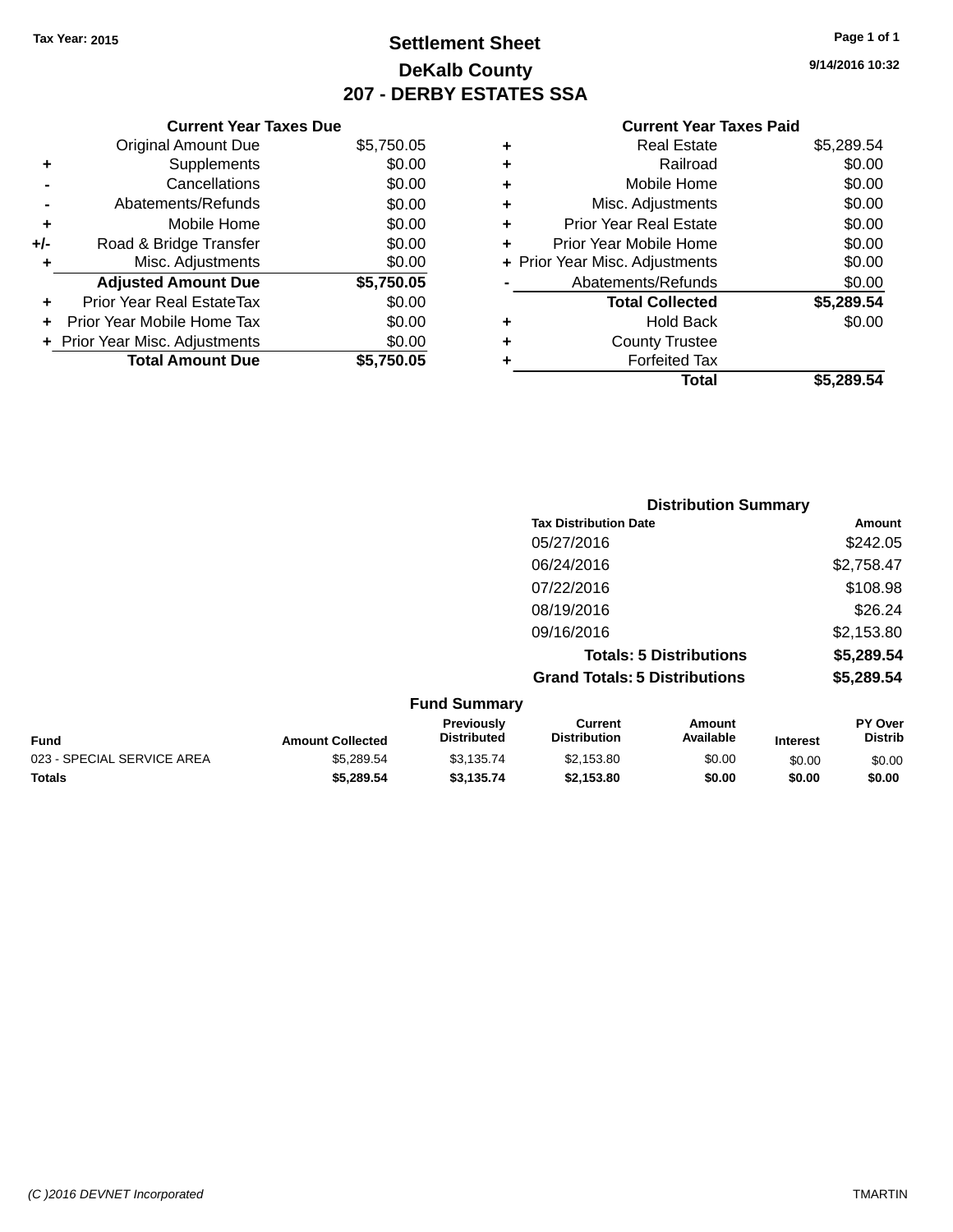## **Settlement Sheet Tax Year: 2015 Page 1 of 1 DeKalb County 209 - DEKALB SSA #14**

**9/14/2016 10:32**

|     | <b>Current Year Taxes Due</b>  |            |
|-----|--------------------------------|------------|
|     | Original Amount Due            | \$2,500.02 |
|     | Supplements                    | \$0.00     |
|     | Cancellations                  | \$0.00     |
|     | Abatements/Refunds             | \$0.00     |
| ٠   | Mobile Home                    | \$0.00     |
| +/- | Road & Bridge Transfer         | \$0.00     |
|     | Misc. Adjustments              | \$0.00     |
|     | <b>Adjusted Amount Due</b>     | \$2,500.02 |
| ٠   | Prior Year Real EstateTax      | \$0.00     |
|     | Prior Year Mobile Home Tax     | \$0.00     |
|     | + Prior Year Misc. Adjustments | \$0.00     |
|     | <b>Total Amount Due</b>        | \$2,500.02 |
|     |                                |            |

#### **Current Year Taxes Paid +** Real Estate \$2,473.50 **+** Railroad \$0.00 **+** Mobile Home \$0.00 **+** Misc. Adjustments \$0.00

|   | Total                          | \$2,473.50 |
|---|--------------------------------|------------|
|   | <b>Forfeited Tax</b>           |            |
| ÷ | <b>County Trustee</b>          |            |
|   | <b>Hold Back</b>               | \$0.00     |
|   | <b>Total Collected</b>         | \$2,473.50 |
|   | Abatements/Refunds             | \$0.00     |
|   | + Prior Year Misc. Adjustments | \$0.00     |
| ÷ | Prior Year Mobile Home         | \$0.00     |
| ÷ | <b>Prior Year Real Estate</b>  | \$0.00     |

|                   |                                  |                                      | <b>Distribution Summary</b>    |                 |                                  |
|-------------------|----------------------------------|--------------------------------------|--------------------------------|-----------------|----------------------------------|
|                   |                                  | <b>Tax Distribution Date</b>         |                                |                 | Amount                           |
|                   |                                  | 05/27/2016                           |                                |                 | \$437.24                         |
|                   |                                  | 06/24/2016                           |                                |                 | \$848.14                         |
|                   |                                  | 07/22/2016                           |                                |                 | \$40.14                          |
|                   |                                  | 09/16/2016                           |                                |                 | \$1,147.98                       |
|                   |                                  |                                      | <b>Totals: 4 Distributions</b> |                 | \$2,473.50                       |
|                   |                                  | <b>Grand Totals: 4 Distributions</b> |                                |                 | \$2,473.50                       |
|                   | <b>Fund Summary</b>              |                                      |                                |                 |                                  |
| المحفو والمكافحات | Previously<br><b>Dictributad</b> | Current<br><b>Distribution</b>       | Amount<br>Availahla            | $1 - 1 - 1 - 1$ | <b>PY Over</b><br><b>Dictrib</b> |

| <b>Fund</b>                | <b>Amount Collected</b> | <b>Previously</b><br><b>Distributed</b> | ∪urrent<br><b>Distribution</b> | Amount<br>Available | Interest | <b>PT OVER</b><br>Distrib |
|----------------------------|-------------------------|-----------------------------------------|--------------------------------|---------------------|----------|---------------------------|
| 023 - SPECIAL SERVICE AREA | \$2.473.50              | \$1.325.52                              | \$1.147.98                     | \$0.00              | \$0.00   | \$0.00                    |
| <b>Totals</b>              | \$2,473.50              | \$1.325.52                              | \$1.147.98                     | \$0.00              | \$0.00   | \$0.00                    |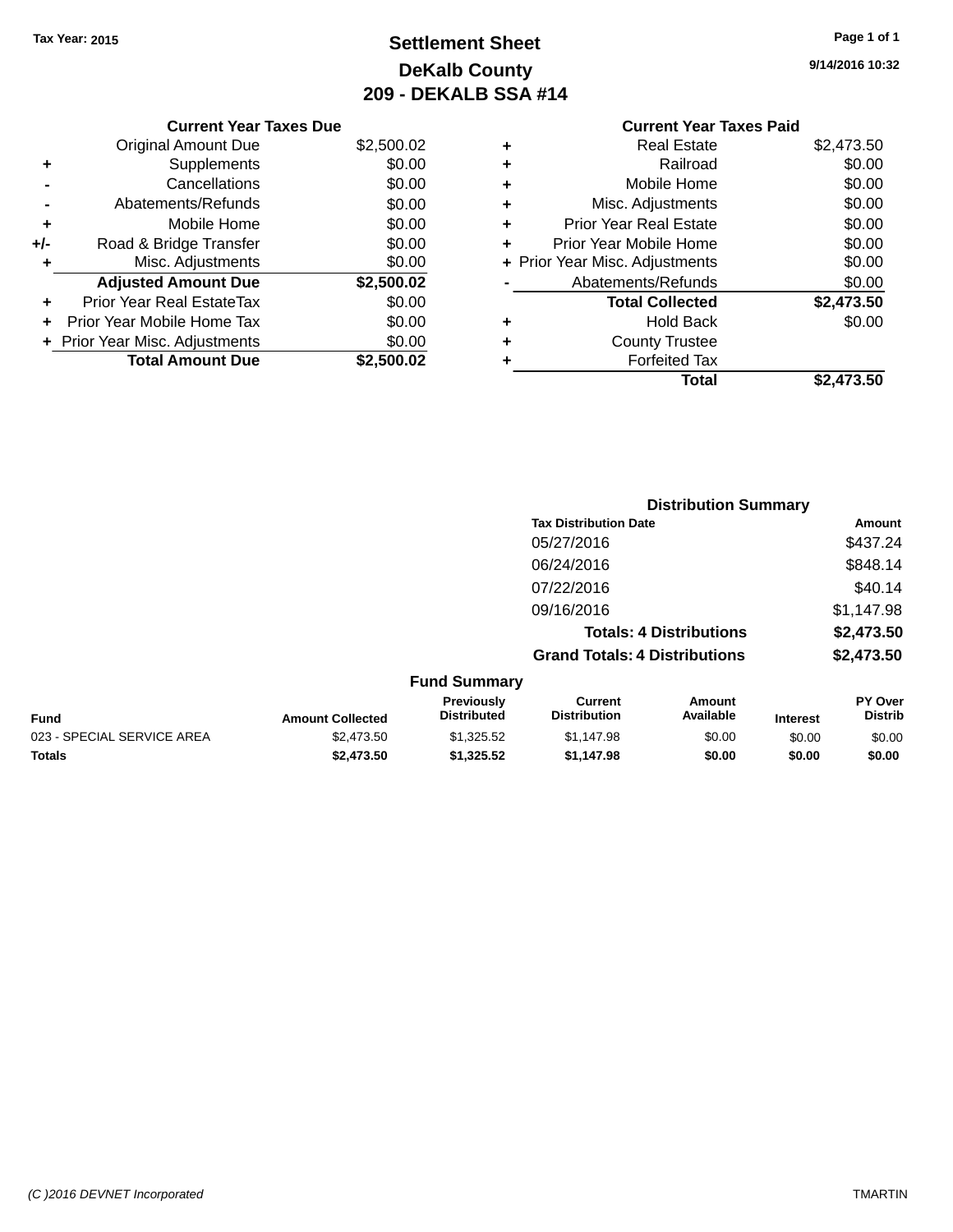### **Settlement Sheet Tax Year: 2015 Page 1 of 1 DeKalb County 213 - GENOA OAK CREEK EST SSA#4**

**Current Year Taxes Due** Original Amount Due \$1,590.86 **+** Supplements \$0.00 **-** Cancellations \$0.00 **-** Abatements/Refunds \$0.00 **+** Mobile Home \$0.00 **+/-** Road & Bridge Transfer \$0.00 **+** Misc. Adjustments \$0.00 **Adjusted Amount Due \$1,590.86 +** Prior Year Real EstateTax \$0.00 **+** Prior Year Mobile Home Tax \$0.00 **+ Prior Year Misc. Adjustments**  $$0.00$ **Total Amount Due \$1,590.86**

#### **Current Year Taxes Paid**

| ٠ | <b>Real Estate</b>             | \$1,590.86 |
|---|--------------------------------|------------|
| ٠ | Railroad                       | \$0.00     |
| ٠ | Mobile Home                    | \$0.00     |
| ٠ | Misc. Adjustments              | \$0.00     |
| ٠ | <b>Prior Year Real Estate</b>  | \$0.00     |
| ٠ | Prior Year Mobile Home         | \$0.00     |
|   | + Prior Year Misc. Adjustments | \$0.00     |
|   | Abatements/Refunds             | \$0.00     |
|   | <b>Total Collected</b>         | \$1,590.86 |
| ٠ | <b>Hold Back</b>               | \$0.00     |
| ٠ | <b>County Trustee</b>          |            |
| ٠ | <b>Forfeited Tax</b>           |            |
|   | Total                          | \$1,590.86 |
|   |                                |            |

|                            |                         |                                  |                                       |                                | <b>Distribution Summary</b> |                                  |  |
|----------------------------|-------------------------|----------------------------------|---------------------------------------|--------------------------------|-----------------------------|----------------------------------|--|
|                            |                         |                                  | <b>Tax Distribution Date</b>          |                                |                             | Amount                           |  |
|                            |                         |                                  | 05/27/2016                            |                                |                             | \$162.85                         |  |
|                            |                         |                                  | 06/24/2016                            |                                |                             | \$649.14                         |  |
|                            |                         |                                  | 09/16/2016                            |                                |                             | \$778.87                         |  |
|                            |                         |                                  |                                       | <b>Totals: 3 Distributions</b> |                             | \$1,590.86                       |  |
|                            |                         |                                  | <b>Grand Totals: 3 Distributions</b>  |                                |                             | \$1,590.86                       |  |
|                            |                         | <b>Fund Summary</b>              |                                       |                                |                             |                                  |  |
| <b>Fund</b>                | <b>Amount Collected</b> | Previously<br><b>Distributed</b> | <b>Current</b><br><b>Distribution</b> | <b>Amount</b><br>Available     | <b>Interest</b>             | <b>PY Over</b><br><b>Distrib</b> |  |
| 023 - SPECIAL SERVICE AREA | \$1,590.86              | \$811.99                         | \$778.87                              | \$0.00                         | \$0.00                      | \$0.00                           |  |
| <b>Totals</b>              | \$1,590.86              | \$811.99                         | \$778.87                              | \$0.00                         | \$0.00                      | \$0.00                           |  |
|                            |                         |                                  |                                       |                                |                             |                                  |  |

**9/14/2016 10:32**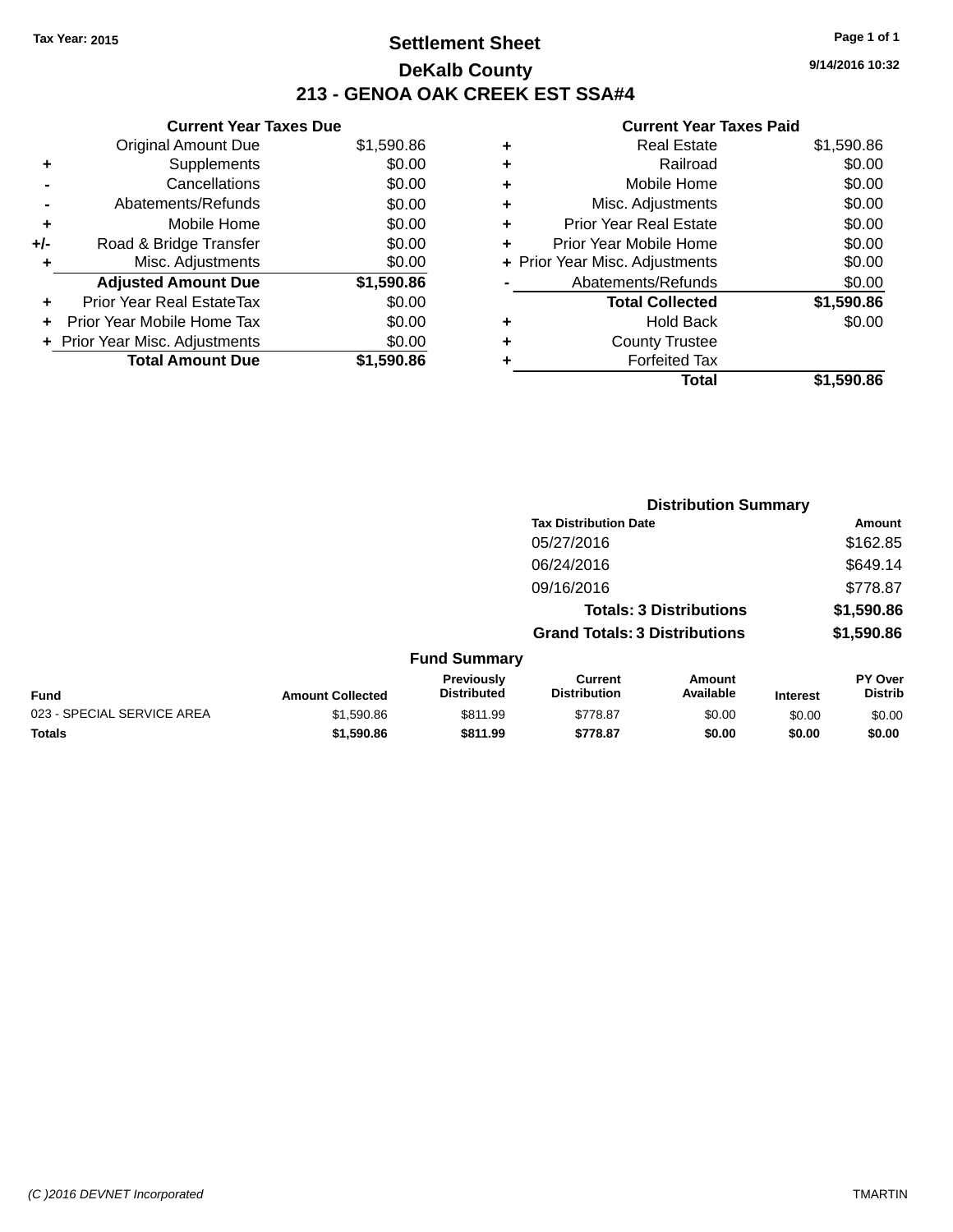### **Settlement Sheet Tax Year: 2015 Page 1 of 1 DeKalb County AF-DK #5 - AFTON DEKALB DRAINAGE #5**

|       | <b>Current Year Taxes Due</b>  |             |  |  |  |  |
|-------|--------------------------------|-------------|--|--|--|--|
|       | <b>Original Amount Due</b>     | \$12,061.62 |  |  |  |  |
|       | Supplements                    | \$0.00      |  |  |  |  |
|       | Cancellations                  | \$0.00      |  |  |  |  |
|       | Abatements/Refunds             | \$0.00      |  |  |  |  |
| ٠     | Mobile Home                    | \$0.00      |  |  |  |  |
| $+/-$ | Road & Bridge Transfer         | \$0.00      |  |  |  |  |
| ٠     | Misc. Adjustments              | \$0.00      |  |  |  |  |
|       | <b>Adjusted Amount Due</b>     | \$12,061.62 |  |  |  |  |
| ÷     | Prior Year Real EstateTax      | \$0.00      |  |  |  |  |
|       | Prior Year Mobile Home Tax     | \$0.00      |  |  |  |  |
|       | + Prior Year Misc. Adjustments | \$0.00      |  |  |  |  |
|       | <b>Total Amount Due</b>        | \$12,061.62 |  |  |  |  |
|       |                                |             |  |  |  |  |

#### **Current Year Taxes Paid +** Real Estate \$11,777.44 **+** Railroad \$0.00 **+** Mobile Home \$0.00 **+** Misc. Adjustments \$0.00 **+** Prior Year Real Estate \$0.00 **+** Prior Year Mobile Home \$0.00 **+ Prior Year Misc. Adjustments**  $$0.00$ **-** Abatements/Refunds \$0.00 **Total Collected \$11,777.44 +** Hold Back \$0.00 **+** County Trustee **+** Forfeited Tax **Total \$11,777.44**

| <b>Distribution Summary</b> |  |  |
|-----------------------------|--|--|
| Amount                      |  |  |
| \$2,803.20                  |  |  |
| \$5,866.70                  |  |  |
| \$60.00                     |  |  |
| \$35.38                     |  |  |
| \$3,012.16                  |  |  |
| \$11,777.44                 |  |  |
| \$11,777.44                 |  |  |
|                             |  |  |
|                             |  |  |

| <b>Fund</b>     | <b>Amount Collected</b> | <b>Previously</b><br><b>Distributed</b> | Current<br><b>Distribution</b> | Amount<br>Available | <b>Interest</b> | <b>PY Over</b><br><b>Distrib</b> |
|-----------------|-------------------------|-----------------------------------------|--------------------------------|---------------------|-----------------|----------------------------------|
| 001 - CORPORATE | \$11.777.44             | \$8,765.28                              | \$3,012.16                     | \$0.00              | \$0.00          | \$0.00                           |
| <b>Totals</b>   | \$11.777.44             | \$8.765.28                              | \$3,012.16                     | \$0.00              | \$0.00          | \$0.00                           |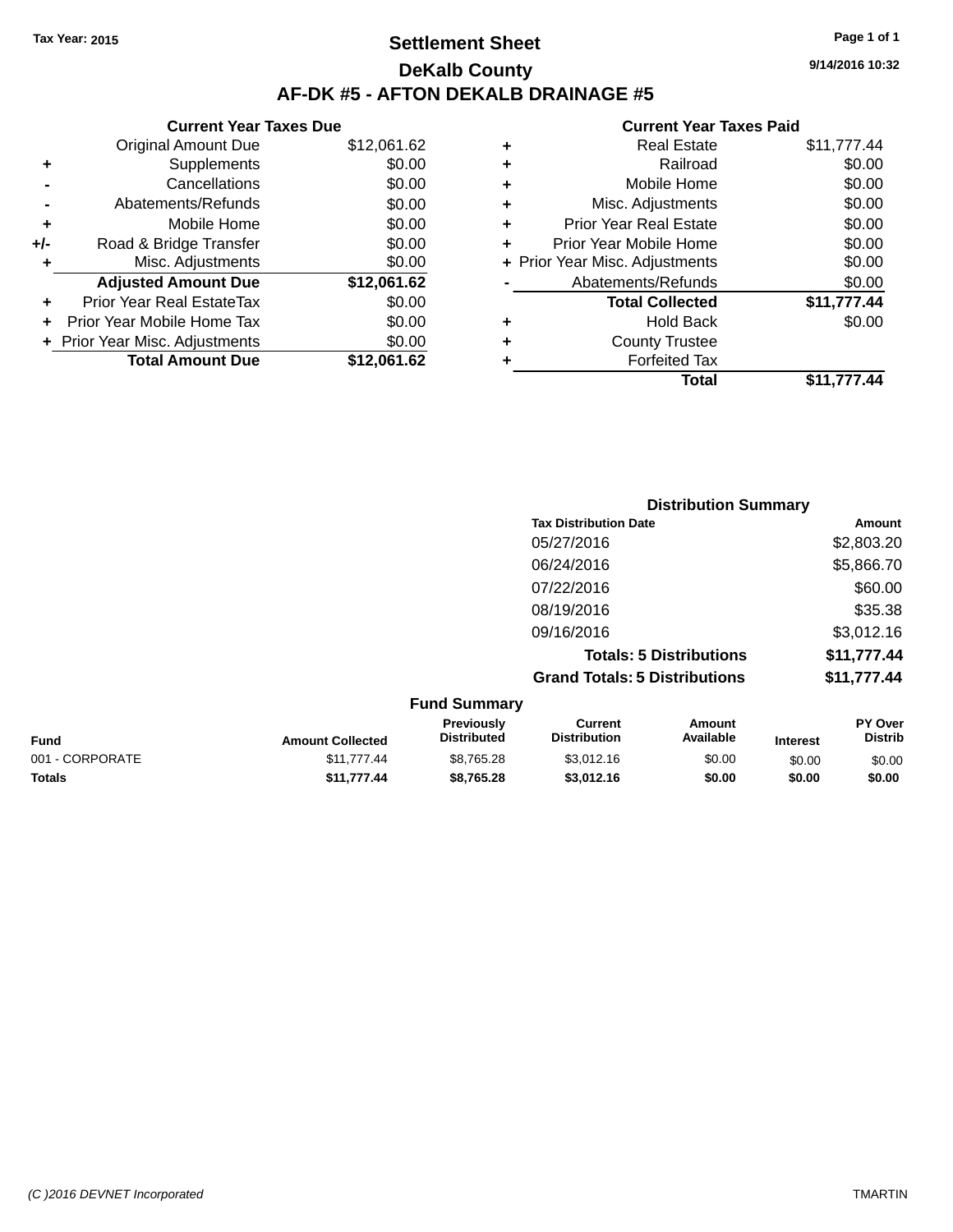### **Settlement Sheet Tax Year: 2015 Page 1 of 1 DeKalb County AF-MI #4 - AF/ MI/ DK DRAINAGE #4**

**9/14/2016 10:32**

|     | <b>Current Year Taxes Due</b>    |            |
|-----|----------------------------------|------------|
|     | <b>Original Amount Due</b>       | \$7,589.32 |
| ٠   | Supplements                      | \$4.70     |
|     | Cancellations                    | \$4.70     |
|     | Abatements/Refunds               | \$0.00     |
| ٠   | Mobile Home                      | \$0.00     |
| +/- | Road & Bridge Transfer           | \$0.00     |
| ٠   | Misc. Adjustments                | \$0.00     |
|     | <b>Adjusted Amount Due</b>       | \$7,589.32 |
| ÷   | <b>Prior Year Real EstateTax</b> | \$0.00     |
| ÷   | Prior Year Mobile Home Tax       | \$0.00     |
|     | + Prior Year Misc. Adjustments   | \$0.00     |
|     | <b>Total Amount Due</b>          | \$7,589.32 |

|   | <b>Real Estate</b>             | \$7,224.15 |
|---|--------------------------------|------------|
| ٠ | Railroad                       | \$0.00     |
| ٠ | Mobile Home                    | \$0.00     |
| ٠ | Misc. Adjustments              | \$0.00     |
| ٠ | <b>Prior Year Real Estate</b>  | \$0.00     |
| ÷ | Prior Year Mobile Home         | \$0.00     |
|   | + Prior Year Misc. Adjustments | \$0.00     |
|   | Abatements/Refunds             | \$0.00     |
|   | <b>Total Collected</b>         | \$7,224.15 |
| ٠ | Hold Back                      | \$0.00     |
| ٠ | <b>County Trustee</b>          |            |
| ٠ | <b>Forfeited Tax</b>           |            |
|   | <b>Total</b>                   | \$7,224.15 |
|   |                                |            |

| <b>Distribution Summary</b>          |            |
|--------------------------------------|------------|
| <b>Tax Distribution Date</b>         | Amount     |
| 05/27/2016                           | \$649.92   |
| 06/24/2016                           | \$4,448.33 |
| 07/22/2016                           | \$0.48     |
| 08/19/2016                           | \$10.38    |
| 09/16/2016                           | \$2,115.04 |
| <b>Totals: 5 Distributions</b>       | \$7,224.15 |
| <b>Grand Totals: 5 Distributions</b> | \$7,224.15 |

|                 |                         | <b>Fund Summary</b>              |                                |                     |                 |                                  |
|-----------------|-------------------------|----------------------------------|--------------------------------|---------------------|-----------------|----------------------------------|
| <b>Fund</b>     | <b>Amount Collected</b> | Previously<br><b>Distributed</b> | Current<br><b>Distribution</b> | Amount<br>Available | <b>Interest</b> | <b>PY Over</b><br><b>Distrib</b> |
| 001 - CORPORATE | \$7,224.15              | \$5.109.11                       | \$2,115.04                     | \$0.00              | \$0.00          | \$0.00                           |
| <b>Totals</b>   | \$7.224.15              | \$5.109.11                       | \$2.115.04                     | \$0.00              | \$0.00          | \$0.00                           |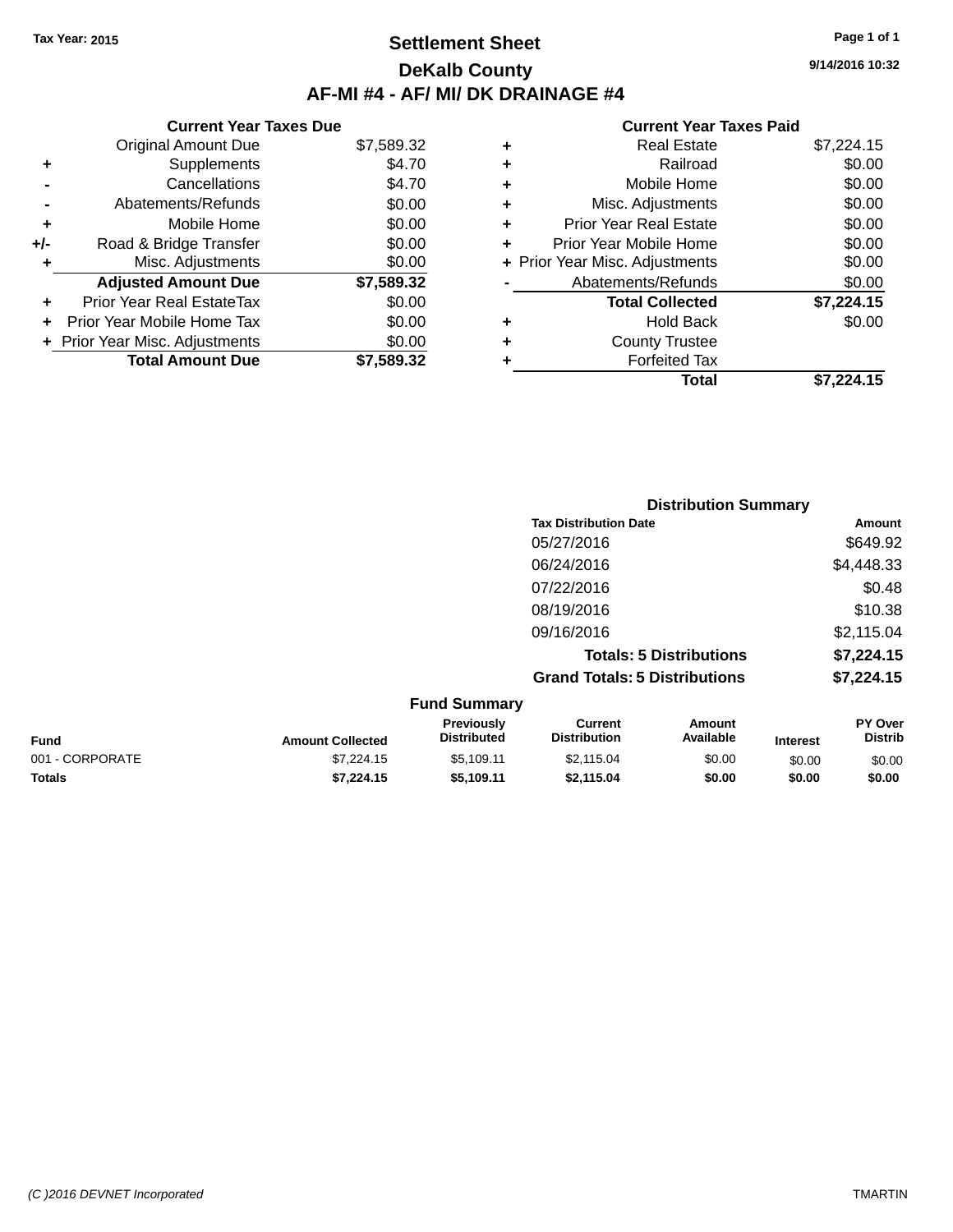### **Settlement Sheet Tax Year: 2015 Page 1 of 1 DeKalb County CL-SH #7 - CLINTON/SHABBONA DRN #7**

**9/14/2016 10:32**

|     | <b>Current Year Taxes Due</b>  |            |
|-----|--------------------------------|------------|
|     | <b>Original Amount Due</b>     | \$2,286.34 |
|     | Supplements                    | \$0.00     |
|     | Cancellations                  | \$0.00     |
|     | Abatements/Refunds             | \$0.00     |
| ٠   | Mobile Home                    | \$0.00     |
| +/- | Road & Bridge Transfer         | \$0.00     |
|     | Misc. Adjustments              | \$0.00     |
|     | <b>Adjusted Amount Due</b>     | \$2,286.34 |
| ÷   | Prior Year Real EstateTax      | \$0.00     |
|     | Prior Year Mobile Home Tax     | \$0.00     |
|     | + Prior Year Misc. Adjustments | \$0.00     |
|     | <b>Total Amount Due</b>        | \$2.286.34 |

|   | <b>Real Estate</b>             | \$2,280.99 |
|---|--------------------------------|------------|
| ٠ | Railroad                       | \$0.00     |
| ٠ | Mobile Home                    | \$0.00     |
| ٠ | Misc. Adjustments              | \$0.00     |
| ٠ | <b>Prior Year Real Estate</b>  | \$0.00     |
| ÷ | Prior Year Mobile Home         | \$0.00     |
|   | + Prior Year Misc. Adjustments | \$0.00     |
|   | Abatements/Refunds             | \$0.00     |
|   | <b>Total Collected</b>         | \$2,280.99 |
| ٠ | <b>Hold Back</b>               | \$0.00     |
|   | <b>County Trustee</b>          |            |
| ٠ | <b>Forfeited Tax</b>           |            |
|   | Total                          | \$2.280.99 |
|   |                                |            |

|                         |                                  |                                      | <b>Distribution Summary</b>    |                 |                           |
|-------------------------|----------------------------------|--------------------------------------|--------------------------------|-----------------|---------------------------|
|                         |                                  | <b>Tax Distribution Date</b>         |                                |                 | Amount                    |
|                         |                                  | 05/27/2016                           |                                |                 | \$359.97                  |
|                         |                                  | 06/24/2016                           |                                |                 | \$1,054.83                |
|                         |                                  | 08/19/2016                           |                                |                 | \$43.09                   |
|                         |                                  | 09/16/2016                           |                                |                 | \$823.10                  |
|                         |                                  |                                      | <b>Totals: 4 Distributions</b> |                 | \$2,280.99                |
|                         |                                  | <b>Grand Totals: 4 Distributions</b> |                                |                 | \$2,280.99                |
|                         | <b>Fund Summary</b>              |                                      |                                |                 |                           |
| <b>Amount Collected</b> | Previously<br><b>Distributed</b> | Current<br><b>Distribution</b>       | Amount<br>Available            | <b>Interest</b> | PY Over<br><b>Distrib</b> |

| <b>Fund</b>     | <b>Amount Collected</b> | Previously<br>Distributed | Current<br><b>Distribution</b> | Amount<br>Available | <b>Interest</b> | <b>PY Over</b><br><b>Distrib</b> |
|-----------------|-------------------------|---------------------------|--------------------------------|---------------------|-----------------|----------------------------------|
| 001 - CORPORATE | \$2,280.99              | \$1.457.89                | \$823.10                       | \$0.00              | \$0.00          | \$0.00                           |
| Totals          | \$2.280.99              | \$1,457.89                | \$823.10                       | \$0.00              | \$0.00          | \$0.00                           |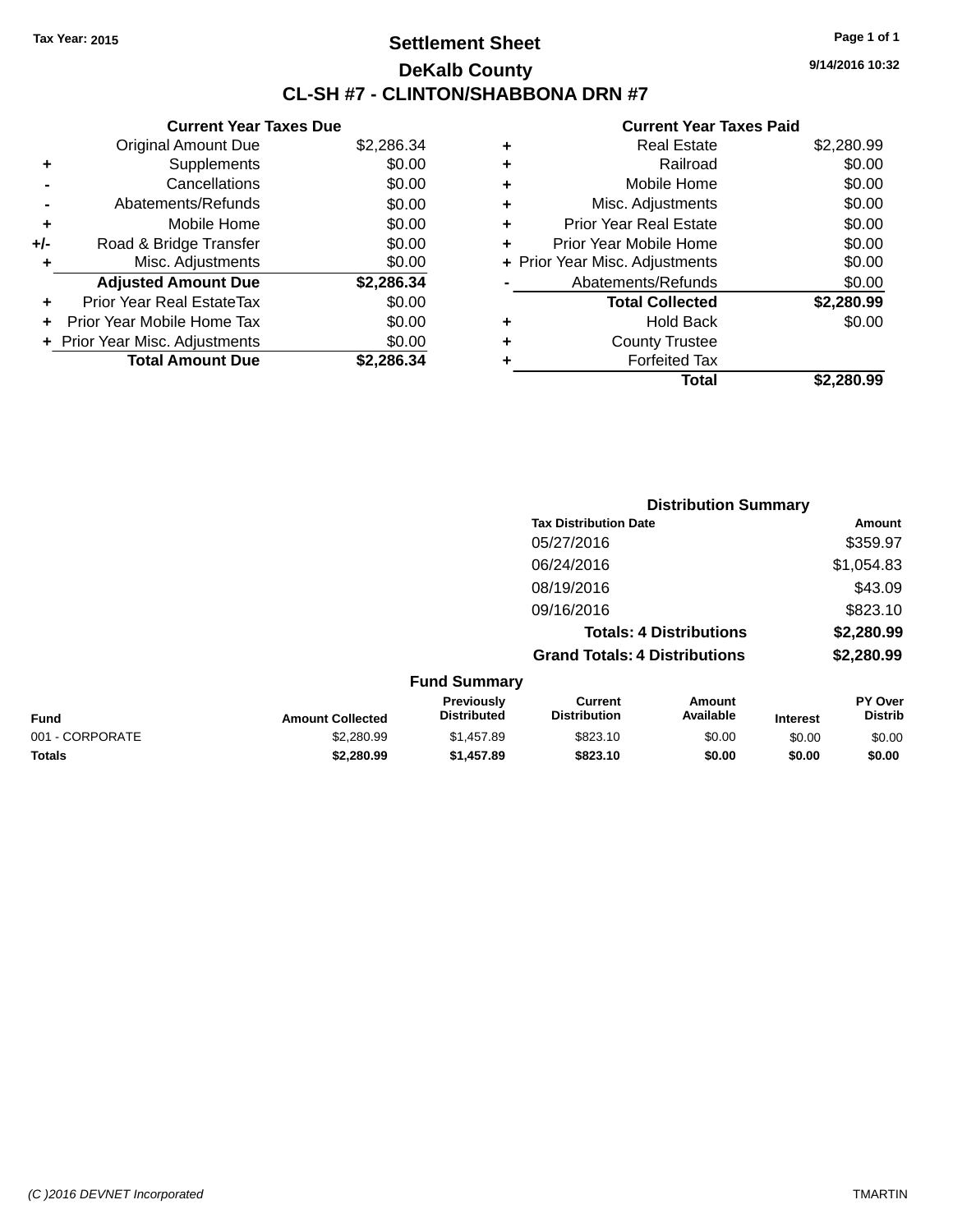### **Settlement Sheet Tax Year: 2015 Page 1 of 1 DeKalb County CO SBA #10 - CORTLAND SBA #10**

**9/14/2016 10:32**

|     | <b>Current Year Taxes Due</b>  |        |
|-----|--------------------------------|--------|
|     | <b>Original Amount Due</b>     | \$0.00 |
| ٠   | Supplements                    | \$0.00 |
|     | Cancellations                  | \$0.00 |
|     | Abatements/Refunds             | \$0.00 |
| ÷   | Mobile Home                    | \$0.00 |
| +/- | Road & Bridge Transfer         | \$0.00 |
|     | Misc. Adjustments              | \$0.00 |
|     | <b>Adjusted Amount Due</b>     | \$0.00 |
|     | Prior Year Real EstateTax      | \$0.00 |
|     | Prior Year Mobile Home Tax     | \$0.00 |
|     | + Prior Year Misc. Adjustments | \$0.00 |
|     | <b>Total Amount Due</b>        | \$0.00 |
|     |                                |        |

|   | Total                          |        |
|---|--------------------------------|--------|
|   | <b>Forfeited Tax</b>           |        |
|   | <b>County Trustee</b>          |        |
|   | Hold Back                      | \$0.00 |
|   | <b>Total Collected</b>         | \$0.00 |
|   | Abatements/Refunds             | \$0.00 |
|   | + Prior Year Misc. Adjustments | \$0.00 |
|   | Prior Year Mobile Home         | \$0.00 |
| ٠ | Prior Year Real Estate         | \$0.00 |
| ٠ | Misc. Adjustments              | \$0.00 |
| ٠ | Mobile Home                    | \$0.00 |
|   | Railroad                       | \$0.00 |
|   | Real Estate                    | \$0.00 |

| <b>Fund Summary</b>        |                         |                                         |                                |                     |                 |                                  |
|----------------------------|-------------------------|-----------------------------------------|--------------------------------|---------------------|-----------------|----------------------------------|
| <b>Fund</b>                | <b>Amount Collected</b> | <b>Previously</b><br><b>Distributed</b> | Current<br><b>Distribution</b> | Amount<br>Available | <b>Interest</b> | <b>PY Over</b><br><b>Distrib</b> |
| 023 - SPECIAL SERVICE AREA | \$0.00                  | \$0.00                                  | \$0.00                         | \$0.00              | \$0.00          | \$0.00                           |
| <b>Totals</b>              | \$0.00                  | \$0.00                                  | \$0.00                         | \$0.00              | \$0.00          | \$0.00                           |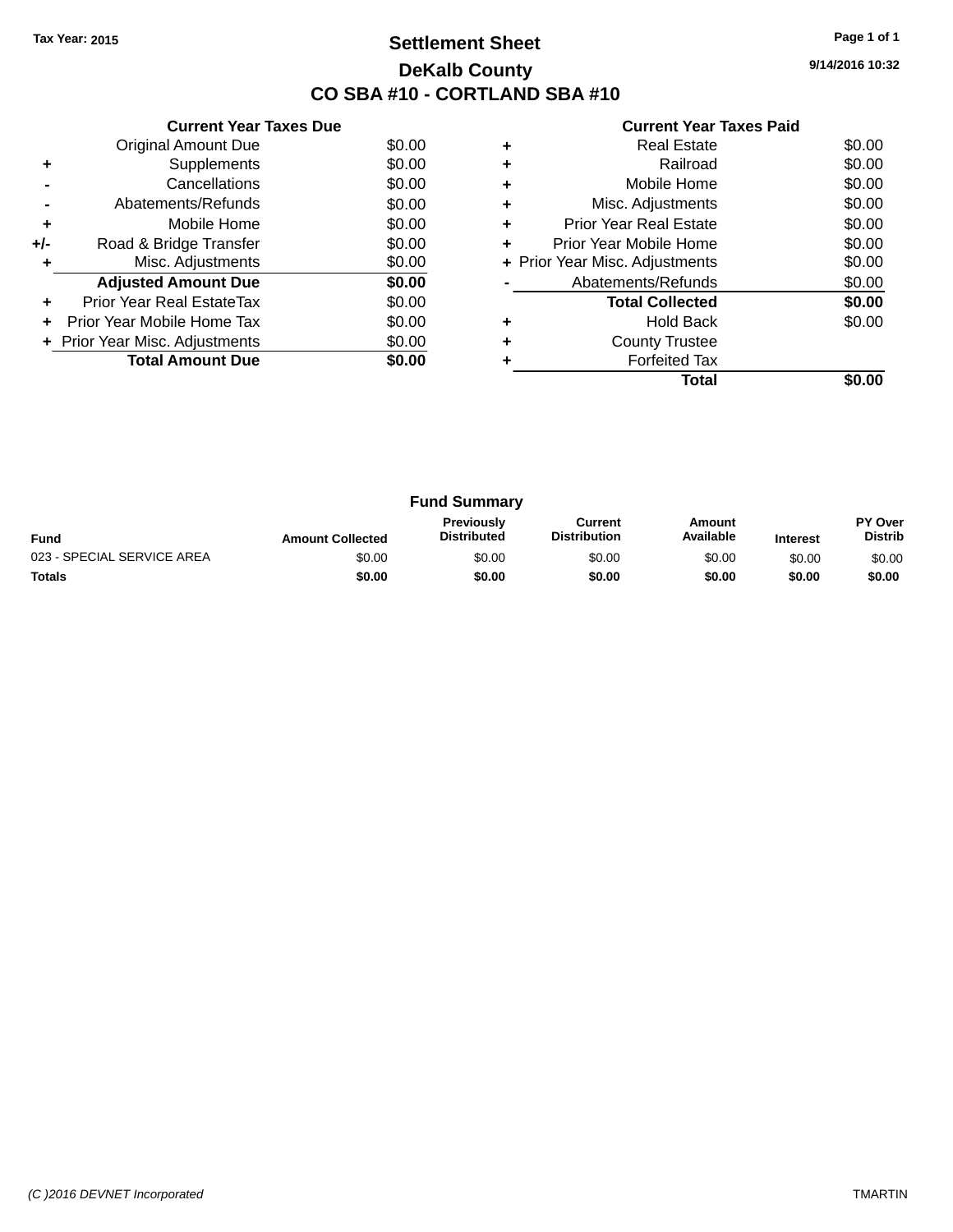### **Settlement Sheet Tax Year: 2015 Page 1 of 1 DeKalb County COON #1 - COON CREEK DRAINAGE #1**

**9/14/2016 10:32**

|     | <b>Current Year Taxes Due</b>  |             |
|-----|--------------------------------|-------------|
|     | <b>Original Amount Due</b>     | \$23,460.92 |
| ٠   | Supplements                    | \$53.32     |
|     | Cancellations                  | \$53.32     |
|     | Abatements/Refunds             | \$0.00      |
| ٠   | Mobile Home                    | \$0.00      |
| +/- | Road & Bridge Transfer         | \$0.00      |
|     | Misc. Adjustments              | \$0.00      |
|     | <b>Adjusted Amount Due</b>     | \$23,460.92 |
| ÷   | Prior Year Real EstateTax      | \$0.00      |
|     | Prior Year Mobile Home Tax     | \$0.00      |
|     | + Prior Year Misc. Adjustments | \$0.00      |
|     | <b>Total Amount Due</b>        | \$23,460.92 |

| ٠ | <b>Real Estate</b>             | \$23,197.04 |
|---|--------------------------------|-------------|
| ٠ | Railroad                       | \$0.00      |
| ٠ | Mobile Home                    | \$0.00      |
| ٠ | Misc. Adjustments              | \$0.00      |
| ٠ | <b>Prior Year Real Estate</b>  | \$0.00      |
| ÷ | Prior Year Mobile Home         | \$0.00      |
|   | + Prior Year Misc. Adjustments | \$0.00      |
|   | Abatements/Refunds             | \$0.00      |
|   | <b>Total Collected</b>         | \$23,197.04 |
| ٠ | <b>Hold Back</b>               | \$0.00      |
| ٠ | <b>County Trustee</b>          |             |
| ٠ | <b>Forfeited Tax</b>           |             |
|   | <b>Total</b>                   | \$23,197.04 |
|   |                                |             |

| <b>Distribution Summary</b>          |             |
|--------------------------------------|-------------|
| <b>Tax Distribution Date</b>         | Amount      |
| 05/27/2016                           | \$4,212.54  |
| 06/24/2016                           | \$10,529.96 |
| 07/22/2016                           | \$219.84    |
| 08/19/2016                           | \$182.18    |
| 09/16/2016                           | \$8,052.52  |
| <b>Totals: 5 Distributions</b>       | \$23,197.04 |
| <b>Grand Totals: 5 Distributions</b> | \$23,197.04 |

| <b>Fund Summary</b> |                         |                                         |                                |                     |                 |                           |
|---------------------|-------------------------|-----------------------------------------|--------------------------------|---------------------|-----------------|---------------------------|
| <b>Fund</b>         | <b>Amount Collected</b> | <b>Previously</b><br><b>Distributed</b> | Current<br><b>Distribution</b> | Amount<br>Available | <b>Interest</b> | PY Over<br><b>Distrib</b> |
| 001 - CORPORATE     | \$23.197.04             | \$15.144.52                             | \$8,052.52                     | \$0.00              | \$0.00          | \$0.00                    |
| <b>Totals</b>       | \$23,197.04             | \$15.144.52                             | \$8,052.52                     | \$0.00              | \$0.00          | \$0.00                    |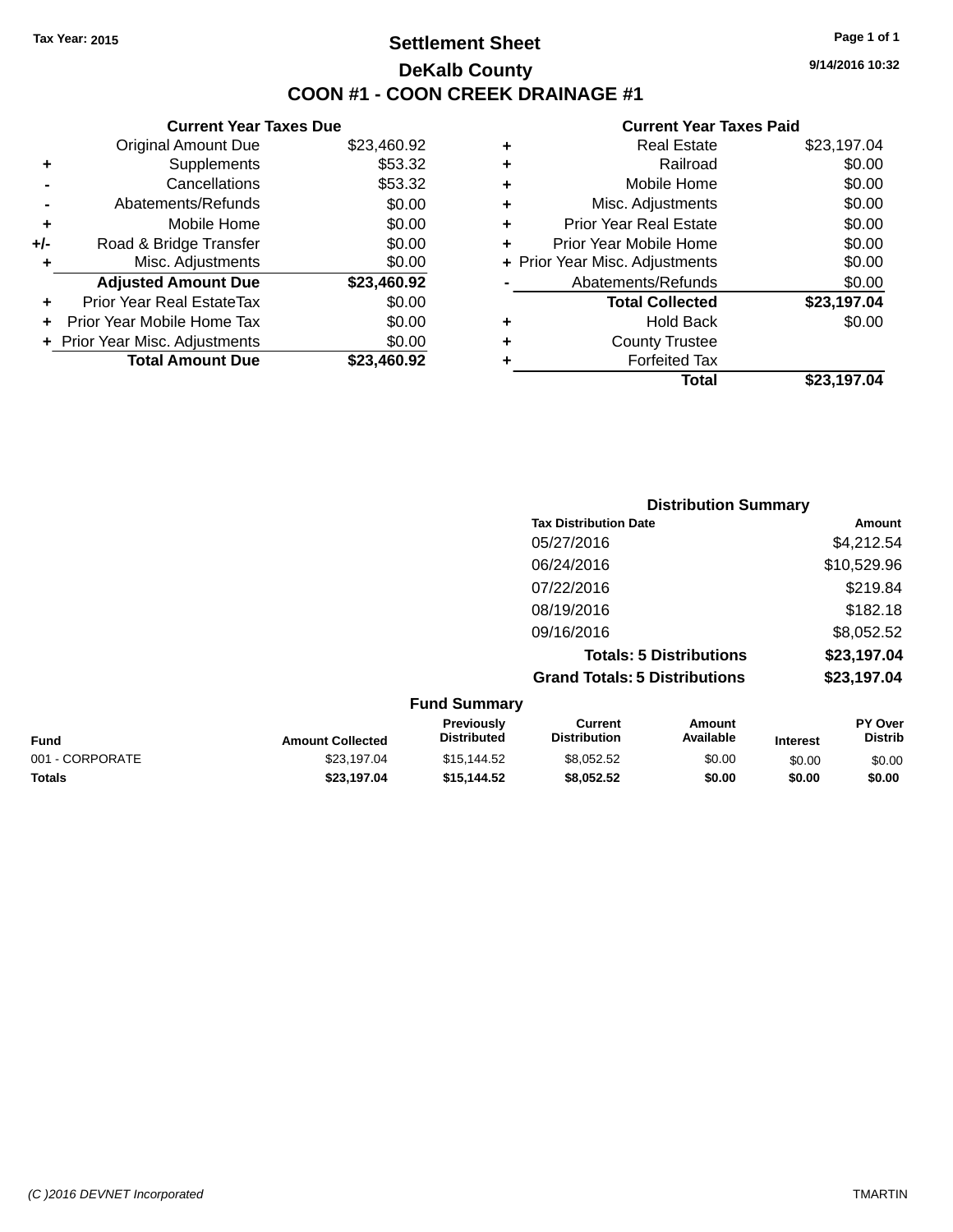### **Settlement Sheet Tax Year: 2015 Page 1 of 1 DeKalb County CO-PI #15 - CORTLAND PIERCE DRAINAGE**

**9/14/2016 10:32**

|     | <b>Current Year Taxes Due</b>  |             |
|-----|--------------------------------|-------------|
|     | Original Amount Due            | \$0.00      |
|     | Supplements                    | \$0.00      |
|     | Cancellations                  | \$0.00      |
|     | Abatements/Refunds             | \$0.00      |
| ٠   | Mobile Home                    | \$0.00      |
| +/- | Road & Bridge Transfer         | \$0.00      |
|     | Misc. Adjustments              | \$0.00      |
|     | <b>Adjusted Amount Due</b>     | \$0.00      |
|     | Prior Year Real EstateTax      | $(\$40.00)$ |
|     | Prior Year Mobile Home Tax     | \$0.00      |
|     | + Prior Year Misc. Adjustments | \$0.00      |
|     | <b>Total Amount Due</b>        | (\$40.00)   |
|     |                                |             |

| <b>Current Year Taxes Paid</b> |                                |
|--------------------------------|--------------------------------|
| <b>Real Estate</b>             | \$0.00                         |
| Railroad                       | \$0.00                         |
| Mobile Home                    | \$0.00                         |
| Misc. Adjustments              | \$0.00                         |
| <b>Prior Year Real Estate</b>  | $(\$40.00)$                    |
| Prior Year Mobile Home         | \$0.00                         |
|                                | \$0.00                         |
| Abatements/Refunds             | \$0.00                         |
| <b>Total Collected</b>         | (\$40.00)                      |
| <b>Hold Back</b>               | \$0.00                         |
| <b>County Trustee</b>          |                                |
| <b>Forfeited Tax</b>           |                                |
| Total                          | (\$40.00)                      |
|                                | + Prior Year Misc. Adjustments |

| <b>Fund Summary</b> |                         |                                         |                                |                     |                 |                           |
|---------------------|-------------------------|-----------------------------------------|--------------------------------|---------------------|-----------------|---------------------------|
| <b>Fund</b>         | <b>Amount Collected</b> | <b>Previously</b><br><b>Distributed</b> | Current<br><b>Distribution</b> | Amount<br>Available | <b>Interest</b> | PY Over<br><b>Distrib</b> |
| 001 - CORPORATE     | $$-40.00$               | \$0.00                                  | \$0.00                         | \$0.00              | \$0.00          | \$0.00                    |
| <b>Totals</b>       | $$-40.00$               | \$0.00                                  | \$0.00                         | \$0.00              | \$0.00          | \$0.00                    |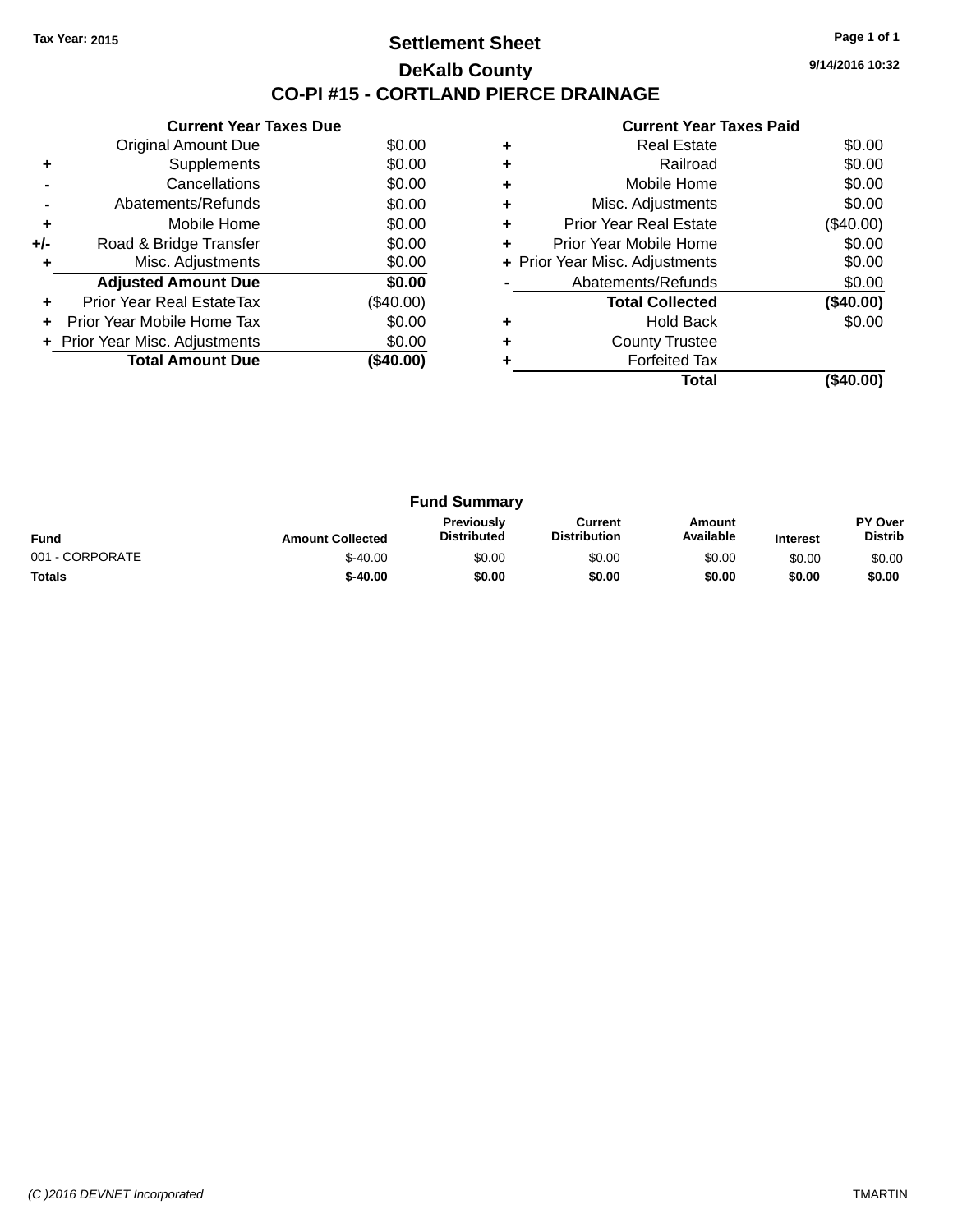### **Settlement Sheet Tax Year: 2015 Page 1 of 1 DeKalb County CO-SBA#5 - CORTLAND SBA #5**

**9/14/2016 10:32**

|     | <b>Current Year Taxes Due</b>  |                |
|-----|--------------------------------|----------------|
|     | <b>Original Amount Due</b>     | \$1,300,280.02 |
| ٠   | Supplements                    | \$0.00         |
|     | Cancellations                  | \$0.00         |
|     | Abatements/Refunds             | \$0.00         |
| ٠   | Mobile Home                    | \$0.00         |
| +/- | Road & Bridge Transfer         | \$0.00         |
| ٠   | Misc. Adjustments              | \$0.00         |
|     | <b>Adjusted Amount Due</b>     | \$1,300,280.02 |
| ٠   | Prior Year Real EstateTax      | \$0.00         |
|     | Prior Year Mobile Home Tax     | \$0.00         |
|     | + Prior Year Misc. Adjustments | \$0.00         |
|     | <b>Total Amount Due</b>        | \$1,300,280.02 |
|     |                                |                |

|   | <b>Real Estate</b>             | \$0.00 |
|---|--------------------------------|--------|
| ٠ | Railroad                       | \$0.00 |
| ٠ | Mobile Home                    | \$0.00 |
| ٠ | Misc. Adjustments              | \$0.00 |
|   | <b>Prior Year Real Estate</b>  | \$0.00 |
|   | Prior Year Mobile Home         | \$0.00 |
|   | + Prior Year Misc. Adjustments | \$0.00 |
|   | Abatements/Refunds             | \$0.00 |
|   | <b>Total Collected</b>         | \$0.00 |
| ÷ | <b>Hold Back</b>               | \$0.00 |
| ٠ | <b>County Trustee</b>          |        |
|   | <b>Forfeited Tax</b>           |        |
|   | Total                          |        |

|                            |                         | <b>Fund Summary</b>                     |                                |                     |                 |                           |
|----------------------------|-------------------------|-----------------------------------------|--------------------------------|---------------------|-----------------|---------------------------|
| <b>Fund</b>                | <b>Amount Collected</b> | <b>Previously</b><br><b>Distributed</b> | Current<br><b>Distribution</b> | Amount<br>Available | <b>Interest</b> | PY Over<br><b>Distrib</b> |
| 023 - SPECIAL SERVICE AREA | \$0.00                  | \$0.00                                  | \$0.00                         | \$0.00              | \$0.00          | \$0.00                    |
| <b>Totals</b>              | \$0.00                  | \$0.00                                  | \$0.00                         | \$0.00              | \$0.00          | \$0.00                    |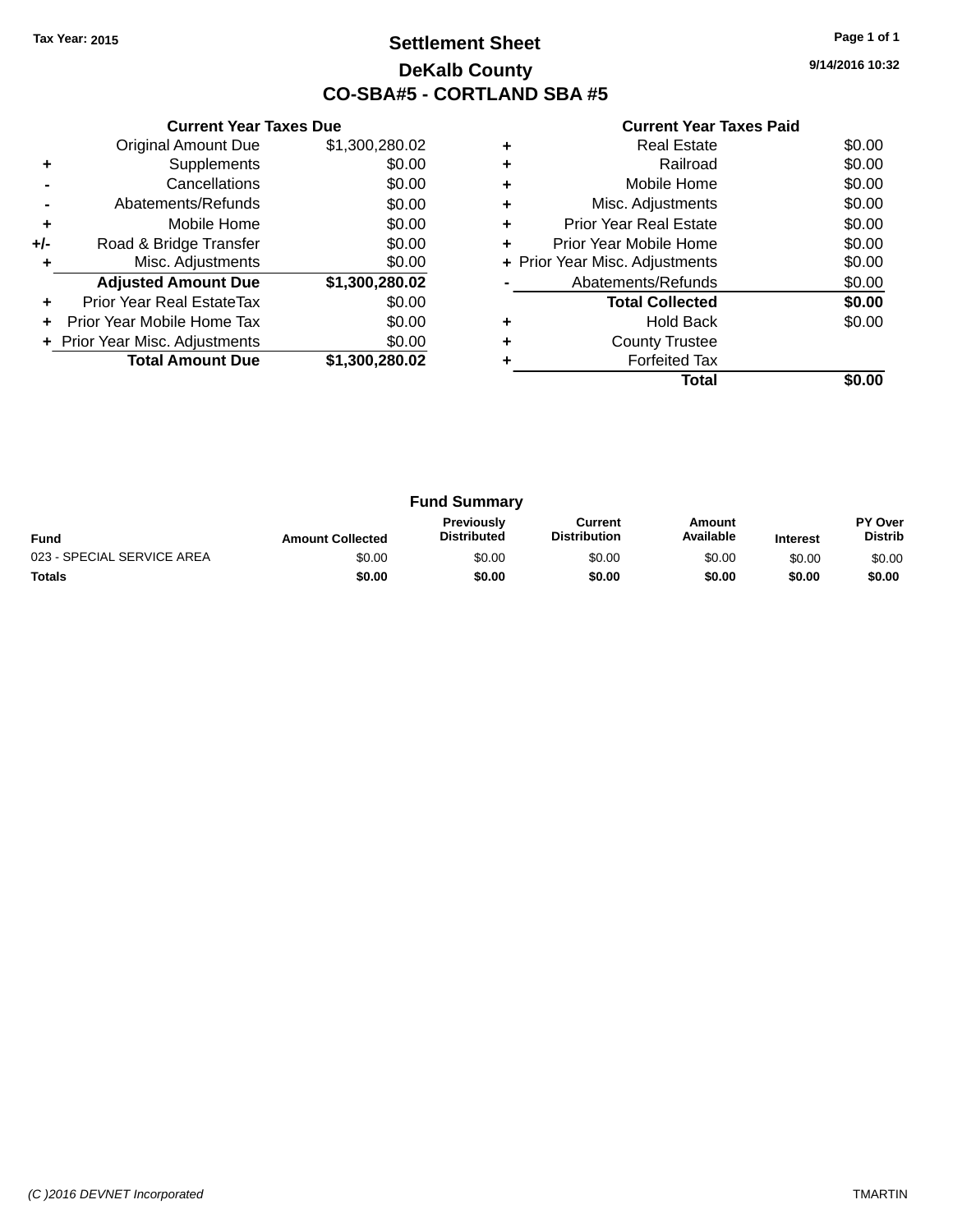### **Settlement Sheet Tax Year: 2015 Page 1 of 1 DeKalb County CO-SBA#6 - CORTLAND SBA #6**

**9/14/2016 10:32**

|     | <b>Current Year Taxes Due</b>  |              |
|-----|--------------------------------|--------------|
|     | <b>Original Amount Due</b>     | \$791,583.00 |
| ٠   | Supplements                    | \$0.00       |
|     | Cancellations                  | \$0.00       |
|     | Abatements/Refunds             | \$0.00       |
| ÷   | Mobile Home                    | \$0.00       |
| +/- | Road & Bridge Transfer         | \$0.00       |
|     | Misc. Adjustments              | \$0.00       |
|     | <b>Adjusted Amount Due</b>     | \$791,583.00 |
|     | Prior Year Real EstateTax      | \$0.00       |
|     | Prior Year Mobile Home Tax     | \$0.00       |
|     | + Prior Year Misc. Adjustments | \$0.00       |
|     | <b>Total Amount Due</b>        | \$791,583.00 |
|     |                                |              |

|   | <b>Real Estate</b>             | \$0.00 |
|---|--------------------------------|--------|
|   | Railroad                       | \$0.00 |
|   | Mobile Home                    | \$0.00 |
| ٠ | Misc. Adjustments              | \$0.00 |
| ٠ | Prior Year Real Estate         | \$0.00 |
| ٠ | Prior Year Mobile Home         | \$0.00 |
|   | + Prior Year Misc. Adjustments | \$0.00 |
|   | Abatements/Refunds             | \$0.00 |
|   | <b>Total Collected</b>         | \$0.00 |
|   | Hold Back                      | \$0.00 |
|   | <b>County Trustee</b>          |        |
|   | <b>Forfeited Tax</b>           |        |
|   | Total                          |        |

|                            |                         | <b>Fund Summary</b>                     |                                |                     |                 |                           |
|----------------------------|-------------------------|-----------------------------------------|--------------------------------|---------------------|-----------------|---------------------------|
| <b>Fund</b>                | <b>Amount Collected</b> | <b>Previously</b><br><b>Distributed</b> | Current<br><b>Distribution</b> | Amount<br>Available | <b>Interest</b> | PY Over<br><b>Distrib</b> |
| 023 - SPECIAL SERVICE AREA | \$0.00                  | \$0.00                                  | \$0.00                         | \$0.00              | \$0.00          | \$0.00                    |
| <b>Totals</b>              | \$0.00                  | \$0.00                                  | \$0.00                         | \$0.00              | \$0.00          | \$0.00                    |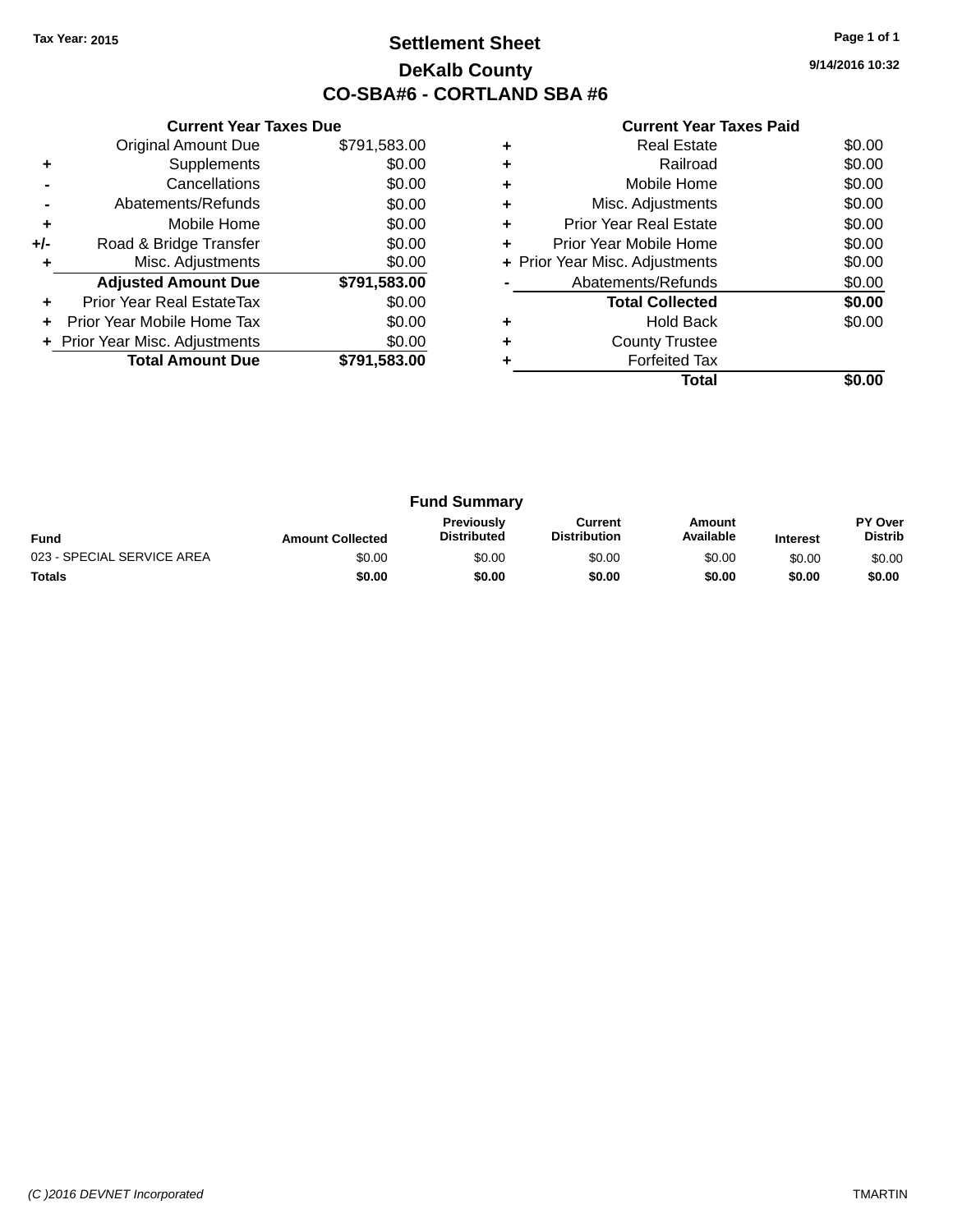### **Settlement Sheet Tax Year: 2015 Page 1 of 1 DeKalb County CO-SBA#9 - CORTLAND SBA #9**

**9/14/2016 10:32**

| Curr                    |   |              | <b>Current Year Taxes Due</b>    |       |
|-------------------------|---|--------------|----------------------------------|-------|
| Re                      | ٠ | \$184,276.00 | Original Amount Due              |       |
|                         | ٠ | \$4,006.00   | Supplements                      |       |
| Mob                     | ٠ | \$4,006.00   | Cancellations                    |       |
| Misc. Adj               | ٠ | \$0.00       | Abatements/Refunds               |       |
| Prior Year Re           | ٠ | \$0.00       | Mobile Home                      |       |
| <b>Prior Year Mob</b>   |   | \$0.00       | Road & Bridge Transfer           | $+/-$ |
| + Prior Year Misc. Adji |   | \$0.00       | Misc. Adjustments                |       |
| Abatements,             |   | \$184,276.00 | <b>Adjusted Amount Due</b>       |       |
| <b>Total C</b>          |   | \$0.00       | <b>Prior Year Real EstateTax</b> |       |
| Н                       | ٠ | \$0.00       | Prior Year Mobile Home Tax       |       |
| Count                   | ٠ | \$0.00       | + Prior Year Misc. Adjustments   |       |
| Forf                    |   | \$184,276.00 | <b>Total Amount Due</b>          |       |
|                         |   |              |                                  |       |

| ٠ | <b>Real Estate</b>             | \$183,274.50 |
|---|--------------------------------|--------------|
| ٠ | Railroad                       | \$0.00       |
|   | Mobile Home                    | \$0.00       |
| ٠ | Misc. Adjustments              | \$0.00       |
| ٠ | <b>Prior Year Real Estate</b>  | \$0.00       |
| ÷ | Prior Year Mobile Home         | \$0.00       |
|   | + Prior Year Misc. Adjustments | \$0.00       |
|   | Abatements/Refunds             | \$0.00       |
|   | <b>Total Collected</b>         | \$183,274.50 |
|   | <b>Hold Back</b>               | \$0.00       |
| ٠ | <b>County Trustee</b>          |              |
|   | <b>Forfeited Tax</b>           |              |
|   | <b>Total</b>                   | \$183,274.50 |
|   |                                |              |

|                     | <b>Distribution Summary</b>          |              |
|---------------------|--------------------------------------|--------------|
|                     | <b>Tax Distribution Date</b>         | Amount       |
|                     | 05/27/2016                           | \$34,051.00  |
|                     | 06/24/2016                           | \$57,085.50  |
|                     | 07/22/2016                           | \$4,006.00   |
|                     | 08/19/2016                           | \$1,001.50   |
|                     | 09/16/2016                           | \$87,130.50  |
|                     | <b>Totals: 5 Distributions</b>       | \$183,274.50 |
|                     | <b>Grand Totals: 5 Distributions</b> | \$183,274.50 |
| <b>Fund Summary</b> |                                      |              |

| Fund                       | <b>Amount Collected</b> | Previously<br><b>Distributed</b> | Current<br><b>Distribution</b> | Amount<br>Available | Interest | <b>PY Over</b><br><b>Distrib</b> |
|----------------------------|-------------------------|----------------------------------|--------------------------------|---------------------|----------|----------------------------------|
| 023 - SPECIAL SERVICE AREA | \$183,274.50            | \$96.144.00                      | \$87.130.50                    | \$0.00              | \$0.00   | \$0.00                           |
| <b>Totals</b>              | \$183.274.50            | \$96,144,00                      | \$87.130.50                    | \$0.00              | \$0.00   | \$0.00                           |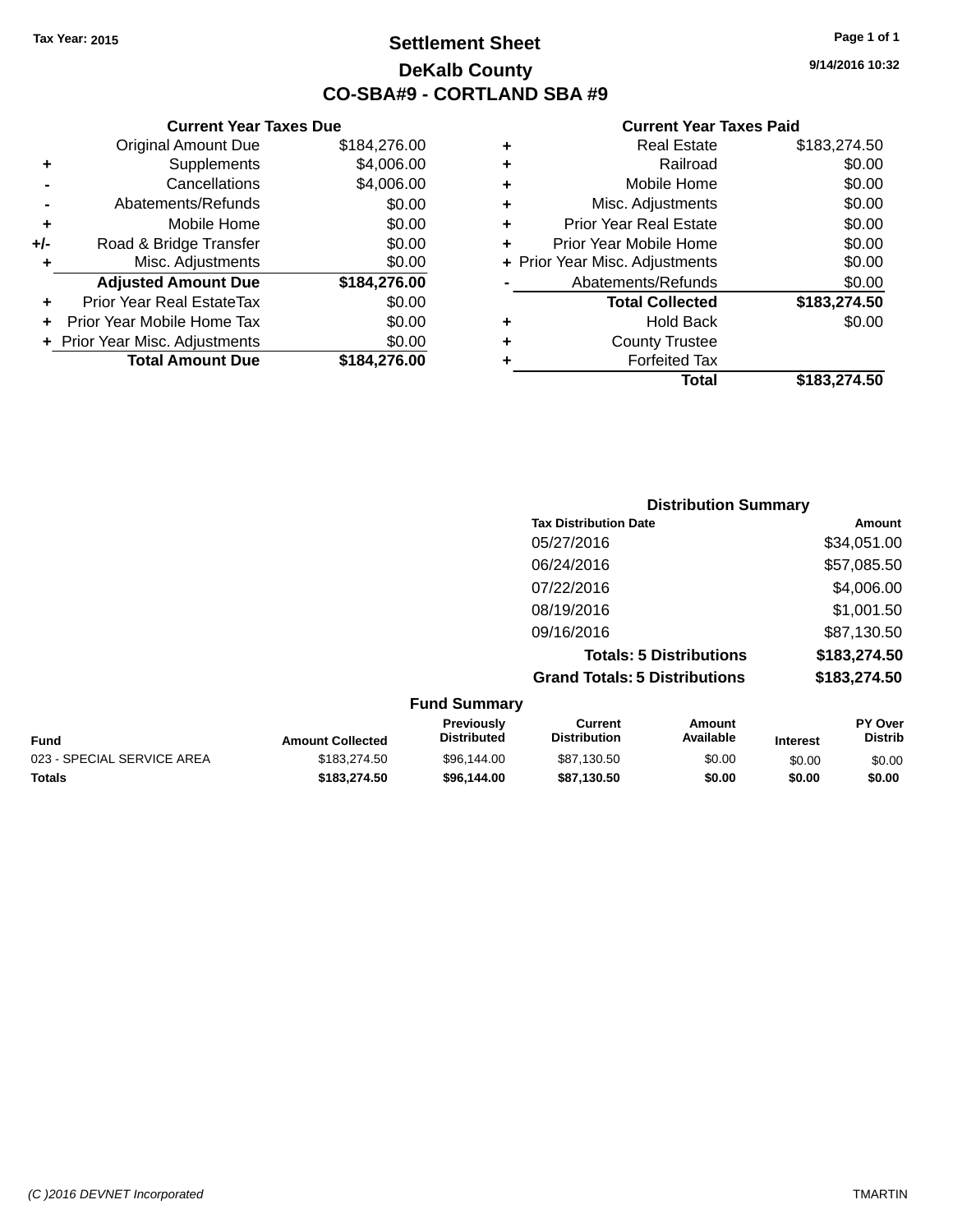**Current Year Taxes Due** Original Amount Due \$410,000.78

**Adjusted Amount Due \$410,000.78**

**+** Supplements \$1,759.66 **-** Cancellations \$1,759.66 **-** Abatements/Refunds \$0.00 **+** Mobile Home \$0.00 **+/-** Road & Bridge Transfer \$0.00 **+** Misc. Adjustments \$0.00

**+** Prior Year Real EstateTax \$0.00 **+** Prior Year Mobile Home Tax \$0.00

### **Settlement Sheet Tax Year: 2015 Page 1 of 1 DeKalb County CO-SSA#1 - CORTLAND SBA #1**

**9/14/2016 10:32**

**Amount** \$44,871.33 \$163,459.69 \$879.83 08/19/2016 \$8,107.16

#### **Current Year Taxes Paid**

|   | Total                          | \$402.082.31 |
|---|--------------------------------|--------------|
|   | <b>Forfeited Tax</b>           |              |
| ٠ | <b>County Trustee</b>          |              |
| ٠ | <b>Hold Back</b>               | \$0.00       |
|   | <b>Total Collected</b>         | \$402,082.31 |
|   | Abatements/Refunds             | \$0.00       |
|   | + Prior Year Misc. Adjustments | \$0.00       |
| ٠ | Prior Year Mobile Home         | \$0.00       |
| ٠ | <b>Prior Year Real Estate</b>  | \$0.00       |
| ٠ | Misc. Adjustments              | \$0.00       |
| ٠ | Mobile Home                    | \$0.00       |
| ٠ | Railroad                       | \$0.00       |
|   | <b>Real Estate</b>             | \$402,082.31 |

| + Prior Year Misc. Adjustments | \$0.00       | ٠ | <b>County Trustee</b>        |     |
|--------------------------------|--------------|---|------------------------------|-----|
| <b>Total Amount Due</b>        | \$410,000.78 | ٠ | <b>Forfeited Tax</b>         |     |
|                                |              |   | <b>Total</b>                 | \$4 |
|                                |              |   |                              |     |
|                                |              |   | <b>Distribution Summary</b>  |     |
|                                |              |   | <b>Tax Distribution Date</b> |     |
|                                |              |   | 05/27/2016                   |     |
|                                |              |   | 06/24/2016                   |     |
|                                |              |   | 07/22/2016                   |     |
|                                |              |   | 08/19/2016                   |     |

**Grand Totals: 5 Distributions \$402,082.31**

09/16/2016 \$184,764.30

**Totals: 5 Distributions \$402,082.31**

|                            |                         | <b>Fund Summary</b>                     |                                |                     |                 |                                  |
|----------------------------|-------------------------|-----------------------------------------|--------------------------------|---------------------|-----------------|----------------------------------|
| <b>Fund</b>                | <b>Amount Collected</b> | <b>Previously</b><br><b>Distributed</b> | Current<br><b>Distribution</b> | Amount<br>Available | <b>Interest</b> | <b>PY Over</b><br><b>Distrib</b> |
| 023 - SPECIAL SERVICE AREA | \$402.082.31            | \$217.318.01                            | \$184.764.30                   | \$0.00              | \$0.00          | \$0.00                           |
| <b>Totals</b>              | \$402.082.31            | \$217.318.01                            | \$184,764,30                   | \$0.00              | \$0.00          | \$0.00                           |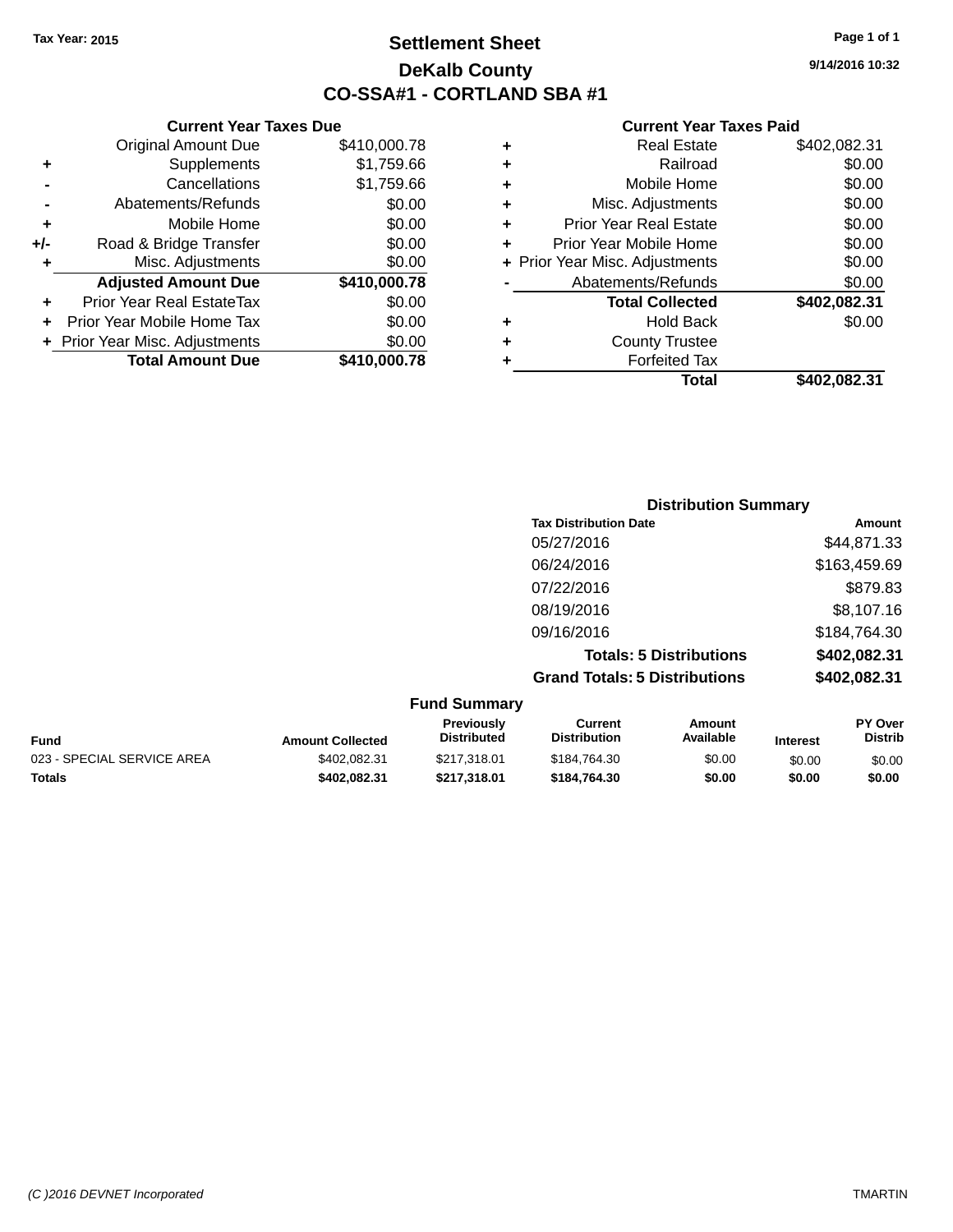### **Settlement Sheet Tax Year: 2015 Page 1 of 1 DeKalb County CO-SSA#4 - CORTLAND SBA #4**

**9/14/2016 10:32**

|     | <b>Current Year Taxes Due</b>  |                |
|-----|--------------------------------|----------------|
|     | <b>Original Amount Due</b>     | \$2,788,010.84 |
| ٠   | Supplements                    | \$0.00         |
|     | Cancellations                  | \$430,100.26   |
|     | Abatements/Refunds             | \$0.00         |
| ÷   | Mobile Home                    | \$0.00         |
| +/- | Road & Bridge Transfer         | \$0.00         |
| ٠   | Misc. Adjustments              | \$0.00         |
|     | <b>Adjusted Amount Due</b>     | \$2,357,910.58 |
| ÷   | Prior Year Real EstateTax      | (\$2,846.56)   |
| ÷   | Prior Year Mobile Home Tax     | \$0.00         |
|     | + Prior Year Misc. Adjustments | \$0.00         |
|     | <b>Total Amount Due</b>        | \$2,355,064.02 |
|     |                                |                |

| ٠ | <b>Real Estate</b>             | \$4,366.52   |
|---|--------------------------------|--------------|
|   | Railroad                       | \$0.00       |
| ٠ | Mobile Home                    | \$0.00       |
| ٠ | Misc. Adjustments              | \$0.00       |
| ٠ | <b>Prior Year Real Estate</b>  | (\$2,846.56) |
| ٠ | Prior Year Mobile Home         | \$0.00       |
|   | + Prior Year Misc. Adjustments | \$0.00       |
|   | Abatements/Refunds             | \$0.00       |
|   | <b>Total Collected</b>         | \$1,519.96   |
| ÷ | <b>Hold Back</b>               | \$0.00       |
| ٠ | <b>County Trustee</b>          |              |
|   | <b>Forfeited Tax</b>           |              |
|   | Total                          | \$1.519.96   |

| <b>Fund Summary</b>        |                         |                                         |                                |                     |                 |                           |
|----------------------------|-------------------------|-----------------------------------------|--------------------------------|---------------------|-----------------|---------------------------|
| <b>Fund</b>                | <b>Amount Collected</b> | <b>Previously</b><br><b>Distributed</b> | Current<br><b>Distribution</b> | Amount<br>Available | <b>Interest</b> | PY Over<br><b>Distrib</b> |
| 023 - SPECIAL SERVICE AREA | \$1.519.96              | \$0.00                                  | \$0.00                         | \$1.519.96          | \$0.00          | \$0.00                    |
| <b>Totals</b>              | \$1,519.96              | \$0.00                                  | \$0.00                         | \$1,519.96          | \$0.00          | \$0.00                    |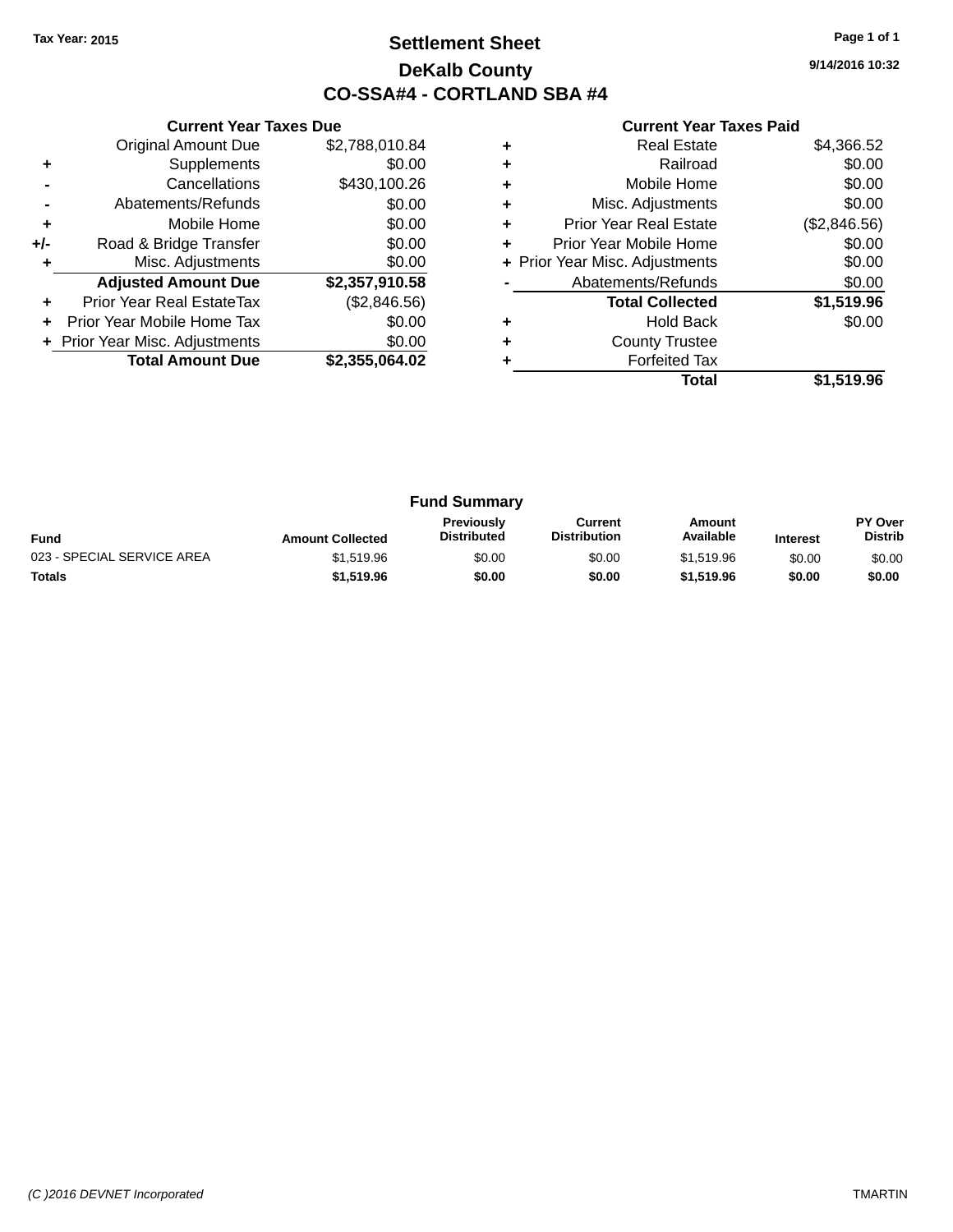### **Settlement Sheet Tax Year: 2015 Page 1 of 1 DeKalb County CO-SSA#7 - CORTLAND SBA #7**

**9/14/2016 10:32**

|     | <b>Current Year Taxes Due</b>  |                |
|-----|--------------------------------|----------------|
|     | <b>Original Amount Due</b>     | \$1,157,123.00 |
| ٠   | Supplements                    | \$0.00         |
|     | Cancellations                  | \$283,822.62   |
|     | Abatements/Refunds             | \$0.00         |
| ٠   | Mobile Home                    | \$0.00         |
| +/- | Road & Bridge Transfer         | \$0.00         |
|     | Misc. Adjustments              | \$0.00         |
|     | <b>Adjusted Amount Due</b>     | \$873,300.38   |
|     | Prior Year Real EstateTax      | \$0.00         |
|     | Prior Year Mobile Home Tax     | \$0.00         |
|     | + Prior Year Misc. Adjustments | \$0.00         |
|     | <b>Total Amount Due</b>        | \$873,300.38   |
|     |                                |                |

|   | Total                          |        |
|---|--------------------------------|--------|
|   | <b>Forfeited Tax</b>           |        |
| ٠ | <b>County Trustee</b>          |        |
|   | <b>Hold Back</b>               | \$0.00 |
|   | <b>Total Collected</b>         | \$0.00 |
|   | Abatements/Refunds             | \$0.00 |
|   | + Prior Year Misc. Adjustments | \$0.00 |
| ٠ | Prior Year Mobile Home         | \$0.00 |
| ٠ | Prior Year Real Estate         | \$0.00 |
| ٠ | Misc. Adjustments              | \$0.00 |
|   | Mobile Home                    | \$0.00 |
| ٠ | Railroad                       | \$0.00 |
|   | Real Estate                    | \$0.00 |

| <b>Fund Summary</b>        |                         |                                         |                                |                     |                 |                                  |
|----------------------------|-------------------------|-----------------------------------------|--------------------------------|---------------------|-----------------|----------------------------------|
| <b>Fund</b>                | <b>Amount Collected</b> | <b>Previously</b><br><b>Distributed</b> | Current<br><b>Distribution</b> | Amount<br>Available | <b>Interest</b> | <b>PY Over</b><br><b>Distrib</b> |
| 023 - SPECIAL SERVICE AREA | \$0.00                  | \$0.00                                  | \$0.00                         | \$0.00              | \$0.00          | \$0.00                           |
| <b>Totals</b>              | \$0.00                  | \$0.00                                  | \$0.00                         | \$0.00              | \$0.00          | \$0.00                           |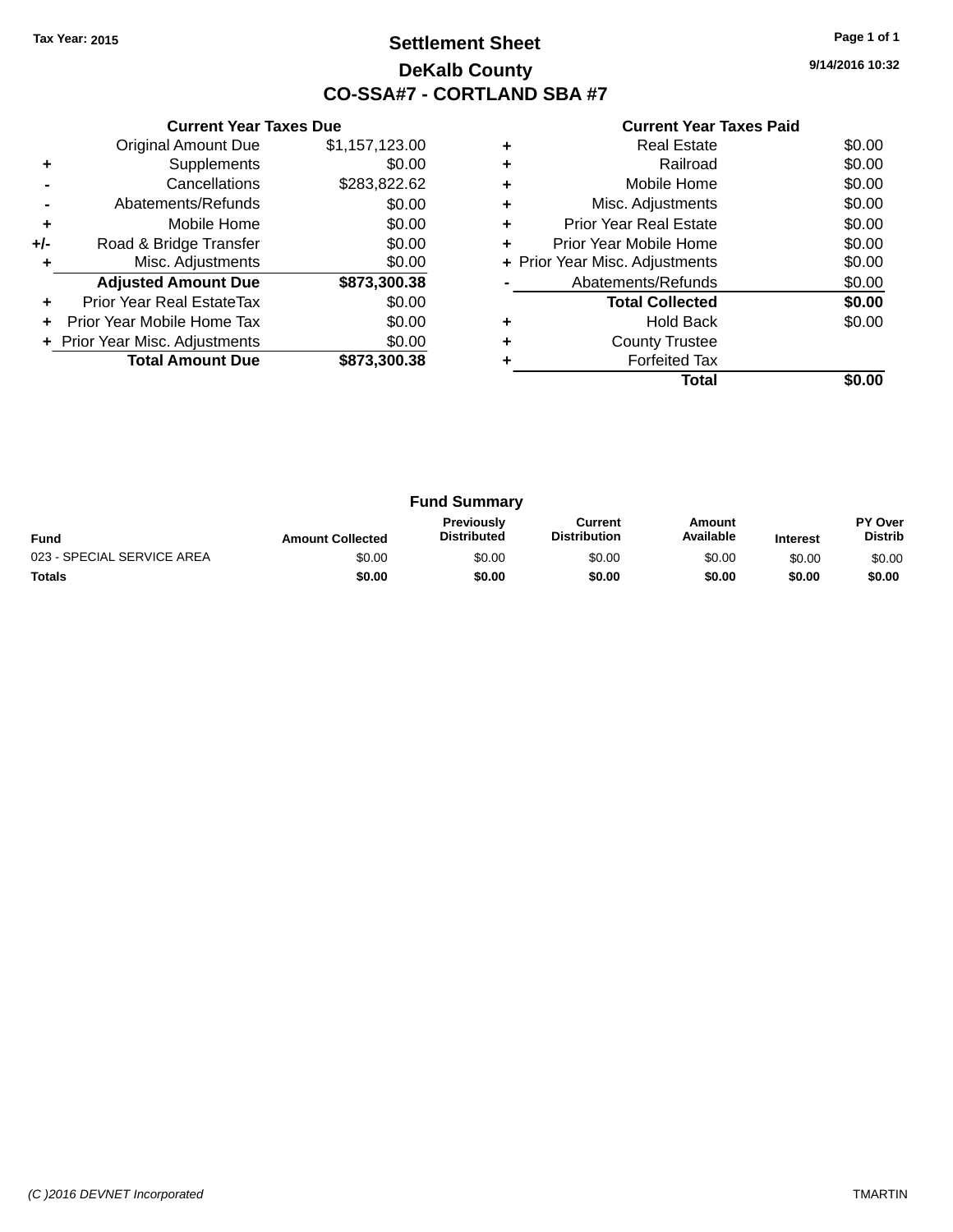### **Settlement Sheet Tax Year: 2015 Page 1 of 1 DeKalb County CO-SSA#8 - CORTLAND SBA #8**

**9/14/2016 10:32**

|     | <b>Current Year Taxes Due</b>  |              |
|-----|--------------------------------|--------------|
|     | <b>Original Amount Due</b>     | \$895,134.30 |
| ٠   | Supplements                    | \$0.00       |
|     | Cancellations                  | \$0.00       |
|     | Abatements/Refunds             | \$0.00       |
| ÷   | Mobile Home                    | \$0.00       |
| +/- | Road & Bridge Transfer         | \$0.00       |
|     | Misc. Adjustments              | \$0.00       |
|     | <b>Adjusted Amount Due</b>     | \$895,134.30 |
| ٠   | Prior Year Real EstateTax      | \$0.00       |
|     | Prior Year Mobile Home Tax     | \$0.00       |
|     | + Prior Year Misc. Adjustments | \$0.00       |
|     | <b>Total Amount Due</b>        | \$895,134.30 |
|     |                                |              |

|   | <b>Real Estate</b>             | \$0.00 |
|---|--------------------------------|--------|
|   | Railroad                       | \$0.00 |
| ٠ | Mobile Home                    | \$0.00 |
|   | Misc. Adjustments              | \$0.00 |
| ٠ | Prior Year Real Estate         | \$0.00 |
| ÷ | Prior Year Mobile Home         | \$0.00 |
|   | + Prior Year Misc. Adjustments | \$0.00 |
|   | Abatements/Refunds             | \$0.00 |
|   | <b>Total Collected</b>         | \$0.00 |
|   | <b>Hold Back</b>               | \$0.00 |
| ٠ | <b>County Trustee</b>          |        |
|   | <b>Forfeited Tax</b>           |        |
|   | Total                          |        |

| <b>Fund Summary</b>        |                         |                                         |                                |                     |                 |                           |
|----------------------------|-------------------------|-----------------------------------------|--------------------------------|---------------------|-----------------|---------------------------|
| <b>Fund</b>                | <b>Amount Collected</b> | <b>Previously</b><br><b>Distributed</b> | Current<br><b>Distribution</b> | Amount<br>Available | <b>Interest</b> | PY Over<br><b>Distrib</b> |
| 023 - SPECIAL SERVICE AREA | \$0.00                  | \$0.00                                  | \$0.00                         | \$0.00              | \$0.00          | \$0.00                    |
| <b>Totals</b>              | \$0.00                  | \$0.00                                  | \$0.00                         | \$0.00              | \$0.00          | \$0.00                    |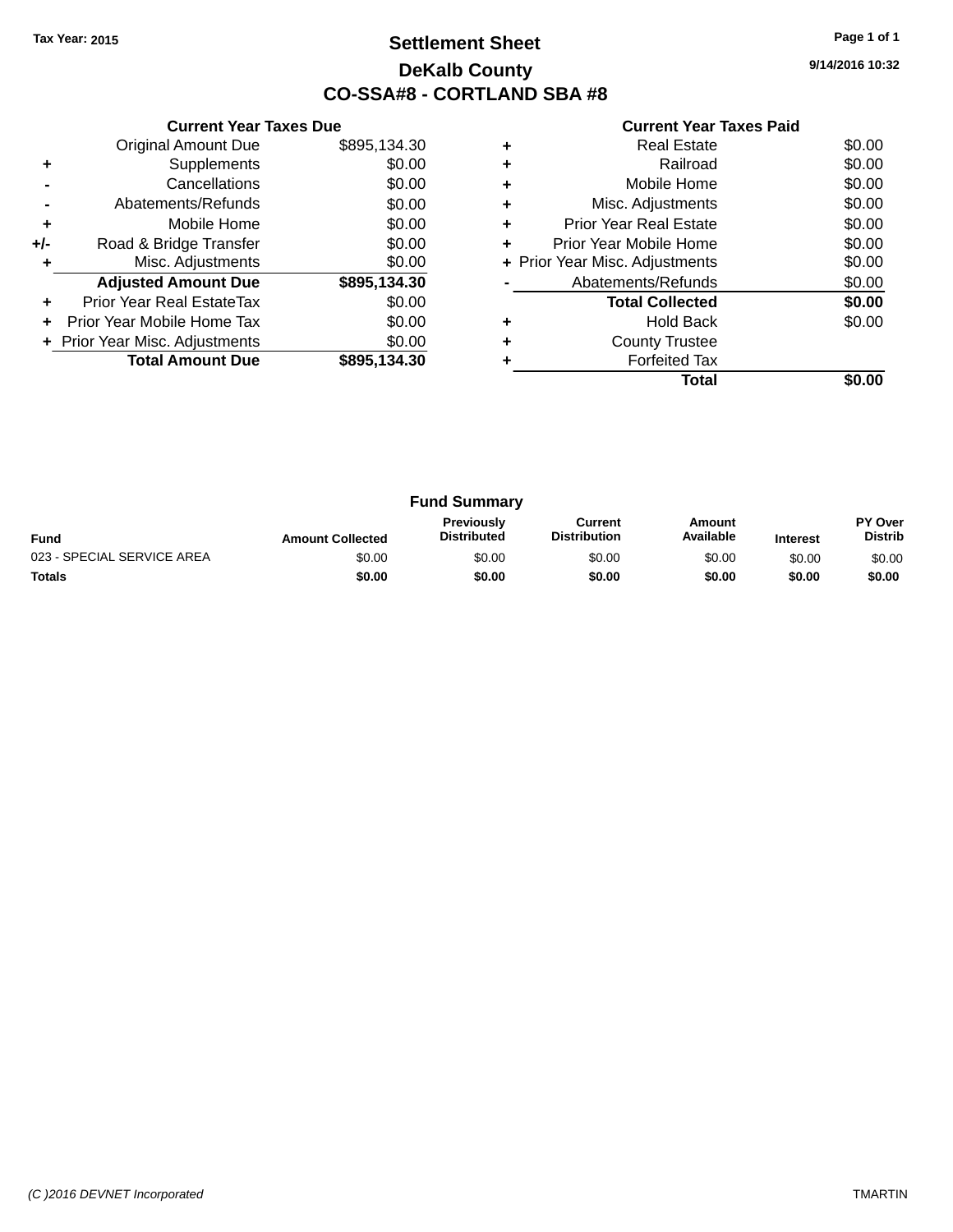### **Settlement Sheet Tax Year: 2015 Page 1 of 1 DeKalb County MA-DK #3 - MALTA DEKALB DRAINAGE #3**

#### **Current Year Taxes Due** Original Amount Due \$3,756.78 **+** Supplements \$0.00 **-** Cancellations \$0.00 **-** Abatements/Refunds \$0.00 **+** Mobile Home \$0.00 **+/-** Road & Bridge Transfer \$0.00 **+** Misc. Adjustments \$0.00 **Adjusted Amount Due \$3,756.78 +** Prior Year Real EstateTax \$0.00 **+** Prior Year Mobile Home Tax \$0.00 **+ Prior Year Misc. Adjustments**  $$0.00$ **Total Amount Due \$3,756.78**

#### **Current Year Taxes Paid**

| ٠ | <b>Real Estate</b>             | \$3,756.78 |
|---|--------------------------------|------------|
| ٠ | Railroad                       | \$0.00     |
| ٠ | Mobile Home                    | \$0.00     |
| ٠ | Misc. Adjustments              | \$0.00     |
| ٠ | <b>Prior Year Real Estate</b>  | \$0.00     |
| ÷ | Prior Year Mobile Home         | \$0.00     |
|   | + Prior Year Misc. Adjustments | \$0.00     |
|   | Abatements/Refunds             | \$0.00     |
|   | <b>Total Collected</b>         | \$3,756.78 |
| ٠ | Hold Back                      | \$0.00     |
| ٠ | <b>County Trustee</b>          |            |
|   | <b>Forfeited Tax</b>           |            |
|   | Total                          | \$3,756.78 |
|   |                                |            |

**Distribution Summary**

|                 |                         | <b>PISUIMALIOII OUIIIIIIAI V</b> |                                       |                                |                 |                                  |
|-----------------|-------------------------|----------------------------------|---------------------------------------|--------------------------------|-----------------|----------------------------------|
|                 |                         |                                  | <b>Tax Distribution Date</b>          |                                |                 | Amount                           |
|                 |                         |                                  | 05/27/2016                            |                                |                 | \$377.91                         |
|                 |                         |                                  | 06/24/2016                            |                                |                 | \$1,535.34                       |
|                 |                         |                                  | 09/16/2016                            |                                |                 | \$1,843.53                       |
|                 |                         |                                  |                                       | <b>Totals: 3 Distributions</b> |                 | \$3,756.78                       |
|                 |                         |                                  | <b>Grand Totals: 3 Distributions</b>  |                                |                 | \$3,756.78                       |
|                 |                         | <b>Fund Summary</b>              |                                       |                                |                 |                                  |
| <b>Fund</b>     | <b>Amount Collected</b> | Previously<br><b>Distributed</b> | <b>Current</b><br><b>Distribution</b> | Amount<br>Available            | <b>Interest</b> | <b>PY Over</b><br><b>Distrib</b> |
| 001 - CORPORATE | \$3,756.78              | \$1,913.25                       | \$1,843.53                            | \$0.00                         | \$0.00          | \$0.00                           |
| <b>Totals</b>   | \$3,756.78              | \$1,913.25                       | \$1,843.53                            | \$0.00                         | \$0.00          | \$0.00                           |

**9/14/2016 10:32**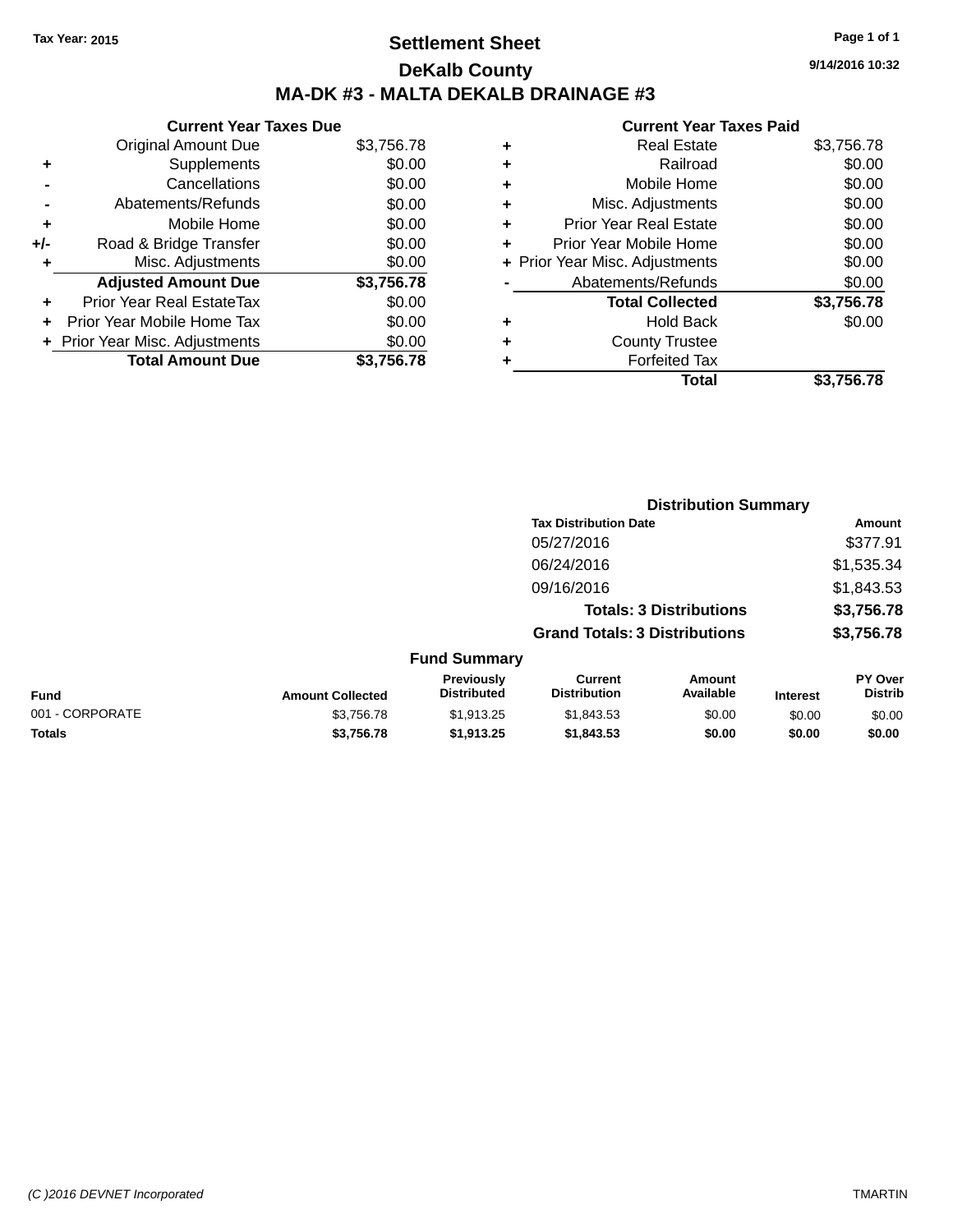### **Settlement Sheet Tax Year: 2015 Page 1 of 1 DeKalb County MAMIAFDK - MA-MI-AF-DK DRAINAGE #11**

**9/14/2016 10:32**

|     | <b>Current Year Taxes Due</b>  |             |  |  |  |
|-----|--------------------------------|-------------|--|--|--|
|     | Original Amount Due            | \$15,174.70 |  |  |  |
|     | Supplements                    | \$0.00      |  |  |  |
|     | Cancellations                  | \$0.00      |  |  |  |
|     | Abatements/Refunds             | \$0.00      |  |  |  |
| ÷   | Mobile Home                    | \$0.00      |  |  |  |
| +/- | Road & Bridge Transfer         | \$0.00      |  |  |  |
| ٠   | Misc. Adjustments              | \$0.00      |  |  |  |
|     | <b>Adjusted Amount Due</b>     | \$15,174.70 |  |  |  |
| ٠   | Prior Year Real EstateTax      | \$0.00      |  |  |  |
|     | Prior Year Mobile Home Tax     | \$0.00      |  |  |  |
|     | + Prior Year Misc. Adjustments | \$0.00      |  |  |  |
|     | <b>Total Amount Due</b>        | \$15,174.70 |  |  |  |
|     |                                |             |  |  |  |

| ٠ | Hold Back                      | \$0.00      |
|---|--------------------------------|-------------|
|   |                                |             |
|   |                                |             |
|   | <b>Total Collected</b>         | \$15,122.70 |
|   | Abatements/Refunds             | \$0.00      |
|   | + Prior Year Misc. Adjustments | \$0.00      |
| ٠ | Prior Year Mobile Home         | \$0.00      |
| ÷ | <b>Prior Year Real Estate</b>  | \$0.00      |
| ٠ | Misc. Adjustments              | \$0.00      |
| ٠ | Mobile Home                    | \$0.00      |
| ٠ | Railroad                       | \$0.00      |
| ٠ | <b>Real Estate</b>             | \$15,122.70 |
|   |                                |             |

|                     | <b>Distribution Summary</b>          |             |
|---------------------|--------------------------------------|-------------|
|                     | <b>Tax Distribution Date</b>         | Amount      |
|                     | 05/27/2016                           | \$1,065.00  |
|                     | 06/24/2016                           | \$6,876.30  |
|                     | 08/19/2016                           | \$612.50    |
|                     | 09/16/2016                           | \$6,568.90  |
|                     | <b>Totals: 4 Distributions</b>       | \$15,122.70 |
|                     | <b>Grand Totals: 4 Distributions</b> | \$15,122.70 |
| <b>Fund Summary</b> |                                      |             |

| <b>Fund</b>     | <b>Amount Collected</b> | <b>Previously</b><br><b>Distributed</b> | Current<br><b>Distribution</b> | Amount<br>Available | <b>Interest</b> | <b>PY Over</b><br><b>Distrib</b> |
|-----------------|-------------------------|-----------------------------------------|--------------------------------|---------------------|-----------------|----------------------------------|
| 001 - CORPORATE | \$15,122,70             | \$8,553,80                              | \$6,568.90                     | \$0.00              | \$0.00          | \$0.00                           |
| <b>Totals</b>   | \$15.122.70             | \$8,553,80                              | \$6,568,90                     | \$0.00              | \$0.00          | \$0.00                           |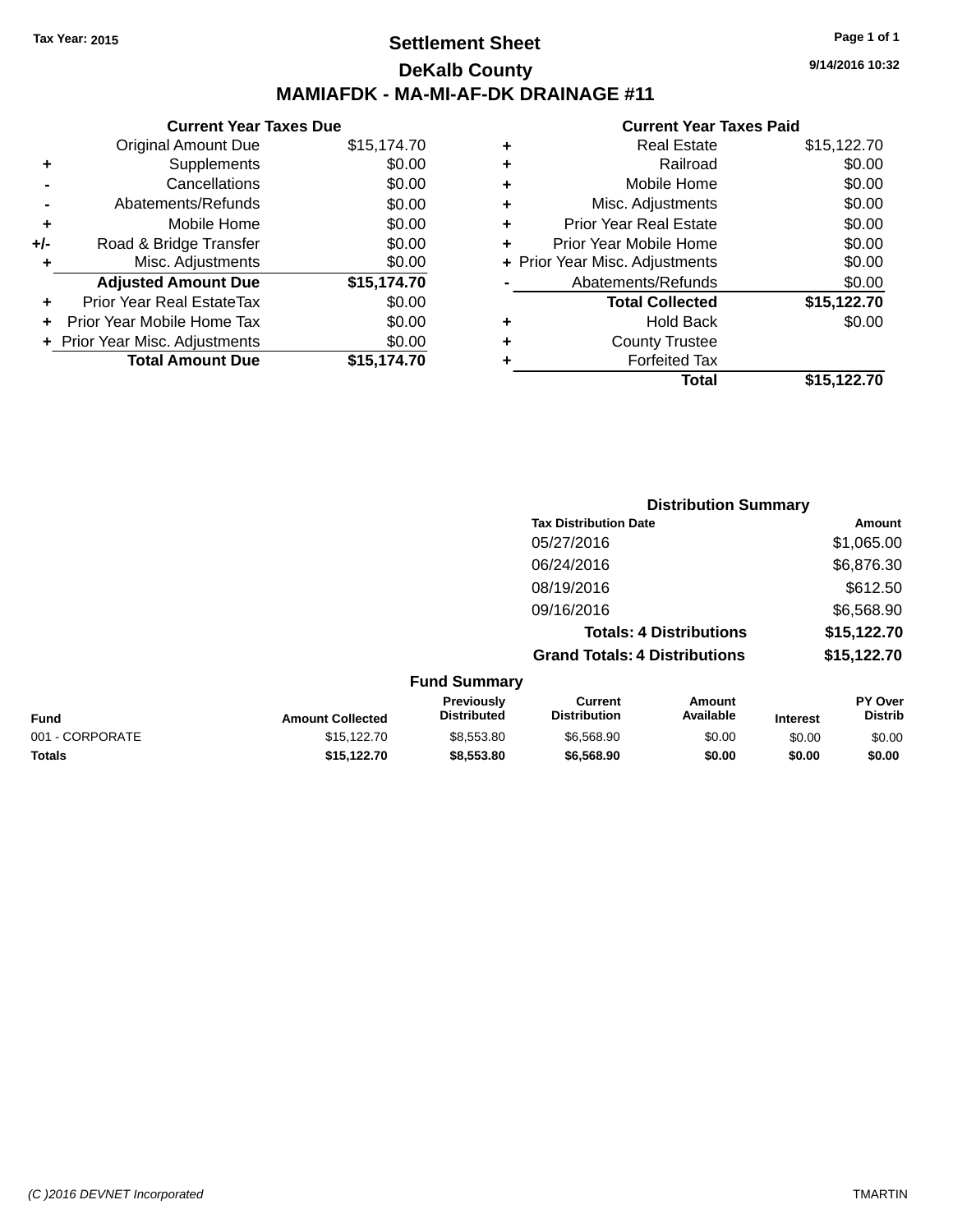### **Settlement Sheet Tax Year: 2015 Page 1 of 1 DeKalb County MY-DK #2 - MAYFIELD DEKALB DRAINAGE**

|       | <b>Current Year Taxes Due</b>  |            |
|-------|--------------------------------|------------|
|       | <b>Original Amount Due</b>     | \$1,206.46 |
| ٠     | Supplements                    | \$0.00     |
|       | Cancellations                  | \$0.00     |
|       | Abatements/Refunds             | \$0.00     |
| ٠     | Mobile Home                    | \$0.00     |
| $+/-$ | Road & Bridge Transfer         | \$0.00     |
| ۰     | Misc. Adjustments              | \$0.00     |
|       | <b>Adjusted Amount Due</b>     | \$1,206.46 |
| ٠     | Prior Year Real EstateTax      | \$0.00     |
|       | Prior Year Mobile Home Tax     | \$0.00     |
|       | + Prior Year Misc. Adjustments | \$0.00     |
|       | <b>Total Amount Due</b>        | \$1,206.46 |

#### **Current Year Taxes Paid**

| ٠ | <b>Real Estate</b>             | \$1,206.46 |
|---|--------------------------------|------------|
| ٠ | Railroad                       | \$0.00     |
| ٠ | Mobile Home                    | \$0.00     |
| ٠ | Misc. Adjustments              | \$0.00     |
| ٠ | <b>Prior Year Real Estate</b>  | \$0.00     |
| ٠ | Prior Year Mobile Home         | \$0.00     |
|   | + Prior Year Misc. Adjustments | \$0.00     |
|   | Abatements/Refunds             | \$0.00     |
|   | <b>Total Collected</b>         | \$1,206.46 |
| ٠ | <b>Hold Back</b>               | \$0.00     |
| ٠ | <b>County Trustee</b>          |            |
| ٠ | <b>Forfeited Tax</b>           |            |
|   | Total                          | \$1,206.46 |
|   |                                |            |

|                 |                         |                                  |                                       | <b>Distribution Summary</b>    |          |                           |
|-----------------|-------------------------|----------------------------------|---------------------------------------|--------------------------------|----------|---------------------------|
|                 |                         |                                  | <b>Tax Distribution Date</b>          |                                |          | Amount                    |
|                 |                         |                                  | 05/27/2016                            |                                |          | \$8.82                    |
|                 |                         |                                  | 06/24/2016                            |                                |          | \$680.93                  |
|                 |                         |                                  | 08/19/2016                            |                                |          | \$40.72                   |
|                 |                         |                                  | 09/16/2016                            |                                |          | \$475.99                  |
|                 |                         |                                  |                                       | <b>Totals: 4 Distributions</b> |          | \$1,206.46                |
|                 |                         |                                  | <b>Grand Totals: 4 Distributions</b>  |                                |          | \$1,206.46                |
|                 |                         | <b>Fund Summary</b>              |                                       |                                |          |                           |
| <b>Fund</b>     | <b>Amount Collected</b> | Previously<br><b>Distributed</b> | <b>Current</b><br><b>Distribution</b> | <b>Amount</b><br>Available     | Interest | PY Over<br><b>Distrib</b> |
| 001 - CORPORATE | \$1,206.46              | \$730.47                         | \$475.99                              | \$0.00                         | \$0.00   | \$0.00                    |

**Totals \$1,206.46 \$730.47 \$475.99 \$0.00 \$0.00 \$0.00**

**9/14/2016 10:32**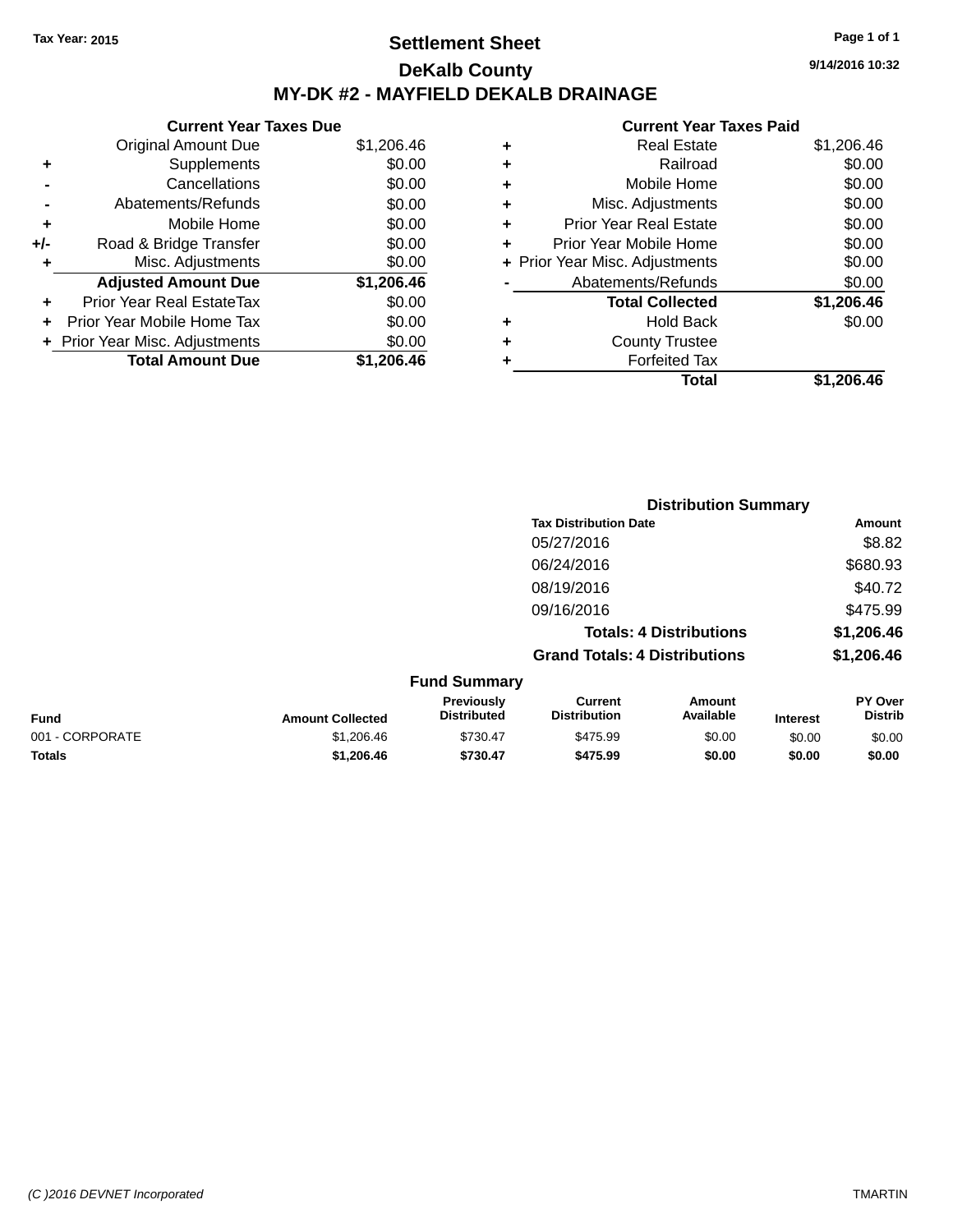### **Settlement Sheet Tax Year: 2015 Page 1 of 1 DeKalb County NO-LR-SA # - NO-LR-SA DRAINAGE #10**

**9/14/2016 10:32**

### **Current Year Taxes Paid**

|     | <b>Current Year Taxes Due</b>  |             |
|-----|--------------------------------|-------------|
|     | <b>Original Amount Due</b>     | \$50,432.76 |
| ٠   | Supplements                    | \$401.46    |
|     | Cancellations                  | \$607.92    |
|     | Abatements/Refunds             | \$0.00      |
| ٠   | Mobile Home                    | \$0.00      |
| +/- | Road & Bridge Transfer         | \$0.00      |
| ٠   | Misc. Adjustments              | \$0.00      |
|     | <b>Adjusted Amount Due</b>     | \$50,226.30 |
| ٠   | Prior Year Real EstateTax      | \$59.40     |
|     | Prior Year Mobile Home Tax     | \$0.00      |
|     | + Prior Year Misc. Adjustments | \$29.70     |
|     | <b>Total Amount Due</b>        | \$50,315.40 |
|     |                                |             |

| ٠ | <b>Real Estate</b>             | \$48,079.41 |
|---|--------------------------------|-------------|
| ٠ | Railroad                       | \$0.00      |
| ٠ | Mobile Home                    | \$0.00      |
| ٠ | Misc. Adjustments              | \$0.00      |
| ٠ | <b>Prior Year Real Estate</b>  | \$59.40     |
| ٠ | Prior Year Mobile Home         | \$0.00      |
|   | + Prior Year Misc. Adjustments | \$29.70     |
|   | Abatements/Refunds             | \$0.00      |
|   | <b>Total Collected</b>         | \$48,168.51 |
| ٠ | <b>Hold Back</b>               | \$0.00      |
| ٠ | <b>County Trustee</b>          |             |
| ٠ | <b>Forfeited Tax</b>           |             |
|   | Total                          | \$48,168.51 |
|   |                                |             |

|                     | <b>Distribution Summary</b>          |             |  |  |
|---------------------|--------------------------------------|-------------|--|--|
|                     | <b>Tax Distribution Date</b>         | Amount      |  |  |
|                     | 05/27/2016                           | \$6,112.43  |  |  |
|                     | 06/24/2016                           | \$22,866.47 |  |  |
|                     | 07/22/2016                           | \$710.49    |  |  |
|                     | 08/19/2016                           | \$1,336.41  |  |  |
|                     | 09/16/2016                           | \$17,142.71 |  |  |
|                     | <b>Totals: 5 Distributions</b>       | \$48,168.51 |  |  |
|                     | <b>Grand Totals: 5 Distributions</b> | \$48,168.51 |  |  |
| <b>Fund Summary</b> |                                      |             |  |  |

|                 |                         | unu Junnia y                            |                                |                     |                 |                                  |
|-----------------|-------------------------|-----------------------------------------|--------------------------------|---------------------|-----------------|----------------------------------|
| <b>Fund</b>     | <b>Amount Collected</b> | <b>Previously</b><br><b>Distributed</b> | Current<br><b>Distribution</b> | Amount<br>Available | <b>Interest</b> | <b>PY Over</b><br><b>Distrib</b> |
| 001 - CORPORATE | \$48,168.51             | \$31.025.80                             | \$17.142.71                    | \$0.00              | \$0.00          | \$0.00                           |
| Totals          | \$48,168,51             | \$31.025.80                             | \$17.142.71                    | \$0.00              | \$0.00          | \$0.00                           |
|                 |                         | Macellenssue Adiustment Detail          |                                |                     |                 |                                  |

# **Totals 1 entries** \$29.70

#### **Miscellaneous Adjustment Detail**

**Year Source Account Type Amount Adjustment Description**<br>2014 DR - Drainage Back Tax Collected \$29.70 PAIGAH REDEMPTION 1

Back Tax Collected **2014 COLLECT STATES AND REDEMPTION** 19-36-106-001 by TBA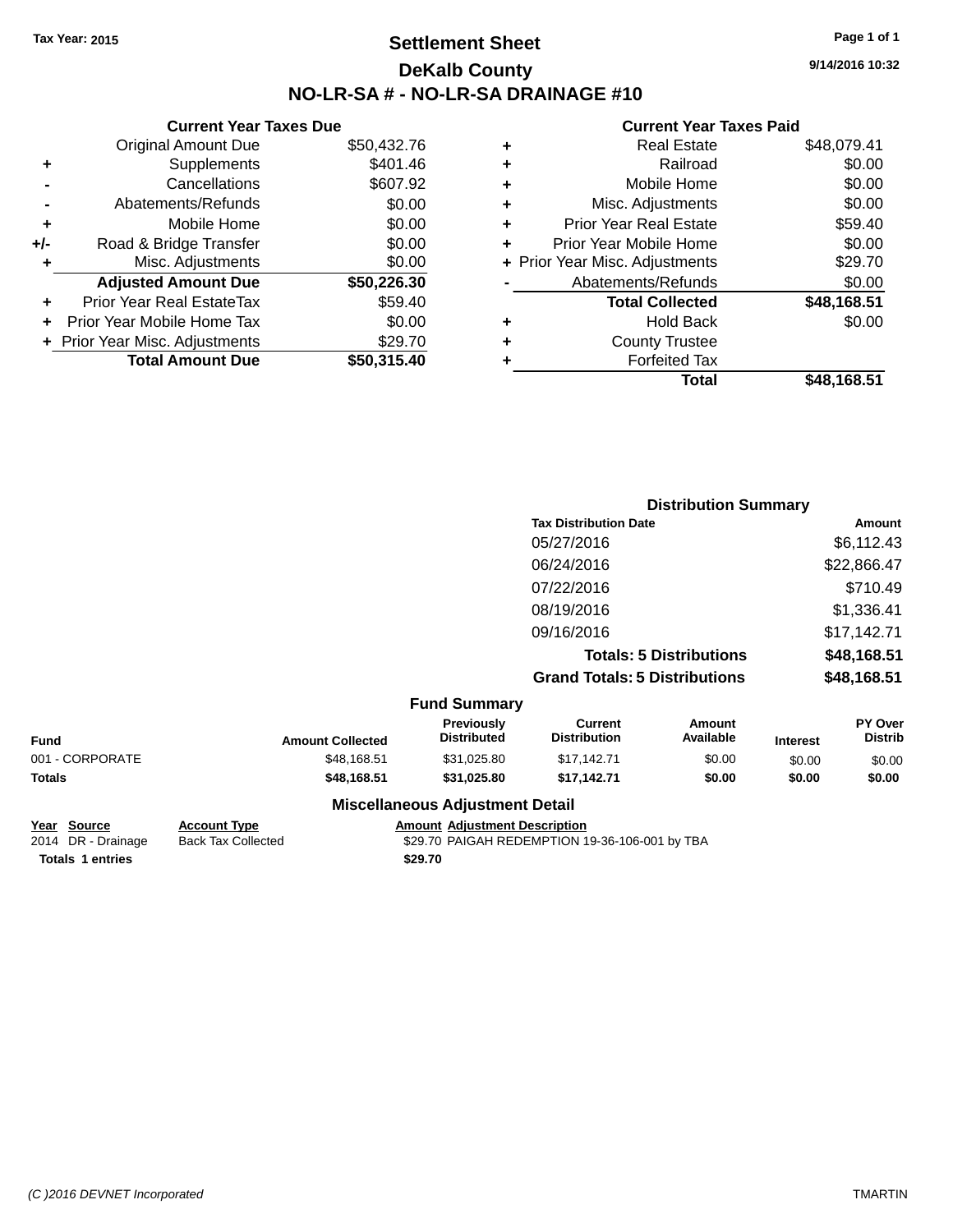### **Settlement Sheet Tax Year: 2015 Page 1 of 1 DeKalb County NORMAL #13 - NORMAL DRAINAGE DISTRICT**

**9/14/2016 10:32**

|       | <b>Current Year Taxes Due</b>  |             |
|-------|--------------------------------|-------------|
|       | <b>Original Amount Due</b>     | \$22,111.94 |
|       | Supplements                    | \$0.00      |
|       | Cancellations                  | \$19.20     |
|       | Abatements/Refunds             | \$0.00      |
| ٠     | Mobile Home                    | \$0.00      |
| $+/-$ | Road & Bridge Transfer         | \$0.00      |
| ۰     | Misc. Adjustments              | \$0.00      |
|       | <b>Adjusted Amount Due</b>     | \$22,092.74 |
|       | Prior Year Real EstateTax      | \$0.00      |
|       | Prior Year Mobile Home Tax     | \$0.00      |
|       | + Prior Year Misc. Adjustments | \$0.00      |
|       | <b>Total Amount Due</b>        | \$22.092.74 |
|       |                                |             |

|   | <b>Current Year Taxes Paid</b> |             |  |  |  |
|---|--------------------------------|-------------|--|--|--|
| ٠ | <b>Real Estate</b>             | \$21,746.24 |  |  |  |
| ٠ | Railroad                       | \$0.00      |  |  |  |
| ٠ | Mobile Home                    | \$0.00      |  |  |  |
| ٠ | Misc. Adjustments              | \$0.00      |  |  |  |
| ٠ | <b>Prior Year Real Estate</b>  | \$0.00      |  |  |  |
| ٠ | Prior Year Mobile Home         | \$0.00      |  |  |  |
|   | + Prior Year Misc. Adjustments | \$0.00      |  |  |  |
|   | Abatements/Refunds             | \$0.00      |  |  |  |
|   | <b>Total Collected</b>         | \$21,746.24 |  |  |  |
| ٠ | <b>Hold Back</b>               | \$0.00      |  |  |  |
| ٠ | <b>County Trustee</b>          |             |  |  |  |
| ٠ | <b>Forfeited Tax</b>           |             |  |  |  |
|   | Total                          | \$21,746.24 |  |  |  |

| <b>Distribution Summary</b>          |             |
|--------------------------------------|-------------|
| <b>Tax Distribution Date</b>         | Amount      |
| 05/27/2016                           | \$1,065.86  |
| 06/24/2016                           | \$9,833.83  |
| 07/22/2016                           | \$316.80    |
| 08/19/2016                           | \$2,804.74  |
| 09/16/2016                           | \$7,725.01  |
| <b>Totals: 5 Distributions</b>       | \$21,746.24 |
| <b>Grand Totals: 5 Distributions</b> | \$21,746.24 |

| <b>Fund Summary</b> |                         |                                         |                                |                     |                 |                           |
|---------------------|-------------------------|-----------------------------------------|--------------------------------|---------------------|-----------------|---------------------------|
| <b>Fund</b>         | <b>Amount Collected</b> | <b>Previously</b><br><b>Distributed</b> | Current<br><b>Distribution</b> | Amount<br>Available | <b>Interest</b> | PY Over<br><b>Distrib</b> |
| 001 - CORPORATE     | \$21.746.24             | \$14.021.23                             | \$7.725.01                     | \$0.00              | \$0.00          | \$0.00                    |
| <b>Totals</b>       | \$21.746.24             | \$14,021,23                             | \$7.725.01                     | \$0.00              | \$0.00          | \$0.00                    |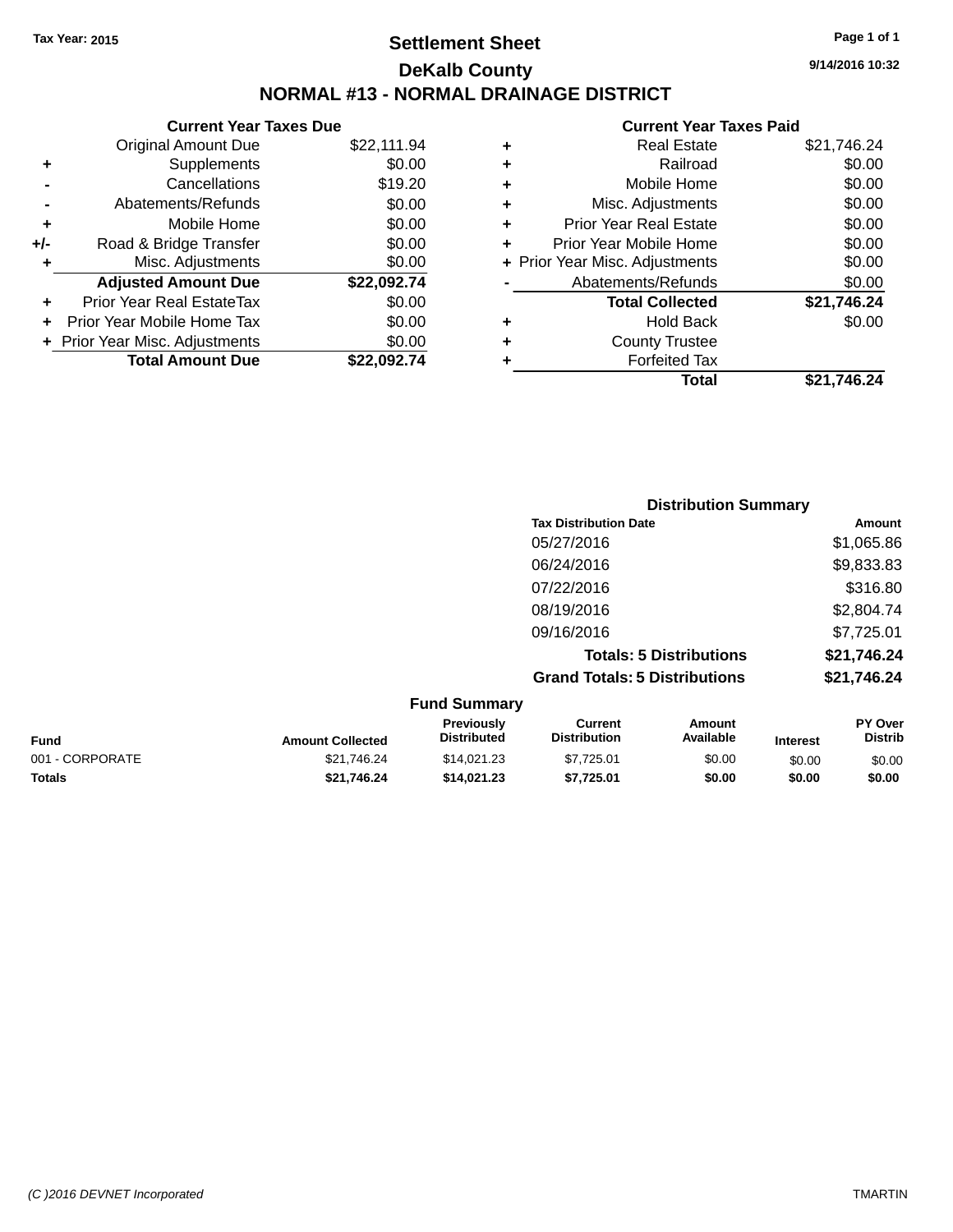### **Settlement Sheet Tax Year: 2015 Page 1 of 1 DeKalb County SH-MI #6 - SHABBONA/MILAN DRAINAGE**

|     | <b>Current Year Taxes Due</b>  |             |  |  |  |
|-----|--------------------------------|-------------|--|--|--|
|     | <b>Original Amount Due</b>     | \$10,933.76 |  |  |  |
| ÷   | Supplements                    | \$0.00      |  |  |  |
|     | Cancellations                  | \$0.00      |  |  |  |
|     | Abatements/Refunds             | \$0.00      |  |  |  |
| ٠   | Mobile Home                    | \$0.00      |  |  |  |
| +/- | Road & Bridge Transfer         | \$0.00      |  |  |  |
|     | Misc. Adjustments              | \$0.00      |  |  |  |
|     | <b>Adjusted Amount Due</b>     | \$10,933.76 |  |  |  |
|     | Prior Year Real EstateTax      | \$0.00      |  |  |  |
|     | Prior Year Mobile Home Tax     | \$0.00      |  |  |  |
|     | + Prior Year Misc. Adjustments | \$0.00      |  |  |  |
|     | <b>Total Amount Due</b>        | \$10.933.76 |  |  |  |

|   | <b>Real Estate</b>             | \$10,808.78 |
|---|--------------------------------|-------------|
| ٠ | Railroad                       | \$0.00      |
| ٠ | Mobile Home                    | \$0.00      |
| ٠ | Misc. Adjustments              | \$0.00      |
| ٠ | <b>Prior Year Real Estate</b>  | \$0.00      |
| ٠ | Prior Year Mobile Home         | \$0.00      |
|   | + Prior Year Misc. Adjustments | \$0.00      |
|   | Abatements/Refunds             | \$0.00      |
|   | <b>Total Collected</b>         | \$10,808.78 |
| ٠ | Hold Back                      | \$0.00      |
| ٠ | <b>County Trustee</b>          |             |
| ٠ | <b>Forfeited Tax</b>           |             |
|   | Total                          | \$10,808.78 |
|   |                                |             |

|                                      | <b>Distribution Summary</b> |  |  |
|--------------------------------------|-----------------------------|--|--|
| <b>Tax Distribution Date</b>         | Amount                      |  |  |
| 05/27/2016                           | \$1,474.70                  |  |  |
| 06/24/2016                           | \$5,117.31                  |  |  |
| 07/22/2016                           | \$0.75                      |  |  |
| 08/19/2016                           | \$35.60                     |  |  |
| 09/16/2016                           | \$4,180.42                  |  |  |
| <b>Totals: 5 Distributions</b>       | \$10,808.78                 |  |  |
| <b>Grand Totals: 5 Distributions</b> | \$10,808.78                 |  |  |
| $E_{t}$ and $E_{t}$ and $E_{t}$      |                             |  |  |

|                 |                         | <b>Fund Summary</b>                     |                                |                     |                 |                           |
|-----------------|-------------------------|-----------------------------------------|--------------------------------|---------------------|-----------------|---------------------------|
| Fund            | <b>Amount Collected</b> | <b>Previously</b><br><b>Distributed</b> | Current<br><b>Distribution</b> | Amount<br>Available | <b>Interest</b> | PY Over<br><b>Distrib</b> |
| 001 - CORPORATE | \$10,808.78             | \$6,628,36                              | \$4.180.42                     | \$0.00              | \$0.00          | \$0.00                    |
| Totals          | \$10,808,78             | \$6,628,36                              | \$4.180.42                     | \$0.00              | \$0.00          | \$0.00                    |
|                 |                         |                                         |                                |                     |                 |                           |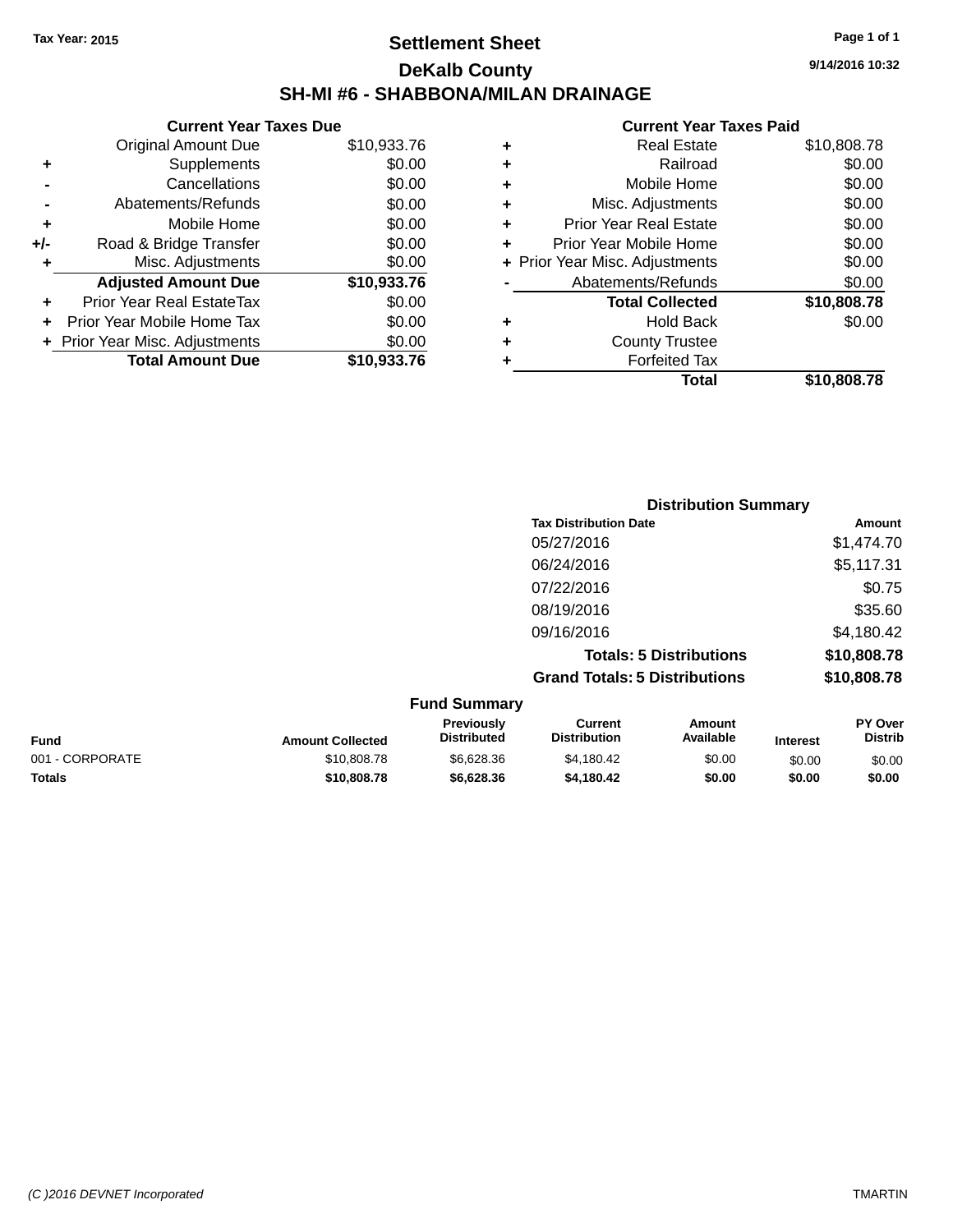### **Settlement Sheet Tax Year: 2015 Page 1 of 1 DeKalb County SQ GR #12 - SQUAW GROVE DRAINAGE**

**9/14/2016 10:32**

### **Current Year Taxes Paid**

|     | <b>Current Year Taxes Due</b>  |            |  |  |  |
|-----|--------------------------------|------------|--|--|--|
|     | <b>Original Amount Due</b>     | \$7,028.28 |  |  |  |
| ٠   | Supplements                    | \$0.00     |  |  |  |
|     | Cancellations                  | \$0.00     |  |  |  |
|     | Abatements/Refunds             | \$0.00     |  |  |  |
| ٠   | Mobile Home                    | \$0.00     |  |  |  |
| +/- | Road & Bridge Transfer         | \$0.00     |  |  |  |
| ٠   | Misc. Adjustments              | \$0.00     |  |  |  |
|     | <b>Adjusted Amount Due</b>     | \$7,028.28 |  |  |  |
| ÷   | Prior Year Real EstateTax      | \$0.00     |  |  |  |
| ÷   | Prior Year Mobile Home Tax     | \$0.00     |  |  |  |
|     | + Prior Year Misc. Adjustments | \$0.00     |  |  |  |
|     | <b>Total Amount Due</b>        | \$7,028.28 |  |  |  |

|   | <b>Real Estate</b>             | \$6,776.28 |
|---|--------------------------------|------------|
| ٠ | Railroad                       | \$0.00     |
| ٠ | Mobile Home                    | \$0.00     |
| ٠ | Misc. Adjustments              | \$0.00     |
| ٠ | <b>Prior Year Real Estate</b>  | \$0.00     |
| ٠ | Prior Year Mobile Home         | \$0.00     |
|   | + Prior Year Misc. Adjustments | \$0.00     |
|   | Abatements/Refunds             | \$0.00     |
|   | <b>Total Collected</b>         | \$6,776.28 |
| ٠ | <b>Hold Back</b>               | \$0.00     |
| ٠ | <b>County Trustee</b>          |            |
| ٠ | <b>Forfeited Tax</b>           |            |
|   | Total                          | \$6,776.28 |
|   |                                |            |

|                 |                         |                                  |                                       | <b>Distribution Summary</b>    |                 |                           |
|-----------------|-------------------------|----------------------------------|---------------------------------------|--------------------------------|-----------------|---------------------------|
|                 |                         |                                  | <b>Tax Distribution Date</b>          |                                |                 | <b>Amount</b>             |
|                 |                         |                                  | 05/27/2016                            |                                |                 | \$413.28                  |
|                 |                         |                                  | 06/24/2016                            |                                |                 | \$3,327.66                |
|                 |                         |                                  | 09/16/2016                            |                                |                 | \$3,035.34                |
|                 |                         |                                  |                                       | <b>Totals: 3 Distributions</b> |                 | \$6,776.28                |
|                 |                         |                                  | <b>Grand Totals: 3 Distributions</b>  |                                |                 | \$6,776.28                |
|                 |                         | <b>Fund Summary</b>              |                                       |                                |                 |                           |
| <b>Fund</b>     | <b>Amount Collected</b> | Previously<br><b>Distributed</b> | <b>Current</b><br><b>Distribution</b> | Amount<br>Available            | <b>Interest</b> | PY Over<br><b>Distrib</b> |
| 001 - CORPORATE | \$6.776.28              | \$3.740.94                       | \$3,035.34                            | \$0.00                         | \$0.00          | \$0.00                    |
|                 |                         |                                  |                                       |                                |                 |                           |

**Totals \$6,776.28 \$3,740.94 \$3,035.34 \$0.00 \$0.00 \$0.00**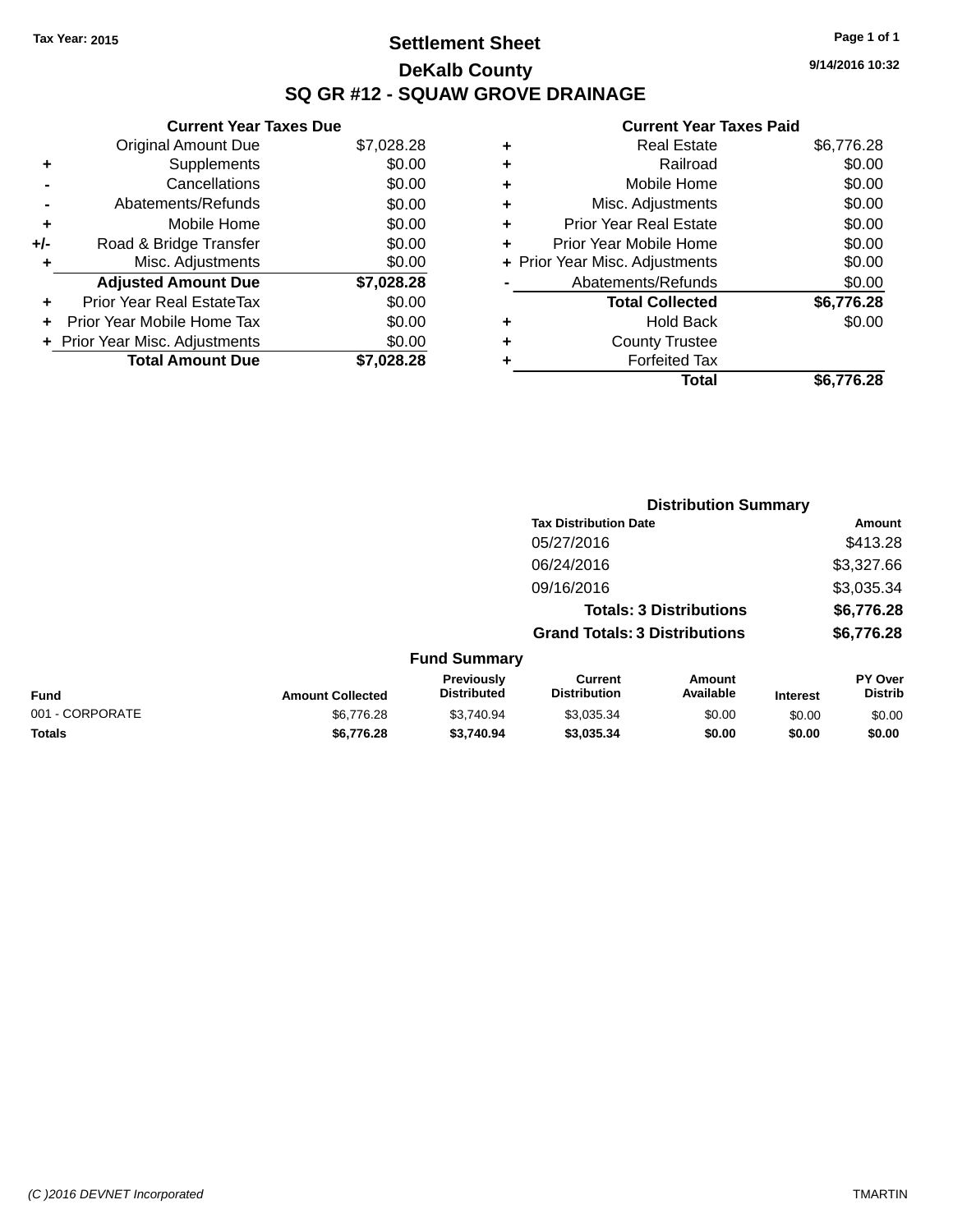### **Settlement Sheet Tax Year: 2015 Page 1 of 1 DeKalb County VG-CO #16 - VIRGIL CORTLAND DRAIN #16**

**9/14/2016 10:32**

### **Current Year Taxes Paid**

|       | Current fear laxes Due         |             |
|-------|--------------------------------|-------------|
|       | <b>Original Amount Due</b>     | \$18,253.64 |
| ٠     | Supplements                    | \$141.28    |
|       | Cancellations                  | \$141.28    |
|       | Abatements/Refunds             | \$0.00      |
| ÷     | Mobile Home                    | \$0.00      |
| $+/-$ | Road & Bridge Transfer         | \$0.00      |
| ٠     | Misc. Adjustments              | \$5.00      |
|       | <b>Adjusted Amount Due</b>     | \$18,258.64 |
| ٠     | Prior Year Real EstateTax      | \$0.00      |
|       | Prior Year Mobile Home Tax     | \$0.00      |
|       | + Prior Year Misc. Adjustments | \$0.00      |
|       | <b>Total Amount Due</b>        | \$18,258.64 |
|       |                                |             |

**Current Year Taxes Due**

|   | Total                          | \$17,923.82 |
|---|--------------------------------|-------------|
| ٠ | <b>Forfeited Tax</b>           |             |
| ٠ | <b>County Trustee</b>          |             |
| ٠ | Hold Back                      | \$0.00      |
|   | <b>Total Collected</b>         | \$17,923.82 |
|   | Abatements/Refunds             | \$0.00      |
|   | + Prior Year Misc. Adjustments | \$0.00      |
| ٠ | Prior Year Mobile Home         | \$0.00      |
| ÷ | <b>Prior Year Real Estate</b>  | \$0.00      |
| ٠ | Misc. Adjustments              | \$5.00      |
| ٠ | Mobile Home                    | \$0.00      |
| ٠ | Railroad                       | \$0.00      |
| ٠ | Real Estate                    | \$17,918.82 |
|   |                                |             |

|                     |                                      | <b>Distribution Summary</b> |  |  |  |
|---------------------|--------------------------------------|-----------------------------|--|--|--|
|                     | <b>Tax Distribution Date</b>         | Amount                      |  |  |  |
|                     | 05/27/2016                           | \$1,501.54                  |  |  |  |
|                     | 06/24/2016                           | \$9,311.33                  |  |  |  |
|                     | 07/22/2016                           | \$250.90                    |  |  |  |
|                     | 08/19/2016                           | \$484.26                    |  |  |  |
|                     | 09/16/2016                           | \$6,375.79                  |  |  |  |
|                     | <b>Totals: 5 Distributions</b>       | \$17,923.82                 |  |  |  |
|                     | <b>Grand Totals: 5 Distributions</b> | \$17,923.82                 |  |  |  |
| <b>Fund Summary</b> |                                      |                             |  |  |  |

| Fund            | <b>Amount Collected</b> | <b>Previously</b><br><b>Distributed</b> | Current<br><b>Distribution</b> | Amount<br>Available | <b>Interest</b> | <b>PY Over</b><br><b>Distrib</b> |
|-----------------|-------------------------|-----------------------------------------|--------------------------------|---------------------|-----------------|----------------------------------|
| 001 - CORPORATE | \$17.923.82             | \$11.548.03                             | \$6,375.79                     | \$0.00              | \$0.00          | \$0.00                           |
| Totals          | \$17.923.82             | \$11,548.03                             | \$6,375.79                     | \$0.00              | \$0.00          | \$0.00                           |
|                 |                         | Missellanesse Adioatorant Datail        |                                |                     |                 |                                  |

### **Year Source Account Type Amount Adjustment Description Totals 1 entries** \$5.00

### **Miscellaneous Adjustment Detail**

Back Tax Collected **2015 SEADING A SEADING DR - DRAINING DR - DRAINING DR - DRAINING BACK TAX Collected**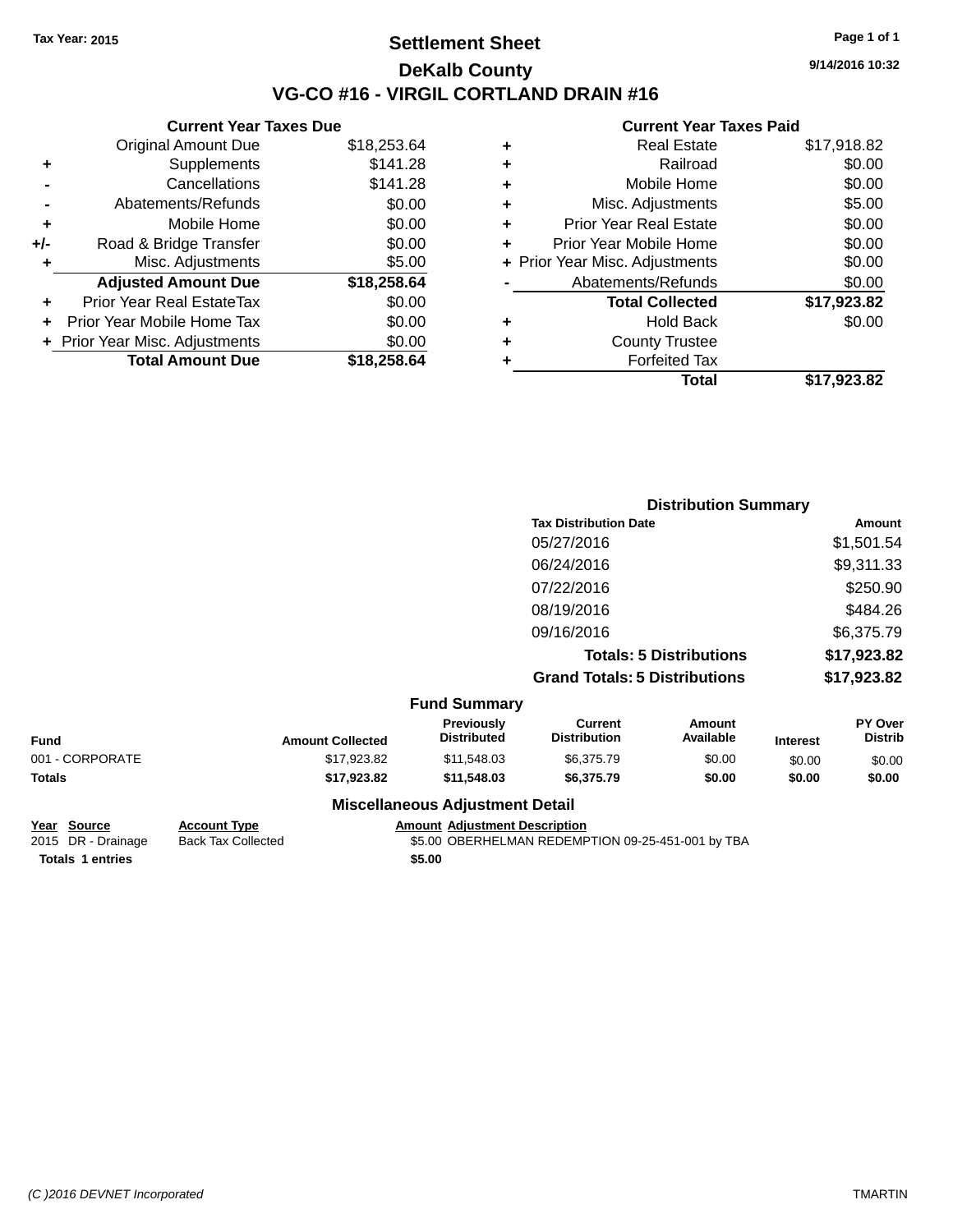### **Settlement Sheet Tax Year: 2015 Page 1 of 1 DeKalb County VI-AD #9 - VICTOR/ADAMS DRAINAGE #9**

|     | <b>Current Year Taxes Due</b>    |            |
|-----|----------------------------------|------------|
|     | <b>Original Amount Due</b>       | \$1,126.16 |
| ٠   | Supplements                      | \$0.00     |
|     | Cancellations                    | \$0.00     |
|     | Abatements/Refunds               | \$0.00     |
| ٠   | Mobile Home                      | \$0.00     |
| +/- | Road & Bridge Transfer           | \$0.00     |
| ۰   | Misc. Adjustments                | \$0.00     |
|     | <b>Adjusted Amount Due</b>       | \$1,126.16 |
| ٠   | <b>Prior Year Real EstateTax</b> | \$0.00     |
|     | Prior Year Mobile Home Tax       | \$0.00     |
|     | + Prior Year Misc. Adjustments   | \$0.00     |
|     | <b>Total Amount Due</b>          | \$1,126.16 |

|   | <b>Real Estate</b>             | \$1,126.16 |
|---|--------------------------------|------------|
| ٠ | Railroad                       | \$0.00     |
| ٠ | Mobile Home                    | \$0.00     |
| ٠ | Misc. Adjustments              | \$0.00     |
| ٠ | <b>Prior Year Real Estate</b>  | \$0.00     |
| ٠ | Prior Year Mobile Home         | \$0.00     |
|   | + Prior Year Misc. Adjustments | \$0.00     |
|   | Abatements/Refunds             | \$0.00     |
|   | <b>Total Collected</b>         | \$1,126.16 |
| ٠ | <b>Hold Back</b>               | \$0.00     |
| ٠ | <b>County Trustee</b>          |            |
|   | <b>Forfeited Tax</b>           |            |
|   | Total                          | \$1,126.16 |
|   |                                |            |

|                 |                         |                                  | <b>Distribution Summary</b>           |                                |                 |                           |
|-----------------|-------------------------|----------------------------------|---------------------------------------|--------------------------------|-----------------|---------------------------|
|                 |                         |                                  | <b>Tax Distribution Date</b>          |                                |                 | Amount                    |
|                 |                         |                                  | 05/27/2016                            |                                |                 | \$101.22                  |
|                 |                         |                                  | 06/24/2016                            |                                |                 | \$512.47                  |
|                 |                         |                                  | 07/22/2016                            |                                |                 | \$33.55                   |
|                 |                         |                                  | 09/16/2016                            |                                |                 | \$478.92                  |
|                 |                         |                                  |                                       | <b>Totals: 4 Distributions</b> |                 | \$1,126.16                |
|                 |                         |                                  | <b>Grand Totals: 4 Distributions</b>  |                                |                 | \$1,126.16                |
|                 |                         | <b>Fund Summary</b>              |                                       |                                |                 |                           |
| Fund            | <b>Amount Collected</b> | Previously<br><b>Distributed</b> | <b>Current</b><br><b>Distribution</b> | <b>Amount</b><br>Available     | <b>Interest</b> | PY Over<br><b>Distrib</b> |
| 001 - CORPORATE | \$1,126.16              | \$647.24                         | \$478.92                              | \$0.00                         | \$0.00          | \$0.00                    |
| <b>Totals</b>   | \$1,126.16              | \$647.24                         | \$478.92                              | \$0.00                         | \$0.00          | \$0.00                    |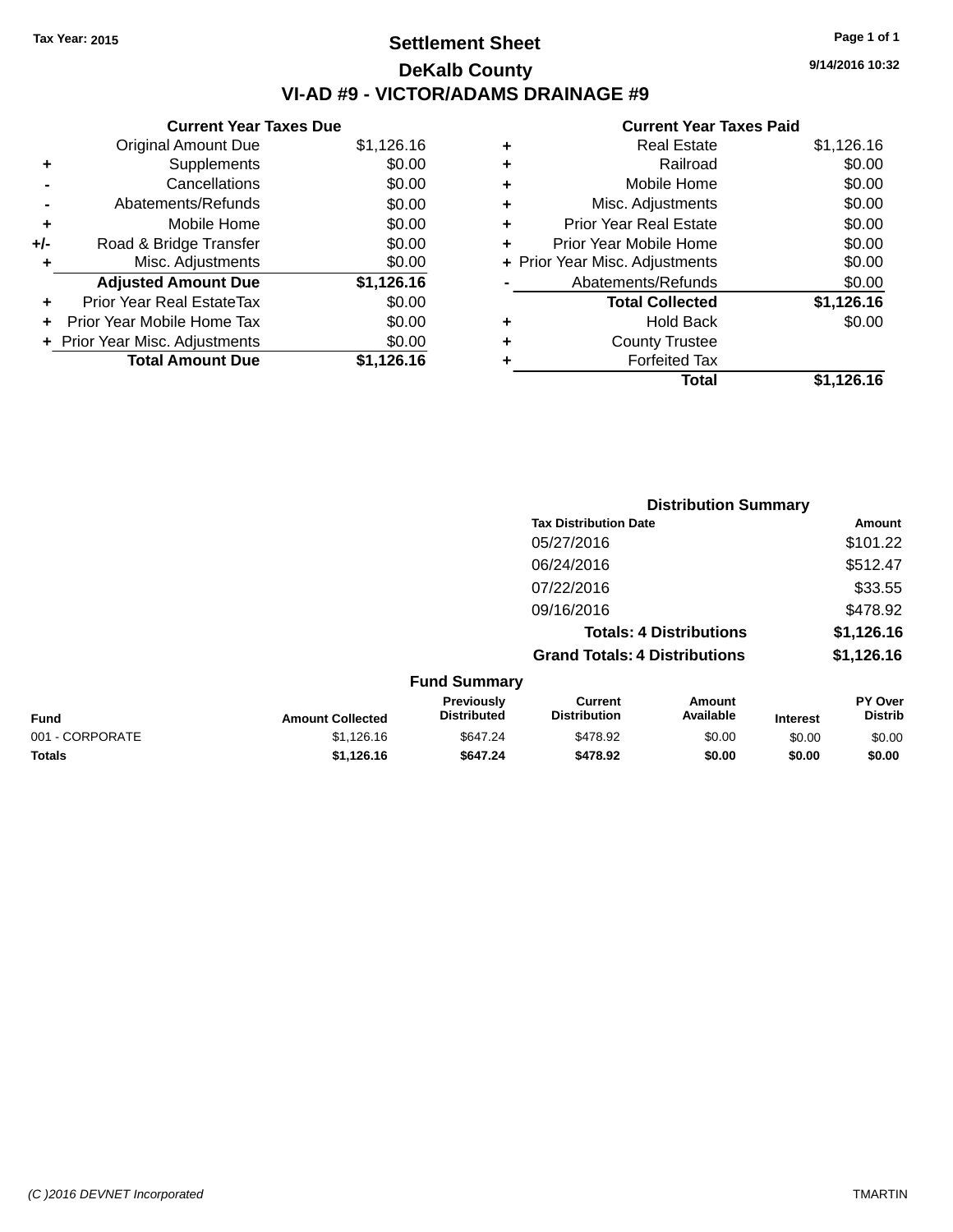### **Settlement Sheet Tax Year: 2015 Page 1 of 1 DeKalb County VI-CL #14 - VICTOR-CLINTON DRAINAGE**

**9/14/2016 10:32**

|     | <b>Current Year Taxes Due</b>  |            |
|-----|--------------------------------|------------|
|     | <b>Original Amount Due</b>     | \$5,232.00 |
| ٠   | Supplements                    | \$0.00     |
|     | Cancellations                  | \$0.00     |
|     | Abatements/Refunds             | \$0.00     |
| ٠   | Mobile Home                    | \$0.00     |
| +/- | Road & Bridge Transfer         | \$0.00     |
| ٠   | Misc. Adjustments              | \$0.00     |
|     | <b>Adjusted Amount Due</b>     | \$5,232.00 |
| ÷   | Prior Year Real EstateTax      | \$0.00     |
| ÷   | Prior Year Mobile Home Tax     | \$0.00     |
|     | + Prior Year Misc. Adjustments | \$0.00     |
|     | <b>Total Amount Due</b>        | \$5.232.00 |
|     |                                |            |

| ٠ | <b>Real Estate</b>             | \$5,232.00 |
|---|--------------------------------|------------|
| ٠ | Railroad                       | \$0.00     |
| ٠ | Mobile Home                    | \$0.00     |
| ٠ | Misc. Adjustments              | \$0.00     |
| ٠ | <b>Prior Year Real Estate</b>  | \$0.00     |
| ÷ | Prior Year Mobile Home         | \$0.00     |
|   | + Prior Year Misc. Adjustments | \$0.00     |
|   | Abatements/Refunds             | \$0.00     |
|   | <b>Total Collected</b>         | \$5,232.00 |
| ٠ | <b>Hold Back</b>               | \$0.00     |
| ٠ | <b>County Trustee</b>          |            |
| ٠ | <b>Forfeited Tax</b>           |            |
|   | Total                          | \$5,232.00 |
|   |                                |            |

|                 | <b>Distribution Summary</b> |                                  |                                       |                                |                 |                                  |
|-----------------|-----------------------------|----------------------------------|---------------------------------------|--------------------------------|-----------------|----------------------------------|
|                 |                             |                                  | <b>Tax Distribution Date</b>          |                                |                 | Amount                           |
|                 |                             |                                  | 05/27/2016                            |                                |                 | \$997.40                         |
|                 |                             |                                  | 06/24/2016                            |                                |                 | \$3,008.91                       |
|                 |                             |                                  | 09/16/2016                            |                                |                 | \$1,225.69                       |
|                 |                             |                                  |                                       | <b>Totals: 3 Distributions</b> |                 | \$5,232.00                       |
|                 |                             |                                  | <b>Grand Totals: 3 Distributions</b>  |                                |                 | \$5,232.00                       |
|                 |                             | <b>Fund Summary</b>              |                                       |                                |                 |                                  |
| Fund            | <b>Amount Collected</b>     | Previously<br><b>Distributed</b> | <b>Current</b><br><b>Distribution</b> | Amount<br>Available            | <b>Interest</b> | <b>PY Over</b><br><b>Distrib</b> |
| 001 - CORPORATE | \$5,232.00                  | \$4,006.31                       | \$1,225.69                            | \$0.00                         | \$0.00          | \$0.00                           |
| <b>Totals</b>   | \$5,232.00                  | \$4,006.31                       | \$1,225.69                            | \$0.00                         | \$0.00          | \$0.00                           |